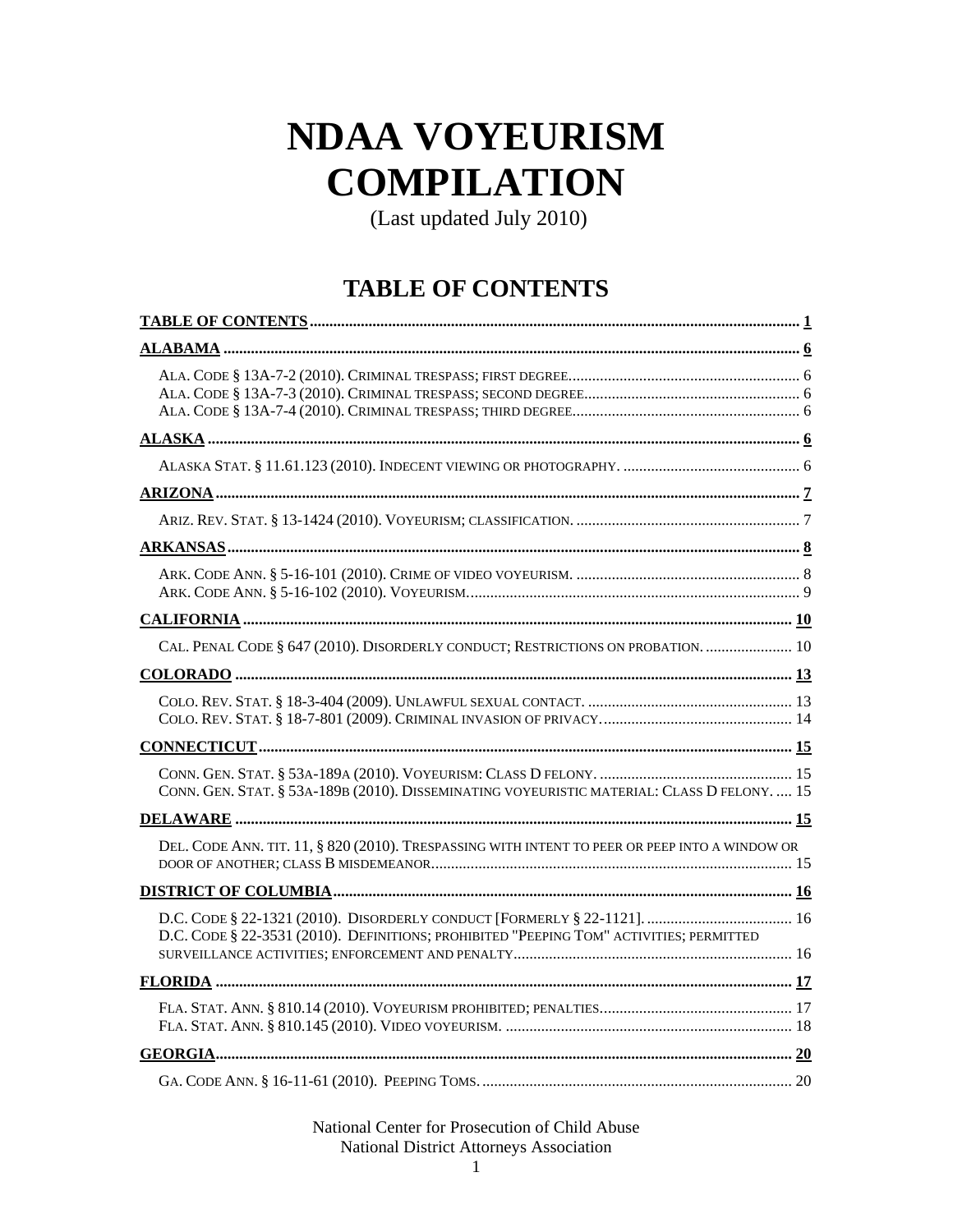| HAW. REV. STAT. ANN. § 711-1110.9 (2010). VIOLATION OF PRIVACY IN THE FIRST DEGREE.  20<br>HAW. REV. STAT. ANN. § 711-1111 (2010). VIOLATION OF PRIVACY IN THE SECNOD DEGREE.  20                                                                                                                                                                                                                |  |
|--------------------------------------------------------------------------------------------------------------------------------------------------------------------------------------------------------------------------------------------------------------------------------------------------------------------------------------------------------------------------------------------------|--|
|                                                                                                                                                                                                                                                                                                                                                                                                  |  |
|                                                                                                                                                                                                                                                                                                                                                                                                  |  |
|                                                                                                                                                                                                                                                                                                                                                                                                  |  |
| 720 ILL. COMP. STAT. 5/26-4 (2010). UNAUTHORIZED VIDEO RECORDING AND LIVE VIDEO                                                                                                                                                                                                                                                                                                                  |  |
|                                                                                                                                                                                                                                                                                                                                                                                                  |  |
|                                                                                                                                                                                                                                                                                                                                                                                                  |  |
|                                                                                                                                                                                                                                                                                                                                                                                                  |  |
|                                                                                                                                                                                                                                                                                                                                                                                                  |  |
|                                                                                                                                                                                                                                                                                                                                                                                                  |  |
|                                                                                                                                                                                                                                                                                                                                                                                                  |  |
|                                                                                                                                                                                                                                                                                                                                                                                                  |  |
|                                                                                                                                                                                                                                                                                                                                                                                                  |  |
| KY. REV. STAT. ANN. § 531.110 (2010). SEALING AND DESTRUCTION OF IMAGES IN CASES OF VIDEO                                                                                                                                                                                                                                                                                                        |  |
|                                                                                                                                                                                                                                                                                                                                                                                                  |  |
| $\underline{\text{LOUISIANA}}\text{}\dots\text{}\dots\text{}\dots\text{}\dots\text{}\dots\text{}\dots\text{}\dots\text{}\dots\text{}\dots\text{}\dots\text{}\dots\text{}\dots\text{}\dots\text{}\dots\text{}\dots\text{}\dots\text{}\dots\text{}\dots\text{}\dots\text{}\dots\text{}\dots\text{}\dots\text{}\dots\text{}\dots\text{}\dots\text{}\dots\text{}\dots\text{}\dots\text{}\dots\text{$ |  |
| LA. REV. STAT. ANN. § 14:1845 (2010). PROTECTION OF PRIVACY OF A VICTIM WHEN EVIDENCE PERTAINS                                                                                                                                                                                                                                                                                                   |  |
|                                                                                                                                                                                                                                                                                                                                                                                                  |  |
|                                                                                                                                                                                                                                                                                                                                                                                                  |  |
|                                                                                                                                                                                                                                                                                                                                                                                                  |  |
| MD. CODE ANN., CRIM. LAW § 3-902 (2010). VISUAL SURVEILLANCE WITH PRURIENT INTENT.  35                                                                                                                                                                                                                                                                                                           |  |
|                                                                                                                                                                                                                                                                                                                                                                                                  |  |
| MASS. ANN. LAWS CH. 272, § 105 (2010). ELECTRONIC RECORDING OR SURVEILLANCE OF NUDE OR                                                                                                                                                                                                                                                                                                           |  |
|                                                                                                                                                                                                                                                                                                                                                                                                  |  |
| MICH. COMP. LAWS § 750.167 (2010). "DISORDERLY PERSON" DEFINED; SUBSEQUENT VIOLATIONS BY                                                                                                                                                                                                                                                                                                         |  |
| $\underline{\text{MINNESOTA}}\text{}38$                                                                                                                                                                                                                                                                                                                                                          |  |
|                                                                                                                                                                                                                                                                                                                                                                                                  |  |
| $\underline{\text{MISSISSIPP1}}\text{}\dots\text{}\dots\text{}\dots\text{}\dots\text{}\dots\text{}\underline{40}$                                                                                                                                                                                                                                                                                |  |
| MISS. CODE ANN. § 97-29-61 (2010). VOYEURISM; TRESPASS BY "PEEPING TOM."  40                                                                                                                                                                                                                                                                                                                     |  |
|                                                                                                                                                                                                                                                                                                                                                                                                  |  |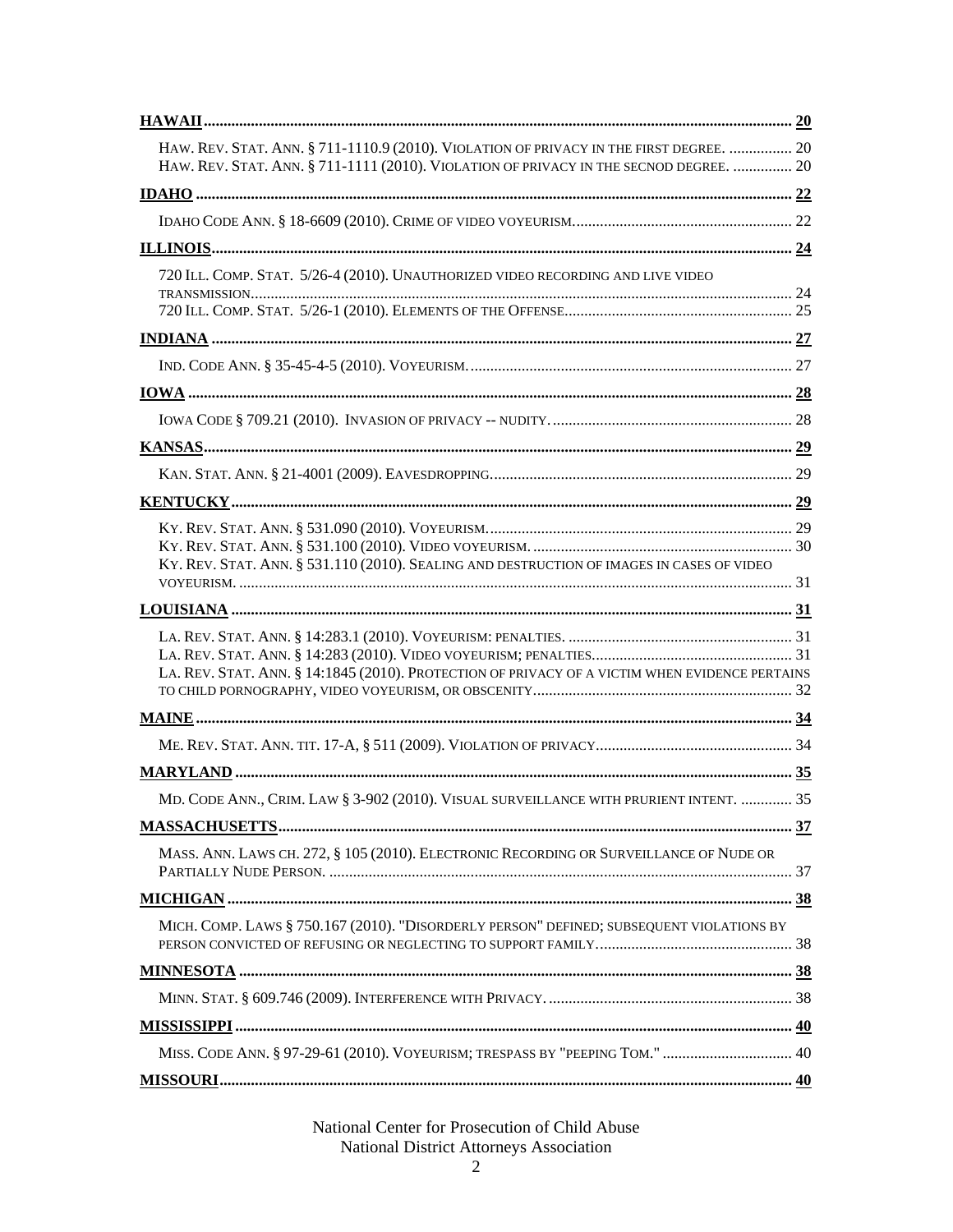| MO. REV. STAT. § 565.252 (2010). INVASION OF PRIVACY, FIRST DEGREE, PENALTY 41<br>MO. REV. STAT. § 565.253 (2010). CRIME OF INVASION OF PRIVACY, SECOND DEGREE, PENALTIES.  41                                                                                                      |    |
|-------------------------------------------------------------------------------------------------------------------------------------------------------------------------------------------------------------------------------------------------------------------------------------|----|
|                                                                                                                                                                                                                                                                                     |    |
| MONT. CODE ANN. § 45-5-223 (2010). SURREPTITIOUS VISUAL OBSERVATION OR RECORDATION -- PLACE                                                                                                                                                                                         |    |
|                                                                                                                                                                                                                                                                                     |    |
| NEB. REV. STAT. ANN. § 20-203 (2010). INVASION OF PRIVACY; TRESPASS OR INTRUDE UPON A PERSON'S                                                                                                                                                                                      |    |
|                                                                                                                                                                                                                                                                                     |    |
| NEV. REV. STAT. ANN. § 200.603 (2010). PEERING, PEEPING OR SPYING THROUGH WINDOW, DOOR OR<br>NEV. REV. STAT. ANN. § 200.604 (2010). CAPTURING IMAGE OF PRIVATE AREA OF ANOTHER PERSON;<br>DISTRIBUTING, DISCLOSING, DISPLAYING, TRANSMITTING OR PUBLISHING IMAGE OF PRIVATE AREA OF |    |
|                                                                                                                                                                                                                                                                                     |    |
|                                                                                                                                                                                                                                                                                     |    |
|                                                                                                                                                                                                                                                                                     |    |
| N.J. STAT. ANN. § 2C:14-9 (2010). INVASION OF PRIVACY, DEGREE OF CRIME; DEFENSES, PRIVILEGES 47<br>N.J. STAT. ANN. § 2C:18-3 (2010). UNLICENSED ENTRY OF STRUCTURES; DEFIANT TRESPASSER; PEERING                                                                                    |    |
|                                                                                                                                                                                                                                                                                     |    |
|                                                                                                                                                                                                                                                                                     |    |
|                                                                                                                                                                                                                                                                                     |    |
| N.Y. PENAL LAW § 250.45 (2010). UNLAWFUL SURVEILLANCE IN THE SECOND DEGREE 50<br>N.Y. PENAL LAW § 250.50 (2010). UNLAWFUL SURVEILLANCE IN THE FIRST DEGREE 51<br>N.Y. PENAL LAW § 250.55 (2010). DISSEMINATION OF AN UNLAWFUL SURVEILLANCE IMAGE IN THE                             |    |
| N.Y. PENAL LAW § 250.60 (2010). DISSEMINATION OF AN UNLAWFUL SURVEILLANCE IMAGE IN THE<br><b>FIRST DEGREE</b>                                                                                                                                                                       | 51 |
| N.Y. GEN. BUS. LAW § 395-B (2010). UNLAWFULLY INSTALLING OR MAINTAINING A TWO-WAY MIRROR                                                                                                                                                                                            |    |
|                                                                                                                                                                                                                                                                                     |    |
| N.C. GEN. STAT. § 14-202 (2010). SECRETLY PEEPING INTO ROOM OCCUPIED BY ANOTHER PERSON 53                                                                                                                                                                                           |    |
|                                                                                                                                                                                                                                                                                     |    |
|                                                                                                                                                                                                                                                                                     |    |
|                                                                                                                                                                                                                                                                                     |    |
|                                                                                                                                                                                                                                                                                     |    |
|                                                                                                                                                                                                                                                                                     |    |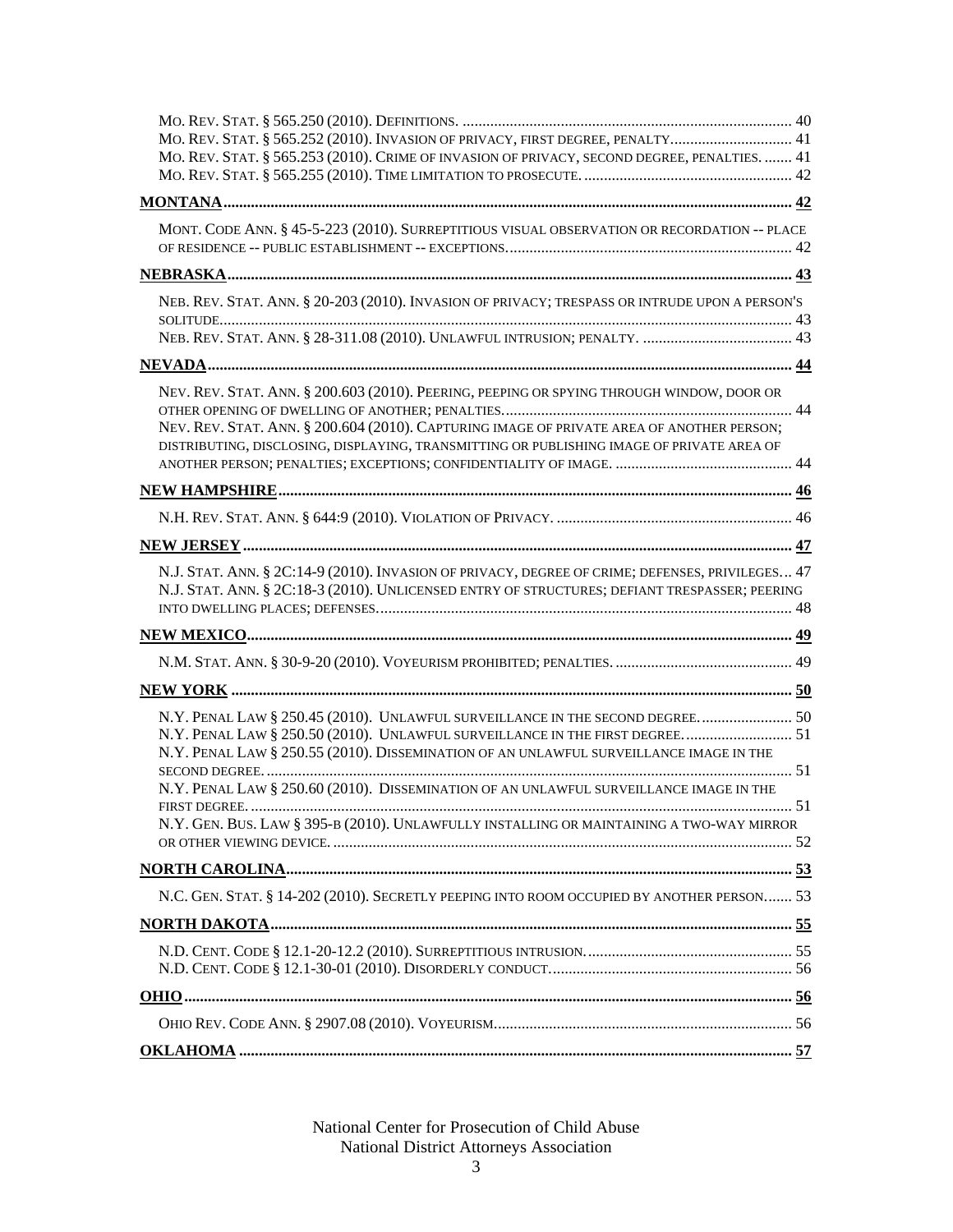| OKLA. STAT. ANN. TIT. 21, § 1171 (2010). PEEPING TOM--USE OF PHOTOGRAPHIC, ELECTRONIC OR VIDEO |  |
|------------------------------------------------------------------------------------------------|--|
|                                                                                                |  |
|                                                                                                |  |
|                                                                                                |  |
|                                                                                                |  |
|                                                                                                |  |
|                                                                                                |  |
|                                                                                                |  |
|                                                                                                |  |
|                                                                                                |  |
|                                                                                                |  |
|                                                                                                |  |
|                                                                                                |  |
|                                                                                                |  |
| S.D. CODIFIED LAWS § 22-21-4 (2010). TAKING PICTURES WITHOUT CONSENT -- VIOLATION AS           |  |
|                                                                                                |  |
|                                                                                                |  |
| TENN. CODE ANN. § 39-13-605 (2010). UNLAWFUL PHOTOGRAPHING IN VIOLATION OF PRIVACY 66          |  |
|                                                                                                |  |
|                                                                                                |  |
| TEX. PENAL CODE ANN. § 21.15 (2010). IMPROPER PHOTOGRAPHY OR VISUAL RECORDING.  67             |  |
|                                                                                                |  |
|                                                                                                |  |
|                                                                                                |  |
|                                                                                                |  |
|                                                                                                |  |
|                                                                                                |  |
|                                                                                                |  |
| VA. CODE ANN. § 18.2-130 (2010). PEEPING OR SPYING INTO DWELLING OR ENCLOSURE.  72             |  |
| VA. CODE ANN. § 18.2-386.1 (2010). UNLAWFUL FILMING, VIDEOTAPING OR PHOTOGRAPHING OF           |  |
|                                                                                                |  |
|                                                                                                |  |
|                                                                                                |  |
|                                                                                                |  |
| W. VA. CODE ANN. § 61-8-28 (2010). CRIMINAL INVASION OF PRIVACY; PENALTIES.  74                |  |
|                                                                                                |  |
|                                                                                                |  |
|                                                                                                |  |
|                                                                                                |  |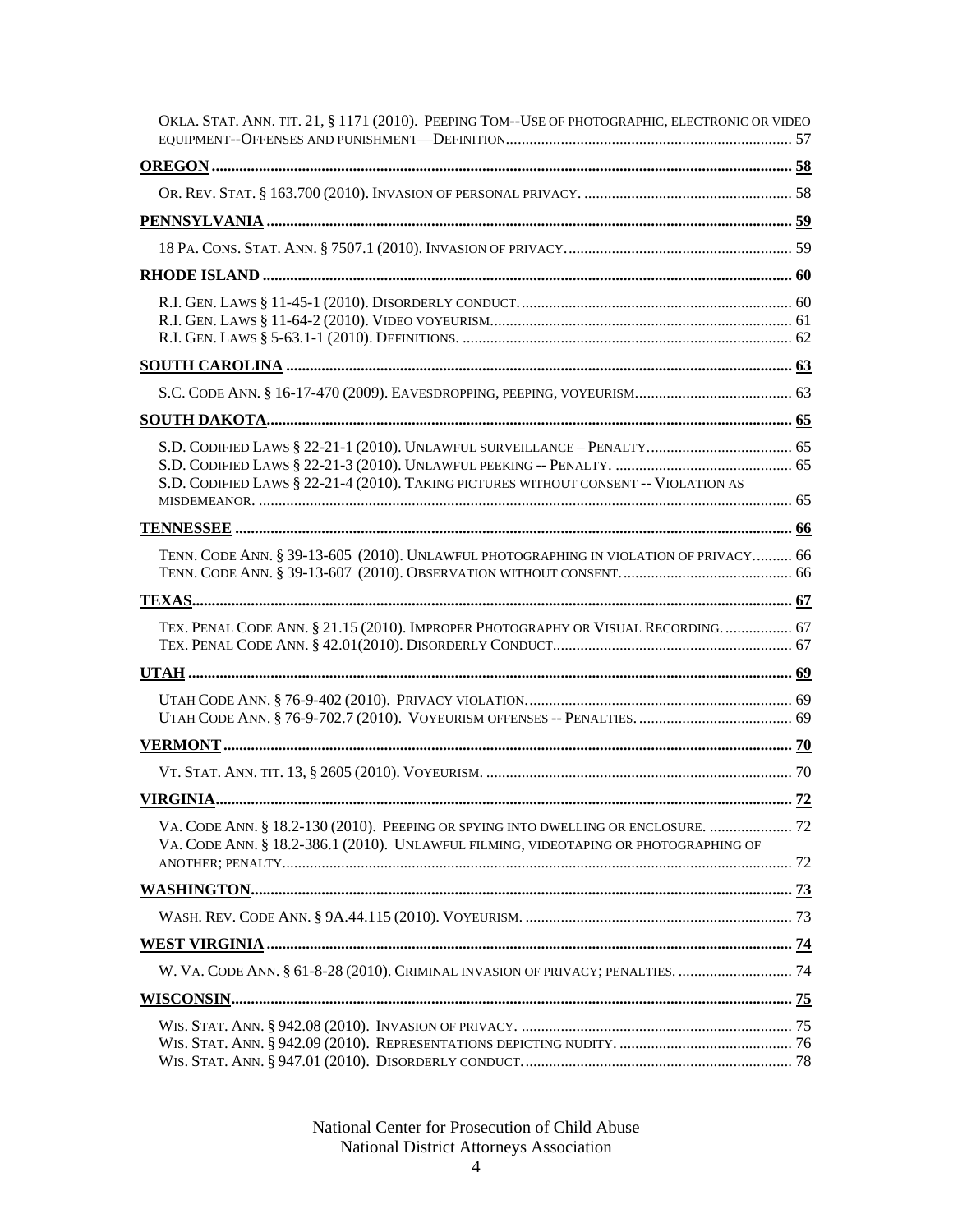| ADAM WALSH CHILD PROTECTION AND SAFETY ACT, PUB. L NO. 109-248, 120 STAT 587 (2006)                                                                                           |  |
|-------------------------------------------------------------------------------------------------------------------------------------------------------------------------------|--|
|                                                                                                                                                                               |  |
|                                                                                                                                                                               |  |
|                                                                                                                                                                               |  |
|                                                                                                                                                                               |  |
| GUAM CODE ANN. TIT. 9, § 70.35 (2009). INVASION OF PRIVACY: PENALTY; DEFINITIONS.  153<br>GUAM CODE ANN. TIT. 9, § 61.15 (2009). DISORDERLY CONDUCT; DEFINED & PUNISHED.  153 |  |
|                                                                                                                                                                               |  |
|                                                                                                                                                                               |  |
|                                                                                                                                                                               |  |
|                                                                                                                                                                               |  |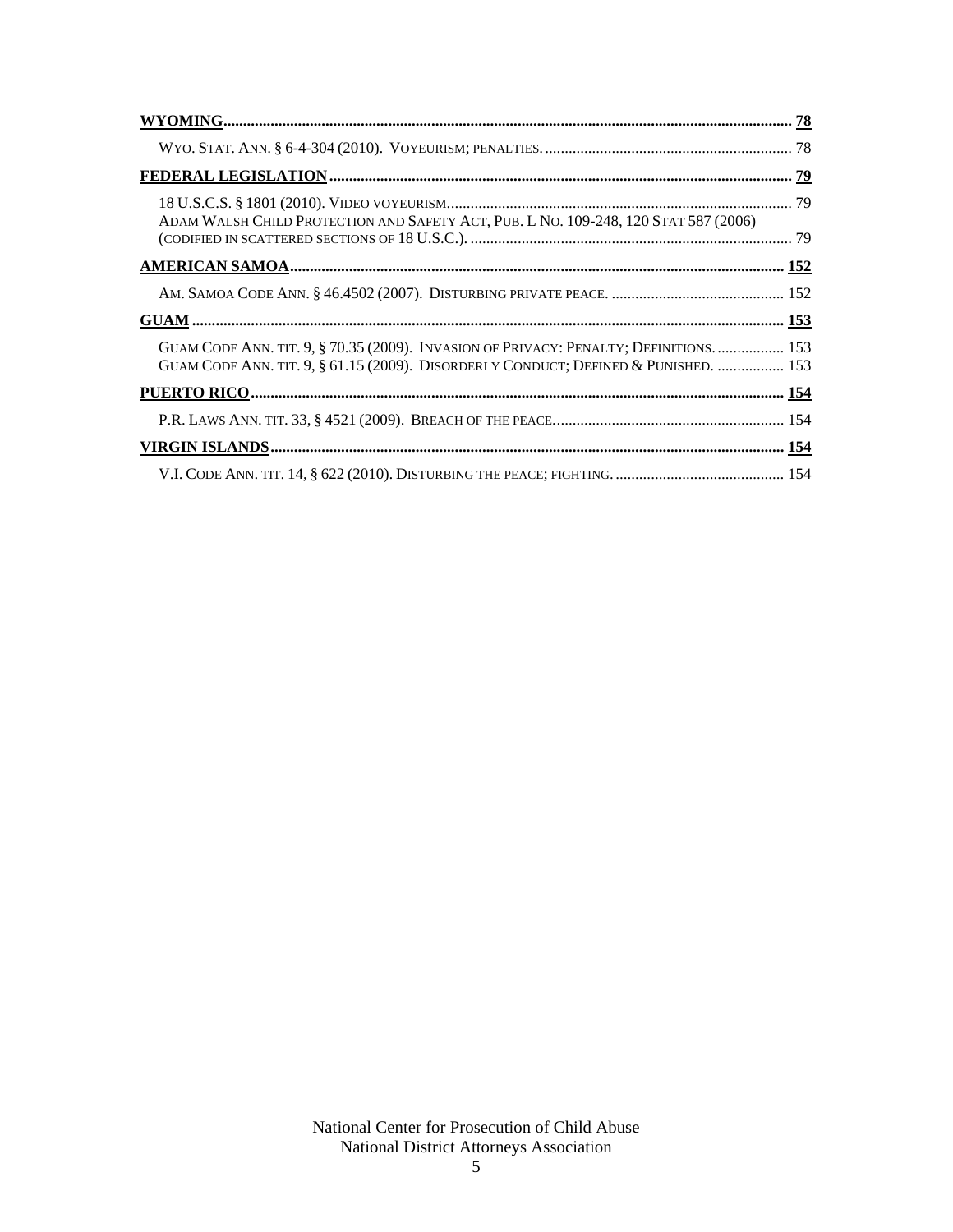# **ALABAMA**

#### **Ala. Code § 13A-7-2 (2010). CRIMINAL TRESPASS; FIRST DEGREE.**

 (a) A person is guilty of criminal trespass in the first degree if he knowingly enters or remains unlawfully in a dwelling.

(b) Criminal trespass in the first degree is a Class A misdemeanor.

### **Ala. Code § 13A-7-3 (2010). CRIMINAL TRESPASS; SECOND DEGREE.**

 (a) A person is guilty of criminal trespass in the second degree if he knowingly enters or remains unlawfully in a building or upon real property which is fenced or enclosed in a manner designed to exclude intruders.

(b) Criminal trespass in the second degree is a Class C misdemeanor.

#### **Ala. Code § 13A-7-4 (2010). CRIMINAL TRESPASS; THIRD DEGREE.**

 (a) A person is guilty of criminal trespass in the third degree when he knowingly enters or remains unlawfully in or upon premises.

(b) Criminal trespass in the third degree is a violation.

# **ALASKA**

#### **Alaska Stat. § 11.61.123 (2010). INDECENT VIEWING OR PHOTOGRAPHY.**

 (a) A person commits the crime of indecent viewing or photography if, in the state, the person knowingly views, or produces a picture of, the private exposure of the genitals, anus, or female breast of another person and the view or production is without the knowledge or consent of

 (1) the parent or guardian of the person viewed, or who is shown in the picture, if the person who is viewed or shown is under 16 years of age; and

 (2) the person viewed or shown in the picture, if the person viewed or shown is at least 13 years of age.

(b) Each viewing of a person, and each production of a picture of a person, whose genitals, anus, or female breast are viewed or are shown in a picture constitutes a separate violation of this section.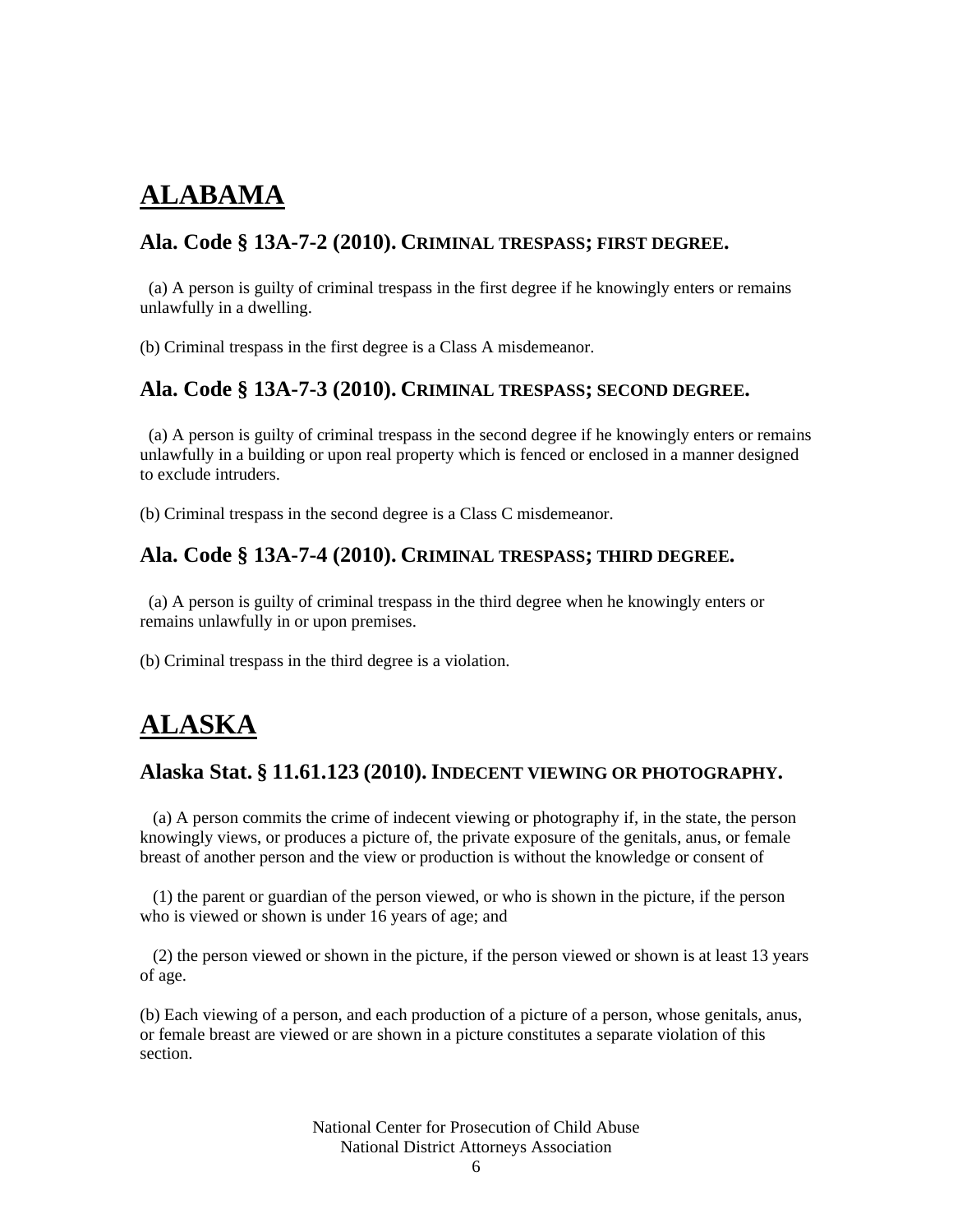(c) This section does not apply to viewing or photography conducted by a law enforcement agency for a law enforcement purpose.

(d) In a prosecution under this section, it is an affirmative defense that the viewing or photography was conducted as a security surveillance system, notice of the viewing or photography was posted, and any viewing or use of pictures produced is done only in the interest of crime prevention or prosecution.

(e) In this section,

 (1) "picture" means a film, photograph, negative, slide, book, newspaper, or magazine, whether in print, electronic, magnetic, or digital format; and

 (2) "private exposure" means that a person has exposed the person's body or part of the body in a place, and under circumstances, that the person reasonably believed would not result in the person's body or body parts being (A) viewed by the defendant; or (B) produced in a picture; "private exposure" does not include the exposure of a person's body or body parts in a law enforcement facility, correctional facility, designated treatment facility, or a juvenile detention facility; in this paragraph, "correctional facility" has the meaning given in AS 33.30.901, "designated treatment facility" has the meaning given in AS 47.30.915, and "juvenile detention facility" has the meaning given in AS 47.12.990.

(f) Indecent viewing or photography is a

 (1) class C felony if the person viewed or shown in a picture was, at the time of the viewing or production of the picture, a minor;

 (2) class A misdemeanor if the person viewed or shown in a picture was, at the time of the viewing or production of the picture, an adult.

# **ARIZONA**

#### **Ariz. Rev. Stat. § 13-1424 (2010). VOYEURISM; CLASSIFICATION.**

 A. It is unlawful to knowingly invade the privacy of another person without the knowledge of the other person for the purpose of sexual stimulation.

B. It is unlawful for a person to disclose, display, distribute or publish a photograph, videotape, film or digital recording that is made in violation of subsection A of this section without the consent or knowledge of the person depicted.

C. For the purposes of this section, a person's privacy is invaded if both of the following apply:

 1. The person has a reasonable expectation that the person will not be photographed, videotaped, filmed, digitally recorded or otherwise viewed or recorded.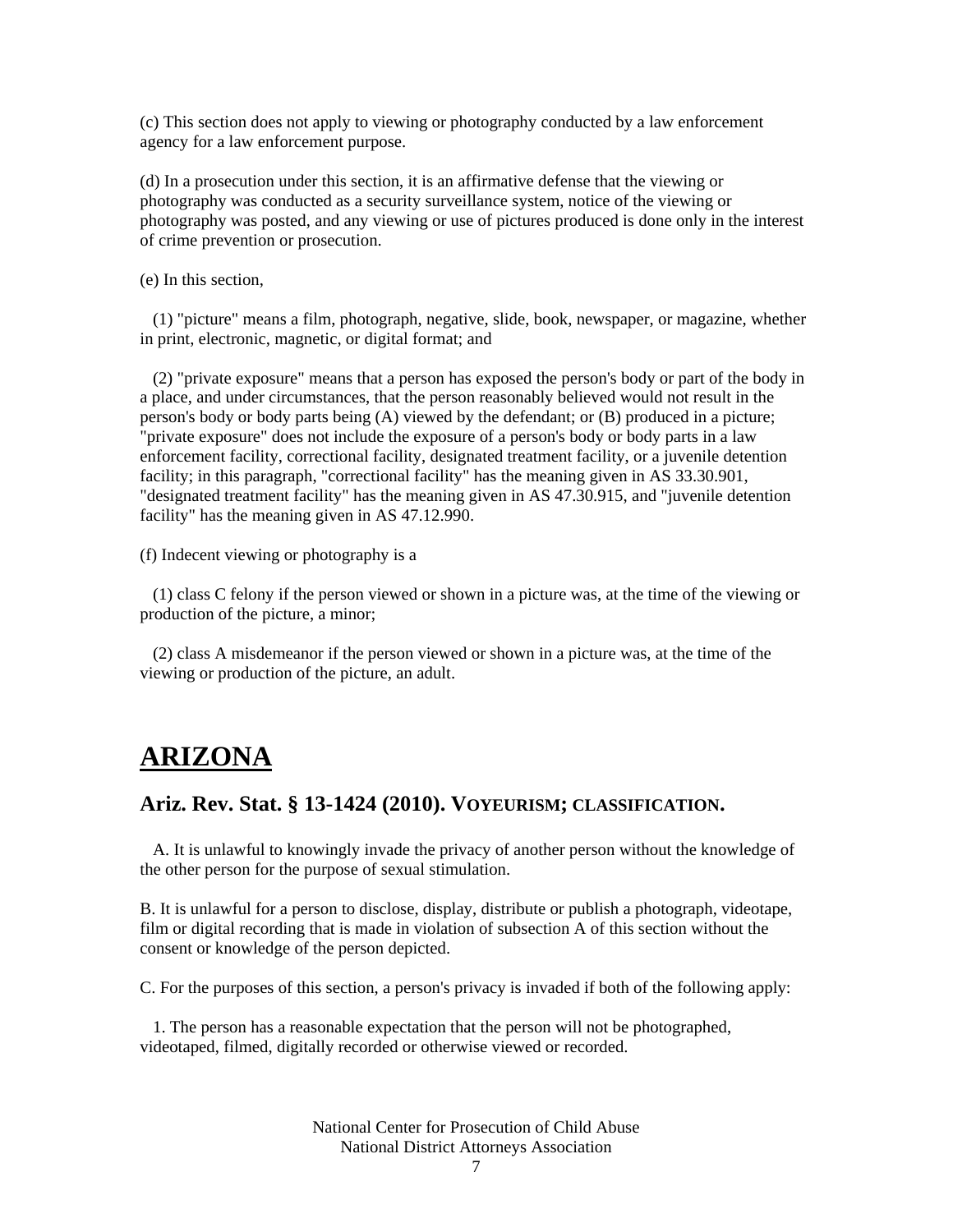2. The person is photographed, videotaped, filmed, digitally recorded or otherwise viewed, with or without a device, either:

(a) While the person is in a state of undress or partial dress.

(b) While the person is engaged in sexual intercourse or sexual contact.

(c) While the person is urinating or defecating.

 (d) In a manner that directly or indirectly captures or allows the viewing of the person's genitalia, buttock or female breast, whether clothed or unclothed, that is not otherwise visible to the public.

D. This section does not apply to any of the following:

 1. Photographing, videotaping, filming or digitally recording for security purposes if notice of the use of the photographing, videotaping, filming or digital recording equipment is clearly posted in the location and the location is one in which the person has a reasonable expectation of privacy.

 2. Photographing, videotaping, filming or digitally recording by correctional officials for security reasons or in connection with the investigation of alleged misconduct of persons on the premises of a jail or prison.

 3. Photographing, videotaping, filming or digitally recording by law enforcement officers pursuant to an investigation, which is otherwise lawful.

4. The use of a child monitoring device as defined in section 13-3001.

E. A violation of subsection A or B of this section is a class 5 felony, except that a violation of subsection B of this section is a class 4 felony if the person depicted is recognizable.

# **ARKANSAS**

#### **Ark. Code Ann. § 5-16-101 (2010). CRIME OF VIDEO VOYEURISM.**

 (a) It is unlawful to use any camera, videotape, photo-optical, photoelectric, or any other image recording device for the purpose of secretly observing, viewing, photographing, filming, or videotaping a person present in a residence, place of business, school, or other structure, or any room or particular location within that structure, if that person:

(1) Is in a private area out of public view;

(2) Has a reasonable expectation of privacy; and

(3) Has not consented to the observation.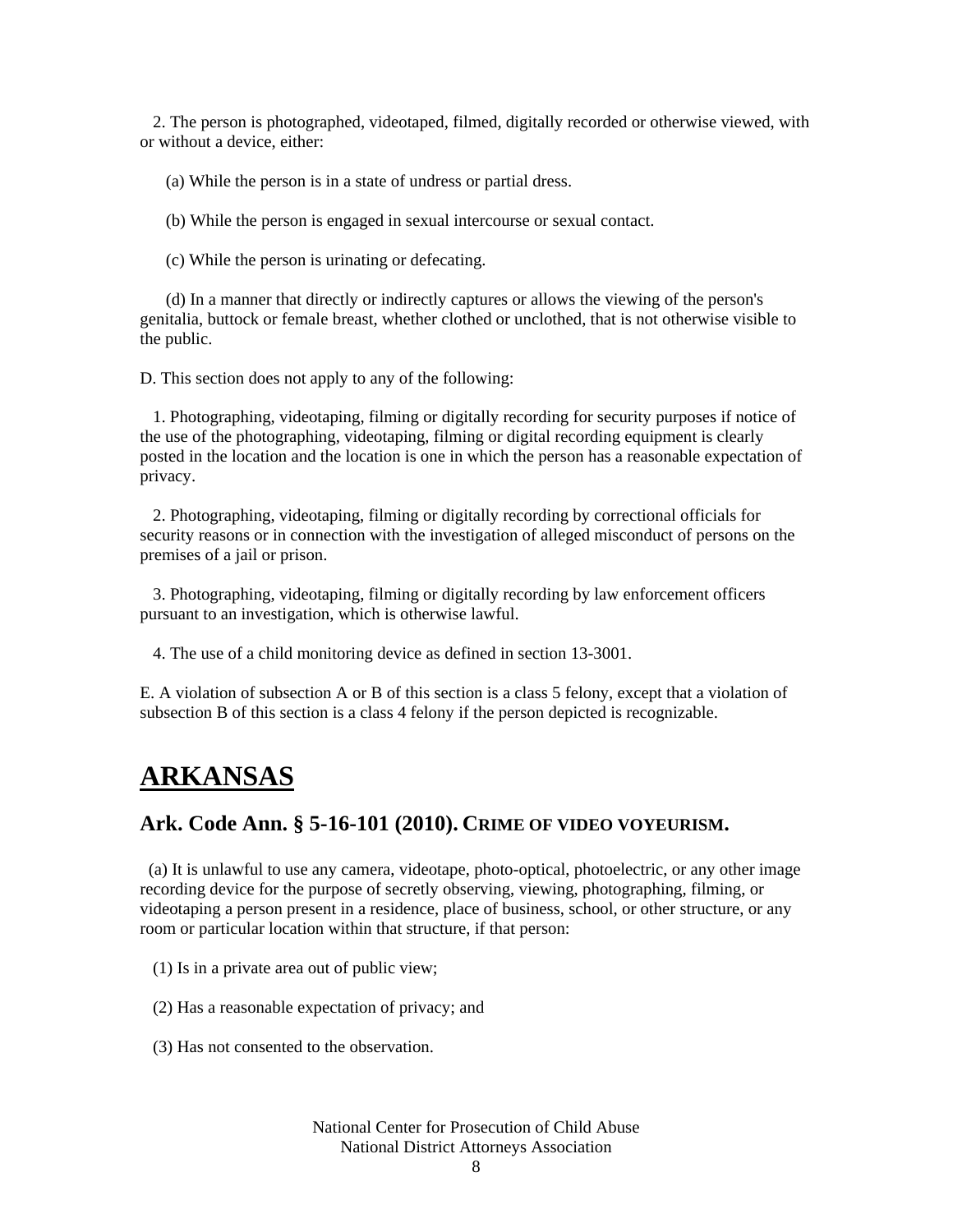(b) It is unlawful to knowingly use a camcorder, motion picture camera, photographic camera of any type, or other equipment that is concealed or disguised to secretly or surreptitiously videotape, film, photograph, record, or view by electronic means a person:

 (1) For the purpose of viewing any portion of the person's body that is covered with clothing and for which the person has a reasonable expectation of privacy;

 (2) Without the knowledge or consent of the person being videotaped, filmed, photographed, recorded, or viewed by electronic means; and

 (3) Under circumstances in which the person being videotaped, filmed, photographed, recorded, or viewed by electronic means has a reasonable expectation of privacy.

(c) (1) A violation of subsection (a) of this section is a Class D felony.

(2) (A) A violation of subsection (b) of this section is a Class B misdemeanor.

(B) However, a violation of subsection (b) of this section is a Class A misdemeanor if:

 (i) The person who created the video recording, film, or photo obtained as described in subsection (b) distributed or transmitted it to another person; or

 (ii) The person who created the video recording, film, or photo obtained as described in subsection (b) posted it in a format accessible by another person via the Internet.

(d) The provisions of this section do not apply to any of the following:

 (1) Video recording or monitoring conducted under a court order from a court of competent jurisdiction;

(2) Security monitoring operated by or at the direction of an occupant of a residence;

 (3) Security monitoring operated by or at the direction of the owner or administrator of a place of business, school, or other structure;

(4) Security monitoring operated in a motor vehicle used for public transit;

 (5) Security monitoring and observation associated with a correctional facility, regardless of the location of the monitoring equipment;

 (6) Video recording or monitoring conducted by a law enforcement officer within the official scope of his or her duty; or

(7) Videotaping under § 12-18-615(b).

#### **Ark. Code Ann. § 5-16-102 (2010). VOYEURISM.**

(a) As used in this section: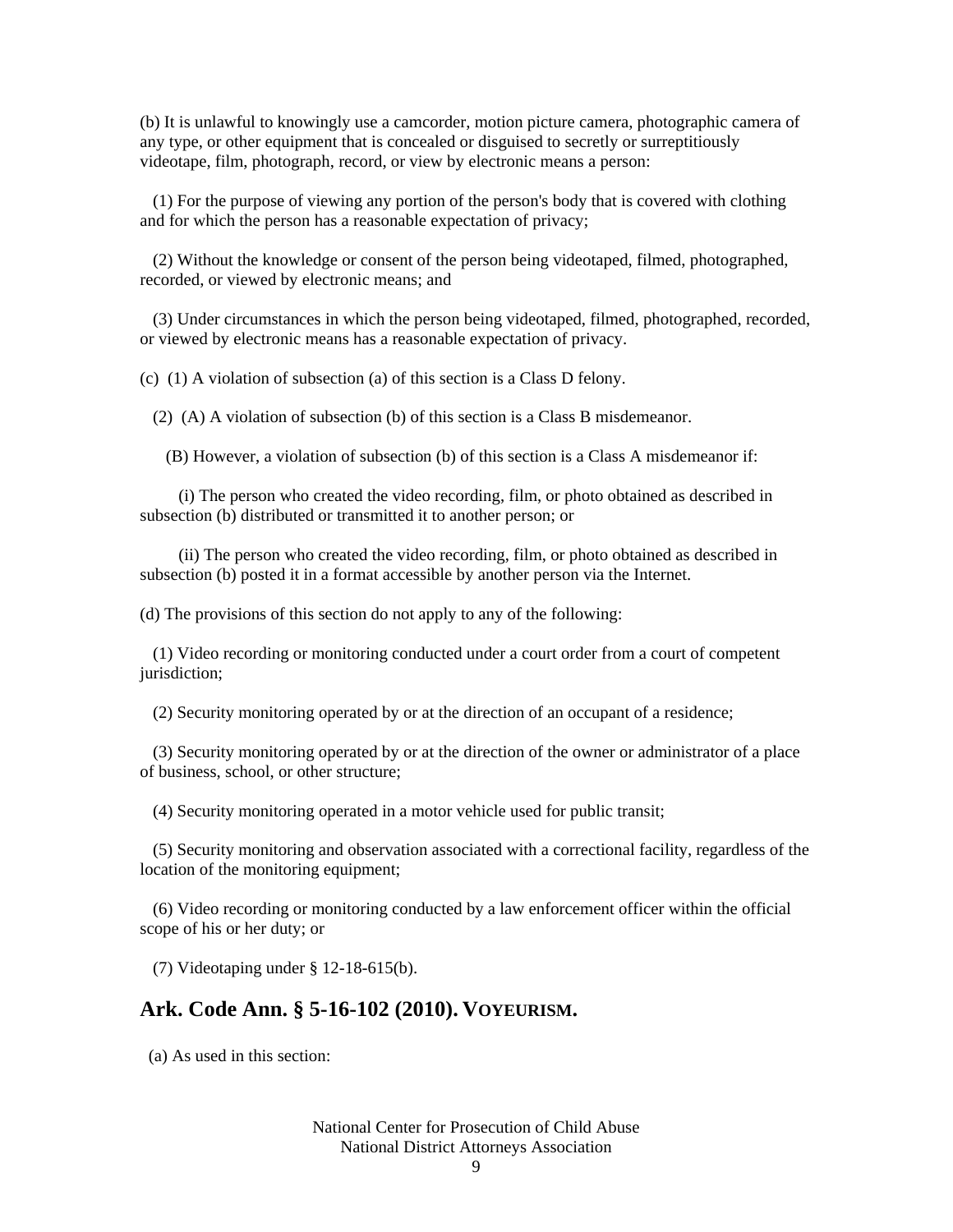(1) "Nude or partially nude" means any person who has less than a fully opaque covering over the genitals, pubic area, buttocks, or breast of a female;

 (2) "Private place" means a place where a person may reasonably expect to be safe from being observed without his or her knowledge and consent; and

 (3) "Public accommodation" means a business, accommodation, refreshment, entertainment, recreation, or transportation facility where a good, service, facility, privilege, advantage, or accommodation is offered, sold, or otherwise made available to the public.

(b) A person commits the offense of voyeurism if for the purpose of sexual arousal or gratification, he or she knowingly:

 (1) Without the consent of each person who is present in the private place, looks into a private place that is, or is part of, a public accommodation and in which a person may reasonably be expected to be nude or partially nude; or

 (2) Enters another person's private property without the other person's consent and looks into any person's dwelling unit if all of the following apply:

 (A) The person looks into the dwelling with the intent to intrude upon or interfere with a person's privacy;

(B) The person looks into a part of the dwelling in which an individual is present;

 (C) The individual present has a reasonable expectation of privacy in that part of the dwelling; and

 (D) The individual present does not consent to the person's looking into that part of the dwelling.

(c) (1) Except as provided in subdivision (c)(2) of this section, a violation of this section is a Class A misdemeanor.

(2) A violation of this section is a Class D felony if:

(A) A victim is under seventeen (17) years of age; and

(B) The person who commits the offense holds a position of trust or authority over the victim.

# **CALIFORNIA**

### **Cal. Penal Code § 647 (2010). DISORDERLY CONDUCT; RESTRICTIONS ON PROBATION.**

Every person who commits any of the following acts is guilty of disorderly conduct, a misdemeanor: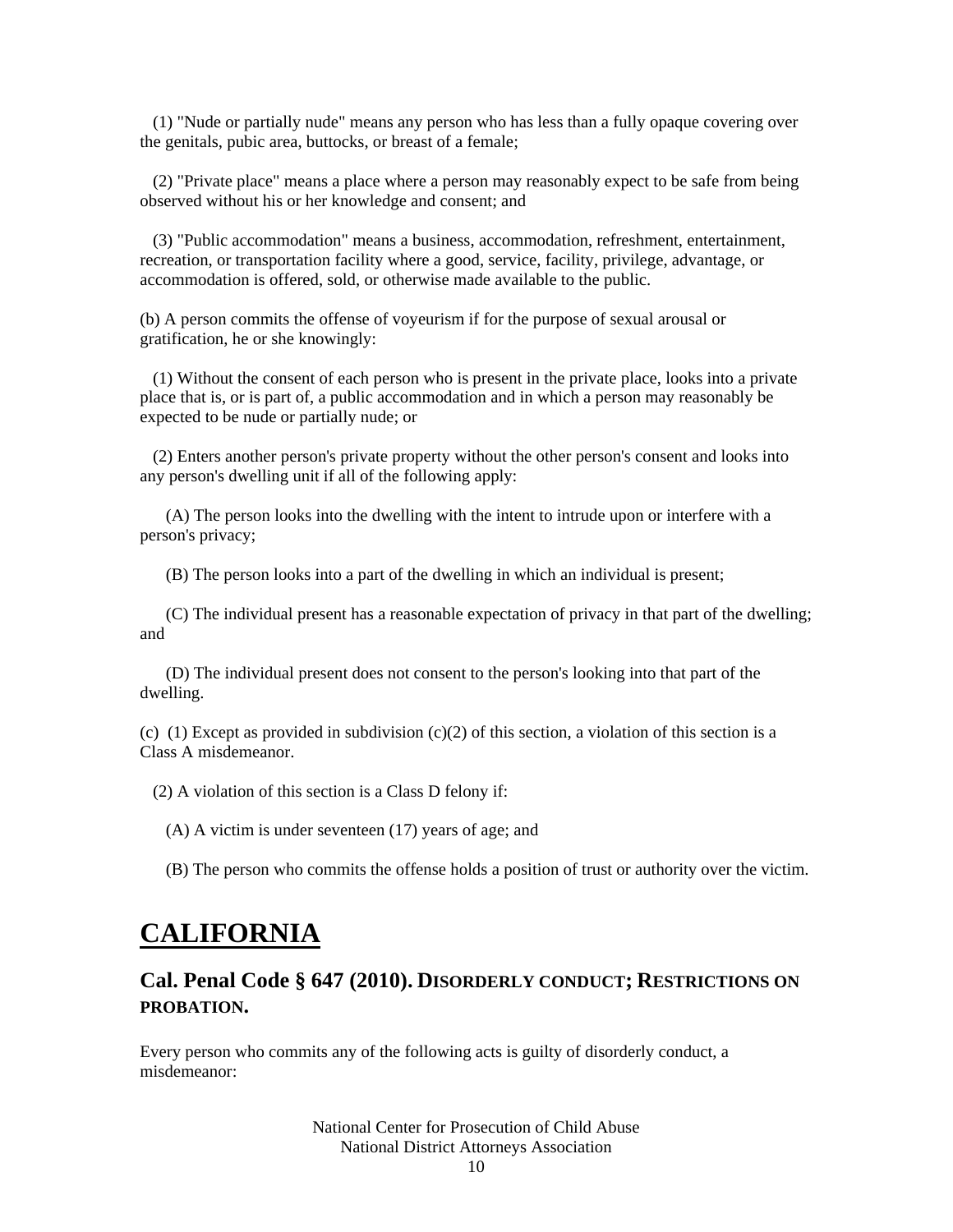(a) Who solicits anyone to engage in or who engages in lewd or dissolute conduct in any public place or in any place open to the public or exposed to public view.

 (b) Who solicits or who agrees to engage in or who engages in any act of prostitution. A person agrees to engage in an act of prostitution when, with specific intent to so engage, he or she manifests an acceptance of an offer or solicitation to so engage, regardless of whether the offer or solicitation was made by a person who also possessed the specific intent to engage in prostitution. No agreement to engage in an act of prostitution shall constitute a violation of this subdivision unless some act, in addition to the agreement, is done within this state in furtherance of the commission of an act of prostitution by the person agreeing to engage in that act. As used in this subdivision, "prostitution" includes any lewd act between persons for money or other consideration.

 (c) Who accosts other persons in any public place or in any place open to the public for the purpose of begging or soliciting alms.

 (d) Who loiters in or about any toilet open to the public for the purpose of engaging in or soliciting any lewd or lascivious or any unlawful act.

 (e) Who lodges in any building, structure, vehicle, or place, whether public or private, without the permission of the owner or person entitled to the possession or in control of it.

 (f) Who is found in any public place under the influence of intoxicating liquor, any drug, controlled substance, toluene, or any combination of any intoxicating liquor, drug, controlled substance, or toluene, in a condition that he or she is unable to exercise care for his or her own safety or the safety of others, or by reason of his or her being under the influence of intoxicating liquor, any drug, controlled substance, toluene, or any combination of any intoxicating liquor, drug, or toluene, interferes with or obstructs or prevents the free use of any street, sidewalk, or other public way.

 (g) When a person has violated subdivision (f), a peace officer, if he or she is reasonably able to do so, shall place the person, or cause him or her to be placed, in civil protective custody. The person shall be taken to a facility, designated pursuant to Section 5170 of the Welfare and Institutions Code, for the 72-hour treatment and evaluation of inebriates. A peace officer may place a person in civil protective custody with that kind and degree of force which would be lawful were he or she effecting an arrest for a misdemeanor without a warrant. No person who has been placed in civil protective custody shall thereafter be subject to any criminal prosecution or juvenile court proceeding based on the facts giving rise to this placement. This subdivision shall not apply to the following persons:

 (1) Any person who is under the influence of any drug, or under the combined influence of intoxicating liquor and any drug.

 (2) Any person who a peace officer has probable cause to believe has committed any felony, or who has committed any misdemeanor in addition to subdivision (f).

 (3) Any person who a peace officer in good faith believes will attempt escape or will be unreasonably difficult for medical personnel to control.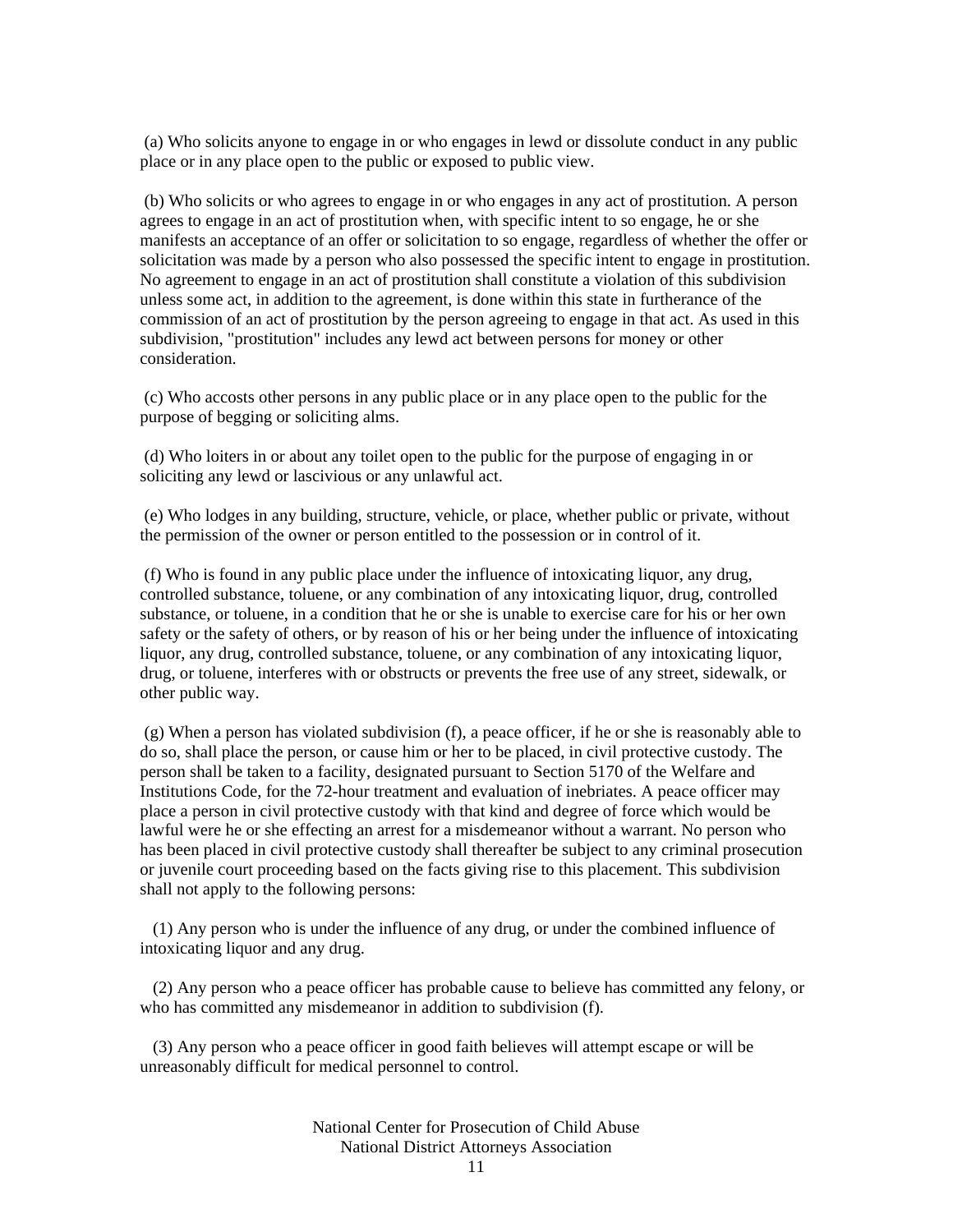(h) Who loiters, prowls, or wanders upon the private property of another, at any time, without visible or lawful business with the owner or occupant. As used in this subdivision, "loiter" means to delay or linger without a lawful purpose for being on the property and for the purpose of committing a crime as opportunity may be discovered.

 (i) Who, while loitering, prowling, or wandering upon the private property of another, at any time, peeks in the door or window of any inhabited building or structure, without visible or lawful business with the owner or occupant.

#### (j)

 (1) Any person who looks through a hole or opening, into, or otherwise views, by means of any instrumentality, including, but not limited to, a periscope, telescope, binoculars, camera, motion picture camera, or camcorder, the interior of a bedroom, bathroom, changing room, fitting room, dressing room, or tanning booth, or the interior of any other area in which the occupant has a reasonable expectation of privacy, with the intent to invade the privacy of a person or persons inside. This subdivision shall not apply to those areas of a private business used to count currency or other negotiable instruments.

 (2) Any person who uses a concealed camcorder, motion picture camera, or photographic camera of any type, to secretly videotape, film, photograph, or record by electronic means, another, identifiable person under or through the clothing being worn by that other person, for the purpose of viewing the body of, or the undergarments worn by, that other person, without the consent or knowledge of that other person, with the intent to arouse, appeal to, or gratify the lust, passions, or sexual desires of that person and invade the privacy of that other person, under circumstances in which the other person has a reasonable expectation of privacy.

#### (3)

 (A) Any person who uses a concealed camcorder, motion picture camera, or photographic camera of any type, to secretly videotape, film, photograph, or record by electronic means, another, identifiable person who may be in a state of full or partial undress, for the purpose of viewing the body of, or the undergarments worn by, that other person, without the consent or knowledge of that other person, in the interior of a bedroom, bathroom, changing room, fitting room, dressing room, or tanning booth, or the interior of any other area in which that other person has a reasonable expectation of privacy, with the intent to invade the privacy of that other person.

(B) Neither of the following is a defense to the crime specified in this paragraph:

 (i) The defendant was a cohabitant, landlord, tenant, cotenant, employer, employee, or business partner or associate of the victim, or an agent of any of these.

(ii) The victim was not in a state of full or partial undress.

 (k) In any accusatory pleading charging a violation of subdivision (b), if the defendant has been once previously convicted of a violation of that subdivision, the previous conviction shall be charged in the accusatory pleading. If the previous conviction is found to be true by the jury, upon a jury trial, or by the court, upon a court trial, or is admitted by the defendant, the defendant shall be imprisoned in a county jail for a period of not less than 45 days and shall not be eligible for release upon completion of sentence, on probation, on parole, on work furlough or work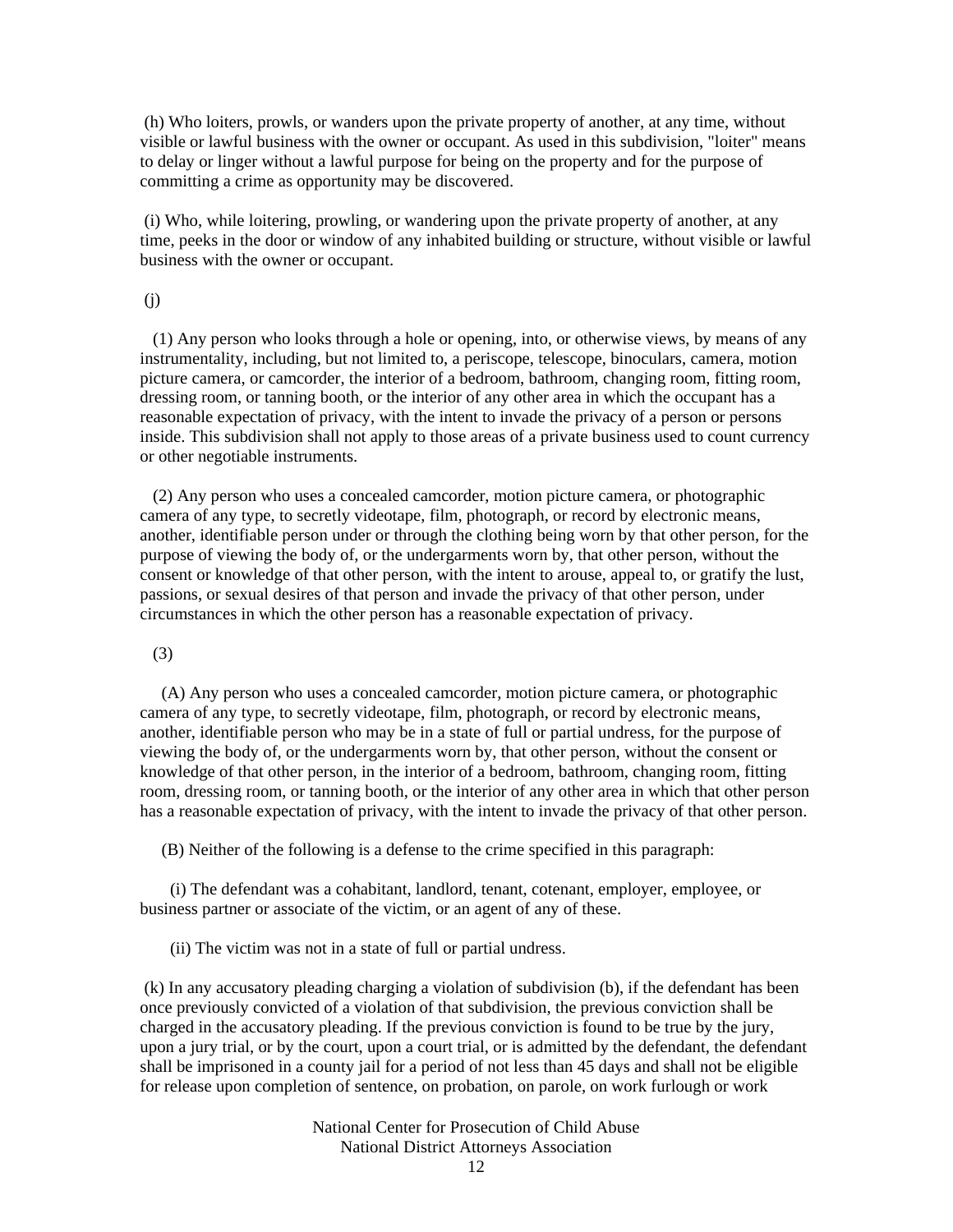release, or on any other basis until he or she has served a period of not less than 45 days in a county jail. In all cases in which probation is granted, the court shall require as a condition thereof that the person be confined in a county jail for at least 45 days. In no event does the court have the power to absolve a person who violates this subdivision from the obligation of spending at least 45 days in confinement in a county jail.

 In any accusatory pleading charging a violation of subdivision (b), if the defendant has been previously convicted two or more times of a violation of that subdivision, each of these previous convictions shall be charged in the accusatory pleading. If two or more of these previous convictions are found to be true by the jury, upon a jury trial, or by the court, upon a court trial, or are admitted by the defendant, the defendant shall be imprisoned in a county jail for a period of not less than 90 days and shall not be eligible for release upon completion of sentence, on probation, on parole, on work furlough or work release, or on any other basis until he or she has served a period of not less than 90 days in a county jail. In all cases in which probation is granted, the court shall require as a condition thereof that the person be confined in a county jail for at least 90 days. In no event does the court have the power to absolve a person who violates this subdivision from the obligation of spending at least 90 days in confinement in a county jail.

 In addition to any punishment prescribed by this section, a court may suspend, for not more than 30 days, the privilege of the person to operate a motor vehicle pursuant to Section 13201.5 of the Vehicle Code for any violation of subdivision (b) that was committed within 1,000 feet of a private residence and with the use of a vehicle. In lieu of the suspension, the court may order a person's privilege to operate a motor vehicle restricted, for not more than six months, to necessary travel to and from the person's place of employment or education. If driving a motor vehicle is necessary to perform the duties of the person's employment, the court may also allow the person to drive in that person's scope of employment.

# **COLORADO**

#### **Colo. Rev. Stat. § 18-3-404 (2009). UNLAWFUL SEXUAL CONTACT.**

(1) Any actor who knowingly subjects a victim to any sexual contact commits unlawful sexual contact if:

(a) The actor knows that the victim does not consent; or

(b) The actor knows that the victim is incapable of appraising the nature of the victim's conduct; or

(c) The victim is physically helpless and the actor knows that the victim is physically helpless and the victim has not consented; or

(d) The actor has substantially impaired the victim's power to appraise or control the victim's conduct by employing, without the victim's consent, any drug, intoxicant, or other means for the purpose of causing submission; or

(e) Repealed.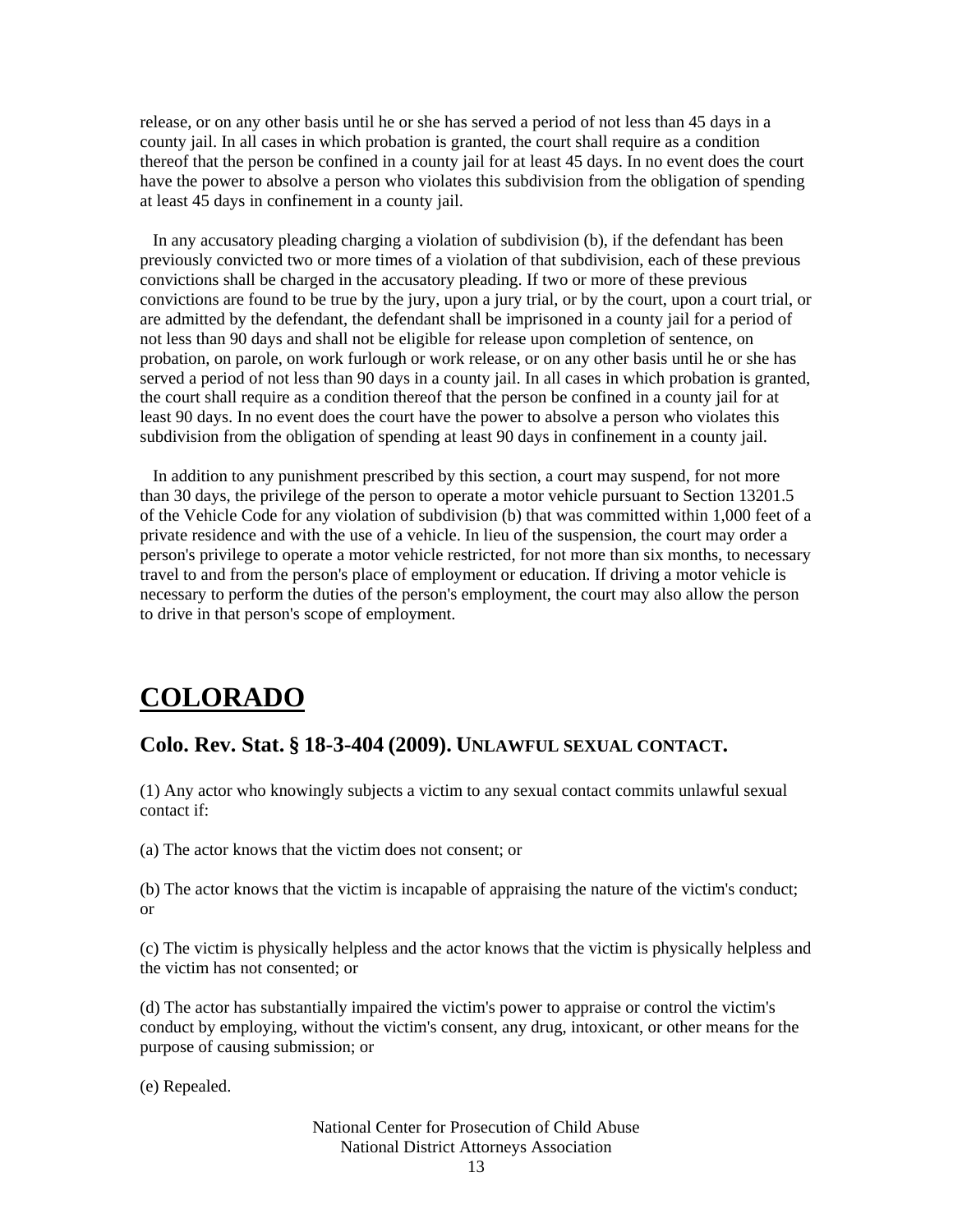(f) The victim is in custody of law or detained in a hospital or other institution and the actor has supervisory or disciplinary authority over the victim and uses this position of authority, unless incident to a lawful search, to coerce the victim to submit; or

(g) The actor engages in treatment or examination of a victim for other than bona fide medical purposes or in a manner substantially inconsistent with reasonable medical practices.

(1.5) Any person who knowingly, with or without sexual contact, induces or coerces a child by any of the means set forth in section 18-3-402 to expose intimate parts or to engage in any sexual contact, intrusion, or penetration with another person, for the purpose of the actor's own sexual gratification, commits unlawful sexual contact. For the purposes of this subsection (1.5), the term "child" means any person under the age of eighteen years.

(1.7) [Repealed].

(2) (a) Unlawful sexual contact is a class 1 misdemeanor and is an extraordinary risk crime that is subject to the modified sentencing range specified in section 18-1.3-501 (3).

(b) Notwithstanding the provisions of paragraph (a) of this subsection (2), unlawful sexual contact is a class 4 felony if the actor compels the victim to submit by use of such force, intimidation, or threat as specified in section  $18-3-402$  (4) (a),  $(4)$  (b), or (4) (c) or if the actor engages in the conduct described in paragraph  $(g)$  of subsection (1) of this section or subsection (1.5) of this section.

(3) If a defendant is convicted of the class 4 felony of unlawful sexual contact pursuant to paragraph (b) of subsection (2) of this section, the court shall sentence the defendant in accordance with the provisions of section 18-1.3-406; except that this subsection (3) shall not apply if the actor engages in the conduct described in paragraph (g) of subsection (1) of this section.

#### **Colo. Rev. Stat. § 18-7-801 (2009). CRIMINAL INVASION OF PRIVACY.**

(1) A person who knowingly OBSERVES OR takes a photograph of another person's intimate parts, as defined in section 18-3-401 (2), without that person's consent, in a situation where the person OBSERVED OR photographed has a reasonable expectation of privacy, commits criminal invasion of privacy.

(2) Criminal invasion of privacy is a class 2 misdemeanor.

(3) For the purposes of this section, "photograph" includes a photograph, motion picture, videotape, LIVE FEED, print, negative, slide, or other mechanically, electronically, digitally, or chemically reproduced visual material.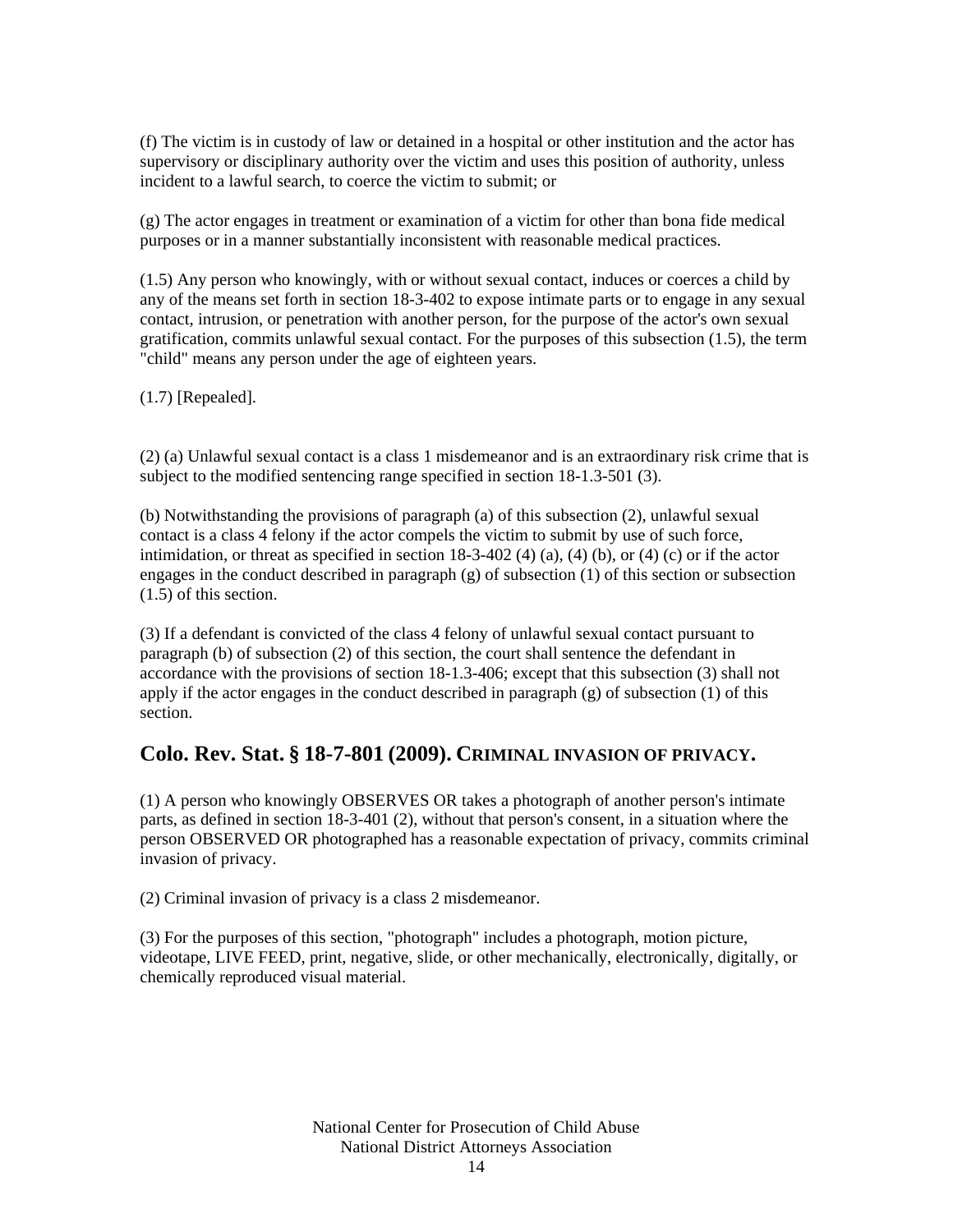# **CONNECTICUT**

#### **Conn. Gen. Stat. § 53a-189a (2010). VOYEURISM: CLASS D FELONY.**

 (a) A person is guilty of voyeurism when, (1) with malice, such person knowingly photographs, films, videotapes or otherwise records the image of another person (A) without the knowledge and consent of such other person, (B) while such other person is not in plain view, and (C) under circumstances where such other person has a reasonable expectation of privacy, or (2) with intent to arouse or satisfy the sexual desire of such person or any other person, such person knowingly photographs, films, videotapes or otherwise records the image of another person (A) without the knowledge and consent of such other person, (B) while such other person is not in plain view, and (C) under circumstances where such other person has a reasonable expectation of privacy.

(b) Voyeurism is a class D felony.

### **Conn. Gen. Stat. § 53a-189b (2010). DISSEMINATING VOYEURISTIC MATERIAL: CLASS D FELONY.**

 (a) A person is guilty of disseminating voyeuristic material when such person disseminates a photograph, film, videotape or other recorded image of another person without the consent of such other person and knowing that such photograph, film, videotape or image was taken, made or recorded in violation of section 53a-189a.

(b) Disseminating voyeuristic material is a class D felony.

# **DELAWARE**

### **Del. Code Ann. tit. 11, § 820 (2010). TRESPASSING WITH INTENT TO PEER OR PEEP INTO A WINDOW OR DOOR OF ANOTHER; CLASS B MISDEMEANOR.**

 A person is guilty of trespassing with intent to peer or peep into a window or door of another when the person knowingly enters upon the occupied property or premises of another utilized as a dwelling, with intent to peer or peep into the window or door of such property or premises and who, while on such property or premises, otherwise acts in a manner commonly referred to as "Peeping Tom." Any person violating this section may be referred by the court to the Delaware Psychiatric Center for examination and for treatment. Justices of the peace shall have concurrent jurisdiction of violations of this section.

 Trespassing with intent to peer or peep into a window or door of another is a class B misdemeanor.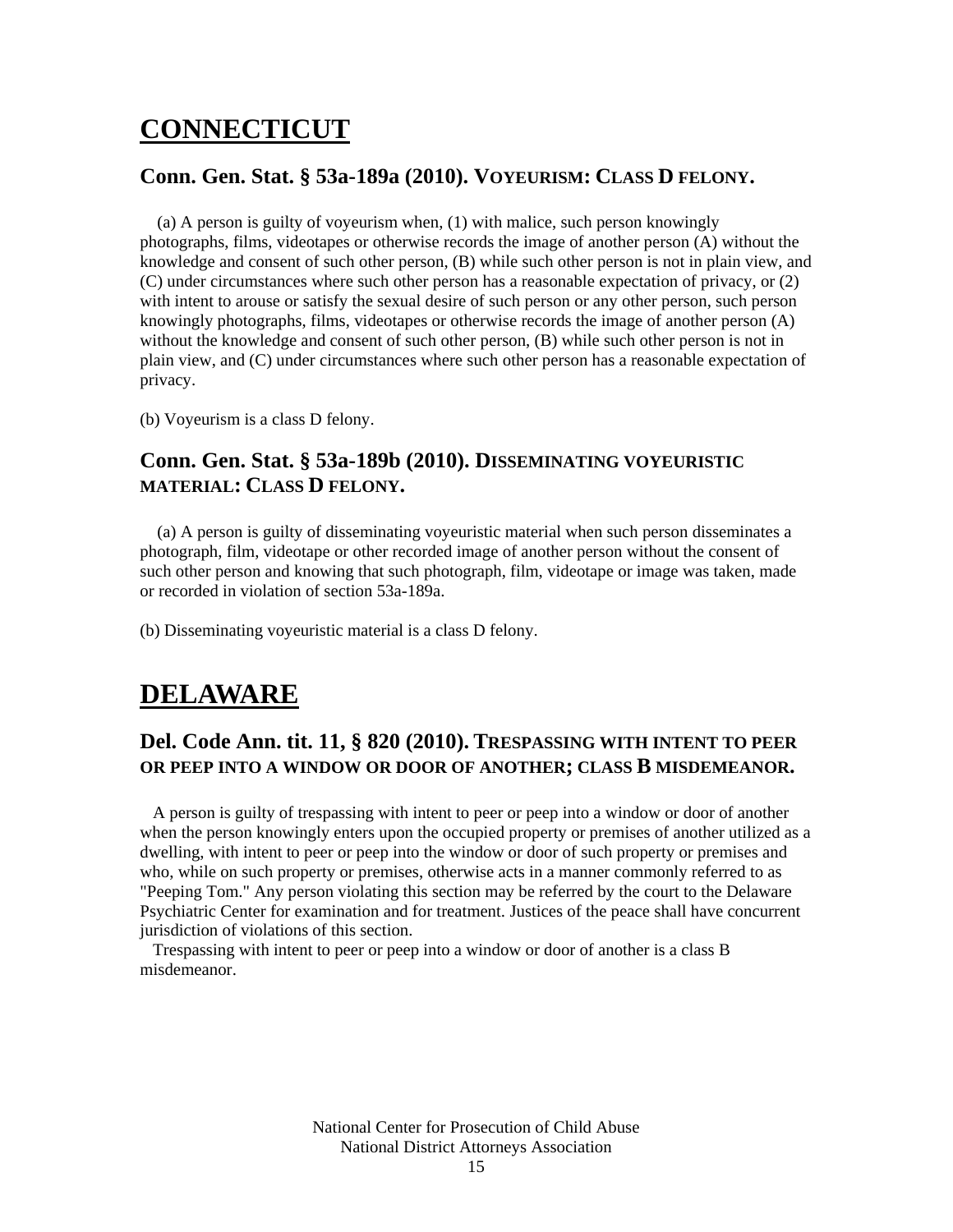# **DISTRICT OF COLUMBIA**

### **D.C. CODE § 22-1321 (2010). DISORDERLY CONDUCT [FORMERLY § 22- 1121].**

 Whoever, with intent to provoke a breach of the peace, or under circumstances such that a breach of the peace may be occasioned thereby: (1) acts in such a manner as to annoy, disturb, interfere with, obstruct, or be offensive to others; (2) congregates with others on a public street and refuses to move on when ordered by the police; (3) shouts or makes a noise either outside or inside a building during the nighttime to the annoyance or disturbance of any considerable number of persons; (4) interferes with any person in any place by jostling against such person or unnecessarily crowding such person or by placing a hand in the proximity of such person's pocketbook, or handbag; or (5) causes a disturbance in any streetcar, railroad car, omnibus, or other public conveyance, by running through it, climbing through windows or upon the seats, or otherwise annoying passengers or employees, shall be fined not more than \$ 250 or imprisoned not more than 90 days, or both.

### **D.C. CODE § 22-3531 (2010). DEFINITIONS; PROHIBITED "PEEPING TOM" ACTIVITIES; PERMITTED SURVEILLANCE ACTIVITIES; ENFORCEMENT AND PENALTY.**

(a) For the purposes of this section, the term:

 (1) "Electronic device" means any electronic, mechanical, or digital equipment that captures visual or aural images, including cameras, computers, tape recorders, video recorders, and cellular telephones.

 (2) "Private area" means the naked or undergarment-clad genitals, pubic area, anus, or buttocks, or female breast below the top of the areola.

(b) Except as provided in subsection (e) of this section, it is unlawful for any person to occupy a hidden observation post or to install or maintain a peephole, mirror, or any electronic device for the purpose of secretly or surreptitiously observing an individual who is:

(1) Using a bathroom or rest room;

(2) Totally or partially undressed or changing clothes; or

(3) Engaging in sexual activity.

(c) (1) Except as provided in subsection (e) of this section, it is unlawful for a person to electronically record, without the express and informed consent of the individual being recorded, an individual who is:

- (A) Using a bathroom or rest room;
- (B) Totally or partially undressed or changing clothes; or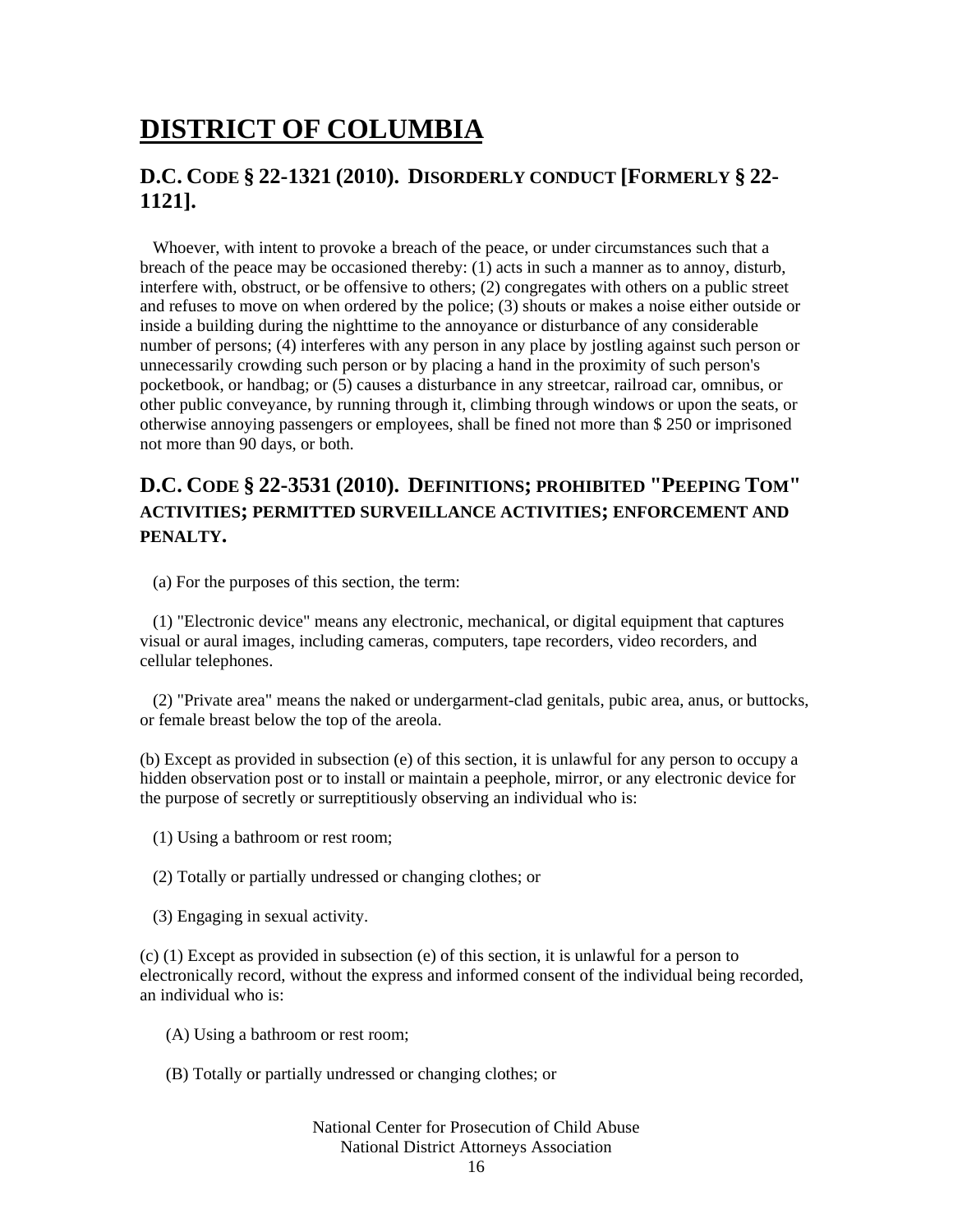(C) Engaging in sexual activity.

 (2) Express and informed consent is only required when the individual engaged in these activities has a reasonable expectation of privacy.

(d) Except as provided in subsection (e) of this section, it is unlawful for a person to intentionally capture an image of a private area of an individual, under circumstances in which the individual has a reasonable expectation of privacy, without the individual's express and informed consent.

(e) This section does not prohibit the following:

(1) Any lawful law enforcement, correctional, or intelligence observation or surveillance;

(2) Security monitoring in one's own home;

 (3) Security monitoring in any building where there are signs prominently displayed informing persons that the entire premises or designated portions of the premises are under surveillance; or

 (4) Any electronic recording of a medical procedure which is conducted under circumstances where the patient is unable to give consent.

(f) (1) A person who violates subsection (b), (c), or (d) of this section is guilty of a misdemeanor and, upon conviction, shall be fined not more than \$ 1,000 or imprisoned for not more than 1 year, or both.

 (2) A person who distributes or disseminates, or attempts to distribute or disseminate, directly or indirectly, by any means, a photograph, film, videotape, audiotape, compact disc, digital video disc, or any other image or series of images or sounds or series of sounds that the person knows or has reason to know were taken in violation of subsection (b), (c), or (d) of this section is guilty of a felony and, upon conviction, shall be fined not more than \$ 5,000 or imprisoned for not more than 5 years, or both.

(g) The Attorney General for the District of Columbia, or his or her assistants, shall prosecute a violation of subsection (b),  $(c)$ , or  $(d)$  of this section for which the penalty is set forth in subsection  $(f)(1)$  of this section.

# **FLORIDA**

#### **Fla. Stat. Ann. § 810.14 (2010). VOYEURISM PROHIBITED; PENALTIES.**

 (1) A person commits the offense of voyeurism when he or she, with lewd, lascivious, or indecent intent, secretly observes another person when the other person is located in a dwelling, structure, or conveyance and such location provides a reasonable expectation of privacy.

(2) A person who violates this section commits a misdemeanor of the first degree for the first violation, punishable as provided in s. 775.082 or s. 775.083.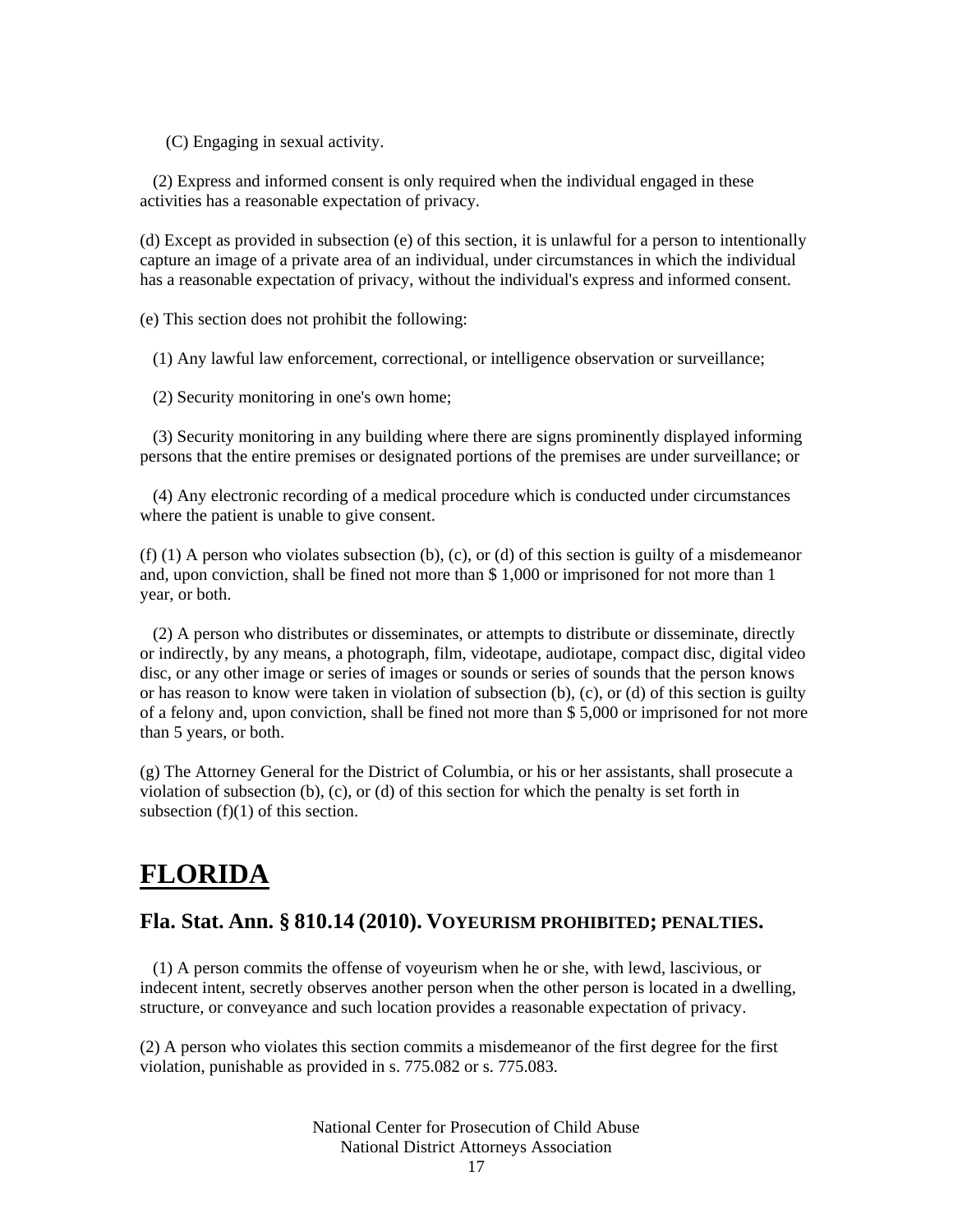(3) A person who violates this section and who has been previously convicted or adjudicated delinquent two or more times of any violation of this section commits a felony of the third degree, punishable as provided in s. 775.082, s. 775.083, or s. 775.084.

(4) For purposes of this section, a person has been previously convicted or adjudicated delinquent of a violation of this section if the violation resulted in a conviction sentenced separately, or an adjudication of delinquency entered separately, prior to the current offense.

#### **Fla. Stat. Ann. § 810.145 (2010). VIDEO VOYEURISM.**

(1) As used in this section, the term:

 (a) "Broadcast" means electronically transmitting a visual image with the intent that it be viewed by another person.

 (b) "Imaging device" means any mechanical, digital, or electronic viewing device; still camera; camcorder; motion picture camera; or any other instrument, equipment, or format capable of recording, storing, or transmitting visual images of another person.

 (c) "Place and time when a person has a reasonable expectation of privacy" means a place and time when a reasonable person would believe that he or she could fully disrobe in privacy, without being concerned that the person's undressing was being viewed, recorded, or broadcasted by another, including, but not limited to, the interior of a bathroom, changing room, fitting room, dressing room, or tanning booth.

(d) "Privately exposing the body" means exposing a sexual organ.

(2) A person commits the offense of video voyeurism if that person:

 (a) For his or her own amusement, entertainment, sexual arousal, gratification, or profit, or for the purpose of degrading or abusing another person, intentionally uses or installs an imaging device to secretly view, broadcast, or record a person, without that person's knowledge and consent, who is dressing, undressing, or privately exposing the body, at a place and time when that person has a reasonable expectation of privacy;

 (b) For the amusement, entertainment, sexual arousal, gratification, or profit of another, or on behalf of another, intentionally permits the use or installation of an imaging device to secretly view, broadcast, or record a person, without that person's knowledge and consent, who is dressing, undressing, or privately exposing the body, at a place and time when that person has a reasonable expectation of privacy; or

 (c) For the amusement, entertainment, sexual arousal, gratification, or profit of oneself or another, or on behalf of oneself or another, intentionally uses an imaging device to secretly view, broadcast, or record under or through the clothing being worn by another person, without that person's knowledge and consent, for the purpose of viewing the body of, or the undergarments worn by, that person.

(3) A person commits the offense of video voyeurism dissemination if that person, knowing or having reason to believe that an image was created in a manner described in this section,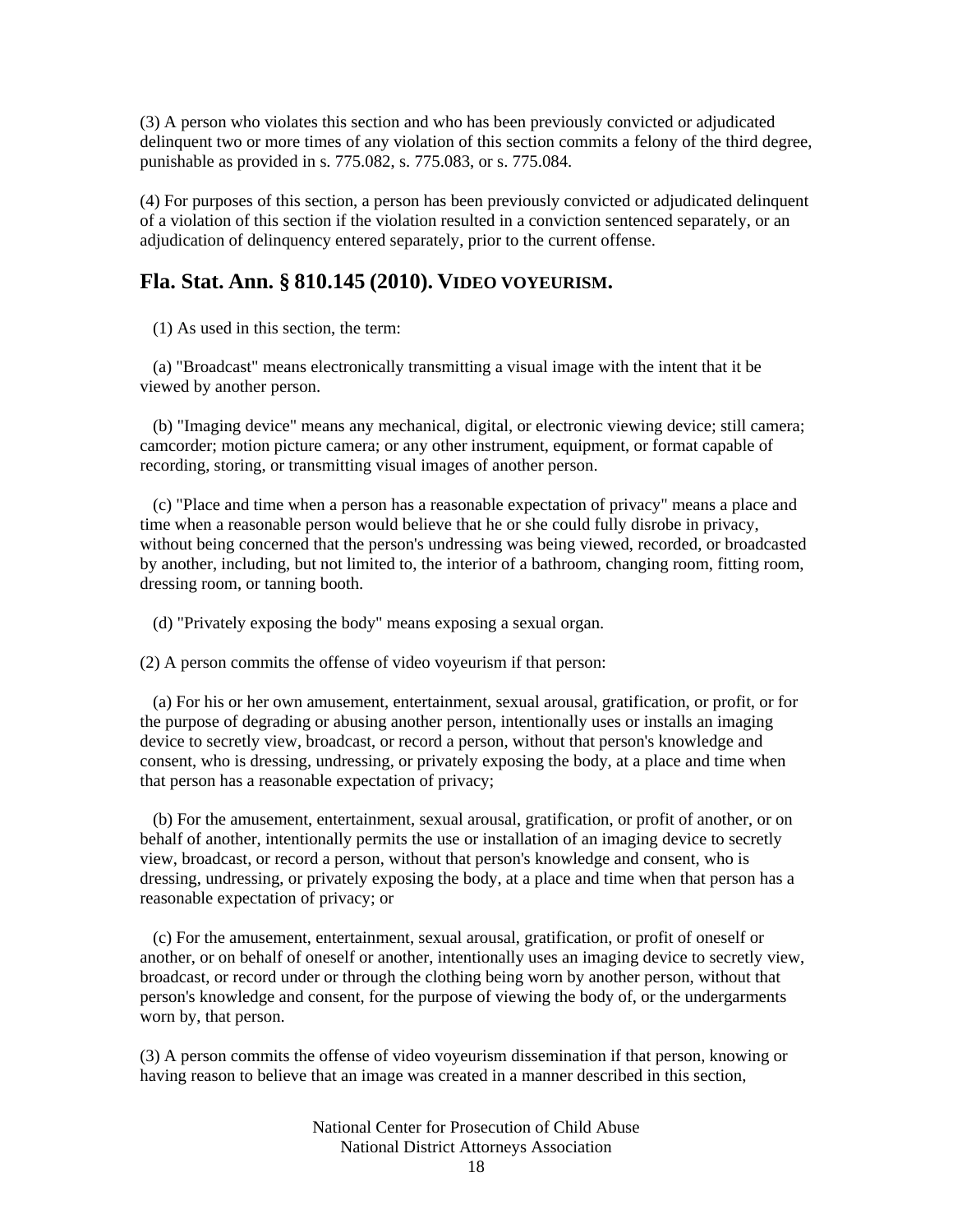intentionally disseminates, distributes, or transfers the image to another person for the purpose of amusement, entertainment, sexual arousal, gratification, or profit, or for the purpose of degrading or abusing another person.

(4) A person commits the offense of commercial video voyeurism dissemination if that person:

 (a) Knowing or having reason to believe that an image was created in a manner described in this section, sells the image for consideration to another person; or

 (b) Having created the image in a manner described in this section, disseminates, distributes, or transfers the image to another person for that person to sell the image to others.

(5) This section does not apply to any:

(a) Law enforcement agency conducting surveillance for a law enforcement purpose;

 (b) Security system when a written notice is conspicuously posted on the premises stating that a video surveillance system has been installed for the purpose of security for the premises;

 (c) Video surveillance device that is installed in such a manner that the presence of the device is clearly and immediately obvious; or

 (d) Dissemination, distribution, or transfer of images subject to this section by a provider of an electronic communication service as defined in 18 U.S.C. s. 2510(15), or a provider of a remote computing service as defined in 18 U.S.C. s. 2711(2). For purposes of this section, the exceptions to the definition of "electronic communication" set forth in 18 U.S.C. s. 2510(12)(a), (b), (c), and (d) do not apply, but are included within the definition of the term.

(6) Except as provided in subsections (7) and (8), a person who violates this section commits a misdemeanor of the first degree, punishable as provided in s. 775.082 or s. 775.083.

(7) A person who violates this section and who has previously been convicted of or adjudicated delinquent for any violation of this section commits a felony of the third degree, punishable as provided in s. 775.082, s. 775.083, or s. 775.084.

(8) (a) A person who is:

 1. Eighteen years of age or older who is responsible for the welfare of a child younger than 16 years of age, regardless of whether the person knows or has reason to know the age of the child, and who commits an offense under this section against that child;

 2. Eighteen years of age or older who is employed at a private school as defined in s. 1002.01; a school as defined in s. 1003.01; or a voluntary prekindergarten education program as described in s. 1002.53(3)(a), (b), or (c) and who commits an offense under this section against a student of the private school, school, or voluntary prekindergarten education program; or

 3. Twenty-four years of age or older who commits an offense under this section against a child younger than 16 years of age, regardless of whether the person knows or has reason to know the age of the child commits a felony of the third degree, punishable as provided in s. 775.082, s. 775.083, or s. 775.084.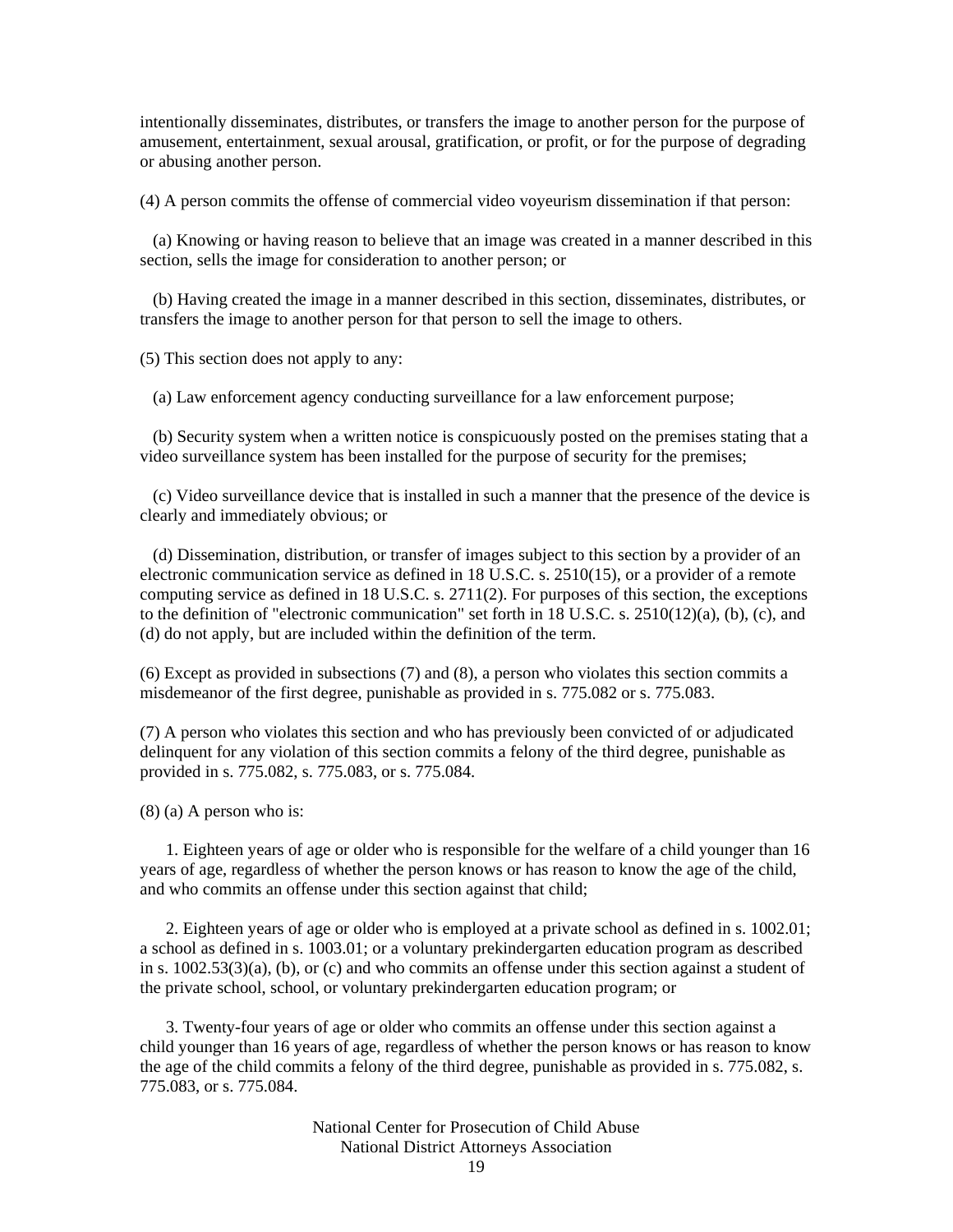(b) A person who violates this subsection and who has previously been convicted of or adjudicated delinquent for any violation of this section commits a felony of the second degree, punishable as provided in s. 775.082, s. 775.083, or s. 775.084.

(9) For purposes of this section, a person has previously been convicted of or adjudicated delinquent for a violation of this section if the violation resulted in a conviction that was sentenced separately, or an adjudication of delinquency entered separately, prior to the current offense.

# **GEORGIA**

### **Ga. Code Ann. § 16-11-61 (2010). PEEPING TOMS.**

 (a) It shall be unlawful for any person to be a "peeping Tom" on or about the premises of another or to go about or upon the premises of another for the purpose of becoming a "peeping Tom."

(b) As used in this Code section, the term "peeping Tom" means a person who peeps through windows or doors, or other like places, on or about the premises of another for the purpose of spying upon or invading the privacy of the persons spied upon and the doing of any other acts of a similar nature which invade the privacy of such persons.

# **HAWAII**

### **Haw. Rev. Stat. Ann. § 711-1110.9 (2010). VIOLATION OF PRIVACY IN THE FIRST DEGREE.**

 (1) A person commits the offense of violation of privacy in the first degree if, except in the execution of a public duty or as authorized by law, the person intentionally or knowingly installs or uses, or both, in any private place, without consent of the person or persons entitled to privacy therein, any device for observing, recording, amplifying, or broadcasting another person in a stage of undress or sexual activity in that place.

(2) Violation of privacy in the first degree is a class C felony. In addition to any penalties the court may impose, the court may order the destruction of any recording made in violation of this section.

### **Haw. Rev. Stat. Ann. § 711-1111 (2010). VIOLATION OF PRIVACY IN THE SECNOD DEGREE.**

 (1) A person commits the offense of violation of privacy in the second degree if, except in the execution of a public duty or as authorized by law, the person intentionally: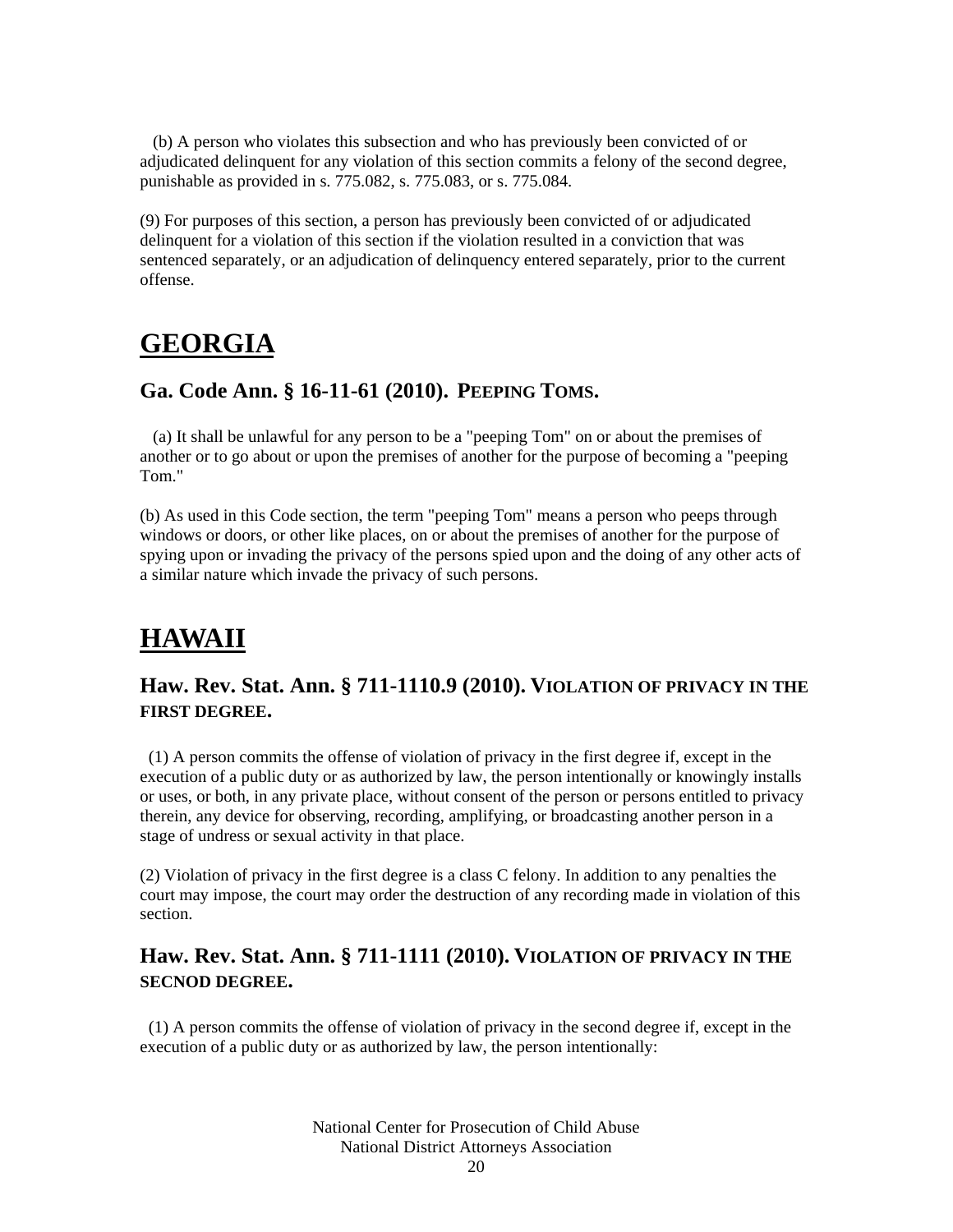(a) Trespasses on property for the purpose of subjecting anyone to eavesdropping or other surveillance in a private place;

 (b) Peers or peeps into a window or other opening of a dwelling or other structure adapted for sojourn or overnight accommodations for the purpose of spying on the occupant thereof or invading the privacy of another person with a lewd or unlawful purpose, under circumstances in which a reasonable person in the dwelling or other structure would not expect to be observed;

(c) Trespasses on property for the sexual gratification of the actor;

 (d) Installs or uses, or both, in any private place, without consent of the person or persons entitled to privacy therein, any means or device for observing, recording, amplifying, or broadcasting sounds or events in that place, including another person in a stage of undress or sexual activity;

 (e) Installs or uses outside a private place any device for hearing, recording, amplifying, or broadcasting sounds originating in that place which would not ordinarily be audible or comprehensible outside, without the consent of the person or persons entitled to privacy therein;

 (f) Covertly records or broadcasts an image of another person's intimate area underneath clothing, by use of any device, and that image is taken while that person is in a public place and without that person's consent;

 (g) Intercepts, without the consent of the sender or receiver, a message or photographic image by telephone, telegraph, letter, electronic transmission, or other means of communicating privately; but this paragraph does not apply to:

 (i) Overhearing of messages through a regularly installed instrument on a telephone party line or an extension; or

 (ii) Interception by the telephone company, electronic mail account provider, or telephone or electronic mail subscriber incident to enforcement of regulations limiting use of the facilities or incident to other operation and use;

 (h) Divulges, without the consent of the sender or the receiver, the existence or contents of any message or photographic image by telephone, telegraph, letter, electronic transmission, or other means of communicating privately, if the accused knows that the message or photographic image was unlawfully intercepted or if the accused learned of the message or photographic image in the course of employment with an agency engaged in transmitting it; or

 (i) Knowingly possesses materials created under circumstances prohibited in section 711- 1110.9.

(2) This section shall not apply to any dissemination, distribution, or transfer of images subject to this section by an electronic communication service provider or remote storage service in the ordinary course of its business. For the purpose of this subsection:

 "Electronic communication" means any transfer of signs, signals, writing, images, sounds, data, or intelligence of any nature transmitted in whole or part by a wire, radio, electromagnetic, photoelectronic, or photo-optical system.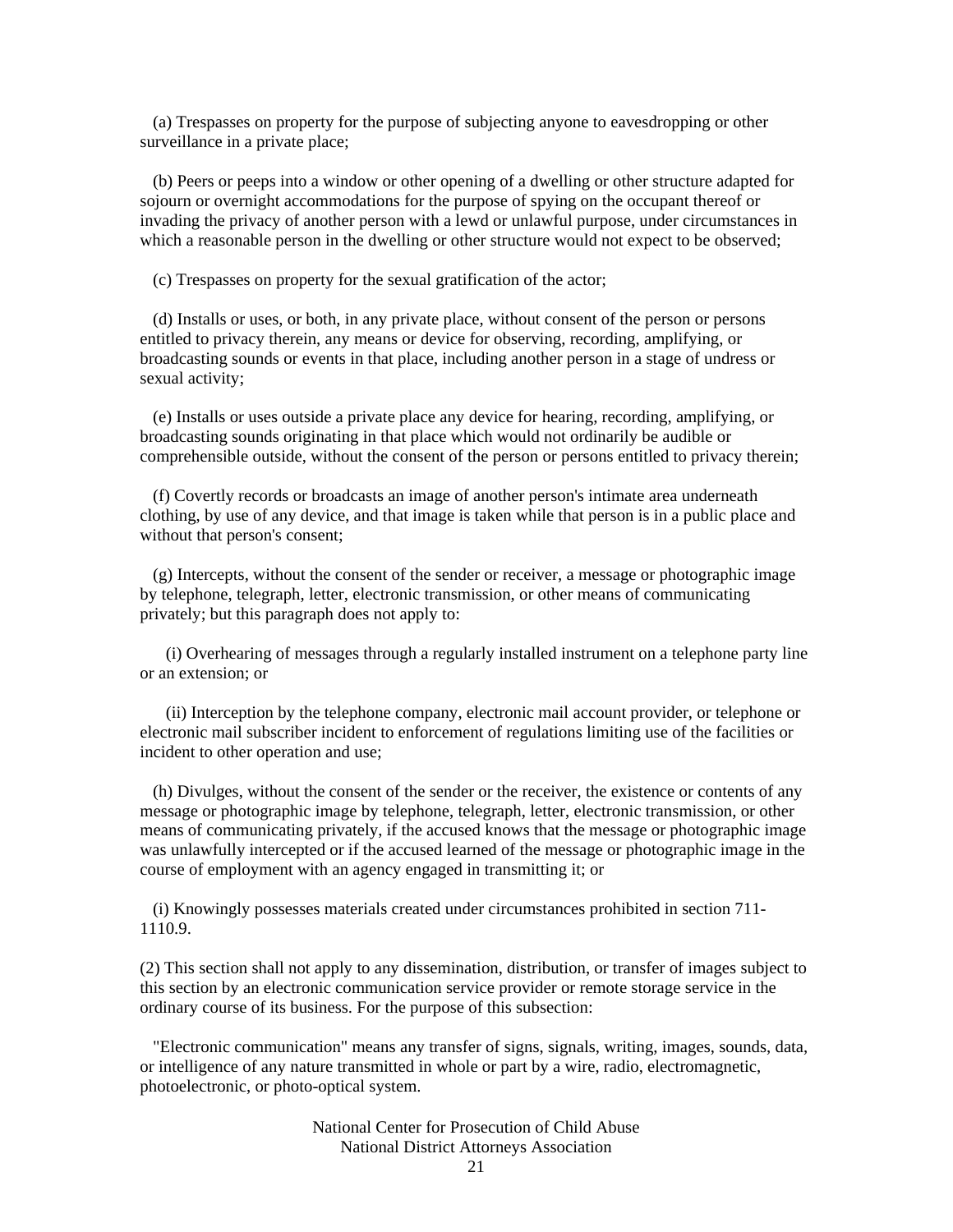"Electronic communication service provider" means any person engaged in the offering or sale of electronic communication services to the public.

 "Remote storage service" means the provision to the public of computer storage or processing services by means of an electronic communication system.

 "Electronic communication system" means any wire, radio, electromagnetic, photo-optical, or photoelectronic facilities for the transmission of wire or electronic communications, and any computer facilities or related electronic equipment for the electronic storage of such communications, including e-mail, web hosting, multimedia messaging services, and remote storage services offered by an electronic communication service provider.

(3) For the purposes of this section:

 "Intimate areas" means any portion of a person's underwear, pubic area, anus, buttocks, vulva, genitals, or female breast.

 "Intimate areas underneath clothing" does not include intimate areas visible through a person's clothing or intimate areas exposed in public.

 "Public place" means an area generally open to the public, regardless of whether it is privately owned, and includes but is not limited to streets, sidewalks, bridges, alleys, plazas, parks, driveways, parking lots, buses, tunnels, buildings, stores, and restaurants.

(4) Violation of privacy in the second degree is a misdemeanor. In addition to any penalties the court may impose, the court may order the destruction of any recording made in violation of this section.

### **IDAHO**

#### **Idaho Code Ann. § 18-6609 (2010). CRIME OF VIDEO VOYEURISM.**

(1) As used in this section:

 (a) "Broadcast" means the electronic transmittal of a visual image with the intent that it be viewed by a person or persons.

(b) "Disseminate" means to make available by any means to any person.

 (c) "Imaging device" means any instrument capable of recording, storing, viewing or transmitting visual images.

 (d) "Intimate areas" means the buttocks, genitals or genital areas of males or females, and the breast area of females.

 (e) "Person" means any natural person, corporation, partnership, firm, association, joint venture or any other recognized legal entity or any agent or servant thereof.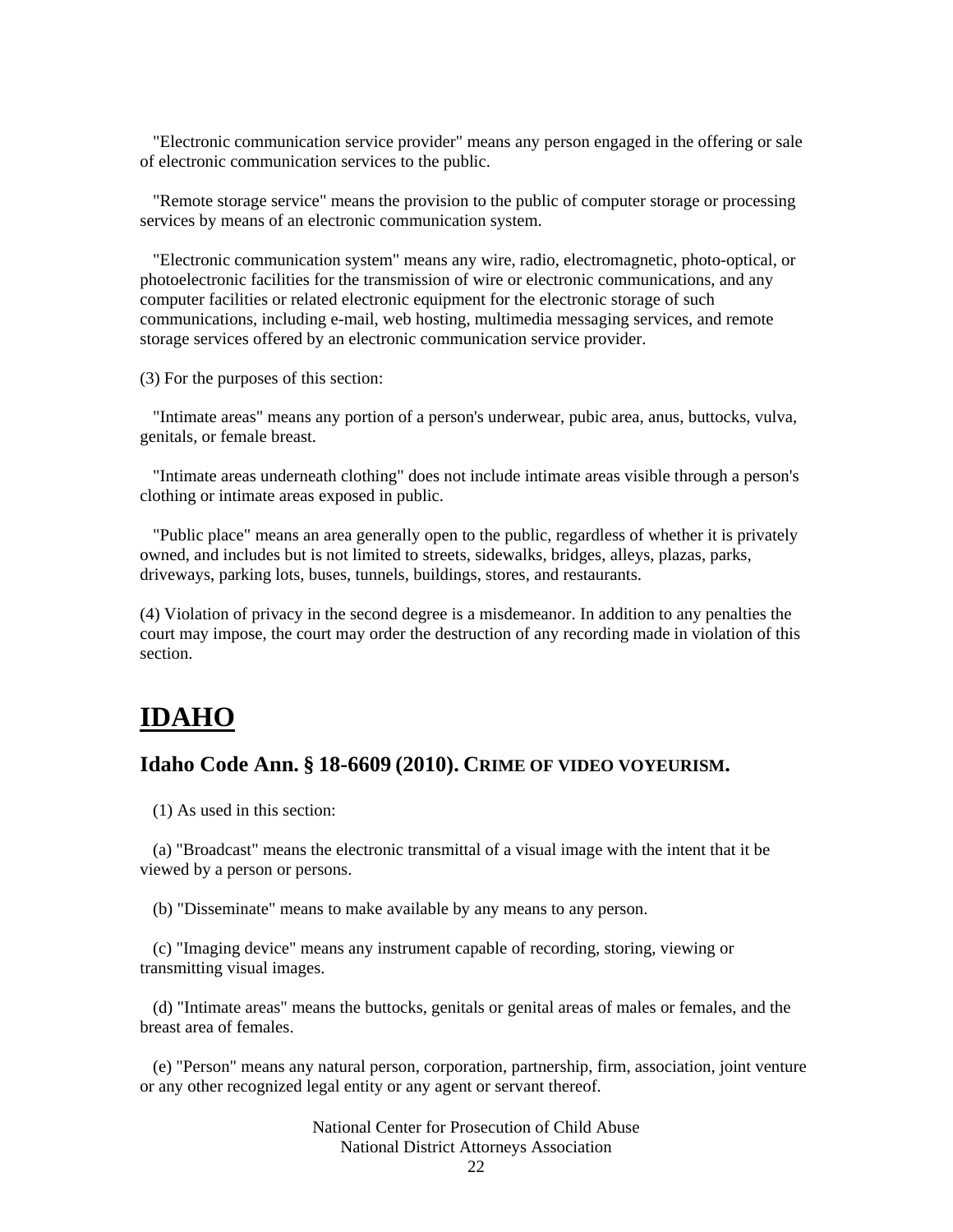(f) "Place where a person has a reasonable expectation of privacy" means:

 (i) A place where a reasonable person would believe that he could undress, be undressed or engage in sexual activity in privacy, without concern that he is being viewed, photographed, filmed or otherwise recorded by an imaging device; or

 (ii) A place where a person might reasonably expect to be safe from casual or hostile surveillance by an imaging device; or

 (iii) Any public place where a person, by taking reasonable steps to conceal intimate areas, should be free from the viewing, recording, storing or transmitting of images obtained by imaging devices designed to overcome the barriers created by a person's covering of intimate areas.

(g) "Publish" means to:

 (i) Disseminate with the intent that such image or images be made available by any means to any person; or

(ii) Disseminate with the intent that such images be sold by another person; or

 (iii) Post, present, display, exhibit, circulate, advertise or allow access by any means so as to make an image or images available to the public; or

 (iv) Disseminate with the intent that an image or images be posted, presented, displayed, exhibited, circulated, advertised or made accessible by any means and to make such image or images available to the public.

 (h) "Sell" means to disseminate to another person, or to publish, in exchange for something of value.

(2) A person is guilty of video voyeurism when, with the intent of arousing, appealing to or gratifying the lust or passions or sexual desires of such person or another person, or for his own or another person's lascivious entertainment or satisfaction of prurient interest, or for the purpose of sexually degrading or abusing any other person:

 (a) He uses, installs or permits the use or installation of an imaging device at a place where a person would have a reasonable expectation of privacy, without the knowledge or consent of the person using such place; or

 (b) He intentionally disseminates, publishes or sells any image or images of the intimate areas of another person or persons without the consent of such other person or persons and with knowledge that such image or images were obtained with the intent set forth above.

(3) A violation of this section is a felony.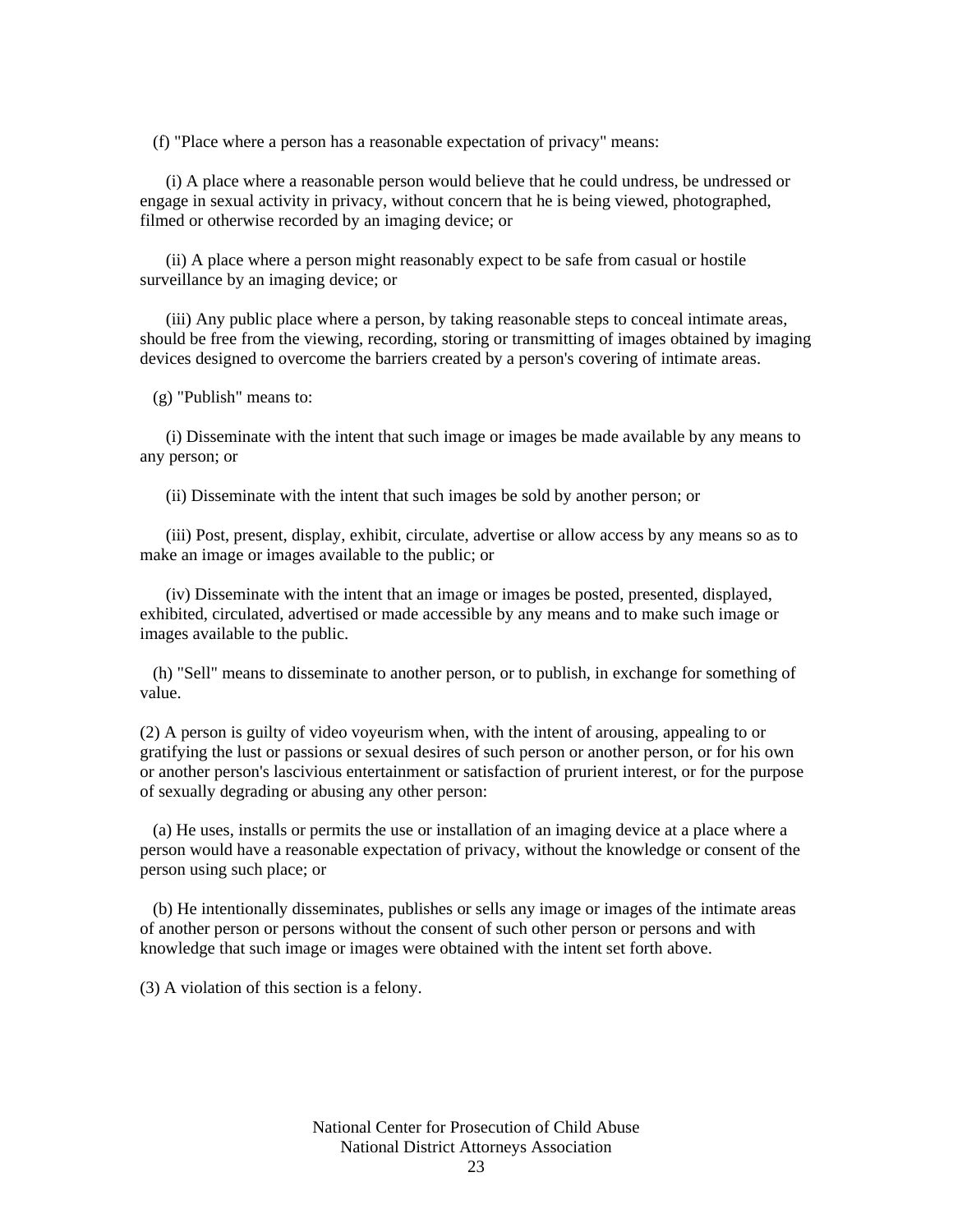# **ILLINOIS**

### **720 Ill. Comp. Stat. 5/26-4 (2010). UNAUTHORIZED VIDEO RECORDING AND LIVE VIDEO TRANSMISSION.**

 Sec. 26-4. Unauthorized video recording and live video transmission. (a) It is unlawful for any person to knowingly make a video record or transmit live video of another person without that person's consent in a restroom, tanning bed, tanning salon, locker room, changing room, or hotel bedroom.

(a-5) It is unlawful for any person to knowingly make a video record or transmit live video of another person in that other person's residence without that person's consent.

(a-6) It is unlawful for any person to knowingly make a video record or transmit live video of another person in that other person's residence without that person's consent when the recording or transmission is made outside that person's residence by use of an audio or video device that records or transmits from a remote location.

(a-10) It is unlawful for any person to knowingly make a video record or transmit live video of another person under or through the clothing worn by that other person for the purpose of viewing the body of or the undergarments worn by that other person without that person's consent.

(a-15) It is unlawful for any person to place or cause to be placed a device that makes a video record or transmits a live video in a restroom, tanning bed, tanning salon, locker room, changing room, or hotel bedroom with the intent to make a video record or transmit live video of another person without that person's consent.

(a-20) It is unlawful for any person to place or cause to be placed a device that makes a video record or transmits a live video with the intent to make a video record or transmit live video of another person in that other person's residence without that person's consent.

(a-25) It is unlawful for any person to, by any means, knowingly disseminate, or permit to be disseminated, a video record or live video that he or she knows to have been made or transmitted in violation of (a), (a-5), (a-6), (a-10), (a-15), or (a-20).

(b) Exemptions. The following activities shall be exempt from the provisions of this Section:

(1) The making of a video record or transmission of live video by law enforcement officers pursuant to a criminal investigation, which is otherwise lawful;

(2) The making of a video record or transmission of live video by correctional officials for security reasons or for investigation of alleged misconduct involving a person committed to the Department of Corrections.

(3) The making of a video record or transmission of live video in a locker room by a reporter or news medium, as those terms are defined in Section 8-902 of the Code of Civil Procedure [735 ILCS 5/8-902], where the reporter or news medium has been granted access to the locker room by an appropriate authority for the purpose of conducting interviews.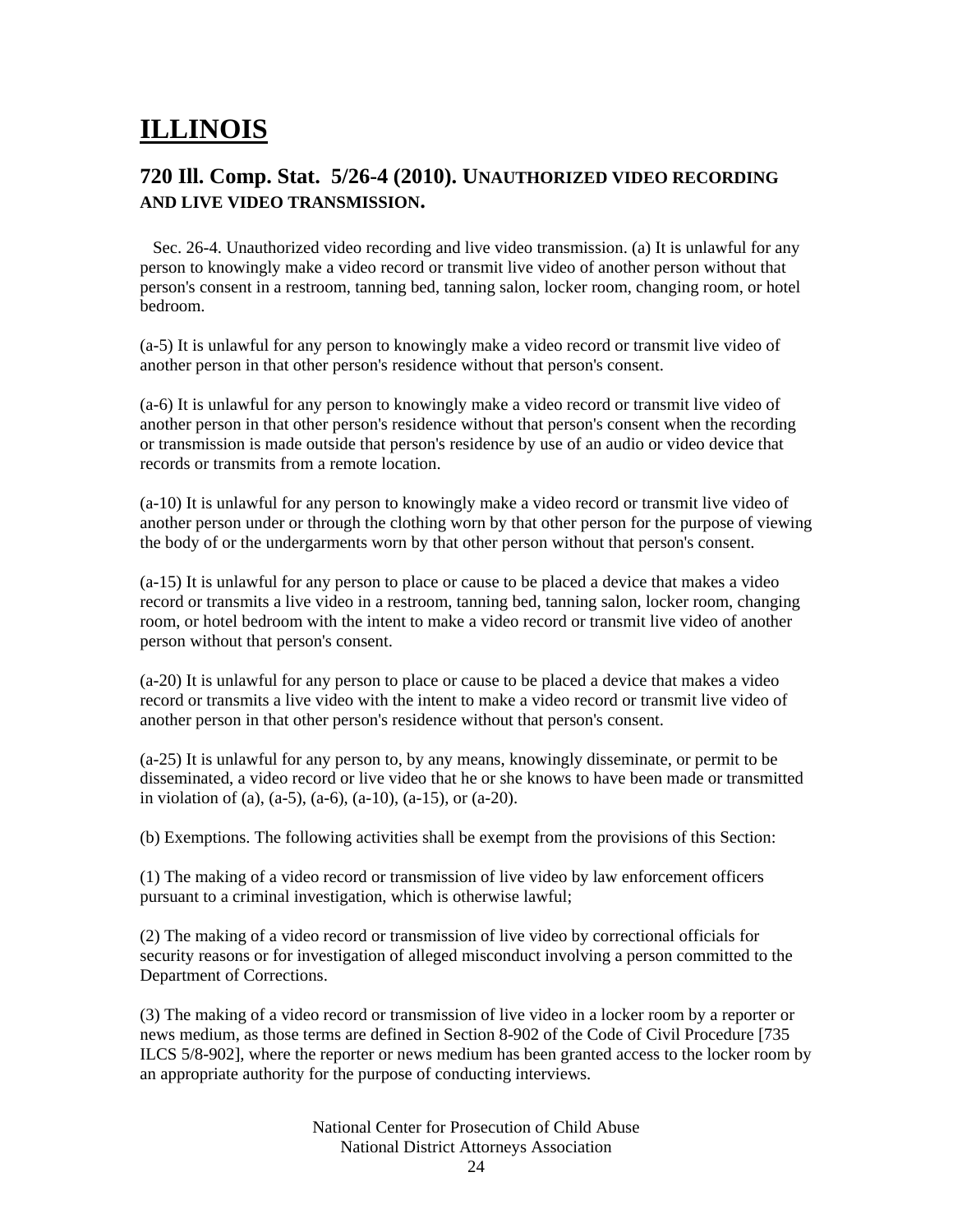(c) The provisions of this Section do not apply to any sound recording or transmission of an oral conversation made as the result of the making of a video record or transmission of live video, and to which Article 14 of this Code [720 ILCS 5/14-1 et seq.] applies.

(d) Sentence.

(1) A violation of subsection (a-10), (a-15), or (a-20) is a Class A misdemeanor.

(2) A violation of subsection (a),  $(a-5)$ , or  $(a-6)$  is a Class 4 felony.

(3) A violation of subsection (a-25) is a Class 3 felony.

 $(4)$  A violation of subsection (a), (a-5), (a-6), (a-10), (a-15) or (a-20) is a Class 3 felony if the victim is a person under 18 years of age or if the violation is committed by an individual who is required to register as a sex offender under the Sex Offender Registration Act [730 ILCS 150/1 et seq.].

(5) A violation of subsection (a-25) is a Class 2 felony if the victim is a person under 18 years of age or if the violation is committed by an individual who is required to register as a sex offender under the Sex Offender Registration Act.

(e) For purposes of this Section:

(1) "Residence" includes a rental dwelling, but does not include stairwells, corridors, laundry facilities, or additional areas in which the general public has access.

(2) "Video record" means and includes any videotape, photograph, film, or other electronic or digital recording of a still or moving visual image; and "live video" means and includes any realtime or contemporaneous electronic or digital transmission of a still or moving visual image.

#### **720 Ill. Comp. Stat. 5/26-1 (2010). ELEMENTS OF THE OFFENSE.**

(a) A person commits disorderly conduct when he knowingly:

(1) Does any act in such unreasonable manner as to alarm or disturb another and to provoke a breach of the peace; or

(2) Transmits or causes to be transmitted in any manner to the fire department of any city, town, village or fire protection district a false alarm of fire, knowing at the time of such transmission that there is no reasonable ground for believing that such fire exists; or

(3) Transmits or causes to be transmitted in any manner to another a false alarm to the effect that a bomb or other explosive of any nature or a container holding poison gas, a deadly biological or chemical contaminant, or radioactive substance is concealed in such place that its explosion or release would endanger human life, knowing at the time of such transmission that there is no reasonable ground for believing that such bomb, explosive or a container holding poison gas, a deadly biological or chemical contaminant, or radioactive substance is concealed in such place; or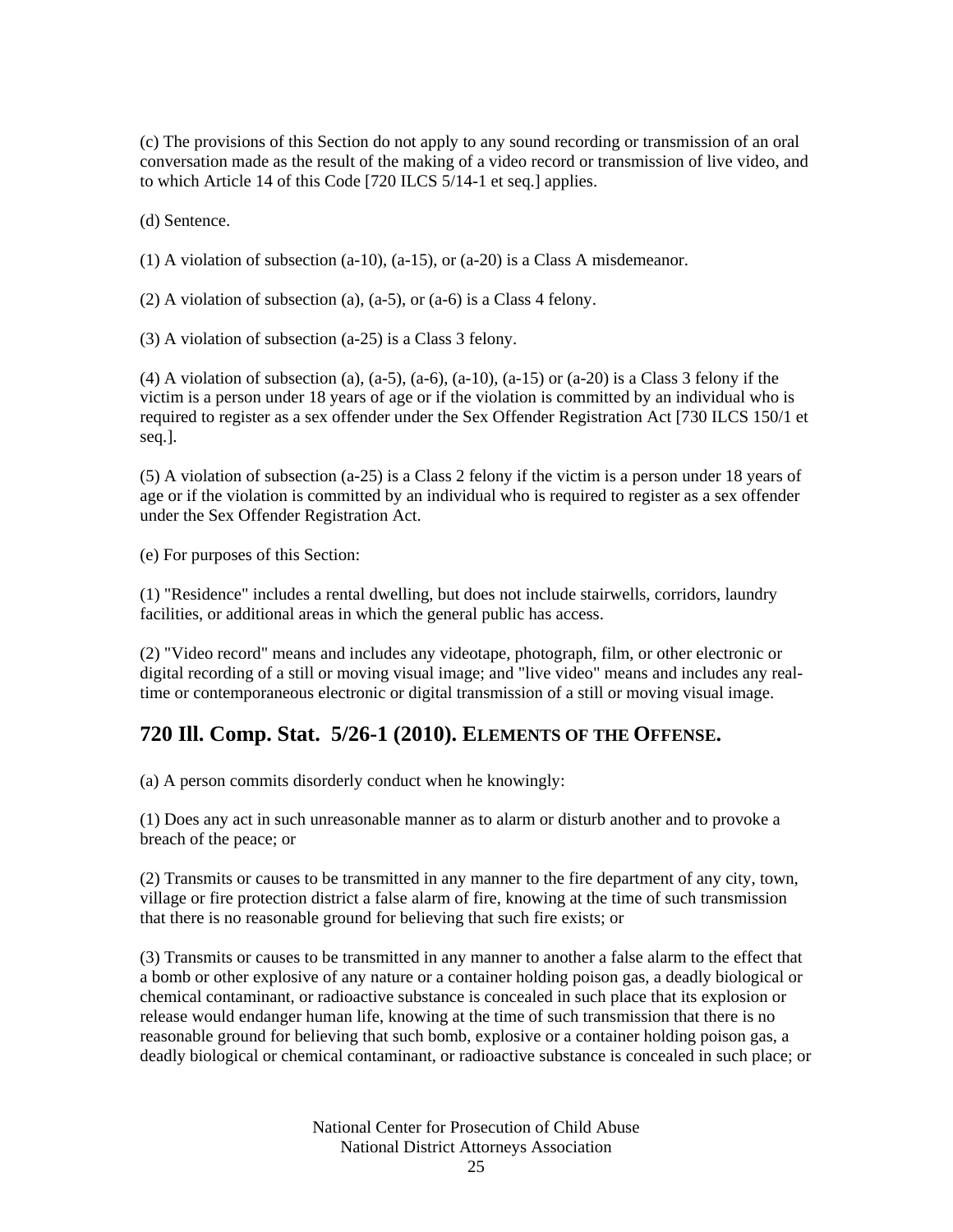(4) Transmits or causes to be transmitted in any manner to any peace officer, public officer or public employee a report to the effect that an offense will be committed, is being committed, or has been committed, knowing at the time of such transmission that there is no reasonable ground for believing that such an offense will be committed, is being committed, or has been committed; or

(5) Enters upon the property of another and for a lewd or unlawful purpose deliberately looks into a dwelling on the property through any window or other opening in it; or

(6) While acting as a collection agency as defined in the "Collection Agency Act" or as an employee of such collection agency, and while attempting to collect an alleged debt, makes a telephone call to the alleged debtor which is designed to harass, annoy or intimidate the alleged debtor; or

(7) Transmits or causes to be transmitted a false report to the Department of Children and Family Services under Section 4 of the "Abused and Neglected Child Reporting Act"; or

(8) Transmits or causes to be transmitted a false report to the Department of Public Health under the Nursing Home Care Act or the MR/DD Community Care Act; or

(9) Transmits or causes to be transmitted in any manner to the police department or fire department of any municipality or fire protection district, or any privately owned and operated ambulance service, a false request for an ambulance, emergency medical technician-ambulance or emergency medical technician-paramedic knowing at the time there is no reasonable ground for believing that such assistance is required; or

(10) Transmits or causes to be transmitted a false report under Article II of "An Act in relation to victims of violence and abuse", approved September 16, 1984, as amended; or

(11) Transmits or causes to be transmitted a false report to any public safety agency without the reasonable grounds necessary to believe that transmitting such a report is necessary for the safety and welfare of the public; or

(12) Calls the number "911" for the purpose of making or transmitting a false alarm or complaint and reporting information when, at the time the call or transmission is made, the person knows there is no reasonable ground for making the call or transmission and further knows that the call or transmission could result in the emergency response of any public safety agency; or

(13) Transmits or causes to be transmitted a threat of destruction of a school building or school property, or a threat of violence, death, or bodily harm directed against persons at a school, school function, or school event, whether or not school is in session.

(b) Sentence. A violation of subsection (a)(1) of this Section is a Class C misdemeanor. A violation of subsection (a)(5), (a)(11), or (a)(12) of this Section is a Class A misdemeanor. A violation of subsection (a)(8) or (a)(10) of this Section is a Class B misdemeanor. A violation of subsection (a)(2), (a)(4), (a)(7), (a)(9), or (a)(13) of this Section is a Class 4 felony. A violation of subsection (a)(3) of this Section is a Class 3 felony, for which a fine of not less than \$ 3,000 and no more than \$ 10,000 shall be assessed in addition to any other penalty imposed.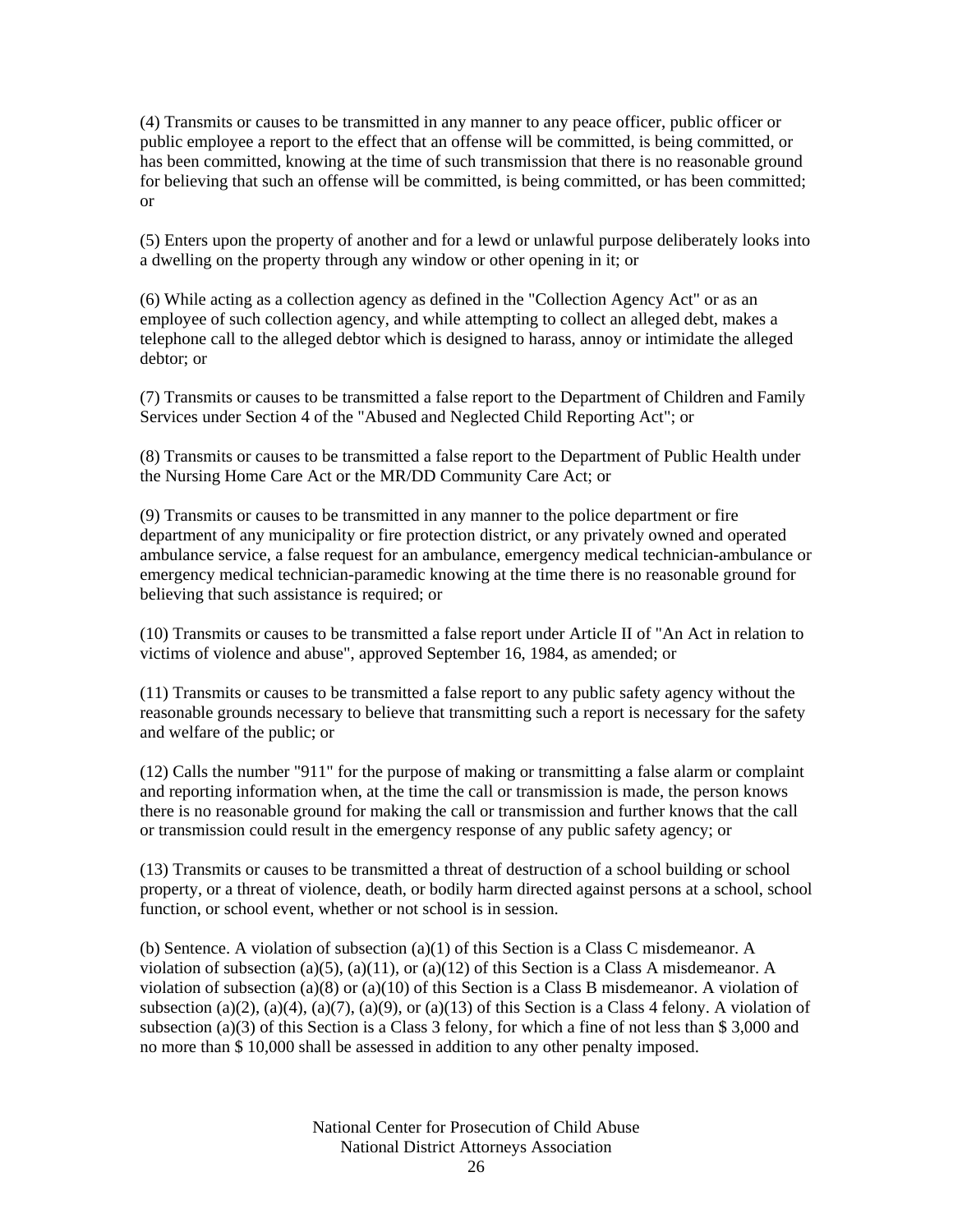A violation of subsection (a)(6) of this Section is a Business Offense and shall be punished by a fine not to exceed \$3,000. A second or subsequent violation of subsection (a)(7), (a)(11), or  $(a)(12)$  of this Section is a Class 4 felony. A third or subsequent violation of subsection  $(a)(5)$  of this Section is a Class 4 felony.

(c) In addition to any other sentence that may be imposed, a court shall order any person convicted of disorderly conduct to perform community service for not less than 30 and not more than 120 hours, if community service is available in the jurisdiction and is funded and approved by the county board of the county where the offense was committed. In addition, whenever any person is placed on supervision for an alleged offense under this Section, the supervision shall be conditioned upon the performance of the community service.

This subsection does not apply when the court imposes a sentence of incarceration.

(d) In addition to any other sentence that may be imposed, the court shall order any person convicted of disorderly conduct under paragraph (3) of subsection (a) involving a false alarm of a threat that a bomb or explosive device has been placed in a school to reimburse the unit of government that employs the emergency response officer or officers that were dispatched to the school for the cost of the search for a bomb or explosive device. For the purposes of this Section, "emergency response" means any incident requiring a response by a police officer, a firefighter, a State Fire Marshal employee, or an ambulance.

(Source: P.A. 96-339, eff. 7-1-10; 96-413, eff. 8-13-09; 96-772, eff. 1-1-10; revised 9-25-09.)

# **INDIANA**

### **Ind. Code Ann. § 35-45-4-5 (2010). VOYEURISM.**

(a) A person:

(1) who:

(A) peeps; or

(B) goes upon the land of another with the intent to peep;

into an occupied dwelling of another person; or

 (2) who peeps into an area where an occupant of the area reasonably can be expected to disrobe, including:

(A) restrooms;

(B) baths;

- (C) showers; and
- (D) dressing rooms;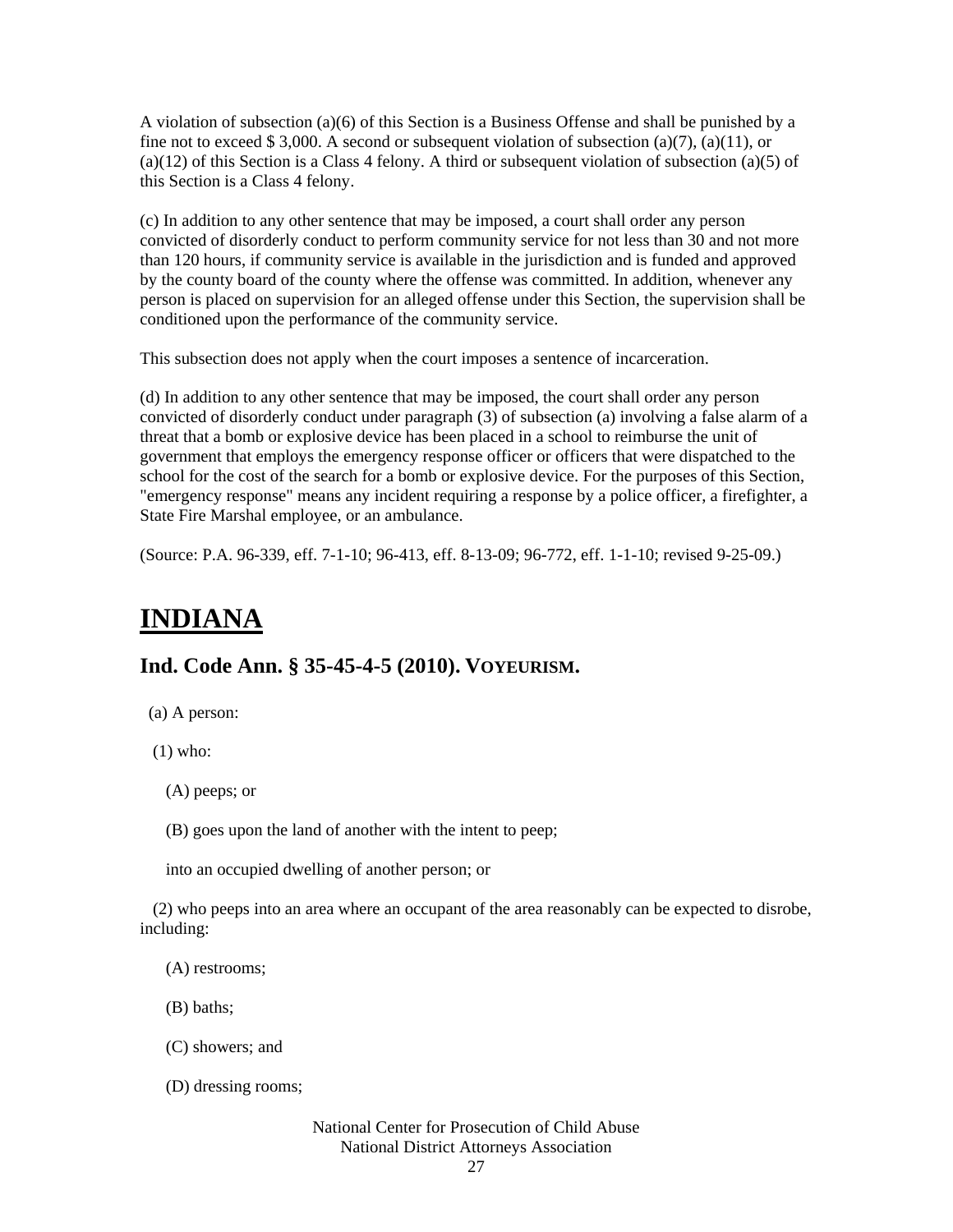without the consent of the other person, commits voyeurism, a Class B misdemeanor.

(b) However, the offense under subsection (a) is a Class D felony if:

 (1) it is knowingly or intentionally committed by means of a camera, a video camera, or any other type of video recording device; or

(2) the person who commits the offense has a prior unrelated conviction:

(A) under this section; or

 (B) in another jurisdiction, including a military court, for an offense that is substantially similar to an offense described in this section.

(c) "Peep" means any looking of a clandestine, surreptitious, prying, or secretive nature.

# **IOWA**

### **Iowa Code § 709.21 (2010). INVASION OF PRIVACY -- NUDITY.**

 1. A person who knowingly views, photographs, or films another person, for the purpose of arousing or gratifying the sexual desire of any person, commits invasion of privacy if all of the following apply:

a. The other person does not have knowledge about and does not consent or is unable to consent to being viewed, photographed, or filmed.

b. The other person is in a state of full or partial nudity.

c. The other person has a reasonable expectation of privacy while in a state of full or partial nudity.

2. As used in this section:

a. "Full or partial nudity" means the showing of any part of the human genitals or pubic area or buttocks, or any part of the nipple of the breast of a female, with less than fully opaque covering.

b. "Photographs or films" means the making of any photograph, motion picture film, videotape, or any other recording or transmission of the image of a person.

3. A person who violates this section commits a serious misdemeanor.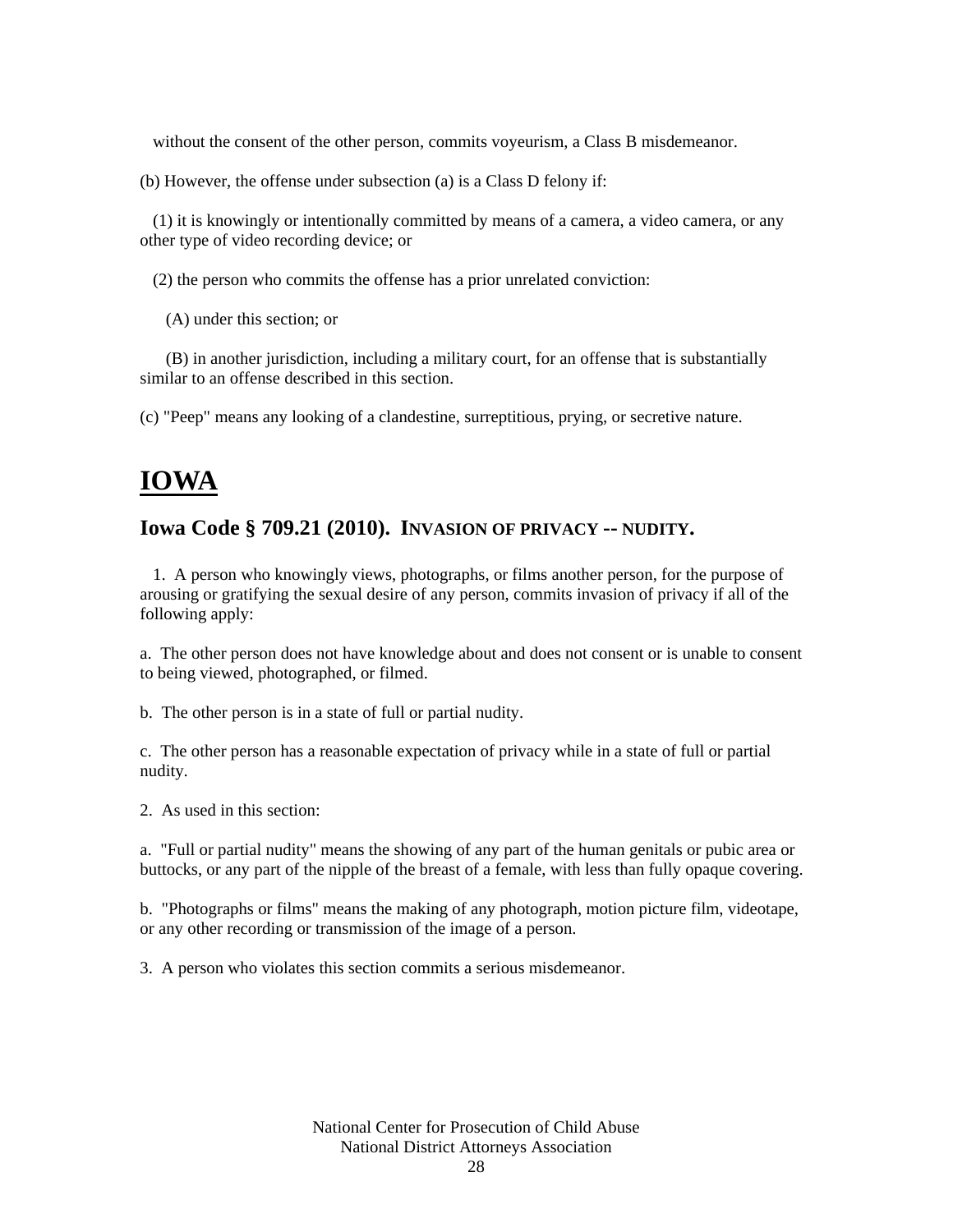# **KANSAS**

### **Kan. Stat. Ann. § 21-4001 (2009). EAVESDROPPING.**

[REPEALED on and after July 1, 2011]

(a) Eavesdropping is knowingly and without lawful authority:

(1) Entering into a private place with intent to listen surreptitiously to private conversations or to observe the personal conduct of any other person or persons therein;

(2) installing or using outside a private place any device for hearing, recording, amplifying or broadcasting sounds originating in such place, which sounds would not ordinarily be audible or comprehensible outside, without the consent of the person or persons entitled to privacy therein;

(3) installing or using any device or equipment for the interception of any telephone, telegraph or other wire communication without the consent of the person in possession or control of the facilities for such wire communication; or

(4) installing or using a concealed camcorder, motion picture camera or photographic camera of any type, to secretly videotape, film, photograph or record by electronic means, another, identifiable person under or through the clothing being worn by that other person or another, identifiable person who is nude or in a state of undress, for the purpose of viewing the body of, or the undergarments worn by, that other person, without the consent or knowledge of that other person, with the intent to invade the privacy of that other person, under circumstances in which the other person has a reasonable expectation of privacy.

(b) A "private place" within the meaning of this section is a place where one may reasonably expect to be safe from uninvited intrusion or surveillance, but does not include a place to which the public has lawful access.

(c) It shall not be unlawful for an operator of a switchboard, or any officer, employee, or agent of any public utility providing telephone communications service, whose facilities are used in the transmission of a communication, to intercept, disclose or use that communication in the normal course of employment while engaged in any activity which is incident to the rendition of public utility service or to the protection of the rights of property of such public utility.

(d) Eavesdropping is a class A nonperson misdemeanor.

# **KENTUCKY**

### **Ky. Rev. Stat. Ann. § 531.090 (2010). VOYEURISM.**

- (1) A person is guilty of voyeurism when:
- (a) He or she intentionally: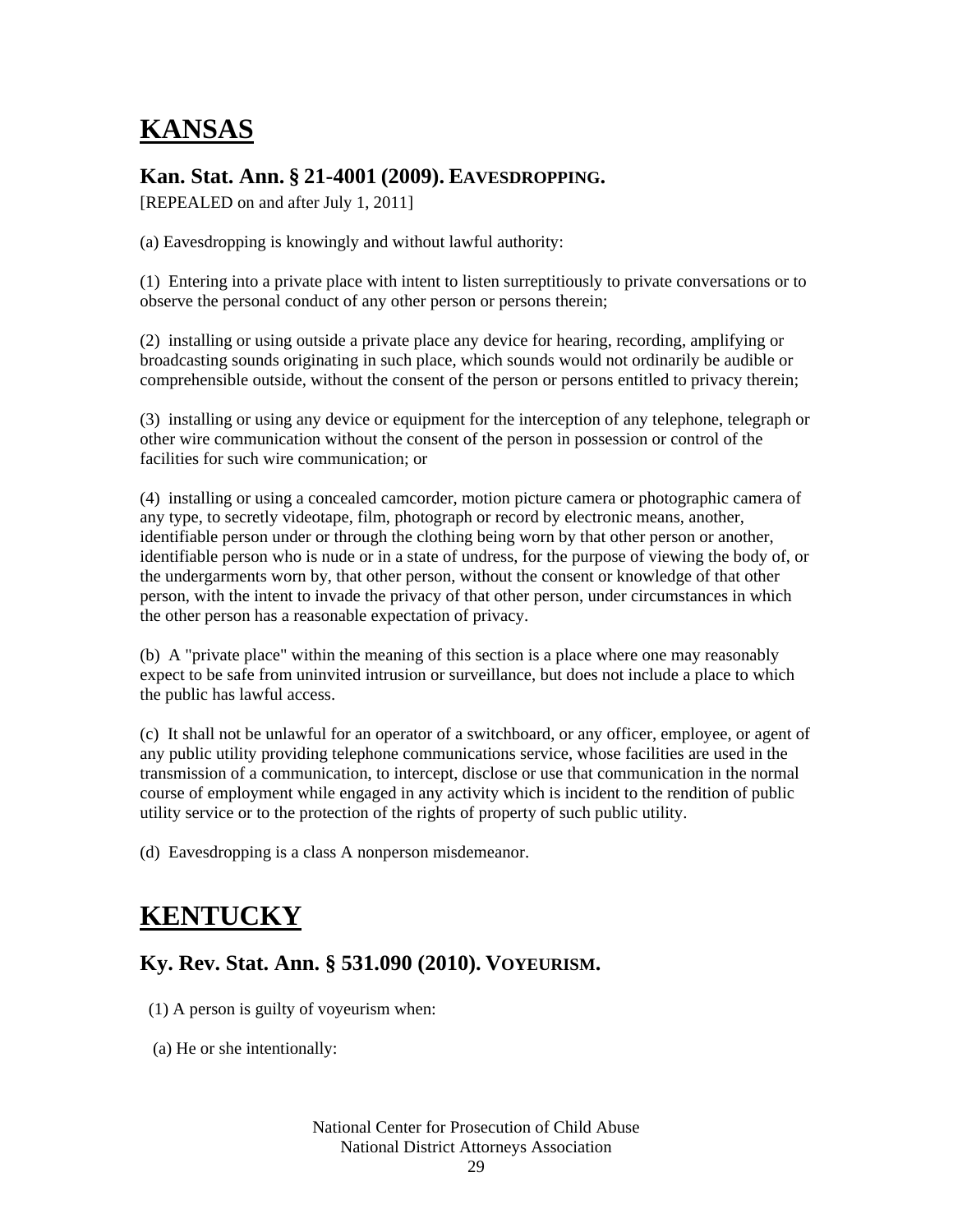1. Uses or causes the use of any camera, videotape, photooptical, photoelectric, or other image recording device for the purpose of observing, viewing, photographing, filming, or videotaping the sexual conduct, genitals, or nipple of the female breast of another person without that person's consent; or

 2. Uses the unaided eye or any device designed to improve visual acuity for the purpose of observing or viewing the sexual conduct, genitals, or nipple of the female breast of another person without that person's consent; or

 3. Enters or remains unlawfully in or upon the premises of another for the purpose of observing or viewing the sexual conduct, genitals, or nipple of the female breast of another person without the person's consent; and

 (b) The other person is in a place where a reasonable person would believe that his or her sexual conduct, genitals, or nipple of the female breast will not be observed, viewed, photographed, filmed, or videotaped without his or her knowledge.

(2) The provisions of subsection (1) of this section shall not apply to:

(a) A law enforcement officer during a lawful criminal investigation; or

 (b) An employee of the Department of Corrections, the Department of Juvenile Justice, a private prison, a local jail, or a local correctional facility whose actions have been authorized for security or investigative purposes.

(3) Unless objected to by the victim or victims of voyeurism, the court on its own motion or on motion of the Commonwealth's attorney shall:

 (a) Order the sealing of all photographs, film, videotapes, or other images that are introduced into evidence during a prosecution under this section or are in the possession of law enforcement, the prosecution, or the court as the result of a prosecution under this section; and

 (b) At the conclusion of a prosecution under this section, unless required for additional prosecutions, order the destruction of all of the photographs, film, videotapes, or other images that are in possession of law enforcement, the prosecution, or the court.

(4) Voyeurism is a Class A misdemeanor.

#### **Ky. Rev. Stat. Ann. § 531.100 (2010). VIDEO VOYEURISM.**

(1) A person is guilty of video voyeurism when he or she intentionally:

 (a) Uses or causes the use of any camera, videotape, photooptical, photoelectric, or other image recording device for the purpose of observing, viewing, photographing, filming, or videotaping the sexual conduct, genitals, or nipple of the female breast of another person without that person's consent; and

(b) Uses or divulges any image so obtained for consideration; or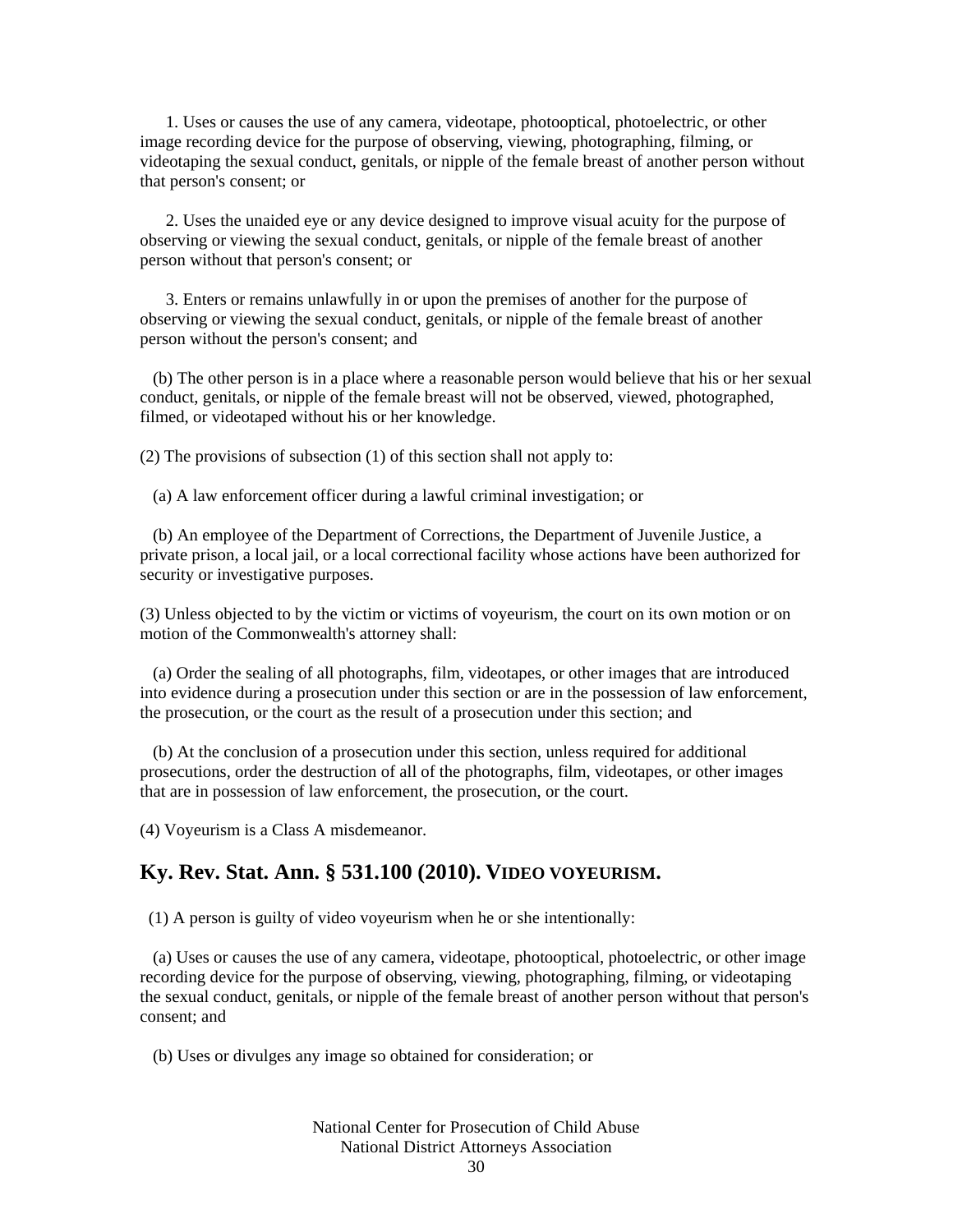(c) Distributes any image so obtained by live or recorded visual medium, electronic mail, the Internet, or a commercial on-line service.

(2) Video voyeurism is a Class D felony.

### **Ky. Rev. Stat. Ann. § 531.110 (2010). SEALING AND DESTRUCTION OF IMAGES IN CASES OF VIDEO VOYEURISM.**

 Unless objected to by the victim or victims of the video voyeurism, the court, on its own motion, or on motion of the attorney for the Commonwealth shall:

 (1) Order all photographs, film, videotapes, or other images that are introduced into evidence or are in the possession of law enforcement, the prosecution, or the court to be sealed; and

 (2) At the conclusion of the case, unless required for additional prosecutions, order all of the photographs, film, videotapes, or other images that are in the possession of law enforcement, the prosecution, or the court to be destroyed.

### **LOUISIANA**

#### **La. Rev. Stat. Ann. § 14:283.1 (2010). VOYEURISM: PENALTIES.**

 A. Voyeurism is the viewing, observing, spying upon, or invading the privacy of a person by looking through the doors, windows, or other openings of a private residence without the consent of the victim who has a reasonable expectation of privacy for the purpose of arousing or gratifying the sexual desires of the offender.

B. (1) Whoever commits the crime of voyeurism, upon a first conviction, shall be fined not more than five hundred dollars, imprisoned for not more than six months, or both.

 (2) Upon a second or subsequent conviction, the offender shall be fined not more than one thousand dollars, imprisoned with or without hard labor for not more than one year, or both.

### **La. Rev. Stat. Ann. § 14:283 (2010). VIDEO VOYEURISM; PENALTIES.**

A. Video voyeurism is:

 (1) The use of any camera, videotape, photo-optical, photo-electric, or any other image recording device for the purpose of observing, viewing, photographing, filming, or videotaping a person where that person has not consented to the observing, viewing, photographing, filming, or videotaping and it is for a lewd or lascivious purpose; or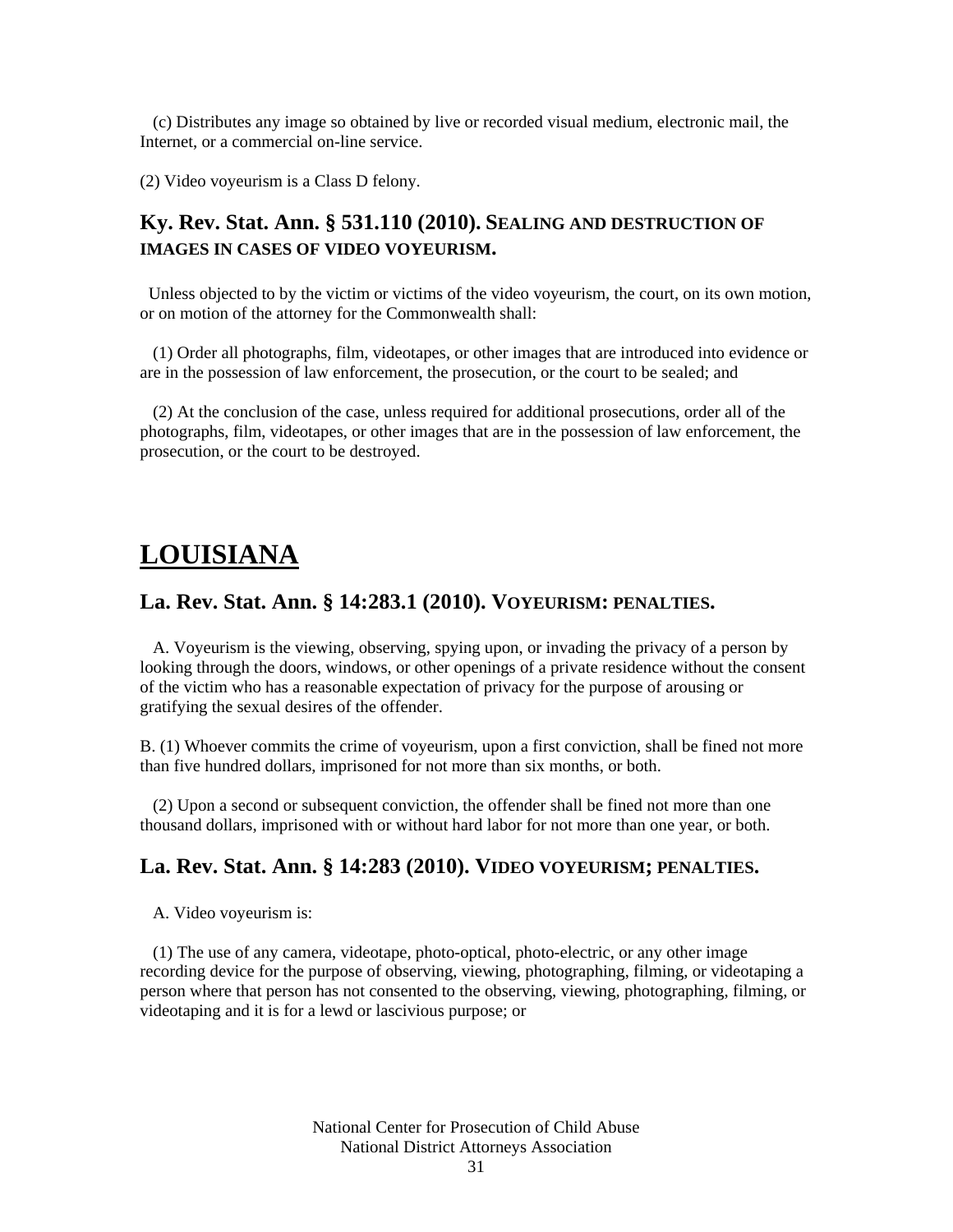(2) The transfer of an image obtained by activity described in Paragraph (1) of this Subsection by live or recorded telephone message, electronic mail, the Internet, or a commercial online service.

B. (1) Except as provided in Paragraphs (3) and (4) of this Subsection, whoever commits the crime of video voyeurism shall, upon a first conviction thereof, be fined not more than two thousand dollars or imprisoned, with or without hard labor, for not more than two years, or both.

 (2) On a second or subsequent conviction, the offender shall be fined not more than two thousand dollars and imprisoned at hard labor for not less than six months nor more than three years without benefit of parole, probation, or suspension of sentence.

 (3) Whoever commits the crime of video voyeurism when the observing, viewing, photographing, filming, or videotaping is of any vaginal or anal sexual intercourse, actual or simulated sexual intercourse, masturbation, any portion of the female breast below the top of the areola or of any portion of the pubic hair, anus, cleft of the buttocks, vulva, or genitals shall be fined not more than ten thousand dollars and be imprisoned at hard labor for not less than one year or more than five years, without benefit of parole, probation, or suspension of sentence.

 (4) Whoever commits the crime of video voyeurism when the observing, viewing, photographing, filming, or videotaping is of any child under the age of seventeen with the intention of arousing or gratifying the sexual desires of the offender shall be fined not more than ten thousand dollars and be imprisoned at hard labor for not less than two years or more than ten years without benefit of parole, probation, or suspension of sentence.

C. The provisions of this Section shall not apply to the transference of such images by a telephone company, cable television company, or any of its affiliates, an Internet provider, or commercial online service provider, or to the carrying, broadcasting, or performing of related activities in providing telephone, cable television, Internet, or commercial online services.

D. After the institution of prosecution, access to and the disposition of any material seized as evidence of this offense shall be in accordance with R.S. 46:1845.

E. Any evidence resulting from the commission of video voyeurism shall be contraband.

F. A violation of the provisions of this Section shall be considered a sex offense as defined in R.S. 15:541(14.1). Whoever commits the crime of video voyeurism shall be required to register as a sex offender as provided for in Chapter 3-B of Title 15 of the Louisiana Revised Statutes of 1950.

### **La. Rev. Stat. Ann. § 14:1845 (2010). PROTECTION OF PRIVACY OF A VICTIM WHEN EVIDENCE PERTAINS TO CHILD PORNOGRAPHY, VIDEO VOYEURISM, OR OBSCENITY.**

 A. Notwithstanding any other law to the contrary, after the institution of prosecution under any statute listed in R.S. 46:1844(W)(2), or any other criminal law, the district attorney may file a motion for a contradictory hearing, with the defendant, to determine whether the court should issue an order to protect the privacy of the victim by limiting access to child pornography evidence, video voyeurism evidence, or involuntary obscenity evidence obtained in the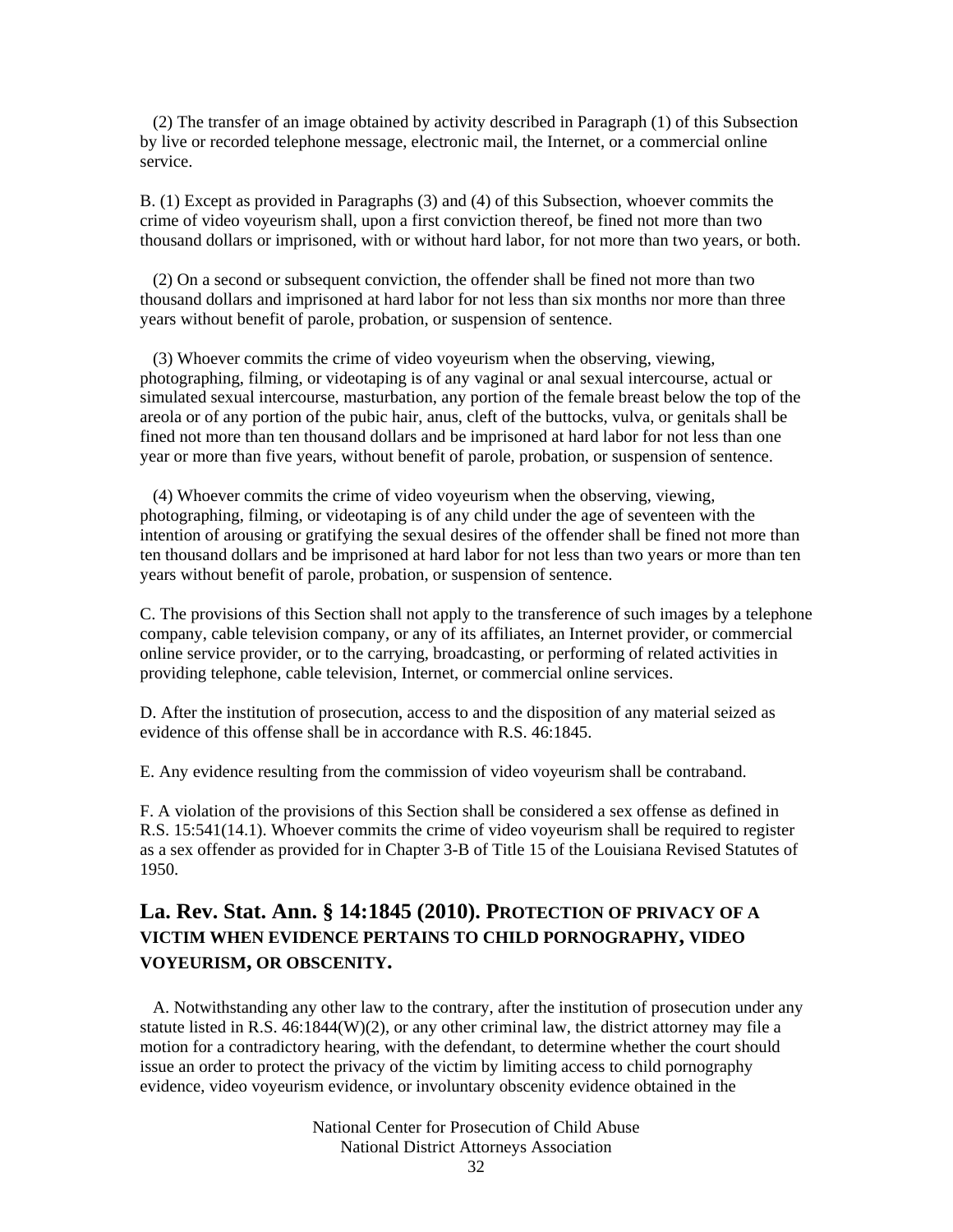investigation of the offense. The victim may request the district attorney to file the motion. The court may order the hearing on its own motion.

B. For purposes of this Section:

 (1) "Child pornography evidence" means evidence tending to prove pornography involving a juvenile as defined in R.S. 14:81.1.

 (2) "Involuntary obscenity evidence" means any evidence tending to prove the conduct proscribed in R.S. 14:106(A)(2)(b) that is unlawfully possessed.

 (3) "Stored data" means data, which although not a tangible visual depiction, may be used to render a tangible visual depiction through the use of an appropriate device or process. Stored data shall include but is not limited to digital or analog data stored on any of the following mediums: film, videotape, tape, hard disk, floppy disk, magnetic tape, electro-optical disk, CD, DVD, semiconductor memory, memory stick, Read-Only Memory, flash memory and any other form of physical, electric, magnetic, electromagnetic, optical or electro-optical media.

 (4) "Video voyeurism evidence" means any evidence tending to prove video voyeurism as defined in R.S. 14:283.

 (5) A "victim" is any person who appears in any evidence defined in Paragraph (1), (2), (3), or (4) of this Subsection.

C. At the hearing, the court shall inspect only tangible visual depictions, and any stored data which may be used to create a tangible visual depiction obtained during the investigation of the offense. The court may view the evidence in camera.

D. If the court finds probable cause that the evidence tends to prove child pornography, video voyeurism, or involuntary obscenity and that it is in the interest of justice to take action to protect the privacy of a victim, it shall issue an order to limit access to the evidence and copies thereof. The order shall remain in effect until modified or rescinded by a court of competent jurisdiction.

E. The court, upon motion of the district attorney, after a contradictory hearing with the defendant, may order the destruction of the evidence tending to prove child pornography, video voyeurism, or involuntary obscenity.

F. When making a ruling pursuant to the provisions of this Chapter, the court shall:

(1) Consider the legislative intent expressed in R.S. 46:1841.

(2) Balance the following interests:

 (a) The right of government to exercise the police power to promote, protect, and preserve the general welfare, safety, health, peace, and good order of the public by proscribing criminal behavior and providing punishment therefor.

(b) The right of a person charged with a crime to have a fair, impartial, and public trial.

(c) The right of the public to know.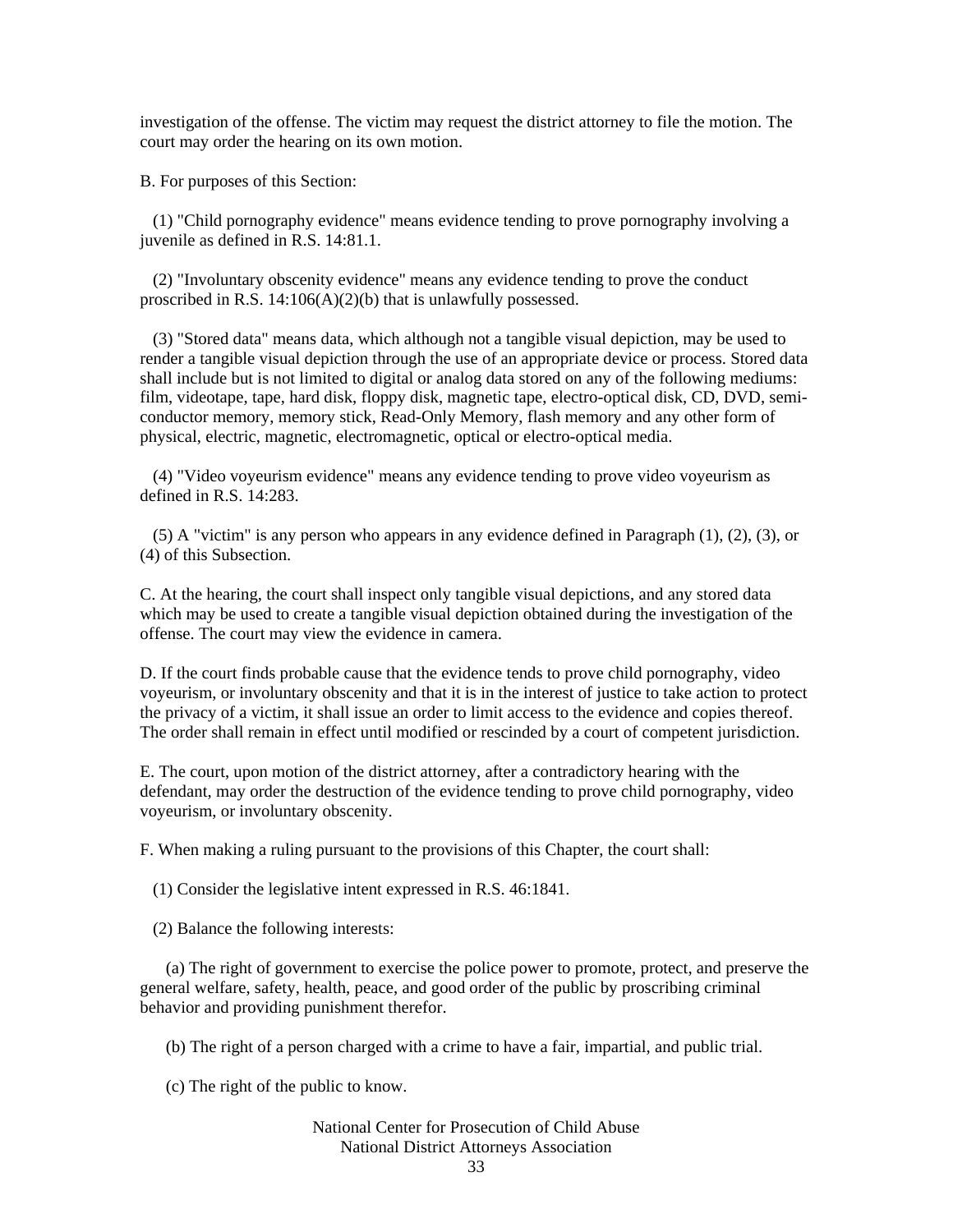(d) The right of an individual to own private property and not be deprived thereof without due process.

(e) The right of a person to privacy.

(f) The freedom of speech rights of the media and the public.

### **MAINE**

#### **ME. REV. STAT. ANN. TIT. 17-A, § 511 (2009). VIOLATION OF PRIVACY.**

 1. A person is guilty of violation of privacy if, except in the execution of a public duty or as authorized by law, that person intentionally:

 A. Commits a civil trespass on property with the intent to overhear or observe any person in a private place;

 B. Installs or uses in a private place without the consent of the person or persons entitled to privacy in that place, any device for observing, photographing, recording, amplifying or broadcasting sounds or events in that place;

 C. Installs or uses outside a private place without the consent of the person or persons entitled to privacy therein, any device for hearing, recording, amplifying or broadcasting sounds originating in that place that would not ordinarily be audible or comprehensible outside that place; or

 D. Engages in visual surveillance in a public place by means of mechanical or electronic equipment with the intent to observe or photograph, or record, amplify or broadcast an image of any portion of the body of another person present in that place when that portion of the body is in fact concealed from public view under clothing and a reasonable person would expect it to be safe from surveillance.

 1-A. It is a defense to a prosecution under subsection 1, paragraph D that the person subject to surveillance had in fact attained 14 years of age and had consented to the visual surveillance.

 2. As used in this section, "private place" means a place where one may reasonably expect to be safe from surveillance, including, but not limited to, changing or dressing rooms, bathrooms and similar places.

3. Violation of privacy is a Class D crime.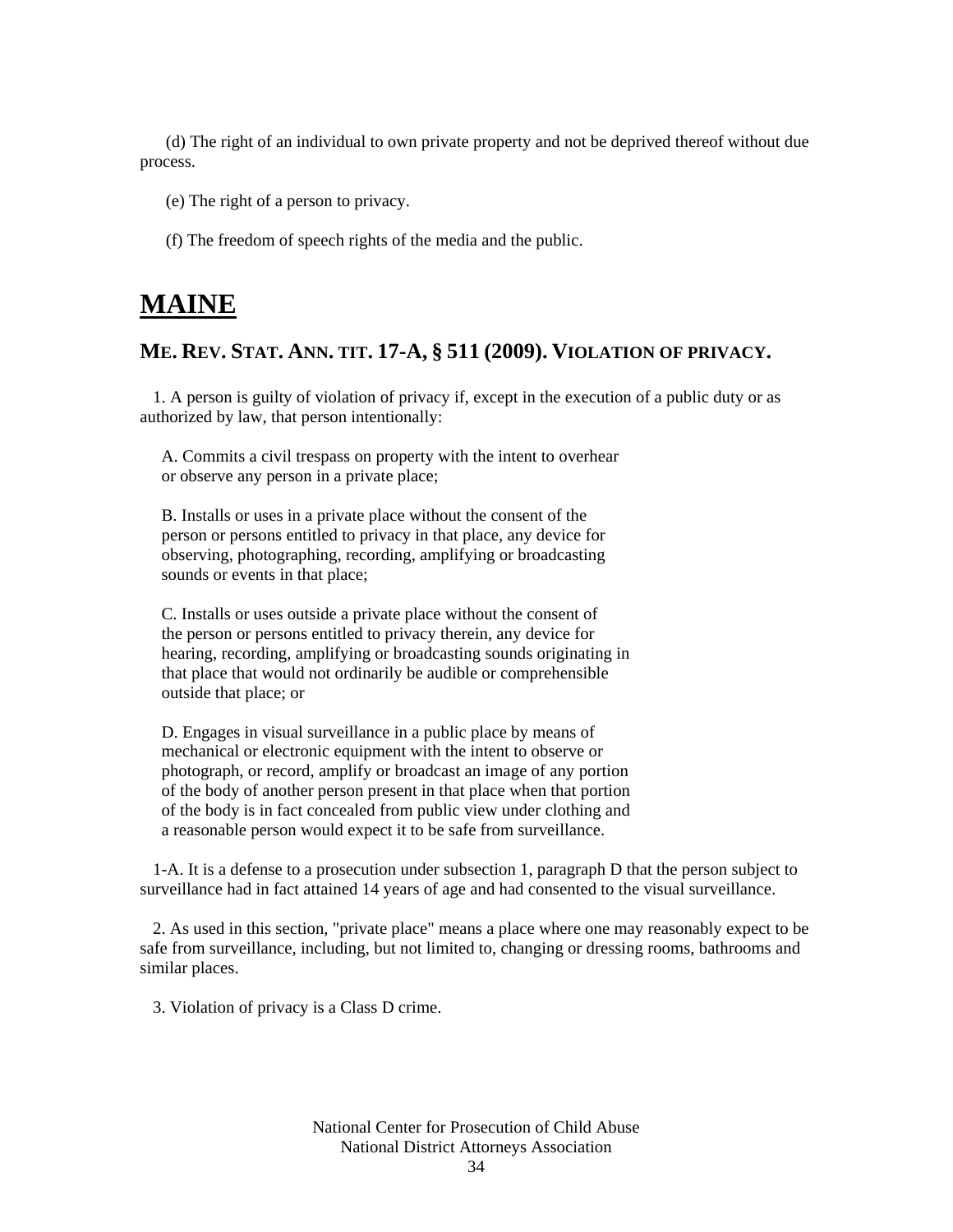# **MARYLAND**

### **Md. Code Ann., Crim. Law § 3-902 (2010). VISUAL SURVEILLANCE WITH PRURIENT INTENT.**

(a) Definitions. --

(1) In this section the following words have the meanings indicated.

 (2) "Camera" includes any electronic device that can be used surreptitiously to observe an individual.

(3) "Female breast" means a portion of the female breast below the top of the areola.

 (4) "Private area of an individual" means the naked or undergarment-clad genitals, pubic area, buttocks, or female breast of an individual.

 (5) (i) "Private place" means a room in which a person can reasonably be expected to fully or partially disrobe and has a reasonable expectation of privacy, in:

1. an office, business, or store;

2. a recreational facility;

3. a restaurant or tavern;

4. a hotel, motel, or other lodging facility;

5. a theater or sports arena;

6. a school or other educational institution;

7. a bank or other financial institution;

8. any part of a day care home used for the care and custody of a child; or

9. another place of public use or accommodation.

(ii) "Private place" includes a tanning room, dressing room, bedroom, or restroom.

 (6) (i) "Visual surveillance" means the deliberate, surreptitious observation of an individual by any means.

(ii) "Visual surveillance" includes surveillance by:

1. direct sight;

2. the use of mirrors; or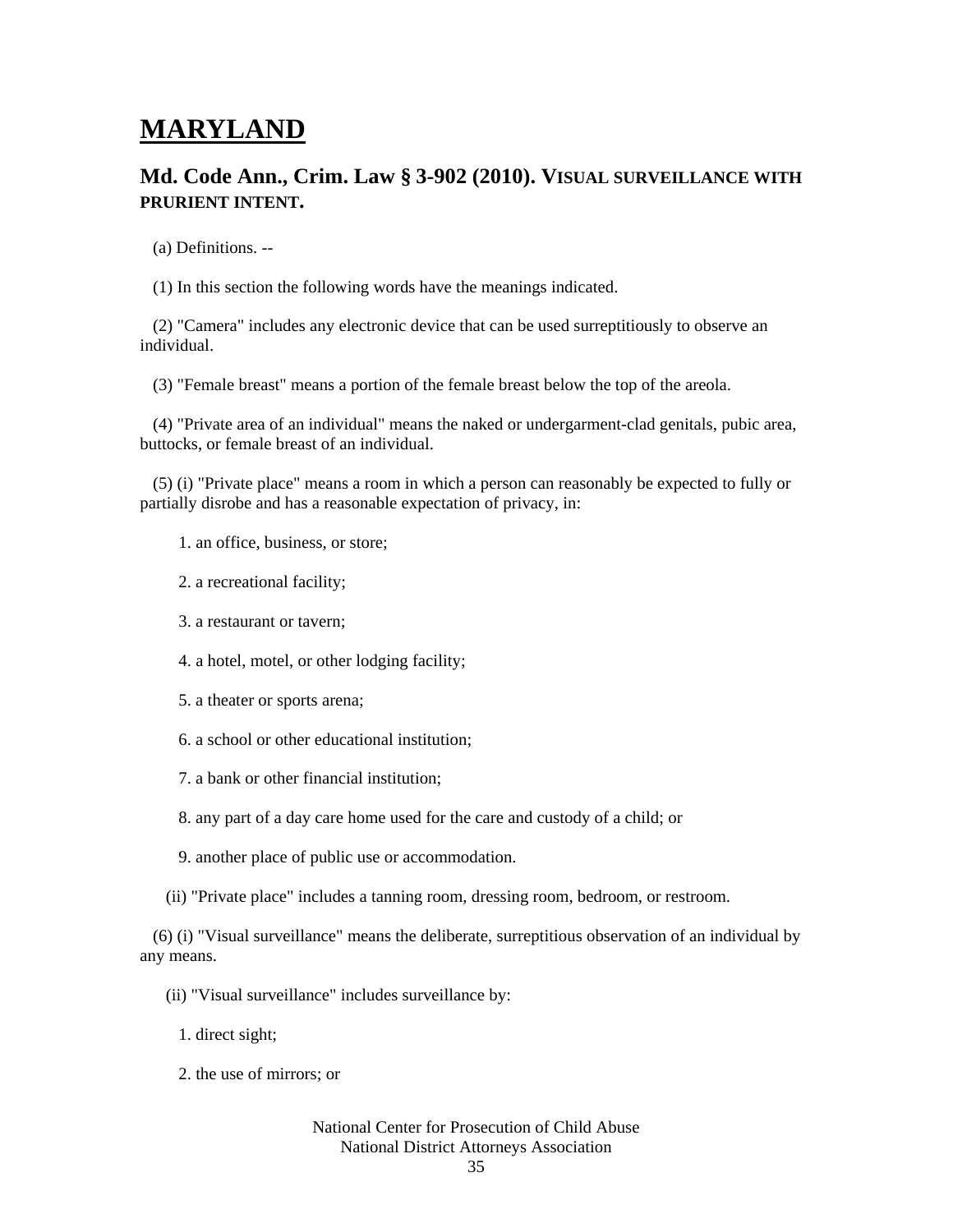3. the use of cameras.

 (iii) "Visual surveillance" does not include a casual, momentary, or unintentional observation of an individual.

(b) Scope of section. -- This section does not apply to a person who without prurient intent:

(1) conducts filming by or for the print or broadcast media;

 (2) conducts or procures another to conduct visual surveillance of an individual to protect property or public safety or prevent crime; or

(3) conducts visual surveillance and:

 (i) holds a license issued under Title 13 or Title 19 of the Business Occupations and Professions Article: and

(ii) is acting within the scope of the person's occupation.

(c) Prohibited. -- A person may not with prurient intent conduct or procure another to conduct visual surveillance of:

(1) an individual in a private place without the consent of that individual; or

 (2) the private area of an individual by use of a camera without the consent of the individual under circumstances in which a reasonable person would believe that the private area of the individual would not be visible to the public, regardless of whether the individual is in a public or private place.

(d) Penalty. -- A person who violates this section is guilty of a misdemeanor and on conviction is subject to imprisonment not exceeding 1 year or a fine not exceeding \$ 2,500 or both.

(e) Civil action. --

 (1) An individual who was under visual surveillance in violation of this section has a civil cause of action against any person who conducted or procured another to conduct the visual surveillance.

 (2) In an action under this subsection, the court may award actual damages and reasonable attorney's fees.

(f) Other remedies. -- This section does not affect any legal or equitable right or remedy otherwise provided by law.

(g) Effect of section. -- This section does not affect the application of § 3-901 of this subtitle.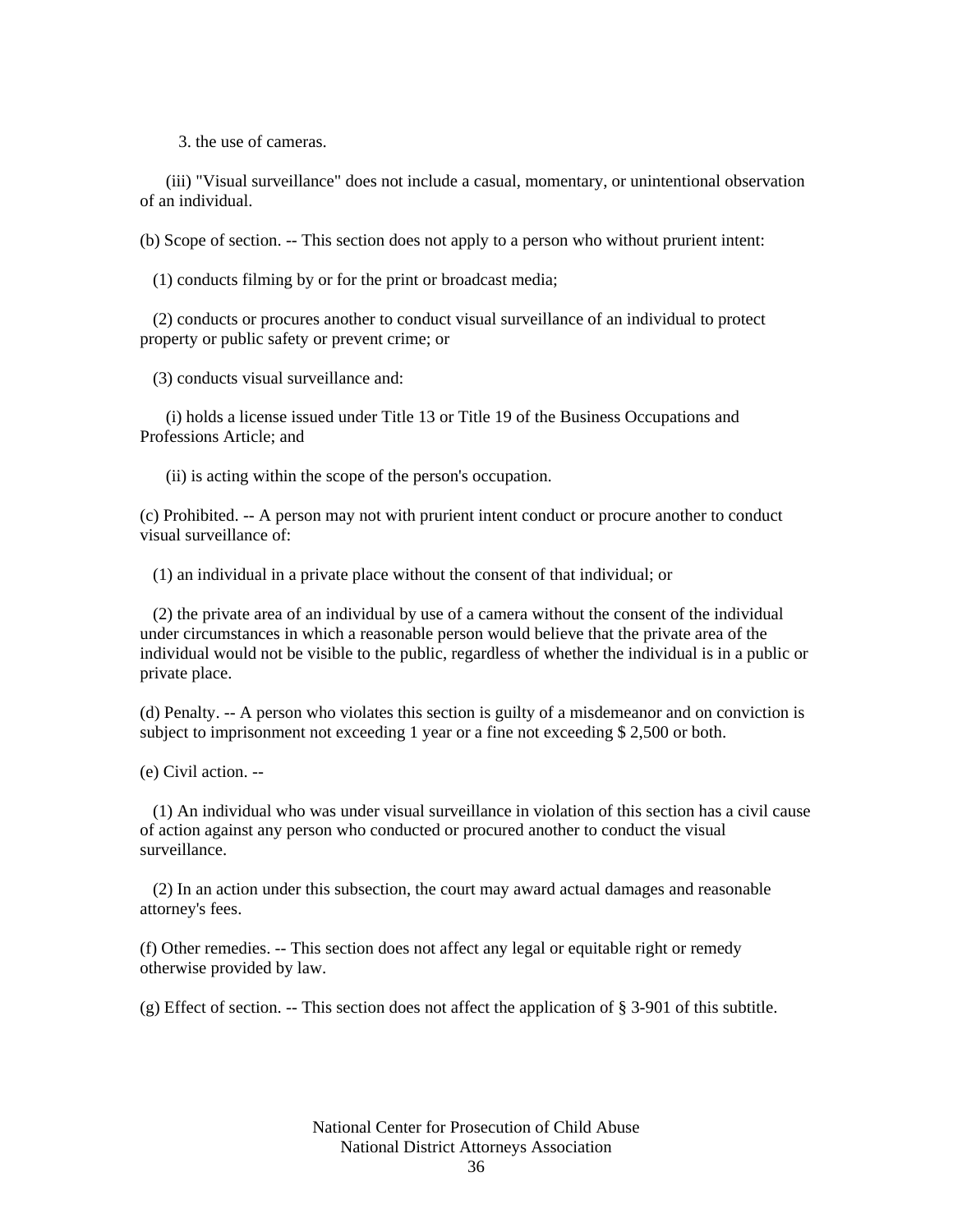# **MASSACHUSETTS**

### **Mass. Ann. Laws ch. 272, § 105 (2010). ELECTRONIC RECORDING OR SURVEILLANCE OF NUDE OR PARTIALLY NUDE PERSON.**

 (a) As used in this section, the following words shall have the following meanings unless the context clearly requires otherwise:

 "Electronically surveils" or "electronically surveilled", to view, obtain or record a person's visual image by the use or aid of a camera, cellular or other wireless communication device, computer, television or other electronic device.

 "Partially nude", the exposure of the human genitals, buttocks, pubic area or female breast below a point immediately above the top of the areola.

 (b) Whoever willfully photographs, videotapes or electronically surveils another person who is nude or partially nude, with the intent to secretly conduct or hide such activity, when the other person in such place and circumstance would have a reasonable expectation of privacy in not being so photographed, videotaped or electronically surveilled, and without that person's knowledge and consent, shall be punished by imprisonment in the house of correction for not more than 21/2 years or by a fine of not more than \$5,000, or by both such fine and imprisonment.

 (c) Whoever willfully disseminates the visual image of another person who is nude or partially nude, with knowledge that such visual image was unlawfully obtained in violation of subsection (b) and without consent of the person so depicted, shall be punished by imprisonment in the house of correction for not more than  $21/2$  years or in the state prison for not more than 5 years or by a fine of not more than \$10,000, or by both such fine and imprisonment.

 (d) This section shall not apply to a merchant that electronically surveils a customer changing room, provided that signage warning customers of the merchant's surveillance activity is conspicuously posted at all entrances and in the interior of any changing room electronically surveilled.

 (e) This section shall not apply to a law enforcement officer acting within the scope of the officer's authority under applicable law, or by an order or warrant issued by a court.

 (f) A sheriff, deputy sheriff or police officer may arrest without a warrant, a person whom he has probable cause to believe has violated this section.

 (g) A photograph, videotape or other recorded visual image, depicting a person who is nude or partially nude that is part of any court record arising from a prosecution under this section, shall not be open to public inspection and shall only be made available by court personnel to a law enforcement officer, prosecuting attorney, defendant's attorney, defendant, or victim connected to such prosecution for inspection, unless otherwise ordered by the court.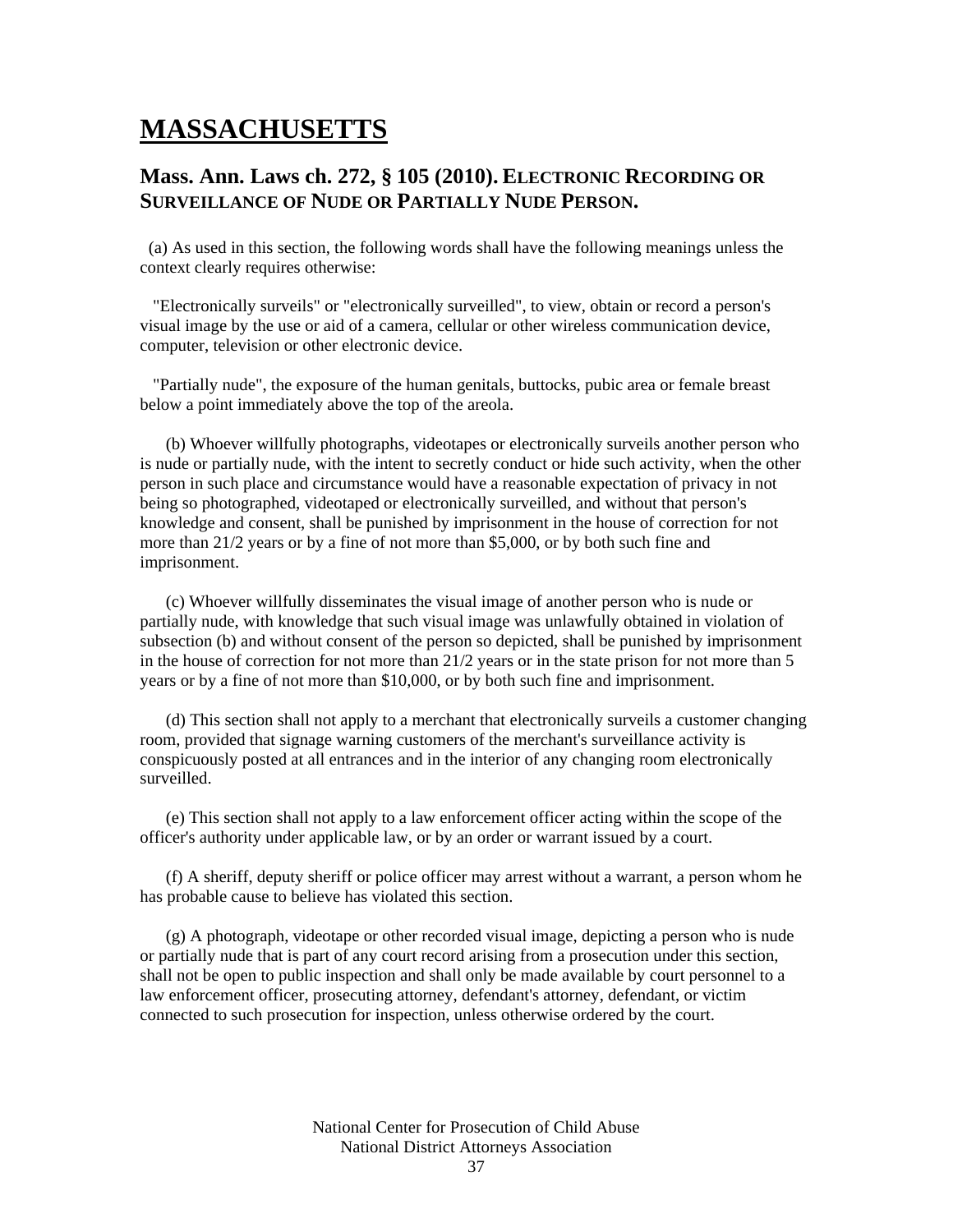(h) In a prosecution under this section, a justice of the superior court or district court may issue appropriate orders to restrain or prevent the unlawful dissemination of a person's visual image in violation of this section.

### **MICHIGAN**

### **MICH. COMP. LAWS § 750.167 (2010). "DISORDERLY PERSON" DEFINED; SUBSEQUENT VIOLATIONS BY PERSON CONVICTED OF REFUSING OR NEGLECTING TO SUPPORT FAMILY.**

Sec. 167. (1) A person is a disorderly person if the person is any of the following:

(a) A person of sufficient ability who refuses or neglects to support his or her family.

(b) A common prostitute.

(c) A window peeper.

(d) A person who engages in an illegal occupation or business.

 (e) A person who is intoxicated in a public place and who is either endangering directly the safety of another person or of property or is acting in a manner that causes a public disturbance.

(f) A person who is engaged in indecent or obscene conduct in a public place.

(g) A vagrant.

(h) A person found begging in a public place.

 (i) A person found loitering in a house of ill fame or prostitution or place where prostitution or lewdness is practiced, encouraged, or allowed.

 (j) A person who knowingly loiters in or about a place where an illegal occupation or business is being conducted.

 (k) A person who loiters in or about a police station, police headquarters building, county jail, hospital, court building, or other public building or place for the purpose of soliciting employment of legal services or the services of sureties upon criminal recognizances.

(l) A person who is found jostling or roughly crowding people unnecessarily in a public place.

 (2) When a person, who has been convicted of refusing or neglecting to support his or her family under this section, is then charged with subsequent violations within a period of 2 years, that person shall be prosecuted as a second offender, or third and subsequent offender, as provided in section 168, if the family of that person is then receiving public relief or support.

### **MINNESOTA**

#### **MINN. STAT. § 609.746 (2009). INTERFERENCE WITH PRIVACY.**

Subdivision 1. Surreptitious intrusion; observation device.

(a) A person is guilty of a gross misdemeanor who:

(1) enters upon another's property;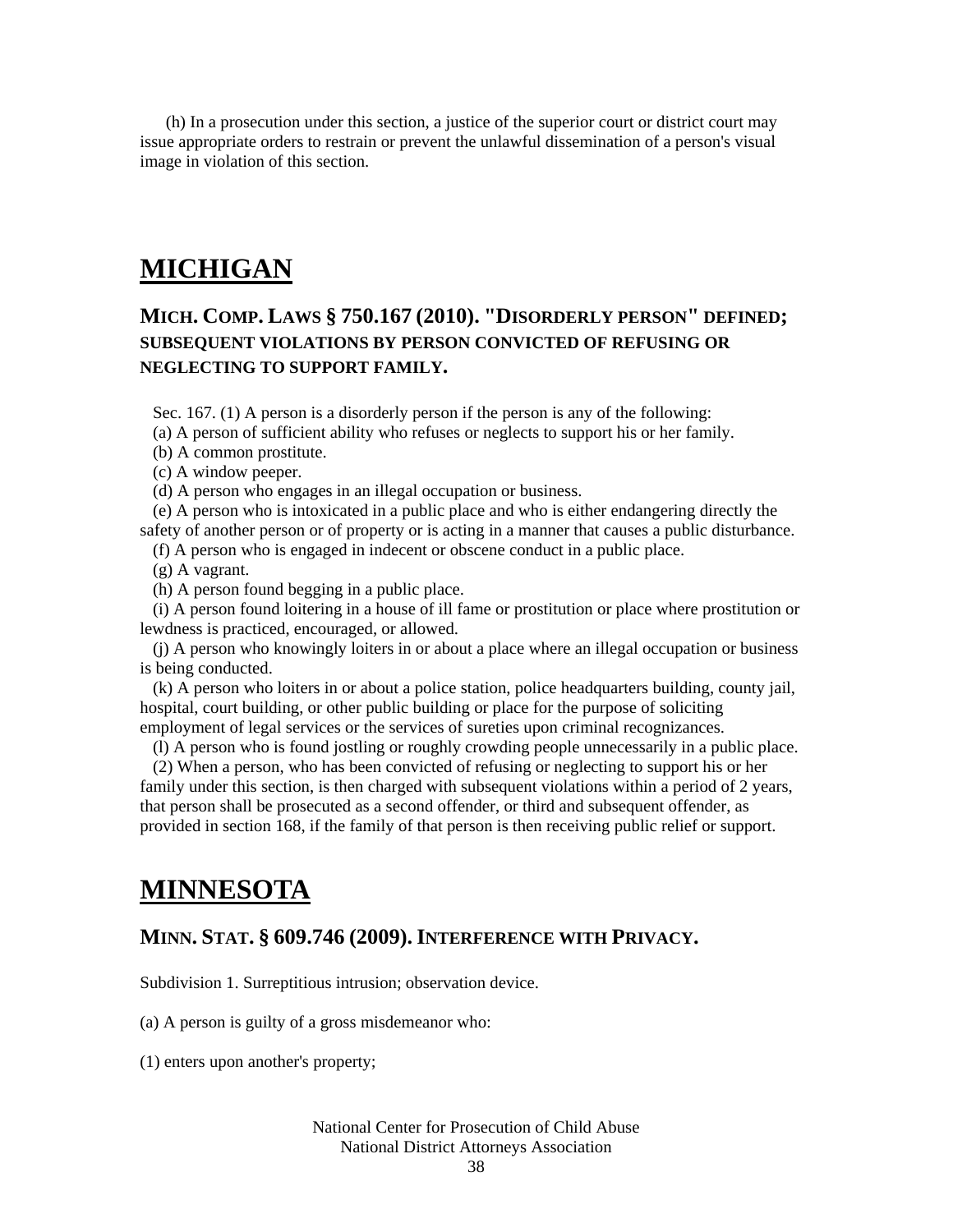(2) surreptitiously gazes, stares, or peeps in the window or any other aperture of a house or place of dwelling of another; and

(3) does so with intent to intrude upon or interfere with the privacy of a member of the household.

(b) A person is guilty of a gross misdemeanor who:

(1) enters upon another's property;

(2) surreptitiously installs or uses any device for observing, photographing, recording, amplifying, or broadcasting sounds or events through the window or any other aperture of a house or place of dwelling of another; and

(3) does so with intent to intrude upon or interfere with the privacy of a member of the household.

(c) A person is guilty of a gross misdemeanor who:

(1) surreptitiously gazes, stares, or peeps in the window or other aperture of a sleeping room in a hotel, as defined in section 327.70, subdivision 3, a tanning booth, or other place where a reasonable person would have an expectation of privacy and has exposed or is likely to expose their intimate parts, as defined in section 609.341, subdivision 5, or the clothing covering the immediate area of the intimate parts; and

(2) does so with intent to intrude upon or interfere with the privacy of the occupant.

(d) A person is guilty of a gross misdemeanor who:

(1) surreptitiously installs or uses any device for observing, photographing, recording, amplifying, or broadcasting sounds or events through the window or other aperture of a sleeping room in a hotel, as defined in section 327.70, subdivision 3, a tanning booth, or other place where a reasonable person would have an expectation of privacy and has exposed or is likely to expose their intimate parts, as defined in section 609.341, subdivision 5, or the clothing covering the immediate area of the intimate parts; and

(2) does so with intent to intrude upon or interfere with the privacy of the occupant.

(e) A person is guilty of a felony and may be sentenced to imprisonment for not more than two years or to payment of a fine of not more than \$5,000, or both, if the person:

(1) violates this subdivision after a previous conviction under this subdivision or section 609.749; or

(2) violates this subdivision against a minor under the age of 18, knowing or having reason to know that the minor is present.

(f) Paragraphs (b) and (d) do not apply to law enforcement officers or corrections investigators, or to those acting under their direction, while engaged in the performance of their lawful duties. Paragraphs (c) and (d) do not apply to conduct in: (1) a medical facility; or (2) a commercial establishment if the owner of the establishment has posted conspicuous signs warning that the premises are under surveillance by the owner or the owner's employees.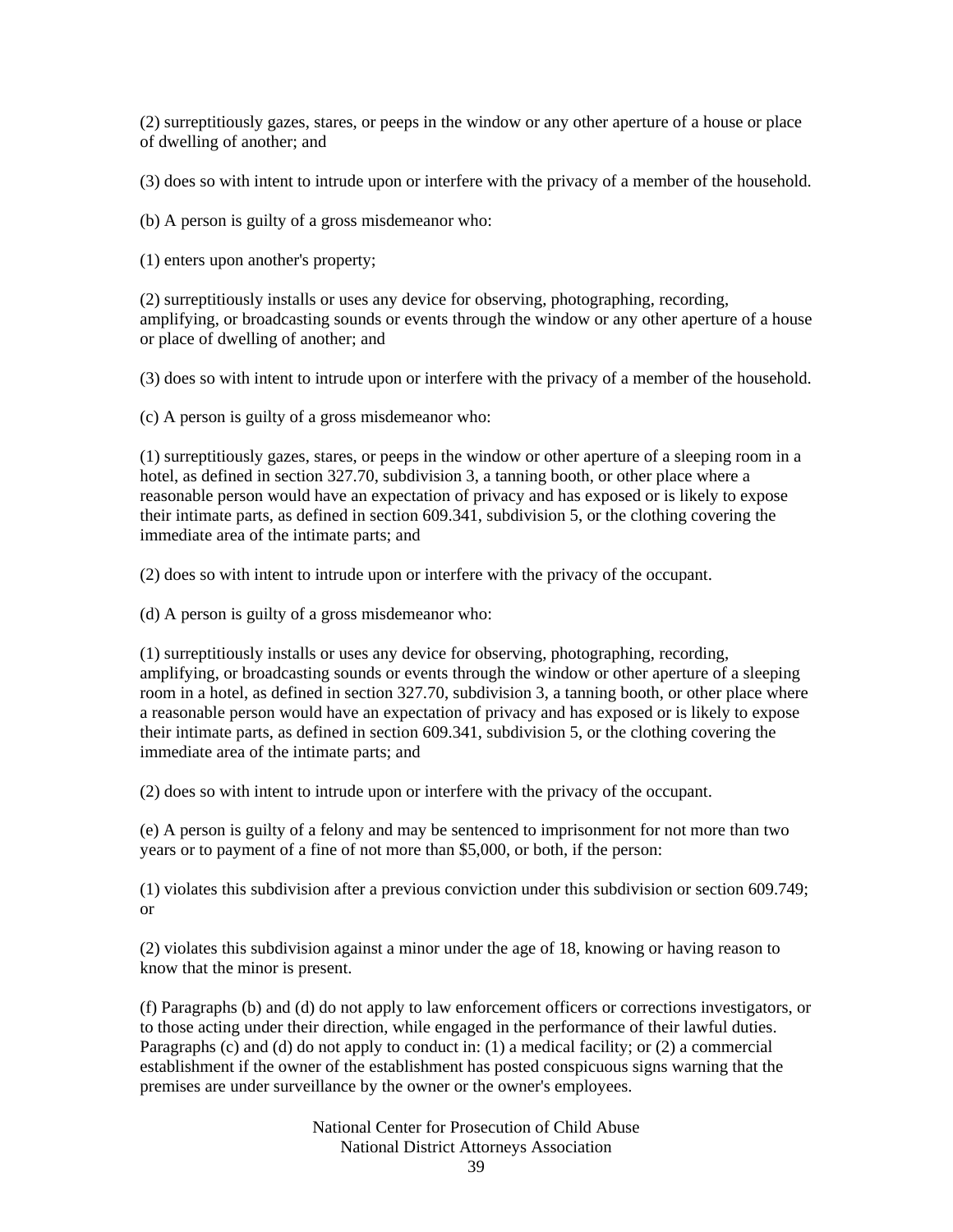$Subd$  2.

[Repealed, 1993 c 326 art 2 s 34]

Subd. 3.

[Repealed, 1993 c 326 art 2 s 34]

# **MISSISSIPPI**

### **MISS. CODE ANN. § 97-29-61 (2010). VOYEURISM; TRESPASS BY "PEEPING TOM."**

 Any person who enters upon real property whether the original entry is legal or not, and thereafter pries or peeps through a window or other opening in a dwelling or other building structure for the lewd, licentious and indecent purpose of spying upon the occupants thereof, shall be guilty of a felonious trespass; and upon conviction, shall be imprisoned in the state penitentiary not more than five (5) years.

# **MISSOURI**

#### **MO. REV. STAT. § 565.250 (2010). DEFINITIONS.**

As used in sections 565.250 to 565.257, the following terms mean:

 (1) "Full or partial nudity", the showing of all or any part of the human genitals or pubic area or buttock, or any part of the nipple of the breast of any female person, with less than a fully opaque covering;

 (2) "Photographs" or "films", the making of any photograph, motion picture film, videotape, or any other recording or transmission of the image of a person;

 (3) "Place where a person would have a reasonable expectation of privacy", any place where a reasonable person would believe that a person could disrobe in privacy, without being concerned that the person's undressing was being viewed, photographed or filmed by another;

 (4) "Prior invasion of privacy offender", a person who previously has pleaded or been found guilty of the crime of invasion of privacy;

 (5) "Same course of conduct", more than one person has been filmed in full or partial nudity under the same or similar circumstances pursuant to one scheme or course of conduct, whether at the same or different times;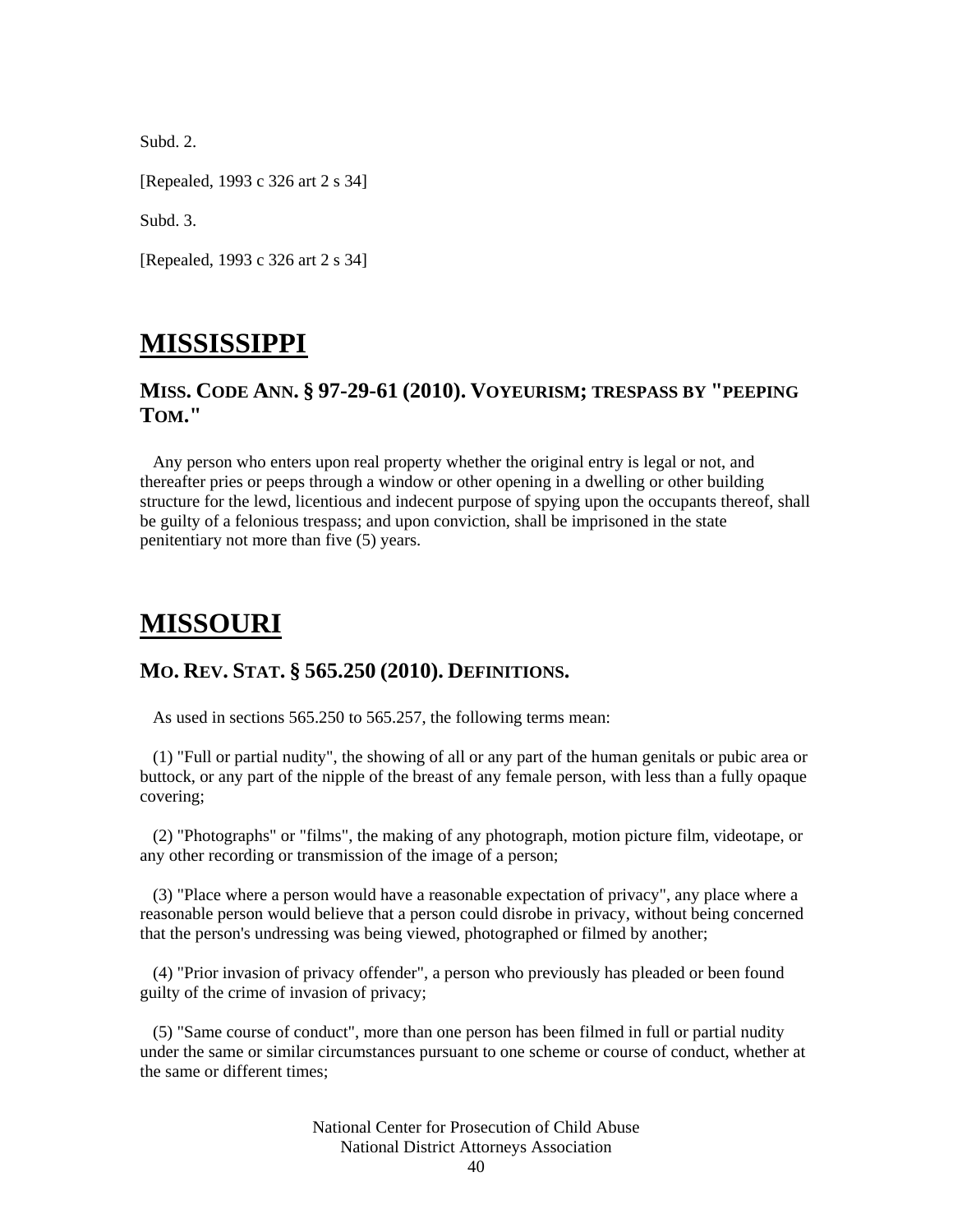(6) "Views", the looking upon of another person, with the unaided eye or with any device designed or intended to improve visual acuity, for the purpose of arousing or gratifying the sexual desire of any person.

#### **MO. REV. STAT. § 565.252 (2010).INVASION OF PRIVACY, FIRST DEGREE, PENALTY.**

1. A person commits the crime of invasion of privacy in the first degree if such person:

 (1) Knowingly photographs or films another person, without the person's knowledge and consent, while the person being photographed or filmed is in a state of full or partial nudity and is in a place where one would have a reasonable expectation of privacy, and the person subsequently distributes the photograph or film to another or transmits the image contained in the photograph or film in a manner that allows access to that image via a computer; or

 (2) Knowingly disseminates or permits the dissemination by any means, to another person, of a videotape, photograph, or film obtained in violation of subdivision (1) of this subsection or in violation of section 565.253.

2. Invasion of privacy in the first degree is a class D felony.

#### **MO. REV. STAT. § 565.253 (2010). CRIME OF INVASION OF PRIVACY, SECOND DEGREE, PENALTIES.**

1. A person commits the crime of invasion of privacy in the second degree if:

 (1) Such person knowingly views, photographs or films another person, without that person's knowledge and consent, while the person being viewed, photographed or filmed is in a state of full or partial nudity and is in a place where one would have a reasonable expectation of privacy; or

 (2) Such person knowingly uses a concealed camcorder or photographic camera of any type to secretly videotape, photograph, or record by electronic means another person under or through the clothing worn by that other person for the purpose of viewing the body of or the undergarments worn by that other person without that person's consent.

2. Invasion of privacy in the second degree pursuant to subdivision (1) of subsection 1 of this section is a class A misdemeanor; unless more than one person is viewed, photographed or filmed in full or partial nudity in violation of sections 565.250 to 565.257 during the same course of conduct, in which case invasion of privacy is a class D felony; and unless committed by a person who has previously pled guilty to or been found guilty of invasion of privacy, in which case invasion of privacy is a class D felony. Invasion of privacy in the second degree pursuant to subdivision (2) of subsection 1 of this section is a class A misdemeanor; unless more than one person is secretly videotaped, photographed or recorded in violation of sections 565.250 to 565.257 during the same course of conduct, in which case invasion of privacy is a class D felony; and unless committed by a person who has previously pled guilty to or been found guilty of invasion of privacy, in which case invasion of privacy is a class C felony. Prior pleas or findings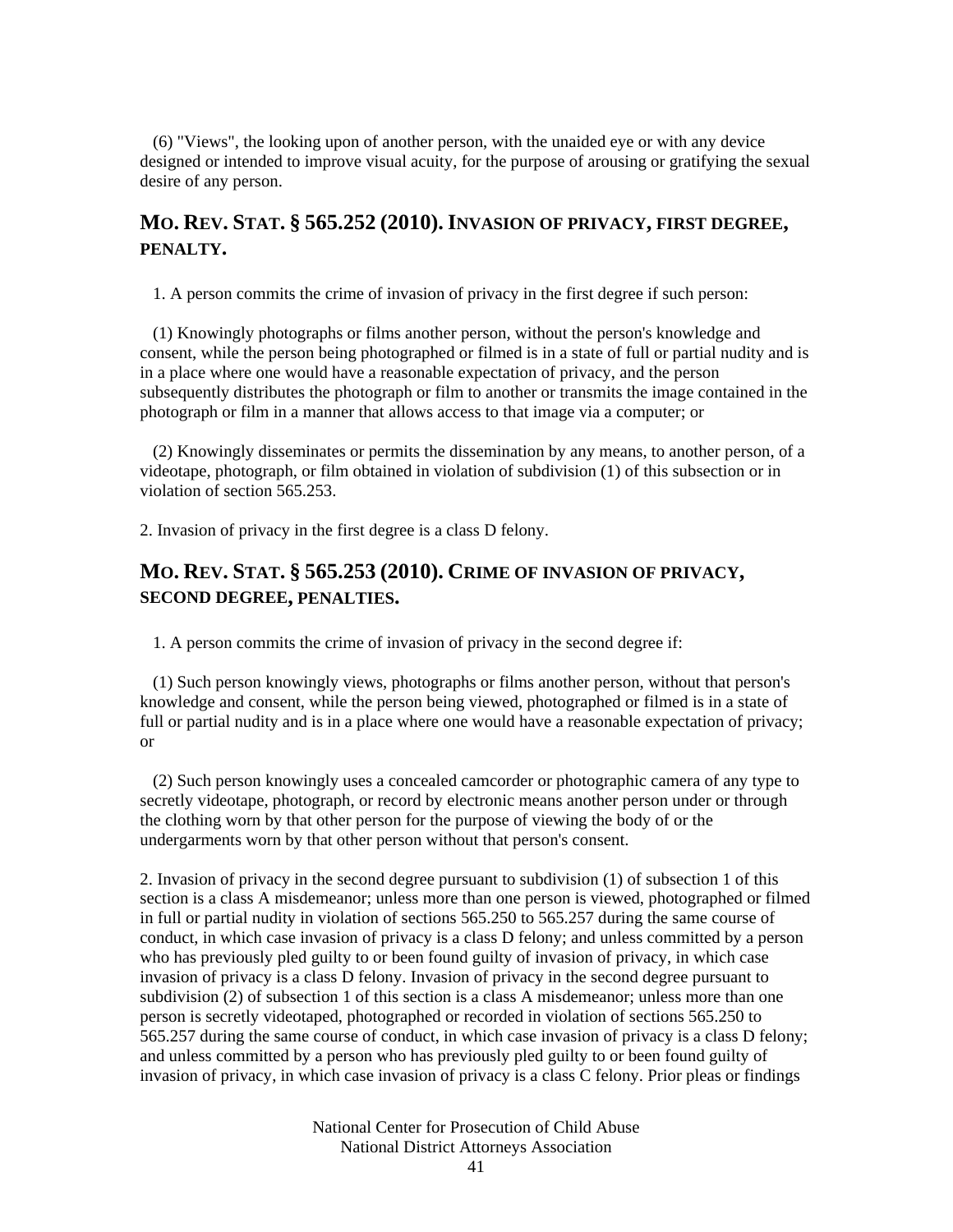of guilt shall be pled and proven in the same manner required by the provisions of section 558.021, RSMo.

#### **MO. REV. STAT. § 565.255 (2010). TIME LIMITATION TO PROSECUTE.**

 Notwithstanding the provisions of section 556.036, RSMo, either misdemeanor or felony prosecutions under sections 565.250 to 565.257 shall be commenced within the following periods of limitation:

(1) Three years from the date the viewing, photographing or filming occurred; or

 (2) If the person who was viewed, photographed or filmed did not realize at the time that he was being viewed, photographed or filmed, within three years of the time the person who was viewed or in the photograph or film first learns that he was viewed, photographed or filmed.

### **MONTANA**

### **MONT. CODE ANN. § 45-5-223 (2010). SURREPTITIOUS VISUAL OBSERVATION OR RECORDATION -- PLACE OF RESIDENCE -- PUBLIC ESTABLISHMENT -- EXCEPTIONS.**

 (1) A person commits the offense of surreptitious visual observation or recordation in a place of residence if a person purposely or knowingly hides, waits, or otherwise loiters in the vicinity of a private dwelling house, apartment, or other place of residence for the purpose of:

(a) watching, gazing at, or looking upon any occupant in the residence in a surreptitious manner; or

(b) by means of an electronic or mechanical recording device, surreptitiously recording the visual image of any occupant in the residence.

(2) An owner, manager, or employee of a business or a landlord who knowingly surreptitiously records a visual image of a person in a restroom, washroom, shower, bedroom, fitting room, or other room used by a customer, guest, tenant, or member of the public to, with a reasonable expectation of privacy, change or try on clothes, bathe, perform intimate bodily functions, or appear nude or partially nude or in underclothes commits the offense of surreptitious visual recordation in a public establishment.

(3) Subsections (1) and (2) do not apply to a law enforcement officer, an agent or employee of an insurer, or a private investigator licensed pursuant to 37-60-301 or to any person engaged in fraud detection, prevention, or prosecution pursuant to 2-15-2015 or 39-71-211 while the officer, agent, employee, or private investigator is acting in the course and scope of employment for legitimate investigative purposes.

(4) (a) A person convicted of the offense of surreptitious visual observation or recordation in a place of residence shall be fined an amount not to exceed \$ 500 or be incarcerated in the county jail for a term not to exceed 6 months, or both. Upon a second conviction, a person shall be fined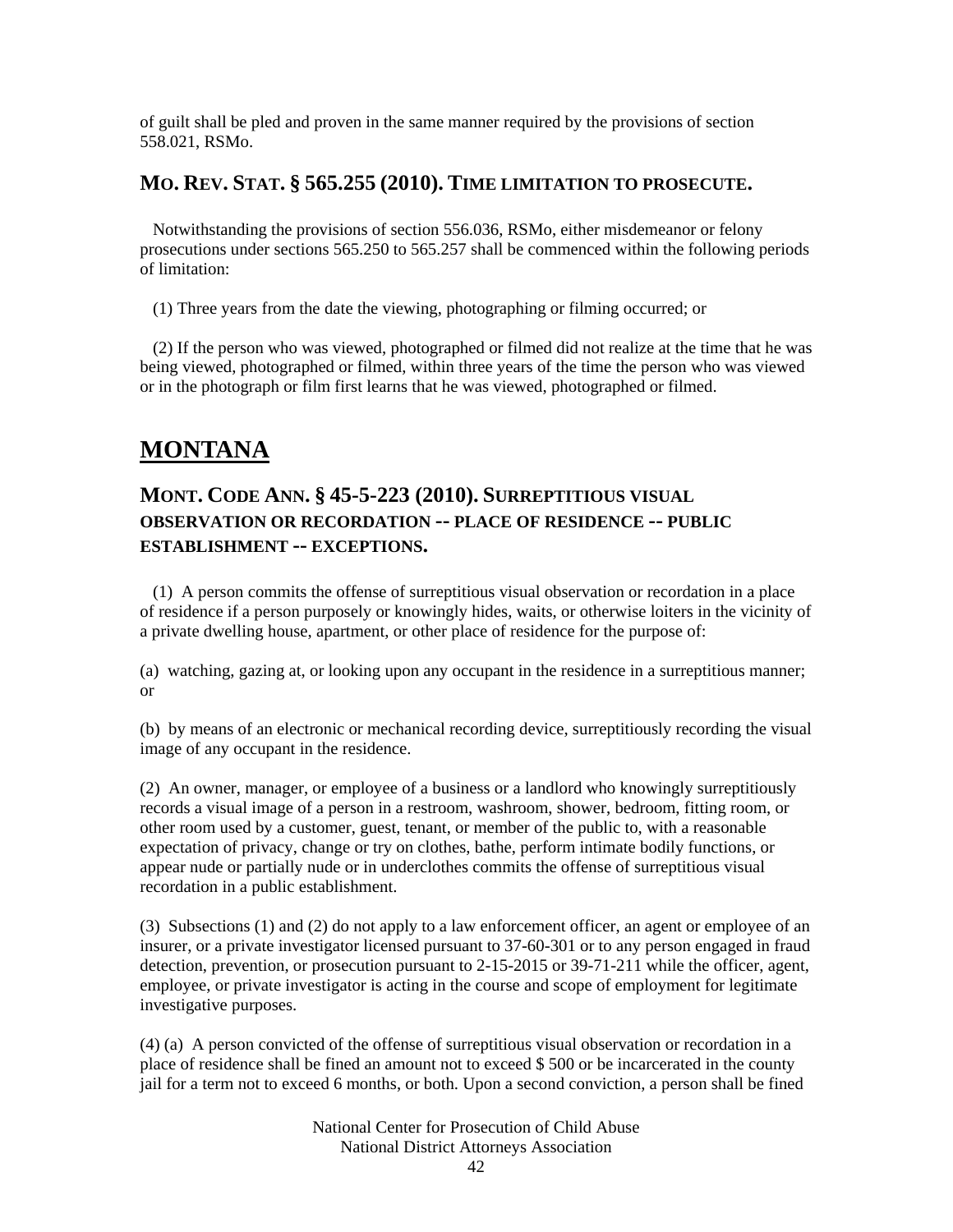an amount not to exceed \$ 1,000 or be incarcerated for a term not to exceed 1 year, or both. Upon a third or subsequent conviction, a person shall be fined an amount not to exceed \$ 10,000 or be incarcerated for a term not to exceed 5 years, or both.

(b) A person convicted of the offense of surreptitious visual recordation in a public establishment shall be fined an amount not to exceed \$ 1,000 or incarcerated for a term not to exceed 6 months, or both, if the victim was an adult and shall be fined an amount not to exceed \$ 5,000 or incarcerated for a term not to exceed 2 years, or both, if the victim was a minor."

## **NEBRASKA**

### **NEB. REV. STAT. ANN. § 20-203 (2010). INVASION OF PRIVACY; TRESPASS OR INTRUDE UPON A PERSON'S SOLITUDE.**

 Any person, firm, or corporation that trespasses or intrudes upon any natural person in his or her place of solitude or seclusion, if the intrusion would be highly offensive to a reasonable person, shall be liable for invasion of privacy.

#### **NEB. REV. STAT. ANN. § 28-311.08 (2010). UNLAWFUL INTRUSION; PENALTY.**

 (1) It shall be unlawful for any person to knowingly intrude upon any other person without his or her consent or knowledge in a place of solitude or seclusion.

(2) For purposes of this section:

 (a) Intrude means the viewing or recording, either by video, audio, or other electronic means, of a person in a state of undress; and

 (b) Place of solitude or seclusion means a place where a person would intend to be in a state of undress and have a reasonable expectation of privacy, including, but not limited to, any facility, public or private, used as a restroom, tanning booth, locker room, shower room, fitting room, or dressing room.

(3) Violation of this section is a Class III misdemeanor unless the victim is under the age of eighteen in which case a violation is a Class II misdemeanor. Lack of knowledge as to the victim's age is not a defense to the enhanced penalty under this section.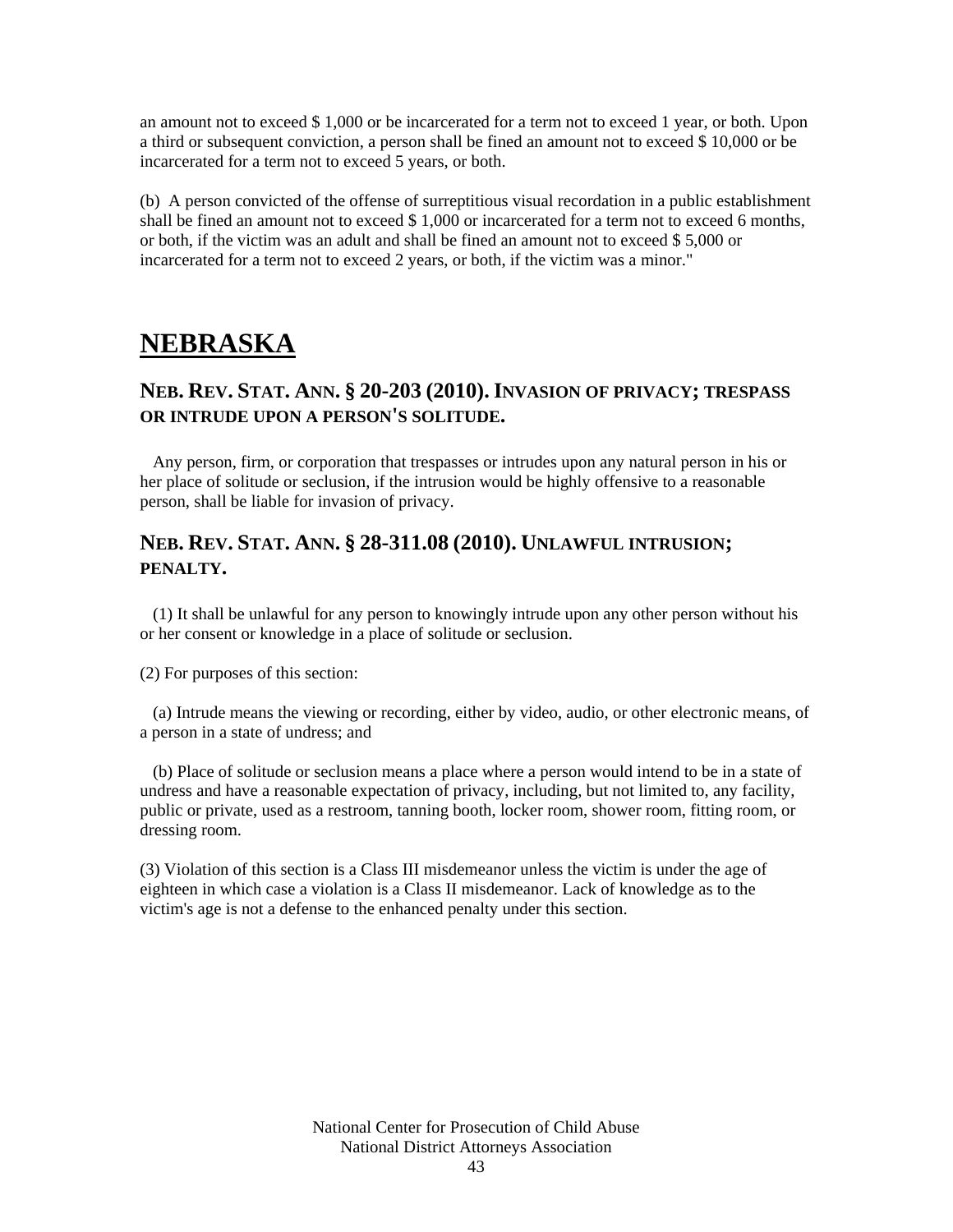# **NEVADA**

### **NEV. REV. STAT. ANN. § 200.603 (2010). PEERING, PEEPING OR SPYING THROUGH WINDOW, DOOR OR OTHER OPENING OF DWELLING OF ANOTHER; PENALTIES.**

 1. A person shall not knowingly enter upon the property or premises of another or upon the property or premises owned by him or her and leased or rented to another with the intent to surreptitiously conceal himself or herself on the property or premises and peer, peep or spy through a window, door or other opening of a building or structure that is used as a dwelling on the property or premises.

2. A person who violates subsection 1 is guilty of:

 (a) If the person is in possession of a deadly weapon at the time of the violation, a category B felony and shall be punished by imprisonment in the state prison for a minimum term of not less than 1 year and a maximum term of not more than 6 years, and may be further punished by a fine of not more than \$5,000.

 (b) If the person is not in possession of a deadly weapon at the time of the violation, but is in possession of a photographic or digital camera, video camera or other device capable of recording images or sound at the time of the violation, a gross misdemeanor.

 (c) If the person is not in possession of a deadly weapon or a photographic or digital camera, video camera or other device capable of recording images or sound at the time of the violation, a misdemeanor.

3. This section does not apply to:

(a) A law enforcement officer conducting a criminal investigation or surveillance;

 (b) A building inspector, building official or other similar authority employed by a governmental body while performing his or her duties; or

(c) An employee of a public utility while performing his or her duties.

### **NEV. REV. STAT. ANN. § 200.604 (2010). CAPTURING IMAGE OF PRIVATE AREA OF ANOTHER PERSON; DISTRIBUTING, DISCLOSING, DISPLAYING, TRANSMITTING OR PUBLISHING IMAGE OF PRIVATE AREA OF ANOTHER PERSON; PENALTIES; EXCEPTIONS; CONFIDENTIALITY OF IMAGE.**

 1. Except as otherwise provided in subsection 4, a person shall not knowingly and intentionally capture an image of the private area of another person:

(a) Without the consent of the other person; and

(b) Under circumstances in which the other person has a reasonable expectation of privacy.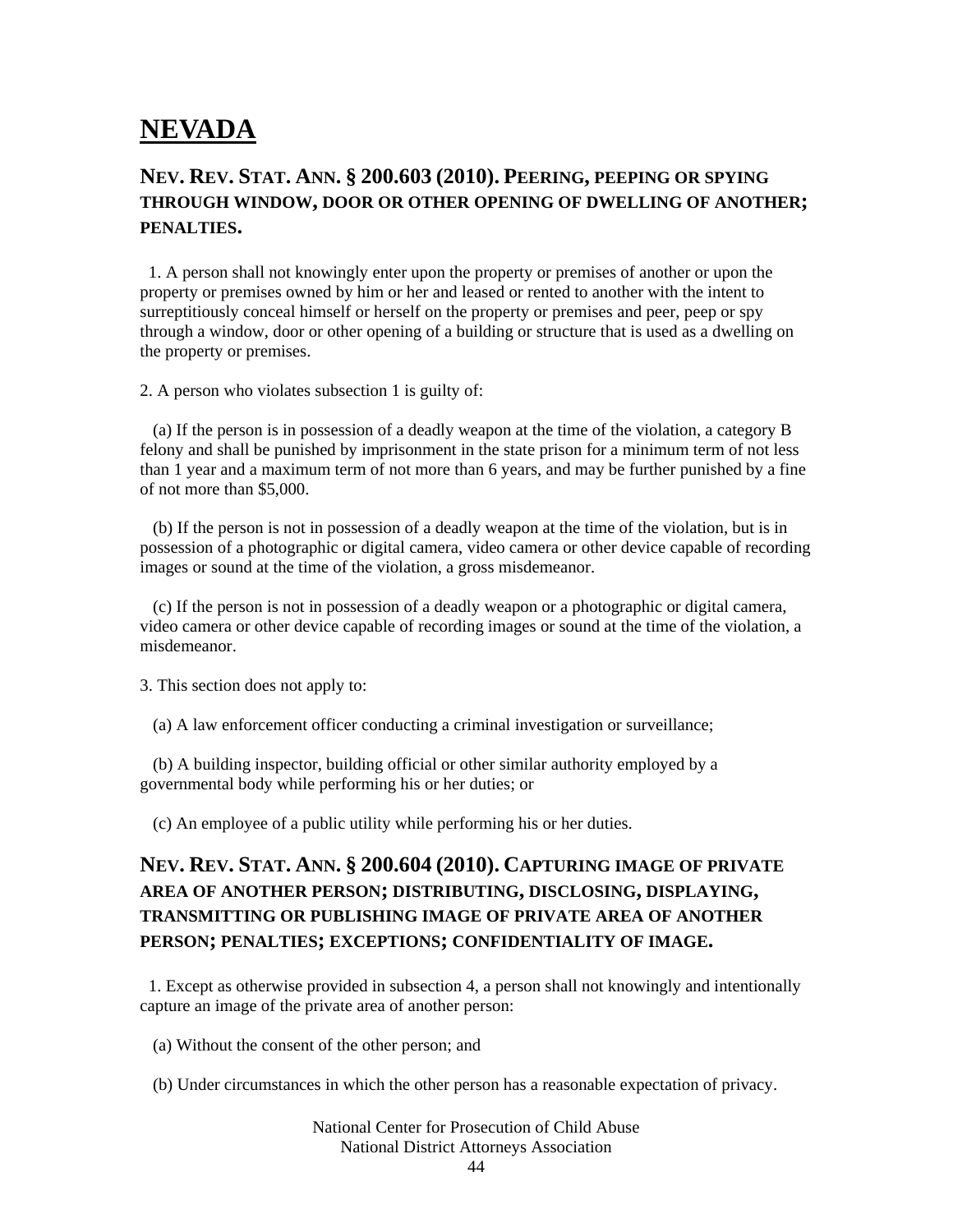2. Except as otherwise provided in subsection 4, a person shall not distribute, disclose, display, transmit or publish an image that the person knows or has reason to know was made in violation of subsection 1.

3. A person who violates this section:

(a) For a first offense, is guilty of a gross misdemeanor.

 (b) For a second or subsequent offense, is guilty of a category E felony and shall be punished as provided in NRS 193.130.

4. This section does not prohibit any lawful law enforcement or correctional activity, including, without limitation, capturing, distributing, disclosing, displaying, transmitting or publishing an image for the purpose of investigating or prosecuting a violation of this section.

5. If a person is charged with a violation of this section, any image of the private area of a victim that is contained within:

(a) Court records;

 (b) Intelligence or investigative data, reports of crime or incidents of criminal activity or other information;

(c) Records of criminal history, as that term is defined in NRS 179A.070; and

(d) Records in the Central Repository for Nevada Records of Criminal History,

is confidential and, except as otherwise provided in subsections 6 and 7, must not be inspected by or released to the general public.

6. An image that is confidential pursuant to subsection 5 may be inspected or released:

(a) As necessary for the purposes of investigation and prosecution of the violation;

 (b) As necessary for the purpose of allowing a person charged with a violation of this section and his or her attorney to prepare a defense; and

(c) Upon authorization by a court of competent jurisdiction as provided in subsection 7.

7. A court of competent jurisdiction may authorize the inspection or release of an image that is confidential pursuant to subsection 5, upon application, if the court determines that:

 (a) The person making the application has demonstrated to the satisfaction of the court that good cause exists for the inspection or release; and

 (b) Reasonable notice of the application and an opportunity to be heard have been given to the victim.

8. As used in this section: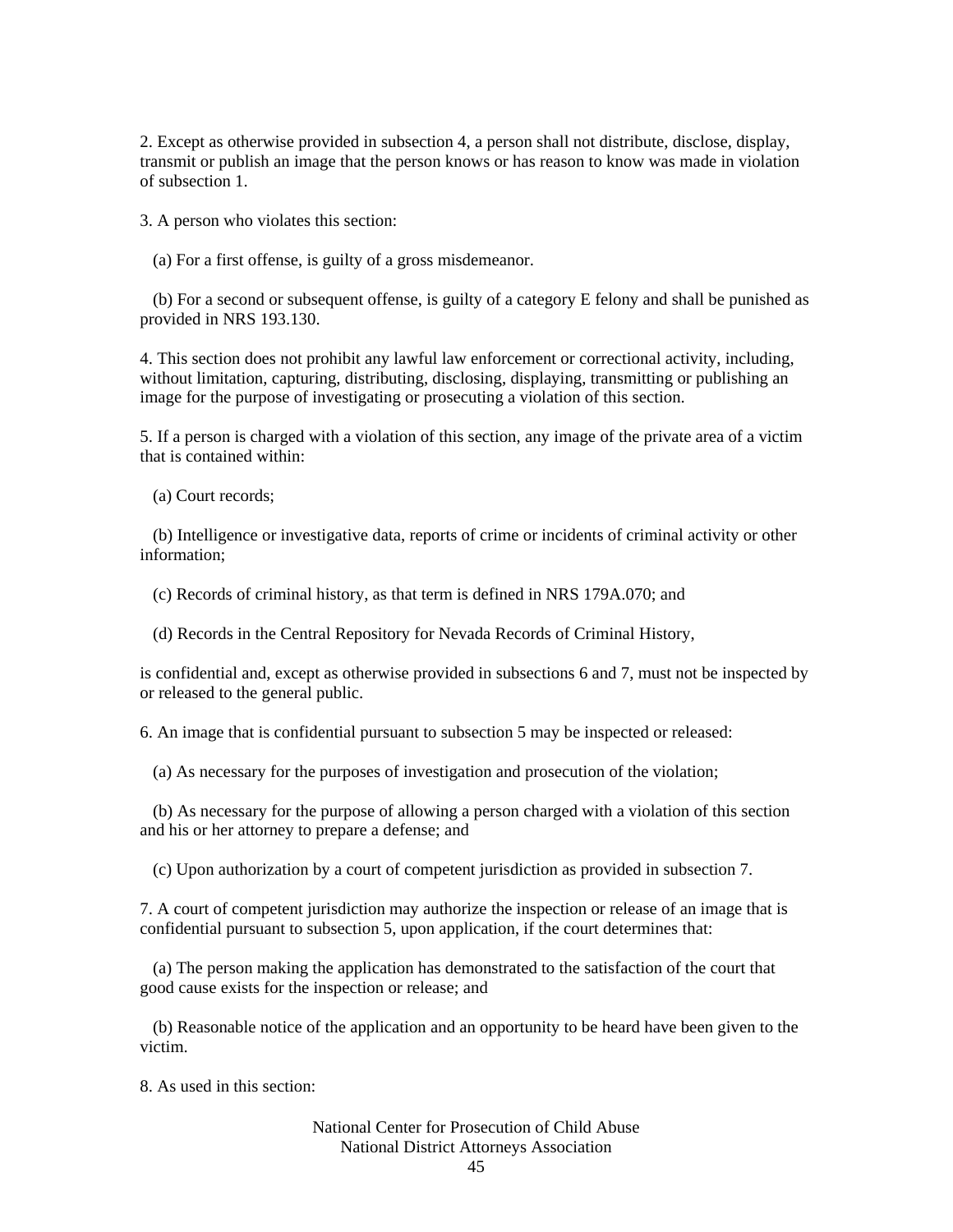(a) "Broadcast" means to transmit electronically an image with the intent that the image be viewed by any other person.

 (b) "Capture," with respect to an image, means to videotape, photograph, film, record by any means or broadcast.

(c) "Female breast" means any portion of the female breast below the top of the areola.

 (d) "Private area" means the naked or undergarment clad genitals, pubic area, buttocks or female breast of a person.

 (e) "Under circumstances in which the other person has a reasonable expectation of privacy" means:

 (1) Circumstances in which a reasonable person would believe that he or she could disrobe in privacy, without being concerned that an image of his or her private area would be captured; or

 (2) Circumstances in which a reasonable person would believe that his or her private area would not be visible to the public, regardless of whether the person is in a public or private place.

### **NEW HAMPSHIRE**

#### **N.H. REV. STAT. ANN. § 644:9 (2010). VIOLATION OF PRIVACY.**

 I. A person is guilty of a class A misdemeanor if such person unlawfully and without the consent of the persons entitled to privacy therein, installs or uses:

 (a) Any device for the purpose of observing, photographing, recording, amplifying, broadcasting, or in any way transmitting images or sounds of the private body parts of a person including the genitalia, buttocks, or female breasts, or a person's body underneath that person's clothing; or

 (b) In any private place, any device for the purpose of observing, photographing, recording, amplifying or broadcasting, or in any way transmitting images or sounds in such place; or

 (c) Outside a private place, any device for the purpose of hearing, recording, amplifying, broadcasting, or in any way transmitting images or sounds originating in such place which would not ordinarily be audible or comprehensible outside such place.

II. As used in this section, "private place" means a place where one may reasonably expect to be safe from surveillance including public restrooms, locker rooms, the interior of one's dwelling place, or any place where a person's private body parts including genitalia, buttocks, or female breasts may be exposed.

III. A person is guilty of a class A misdemeanor if that person knowingly disseminates or causes the dissemination of any photograph or video recording of himself or herself engaging in sexual activity with another person without the express consent of the other person or persons who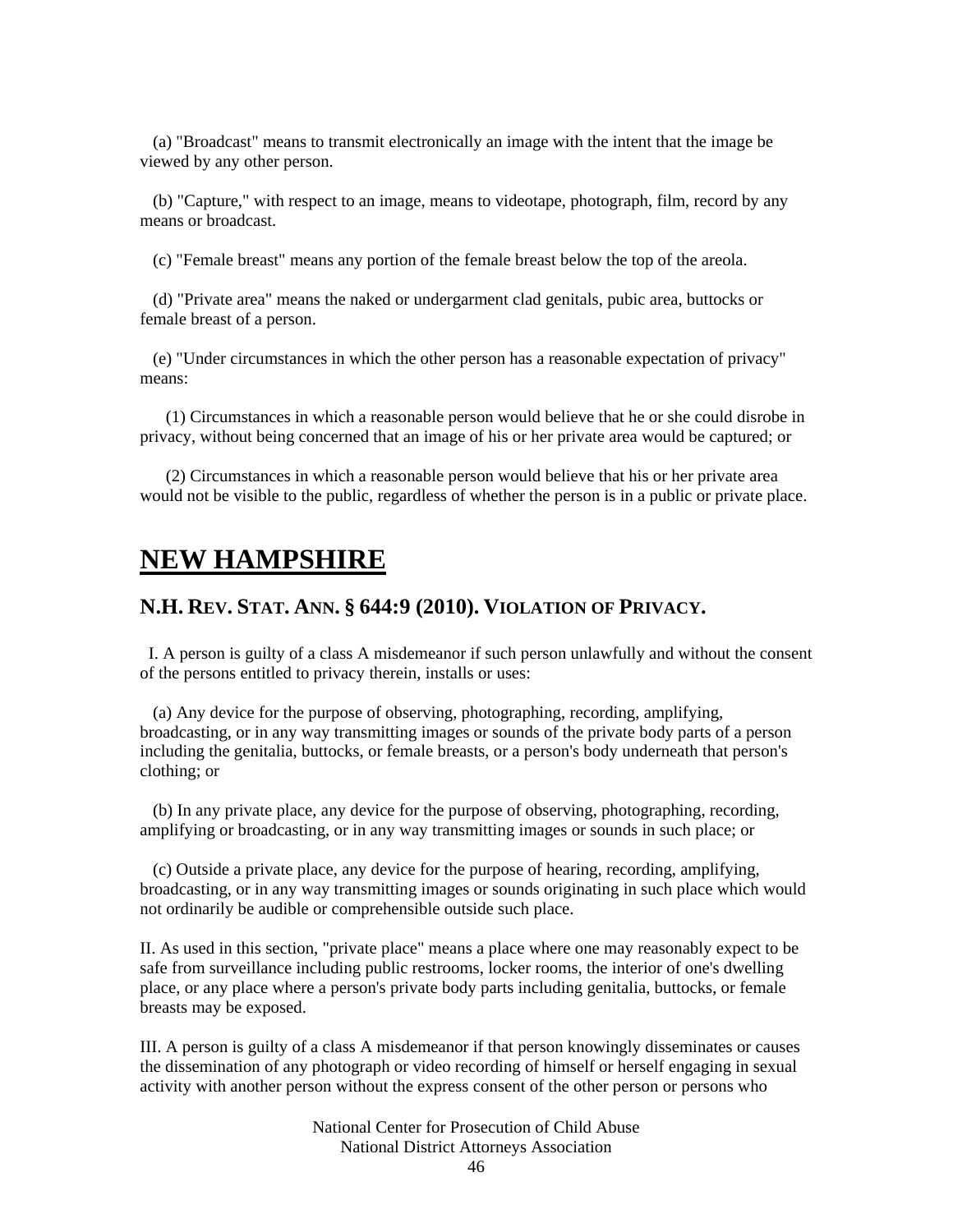appear in the photograph or videotape. In this paragraph, "disseminate" and "sexual activity" shall have the same meaning as in RSA 649-A:2.

III-a. A person is guilty of a misdemeanor if, for the purpose of arousing or gratifying the person's sexual desire, he or she knowingly views another person, without that person's knowledge or consent, in a place where one would have a reasonable expectation of privacy. For purposes of this paragraph, "views" means looking at another person with the unaided eye or any device intended to improve visual acuity.

IV. A person is guilty of a misdemeanor if such person knowingly enters any residential curtilage, as defined in RSA 627:9, I, or any other private place as defined in paragraph II of this section, without lawful authority and looks into the residential structure thereon or other private place with no legitimate purpose.

V. Paragraphs I and II shall not be construed to impair or limit any otherwise lawful activities of law enforcement personnel, nor are paragraphs I and II intended to limit employees of governmental agencies or other entities, public or private, who, in the course and scope of their employment and supported by articulable suspicion, attempt to capture any type of visual image, sound recording, or other physical impression of a person during an investigation, surveillance, or monitoring of conduct to obtain evidence of suspected illegal activity, the suspected violation of any administrative rule or regulation, a suspected fraudulent insurance claim, or any other suspected fraudulent conduct or activity involving a violation of law, or pattern of business practices adversely affecting the public health or safety.

# **NEW JERSEY**

### **N.J. STAT. ANN. § 2C:14-9 (2010). INVASION OF PRIVACY, DEGREE OF CRIME; DEFENSES, PRIVILEGES.**

 a. An actor commits a crime of the fourth degree if, knowing that he is not licensed or privileged to do so, and under circumstances in which a reasonable person would know that another may expose intimate parts or may engage in sexual penetration or sexual contact, he observes another person without that person's consent and under circumstances in which a reasonable person would not expect to be observed.

b. An actor commits a crime of the third degree if, knowing that he is not licensed or privileged to do so, he photographs, films, videotapes, records, or otherwise reproduces in any manner, the image of another person whose intimate parts are exposed or who is engaged in an act of sexual penetration or sexual contact, without that person's consent and under circumstances in which a reasonable person would not expect to be observed.

c. An actor commits a crime of the third degree if, knowing that he is not licensed or privileged to do so, he discloses any photograph, film, videotape, recording or any other reproduction of the image of another person whose intimate parts are exposed or who is engaged in an act of sexual penetration or sexual contact, unless that person has consented to such disclosure. For purposes of this subsection, "disclose" means sell, manufacture, give, provide, lend, trade, mail, deliver,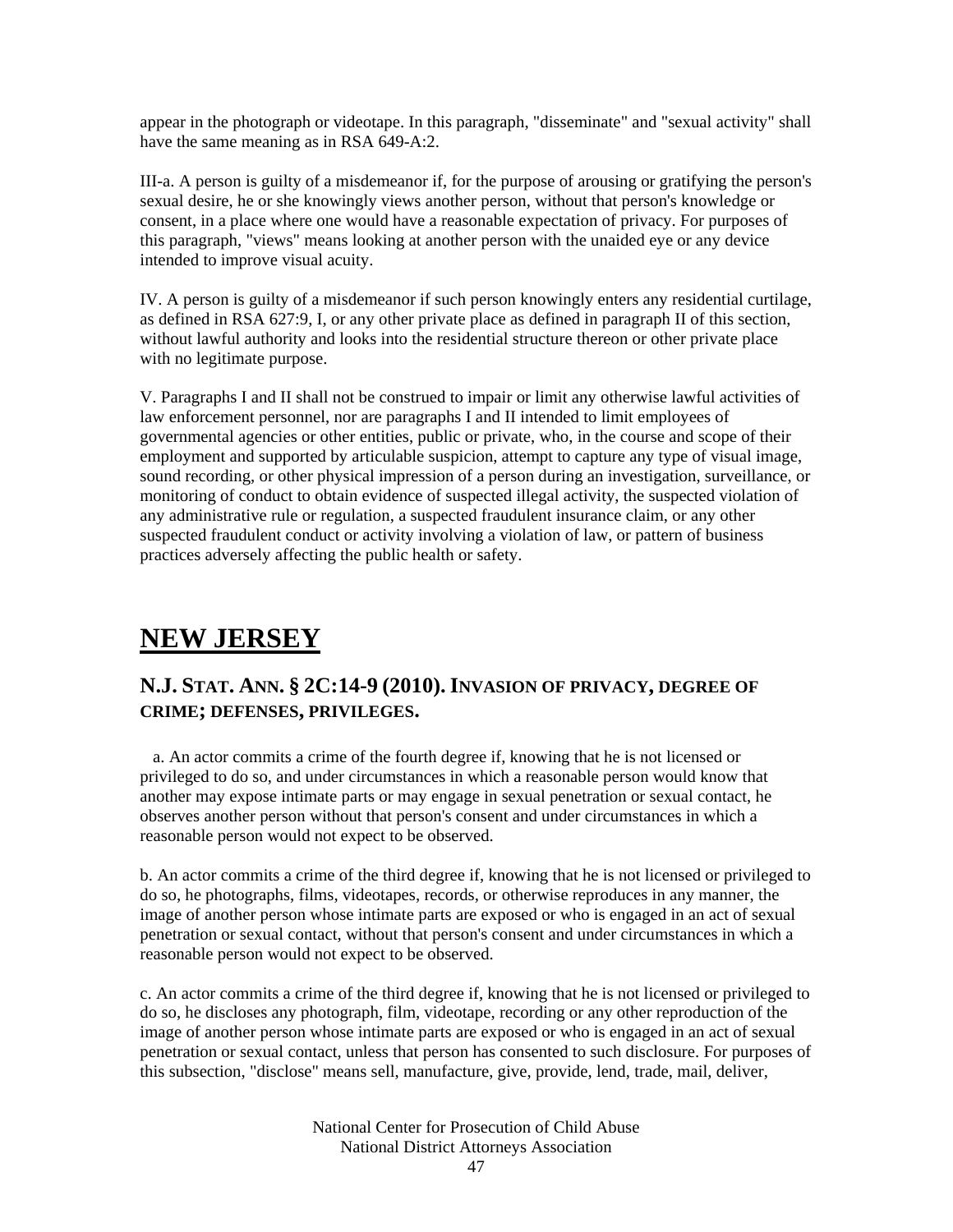transfer, publish, distribute, circulate, disseminate, present, exhibit, advertise or offer. Notwithstanding the provisions of subsection b. of N.J.S. 2C:43-3, a fine not to exceed \$ 30,000 may be imposed for a violation of this subsection.

d. It is an affirmative defense to a crime under this section that:

(1) the actor posted or otherwise provided prior notice to the person of the actor's intent to engage in the conduct specified in subsection a., b., or c., and

(2) the actor acted with a lawful purpose.

e. (1) It shall not be a violation of subsection a. or b. to observe another person in the access way, foyer or entrance to a fitting room or dressing room operated by a retail establishment or to photograph, film, videotape, record or otherwise reproduce the image of such person, if the actor conspicuously posts at the entrance to the fitting room or dressing room prior notice of his intent to make the observations, photographs, films, videotapes, recordings or other reproductions.

(2) It shall be a violation of subsection c. to disclose in any manner any such photograph, film, videotape or recording of another person using a fitting room or dressing room except under the following circumstances:

(a) to law enforcement officers in connection with a criminal prosecution;

(b) pursuant to subpoena or court order for use in a legal proceeding; or

(c) to a co-worker, manager or supervisor acting within the scope of his employment.

f. It shall be a violation of subsection a. or b. to observe another person in a private dressing stall of a fitting room or dressing room operated by a retail establishment or to photograph, film, videotape, record or otherwise reproduce the image of another person in a private dressing stall of a fitting room or dressing room.

g. For purposes of this act, a law enforcement officer, or a corrections officer or guard in a correctional facility or jail, who is engaged in the official performance of his duties shall be deemed to be licensed or privileged to make and to disclose observations, photographs, films, videotapes, recordings or any other reproductions.

h. Notwithstanding the provisions of N.J.S. 2C:1-8 or any other provisions of law, a conviction arising under subsection b. of this section shall not merge with a conviction under subsection c. of this section, nor shall a conviction under subsection c. merge with a conviction under subsection b.

### **N.J. STAT. ANN. § 2C:18-3 (2010). UNLICENSED ENTRY OF STRUCTURES; DEFIANT TRESPASSER; PEERING INTO DWELLING PLACES; DEFENSES.**

 a. Unlicensed entry of structures. A person commits an offense if, knowing that he is not licensed or privileged to do so, he enters or surreptitiously remains in any research facility, structure, or separately secured or occupied portion thereof, or in or upon utility company property. An offense under this subsection is a crime of the fourth degree if it is committed in a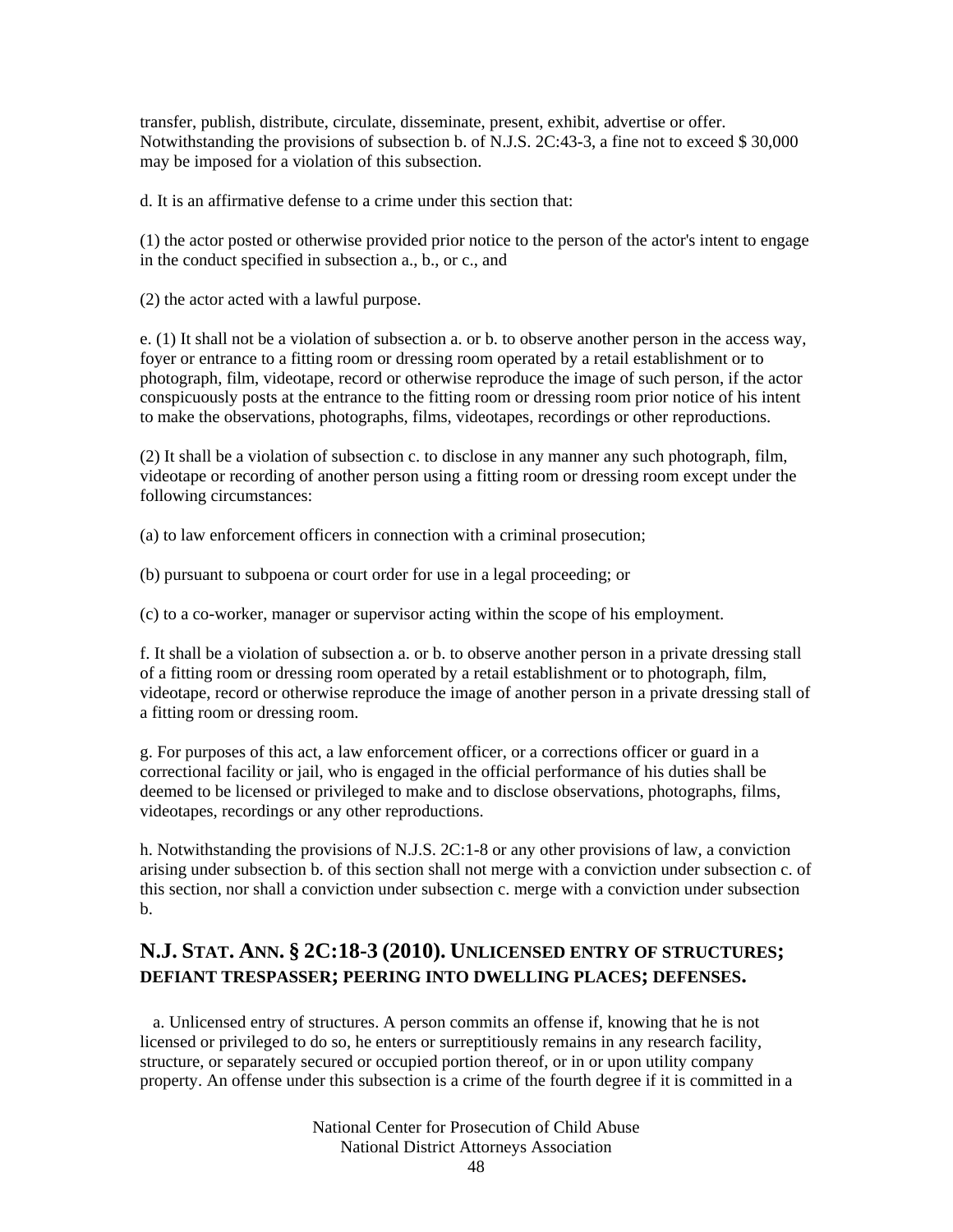school or on school property. The offense is a crime of the fourth degree if it is committed in a dwelling. An offense under this section is a crime of the fourth degree if it is committed in a research facility, power generation facility, waste treatment facility, public sewage facility, water treatment facility, public water facility, nuclear electric generating plant or any facility which stores, generates or handles any hazardous chemical or chemical compounds. An offense under this subsection is a crime of the fourth degree if it is committed in or upon utility company property. Otherwise it is a disorderly persons offense.

b. Defiant trespasser. A person commits a petty disorderly persons offense if, knowing that he is not licensed or privileged to do so, he enters or remains in any place as to which notice against trespass is given by:

(1) Actual communication to the actor; or

(2) Posting in a manner prescribed by law or reasonably likely to come to the attention of intruders; or

(3) Fencing or other enclosure manifestly designed to exclude intruders.

c. Peering into windows or other openings of dwelling places. A person commits a crime of the fourth degree if, knowing that he is not licensed or privileged to do so, he peers into a window or other opening of a dwelling or other structure adapted for overnight accommodation for the purpose of invading the privacy of another person and under circumstances in which a reasonable person in the dwelling or other structure would not expect to be observed.

d. Defenses. It is an affirmative defense to prosecution under this section that:

(1) A structure involved in an offense under subsection a. was abandoned;

(2) The structure was at the time open to members of the public and the actor complied with all lawful conditions imposed on access to or remaining in the structure; or

(3) The actor reasonably believed that the owner of the structure, or other person empowered to license access thereto, would have licensed him to enter or remain, or, in the case of subsection c. of this section, to peer.

# **NEW MEXICO**

### **N.M. STAT. ANN. § 30-9-20 (2010). VOYEURISM PROHIBITED; PENALTIES.**

 A. Voyeurism consists of intentionally using the unaided eye to view or intentionally using an instrumentality to view, photograph, videotape, film, webcast or record the intimate areas of another person without the knowledge and consent of that person:

 (1) while the person is in the interior of a bedroom, bathroom, changing room, fitting room, dressing room or tanning booth or the interior of any other area in which the person has a reasonable expectation of privacy; or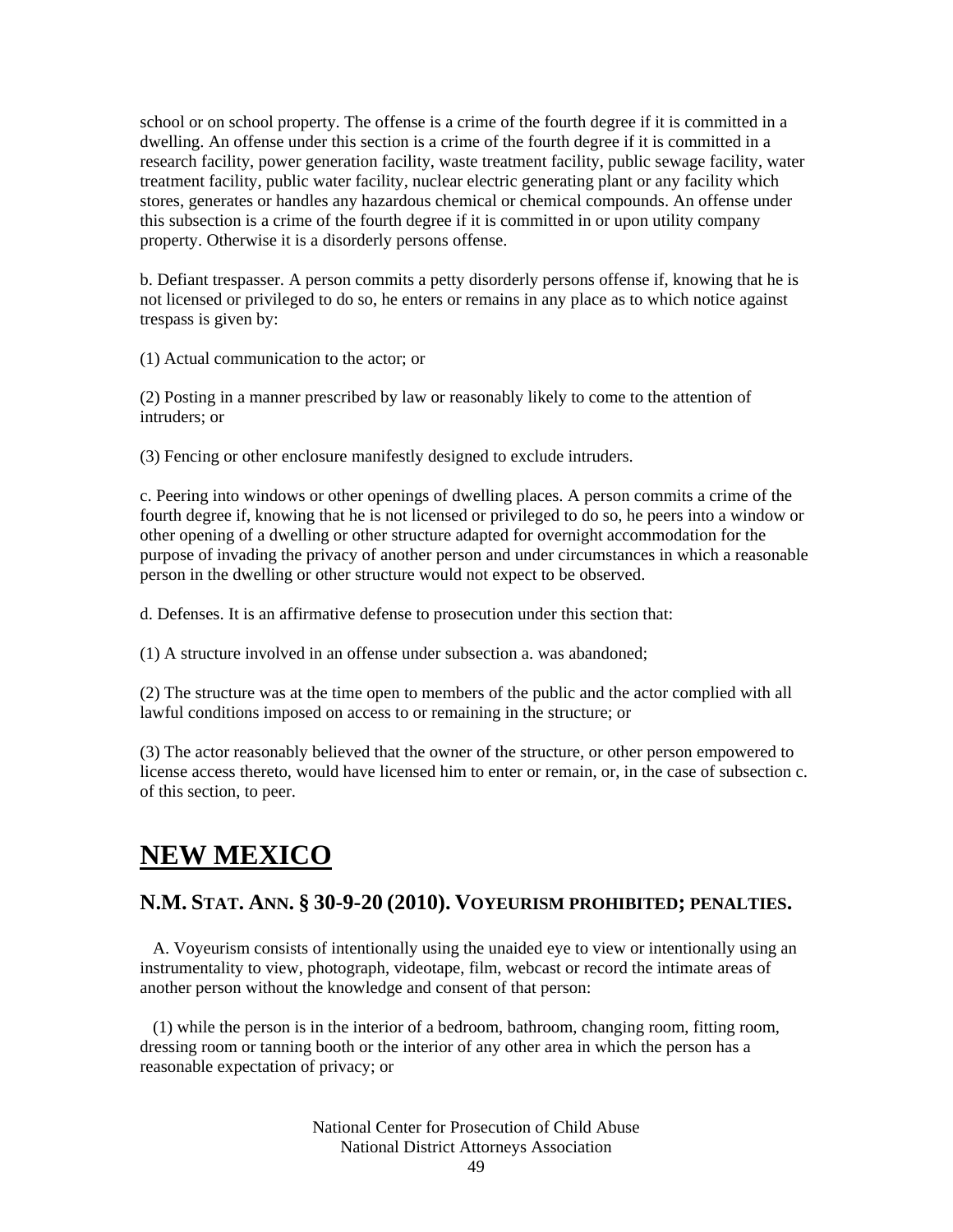(2) under circumstances where the person has a reasonable expectation of privacy, whether in a public or private place.

B. Whoever commits voyeurism is guilty of a misdemeanor, except if the victim is less than eighteen years of age, the offender is guilty of a fourth degree felony.

C. As used in this section:

 (1) "intimate areas" means the primary genital area, groin, buttocks, anus or breasts or the undergarments that cover those areas; and

 (2) "instrumentality" means a periscope, telescope, binoculars, camcorder, computer, motion picture camera, digital camera, telephone camera, photographic camera or electronic device of any type.

## **NEW YORK**

#### **N.Y. PENAL LAW § 250.45 (2010). UNLAWFUL SURVEILLANCE IN THE SECOND DEGREE.**

A person is guilty of unlawful surveillance in the second degree when:

1. For his or her own, or another person's amusement, entertainment, or profit, or for the purpose of degrading or abusing a person, he or she intentionally uses or installs, or permits the utilization or installation of an imaging device to surreptitiously view, broadcast or record a person dressing or undressing or the sexual or other intimate parts of such person at a place and time when such person has a reasonable expectation of privacy, without such person's knowledge or consent [fig 1] ; or

2. For his or her own, or another person's sexual arousal or sexual gratification, he or she intentionally uses or installs, or permits the utilization or installation of an imaging device to surreptitiously view, broadcast or record a person dressing or undressing or the sexual or other intimate parts of such person at a place and time when such person has a reasonable expectation of privacy, without such person's knowledge or consent [fig 1] ; or

3. (a) For no legitimate purpose, he or she intentionally uses or installs, or permits the utilization or installation of an imaging device to surreptitiously view, broadcast or record a person in a bedroom, changing room, fitting room, restroom, toilet, bathroom, washroom, shower or any room assigned to guests or patrons in a motel, hotel or inn, without such person's knowledge or consent.

 (b) For the purposes of this subdivision, when a person uses or installs, or permits the utilization or installation of an imaging device in a bedroom, changing room, fitting room, restroom, toilet, bathroom, washroom, shower or any room assigned to guests or patrons in a hotel, motel or inn, there is a rebuttable presumption that such person did so for no legitimate purpose [fig 1] ; or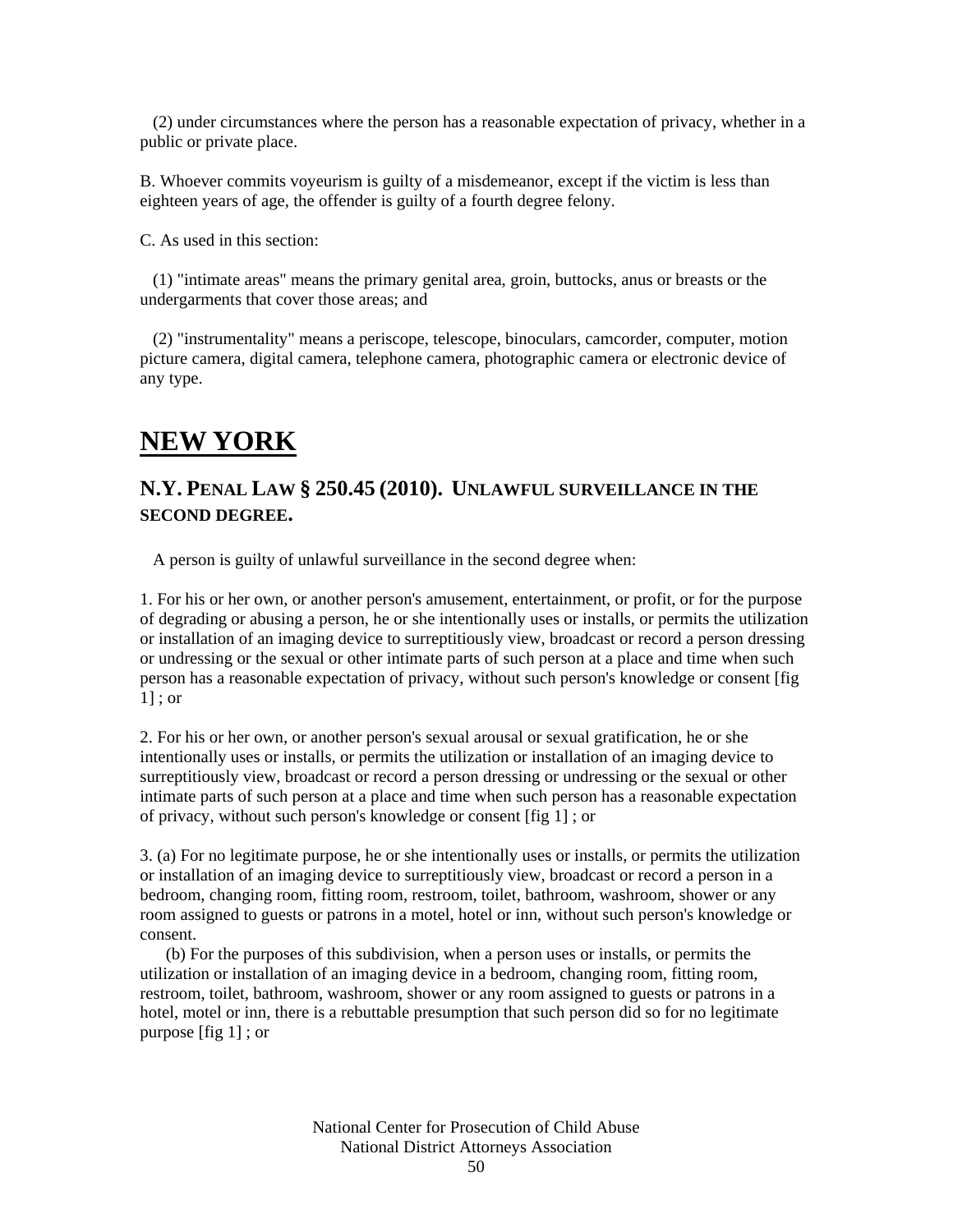4. Without the knowledge or consent of a person, he or she intentionally uses or installs, or permits the utilization or installation of an imaging device to surreptitiously view, broadcast or record, under the clothing being worn by such person, the sexual or other intimate parts of such person.

Unlawful surveillance in the second degree is a class E felony.

#### **N.Y. PENAL LAW § 250.50 (2010). UNLAWFUL SURVEILLANCE IN THE FIRST DEGREE.**

 A person is guilty of unlawful surveillance in the first degree when he or she commits the crime of unlawful surveillance in the second degree and has been previously convicted within the past ten years of unlawful surveillance in the first or second degree.

Unlawful surveillance in the first degree is a class D felony.

#### **N.Y. PENAL LAW § 250.55 (2010). DISSEMINATION OF AN UNLAWFUL SURVEILLANCE IMAGE IN THE SECOND DEGREE.**

 A person is guilty of dissemination of an unlawful surveillance image in the second degree when he or she, with knowledge of the unlawful conduct by which an image or images of the sexual or other intimate parts of another person or persons were obtained and such unlawful conduct would satisfy the essential elements of the crime of unlawful surveillance in the first or second degree, intentionally disseminates such image or images.

Dissemination of an unlawful surveillance image in the second degree is a class A misdemeanor.

### **N.Y. PENAL LAW § 250.60 (2010). DISSEMINATION OF AN UNLAWFUL SURVEILLANCE IMAGE IN THE FIRST DEGREE.**

A person is guilty of dissemination of an unlawful surveillance image in the first degree when:

1. He or she, with knowledge of the unlawful conduct by which an image or images of the sexual or other intimate parts of another person or persons were obtained and such unlawful conduct would satisfy the essential elements of the crime of unlawful surveillance in the first or second degree, sells or publishes such image or images [fig 1] ; or

2. Having created a surveillance image in violation of section 250.45 or 250.50 of this article, or in violation of the law in any other jurisdiction which includes all of the essential elements of either such crime, or having acted as an accomplice to such crime, or acting as an agent to the person who committed such crime, he or she intentionally disseminates such unlawfully created image [fig 1] ; or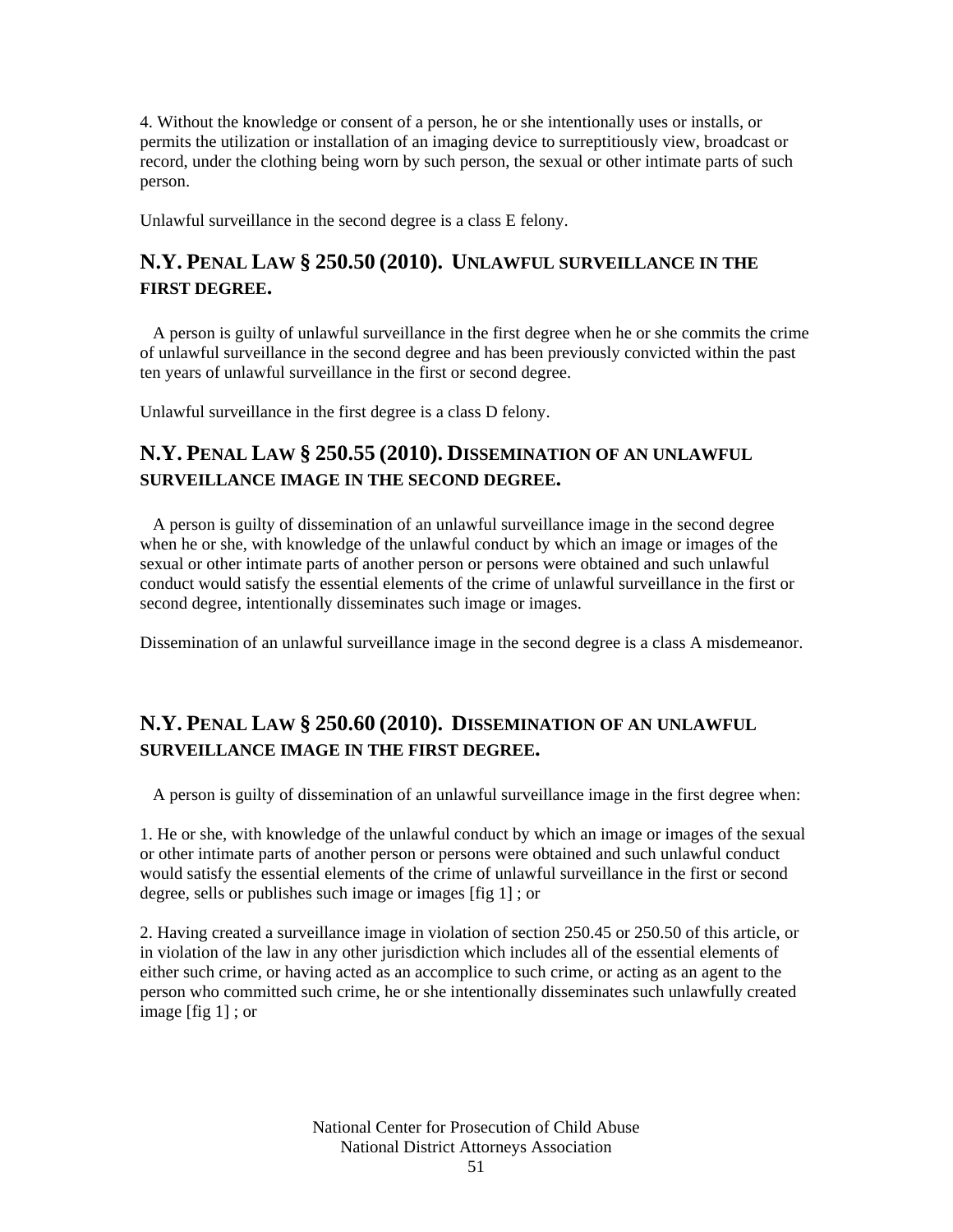3. He or she commits the crime of dissemination of an unlawful surveillance image in the second degree and has been previously convicted within the past ten years of dissemination of an unlawful surveillance image in the first or second degree.

Dissemination of an unlawful surveillance image in the first degree is a class E felony.

### **N.Y. GEN. BUS. LAW § 395-B (2010). UNLAWFULLY INSTALLING OR MAINTAINING A TWO-WAY MIRROR OR OTHER VIEWING DEVICE.**

 1. As used in this section, the phrase "two-way mirror or other viewing device" shall mean a mirror, peep hole, mechanical viewing device, camera or any other instrument or method that can be utilized to surreptitiously observe a person.

2. A person is guilty of unlawfully installing or maintaining a two-way mirror or other viewing device when, being the owner or manager of any premises, he knowingly permits or allows such a device to be installed or maintained in or upon such premises, for the purpose of surreptitiously observing the interior of any fitting room, restroom, toilet, bathroom, washroom, shower, or any room assigned to guests or patrons in a motel, hotel or inn.

2-a. A person is guilty of unlawfully installing or maintaining a video recording device when, being the owner or manager of any premises, he knowingly permits or allows such a device to be installed or maintained in or upon such premises, for purpose of surreptitiously recording a visual image of the interior of any fitting room, restroom, toilet, bathroom, washroom, shower, or any other room assigned to guests or patrons in a motel, hotel or inn.

3. a. The provisions of this section shall not apply with respect to premises which comprise, or are a part of any

 (i) public correctional or custodial facility, or public or private medical facility which is used for the treatment of persons pursuant to medical directive, or

 (ii) public or private treatment facility which is used for the treatment of persons who are committed or are voluntarily confined to such facility or are voluntarily receiving treatment thereat, or

(iii) facility operated by any federal, state or local law enforcement agency, or

(iv) private dwelling.

b. The provisions of this section shall further not apply with respect to any fitting room, otherwise subject to the provisions of this section, wherein the person who is the owner or manager of such premises has caused written notice to be conspicuously posted at the entrance to the fitting room stating that a two-way mirror or other viewing device has been installed for the purpose of observing the interior of such room. In cities with a population of one million or more, the written notice shall be in both English and Spanish.

4. Whenever there shall be a violation of this section, an application may also be made by the attorney general in the name of the people of the state of New York or by the corporation counsel for any city or by the appropriate attorney of any other political subdivision as shall be designated by the governing body of such political subdivision to a court or justice having jurisdiction to issue an injunction, and upon notice to the defendant of not less than five days, to enjoin and restrain the continuance of such violation; and if it shall appear to the satisfaction of the court or justice that the defendant has, in fact, violated this section, an injunction may be issued by such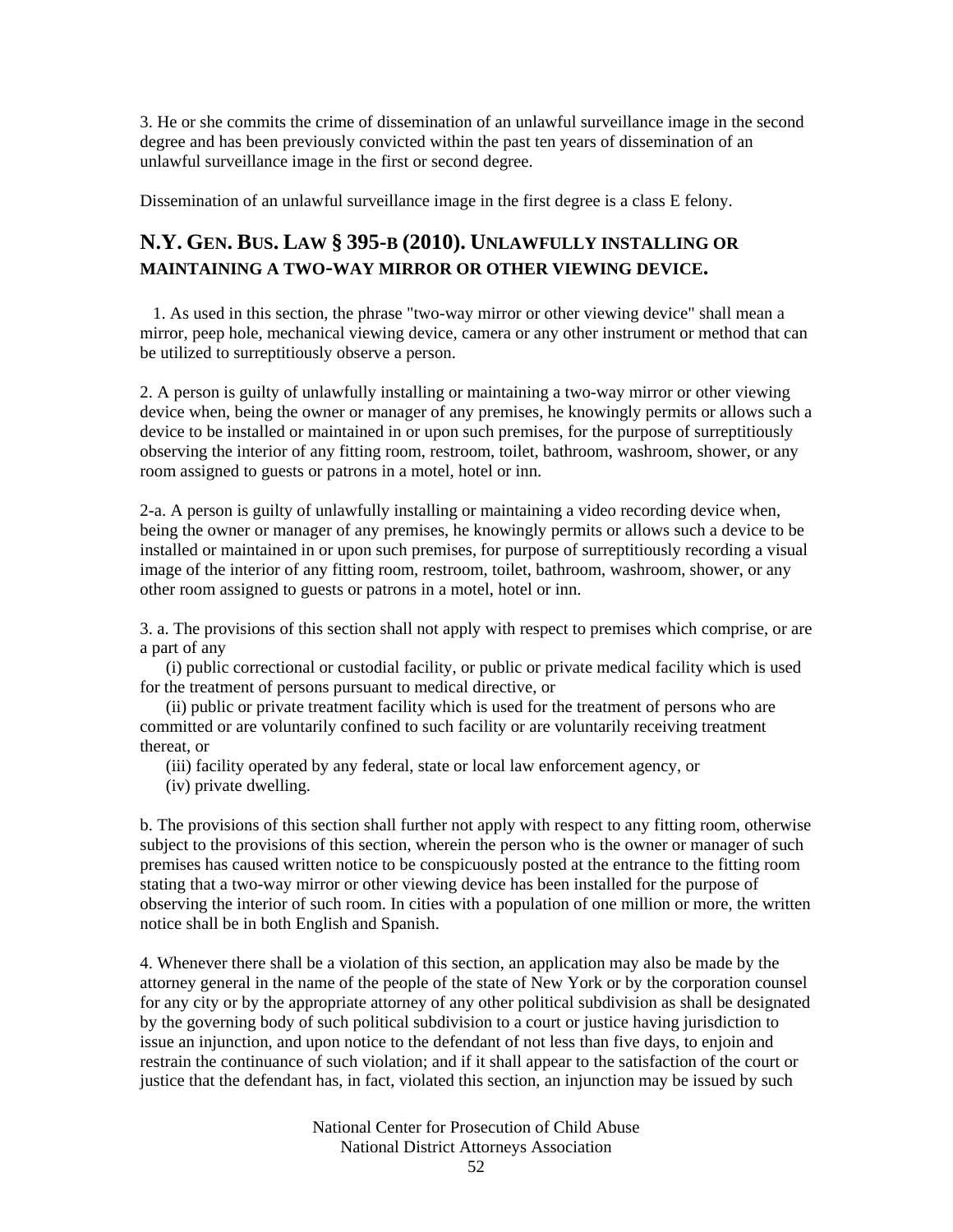court or justice, enjoining and restraining any further violation, without requiring proof that any person has, in fact, been injured or damaged thereby. In connection with any such proposed application, the attorney general, corporation counsel or other appropriate attorney, as the case may be, is authorized to take proof and make a determination of the relevant facts and to issue subpoenas in accordance with the civil practice law and rules.

5. A violation of the provisions of this section shall constitute a violation, and upon conviction thereof shall be punishable by a term of imprisonment not to exceed fifteen days, or by a fine of not more than three hundred dollars, or by both such fine and imprisonment, except that a violation of subdivision two-a of this section shall constitute a felony. In addition, a violation of the provisions of this section shall be punishable by a civil penalty of not more than three hundred dollars recoverable in an action by the attorney general in the name of the people of the state or by the corporation counsel for any city or by the appropriate attorney of any other political subdivision as shall be designated by the governing body of such political subdivision. Each unlawfully installed or maintained mirror or viewing or recording device shall constitute a separate and distinct violation.

# **NORTH CAROLINA**

### **N.C. GEN. STAT. § 14-202 (2010). SECRETLY PEEPING INTO ROOM OCCUPIED BY ANOTHER PERSON.**

 (a) Any person who shall peep secretly into any room occupied by another person shall be guilty of a Class 1 misdemeanor.

(a1) Unless covered by another provision of law providing greater punishment, any person who secretly or surreptitiously peeps underneath or through the clothing being worn by another person, through the use of a mirror or other device, for the purpose of viewing the body of, or the undergarments worn by, that other person without their consent shall be guilty of a Class 1 misdemeanor.

(b) For purposes of this section:

 (1) The term "photographic image" means any photograph or photographic reproduction, still or moving, or any videotape, motion picture, or live television transmission, or any digital image of any individual.

 (2) The term "room" shall include, but is not limited to, a bedroom, a rest room, a bathroom, a shower, and a dressing room.

(c) Unless covered by another provision of law providing greater punishment, any person who, while in possession of any device which may be used to create a photographic image, shall secretly peep into any room shall be guilty of a Class A1 misdemeanor.

(d) Unless covered by another provision of law providing greater punishment, any person who, while secretly peeping into any room, uses any device to create a photographic image of another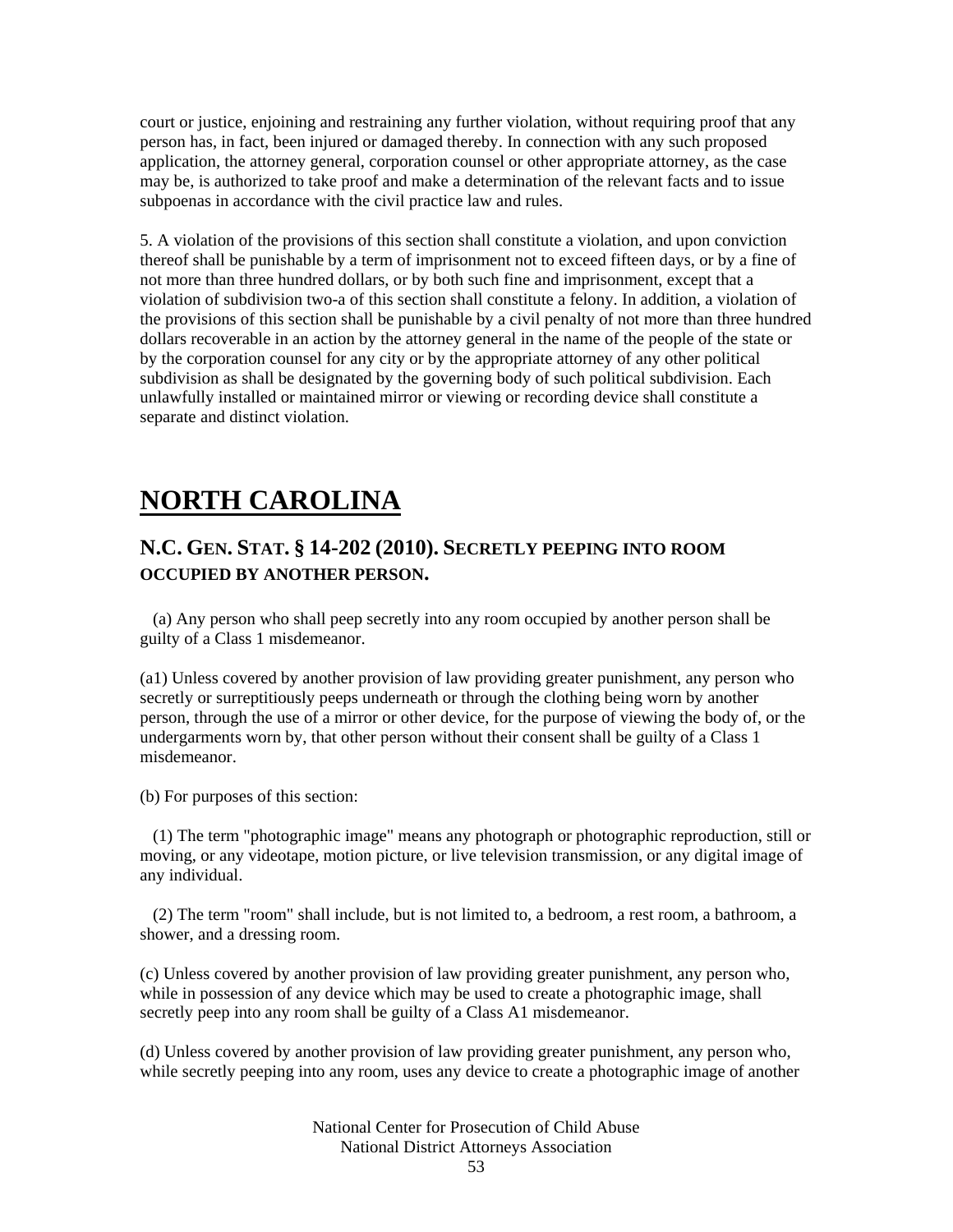person in that room for the purpose of arousing or gratifying the sexual desire of any person shall be guilty of a Class I felony.

(e) Any person who secretly or surreptitiously uses any device to create a photographic image of another person underneath or through the clothing being worn by that other person for the purpose of viewing the body of, or the undergarments worn by, that other person without their consent shall be guilty of a Class I felony.

(f) Any person who, for the purpose of arousing or gratifying the sexual desire of any person, secretly or surreptitiously uses or installs in a room any device that can be used to create a photographic image with the intent to capture the image of another without their consent shall be guilty of a Class I felony.

(g) Any person who knowingly possesses a photographic image that the person knows, or has reason to believe, was obtained in violation of this section shall be guilty of a Class I felony.

(h) Any person who disseminates or allows to be disseminated images that the person knows, or should have known, were obtained as a result of the violation of this section shall be guilty of a Class H felony if the dissemination is without the consent of the person in the photographic image.

(i) A second or subsequent felony conviction under this section shall be punished as though convicted of an offense one class higher. A second or subsequent conviction for a Class 1 misdemeanor shall be punished as a Class A1 misdemeanor. A second or subsequent conviction for a Class A1 misdemeanor shall be punished as a Class I felony.

(j) If the defendant is placed on probation as a result of violation of this section:

 (1) For a first conviction under this section, the judge may impose a requirement that the defendant obtain a psychological evaluation and comply with any treatment recommended as a result of that evaluation.

 (2) For a second or subsequent conviction under this section, the judge shall impose a requirement that the defendant obtain a psychological evaluation and comply with any treatment recommended as a result of that evaluation.

(k) Any person whose image is captured or disseminated in violation of this section has a civil cause of action against any person who captured or disseminated the image or procured any other person to capture or disseminate the image and is entitled to recover from those persons actual damages, punitive damages, reasonable attorneys' fees and other litigation costs reasonably incurred.

 $(1)$  When a person violates subsection (d), (e), (f), (g), or (h) of this section, or is convicted of a second or subsequent violation of subsection (a), (a1), or (c) of this section, the sentencing court shall consider whether the person is a danger to the community and whether requiring the person to register as a sex offender pursuant to Article 27A of this Chapter would further the purposes of that Article as stated in G.S. 14-208.5. If the sentencing court rules that the person is a danger to the community and that the person shall register, then an order shall be entered requiring the person to register.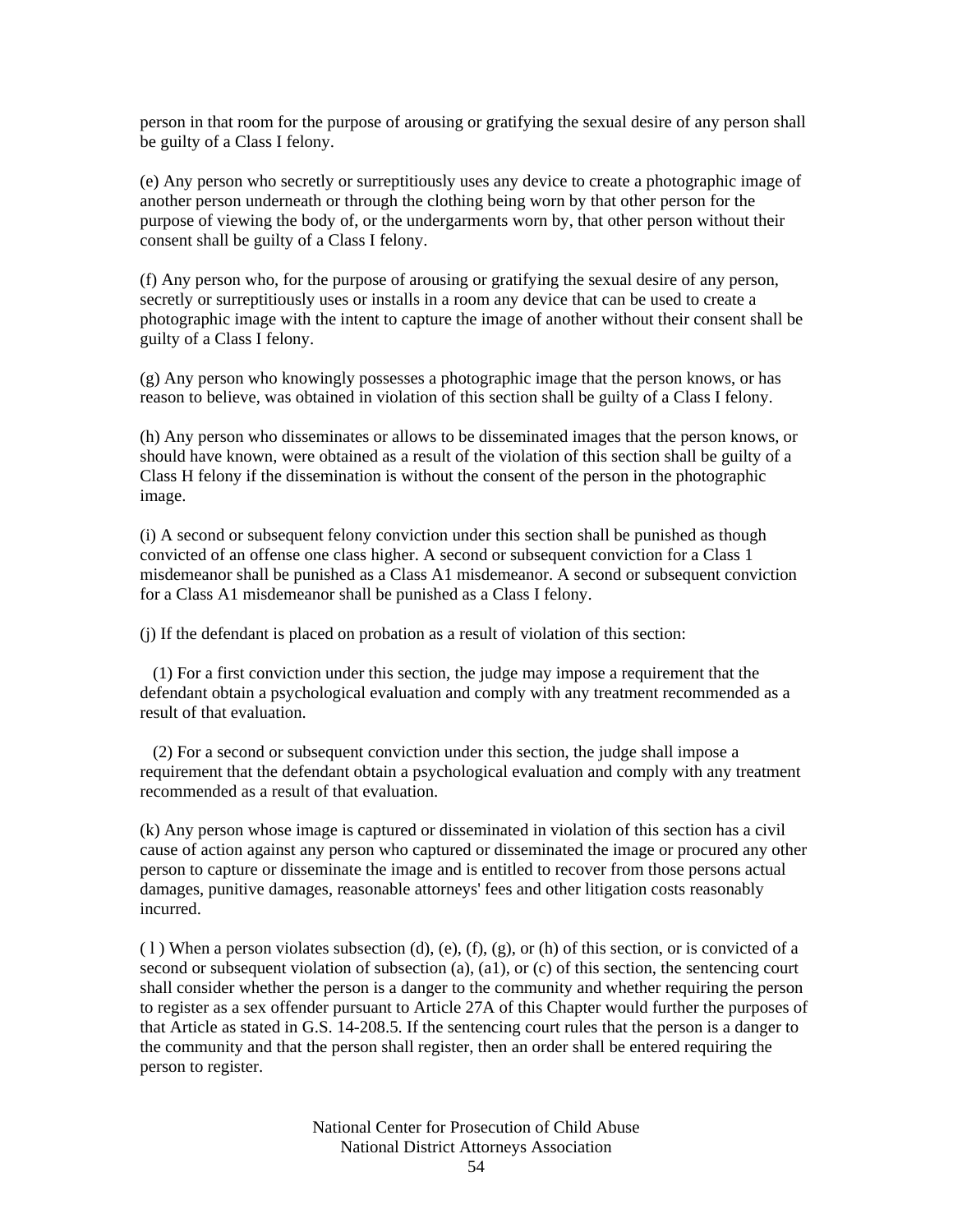$(m)$  The provisions of subsections (a), (a1), (c), (e), (g), (h), and (k) of this section do not apply to:

 (1) Law enforcement officers while discharging or attempting to discharge their official duties; or

 (2) Personnel of the Department of Correction or of a local confinement facility for security purposes or during investigation of alleged misconduct by a person in the custody of the Department or the local confinement facility.

(n) This section does not affect the legal activities of those who are licensed pursuant to Chapter 74C, Private Protective Services, or Chapter 74D, Alarm Systems, of the General Statutes, who are legally engaged in the discharge of their official duties within their respective professions, and who are not engaging in activities for an improper purpose as described in this section.

# **NORTH DAKOTA**

#### **N.D. CENT. CODE § 12.1-20-12.2 (2010). SURREPTITIOUS INTRUSION.**

 1. An individual, with the intent to arouse, appeal to, or gratify that individual's lust, passions, or sexual desires, is guilty of a class A misdemeanor if that individual does any of the following:

 a. With intent to intrude upon or interfere with the privacy of another, enters upon another's property and surreptitiously gazes, stares, or peeps in the window or any other aperture of a house or place of dwelling of another.

 b. With intent to intrude upon or interfere with the privacy of another, enters upon another's property and surreptitiously installs or uses any device for observing, photographing, recording, amplifying, or broadcasting sounds or events through the window or any other aperture of a house or place of dwelling of another.

 c. With intent to intrude upon or interfere with the privacy of the occupant, surreptitiously gazes, stares, or peeps in the window or other aperture of a tanning booth, a sleeping room in a hotel, or other place where a reasonable individual would have an expectation of privacy and has exposed or is likely to expose that individual's intimate parts or has removed the clothing covering the immediate area of the intimate parts.

 d. With intent to intrude upon or interfere with the privacy of the occupant, surreptitiously installs or uses any device for observing, photographing, recording, amplifying, or broadcasting sounds or events through the window or other aperture of a tanning booth, a sleeping room in a hotel, or other place where a reasonable individual would have an expectation of privacy and has exposed or is likely to expose that individual's intimate parts or has removed the clothing covering the immediate area of the intimate parts.

2. A person is guilty of a class C felony if the person violates subsection 1 after a previous conviction for violating subsection 1, after a previous conviction for violating section 12.1-20- 12.1, or after being required to register under section 12.1-32-15.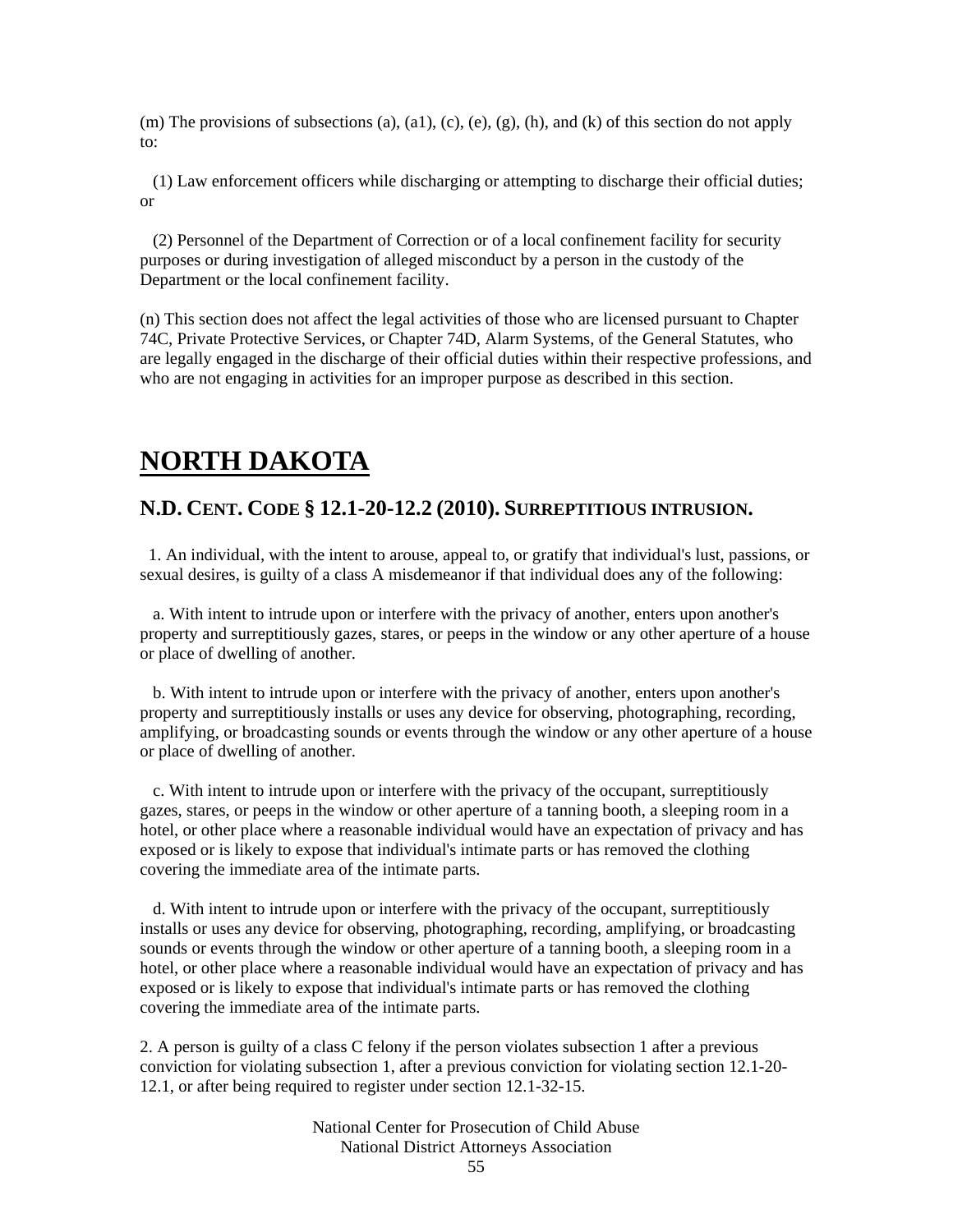#### **N.D. CENT. CODE § 12.1-30-01 (2010). DISORDERLY CONDUCT.**

 1. An individual is guilty of a class B misdemeanor if, with intent to harass, annoy, or alarm another person or in reckless disregard of the fact that another person is harassed, annoyed, or alarmed by the individual's behavior, the individual:

a. Engages in fighting, or in violent, tumultuous, or threatening behavior;

b. Makes unreasonable noise;

 c. In a public place, uses abusive or obscene language, knowingly exposes that individual's penis, vulva, or anus, or makes an obscene gesture;

d. Obstructs vehicular or pedestrian traffic or the use of a public facility;

e. Persistently follows a person in or about a public place or places;

 f. While loitering in a public place for the purpose of soliciting sexual contact, the individual solicits the contact;

 g. Creates a hazardous, physically offensive, or seriously alarming condition by any act that serves no legitimate purpose; or

 h. Engages in harassing conduct by means of intrusive or unwanted acts, words, or gestures that are intended to adversely affect the safety, security, or privacy of another person.

2. This section does not apply to constitutionally protected activity. If an individual claims to have been engaged in a constitutionally protected activity, the court shall determine the validity of the claim as a matter of law and, if found valid, shall exclude evidence of the activity.

# **OHIO**

### **OHIO REV. CODE ANN. § 2907.08 (2010). VOYEURISM.**

 (A) No person, for the purpose of sexually arousing or gratifying the person's self, shall commit trespass or otherwise surreptitiously invade the privacy of another, to spy or eavesdrop upon another.

(B) No person, for the purpose of sexually arousing or gratifying the person's self, shall commit trespass or otherwise surreptitiously invade the privacy of another to videotape, film, photograph, or otherwise record the other person in a state of nudity.

(C) No person, for the purpose of sexually arousing or gratifying the person's self, shall commit trespass or otherwise surreptitiously invade the privacy of another to videotape, film, photograph, otherwise record, or spy or eavesdrop upon the other person in a state of nudity if the other person is a minor.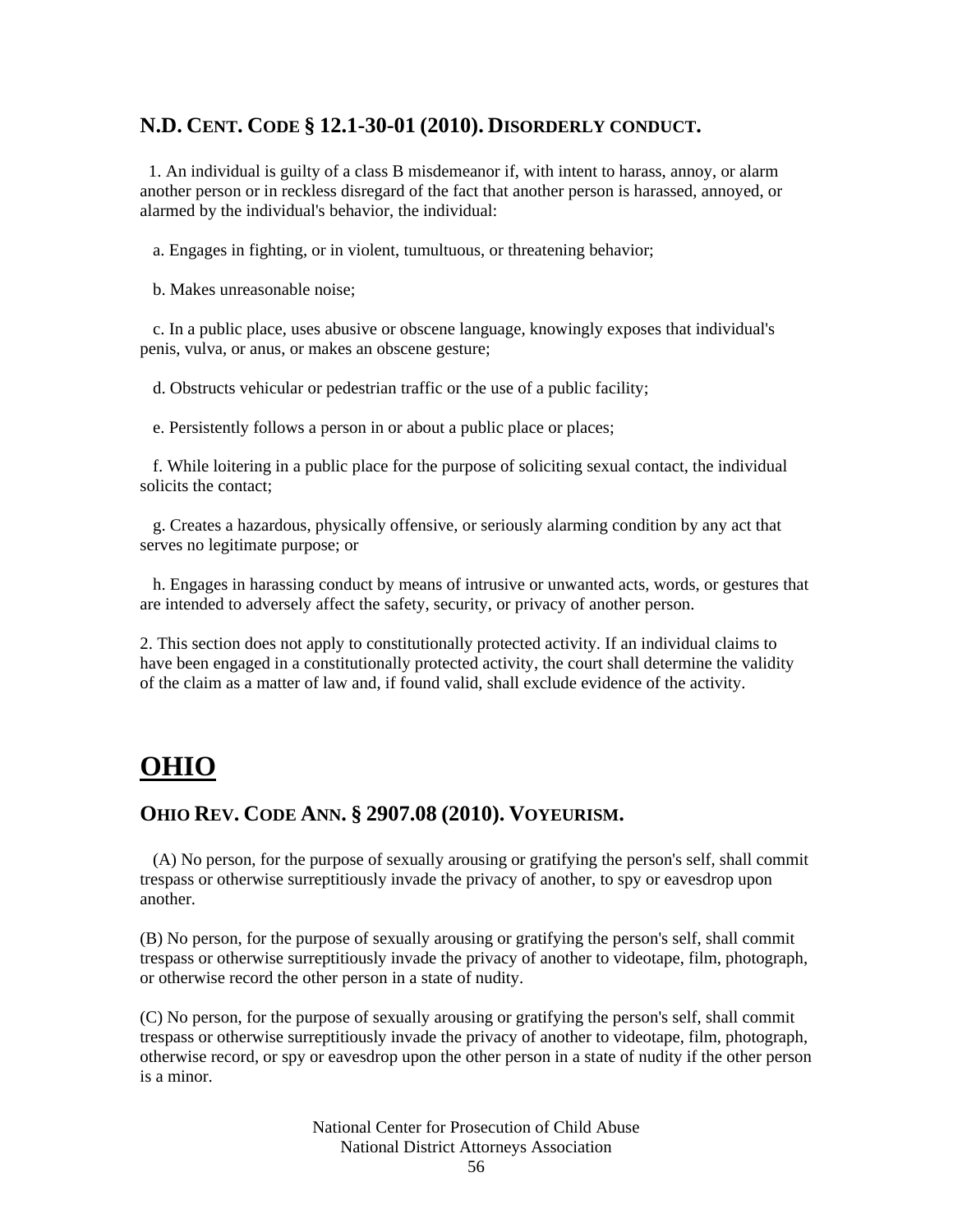(D) No person shall secretly or surreptitiously videotape, film, photograph, or otherwise record another person under or through the clothing being worn by that other person for the purpose of viewing the body of, or the undergarments worn by, that other person.

(E) (1) Whoever violates this section is guilty of voyeurism.

- (2) A violation of division (A) of this section is a misdemeanor of the third degree.
- (3) A violation of division (B) of this section is a misdemeanor of the second degree.
- (4) A violation of division (D) of this section is a misdemeanor of the first degree.
- (5) A violation of division (C) of this section is a felony of the fifth degree.

# **OKLAHOMA**

### **OKLA. STAT. ANN. TIT. 21, § 1171 (2010). PEEPING TOM--USE OF PHOTOGRAPHIC, ELECTRONIC OR VIDEO EQUIPMENT--OFFENSES AND PUNISHMENT—DEFINITION.**

 A. Every person who hides, waits or otherwise loiters in the vicinity of any private dwelling house, apartment building, any other place of residence, or in the vicinity of any locker room, dressing room, restroom or any other place where a person has a right to a reasonable expectation of privacy, with the unlawful and willful intent to watch, gaze, or look upon any person in a clandestine manner, shall, upon conviction, be guilty of a misdemeanor. The violator shall be punished by imprisonment in the county jail for a term of not more than one (1) year, or by a fine not to exceed Five Thousand Dollars (\$ 5,000.00), or by both such fine and imprisonment.

 B. Every person who uses photographic, electronic or video equipment in a clandestine manner for any illegal, illegitimate, prurient, lewd or lascivious purpose with the unlawful and willful intent to view, watch, gaze or look upon any person without the knowledge and consent of such person when the person viewed is in a place where there is a right to a reasonable expectation of privacy, or who publishes or distributes any image obtained from such act, shall, upon conviction, be guilty of a felony. The violator shall be punished by imprisonment in the custody of the Department of Corrections for a term of not more than five (5) years, or by a fine not exceeding Five Thousand Dollars (\$ 5,000.00), or by both such fine and imprisonment.

 C. Every person who uses photographic, electronic or video equipment in a clandestine manner for any illegal, illegitimate, prurient, lewd or lascivious purpose with the unlawful and willful intent to view, watch, gaze or look upon any person and capture an image of a private area of a person without the knowledge and consent of such person and knowingly does so under circumstances in which a reasonable person would believe that the private area of the person would not be visible to the public, regardless of whether the person is in a public or private place shall, upon conviction, be guilty of a misdemeanor. The violator shall be punished by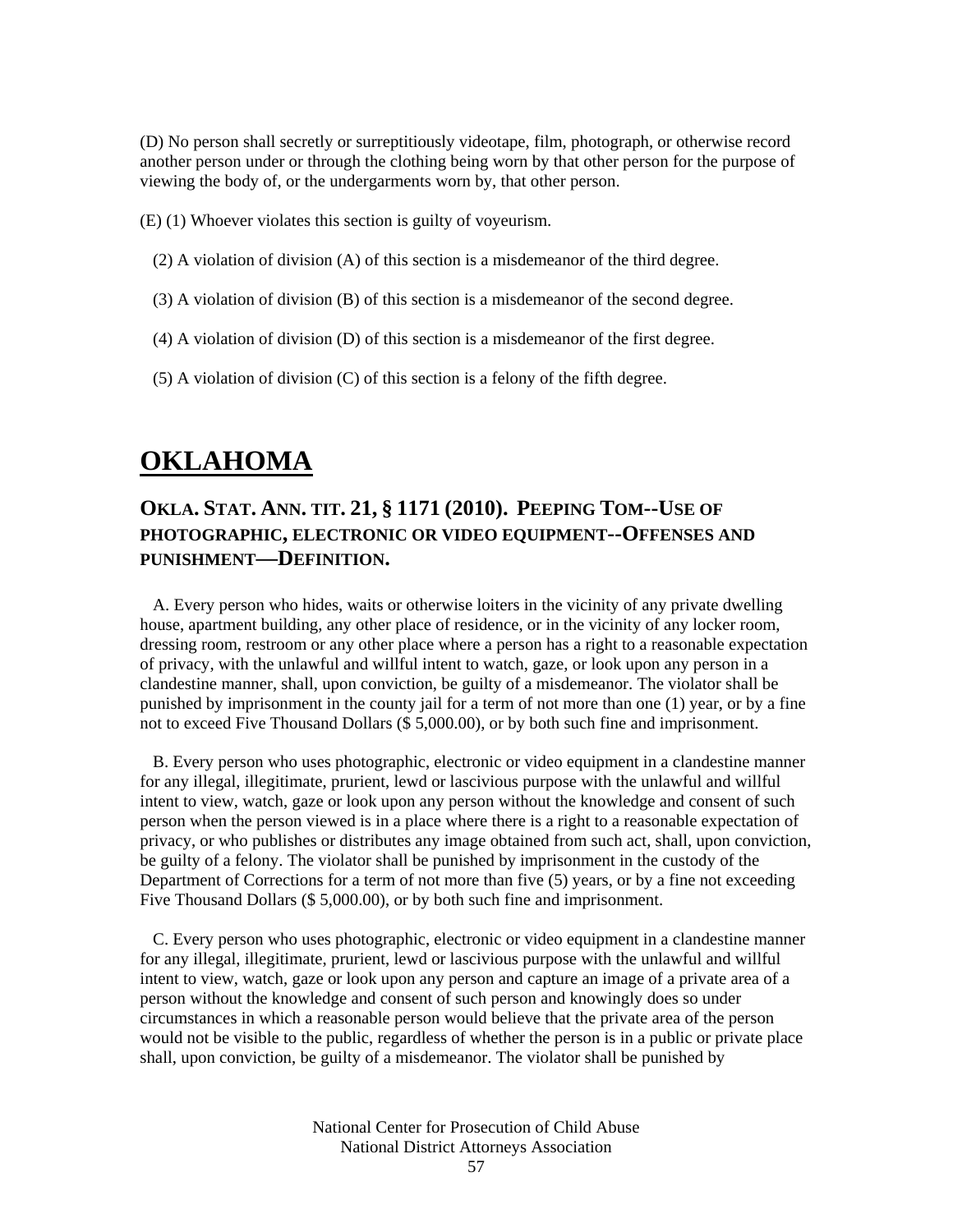imprisonment in the county jail for a term of not more than one (1) year, or by a fine not exceeding Five Thousand Dollars (\$ 5,000.00), or by both such fine and imprisonment.

 D. As used in this section, the phrase "private area of the person" means the naked or undergarment-clad genitals, pubic area, buttocks, or any portion of the areola of the female breast of that individual.

### **OREGON**

#### **OR. REV. STAT. § 163.700 (2010).INVASION OF PERSONAL PRIVACY.**

 (1) Except as provided in ORS 163.702, a person commits the crime of invasion of personal privacy if:

(a)(A) The person knowingly makes or records a photograph, motion picture, videotape or other visual recording of another person in a state of nudity without the consent of the person being recorded; and

(B) At the time the visual recording is made or recorded the person being recorded is in a place and circumstances where the person has a reasonable expectation of personal privacy; or

(b)(A) For the purpose of arousing or gratifying the sexual desire of the person, the person is in a location to observe another person in a state of nudity without the consent of the other person; and

(B) The other person is in a place and circumstances where the person has a reasonable expectation of personal privacy.

(2) As used in this section:

(a) "Makes or records a photograph, motion picture, videotape or other visual recording" includes, but is not limited to, making or recording or employing, authorizing, permitting, compelling or inducing another person to make or record a photograph, motion picture, videotape or other visual recording.

(b) "Nudity" means any part of the uncovered, or less than opaquely covered,:

(A) Genitals;

(B) Pubic area; or

(C) Female breast below a point immediately above the top of the areola.

(c) "Places and circumstances where the person has a reasonable expectation of personal privacy" includes, but is not limited to, a bathroom, dressing room, locker room that includes an enclosed area for dressing or showering, tanning booth and any area where a person undresses in an enclosed space that is not open to public view.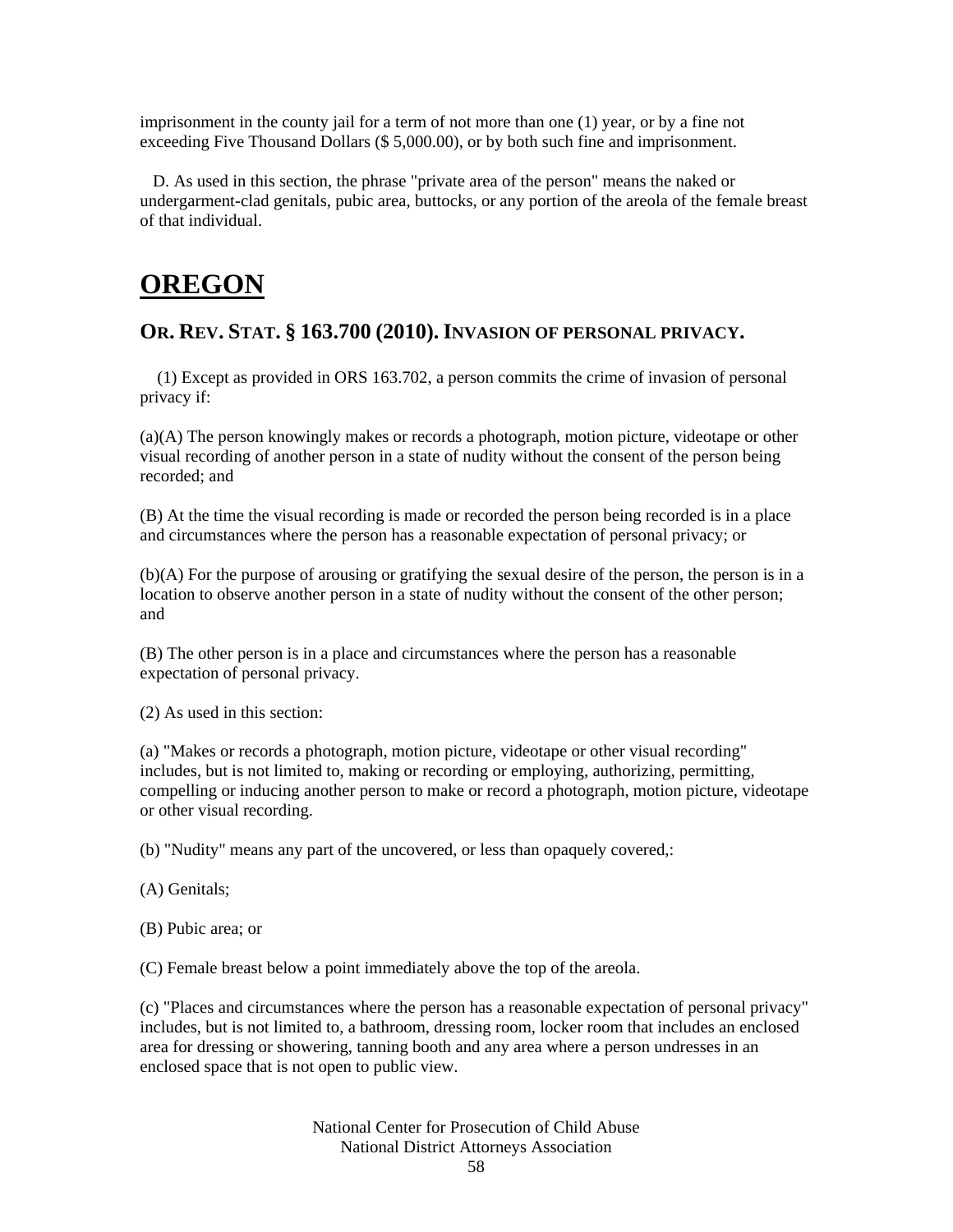(d) "Public view" means that an area can be readily seen and that a person within the area can be distinguished by normal unaided vision when viewed from a public place as defined in ORS 161.015.

(3) Invasion of personal privacy is a Class A misdemeanor.

## **PENNSYLVANIA**

### **18 PA. CONS. STAT. ANN. § 7507.1 (2010). INVASION OF PRIVACY.**

 (a) OFFENSE DEFINED.-- Except as set forth in subsection (d), a person commits the offense of invasion of privacy if he, for the purpose of arousing or gratifying the sexual desire of any person, knowingly does any of the following:

 (1) Views, photographs, videotapes, electronically depicts, films or otherwise records another person without that person's knowledge and consent while that person is in a state of full or partial nudity and is in a place where that person would have a reasonable expectation of privacy.

 (2) Photographs, videotapes, electronically depicts, films or otherwise records or personally views the intimate parts, whether or not covered by clothing, of another person without that person's knowledge and consent and which intimate parts that person does not intend to be visible by normal public observation.

 (3) Transfers or transmits an image obtained in violation of paragraph (1) or (2) by live or recorded telephone message, electronic mail or the Internet or by any other transfer of the medium on which the image is stored.

(A.1) SEPARATE VIOLATIONS.-- A separate violation of this section shall occur:

 (1) for each victim of an offense under subsection (a) under the same or similar circumstances pursuant to one scheme or course of conduct whether at the same or different times; or

 (2) if a person is a victim of an offense under subsection (a) on more than one occasion during a separate course of conduct either individually or otherwise.

 (b) GRADING.-- Invasion of privacy is a misdemeanor of the second degree if there is more than one violation. Otherwise, a violation of this section is a misdemeanor of the third degree.

 (c) COMMENCEMENT OF PROSECUTION.-- Notwithstanding the provisions of 42 Pa.C.S. Ch. 55 Subch. C (relating to criminal proceedings), a prosecution under this section must be commenced within the following periods of limitation: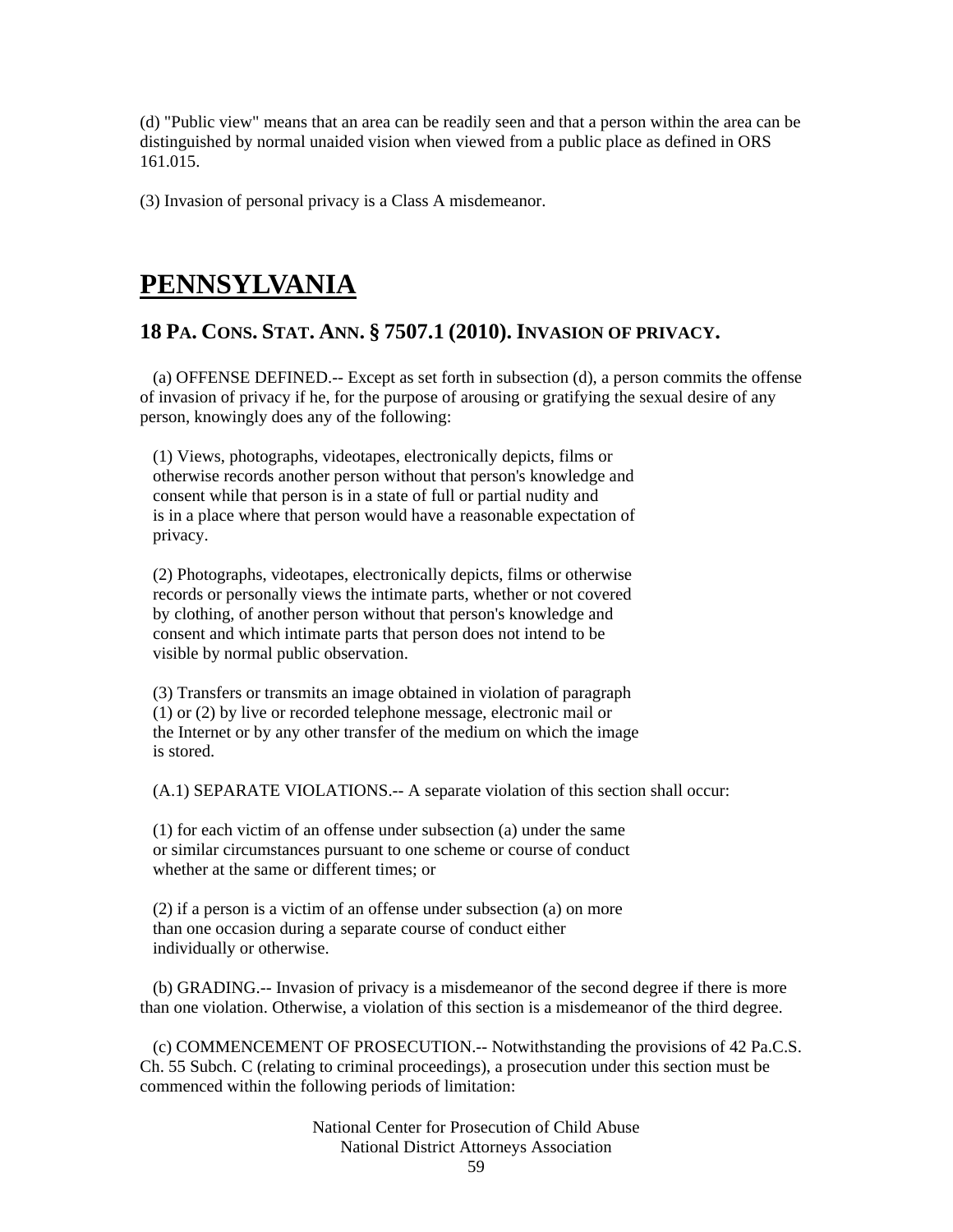(1) two years from the date the offense occurred; or

 (2) if the victim did not realize at the time that there was an offense, within three years of the time the victim first learns of the offense.

 (d) EXCEPTIONS.-- Subsection (a) shall not apply if the conduct proscribed by subsection (a) is done by any of the following:

(1) Law enforcement officers during a lawful criminal investigation.

 (2) Law enforcement officers or by personnel of the Department of Corrections or a local correctional facility, prison or jail for security purposes or during investigation of alleged misconduct by a person in the custody of the department or local authorities.

 (e) DEFINITIONS.-- As used in this section, the following words and phrases shall have the meanings given to them in this subsection:

 "Full or partial nudity." Display of all or any part of the human genitals or pubic area or buttocks, or any part of the nipple of the breast of any female person, with less than a fully opaque covering.

"Intimate part." Any part of:

(1) the human genitals, pubic area or buttocks; and

(2) the nipple of a female breast.

 "Photographs" or "films." Making any photograph, motion picture film, videotape or any other recording or transmission of the image of a person.

 "Place where a person would have a reasonable expectation of privacy." A location where a reasonable person would believe that he could disrobe in privacy without being concerned that his undressing was being viewed, photographed or filmed by another.

 "Views." Looking upon another person with the unaided eye or with any device designed or intended to improve visual acuity.

# **RHODE ISLAND**

#### **R.I. GEN. LAWS § 11-45-1 (2010). DISORDERLY CONDUCT.**

(a) A person commits disorderly conduct if he or she intentionally, knowingly, or recklessly:

(1) Engages in fighting or threatening, or in violent or tumultuous behavior;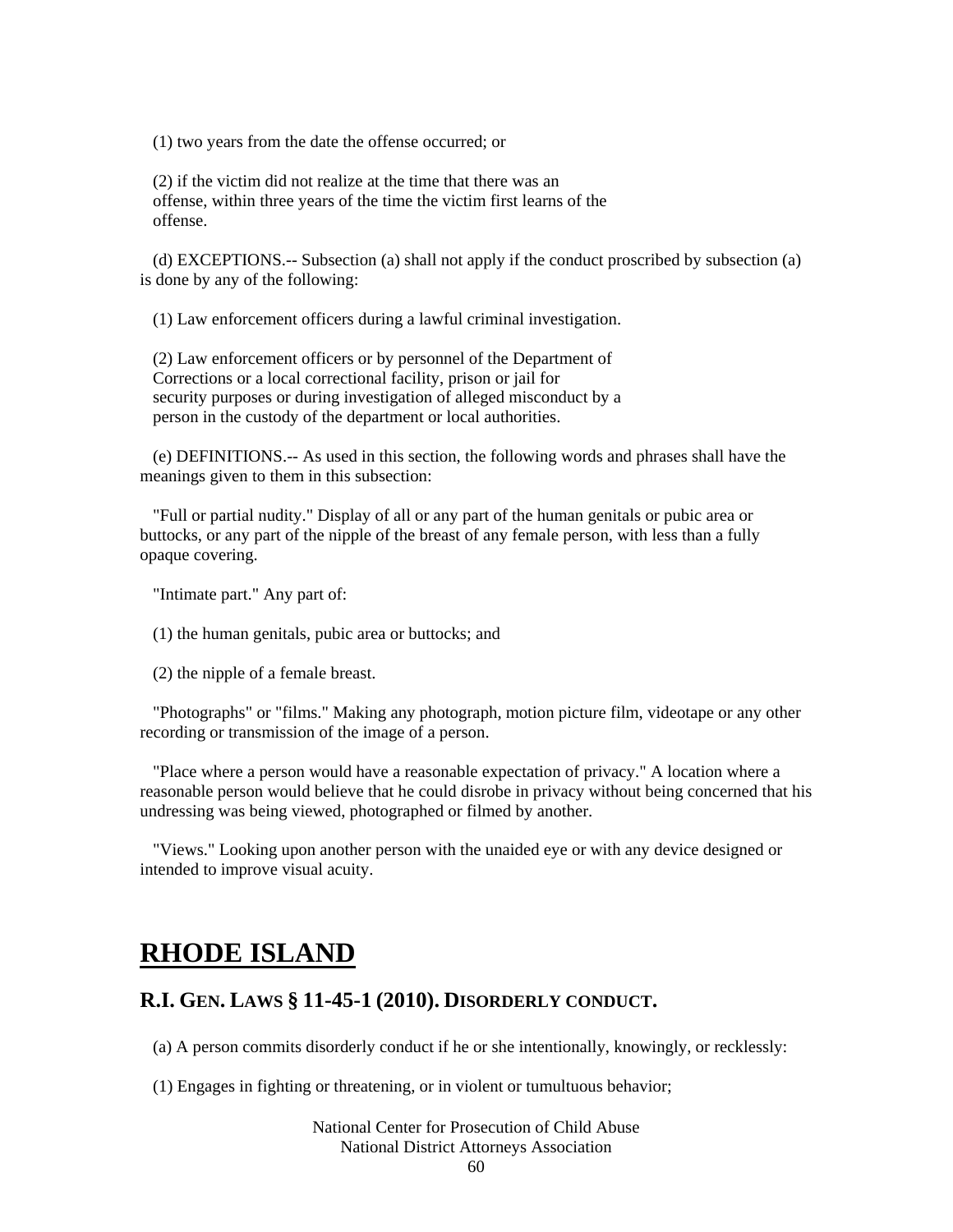(2) In a public place or near a private residence that he or she has no right to occupy, disturbs another person by making loud and unreasonable noise which under the circumstances would disturb a person of average sensibilities;

 (3) Directs at another person in a public place offensive words which are likely to provoke a violent reaction on the part of the average person so addressed;

 (4) Alone or with others, obstructs a highway, street, sidewalk, railway, waterway, building entrance, elevator, aisle, stairway, or hallway to which the public or a substantial group of the public has access or any other place ordinarily used for the passage of persons, vehicles, or conveyances;

 (5) Engages in conduct which obstructs or interferes physically with a lawful meeting, procession, or gathering;

 (6) Enters upon the property of another and for a lascivious purpose looks into an occupied dwelling or other building on the property through a window or other opening; or

 (7) Who without the knowledge or consent of the individual, looks for a lascivious purpose through a window, or any other opening into an area in which another would have a reasonable expectation of privacy, including, but not limited to, a restroom, locker room, shower, changing room, dressing room, bedroom, or any other such private area, not withstanding any property rights the individual may have in the location in which the private area is located.

(8) [Deleted by P.L. 2008, ch. 183, § 1].

(b) Any person, including a police officer, may be a complainant for the purposes of instituting action for any violation of this section.

(c) Any person found guilty of the crime of disorderly conduct shall be imprisoned for a term of not more than six (6) months, or fined not more than five hundred dollars (\$ 500), or both.

(d) In no event shall subdivisions (a)(2) -- (5) of this section be construed to prevent lawful picketing or lawful demonstrations including, but not limited to, those relating to a labor dispute.

#### **R.I. GEN. LAWS § 11-64-2 (2010). VIDEO VOYEURISM.**

 (1) A person is guilty of video voyeurism when, for the purpose of sexual arousal, gratification or stimulation, such person:

 (a) Uses, installs or permits the use or installation of an imaging device to capture, record, store or transmit visual images of the intimate areas of another person without that other person's knowledge and consent, and under circumstances in which that other person would have a reasonable expectation of privacy.

 (b) Intentionally, and with knowledge that the image was obtained in violation of subsection (a), disseminates, publishes, or sells such image of the captured representation of another person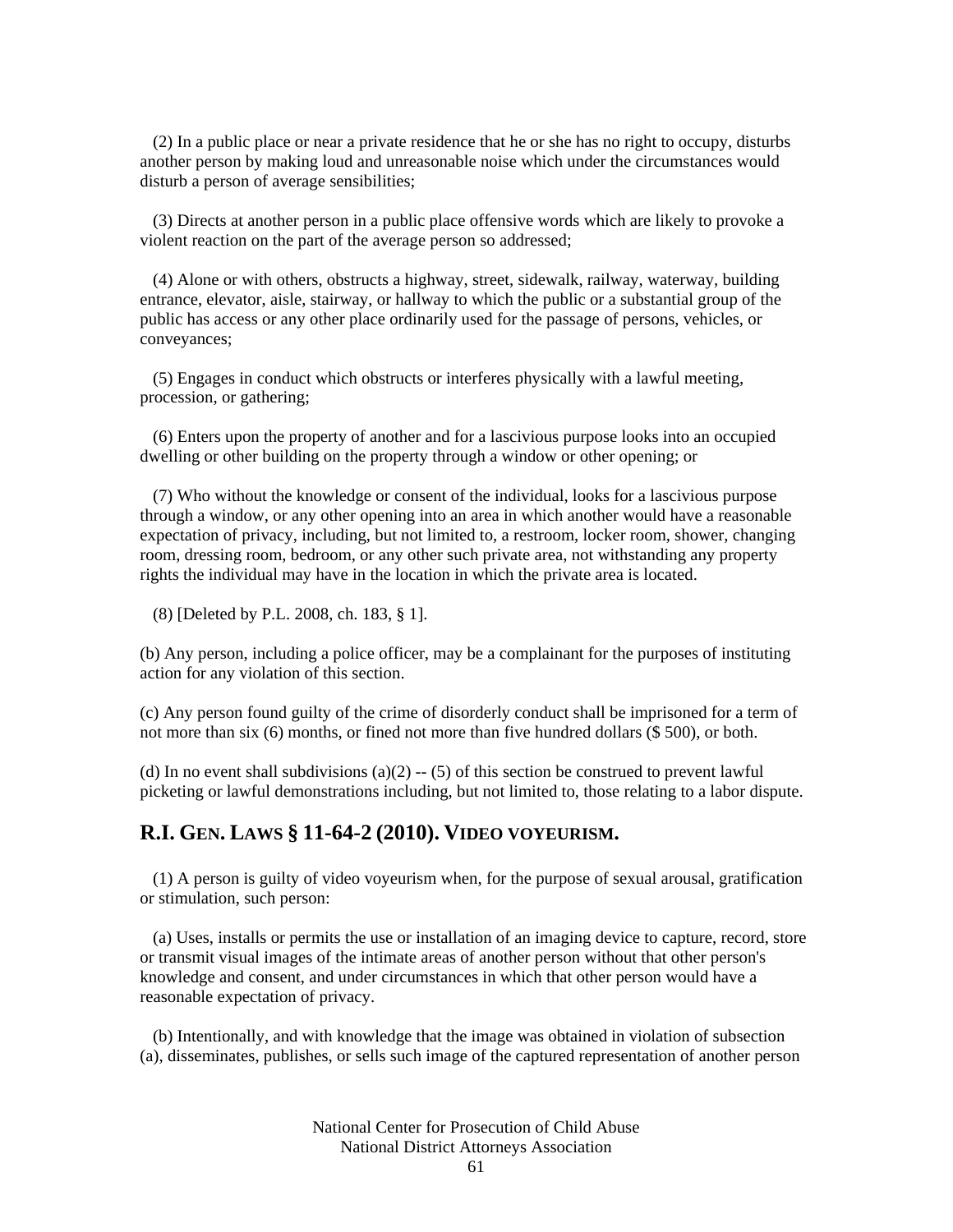or persons depicted in the representation or reproduction, and who did not consent to the dissemination, publication or sale.

(2) A person is also guilty of video voyeurism when that person, for the purpose of sexual arousal, gratification or stimulation, looks into an occupied dwelling or other building by use of an imaging device that provides images of the interior of a dwelling.

(3) A person found guilty of the crime of video voyeurism shall be imprisoned for not more than three (3) years in jail and/or fined not more than five thousand dollars (\$ 5000).

#### **R.I. GEN. LAWS § 5-63.1-1 (2010). DEFINITIONS.**

As used in this chapter:

 (1) "Former patient" is a person who obtained a professional consultation or diagnostic or therapeutic service from a mental health professional within two (2) years prior to sexual contact with the mental health professional.

 (2) "Mental health professional" includes a licensed, an unlicensed, a certified, or an uncertified or an in-training:

(i) Marriage and family therapist;

- (ii) Mental health counselor;
- (iii) Psychiatric nurse;
- (iv) Psychiatrist;
- (v) Psychologist;
- (vi) Social worker;
- (vii) Chemical dependency professional; or

 (viii) Any mental health or human service professional, or any other person licensed or unlicensed, certified or uncertified rendering or offering to render services for the purpose of treating, diagnosing or assessing mental or emotional disorders or distress, modifying behaviors, or alleviating problems pertaining to interpersonal relationships, work and life adjustment, and personal effectiveness which are caused by mental or emotional disorders or distress.

 (3) "Patient" is a person who obtains a professional consultation or diagnostic or therapeutic service from a mental health professional.

 (4) (i) "Sexual abuse reporter" includes any mental health professional who has reasonable cause to believe that a patient or former patient of another mental health professional is having or has had sexual contact with that professional.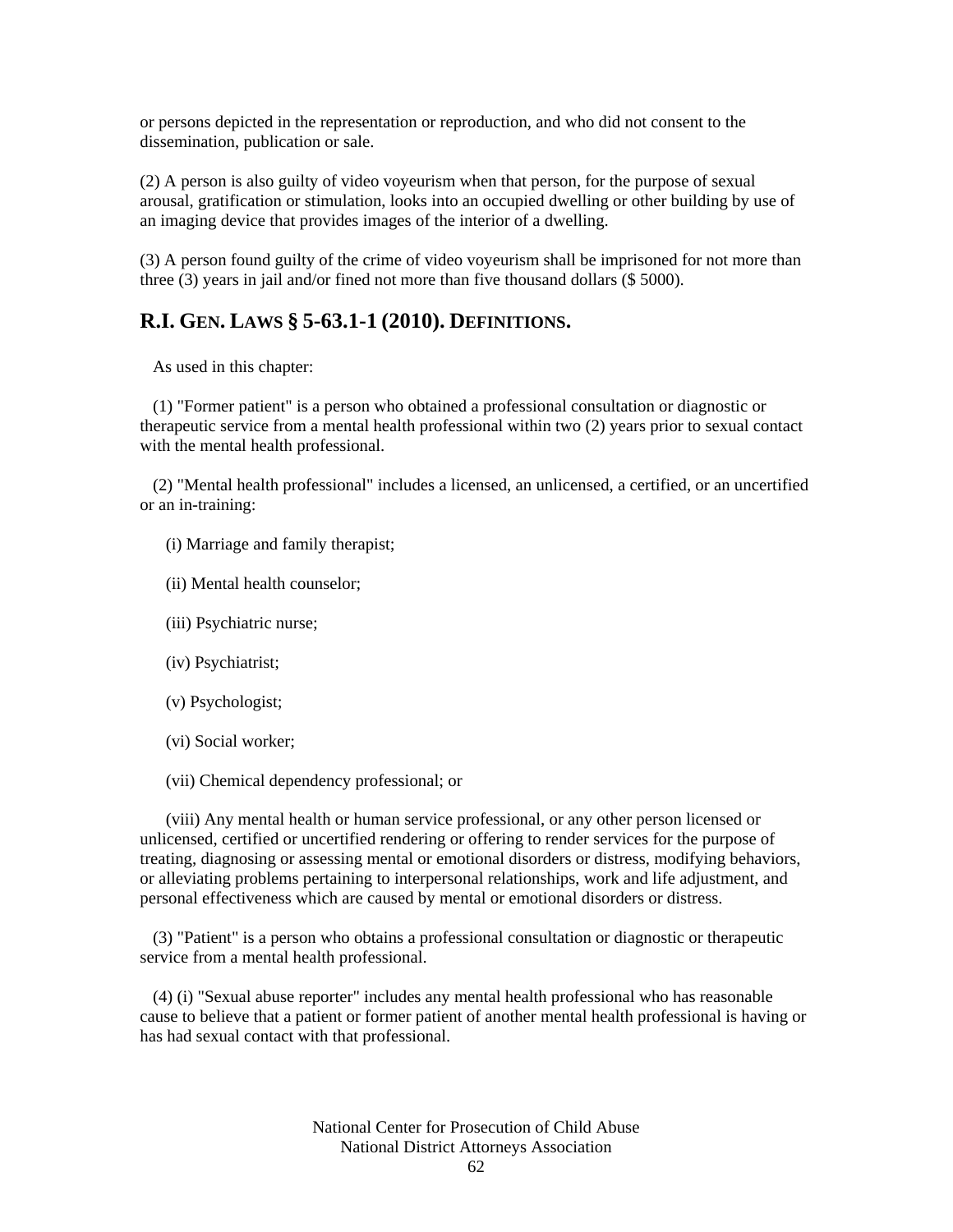(ii) "Sexual abuse reporter" does not include state employees who are exempted from the reporting requirements of § 5-63.1-2.

 (5) (i) "Sexual contact" means any of the following, whether or not occurring with the consent of a patient or former patient:

 (A) Sexual intercourse, cunnilingus, fellatio, anal intercourse or any intrusion, however slight, into the genital or anal openings of the patient's or former patient's body by any part of the mental health professional's body or any object used by the mental health professional for that purpose, or any intrusion, however slight, into the genital or anal openings of the mental health professional's body by any part of the patient's or former patient's body or by any object used by the patient or former patient for that purpose, if consented to by the mental health professional;

 (B) Sustained kissing of the mouth or kissing or intentional touching by the mental health professional of the patient's or former patient's genital area, groin, inner thigh, buttocks, or breast or the clothing covering any of these body parts; or sustained kissing of the mouth or kissing or intentional touching by the patient or former patient of the mental health professional's genital area, groin, inner thigh, buttocks, or breast or the clothing covering any of these body parts if the mental health professional consents to the kissing or intentional touching;

 (C) Exhibition by the mental health professional in view of the patient or former patient of the mental health professional's genital area, groin, inner thigh, buttocks, or breast; Voyeurism by the mental health professional in the form of viewing the patient's or former patient's genital area, groin, inner thigh, buttocks, or breast;

 (D) Using the influence inherent in the mental health professional-patient or mental health professional-former patient relationship to induce the patient or former patient to engage in sexual contact with a third party.

 (ii) "Sexual contact" does not include conduct described in the definition of sexual contact that is in accordance with practices generally recognized as legitimate by the mental health professions, casual social contact not intended to be sexual in character, inadvertent touching, or conduct by a child protective investigator acting pursuant to chapter 11 of title 40.

 (6) "Subject" means the mental health professional named in a report as being suspected of having sexual contact with a patient or former patient or who has been determined to have engaged in sexual contact with a patient or former patient.

### **SOUTH CAROLINA**

#### **S.C. CODE ANN. § 16-17-470 (2009). Eavesdropping, peeping, voyeurism.**

 (A) It is unlawful for a person to be an eavesdropper or a peeping tom on or about the premises of another or to go upon the premises of another for the purpose of becoming an eavesdropper or a peeping tom. The term "peeping tom", as used in this section, is defined as a person who peeps through windows, doors, or other like places, on or about the premises of another, for the purpose of spying upon or invading the privacy of the persons spied upon and any other conduct of a similar nature, that tends to invade the privacy of others. The term " peeping tom" also includes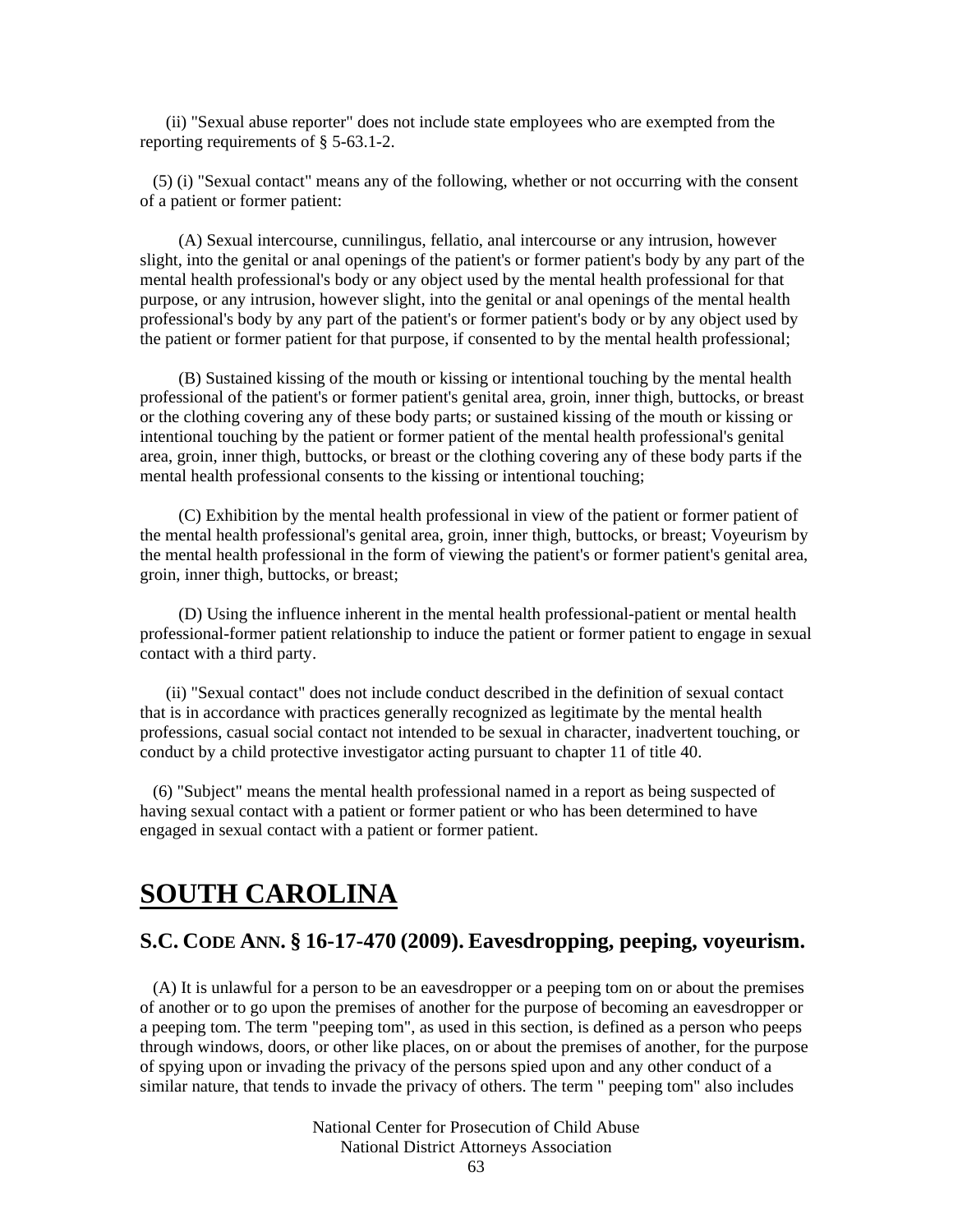any person who employs the use of video or audio equipment for the purposes set forth in this section. A person who violates the provisions of this section is guilty of a misdemeanor and, upon conviction, must be fined not more than five hundred dollars or imprisoned not more than three years, or both.

(B) A person commits the crime of voyeurism if, for the purpose of arousing or gratifying sexual desire of any person, he or she knowingly views, photographs, audio records, video records, produces, or creates a digital electronic file, or films another person, without that person's knowledge and consent, while the person is in a place where he or she would have a reasonable expectation of privacy. A person who violates the provisions of this subsection:

(1) for a first offense, is guilty of a misdemeanor and, upon conviction, must be fined not more than five hundred dollars or imprisoned not more than three years, or both; or

(2) for a second or subsequent offense, is guilty of a felony and, upon conviction, must be fined not less than five hundred dollars or more than five thousand dollars or imprisoned not more than five years, or both.

(C) A person commits the crime of aggravated voyeurism if he or she knowingly sells or distributes any photograph, audio recording, video recording, digital electronic file, or film of another person taken or made in violation of this section. A person who violates the provisions of this subsection is guilty of a felony and, upon conviction, must be fined not less than five hundred dollars or more than five thousand dollars or imprisoned not more than ten years, or both.

(D) As used in this section:

(1) "Place where a person would have a reasonable expectation of privacy" means:

(a) a place where a reasonable person would believe that he or she could disrobe in privacy, without being concerned that his or her undressing was being photographed, filmed, or videotaped by another; or

(b) a place where one would reasonably expect to be safe from hostile intrusion or surveillance.

(2) "Surveillance" means secret observation of the activities of another person for the purpose of spying upon and invading the privacy of the person.

(3) "View" means the intentional looking upon of another person for more than a brief period of time, in other than a casual or cursory manner, with the unaided eye or with a device designed or intended to improve visual acuity.

(E) The provisions of subsection (A) do not apply to:

(1) viewing, photographing, videotaping, or filming by personnel of the Department of Corrections or of a county, municipal, or local jail or detention center or correctional facility for security purposes or during investigation of alleged misconduct by a person in the custody of the Department of Corrections or a county, municipal, or local jail or detention center or correctional facility;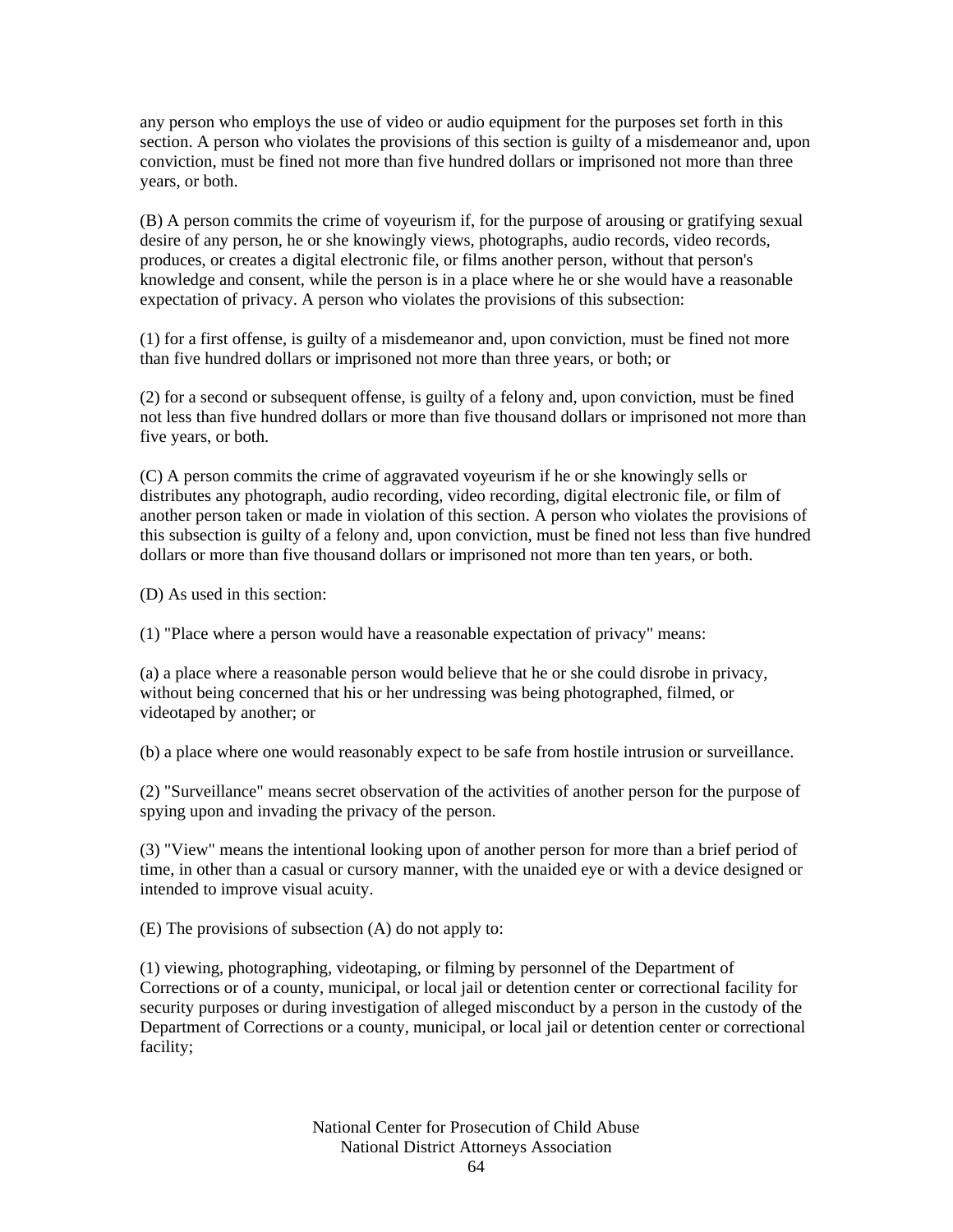(2) security surveillance for the purposes of decreasing or prosecuting theft, shoplifting, or other security surveillance measures in bona fide business establishments;

(3) any official law enforcement activities conducted pursuant to Section 16-17-480;

(4) private detectives and investigators conducting surveillance in the ordinary course of business; or

(5) any bona fide news gathering activities.

(F) In addition to any other punishment prescribed by this section or other provision of law, a person procuring photographs, audio recordings, video recordings, digital electronic files, or films in violation of this section shall immediately forfeit all items. These items must be destroyed when no longer required for evidentiary purposes.

## **SOUTH DAKOTA**

#### **S.D. CODIFIED LAWS § 22-21-1 (2010). Unlawful surveillance – Penalty.**

Any person who, except as authorized by law:

 (1) Trespasses on property with intent to subject anyone to eavesdropping or other surveillance in a private place; or

 (2) Installs in any private place, without the consent of the person or persons entitled to privacy there, any device for observing, photographing, recording, amplifying or broadcasting sounds or events in such place, or uses any such unauthorized installation; is guilty of a Class 1 misdemeanor. Subdivision (2) shall not apply to law enforcement officers, or to those acting under their direction, while engaged in the performance of their lawful duties.

#### **S.D. CODIFIED LAWS § 22-21-3 (2010). Unlawful peeking -- Penalty.**

 No person may enter the private property of another and peek in the door or window of any inhabited building or structure located thereon, without having lawful purpose with the owner or occupant thereof. A violation of this section is a Class 1 misdemeanor.

#### **S.D. CODIFIED LAWS § 22-21-4 (2010). Taking pictures without consent -- Violation as misdemeanor.**

 No person may use a concealed camcorder, motion picture camera, or photographic camera of any type, to secretly videotape, film, photograph, or record by electronic means, any other person without clothing, or any other person under or through the clothing being worn by that other person, for the purpose of viewing the body of, or the undergarments worn by, that other person, without the consent or knowledge of that other person, with the intent to arouse, appeal to, or gratify the lust, passions, or sexual desires of that person and invade the privacy of that other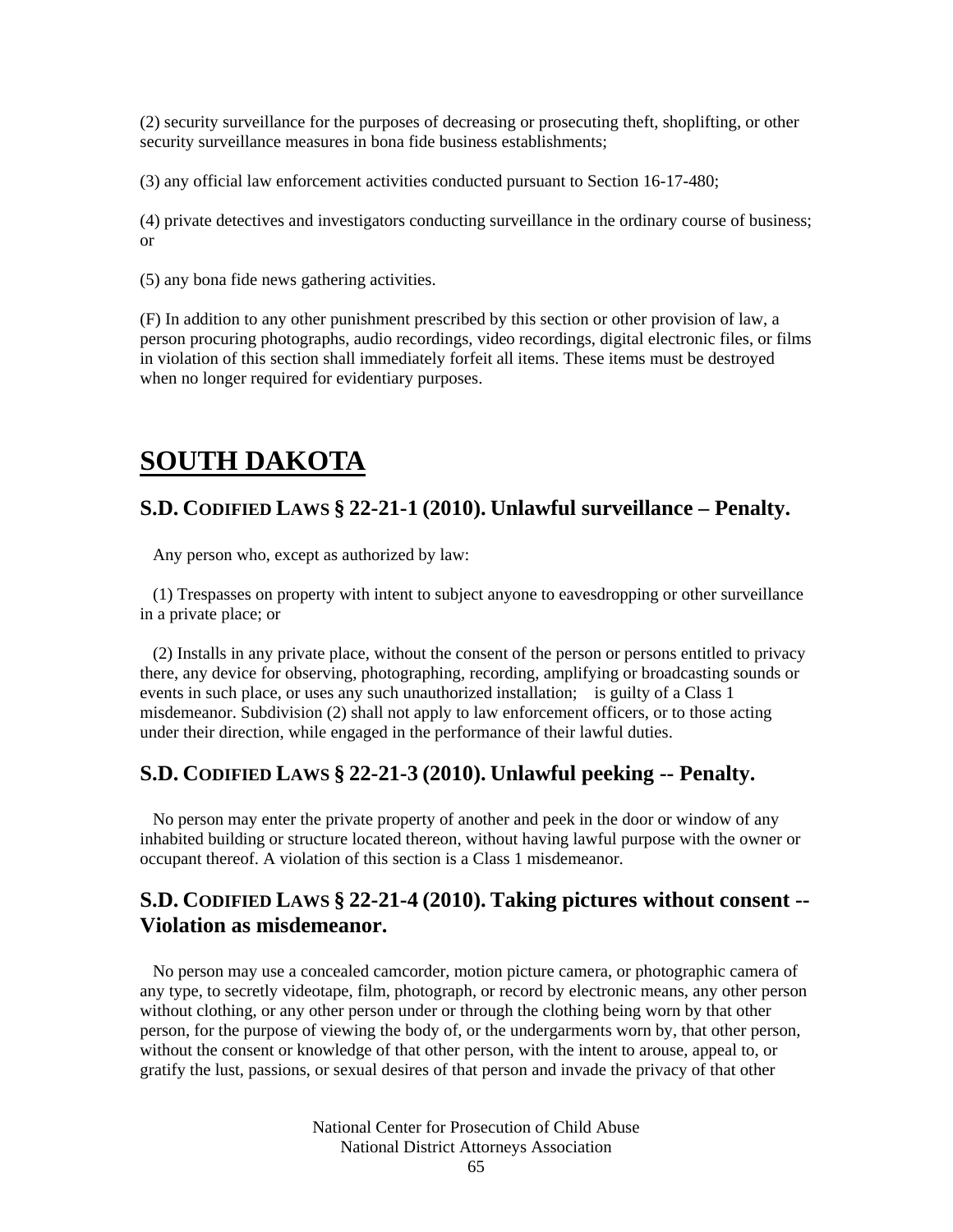person, under circumstances in which the other person has a reasonable expectation of privacy. A violation of this section is a Class 1 misdemeanor.

## **TENNESSEE**

### **TENN. CODE ANN. § 39-13-605 (2010). Unlawful photographing in violation of privacy.**

 (a) It is an offense for a person to knowingly photograph, or cause to be photographed an individual, when the individual has a reasonable expectation of privacy, without the prior effective consent of the individual, or in the case of a minor, without the prior effective consent of the minor's parent or guardian, if the photograph:

 (1) Would offend or embarrass an ordinary person if such person appeared in the photograph; and

(2) Was taken for the purpose of sexual arousal or gratification of the defendant.

(b) As used in this section, unless the context otherwise requires, "photograph" means any photograph or photographic reproduction, still or moving, or any videotape or live television transmission of any individual.

(c) All photographs taken in violation of this section shall be confiscated and, after their use as evidence, destroyed.

(d) (1) A violation of this section is a Class A misdemeanor.

 (2) If the defendant disseminates or permits the dissemination of the photograph to any other person, a violation of this section is a Class E felony.

### **TENN. CODE ANN. § 39-13-607 (2010). Observation without consent.**

 (a) It is an offense for a person to knowingly spy upon, observe or otherwise view an individual, when the individual is in a place where there is a reasonable expectation of privacy, without the prior effective consent of the individual, if the viewing:

 (1) Would offend or embarrass an ordinary person if the person knew the person was being viewed; and

(2) Was for the purpose of sexual arousal or gratification of the defendant.

(b) It is not a defense to a violation of this section that the defendant was lawfully on the premises where the offense occurred.

(c) If the person being viewed is a minor, this section is violated regardless of whether the minor or the minor's parent or guardian consented to the viewing.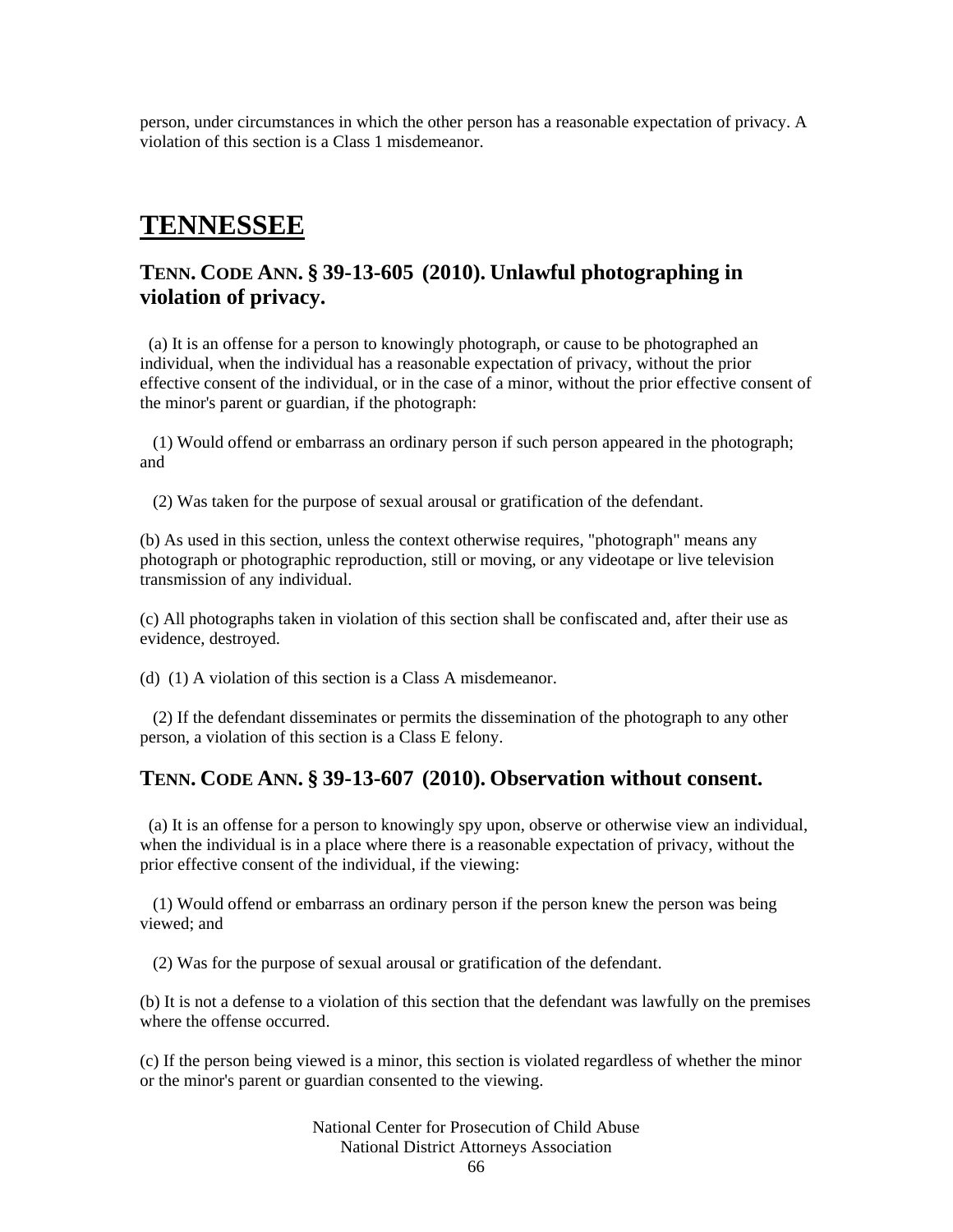(d) A violation of this section is a Class A misdemeanor.

# **TEXAS**

### **TEX. PENAL CODE ANN. § 21.15 (2010).Improper Photography or Visual Recording.**

(a) In this section, "promote" has the meaning assigned by Section 43.21.

(b) A person commits an offense if the person:

 (1) photographs or by videotape or other electronic means records, broadcasts, or transmits a visual image of another at a location that is not a bathroom or private dressing room:

(A) without the other person's consent; and

(B) with intent to arouse or gratify the sexual desire of any person;

 (2) photographs or by videotape or other electronic means records, broadcasts, or transmits a visual image of another at a location that is a bathroom or private dressing room:

- (A) without the other person's consent; and
- (B) with intent to:
	- (i) invade the privacy of the other person; or
	- (ii) arouse or gratify the sexual desire of any person; or

 (3) knowing the character and content of the photograph, recording, broadcast, or transmission, promotes a photograph, recording, broadcast, or transmission described by Subdivision (1) or (2).

(c) An offense under this section is a state jail felony.

(d) If conduct that constitutes an offense under this section also constitutes an offense under any other law, the actor may be prosecuted under this section or the other law.

(e) For purposes of Subsection (b)(2), a sign or signs posted indicating that the person is being photographed or that a visual image of the person is being recorded, broadcast, or transmitted is not sufficient to establish the person's consent under that subdivision.

### **TEX. PENAL CODE ANN. § 42.01(2010). Disorderly Conduct.**

(a) A person commits an offense if he intentionally or knowingly: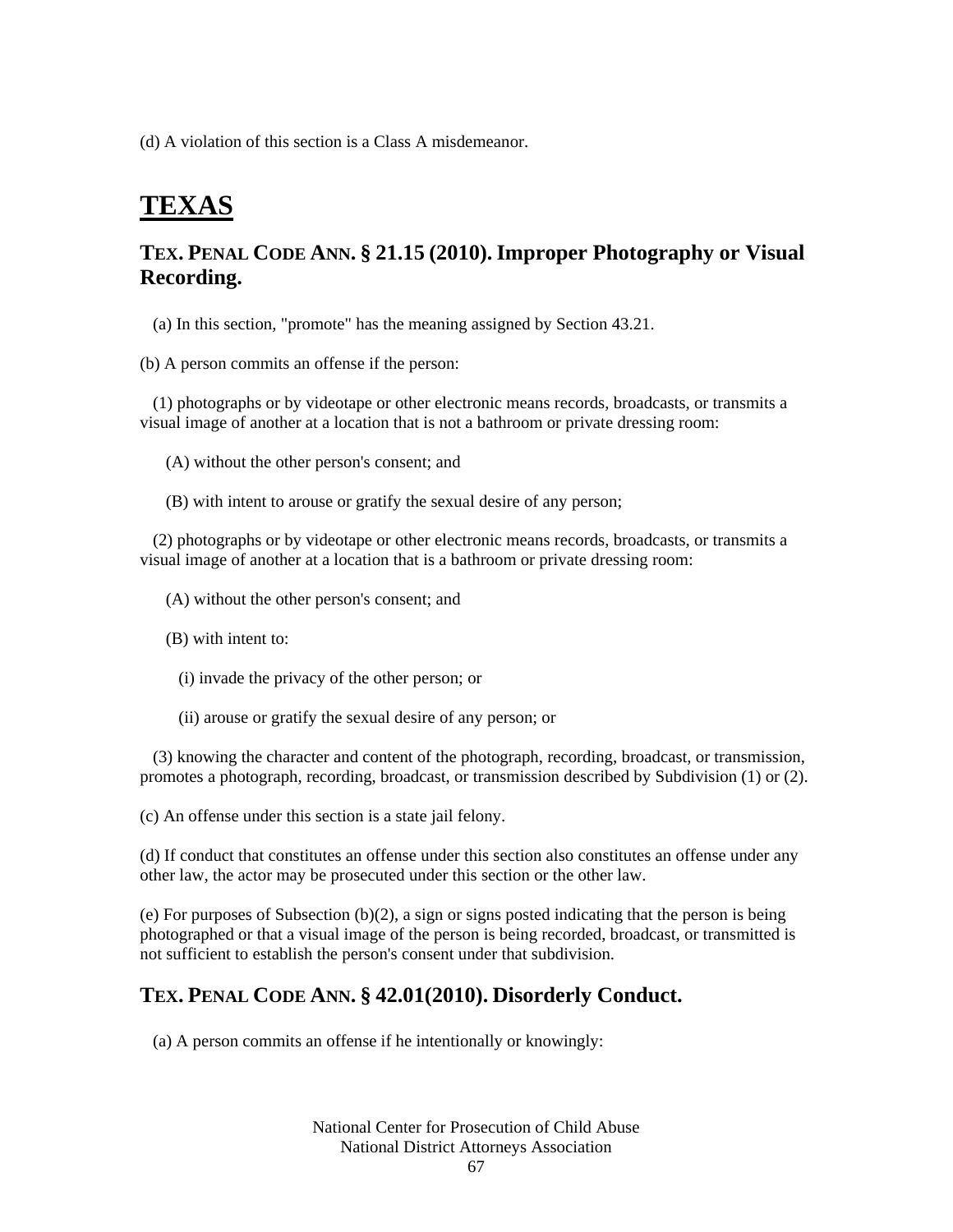(1) uses abusive, indecent, profane, or vulgar language in a public place, and the language by its very utterance tends to incite an immediate breach of the peace;

 (2) makes an offensive gesture or display in a public place, and the gesture or display tends to incite an immediate breach of the peace;

(3) creates, by chemical means, a noxious and unreasonable odor in a public place;

(4) abuses or threatens a person in a public place in an obviously offensive manner;

 (5) makes unreasonable noise in a public place other than a sport shooting range, as defined by Section 250.001, Local Government Code, or in or near a private residence that he has no right to occupy;

(6) fights with another in a public place;

 (7) discharges a firearm in a public place other than a public road or a sport shooting range, as defined by Section 250.001, Local Government Code;

(8) displays a firearm or other deadly weapon in a public place in a manner calculated to alarm;

(9) discharges a firearm on or across a public road;

 (10) exposes his anus or genitals in a public place and is reckless about whether another may be present who will be offended or alarmed by his act; or

(11) for a lewd or unlawful purpose:

 (A) enters on the property of another and looks into a dwelling on the property through any window or other opening in the dwelling;

 (B) while on the premises of a hotel or comparable establishment, looks into a guest room not the person's own through a window or other opening in the room; or

 (C) while on the premises of a public place, looks into an area such as a restroom or shower stall or changing or dressing room that is designed to provide privacy to a person using the area.

(b) It is a defense to prosecution under Subsection (a)(4) that the actor had significant provocation for his abusive or threatening conduct.

(c) For purposes of this section:

 (1) an act is deemed to occur in a public place or near a private residence if it produces its offensive or proscribed consequences in the public place or near a private residence; and

 (2) a noise is presumed to be unreasonable if the noise exceeds a decibel level of 85 after the person making the noise receives notice from a magistrate or peace officer that the noise is a public nuisance.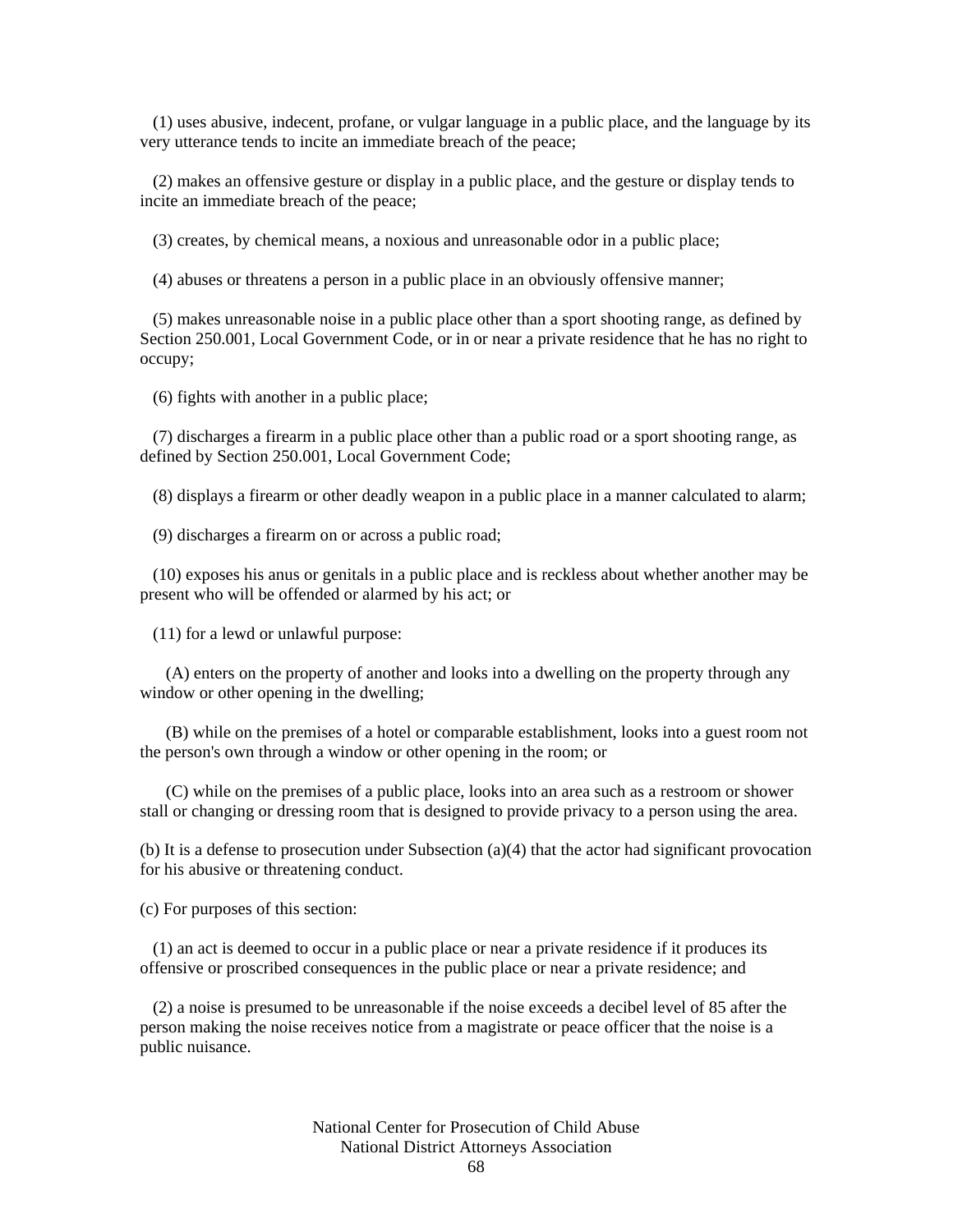(d) An offense under this section is a Class C misdemeanor unless committed under Subsection (a)(7) or (a)(8), in which event it is a Class B misdemeanor.

(e) It is a defense to prosecution for an offense under Subsection (a)(7) or (9) that the person who discharged the firearm had a reasonable fear of bodily injury to the person or to another by a dangerous wild animal as defined by Section 822.101, Health and Safety Code.

# **UTAH**

### **UTAH CODE ANN. § 76-9-402 (2010). Privacy violation.**

(1) A person is guilty of privacy violation if, except as authorized by law, he:

 (a) Trespasses on property with intent to subject anyone to eavesdropping or other surveillance in a private place; or

 (b) Installs in any private place, without the consent of the person or persons entitled to privacy there, any device for observing, photographing, recording, amplifying, or broadcasting sounds or events in the place or uses any such unauthorized installation; or

 (c) Installs or uses outside of a private place any device for hearing, recording, amplifying, or broadcasting sounds originating in the place which would not ordinarily be audible or comprehensible outside, without the consent of the person or persons entitled to privacy there.

(2) Privacy violation is a class B misdemeanor.

### **UTAH CODE ANN. § 76-9-702.7 (2010). Voyeurism offenses -- Penalties.**

 (1) A person is guilty of voyeurism who intentionally uses a camcorder, motion picture camera, photographic camera of any type, or other equipment that is concealed or disguised to secretly or surreptitiously videotape, film, photograph, record, or view by electronic means an individual:

 (a) for the purpose of viewing any portion of the individual's body regarding which the individual has a reasonable expectation of privacy, whether or not that portion of the body is covered with clothing;

(b) without the knowledge or consent of the individual; and

(c) under circumstances in which the individual has a reasonable expectation of privacy.

(2) A violation of Subsection (1) is a class A misdemeanor, except that a violation of Subsection (1) committed against a child under 14 years of age is a third degree felony.

(3) Distribution or sale of any images, including in print, electronic, magnetic, or digital format, obtained under Subsection (1) by transmission, display, or dissemination is a third degree felony, except that if the violation of this Subsection (3) includes images of a child under 14 years of age, the violation is a second degree felony.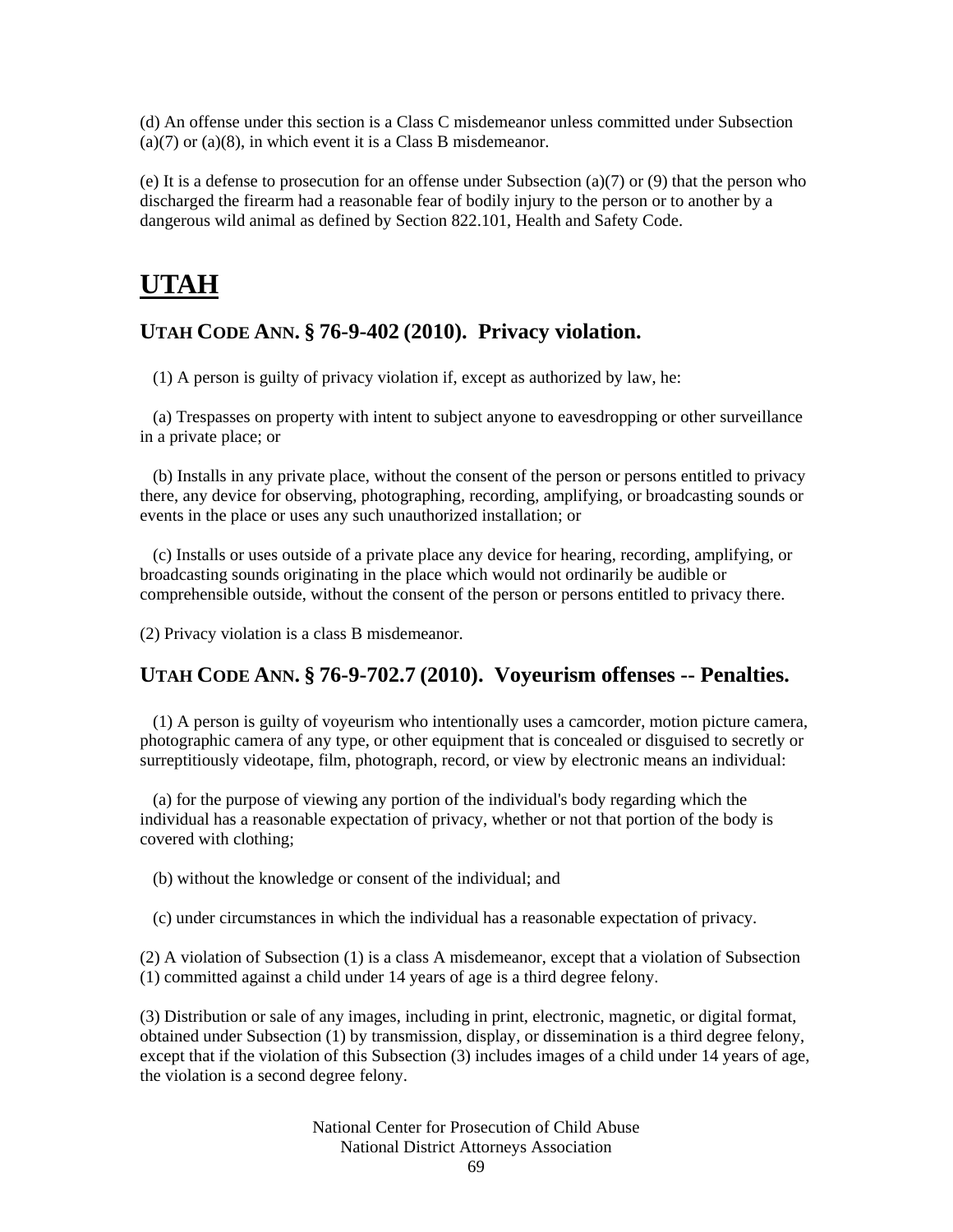(4) A person is guilty of voyeurism who, under circumstances not amounting to a violation of Subsection (1), views or attempts to view an individual, with or without the use of any instrumentality:

 (a) with the intent of viewing any portion of the individual's body regarding which the individual has a reasonable expectation of privacy, whether or not that portion of the body is covered with clothing;

(b) without the knowledge or consent of the individual; and

(c) under circumstances in which the individual has a reasonable expectation of privacy.

(5) A violation of Subsection (4) is a class B misdemeanor, except that a violation of Subsection (4) committed against a child under 14 years of age is a class A misdemeanor.

# **VERMONT**

### **VT. STAT. ANN. TIT. 13, § 2605 (2010). Voyeurism.**

(a) As used in this section:

(1) "Bona fide private investigator or bona fide security guard" means an individual lawfully providing services, whether licensed or unlicensed, pursuant to sections 3151 and 3151a of Title 26.

(2) "Female breast" means any portion of the female breast below the top of the areola.

(3) "Circumstances in which a person has a reasonable expectation of privacy" means circumstances in which a reasonable person would believe that his or her intimate areas would not be visible to the public, regardless of whether that person is in a public or private area.THIS DEFINITION INCLUDES CIRCUMSTANCES IN WHICH A PERSON KNOWINGLY DISROBES IN FRONT OF ANOTHER, BUT DOES NOT EXPECT NOR GIVE CONSENT FOR THE OTHER PERSON TO PHOTOGRAPH, FILM, OR RECORD HIS OR HER INTIMATE AREAS.

(4) "Intimate areas" means the naked or undergarment-clad genitals, pubic area, buttocks, or female breast of a person.

(5) "Place where a person has a reasonable expectation of privacy" means:

(A) a place in which a reasonable person would believe that he or she could disrobe in privacy, without his or her undressing being viewed by another; or

(B) a place in which a reasonable person would expect to be safe from unwanted intrusion or surveillance.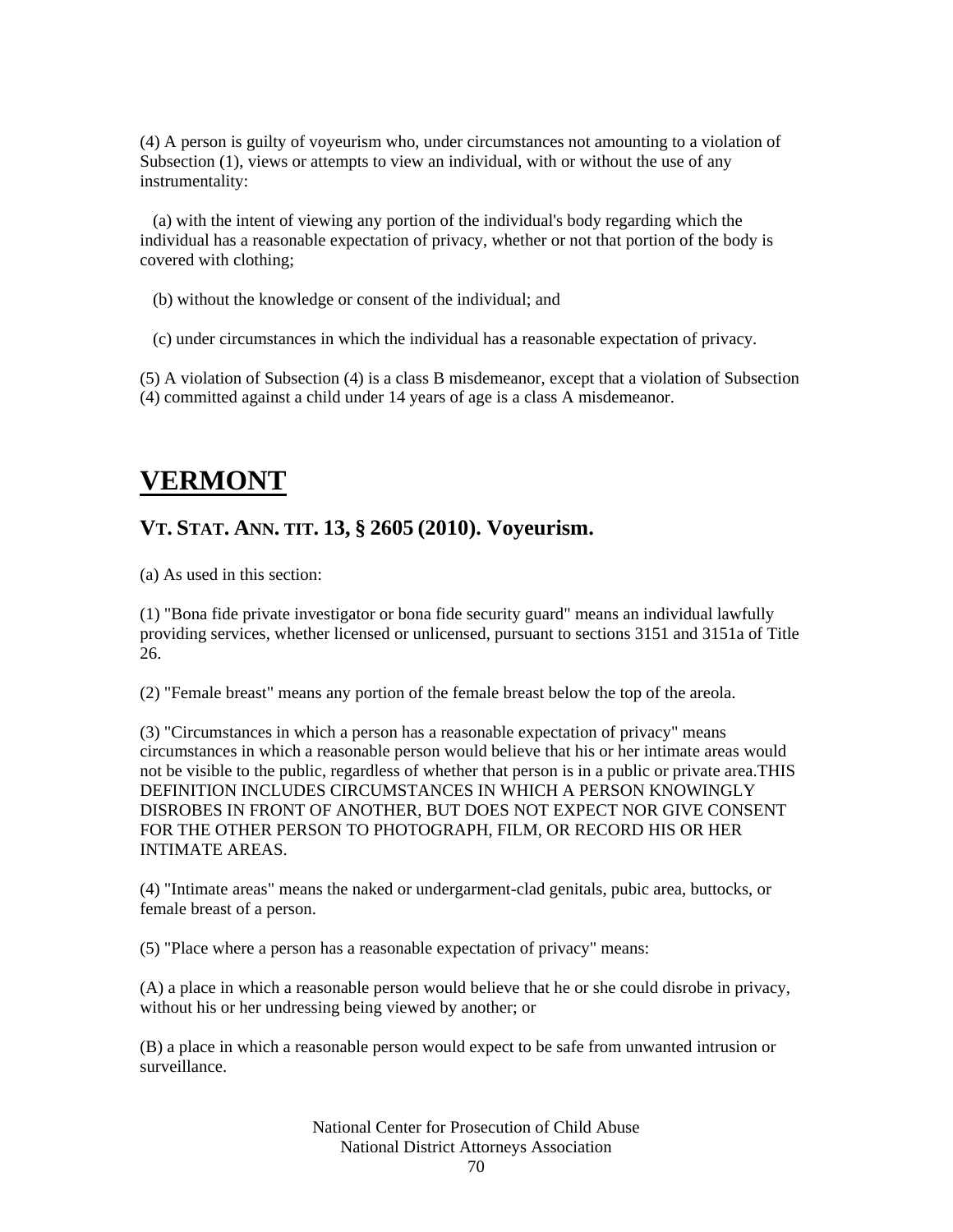(6) "Surveillance" means secret observation of the activities of another person for the purpose of spying upon and invading the privacy of the person.

(7) "View" means the intentional looking upon another person for more than a brief period of time, in other than a casual or cursory manner, with the unaided eye or a device designed or intended to improve visual acuity.

(b) No person shall intentionally view, photograph, film, or record in any format:

(1) the intimate areas of another person without that person's knowledge and consent while the person being viewed, photographed, filmed, or recorded is in a place where he or she would have a reasonable expectation of privacy; or

(2) the intimate areas of another person without that person's knowledge and consent and under circumstances in which the person has a reasonable expectation of privacy.

(c) No person shall DISPLAY OR DISCLOSE TO A THIRD PARTY any image recorded in violation of subsection (b), (D), OR (E) of this section.

(d) No person shall intentionally conduct surveillance or intentionally photograph, film, or record in any format a person without that person's knowledge and consent while the person being surveilled, photographed, filmed, or recorded is in a place where he or she would have a reasonable expectation of privacy within a home or residence. Bona fide private investigators and bona fide security guards engaged in otherwise lawful activities within the scope of their employment are exempt from this subsection.

(e) NO PERSON SHALL INTENTIONALLY PHOTOGRAPH, FILM, OR RECORD IN ANY FORMAT A PERSON WITHOUT THAT PERSON'S KNOWLEDGE AND CONSENT WHILE THAT PERSON IS IN A PLACE WHERE A PERSON HAS A REASONABLE EXPECTATION OF PRIVACY AND THAT PERSON IS ENGAGED IN A SEXUAL ACT AS DEFINED IN SECTION 3251 OF THIS TITLE.

(F) This section shall apply to a person who intentionally views, photographs, films, or records the intimate areas of a person as part of a security or theft prevention policy or program at a place of business.

(G) This section shall not apply to:

(1) a law enforcement officer conducting official law enforcement activities in accordance with state and federal law; or

(2) official activities of the department of corrections, a law enforcement agency, the agency of human services, or a court for security purposes or during the investigation of alleged misconduct by a person in the custody of the department of corrections, a law enforcement agency, the agency of human services, or a court.

(H) This section is not intended to infringe upon the freedom of the press to gather and disseminate news as guaranteed by the First Amendment to the - Constitution of the United States.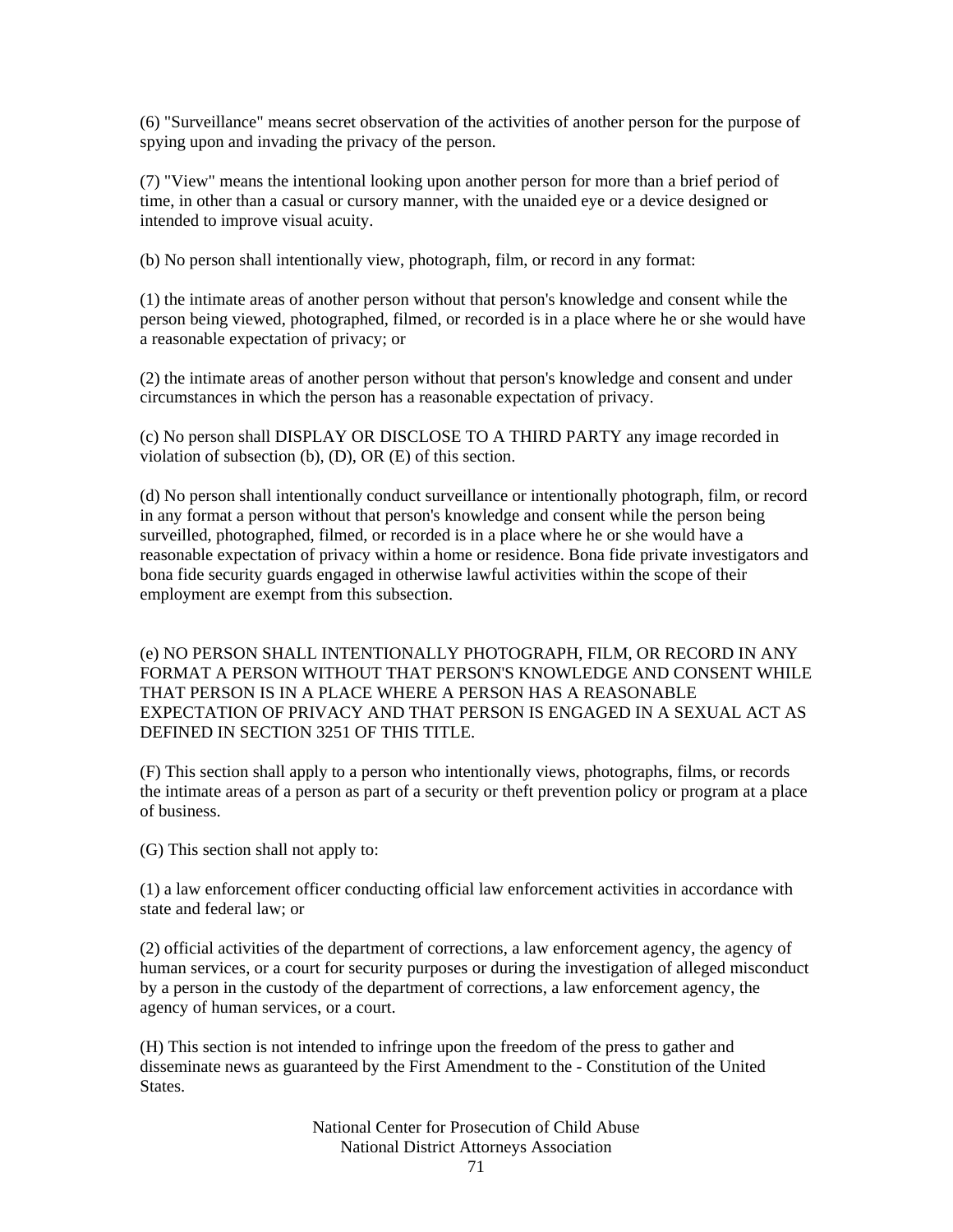(I) It shall be an affirmative defense to a violation of subsection (b) of this section that the defendant was a bona fide private investigator or bona fide security guard conducting surveillance in the ordinary course of business, and the violation was unintentional and incidental to otherwise legal surveillance. However, an unintentional and incidental violation of subsection (b) of this section shall not be a defense to a violation of subsection (c).

(J) For a first offense, a person who violates subsection (b), (d), OR (E) of this section shall be imprisoned not more than two years or fined not more than \$ 1,000.00, or both. For a second or subsequent offense, a person who violates subsection (b), (d), OR (E) of this section shall be imprisoned not more than three years or fined not more than \$ 5,000.00, or both. A person who violates subsection (c) of this section shall be imprisoned not more than five years or fined not more than \$ 5,000.00, or both.

# **VIRGINIA**

### **VA. CODE ANN. § 18.2-130 (2010). Peeping or spying into dwelling or enclosure.**

 A. It shall be unlawful for any person to enter upon the property of another and secretly or furtively peep, spy or attempt to peep or spy into or through a window, door or other aperture of any building, structure, or other enclosure of any nature occupied or intended for occupancy as a dwelling, whether or not such building, structure or enclosure is permanently situated or transportable and whether or not such occupancy is permanent or temporary, or to do the same, without just cause, upon property owned by him and leased or rented to another under circumstances that would violate the occupant's reasonable expectation of privacy.

B. It shall be unlawful for any person to use a peephole or other aperture to secretly or furtively peep, spy or attempt to peep or spy into a restroom, dressing room, locker room, hotel room, motel room, tanning bed, tanning booth, bedroom or other location or enclosure for the purpose of viewing any nonconsenting person who is totally nude, clad in undergarments, or in a state of undress exposing the genitals, pubic area, buttocks or female breast and the circumstances are such that the person would otherwise have a reasonable expectation of privacy.

C. The provisions of this section shall not apply to a lawful criminal investigation or a correctional official or local or regional jail official conducting surveillance for security purposes or during an investigation of alleged misconduct involving a person committed to the Department of Corrections or to a local or regional jail.

D. As used in this section, "peephole" means any hole, crack or other similar opening through which a person can see.

E. A violation of this section is a Class 1 misdemeanor.

### **VA. CODE ANN. § 18.2-386.1 (2010). Unlawful filming, videotaping or photographing of another; penalty.**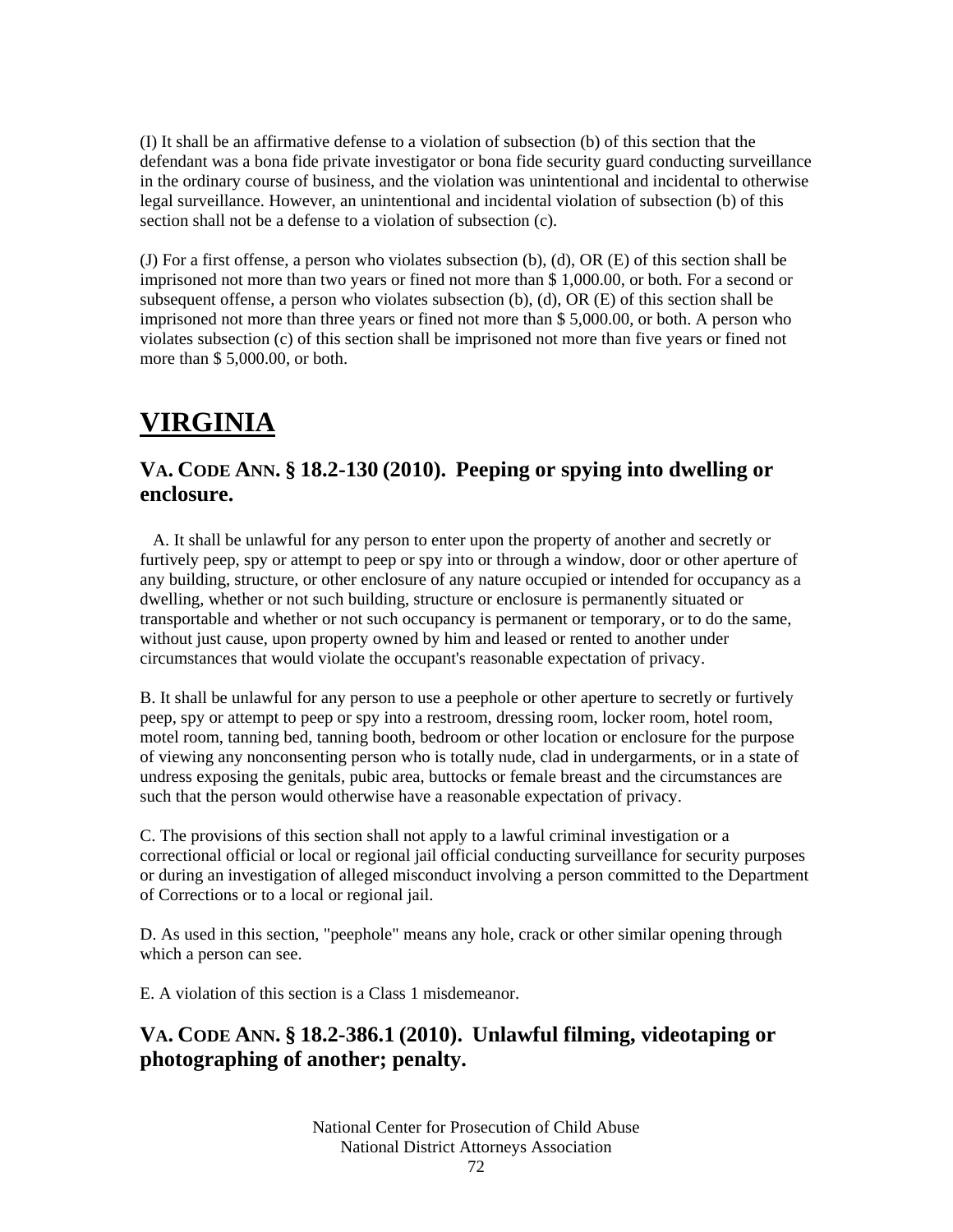A. It shall be unlawful for any person to knowingly and intentionally videotape, photograph, or film any nonconsenting person or create any videographic or still image record by any means whatsoever of the nonconsenting person if (i) that person is totally nude, clad in undergarments, or in a state of undress so as to expose the genitals, pubic area, buttocks or female breast in a restroom, dressing room, locker room, hotel room, motel room, tanning bed, tanning booth, bedroom or other location; or (ii) the videotape, photograph, film or videographic or still image record is created by placing the lens or image-gathering component of the recording device in a position directly beneath or between a person's legs for the purpose of capturing an image of the person's intimate parts or undergarments covering those intimate parts when the intimate parts or undergarments would not otherwise be visible to the general public; and when the circumstances set forth in clause (i) or (ii) are otherwise such that the person being videotaped, photographed, filmed or otherwise recorded would have a reasonable expectation of privacy.

B. The provisions of this section shall not apply to filming, videotaping or photographing or other still image or videographic recording by (i) law-enforcement officers pursuant to a criminal investigation which is otherwise lawful or (ii) correctional officials and local or regional jail officials for security purposes or for investigations of alleged misconduct involving a person committed to the Department of Corrections or to a local or regional jail, or to any sound recording of an oral conversation made as a result of any videotaping or filming pursuant to Chapter 6 (§ 19.2-61 et seq.) of Title 19.2.

C. A violation of subsection A shall be punishable as a Class 1 misdemeanor.

D. A violation of subsection A involving a nonconsenting person under the age of 18 shall be punishable as a Class 6 felony.

E. Where it is alleged in the warrant, information, or indictment on which the person is convicted and found by the court or jury trying the case that the person has previously been convicted within the 10-year period immediately preceding the offense charged of two or more of the offenses specified in this section, each such offense occurring on a different date, and when such offenses were not part of a common act, transaction, or scheme, and such person has been at liberty as defined in § 53.1-151 between each conviction, he shall be guilty of a Class 6 felony.

# **WASHINGTON**

# **WASH. REV. CODE ANN. § 9A.44.115 (2010). Voyeurism.**

(1) As used in this section:

 (a) "Intimate areas" means any portion of a person's body or undergarments that is covered by clothing and intended to be protected from public view;

 (b) "Photographs" or "films" means the making of a photograph, motion picture film, videotape, digital image, or any other recording or transmission of the image of a person;

(c) "Place where he or she would have a reasonable expectation of privacy" means: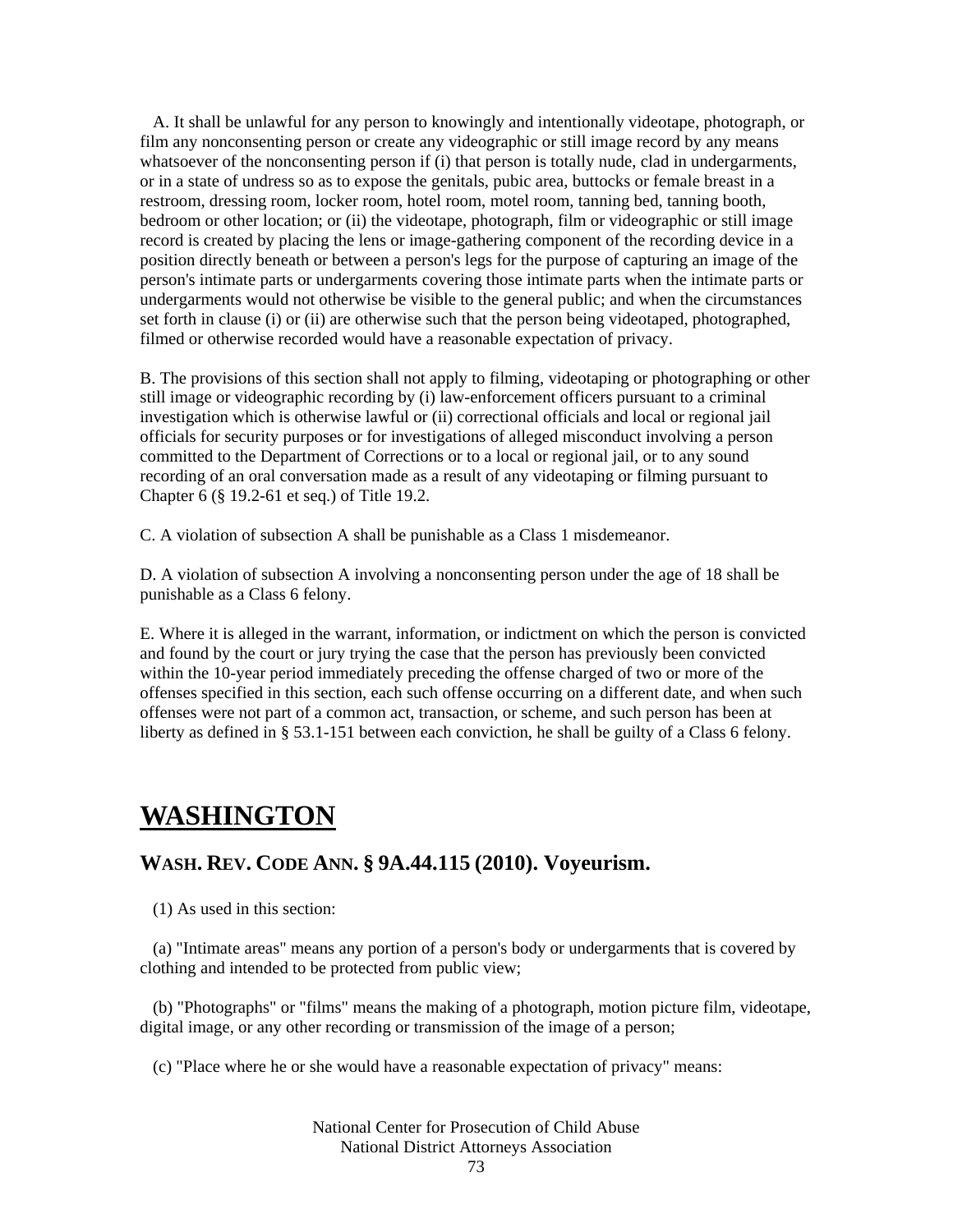(i) A place where a reasonable person would believe that he or she could disrobe in privacy, without being concerned that his or her undressing was being photographed or filmed by another; or

 (ii) A place where one may reasonably expect to be safe from casual or hostile intrusion or surveillance;

 (d) "Surveillance" means secret observation of the activities of another person for the purpose of spying upon and invading the privacy of the person;

 (e) "Views" means the intentional looking upon of another person for more than a brief period of time, in other than a casual or cursory manner, with the unaided eye or with a device designed or intended to improve visual acuity.

(2) A person commits the crime of voyeurism if, for the purpose of arousing or gratifying the sexual desire of any person, he or she knowingly views, photographs, or films:

 (a) Another person without that person's knowledge and consent while the person being viewed, photographed, or filmed is in a place where he or she would have a reasonable expectation of privacy; or

 (b) The intimate areas of another person without that person's knowledge and consent and under circumstances where the person has a reasonable expectation of privacy, whether in a public or private place.

(3) Voyeurism is a class C felony.

(4) This section does not apply to viewing, photographing, or filming by personnel of the department of corrections or of a local jail or correctional facility for security purposes or during investigation of alleged misconduct by a person in the custody of the department of corrections or the local jail or correctional facility.

(5) If a person is convicted of a violation of this section, the court may order the destruction of any photograph, motion picture film, digital image, videotape, or any other recording of an image that was made by the person in violation of this section.

# **WEST VIRGINIA**

# **W. VA. CODE ANN. § 61-8-28 (2010). Criminal invasion of privacy; penalties.**

 (a) For the purposes of this section, the words or terms defined in this subsection have the meanings ascribed to them. These definitions are applicable unless a different meaning clearly appears from the context: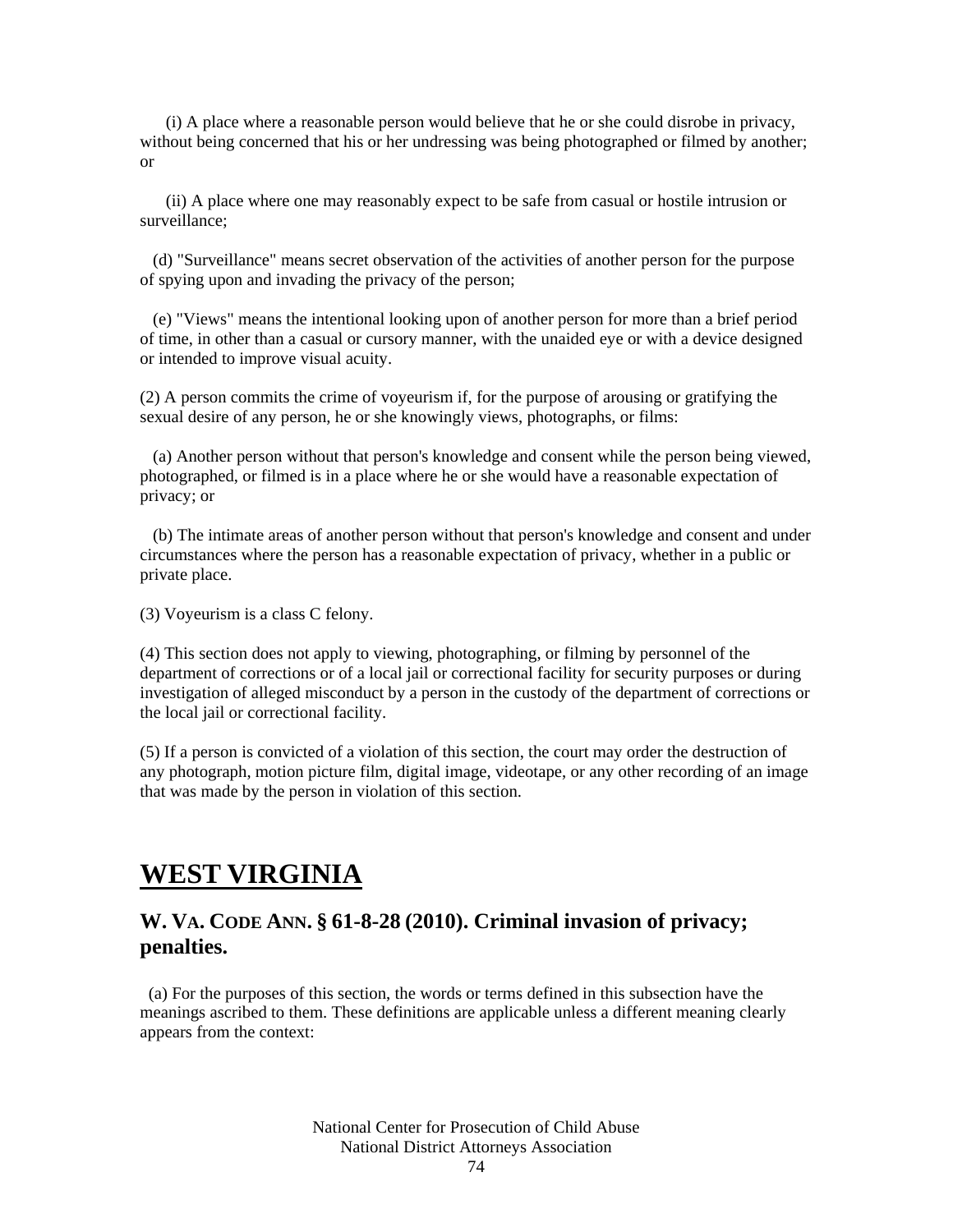(1) "A person fully or partially nude" means a male or female who is either clothed or unclothed so that: (A) All or any part of his or her genitals, pubic area or buttocks is visible; or (B) in the case of a female only, a part of a nipple of her breast is visible and is without a fully opaque covering;

 (2) "To visually portray" a person means to create a reproducible image of that person by means of:

- (A) A photograph;
- (B) A motion picture;
- (C) A video tape;
- (D) A digital recording; or

 (E) Any other mechanical or electronic recording process or device that can preserve, for later viewing, a visual image of a person; and

 (3) "Place where a reasonable person would have an expectation of privacy" means a place where a reasonable person would believe that he or she could, in privacy, be fully or partially nude without expecting that the act of exposing his or her body was being visually portrayed by another person.

(b) It is unlawful for a person to knowingly visually portray another person without that other person's knowledge, while that other person is fully or partially nude and is in a place where a reasonable person would have an expectation of privacy. A person who violates the provisions of this subsection is guilty of a misdemeanor and, upon conviction, shall be confined in a county or regional jail for not more than one year or fined not more than five thousand dollars, or both.

(c) Any person who displays or distributes visual images of another person with knowledge that said visual images were obtained in violation of subsection (b) of this section is guilty of a misdemeanor and, upon conviction, shall be confined in a county or regional jail for not more than one year or fined not more than five thousand dollars, or both.

(d) A person who is convicted of a second or subsequent violation of subsection (b) or (c) of this section is guilty of a felony and, upon conviction, shall be confined in a state correctional facility for not less than one year nor more than five years or fined not more than ten thousand dollars, or both.

# **WISCONSIN**

## **WIS. STAT. ANN. § 942.08 (2010). Invasion of privacy.**

(1) In this section:

(a) "Nude or partially nude person" means any human being who has less than fully and opaquely covered genitals, pubic area or buttocks, any female human being who has less than a fully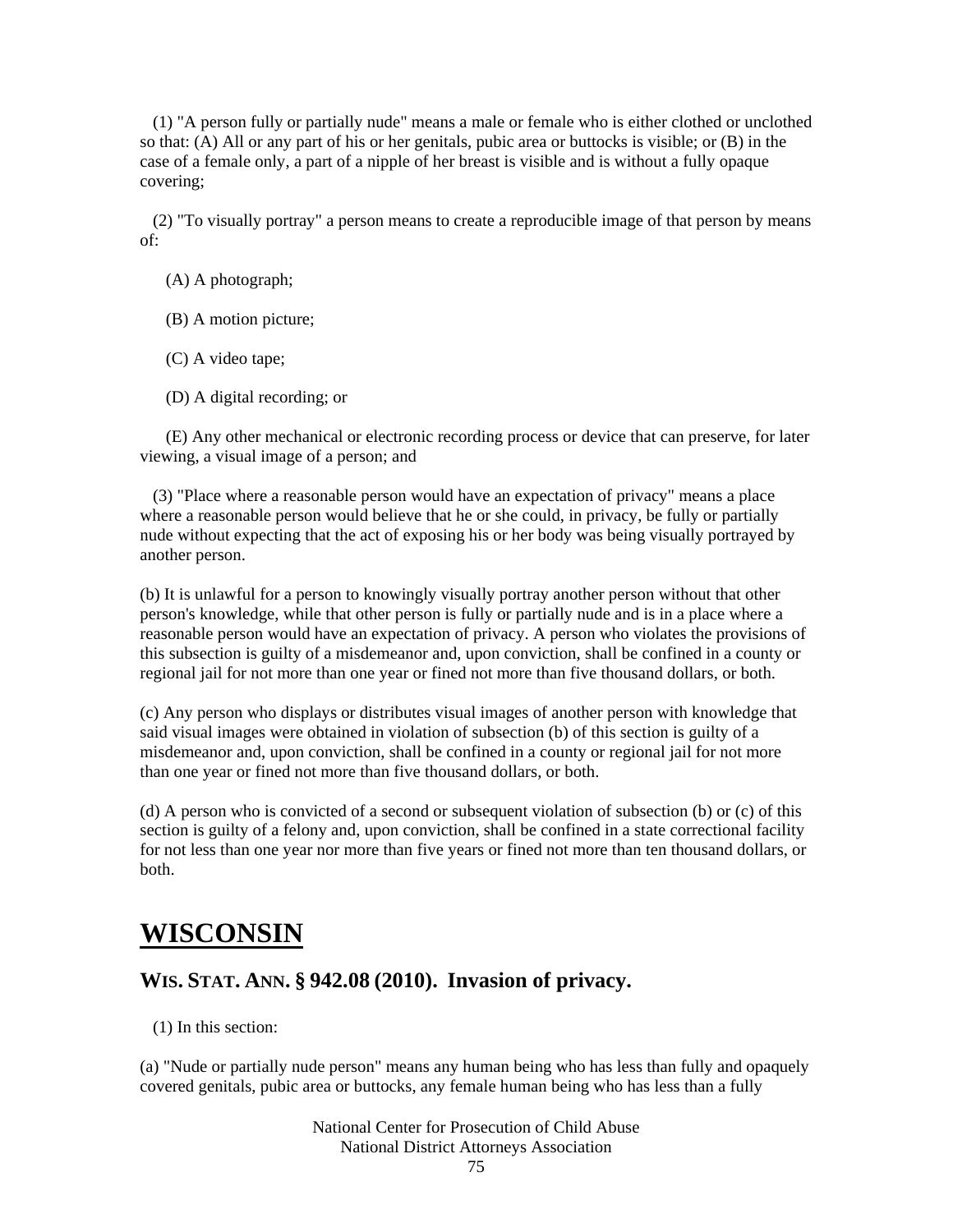opaque covering over any portion of a breast below the top of the nipple, or any male human being with covered genitals in a discernibly turgid state.

(b) "Private place" means a place where a person may reasonably expect to be safe from being observed without his or her knowledge and consent.

(c) "Surveillance device" means any device, instrument, apparatus, implement, mechanism or contrivance used, designed to be used or primarily intended to be used to observe the activities of a person. "Surveillance device" includes a peephole.

(2) Whoever does any of the following is guilty of a Class A misdemeanor:

(a) Knowingly installs a surveillance device in any private place, or uses a surveillance device that has been installed in a private place, with the intent to observe any nude or partially nude person without the consent of the person observed.

(b) For the purpose of sexual arousal or gratification and without the consent of each person who is present in the private place, looks into a private place that is, or is part of, a public accommodation, as defined in s. 134.48 (1) (b), and in which a person may reasonably be expected to be nude or partially nude.

(c) For the purpose of sexual arousal or gratification, looks into a private place that is, or is part of, a public accommodation, as defined in s. 134.48 (1) (b), and in which a person may reasonably be expected to be nude or partially nude but in which no person is present.

(d) Enters another persons private property without that persons consent or enters an enclosed or unenclosed common area of a multiunit dwelling or condominium and looks into any individuals dwelling unit if all of the following apply:

1. The actor looks into the dwelling unit for the purpose of sexual arousal or gratification and with the intent to intrude upon or interfere with an individuals privacy.

2. The actor looks into a part of the dwelling unit in which an individual is present.

3. The individual has a reasonable expectation of privacy in that part of the dwelling unit.

4. The individual does not consent to the actor looking into that part of the dwelling.

# **WIS. STAT. ANN. § 942.09 (2010). Representations depicting nudity.**

(1) In this section:

(a) "Captures a representation" means takes a photograph, makes a motion picture, videotape, or other visual representation, or records or stores in any medium data that represents a visual image.

(am) "Nude or partially nude person" has the meaning given in s. 942.08 (1) (a) (b) "Nudity" has the meaning given in s. 948.11 (1) (d) (c) "Representation" means a photograph, exposed film, motion picture, videotape, other visual representation, or data that represents a visual image.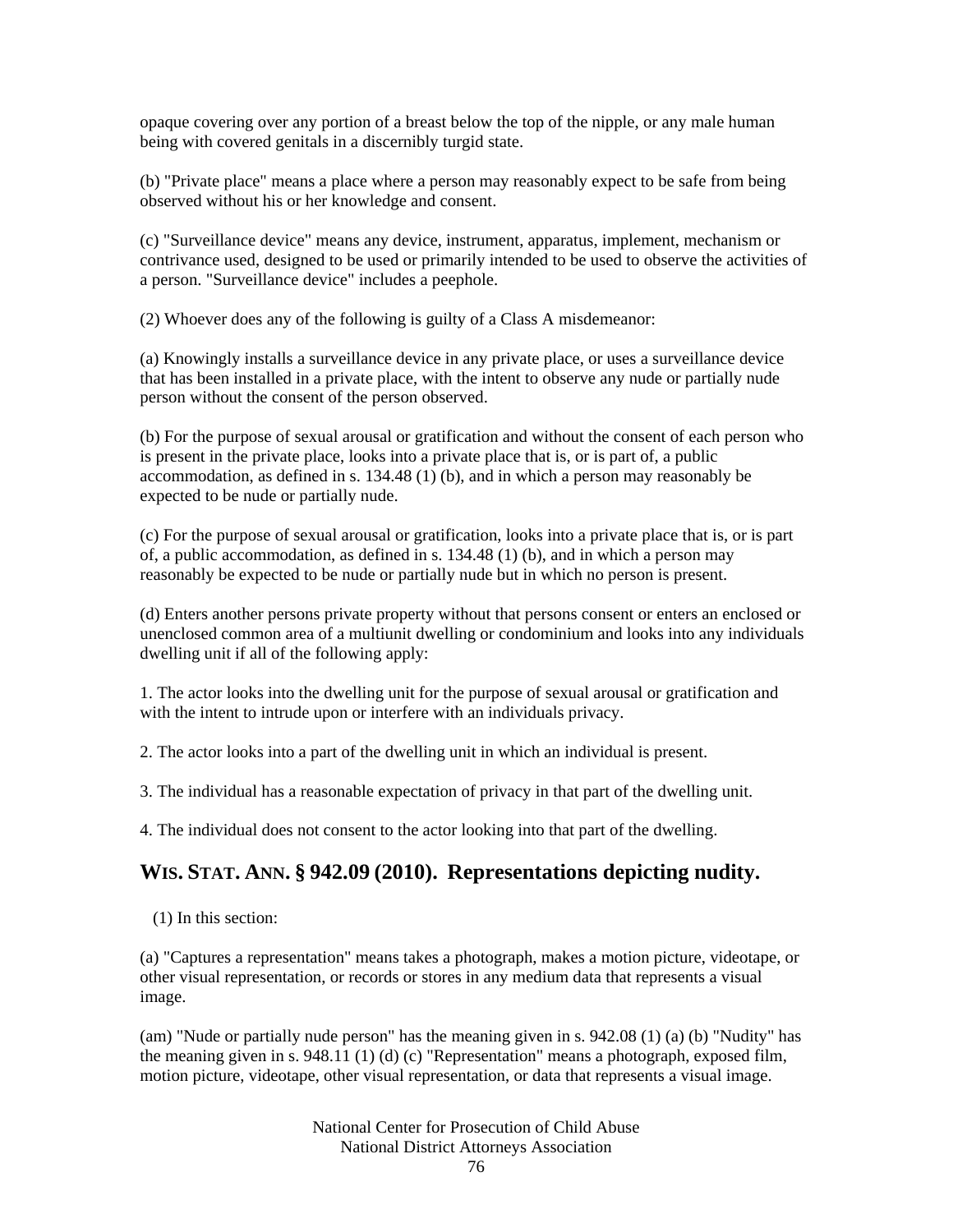(2) (am) Whoever does any of the following is guilty of a Class I felony:

1. Captures a representation that depicts nudity without the knowledge and consent of the person who is depicted nude while that person is nude in a circumstance in which he or she has a reasonable expectation of privacy, if the person knows or has reason to know that the person who is depicted nude does not know of and consent to the capture of the representation.

2. Makes a reproduction of a representation that the person knows or has reason to know was captured in violation of subd. 1. and that depicts the nudity depicted in the representation captured in violation of subd. 1., if the person depicted nude in the reproduction did not consent to the making of the reproduction.

3. Possesses, distributes, or exhibits a representation that was captured in violation of subd. 1. or a reproduction made in violation of subd. 2., if the person knows or has reason to know that the representation was captured in violation of subd. 1. or the reproduction was made in violation of subd. 2., and if the person who is depicted nude in the representation or reproduction did not consent to the possession, distribution, or exhibition.

(bm) Notwithstanding par. (am), if the person depicted nude in a representation or reproduction is a child and the capture, possession, exhibition, or distribution of the representation, or making, possession, exhibition, or distribution of the reproduction, does not violate s. 948.05 or 948.12, a parent, guardian, or legal custodian of the child may do any of the following:

1. Capture and possess the representation or make and possess the reproduction depicting the child.

2. Distribute or exhibit a representation captured or possessed under subd. 1., or distribute or exhibit a reproduction made or possessed under subd. 1., if the distribution or exhibition is not for commercial purposes.

(cm) This subsection does not apply to a person who receives a representation or reproduction depicting a child from a parent, guardian, or legal custodian of the child under par. (bm) 2., if the possession, exhibition, or distribution is not for commercial purposes.

(5) (a) Whoever, while present in a locker room, intentionally captures a representation of a nude or partially nude person while the person is nude or partially nude in the locker room is guilty of a Class B misdemeanor. This paragraph does not apply if the person consents to the capture of the representation and one of the following applies:

1. The person is, or the actor reasonably believes that the person is, 18 years of age or over when the person gives his or her consent.

2. The persons parent, guardian, or legal custodian consents to the capture of the representation.

(b)

1. Whoever intentionally does any of the following is guilty of a Class A misdemeanor: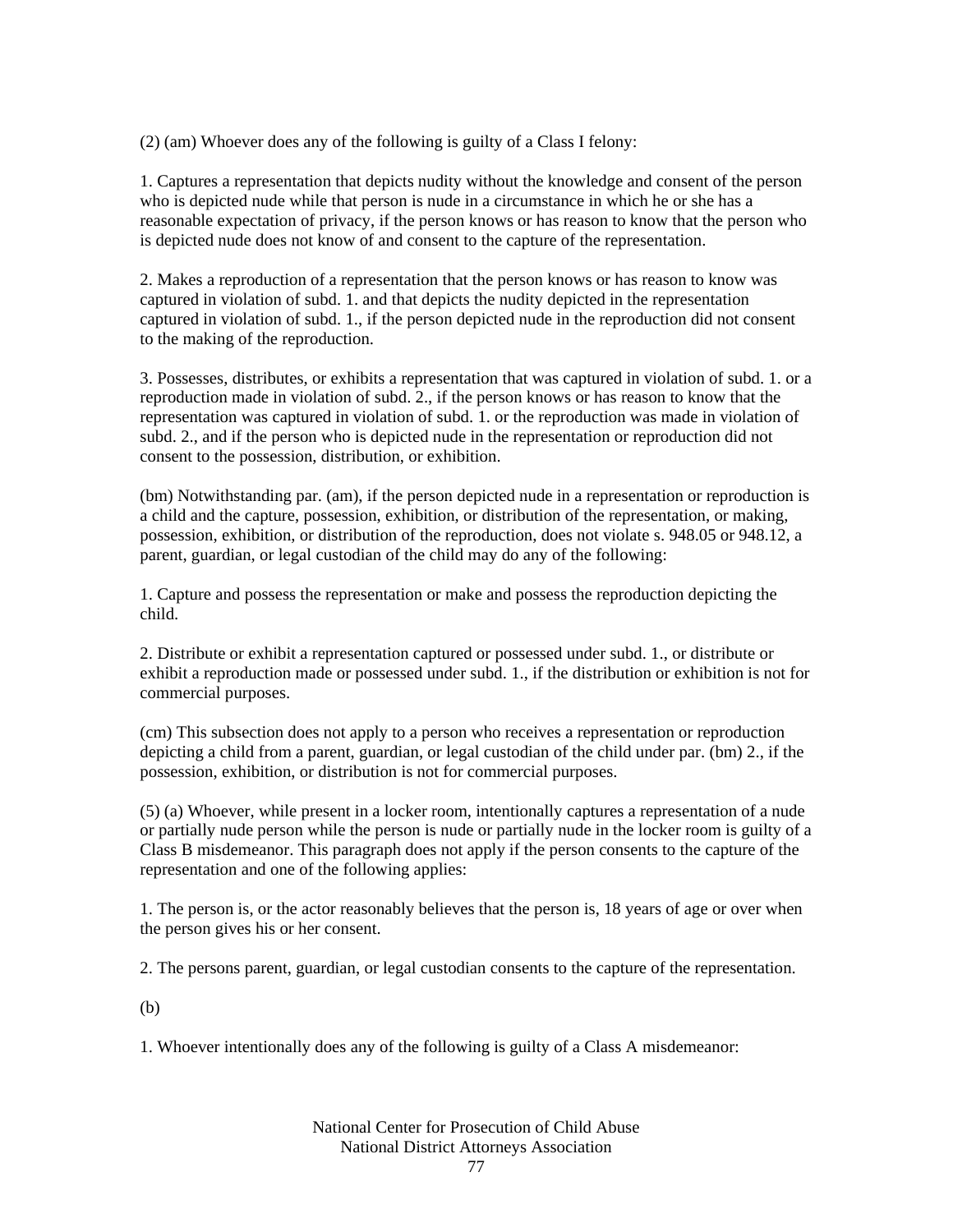a. Captures a representation of a nude or partially nude person while the actor is present in, and the person is nude or partially nude in, the locker room and exhibits or distributes the representation to another.

b. Transmits or broadcasts an image of a nude or partially nude person from a locker room while the person is nude or partially nude in the locker room.

2. This paragraph does not apply if the person consents to the exhibition or distribution of the representation or the transmission or broadcast of the image and one of the following applies:

a. The person is, or the actor reasonably believes that the person is, 18 years of age or over when the person gives his or her consent.

b. The persons parent, guardian, or legal custodian consents to the exhibition, distribution, transmission, or broadcast.

## **WIS. STAT. ANN. § 947.01 (2010). Disorderly conduct.**

 Whoever, in a public or private place, engages in violent, abusive, indecent, profane, boisterous, unreasonably loud or otherwise disorderly conduct under circumstances in which the conduct tends to cause or provoke a disturbance is guilty of a Class B misdemeanor.

# **WYOMING**

# **WYO. STAT. ANN. § 6-4-304 (2010). Voyeurism; penalties.**

 (a) A person is guilty of a misdemeanor punishable by imprisonment for not more than six (6) months, a fine of not more than seven hundred fifty dollars (\$750.00), or both, if he, without the consent of the person being viewed, commits the crime of voyeurism by looking in a clandestine, surreptitious, prying or secretive nature into an enclosed area where the person being viewed has a reasonable expectation of privacy, including, but not limited to:

- (i) Restrooms;
- (ii) Baths;
- (iii) Showers; or
- (iv) Dressing or fitting rooms.

(b) A person is guilty of a felony punishable by imprisonment for not more than two (2) years, a fine of not more than five thousand dollars (\$5,000.00), or both, if he:

 (i) Commits the offense specified in subsection (a) of this section by knowingly or intentionally capturing an image by means of a camera, a video camera or any other image recording device; or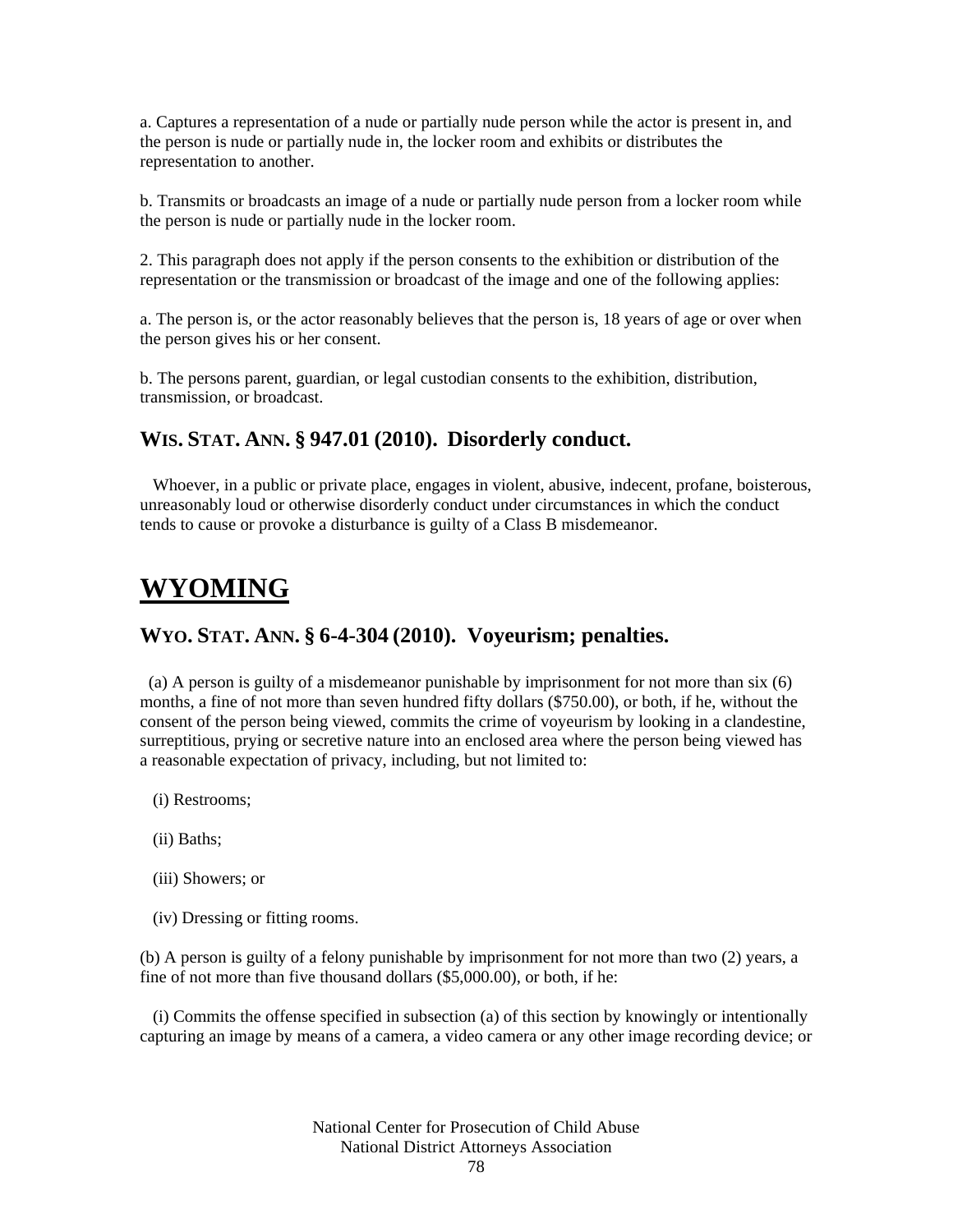(ii) Uses a camera, video camera or any other image recording device for the purpose of observing, viewing, photographing, filming or videotaping another person under the clothing being worn by the other person where that other person has not consented to the observing, viewing, photographing, filming or videotaping.

# **FEDERAL LEGISLATION/ U.S. TERRITORIES**

# **FEDERAL LEGISLATION**

# **18 U.S.C.S. § 1801 (2010). Video voyeurism.**

(a) Whoever, in the special maritime and territorial jurisdiction of the United States, has the intent to capture an image of a private area of an individual without their consent, and knowingly does so under circumstances in which the individual has a reasonable expectation of privacy, shall be fined under this title or imprisoned not more than one year, or both.

(b) In this section--

 (1) the term "capture", with respect to an image, means to videotape, photograph, film, record by any means, or broadcast;

 (2) the term "broadcast" means to electronically transmit a visual image with the intent that it be viewed by a person or persons;

 (3) the term "a private area of the individual" means the naked or undergarment clad genitals, pubic area, buttocks, or female breast of that individual;

 (4) the term "female breast" means any portion of the female breast below the top of the areola; and

 (5) the term "under circumstances in which that individual has a reasonable expectation of privacy" means--

 (A) circumstances in which a reasonable person would believe that he or she could disrobe in privacy, without being concerned that an image of a private area of the individual was being captured; or

 (B) circumstances in which a reasonable person would believe that a private area of the individual would not be visible to the public, regardless of whether that person is in a public or private place.

(c) This section does not prohibit any lawful law enforcement, correctional, or intelligence activity.

## **ADAM WALSH CHILD PROTECTION AND SAFETY ACT, PUB. L NO. 109-248, 120 STAT 587 (2006) (codified in scattered sections of 18 U.S.C.).**  PUBLIC LAW 109-248 [H.R. 4472]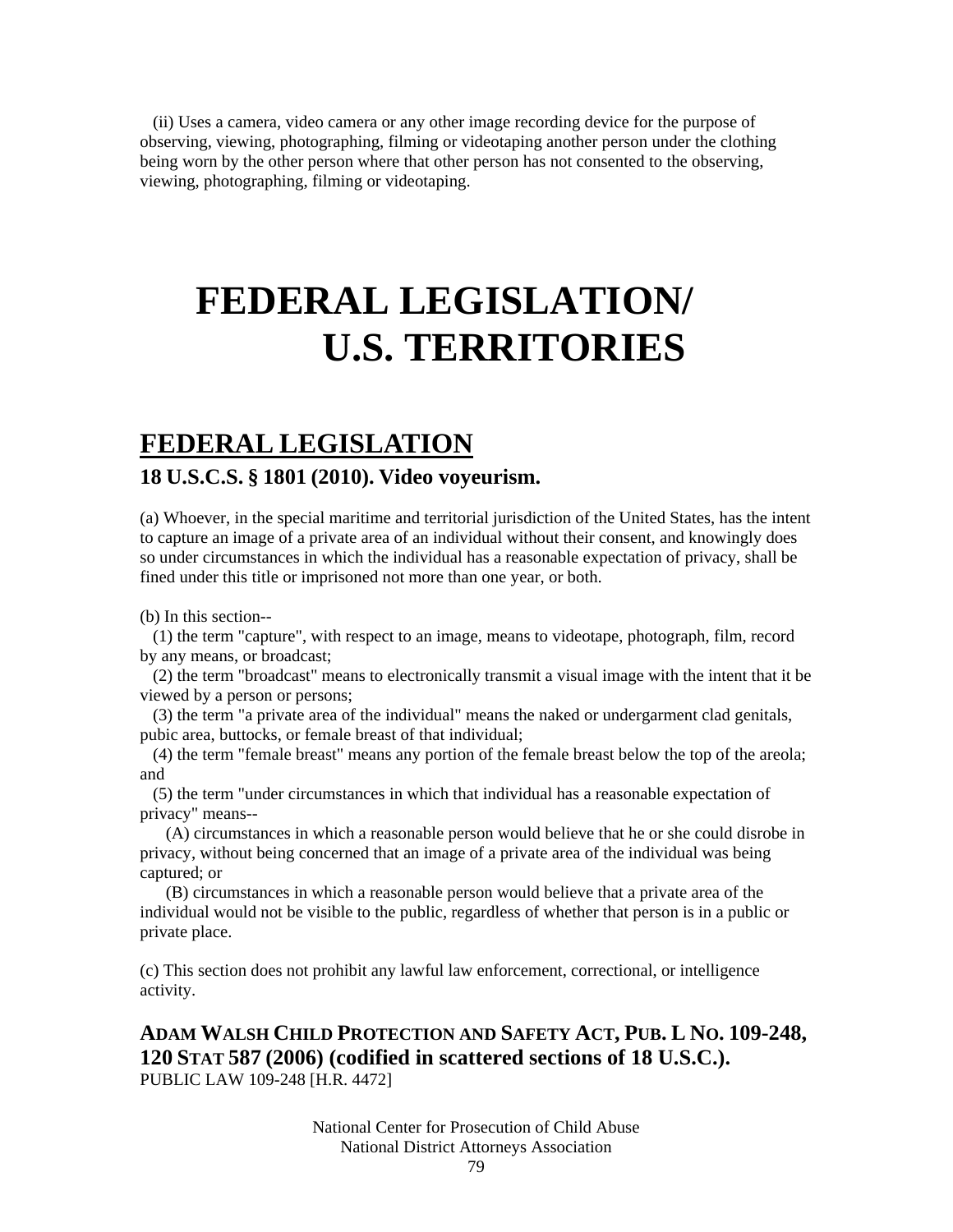#### JUL. 27, 2006 ADAM WALSH CHILD PROTECTION AND SAFETY ACT OF 2006

109 P.L. 248; 120 Stat. 587; 2006 Enacted H.R. 4472; 109 Enacted H.R. 4472

BILL TRACKING REPORT: 109 Bill Tracking H.R. 4472 FULL TEXT VERSION(S) OF BILL: 109 H.R. 4472 CIS LEGIS. HISTORY DOCUMENT: 109 CIS Legis. Hist. P.L. 248

#### An Act

To protect children from sexual exploitation and violent crime, to prevent child abuse and child pornography, to promote Internet safety, and to honor the memory of Adam Walsh and other child crime victims.

 Be it enacted by the Senate and House of Representatives of the United States of America in Congress assembled,

[\*1] SECTION 1. <42 USC 16901 note> SHORT TITLE; TABLE OF CONTENTS.

(a) Short Title.--This Act may be cited as the "Adam Walsh Child Protection and Safety Act of 2006".

(b) Table of Contents.--The table of contents for this Act is as follows:

Sec. 1. Short title; table of contents.

 Sec. 2. In recognition of John and Reve Walsh on the occasion of the 25th anniversary of Adam Walsh's abduction and murder.

TITLE I--SEX OFFENDER REGISTRATION AND NOTIFICATION ACT

Sec. 101. Short title.

Sec. 102. Declaration of purpose.

Sec. 103. Establishment of program.

Subtitle A--Sex Offender Registration and Notification

 Sec. 111. Relevant definitions, including Amie Zyla expansion of sex offender definition and expanded inclusion of child predators.

Sec. 112. Registry requirements for jurisdictions.

- Sec. 113. Registry requirements for sex offenders.
- Sec. 114. Information required in registration.
- Sec. 115. Duration of registration requirement.
- Sec. 116. Periodic in person verification.
- Sec. 117. Duty to notify sex offenders of registration requirements and to register.
- Sec. 118. Public access to sex offender information through the Internet.
- Sec. 119. National Sex Offender Registry.
- Sec. 120. Dru Sjodin National Sex Offender Public Website.
- Sec. 121. Megan Nicole Kanka and Alexandra Nicole Zapp Community Notification Program.
- Sec. 122. Actions to be taken when sex offender fails to comply.
- Sec. 123. Development and availability of registry management and website software.
- Sec. 124. Period for implementation by jurisdictions.
- Sec. 125. Failure of jurisdiction to comply.

National Center for Prosecution of Child Abuse

National District Attorneys Association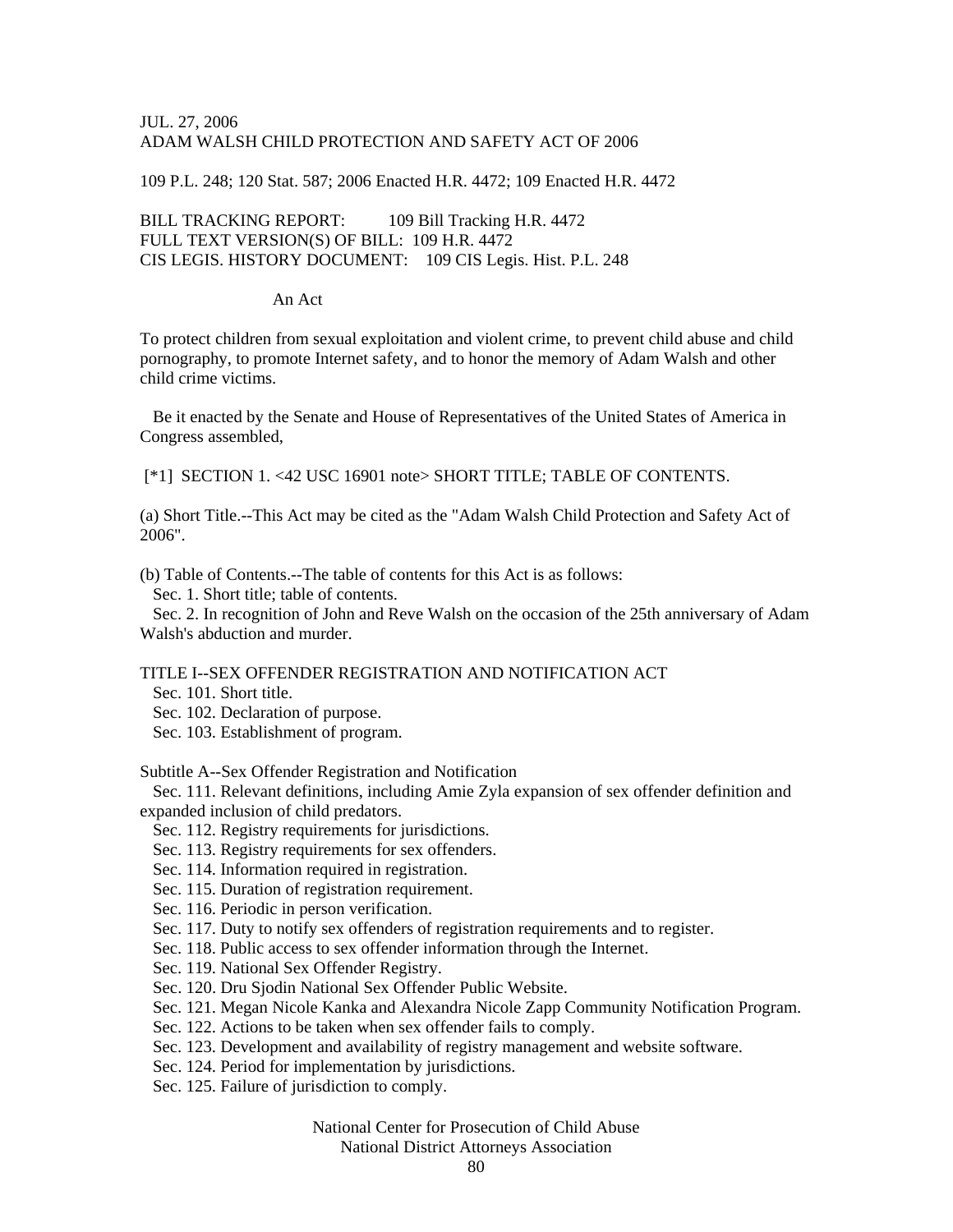Sec. 126. Sex Offender Management Assistance (SOMA) Program.

Sec. 127. Election by Indian tribes.

Sec. 128. Registration of sex offenders entering the United States.

Sec. 129. Repeal of predecessor sex offender program.

Sec. 130. Limitation on liability for the National Center for Missing and Exploited Children.

Sec. 131. Immunity for good faith conduct.

Subtitle B--Improving Federal Criminal Law Enforcement To Ensure Sex Offender Compliance With Registration and Notification Requirements and Protection of Children From Violent Predators

Sec. 141. Amendments to title 18, United States Code, relating to sex offender registration.

 [\*\*588] Sec. 142. Federal assistance with respect to violations of registration requirements. Sec. 143. Project Safe Childhood.

 Sec. 144. Federal assistance in identification and location of sex offenders relocated as a result of a major disaster.

Sec. 145. Expansion of training and technology efforts.

 Sec. 146. Office of Sex Offender Sentencing, Monitoring, Apprehending, Registering, and Tracking.

Subtitle C--Access to Information and Resources Needed To Ensure That Children Are Not Attacked or Abused

Sec. 151. Access to national crime information databases.

 Sec. 152. Requirement to complete background checks before approval of any foster or adoptive placement and to check national crime information databases and State child abuse registries; suspension and subsequent elimination of Opt-Out.

Sec. 153. Schools Safe Act.

Sec. 154. Missing child reporting requirements.

Sec. 155. DNA fingerprinting.

#### TITLE II--FEDERAL CRIMINAL LAW ENHANCEMENTS NEEDED TO PROTECT CHILDREN FROM SEXUAL ATTACKS AND OTHER VIOLENT CRIMES

Sec. 201. Prohibition on Internet sales of date rape drugs.

Sec. 202. Jetseta Gage assured punishment for violent crimes against children.

Sec. 203. Penalties for coercion and enticement by sex offenders.

Sec. 204. Penalties for conduct relating to child prostitution.

Sec. 205. Penalties for sexual abuse.

Sec. 206. Increased penalties for sexual offenses against children.

Sec. 207. Sexual abuse of wards.

Sec. 208. Mandatory penalties for sex-trafficking of children.

Sec. 209. Child abuse reporting.

Sec. 210. Sex offender submission to search as condition of release.

Sec. 211. No limitation for prosecution of felony sex offenses.

Sec. 212. Victims' rights associated with habeas corpus proceedings.

Sec. 213.idnapping jurisdiction.

Sec. 214. Marital communication and adverse spousal privilege.

Sec. 215. Abuse and neglect of Indian children.

Sec. 216. Improvements to the Bail Reform Act to address sex crimes and other matters.

#### TITLE III--CIVIL COMMITMENT OF DANGEROUS SEX OFFENDERS

Sec. 301. Jimmy Ryce State civil commitment programs for sexually dangerous persons.

National Center for Prosecution of Child Abuse

National District Attorneys Association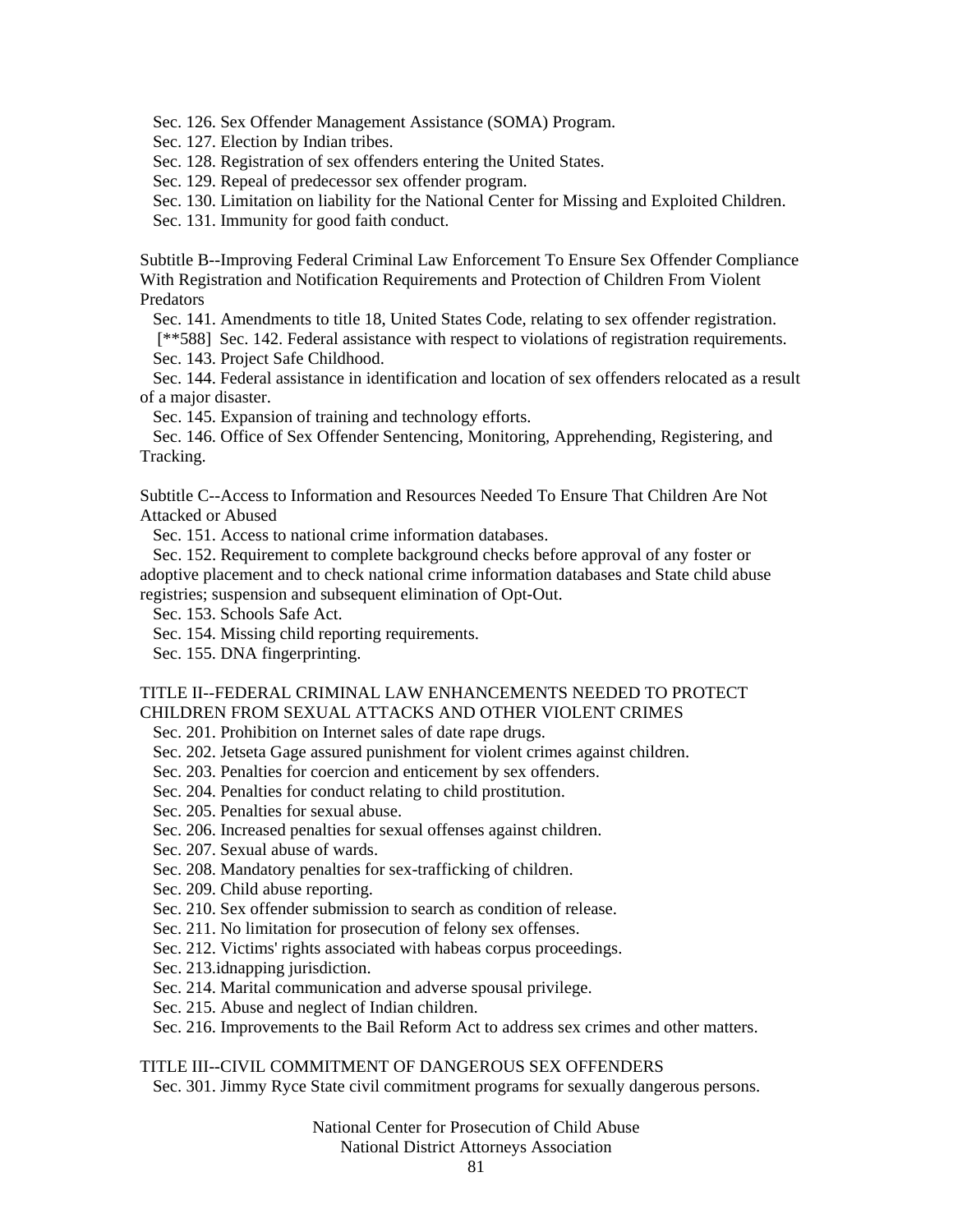Sec. 302. Jimmy Ryce civil commitment program.

TITLE IV--IMMIGRATION LAW REFORMS TO PREVENT SEX OFFENDERS FROM ABUSING CHILDREN

Sec. 401. Failure to register a deportable offense.

Sec. 402. Barring convicted sex offenders from having family-based petitions approved.

#### TITLE V--CHILD PORNOGRAPHY PREVENTION

Sec. 501. Findings.

Sec. 502. Other record keeping requirements.

Sec. 503. Record keeping requirements for simulated sexual conduct.

Sec. 504. Prevention of distribution of child pornography used as evidence in prosecutions.

 Sec. 505. Authorizing civil and criminal asset forfeiture in child exploitation and obscenity cases.

 Sec. 506. Prohibiting the production of obscenity as well as transportation, distribution, and sale.

Sec. 507. Guardians ad litem.

#### TITLE VI--GRANTS, STUDIES, AND PROGRAMS FOR CHILDREN AND COMMUNITY **SAFETY**

Subtitle A--Mentoring Matches for Youth Act

Sec. 601. Short title.

Sec. 602. Findings.

Sec. 603. Grant program for expanding Big Brothers Big Sisters mentoring program.

[\*\*589] Sec. 604. Biannual report.

Sec. 605. Authorization of appropriations.

#### Subtitle B--National Police Athletic League Youth Enrichment Act

- Sec. 611. Short title.
- Sec. 612. Findings.
- Sec. 613. Purpose.
- Sec. 614. Grants authorized.
- Sec. 615. Use of funds.
- Sec. 616. Authorization of appropriations.

Sec. 617. Name of League.

Subtitle C--Grants, Studies, and Other Provisions

Sec. 621. Pilot program for monitoring sexual offenders.

Sec. 622. Treatment and management of sex offenders in the Bureau of Prisons.

Sec. 623. Sex offender apprehension grants; juvenile sex offender treatment grants.

 Sec. 624. Assistance for prosecution of cases cleared through use of DNA backlog clearance funds.

Sec. 625. Grants to combat sexual abuse of children.

Sec. 626. Crime prevention campaign grant.

Sec. 627. Grants for fingerprinting programs for children.

Sec. 628. Grants for Rape, Abuse & Incest National Network.

Sec. 629. Children's safety online awareness campaigns.

Sec. 630. Grants for online child safety programs.

Sec. 631. Jessica Lunsford Address Verification Grant Program.

Sec. 632. Fugitive safe surrender.

National Center for Prosecution of Child Abuse

National District Attorneys Association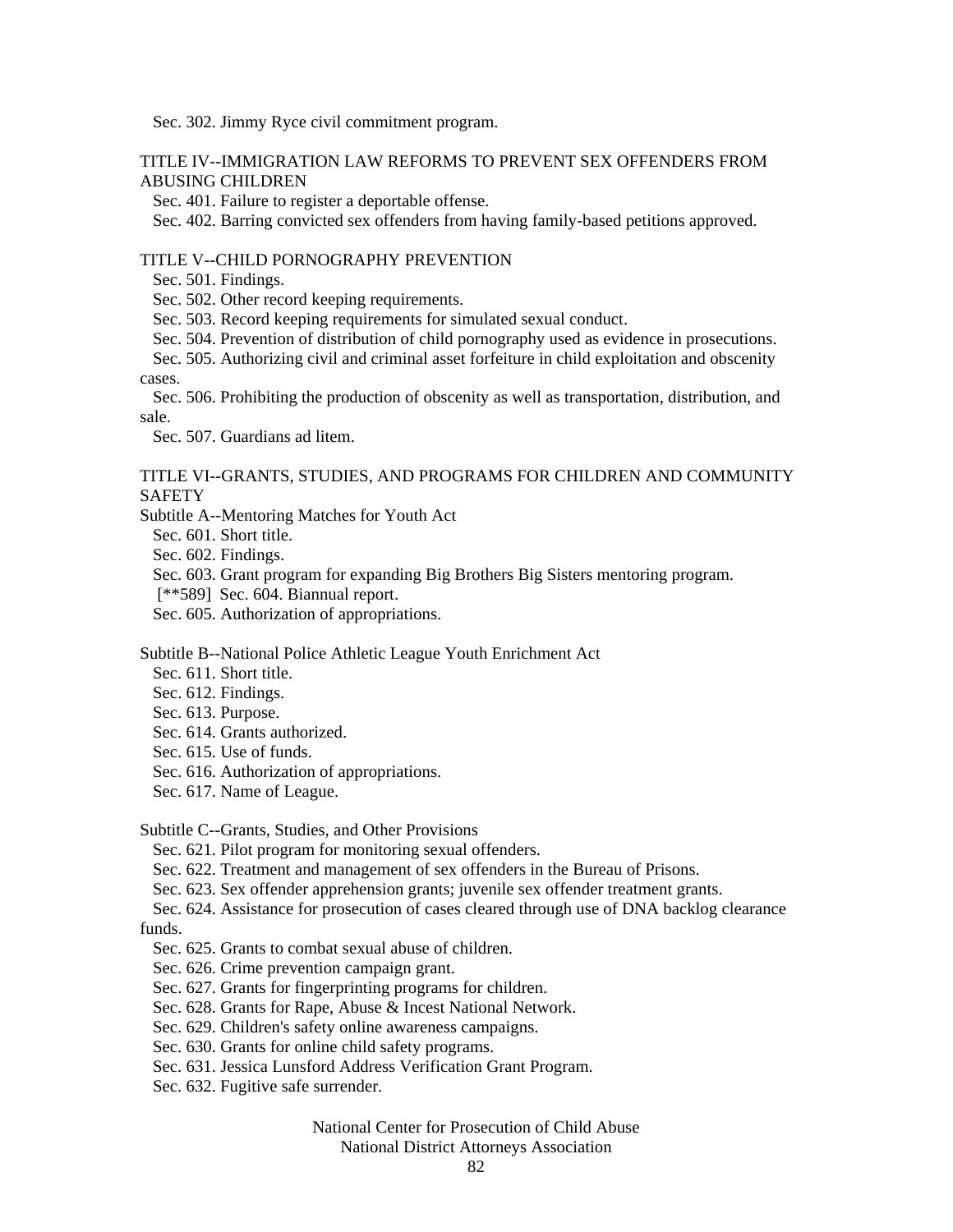Sec. 633. National registry of substantiated cases of child abuse.

Sec. 634. Comprehensive examination of sex offender issues.

Sec. 635. Annual report on enforcement of registration requirements.

Sec. 636. Government Accountability Office studies on feasibility of using driver's license

registration processes as additional registration requirements for sex offenders.

Sec. 637. Sex offender risk classification study.

 Sec. 638. Study of the effectiveness of restricting the activities of sex offenders to reduce the occurrence of repeat offenses.

Sec. 639. The justice for Crime Victims Family Act.

#### TITLE VII--INTERNET SAFETY ACT

Sec. 701. Child exploitation enterprises.

Sec. 702. Increased penalties for registered sex offenders.

Sec. 703. Deception by embedded words or images.

Sec. 704. Additional prosecutors for offenses relating to the sexual exploitation of children.

Sec. 705. Additional computer-related resources.

Sec. 706. Additional ICAC Task Forces.

Sec. 707. Masha's Law.

#### [\*2] Sec. 2. IN RECOGNITION OF JOHN AND REVE WALSH ON THE OCCASION OF THE 25TH ANNIVERSARY OF ADAM WALSH'S ABDUCTION AND MURDER.

(a) Adam Walsh's Abduction and Murder.--On July 27, 1981, in Hollywood, Florida, 6-year-old Adam Walsh was abducted at a mall. Two weeks later, some of Adam's remains were discovered in a canal more than 100 miles from his home.

(b) John and Reve Walsh's Commitment to the Safety of Children.--Since the abduction and murder of their son Adam, both John and Reve Walsh have dedicated themselves to protecting children from child predators, preventing attacks on our children, and bringing child predators to justice. Their commitment has saved the lives of numerous children. Congress, and the American people, honor John and Reve Walsh for their dedication to the well-being and safety of America's children.

[\*\*590] TITLE I--SEX OFFENDER REGISTRATION AND NOTIFICATION ACT

[\*101] Sec. 101. <42 USC 16901 note> SHORT TITLE.

This title may be cited as the "Sex Offender Registration and Notification Act".

[\*102] Sec. 102. <42 USC 16901> DECLARATION OF PURPOSE.

In order to protect the public from sex offenders and offenders against children, and in response to the vicious attacks by violent predators against the victims listed below, Congress in this Act establishes a comprehensive national system for the registration of those offenders:

 (1) Jacob Wetterling, who was 11 years old, was abducted in 1989 in Minnesota, and remains missing.

 (2) Megan Nicole Kanka, who was 7 years old, was abducted, sexually assaulted, and murdered in 1994, in New Jersey.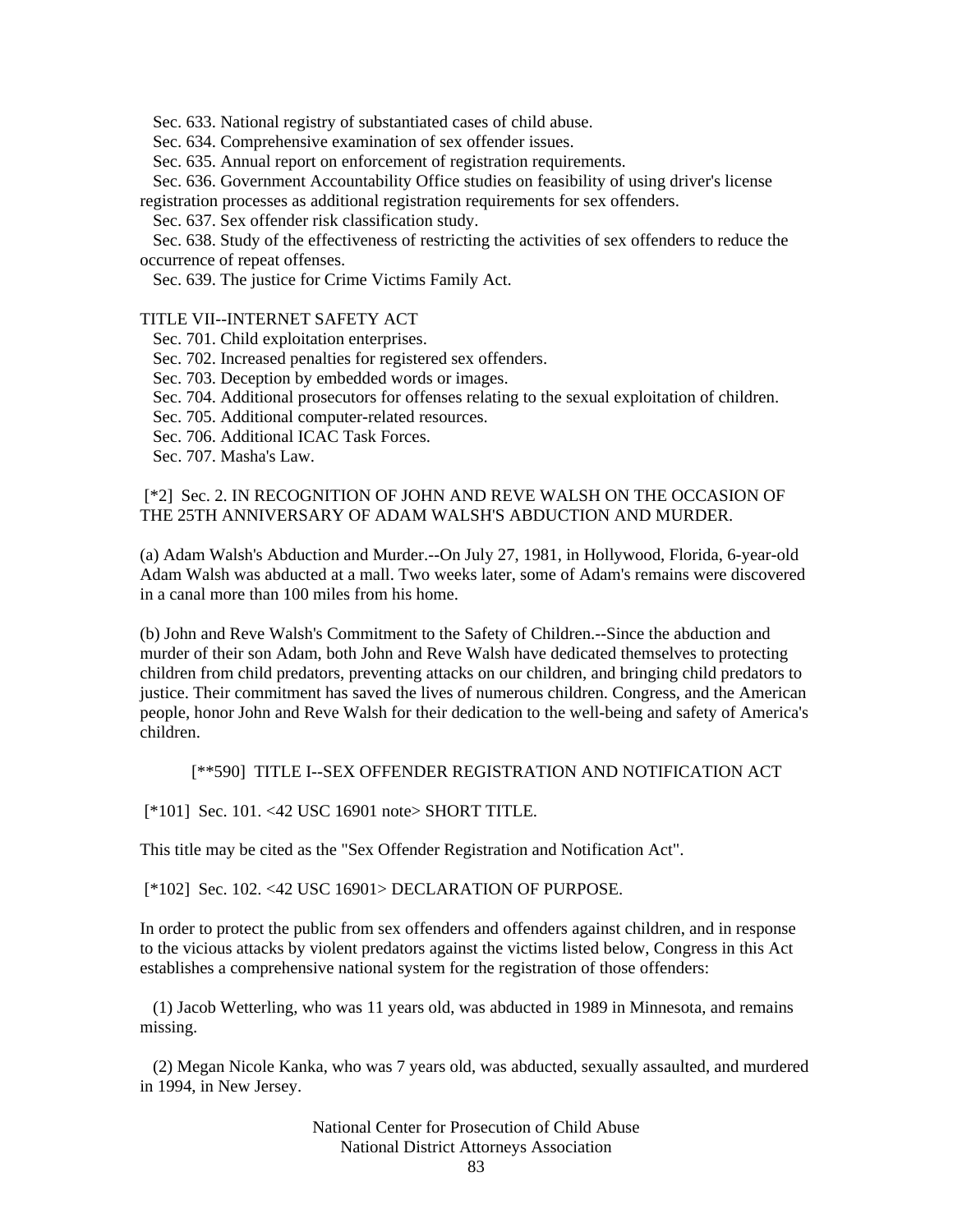(3) Pam Lychner, who was 31 years old, was attacked by a career offender in Houston, Texas.

 (4) Jetseta Gage, who was 10 years old, was kidnapped, sexually assaulted, and murdered in 2005, in Cedar Rapids, Iowa.

 (5) Dru Sjodin, who was 22 years old, was sexually assaulted and murdered in 2003, in North Dakota.

 (6) Jessica Lunsford, who was 9 years old, was abducted, sexually assaulted, buried alive, and murdered in 2005, in Homosassa, Florida.

 (7) Sarah Lunde, who was 13 years old, was strangled and murdered in 2005, in Ruskin, Florida.

 (8) Amie Zyla, who was 8 years old, was sexually assaulted in 1996 by a juvenile offender in Waukesha, Wisconsin, and has become an advocate for child victims and protection of children from juvenile sex offenders.

 (9) Christy Ann Fornoff, who was 13 years old, was abducted, sexually assaulted, and murdered in 1984, in Tempe, Arizona.

 (10) Alexandra Nicole Zapp, who was 30 years old, was brutally attacked and murdered in a public restroom by a repeat sex offender in 2002, in Bridgewater, Massachusetts.

 (11) Polly Klaas, who was 12 years old, was abducted, sexually assaulted, and murdered in 1993 by a career offender in California.

 (12) Jimmy Ryce, who was 9 years old, was kidnapped and murdered in Florida on September 11, 1995.

 (13) Carlie Brucia, who was 11 years old, was abducted and murdered in Florida in February, 2004.

(14) Amanda Brown, who was 7 years old, was abducted and murdered in Florida in 1998.

(15) Elizabeth Smart, who was 14 years old, was abducted in Salt Lake City, Utah in June 2002.

 (16) Molly Bish, who was 16 years old, was abducted in 2000 while working as a lifeguard in Warren, Massachusetts, where her remains were found 3 years later.

 [\*\*591] (17) Samantha Runnion, who was 5 years old, was abducted, sexually assaulted, and murdered in California on July 15, 2002.

[\*103] Sec. 103. <42 USC 16902> ESTABLISHMENT OF PROGRAM.

This Act establishes the Jacob Wetterling, Megan Nicole Kanka, and Pam Lychner Sex Offender Registration and Notification Program.

Subtitle A--Sex Offender Registration and Notification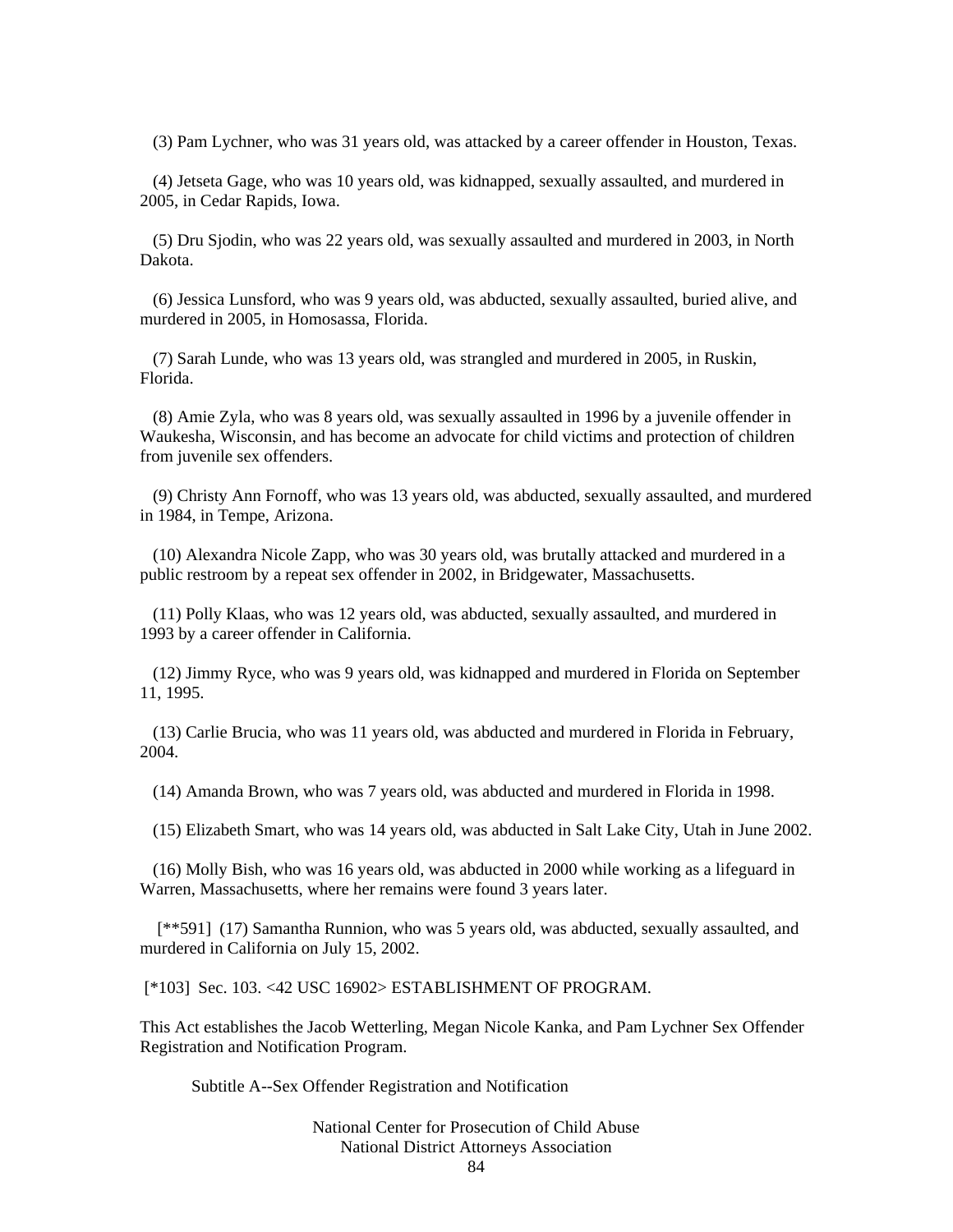#### [\*111] Sec. 111. <42 USC 16911> RELEVANT DEFINITIONS, INCLUDING AMIE ZYLA EXPANSION OF SEX OFFENDER DEFINITION AND EXPANDED INCLUSION OF CHILD PREDATORS.

In this title the following definitions apply:

 (1) Sex offender.-- The term "sex offender" means an individual who was convicted of a sex offense.

 (2) Tier i sex offender.-- The term "tier I sex offender" means a sex offender other than a tier II or tier III sex offender.

 (3) Tier ii sex offender.-- The term "tier II sex offender" means a sex offender other than a tier III sex offender whose offense is punishable by imprisonment for more than 1 year and--

 (A) is comparable to or more severe than the following offenses, when committed against a minor, or an attempt or conspiracy to commit such an offense against a minor:

(i) sex trafficking (as described in section 1591 of title 18, United States Code);

(ii) coercion and enticement (as described in section 2422(b) of title 18, United States Code);

 (iii) transportation with intent to engage in criminal sexual activity (as described in section 2423(a)) of title 18, United States Code;

(iv) abusive sexual contact (as described in section 2244 of title 18, United States Code);

(B) involves--

(i) use of a minor in a sexual performance;

(ii) solicitation of a minor to practice prostitution; or

(iii) production or distribution of child pornography; or

(C) occurs after the offender becomes a tier I sex offender.

 (4) Tier iii sex offender.-- The term "tier III sex offender" means a sex offender whose offense is punishable by imprisonment for more than 1 year and--

 (A) is comparable to or more severe than the following offenses, or an attempt or conspiracy to commit such an offense:

 (i) aggravated sexual abuse or sexual abuse (as described in sections 2241 and 2242 of title 18, United States Code); or

 (ii) abusive sexual contact (as described in section 2244 of title 18, United States Code) against a minor who has not attained the age of 13 years;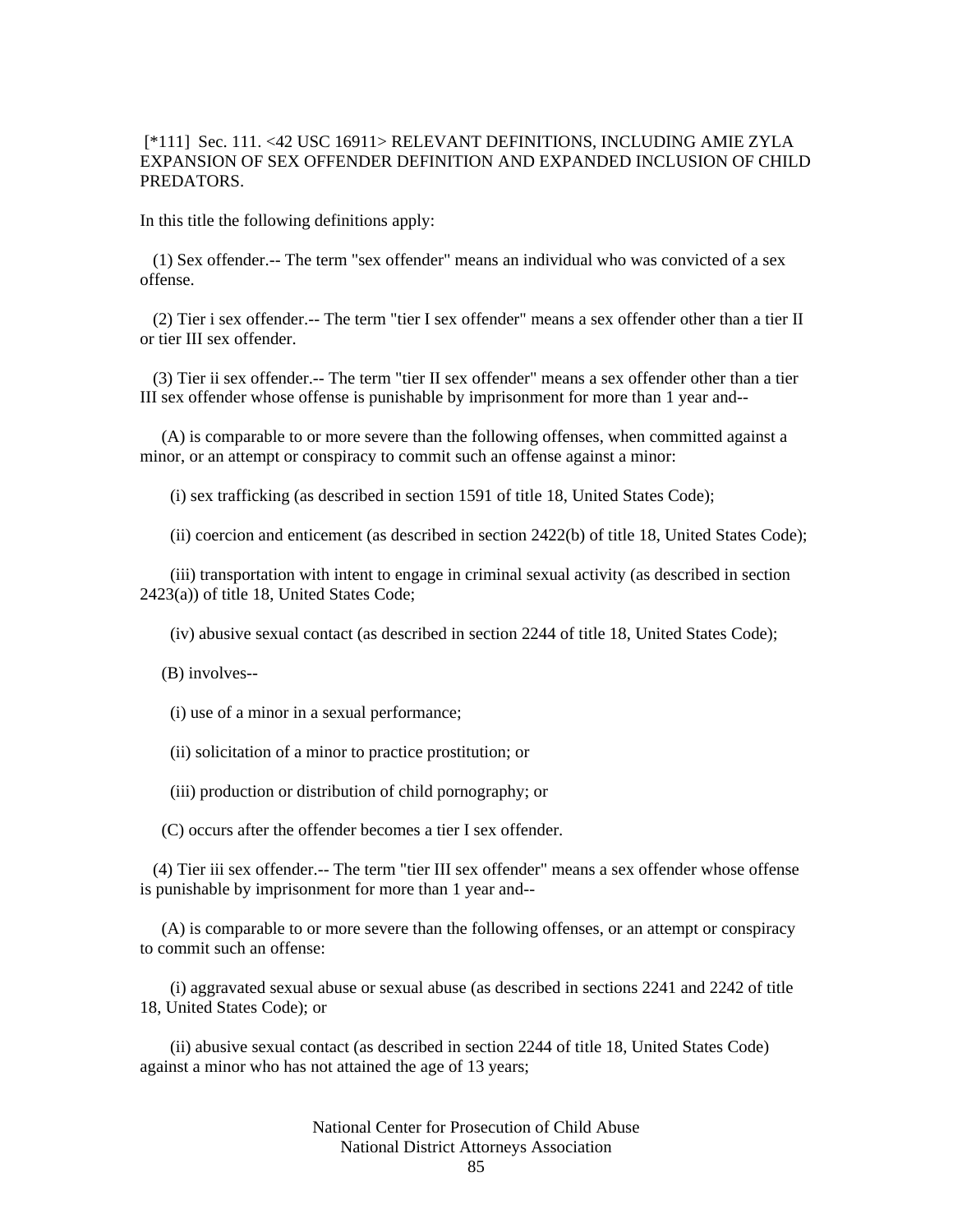[\*\*592] (B) involves kidnapping of a minor (unless committed by a parent or guardian); or

(C) occurs after the offender becomes a tier II sex offender.

(5) Amie zyla expansion of sex offense definition.----

(A) Generally.--Except as limited by subparagraph (B) or (C), the term "sex offense" means--

 (i) a criminal offense that has an element involving a sexual act or sexual contact with another;

(ii) a criminal offense that is a specified offense against a minor;

 (iii) a Federal offense (including an offense prosecuted under section 1152 or 1153 of title 18, United States Code) under section 1591, or chapter 109A, 110 (other than section 2257, 2257A, or 2258), or 117, of title 18, United States Code;

(iv) a military offense specified by the Secretary of Defense under section  $115(a)(8)(C)(i)$  of Public Law 105-119 (10 U.S.C. 951 note); or

(v) an attempt or conspiracy to commit an offense described in clauses (i) through (iv).

 (B) Foreign convictions.--A foreign conviction is not a sex offense for the purposes of this title if it was not obtained with sufficient safeguards for fundamental fairness and due process for the accused under guidelines or regulations established under section 112.

 (C) Offenses involving consensual sexual conduct.--An offense involving consensual sexual conduct is not a sex offense for the purposes of this title if the victim was an adult, unless the adult was under the custodial authority of the offender at the time of the offense, or if the victim was at least 13 years old and the offender was not more than 4 years older than the victim.

 (6) Criminal offense.-- The term "criminal offense" means a State, local, tribal, foreign, or military offense (to the extent specified by the Secretary of Defense under section  $115(a)(8)(C)(i)$ ) of Public Law 105-119 (10 U.S.C. 951 note)) or other criminal offense.

 (7) Expansion of definition of "specified offense against a minor" to include all offenses by child predators.-- The term "specified offense against a minor" means an offense against a minor that involves any of the following:

(A) An offense (unless committed by a parent or guardian) involving kidnapping.

(B) An offense (unless committed by a parent or guardian) involving false imprisonment.

(C) Solicitation to engage in sexual conduct.

(D) Use in a sexual performance.

(E) Solicitation to practice prostitution.

(F) Video voyeurism as described in section 1801 of title 18, United States Code.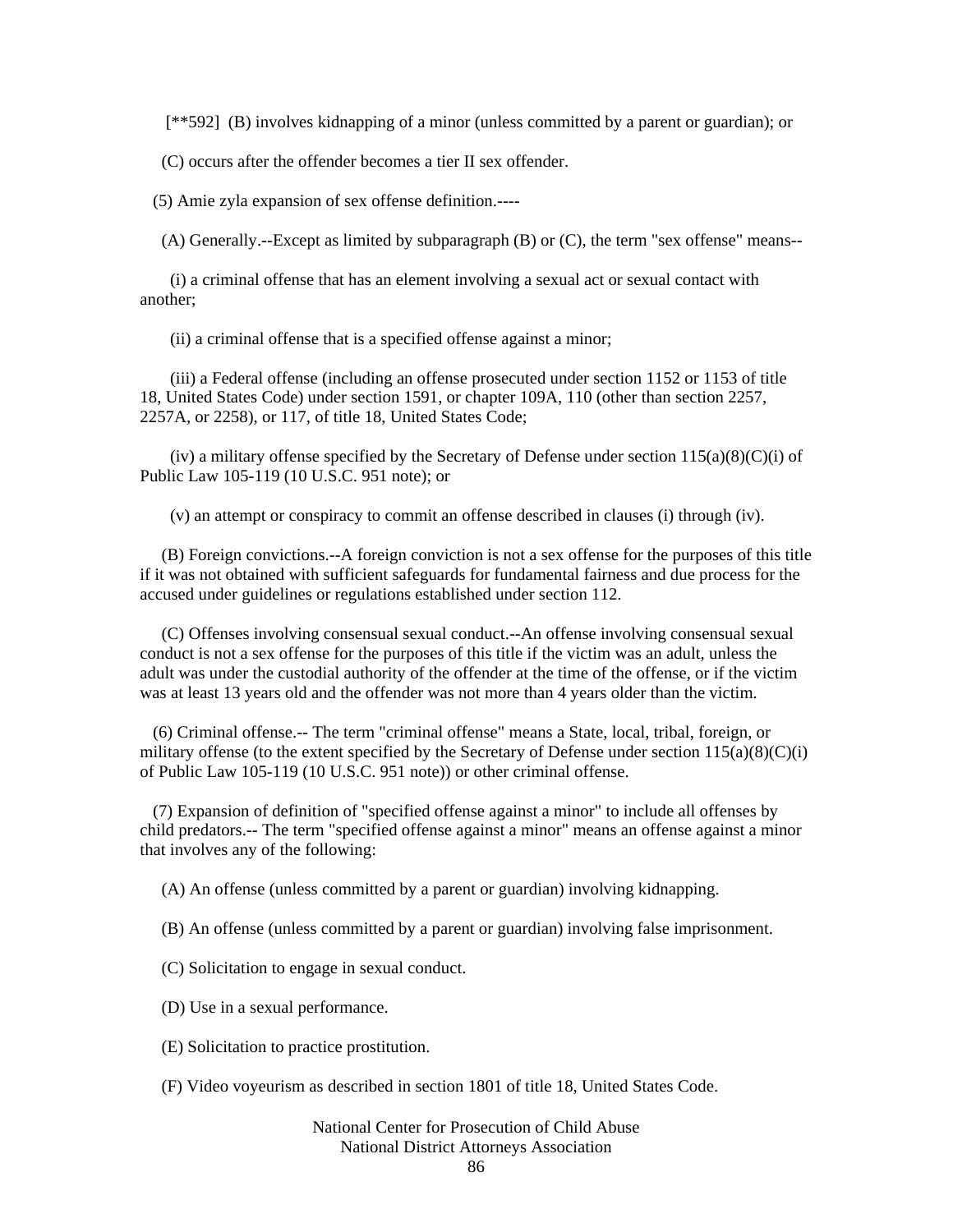(G) Possession, production, or distribution of child pornography.

 (H) Criminal sexual conduct involving a minor, or the use of the Internet to facilitate or attempt such conduct.

(I) Any conduct that by its nature is a sex offense against a minor.

 [\*\*593] (8) Convicted as including certain juvenile adjudications.-- The term "convicted" or a variant thereof, used with respect to a sex offense, includes adjudicated delinquent as a juvenile for that offense, but only if the offender is 14 years of age or older at the time of the offense and the offense adjudicated was comparable to or more severe than aggravated sexual abuse (as described in section 2241 of title 18, United States Code), or was an attempt or conspiracy to commit such an offense.

 (9) Sex offender registry.-- The term "sex offender registry" means a registry of sex offenders, and a notification program, maintained by a jurisdiction.

(10) Jurisdiction.-- The term "jurisdiction" means any of the following:

(A) A State.

(B) The District of Columbia.

(C) The Commonwealth of Puerto Rico.

(D) Guam.

(E) American Samoa.

(F) The Northern Mariana Islands.

(G) The United States Virgin Islands.

 (H) To the extent provided and subject to the requirements of section 127, a federally recognized Indian tribe.

 (11) Student.-- The term "student" means an individual who enrolls in or attends an educational institution, including (whether public or private) a secondary school, trade or professional school, and institution of higher education.

 (12) Employee.-- The term "employee" includes an individual who is self-employed or works for any other entity, whether compensated or not.

 (13) Resides.-- The term "resides" means, with respect to an individual, the location of the individual's home or other place where the individual habitually lives.

(14) Minor.-- The term "minor" means an individual who has not attained the age of 18 years.

[\*112] Sec. 112. <42 USC 16912> REGISTRY REQUIREMENTS FOR JURISDICTIONS.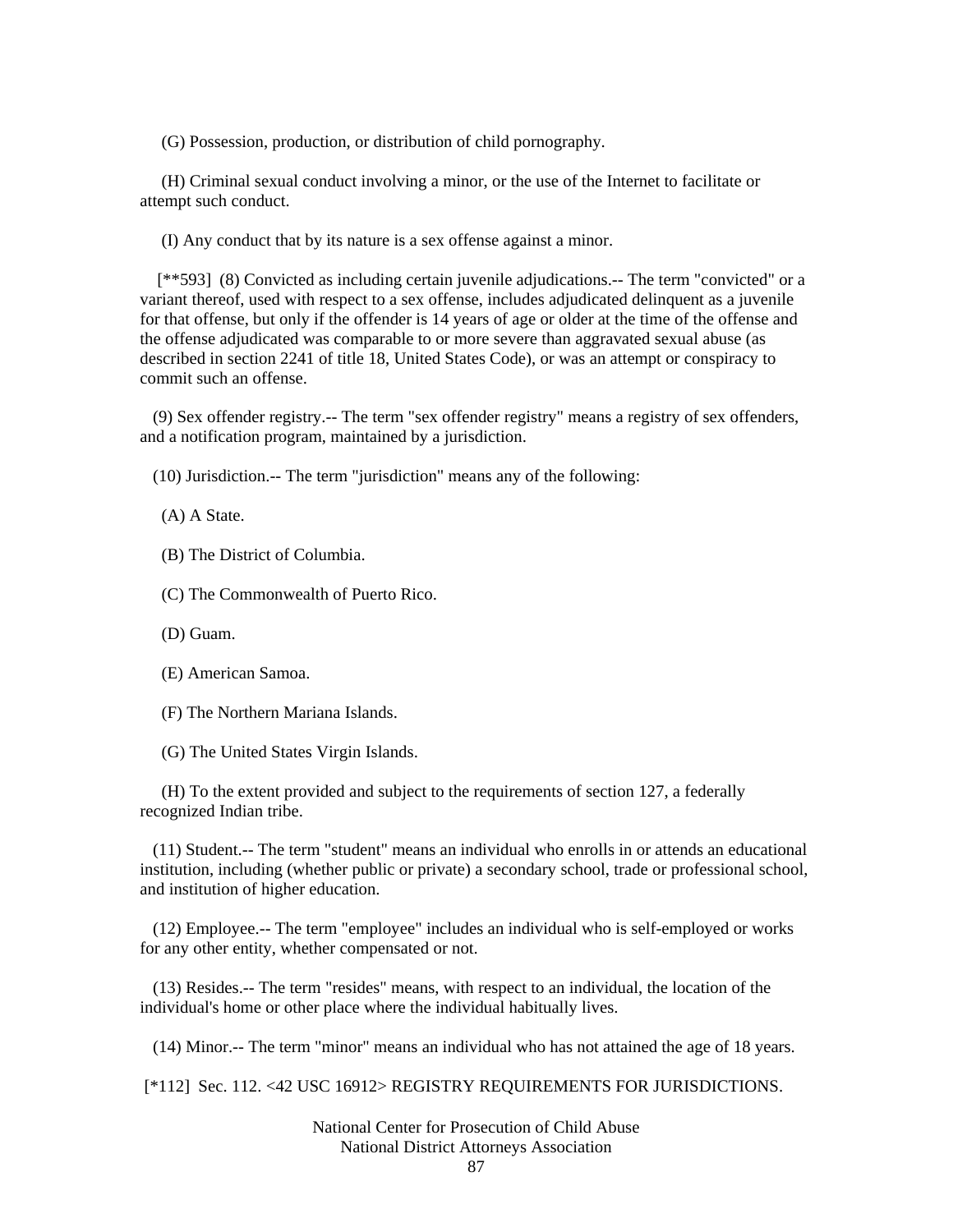(a) Jurisdiction To Maintain a Registry.--Each jurisdiction shall maintain a jurisdiction-wide sex offender registry conforming to the requirements of this title.

(b) Guidelines and Regulations.--The Attorney General shall issue guidelines and regulations to interpret and implement this title.

#### [\*113] Sec. 113. <42 USC 16913> REGISTRY REQUIREMENTS FOR SEX OFFENDERS.

(a) In General.--A sex offender shall register, and keep the registration current, in each jurisdiction where the offender resides, where the offender is an employee, and where the offender is a student. For initial registration purposes only, a sex offender shall also register in the jurisdiction in which convicted if such jurisdiction is different from the jurisdiction of residence.

(b) Initial Registration.--The sex offender shall initially register--

 (1) before completing a sentence of imprisonment with respect to the offense giving rise to the registration requirement; or

 [\*\*594] (2) not later than 3 business days after being sentenced for that offense, if the sex offender is not sentenced to a term of imprisonment.

(c) Keeping the Registration Current.--A sex offender shall, not later than 3 business days after each change of name, residence, employment, or student status, appear in person in at least 1 jurisdiction involved pursuant to subsection (a) and inform that jurisdiction of all changes in the information required for that offender in the sex offender registry. That jurisdiction shall immediately provide that information to all other jurisdictions in which the offender is required to register.

(d) Initial Registration of Sex Offenders Unable To Comply With Subsection (b) .--The Attorney General shall have the authority to specify the applicability of the requirements of this title to sex offenders convicted before the enactment of this Act or its implementation in a particular jurisdiction, and to prescribe rules for the registration of any such sex offenders and for other categories of sex offenders who are unable to comply with subsection (b).

(e) State Penalty for Failure To Comply.--Each jurisdiction, other than a Federally recognized Indian tribe, shall provide a criminal penalty that includes a maximum term of imprisonment that is greater than 1 year for the failure of a sex offender to comply with the requirements of this title.

[\*114] Sec. 114. <42 USC 16914> INFORMATION REQUIRED IN REGISTRATION.

(a) Provided by the Offender.--The sex offender shall provide the following information to the appropriate official for inclusion in the sex offender registry:

(1) The name of the sex offender (including any alias used by the individual).

(2) The Social Security number of the sex offender.

(3) The address of each residence at which the sex offender resides or will reside.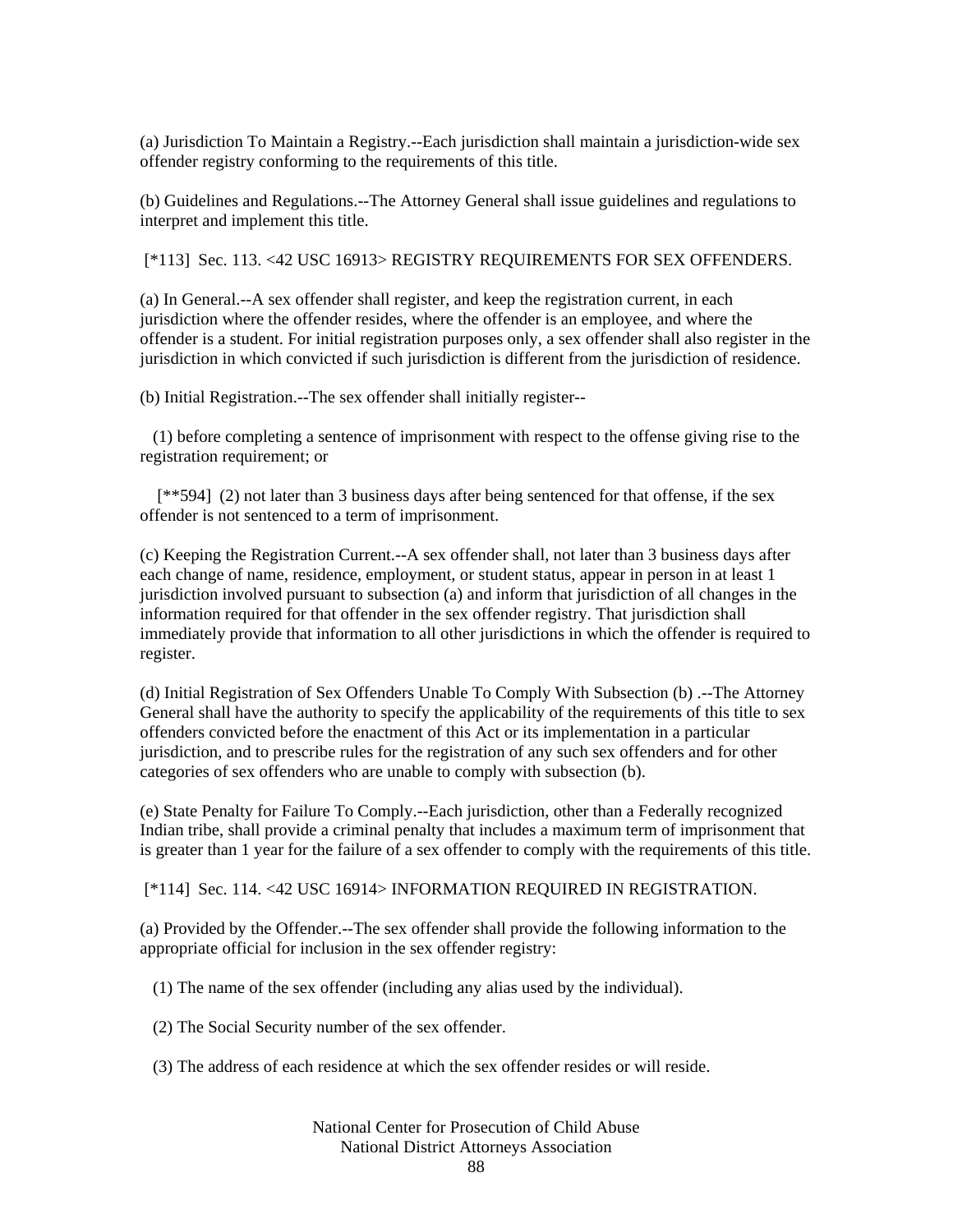(4) The name and address of any place where the sex offender is an employee or will be an employee.

(5) The name and address of any place where the sex offender is a student or will be a student.

 (6) The license plate number and a description of any vehicle owned or operated by the sex offender.

(7) Any other information required by the Attorney General.

(b) Provided by the Jurisdiction.--The jurisdiction in which the sex offender registers shall ensure that the following information is included in the registry for that sex offender:

(1) A physical description of the sex offender.

 (2) The text of the provision of law defining the criminal offense for which the sex offender is registered.

 (3) The criminal history of the sex offender, including the date of all arrests and convictions; the status of parole, probation, or supervised release; registration status; and the existence of any outstanding arrest warrants for the sex offender.

(4) A current photograph of the sex offender.

(5) A set of fingerprints and palm prints of the sex offender.

(6) A DNA sample of the sex offender.

 (7) A photocopy of a valid driver's license or identification card issued to the sex offender by a jurisdiction.

(8) Any other information required by the Attorney General.

 [\*\*595] [\*115] Sec. 115. <42 USC 16915> DURATION OF REGISTRATION REQUIREMENT.

(a) Full Registration Period.--A sex offender shall keep the registration current for the full registration period (excluding any time the sex offender is in custody or civilly committed) unless the offender is allowed a reduction under subsection (b). The full registration period is--

(1) 15 years, if the offender is a tier I sex offender;

(2) 25 years, if the offender is a tier II sex offender; and

(3) the life of the offender, if the offender is a tier III sex offender.

(b) Reduced Period for Clean Record.--

 (1) Clean record.-- The full registration period shall be reduced as described in paragraph (3) for a sex offender who maintains a clean record for the period described in paragraph (2) by--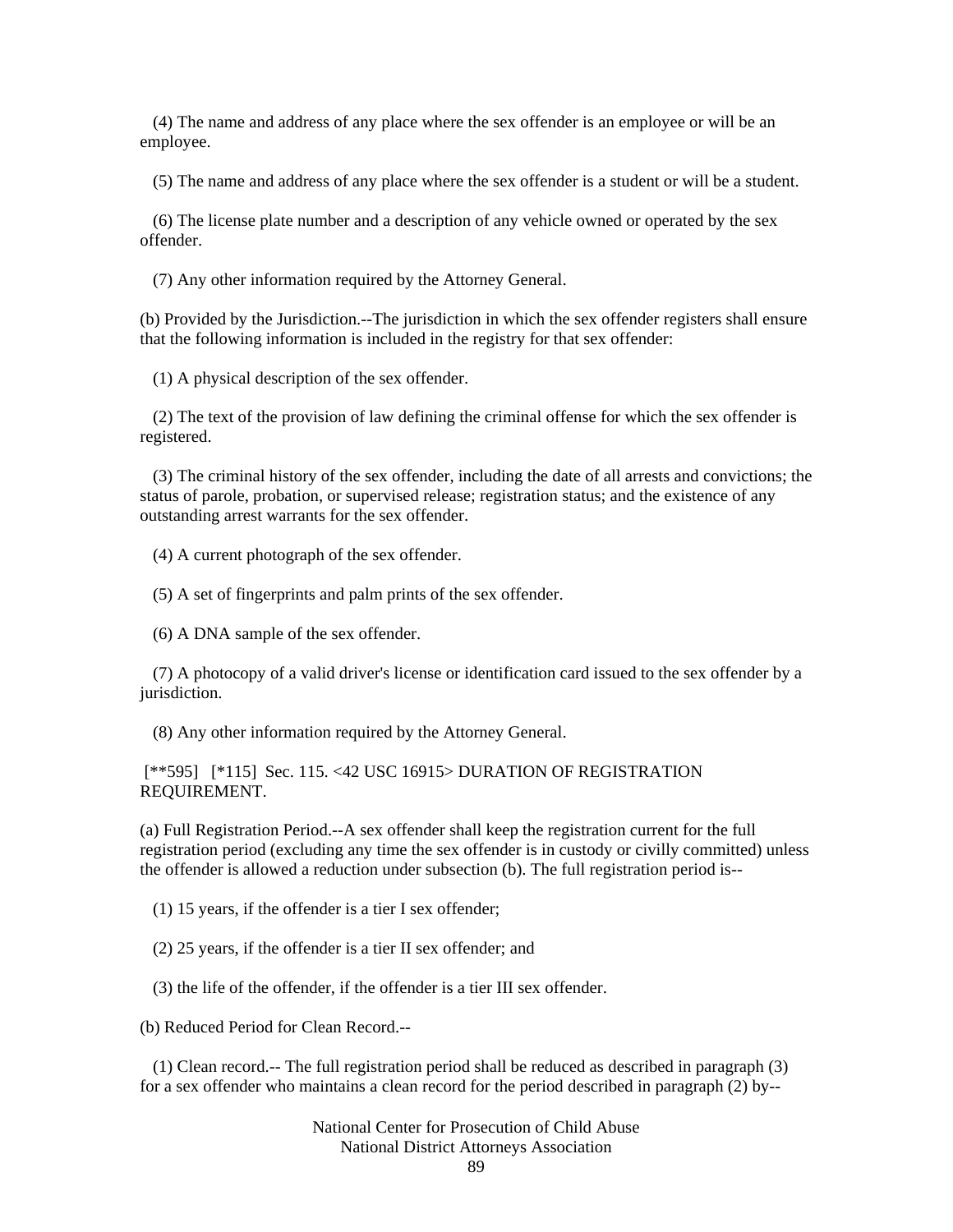(A) not being convicted of any offense for which imprisonment for more than 1 year may be imposed;

(B) not being convicted of any sex offense;

(C) successfully completing any periods of supervised release, probation, and parole; and

 (D) successfully completing of an appropriate sex offender treatment program certified by a jurisdiction or by the Attorney General.

(2) Period.-- In the case of--

 (A) a tier I sex offender, the period during which the clean record shall be maintained is 10 years; and

 (B) a tier III sex offender adjudicated delinquent for the offense which required registration in a sex registry under this title, the period during which the clean record shall be maintained is 25 years.

(3) Reduction.-- In the case of--

(A) a tier I sex offender, the reduction is 5 years;

 (B) a tier III sex offender adjudicated delinquent, the reduction is from life to that period for which the clean record under paragraph  $(2)$  is maintained.

[\*116] Sec. 116. <42 USC 16916> PERIODIC IN PERSON VERIFICATION.

A sex offender shall appear in person, allow the jurisdiction to take a current photograph, and verify the information in each registry in which that offender is required to be registered not less frequently than--

(1) each year, if the offender is a tier I sex offender;

(2) every 6 months, if the offender is a tier II sex offender; and

(3) every 3 months, if the offender is a tier III sex offender.

#### [\*117] Sec. 117. <42 USC 16917> DUTY TO NOTIFY SEX OFFENDERS OF REGISTRATION REQUIREMENTS AND TO REGISTER.

(a) In General.--An appropriate official shall, shortly before release of the sex offender from custody, or, if the sex offender is not in custody, immediately after the sentencing of the sex offender, for the offense giving rise to the duty to register--

 (1) inform the sex offender of the duties of a sex offender under this title and explain those duties;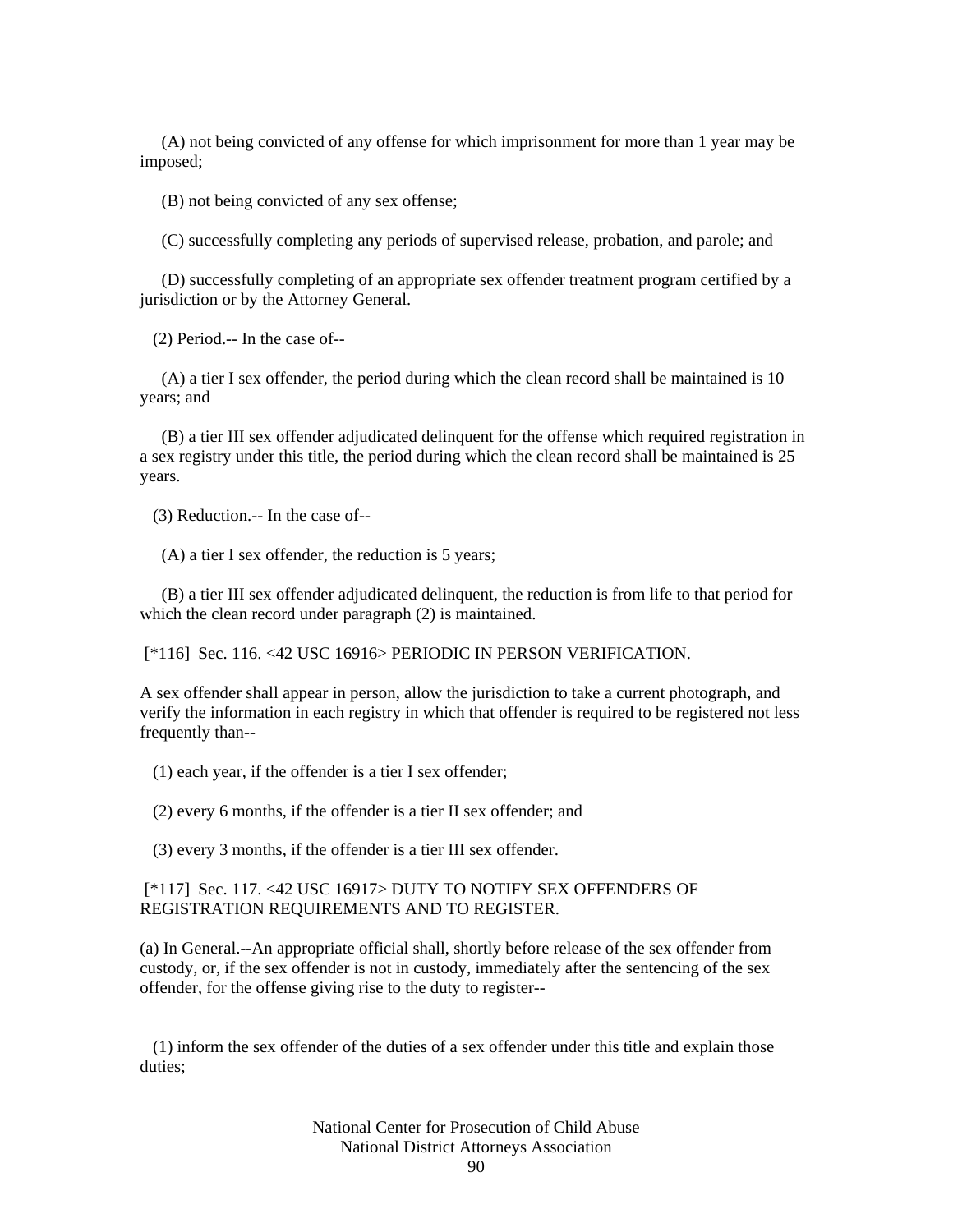(2) require the sex offender to read and sign a form stating that the duty to register has been explained and that the sex offender understands the registration requirement; and

[\*\*596] (3) ensure that the sex offender is registered.

(b) Notification of Sex Offenders Who Cannot Comply With Subsection ( a).--The Attorney General shall prescribe rules for the notification of sex offenders who cannot be registered in accordance with subsection (a).

 [\*118] Sec. 118. <42 USC 16918> PUBLIC ACCESS TO SEX OFFENDER INFORMATION THROUGH THE INTERNET.

(a) In General.--Except as provided in this section, each jurisdiction shall make available on the Internet, in a manner that is readily accessible to all jurisdictions and to the public, all information about each sex offender in the registry. The jurisdiction shall maintain the Internet site in a manner that will permit the public to obtain relevant information for each sex offender by a single query for any given zip code or geographic radius set by the user. The jurisdiction shall also include in the design of its Internet site all field search capabilities needed for full participation in the Dru Sjodin National Sex Offender Public Website and shall participate in that website as provided by the Attorney General.

(b) Mandatory Exemptions.--A jurisdiction shall exempt from disclosure--

- (1) the identity of any victim of a sex offense;
- (2) the Social Security number of the sex offender;
- (3) any reference to arrests of the sex offender that did not result in conviction; and
- (4) any other information exempted from disclosure by the Attorney General.
- (c) Optional Exemptions.--A jurisdiction may exempt from disclosure--

 (1) any information about a tier I sex offender convicted of an offense other than a specified offense against a minor;

- (2) the name of an employer of the sex offender;
- (3) the name of an educational institution where the sex offender is a student; and
- (4) any other information exempted from disclosure by the Attorney General.

(d) Links.--The site shall include, to the extent practicable, links to sex offender safety and education resources.

(e) Correction of Errors.--The site shall include instructions on how to seek correction of information that an individual contends is erroneous.

(f) Warning.--The site shall include a warning that information on the site should not be used to unlawfully injure, harass, or commit a crime against any individual named in the registry or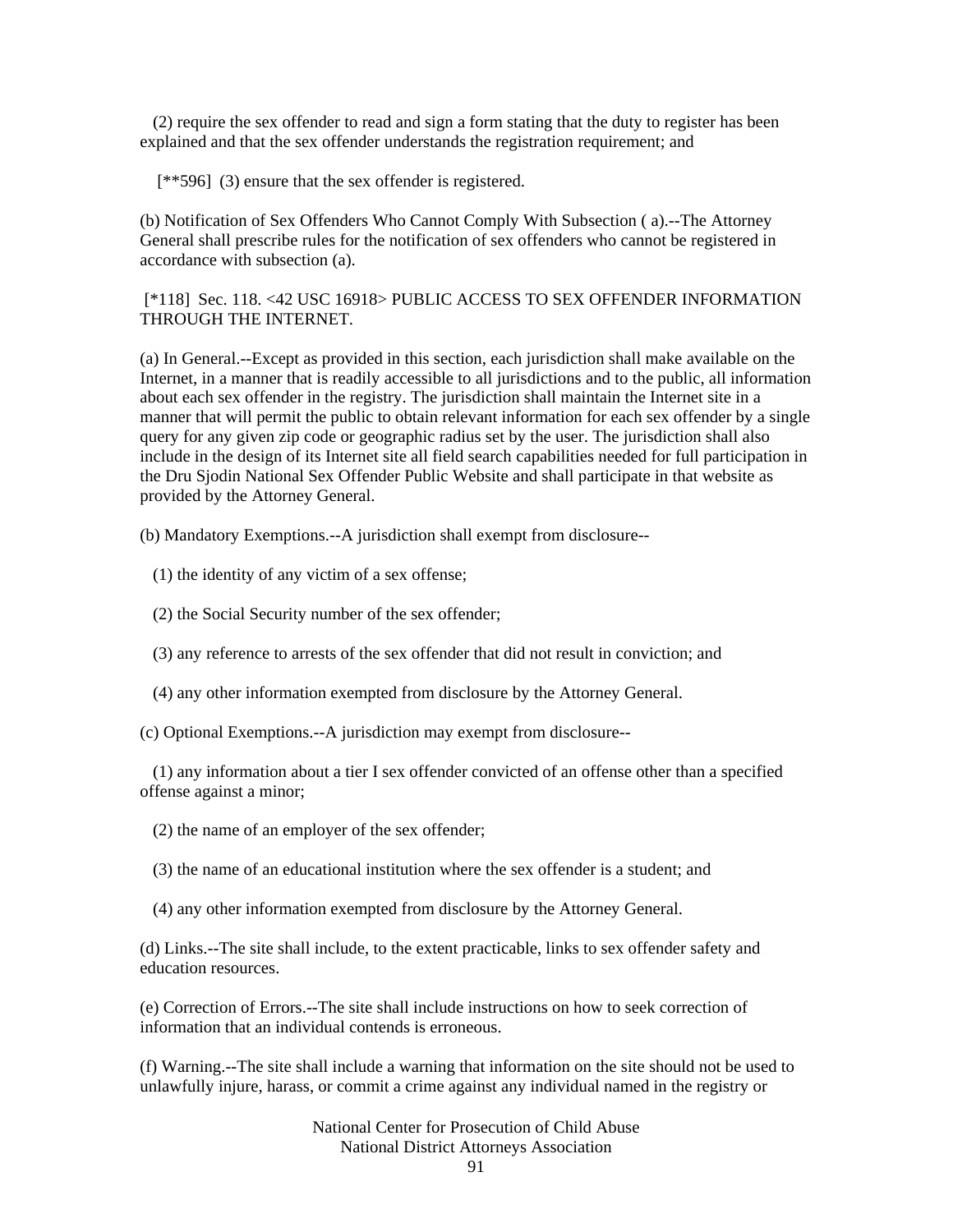residing or working at any reported address. The warning shall note that any such action could result in civil or criminal penalties.

[\*119] Sec. 119. <42 USC 16919> NATIONAL SEX OFFENDER REGISTRY.

(a) Internet.--The Attorney General shall maintain a national database at the Federal Bureau of Investigation for each sex offender and any other person required to register in a jurisdiction's sex offender registry. The database shall be known as the National Sex Offender Registry.

(b) Electronic Forwarding.--The Attorney General shall ensure (through the National Sex Offender Registry or otherwise) that updated information about a sex offender is immediately transmitted by electronic forwarding to all relevant jurisdictions.

 [\*\*597] [\*120] Sec. 120. <42 USC 16920> DRU SJODIN NATIONAL SEX OFFENDER PUBLIC WEBSITE.

(a) Establishment.--There is established the Dru Sjodin National Sex Offender Public Website (hereinafter in this section referred to as the "Website"), which the Attorney General shall maintain.

(b) Information To Be Provided.--The Website shall include relevant information for each sex offender and other person listed on a jurisdiction's Internet site. The Website shall allow the public to obtain relevant information for each sex offender by a single query for any given zip code or geographical radius set by the user in a form and with such limitations as may be established by the Attorney General and shall have such other field search capabilities as the Attorney General may provide.

 [\*121] Sec. 121. <42 USC 16921> MEGAN NICOLE KANKA AND ALEXANDRA NICOLE ZAPP COMMUNITY NOTIFICATION PROGRAM.

(a) Establishment of Program.--There is established the Megan Nicole Kanka and Alexandra Nicole Zapp Community Notification Program (hereinafter in this section referred to as the "Program").

(b) Program Notification.--Except as provided in subsection (c), immediately after a sex offender registers or updates a registration, an appropriate official in the jurisdiction shall provide the information in the registry (other than information exempted from disclosure by the Attorney General) about that offender to the following:

 (1) The Attorney General, who shall include that information in the National Sex Offender Registry or other appropriate databases.

 (2) Appropriate law enforcement agencies (including probation agencies, if appropriate), and each school and public housing agency, in each area in which the individual resides, is an employee or is a student.

 (3) Each jurisdiction where the sex offender resides, is an employee, or is a student, and each jurisdiction from or to which a change of residence, employment, or student status occurs.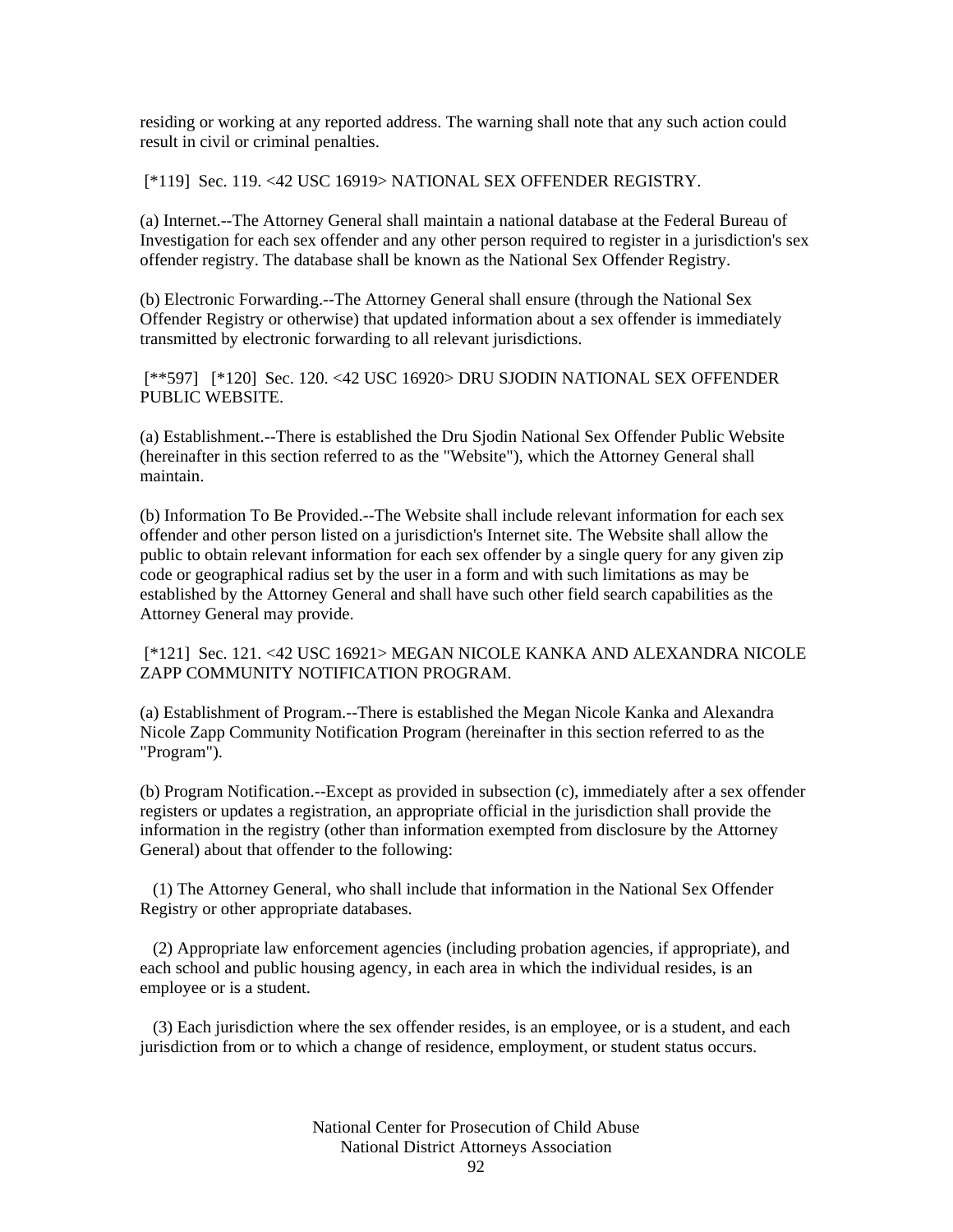(4) Any agency responsible for conducting employment-related background checks under section 3 of the National Child Protection Act of 1993 (42 U.S.C. 5119a).

(5) Social service entities responsible for protecting minors in the child welfare system.

 (6) Volunteer organizations in which contact with minors or other vulnerable individuals might occur.

 (7) Any organization, company, or individual who requests such notification pursuant to procedures established by the jurisdiction.

(c) Frequency.--Notwithstanding subsection (b), an organization or individual described in subsection (b)(6) or (b)(7) may opt to receive the notification described in that subsection no less frequently than once every five business days.

 [\*122] Sec. 122. <42 USC 16922> ACTIONS TO BE TAKEN WHEN SEX OFFENDER FAILS TO COMPLY.

An appropriate official shall notify the Attorney General and appropriate law enforcement agencies of any failure by a sex offender to comply with the requirements of a registry and revise [\*\*598] the jurisdiction's registry to reflect the nature of that failure. The appropriate official, the Attorney General, and each such law enforcement agency shall take any appropriate action to ensure compliance.

 [\*123] Sec. 123. <42 USC 16923> DEVELOPMENT AND AVAILABILITY OF REGISTRY MANAGEMENT AND WEBSITE SOFTWARE.

(a) Duty To Develop and Support.--The Attorney General shall, in consultation with the jurisdictions, develop and support software to enable jurisdictions to establish and operate uniform sex offender registries and Internet sites.

(b) Criteria.--The software should facilitate--

(1) immediate exchange of information among jurisdictions;

 (2) public access over the Internet to appropriate information, including the number of registered sex offenders in each jurisdiction on a current basis;

(3) full compliance with the requirements of this title; and

 (4) communication of information to community notification program participants as required under section 121.

(c) Deadline.--The Attorney General shall make the first complete edition of this software available to jurisdictions within 2 years of the date of the enactment of this Act.

[\*124] Sec. 124. <42 USC 16924> PERIOD FOR IMPLEMENTATION BY JURISDICTIONS.

(a) Deadline.--Each jurisdiction shall implement this title before the later of--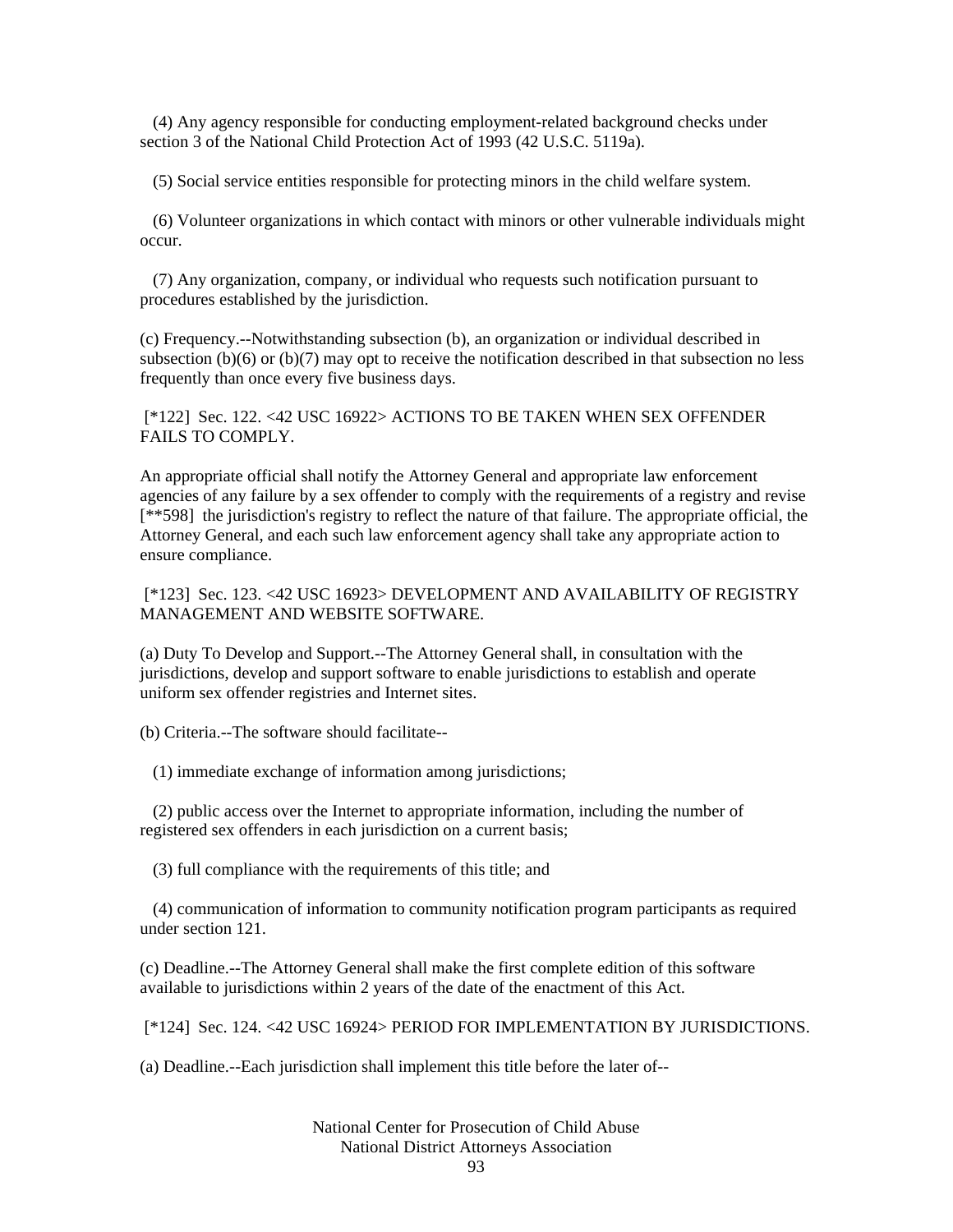(1) 3 years after the date of the enactment of this Act; and

(2) 1 year after the date on which the software described in section 123 is available.

(b) Extensions.--The Attorney General may authorize up to two 1-year extensions of the deadline.

[\*125] Sec. 125. <42 USC 16925> FAILURE OF JURISDICTION TO COMPLY.

(a) In General.--For any fiscal year after the end of the period for implementation, a jurisdiction that fails, as determined by the Attorney General, to substantially implement this title shall not receive 10 percent of the funds that would otherwise be allocated for that fiscal year to the jurisdiction under subpart 1 of part E of title I of the Omnibus Crime Control and Safe Streets Act of 1968 (42 U.S.C. 3750 et seq.).

(b) State Constitutionality.--

 (1) In general.-- When evaluating whether a jurisdiction has substantially implemented this title, the Attorney General shall consider whether the jurisdiction is unable to substantially implement this title because of a demonstrated inability to implement certain provisions that would place the jurisdiction in violation of its constitution, as determined by a ruling of the jurisdiction's highest court.

 (2) Efforts.-- If the circumstances arise under paragraph (1), then the Attorney General and the jurisdiction shall make good faith efforts to accomplish substantial implementation of this title and to reconcile any conflicts between this title and the jurisdiction's constitution. In considering whether compliance with the requirements of this title would likely violate the jurisdiction's constitution or an interpretation thereof by the jurisdiction's highest court, the Attorney General [\*\*599] shall consult with the chief executive and chief legal officer of the jurisdiction concerning the jurisdiction's interpretation of the jurisdiction's constitution and rulings thereon by the jurisdiction's highest court.

 (3) Alternative procedures.-- If the jurisdiction is unable to substantially implement this title because of a limitation imposed by the jurisdiction's constitution, the Attorney General may determine that the jurisdiction is in compliance with this Act if the jurisdiction has made, or is in the process of implementing reasonable alternative procedures or accommodations, which are consistent with the purposes of this Act.

 (4) Funding reduction.-- If a jurisdiction does not comply with paragraph (3), then the jurisdiction shall be subject to a funding reduction as specified in subsection (a).

(c) Reallocation.--Amounts not allocated under a program referred to in this section to a jurisdiction for failure to substantially implement this title shall be reallocated under that program to jurisdictions that have not failed to substantially implement this title or may be reallocated to a jurisdiction from which they were withheld to be used solely for the purpose of implementing this title.

(d) Rule of Construction.--The provisions of this title that are cast as directions to jurisdictions or their officials constitute, in relation to States, only conditions required to avoid the reduction of Federal funding under this section.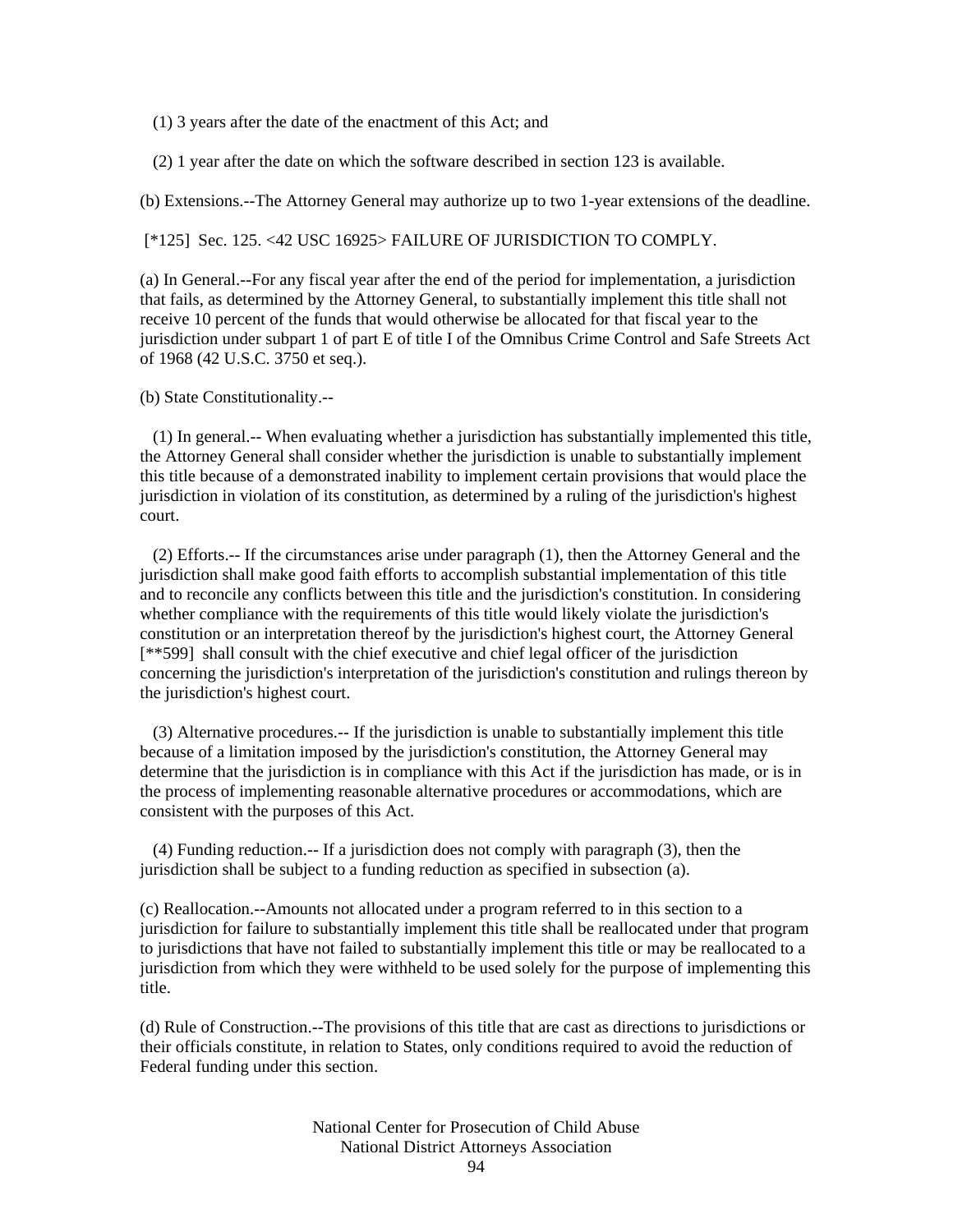[\*126] Sec. 126. <42 USC 16926> SEX OFFENDER MANAGEMENT ASSISTANCE (SOMA) PROGRAM.

(a) In General.--The Attorney General shall establish and implement a Sex Offender Management Assistance program (in this title referred to as the "SOMA program"), under which the Attorney General may award a grant to a jurisdiction to offset the costs of implementing this title.

(b) Application.--The chief executive of a jurisdiction desiring a grant under this section shall, on an annual basis, submit to the Attorney General an application in such form and containing such information as the Attorney General may require.

(c) Bonus Payments for Prompt Compliance.--A jurisdiction that, as determined by the Attorney General, has substantially implemented this title not later than 2 years after the date of the enactment of this Act is eligible for a bonus payment. The Attorney General may make such a payment under the SOMA program for the first fiscal year beginning after that determination. The amount of the payment shall be--

 (1) 10 percent of the total received by the jurisdiction under the SOMA program for the preceding fiscal year, if that implementation is not later than 1 year after the date of enactment of this Act; and

(2) 5 percent of such total, if not later than 2 years after that date.

(d) Authorization of Appropriations.--In addition to any amounts otherwise authorized to be appropriated, there are authorized to be appropriated such sums as may be necessary to the Attorney General, to be available only for the SOMA program, for fiscal years 2007 through 2009.

[\*127] Sec. 127. <42 USC 16927> ELECTION BY INDIAN TRIBES.

(a) Election.--

 [\*\*600] (1) In general.-- A federally recognized Indian tribe may, by resolution or other enactment of the tribal council or comparable governmental body--

(A) elect to carry out this subtitle as a jurisdiction subject to its provisions; or

 (B) elect to delegate its functions under this subtitle to another jurisdiction or jurisdictions within which the territory of the tribe is located and to provide access to its territory and such other cooperation and assistance as may be needed to enable such other jurisdiction or jurisdictions to carry out and enforce the requirements of this subtitle.

 (2) Imputed election in certain cases.-- A tribe shall be treated as if it had made the election described in paragraph (1)(B) if--

 (A) it is a tribe subject to the law enforcement jurisdiction of a State under section 1162 of title 18, United States Code;

 (B) the tribe does not make an election under paragraph (1) within 1 year of the enactment of this Act or rescinds an election under paragraph  $(1)(A)$ ; or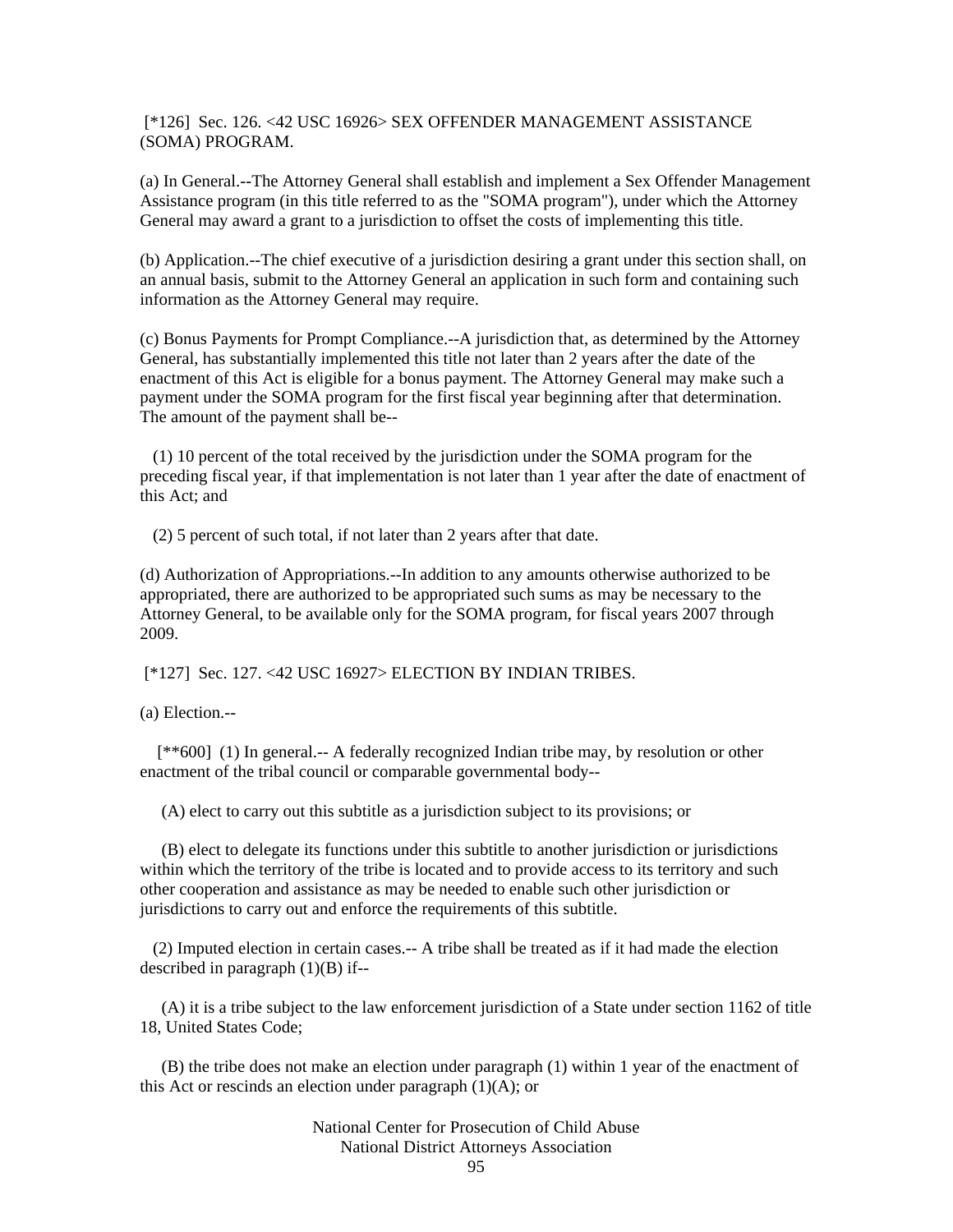(C) the Attorney General determines that the tribe has not substantially implemented the requirements of this subtitle and is not likely to become capable of doing so within a reasonable amount of time.

(b) Cooperation Between Tribal Authorities and Other Jurisdictions.--

 (1) Nonduplication.-- A tribe subject to this subtitle is not required to duplicate functions under this subtitle which are fully carried out by another jurisdiction or jurisdictions within which the territory of the tribe is located.

 (2) Cooperative agreements.-- A tribe may, through cooperative agreements with such a jurisdiction or jurisdictions--

 (A) arrange for the tribe to carry out any function of such a jurisdiction under this subtitle with respect to sex offenders subject to the tribe's jurisdiction; and

 (B) arrange for such a jurisdiction to carry out any function of the tribe under this subtitle with respect to sex offenders subject to the tribe's jurisdiction.

 [\*128] Sec. 128. <42 USC 16928> REGISTRATION OF SEX OFFENDERS ENTERING THE UNITED STATES.

The Attorney General, in consultation with the Secretary of State and the Secretary of Homeland Security, shall establish and maintain a system for informing the relevant jurisdictions about persons entering the United States who are required to register under this title. The Secretary of State and the Secretary of Homeland Security shall provide such information and carry out such functions as the Attorney General may direct in the operation of the system.

[\*129] Sec. 129. REPEAL OF PREDECESSOR SEX OFFENDER PROGRAM.

(a) Repeal.--Sections 170101 (42 U.S.C. 14071) and 170102 (42 U.S.C. 14072) of the Violent Crime Control and Law Enforcement Act of 1994, and section 8 of the Pam Lychner Sexual Offender Tracking and Identification Act of 1996 (42 U.S.C. 14073), are repealed.

 [\*\*601] (b) <42 USC 14071 note> Effective Date.--Notwithstanding any other provision of this Act, this section shall take effect on the date of the deadline determined in accordance with section 124(a).

#### [\*130] Sec. 130. LIMITATION ON LIABILITY FOR THE NATIONAL CENTER FOR MISSING AND EXPLOITED CHILDREN.

Section 227 of the Victims of Child Abuse Act of 1990 (42 U.S.C. 13032) is amended by adding at the end the following:

"(g) Limitation on Liability.--

 "(1) In general.-- Except as provided in paragraphs (2) and (3), the National Center for Missing and Exploited Children, including any of its directors, officers, employees, or agents, is not liable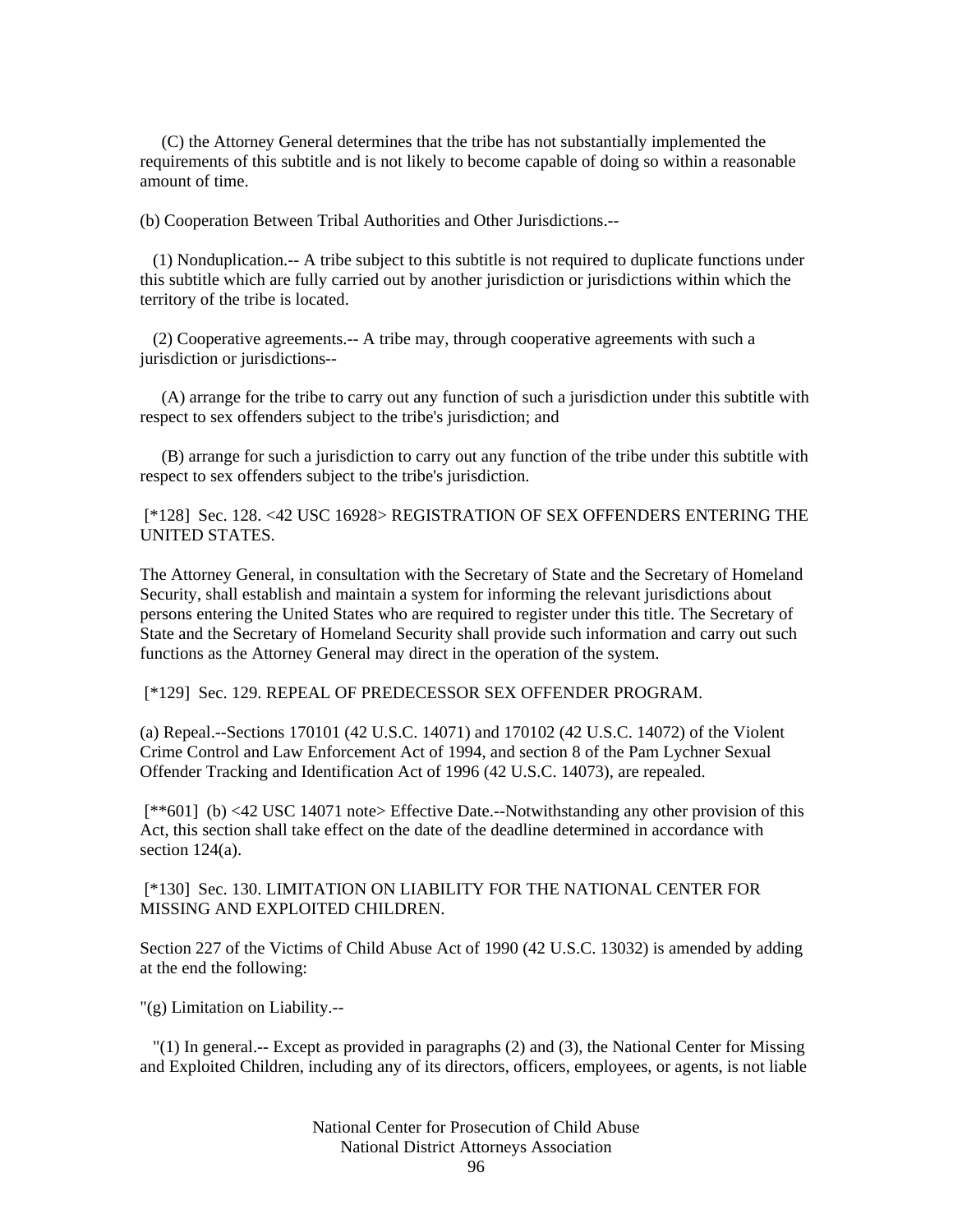in any civil or criminal action arising from the performance of its CyberTipline responsibilities and functions, as defined by this section, or from its efforts to identify child victims.

 "(2) Intentional, reckless, or other misconduct.-- Paragraph (1) does not apply in an action in which a party proves that the National Center for Missing and Exploited Children, or its officer, employee, or agent as the case may be, engaged in intentional misconduct or acted, or failed to act, with actual malice, with reckless disregard to a substantial risk of causing injury without legal justification, or for a purpose unrelated to the performance of responsibilities or functions under this section.

 "(3) Ordinary business activities.-- Paragraph (1) does not apply to an act or omission related to an ordinary business activity, such as an activity involving general administration or operations, the use of motor vehicles, or personnel management.".

[\*131] Sec. 131. <42 USC 16929> IMMUNITY FOR GOOD FAITH CONDUCT.

The Federal Government, jurisdictions, political subdivisions of jurisdictions, and their agencies, officers, employees, and agents shall be immune from liability for good faith conduct under this title.

Subtitle B--Improving Federal Criminal Law Enforcement To Ensure Sex Offender Compliance With Registration and Notification Requirements and Protection of Children From Violent Predators

 [\*141] Sec. 141. AMENDMENTS TO TITLE 18, UNITED STATES CODE, RELATING TO SEX OFFENDER REGISTRATION.

(a) Criminal Penalties for Nonregistration.--

 (1) In general.-- Part I of title 18, United States Code, is amended by inserting after chapter 109A the following:

 [\*\*602] "CHAPTER 109B--SEX OFFENDER AND CRIMES AGAINST CHILDREN REGISTRY

"Sec.

"2250. Failure to register.

"Sec. 2250. Failure to register

"(a) In General.--Whoever--

"(1) is required to register under the Sex Offender Registration and Notification Act;

 $\Gamma(2)$ (A) is a sex offender as defined for the purposes of the Sex Offender Registration and Notification Act by reason of a conviction under Federal law (including the Uniform Code of Military Justice), the law of the District of Columbia, Indian tribal law, or the law of any territory or possession of the United States; or

 "(B) travels in interstate or foreign commerce, or enters or leaves, or resides in, Indian country; and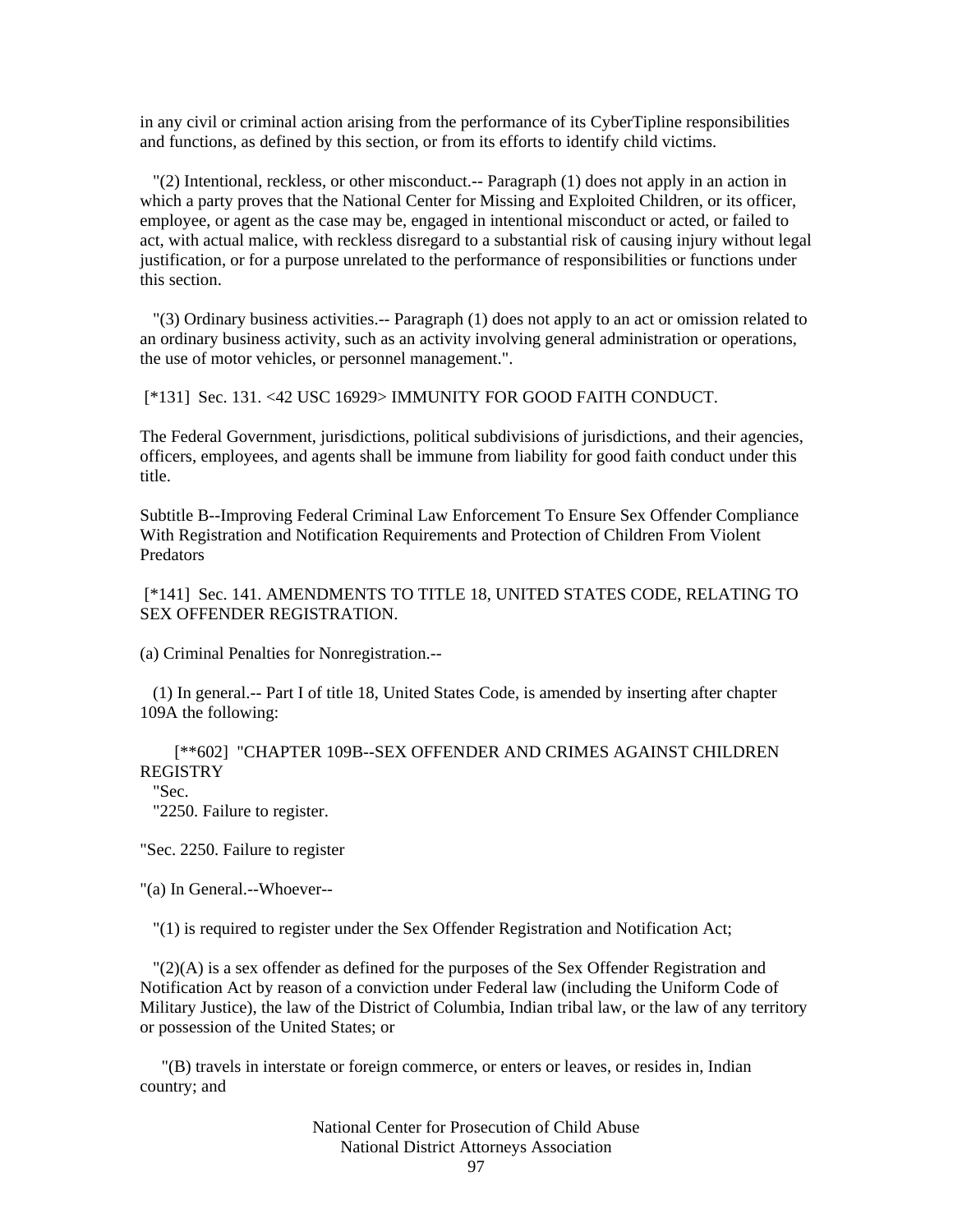"(3) nowingly fails to register or update a registration as required by the Sex Offender Registration and Notification Act;shall be fined under this title or imprisoned not more than 10 years, or both.

"(b) Affirmative Defense.--In a prosecution for a violation under subsection (a), it is an affirmative defense that--

"(1) uncontrollable circumstances prevented the individual from complying;

 "(2) the individual did not contribute to the creation of such circumstances in reckless disregard of the requirement to comply; and

"(3) the individual complied as soon as such circumstances ceased to exist.

"(c) Crime of Violence.--

 "(1) In general.-- An individual described in subsection (a) who commits a crime of violence under Federal law (including the Uniform Code of Military Justice), the law of the District of Columbia, Indian tribal law, or the law of any territory or possession of the United States shall be imprisoned for not less than 5 years and not more than 30 years.

 "(2) Additional punishment.-- The punishment provided in paragraph (1) shall be in addition and consecutive to the punishment provided for the violation described in subsection (a).".

 (2) Clerical amendment.-- The table of chapters for part I of title 18, United States Code, is amended by inserting after the item relating to chapter 109A the following: "109B. Sex offender and crimes against children registry ............ 2250".

(b) <28 USC 994 note> Directive to the United States Sentencing Commission.--In promulgating guidelines for use of a sentencing court in determining the sentence to be imposed for the offense specified in subsection (a), the United States Sentencing Commission shall consider the following matters, in addition to the matters specified in section 994 of title 28, United States Code:

 (1) Whether the person committed another sex offense in connection with, or during, the period for which the person failed to register.

 [\*\*603] (2) Whether the person committed an offense against a minor in connection with, or during, the period for which the person failed to register.

(3) Whether the person voluntarily attempted to correct the failure to register.

 (4) The seriousness of the offense which gave rise to the requirement to register, including whether such offense is a tier I, tier II, or tier III offense, as those terms are defined in section 111.

 (5) Whether the person has been convicted or adjudicated delinquent for any offense other than the offense which gave rise to the requirement to register.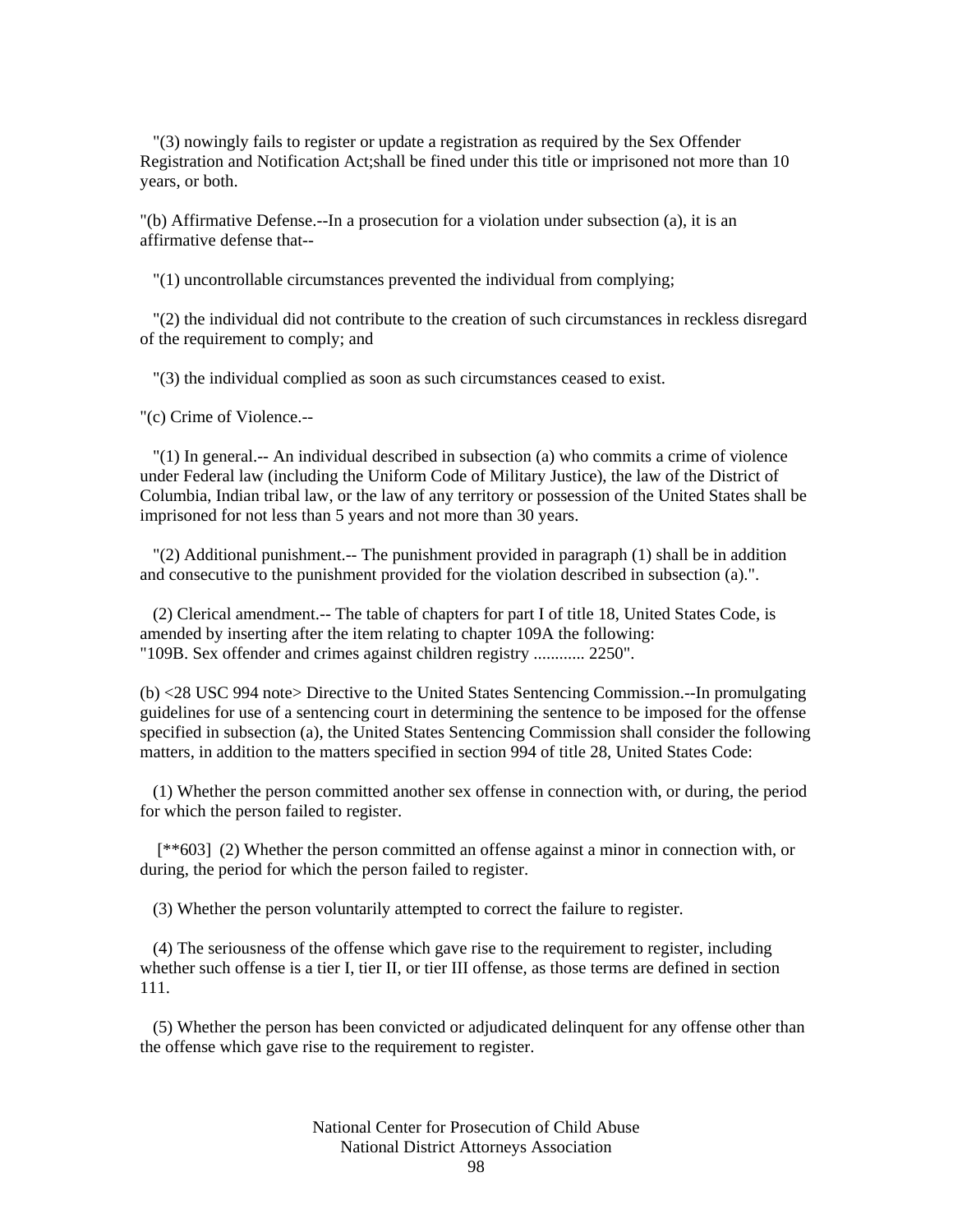(c) False Statement Offense.--Section 1001(a) of title 18, United States Code, is amended by adding at the end the following: "If the matter relates to an offense under chapter 109A, 109B, 110, or 117, or section 1591, then the term of imprisonment imposed under this section shall be not more than 8 years.".

(d) Probation.--Paragraph (8) of section 3563(a) of title 18, United States Code, is amended to read as follows:

 "(8) for a person required to register under the Sex Offender Registration and Notification Act, that the person comply with the requirements of that Act; and".

(e) Supervised Release.--Section 3583 of title 18, United States Code, is amended--

 (1) in subsection (d), in the sentence beginning with "The court shall order, as an explicit condition of supervised release for a person described in section  $4042(c)(4)$ ", by striking "described in section  $4042(c)(4)$ " and all that follows through the end of the sentence and inserting "required to register under the Sex Offender Registration and Notification Act, that the person comply with the requirements of that Act.".

 $(2)$  in subsection  $(k)$ --

(A) by striking "2244(a)(1), 2244(a)(2)" and inserting "2243, 2244, 2245, 2250";

(B) by inserting "not less than 5," after "any term of years"; and

 (C) by adding at the end the following: "If a defendant required to register under the Sex Offender Registration and Notification Act commits any criminal offense under chapter 109A, 110, or 117, or section 1201 or 1591, for which imprisonment for a term longer than 1 year can be imposed, the court shall revoke the term of supervised release and require the defendant to serve a term of imprisonment under subsection (e)(3) without regard to the exception contained therein. Such term shall be not less than 5 years.".

(f) Duties of the Bureau of Prisons.--Paragraph (3) of section 4042(c) of title 18, United States Code, is amended to read as follows:

 "(3) The Director of the Bureau of Prisons shall inform a person who is released from prison and required to register under the Sex Offender Registration and Notification Act of the requirements of that Act as they apply to that person and the same information shall be provided to a person sentenced to probation by the probation officer responsible for supervision of that person.".

(g) Conforming Amendments To Cross-References.--Section 4042(c) of title 18, United States Code, is amended--

 [\*\*604] (1) in paragraph (1), by striking "(4)" and inserting "(3), or any other person in a category specified by the Attorney General,"; and

 $(2)$  in paragraph  $(2)$ --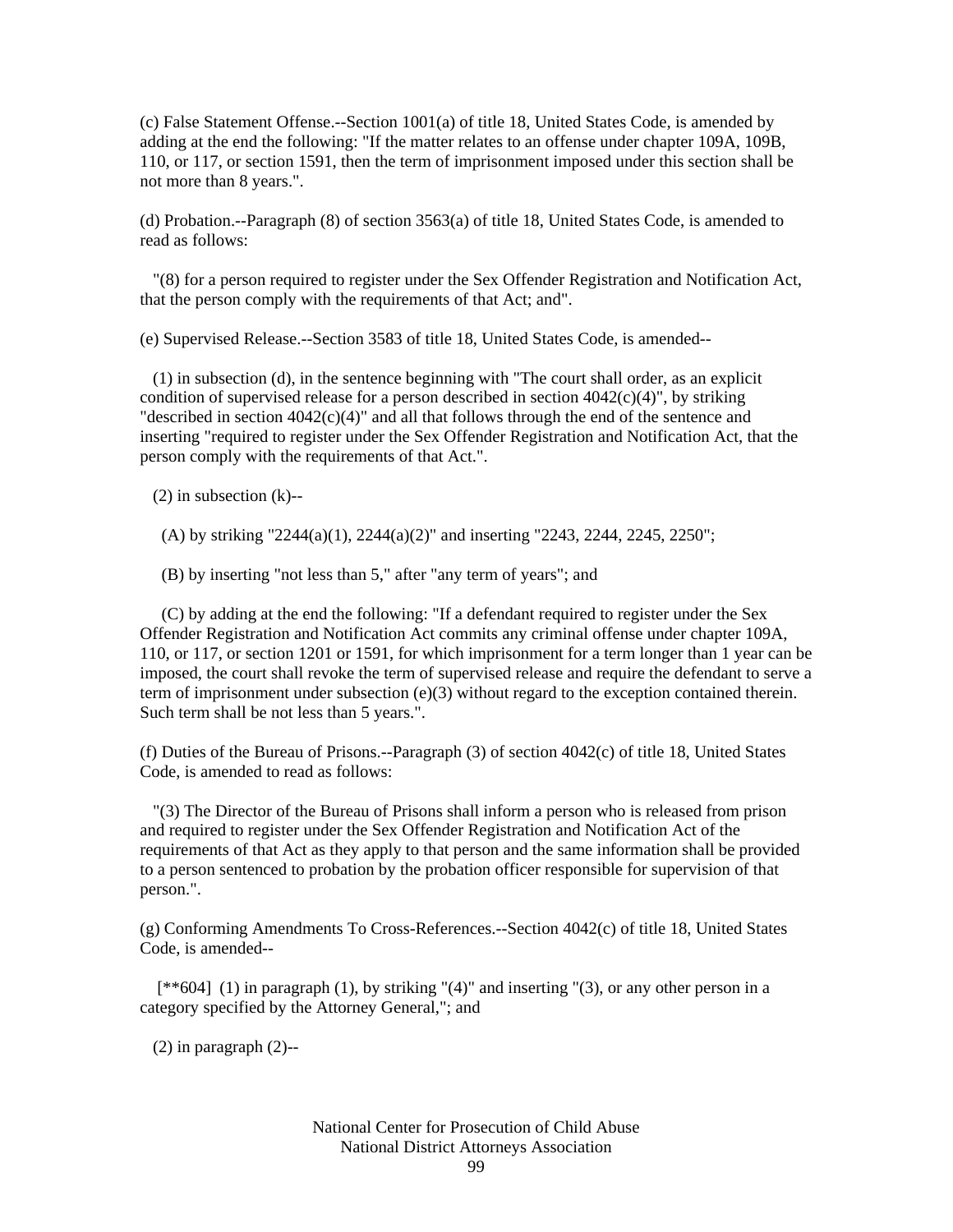(A) in the first sentence, by striking "shall be subject to a registration requirement as a sex offender" and inserting "shall register as required by the Sex Offender Registration and Notification Act"; and

(B) in the fourth sentence, by striking "(4)" and inserting "(3)".

(h) Conforming Repeal of Deadwood.--Paragraph (4) of section 4042(c) of title 18, United States Code, is repealed.

(i) <10 USC 951 note> Military Offenses.--

(1) Section  $115(a)(8)(C)(i)$  of Public Law 105-119 (111 Stat. 2466) is amended by striking "which encompass" and all that follows through "and (B))" and inserting "which are sex offenses as that term is defined in the Sex Offender Registration and Notification Act".

(2) Section  $115(a)(8)(C(iii)$  of Public Law  $105-119$  ( 111 Stat. 2466; 10 U.S.C. 951 note) is amended by striking "the amendments made by subparagraphs (A) and (B)" and inserting "the Sex Offender Registration and Notification Act".

(j) Conforming Amendment Relating To Parole.--Section 4209(a) of title 18, United States Code, is amended in the second sentence by striking "described" and all that follows through the end of the sentence and inserting "required to register under the Sex Offender Registration and Notification Act that the person comply with the requirements of that Act.".

 [\*142] Sec. 142. <42 USC 16941> FEDERAL ASSISTANCE WITH RESPECT TO VIOLATIONS OF REGISTRATION REQUIREMENTS.

(a) In General.--The Attorney General shall use the resources of Federal law enforcement, including the United States Marshals Service, to assist jurisdictions in locating and apprehending sex offenders who violate sex offender registration requirements. For the purposes of section 566(e)(1)(B) of title 28, United States Code, a sex offender who violates a sex offender registration requirement shall be deemed a fugitive.

(b) Authorization of Appropriations.--There are authorized to be appropriated such sums as may be necessary for fiscal years 2007 through 2009 to implement this section.

[\*143] Sec. 143. <42 USC 16942> PROJECT SAFE CHILDHOOD.

(a) Establishment of Program.--Not later than 6 months after the date of enactment of this Act, the Attorney General shall create and maintain a Project Safe Childhood program in accordance with this section.

(b) Initial Implementation.--Except as authorized under subsection (c), funds authorized under this section may only be used for the following 5 purposes:

 (1) Integrated Federal, State, and local efforts to investigate and prosecute child exploitation cases, including--

 (A) the partnership by each United States Attorney with each Internet Crimes Against Children Task Force that is a part of the Internet Crimes Against Children Task Force Program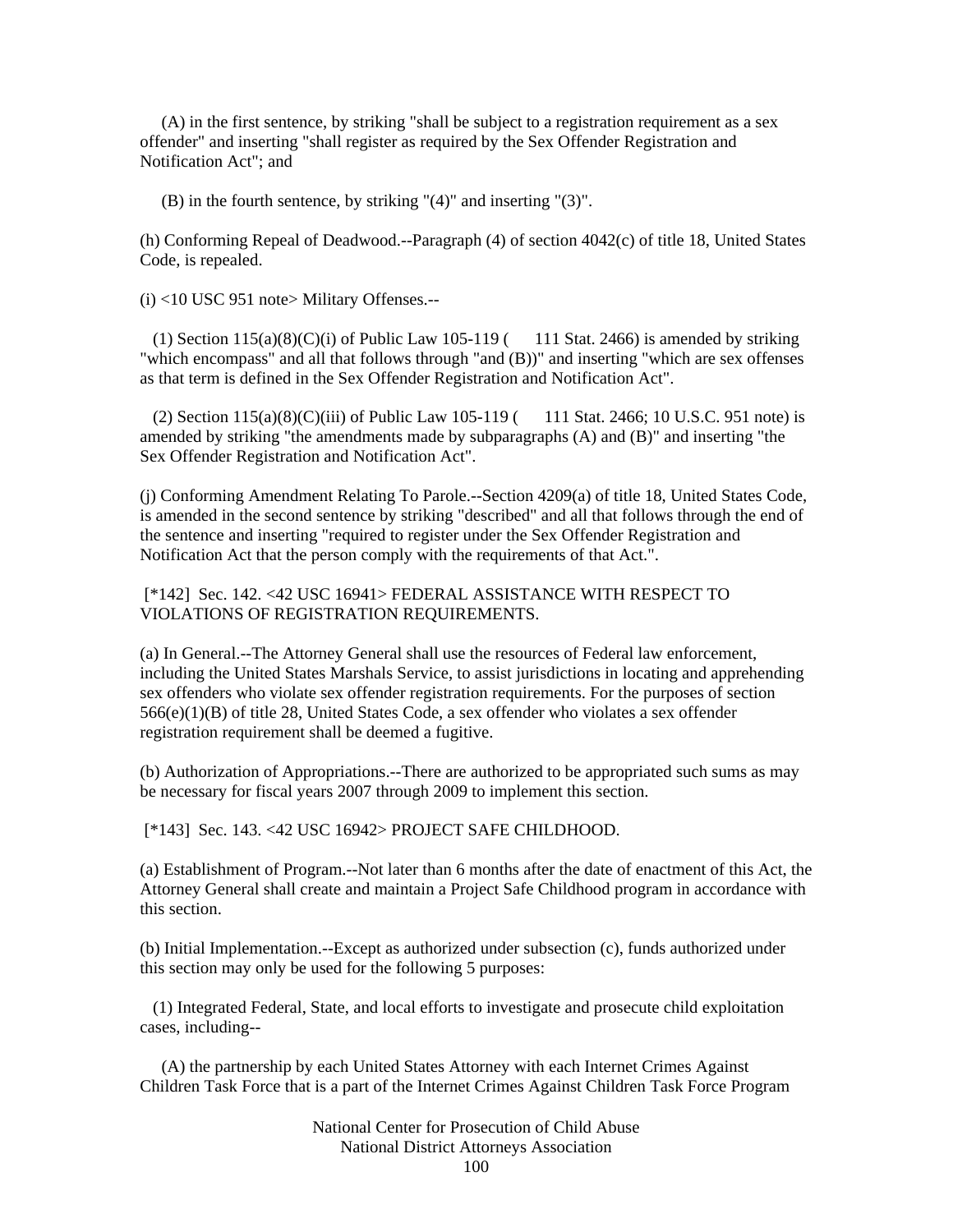authorized and funded under title IV of the Juvenile Justice and Delinquency Prevention Act of 1974 (42 U.S.C. 5771 et seq.) (referred to in this [\*\*605] section as the "ICAC Task Force Program") that exists within the district of such attorney;

 (B) the partnership by each United States Attorney with other Federal, State, and local law enforcement partners working in the district of such attorney to implement the program described in subsection (a);

 (C) the development by each United States Attorney of a district-specific strategic plan to coordinate the investigation and prosecution of child exploitation crimes;

(D) efforts to identify and rescue victims of child exploitation crimes; and

(E) local training, educational, and awareness programs of such crimes.

 (2) Major case coordination by the Department of Justice (or other Federal agencies as appropriate), including specific integration or cooperation, as appropriate, of--

(A) the Child Exploitation and Obscenity Section within the Department of Justice;

(B) the Innocent Images Unit of the Federal Bureau of Investigation;

 (C) any task forces established in connection with the Project Safe Childhood program set forth under subsection (a); and

 (D) the High Tech Investigative Unit within the Criminal Division of the Department of Justice.

 (3) Increased Federal involvement in child pornography and enticement cases by providing additional investigative tools and increased penalties under Federal law.

(4) Training of Federal, State, and local law enforcement through programs facilitated by--

(A) the National Center for Missing and Exploited Children;

(B) the ICAC Task Force Program; and

 (C) any other ongoing program regarding the investigation and prosecution of computerfacilitated crimes against children, including training and coordination regarding leads from--

(i) Federal law enforcement operations; and

 (ii) the CyberTipline and Child Victim-Identification programs managed and maintained by the National Center for Missing and Exploited Children.

 (5) Community awareness and educational programs through partnerships to provide national public awareness and educational programs through--

(A) the National Center for Missing and Exploited Children;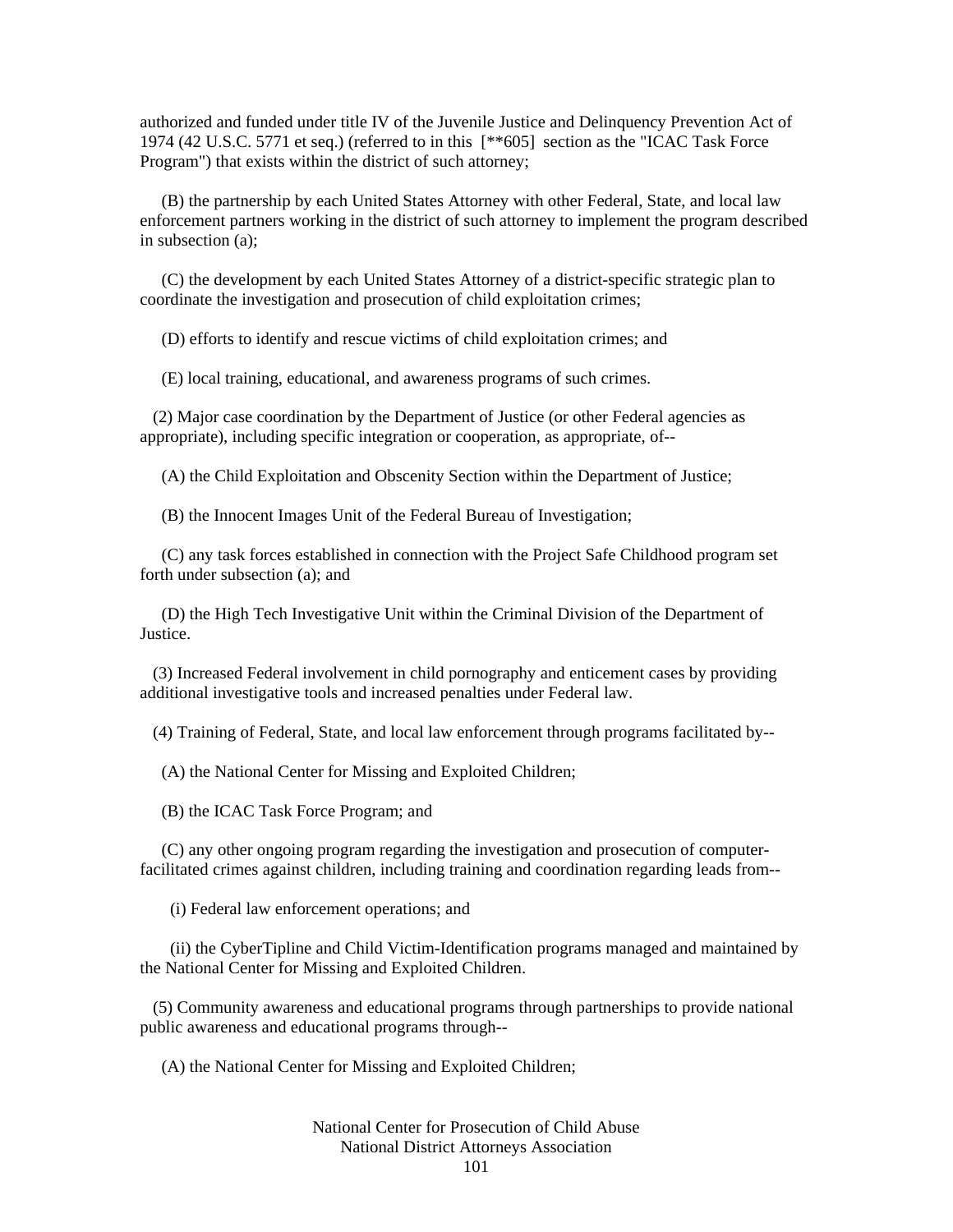(B) the ICAC Task Force Program; and

(C) any other ongoing programs that--

(i) raises national awareness about the threat of online sexual predators; or

 (ii) provides information to parents and children seeking to report possible violations of computer-facilitated crimes against children.

(c) Expansion of Project Safe Childhood.--Notwithstanding subsection (b), funds authorized under this section may be also be used for the following purposes:

[\*\*606] (1) The addition of not less than 8 Assistant United States Attorneys at the Department of Justice dedicated to the prosecution of cases in connection with the Project Safe Childhood program set forth under subsection (a).

 (2) The creation, development, training, and deployment of not less than 10 new Internet Crimes Against Children task forces within the ICAC Task Force Program consisting of Federal, State, and local law enforcement personnel dedicated to the Project Safe Childhood program set forth under subsection (a), and the enhancement of the forensic capacities of existing Internet Crimes Against Children task forces.

 (3) The development and enhancement by the Federal Bureau of Investigation of the Innocent Images task forces.

(4) Such other additional and related purposes as the Attorney General determines appropriate.

(d) Authorization of Appropriations.--For the purpose of carrying out this section, there are authorized to be appropriated--

(1) for the activities described under subsection (b)--

(A) \$ 18,000,000 for fiscal year 2007; and

(B) such sums as may be necessary for each of the 5 succeeding fiscal years; and

(2) for the activities described under subsection (c)--

- (A) for fiscal year 2007--
- (i)  $$ 15,000,000$  for the activities under paragraph (1);
- (ii) \$ 10,000,000 for activities under paragraph (2); and
- (iii) \$ 4,000,000 for activities under paragraph (3); and
- (B) such sums as may be necessary for each of the 5 succeeding fiscal years.

 [\*144] Sec. 144. <42 USC 16943> FEDERAL ASSISTANCE IN IDENTIFICATION AND LOCATION OF SEX OFFENDERS RELOCATED AS A RESULT OF A MAJOR DISASTER.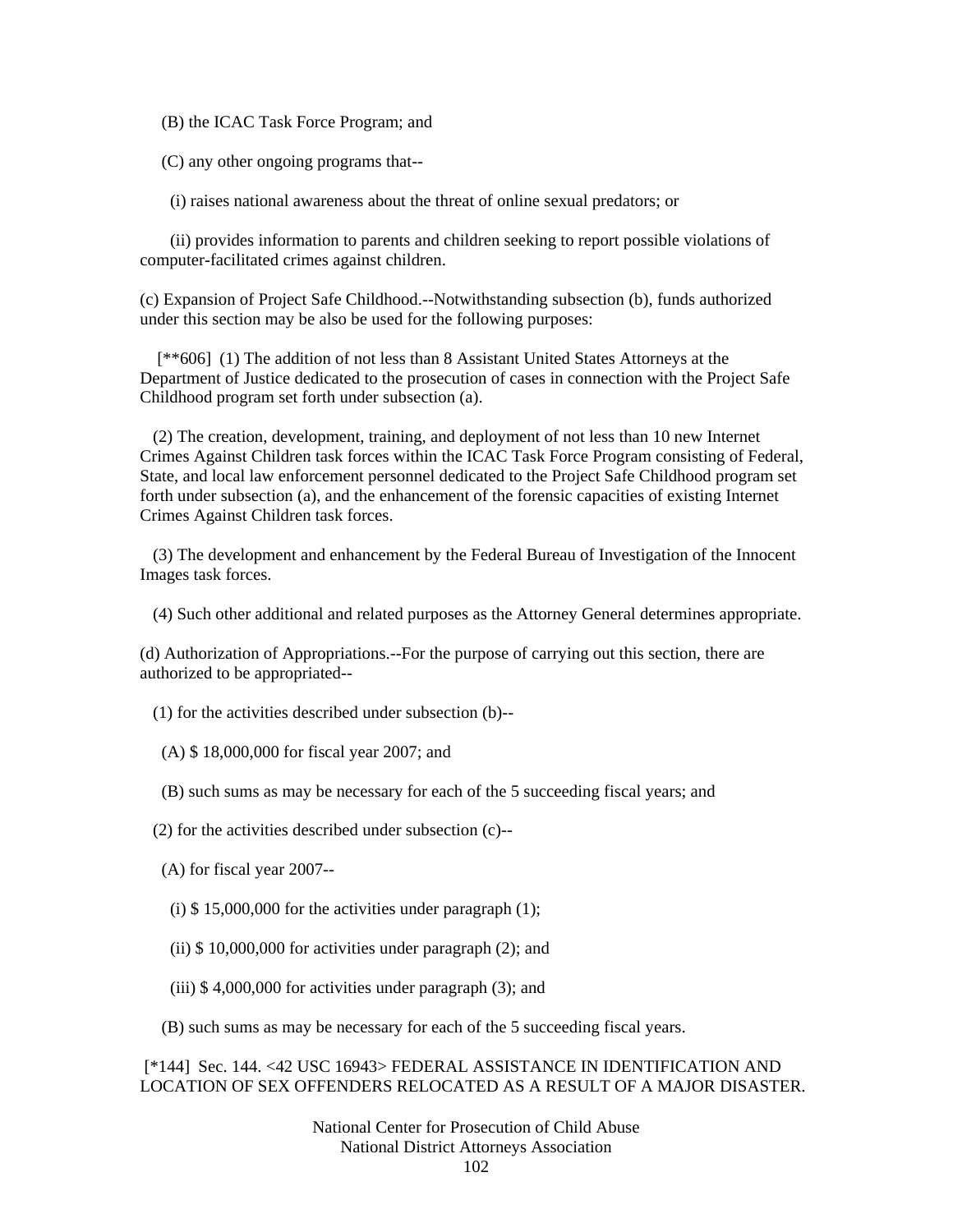The Attorney General shall provide assistance to jurisdictions in the identification and location of a sex offender relocated as a result of a major disaster.

 [\*145] Sec. 145. <42 USC 16944> EXPANSION OF TRAINING AND TECHNOLOGY EFFORTS.

(a) Training.--The Attorney General shall--

 (1) expand training efforts with Federal, State, and local law enforcement officers and prosecutors to effectively respond to the threat to children and the public posed by sex offenders who use the Internet and technology to solicit or otherwise exploit children;

 (2) facilitate meetings involving corporations that sell computer hardware and software or provide services to the general public related to use of the Internet, to identify problems associated with the use of technology for the purpose of exploiting children;

 (3) host national conferences to train Federal, State, and local law enforcement officers, probation and parole officers, and prosecutors regarding pro-active approaches to monitoring sex offender activity on the Internet;

 (4) develop and distribute, for personnel listed in paragraph (3), information regarding multidisciplinary approaches to [\*\*607] holding offenders accountable to the terms of their probation, parole, and sex offender registration laws; and

 (5) partner with other agencies to improve the coordination of joint investigations among agencies to effectively combat online solicitation of children by sex offenders.

(b) Technology.--The Attorney General shall--

 (1) deploy, to all Internet Crimes Against Children Task Forces and their partner agencies, technology modeled after the Canadian Child Exploitation Tracking System; and

(2) conduct training in the use of that technology.

(c) Report.--Not later than July 1, 2007, the Attorney General, shall submit to Congress a report on the activities carried out under this section. The report shall include any recommendations that the Attorney General considers appropriate.

(d) Authorization of Appropriations.--There are authorized to be appropriated to the Attorney General, for fiscal year 2007--

(1) \$ 1,000,000 to carry out subsection (a); and

(2) \$ 2,000,000 to carry out subsection (b).

 [\*146] Sec. 146. <42 USC 16945> OFFICE OF SEX OFFENDER SENTENCING, MONITORING, APPREHENDING, REGISTERING, AND TRACKING.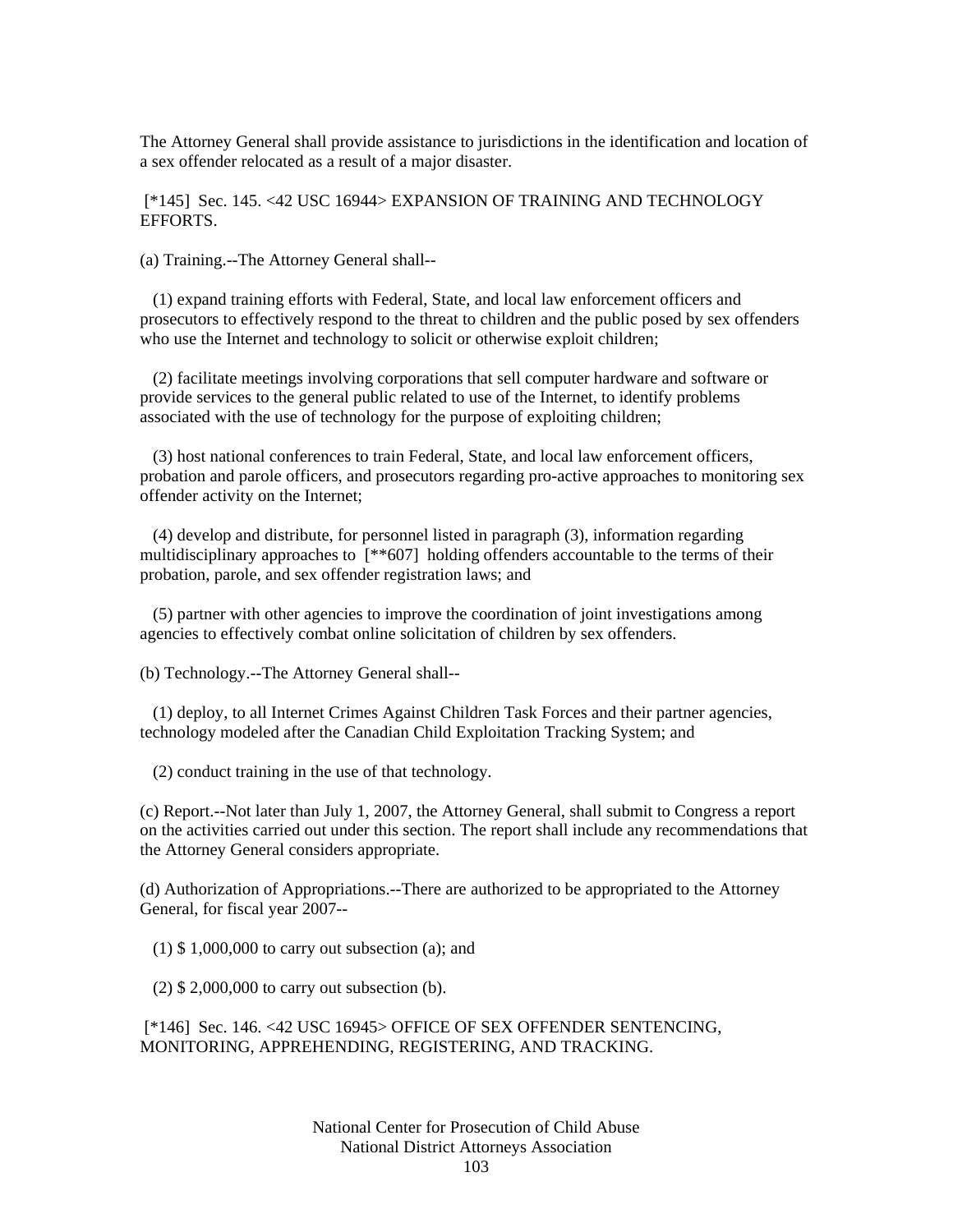(a) Establishment.--There is established within the Department of Justice, under the general authority of the Attorney General, an Office of Sex Offender Sentencing, Monitoring, Apprehending, Registering, and Tracking (hereinafter in this section referred to as the "SMART Office").

(b) Director.--The SMART Office shall be headed by a Director who shall be appointed by the President. The Director shall report to the Attorney General through the Assistant Attorney General for the Office of Justice Programs and shall have final authority for all grants, cooperative agreements, and contracts awarded by the SMART Office. The Director shall not engage in any employment other than that of serving as the Director, nor shall the Director hold any office in, or act in any capacity for, any organization, agency, or institution with which the Office makes any contract or other arrangement.

(c) Duties and Functions.--The SMART Office is authorized to--

 (1) administer the standards for the sex offender registration and notification program set forth in this Act;

 (2) administer grant programs relating to sex offender registration and notification authorized by this Act and other grant programs authorized by this Act as directed by the Attorney General;

 (3) cooperate with and provide technical assistance to States, units of local government, tribal governments, and other public and private entities involved in activities related to sex offender registration or notification or to other measures for the protection of children or other members of the public from sexual abuse or exploitation; and

(4) perform such other functions as the Attorney General may delegate.

 [\*\*608] Subtitle C--Access to Information and Resources Needed To Ensure That Children Are Not Attacked or Abused

 [\*151] Sec. 151. <42 USC 16961> ACCESS TO NATIONAL CRIME INFORMATION DATABASES.

(a) In General.--Notwithstanding any other provision of law, the Attorney General shall ensure access to the national crime information databases (as defined in section 534 of title 28, United States Code) by--

 (1) the National Center for Missing and Exploited Children, to be used only within the scope of the Center's duties and responsibilities under Federal law to assist or support law enforcement agencies in administration of criminal justice functions; and

 (2) governmental social service agencies with child protection responsibilities, to be used by such agencies only in investigating or responding to reports of child abuse, neglect, or exploitation.

(b) Conditions of Access.--The access provided under this section, and associated rules of dissemination, shall be--

(1) defined by the Attorney General; and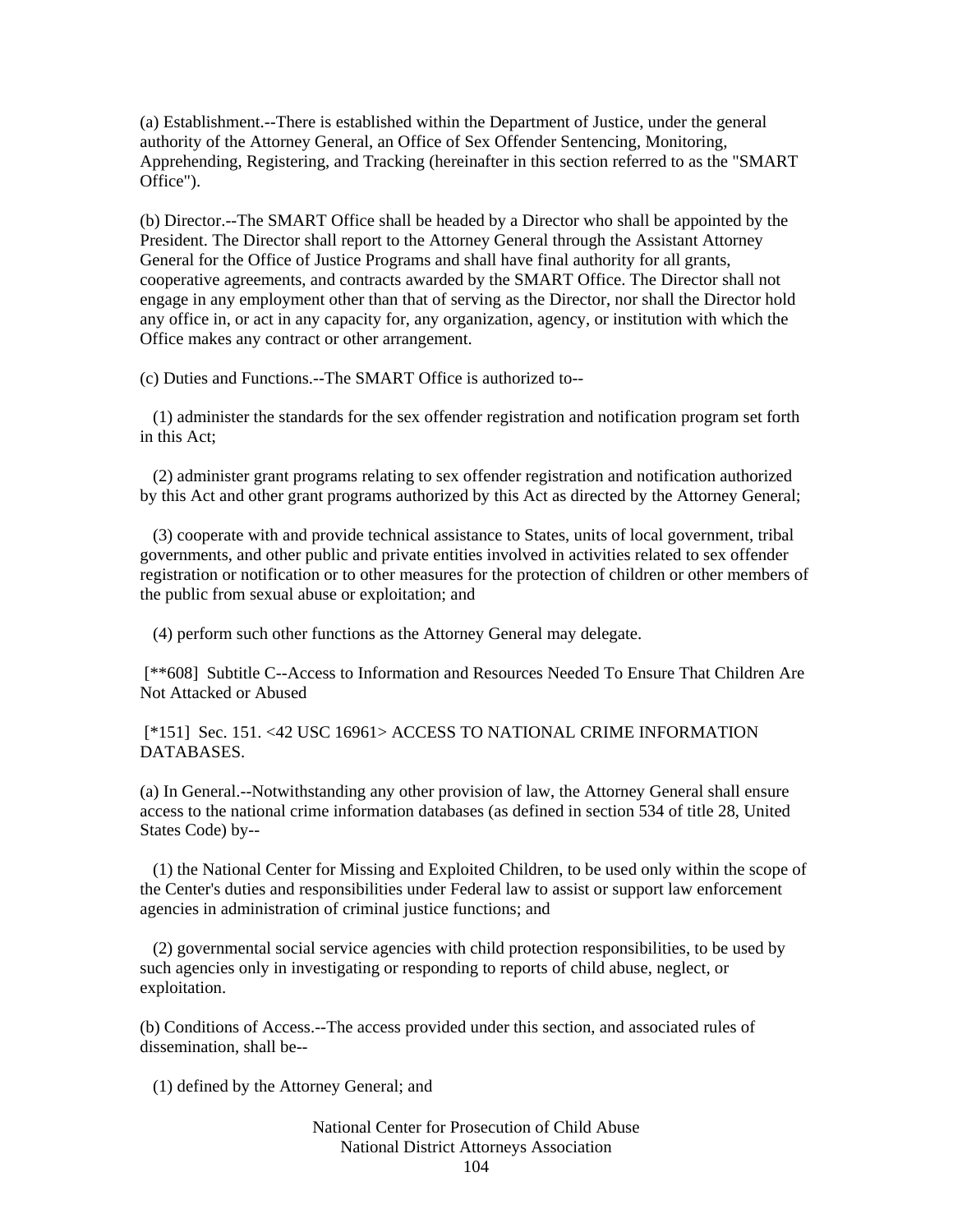(2) limited to personnel of the Center or such agencies that have met all requirements set by the Attorney General, including training, certification, and background screening.

 [\*152] Sec. 152. REQUIREMENT TO COMPLETE BACKGROUND CHECKS BEFORE APPROVAL OF ANY FOSTER OR ADOPTIVE PLACEMENT AND TO CHECK NATIONAL CRIME INFORMATION DATABASES AND STATE CHILD ABUSE REGISTRIES; SUSPENSION AND SUBSEQUENT ELIMINATION OF OPT-OUT.

(a) Requirement To Complete Background Checks Before Approval of Any Foster or Adoptive Placement and To Check National Crime Information Databases and State Child Abuse Registries; Suspension of Opt-Out.--

 (1) Requirement to check national crime information databases and state child abuse registries.- - Section  $471(a)(20)$  of the Social Security Act  $(42 \text{ U.S.C. } 671(a)(20))$  is amended--

(A) in subparagraph (A)--

(i) in the matter preceding clause (I)--

 (I) by inserting ", including fingerprint-based checks of national crime information databases (as defined in section  $534(e)(3)(A)$  of title 28, United States Code)," after "criminal records checks"; and

 (II) by striking "on whose behalf foster care maintenance payments or adoption assistance payments are to be made" and inserting "regardless of whether foster care maintenance payments or adoption assistance payments are to be made on behalf of the child"; and

 (ii) in each of clauses (i) and (ii), by inserting "involving a child on whose behalf such payments are to be so made" after "in any case"; and

(B) by adding at the end the following:

[\*\*609] "(C) provides that the State shall--

 "(i) check any child abuse and neglect registry maintained by the State for information on any prospective foster or adoptive parent and on any other adult living in the home of such a prospective parent, and request any other State in which any such prospective parent or other adult has resided in the preceding 5 years, to enable the State to check any child abuse and neglect registry maintained by such other State for such information, before the prospective foster or adoptive parent may be finally approved for placement of a child, regardless of whether foster care maintenance payments or adoption assistance payments are to be made on behalf of the child under the State plan under this part;

"(ii) comply with any request described in clause (i) that is received from another State; and

 "(iii) have in place safeguards to prevent the unauthorized disclosure of information in any child abuse and neglect registry maintained by the State, and to prevent any such information obtained pursuant to this subparagraph from being used for a purpose other than the conducting of background checks in foster or adoptive placement cases;".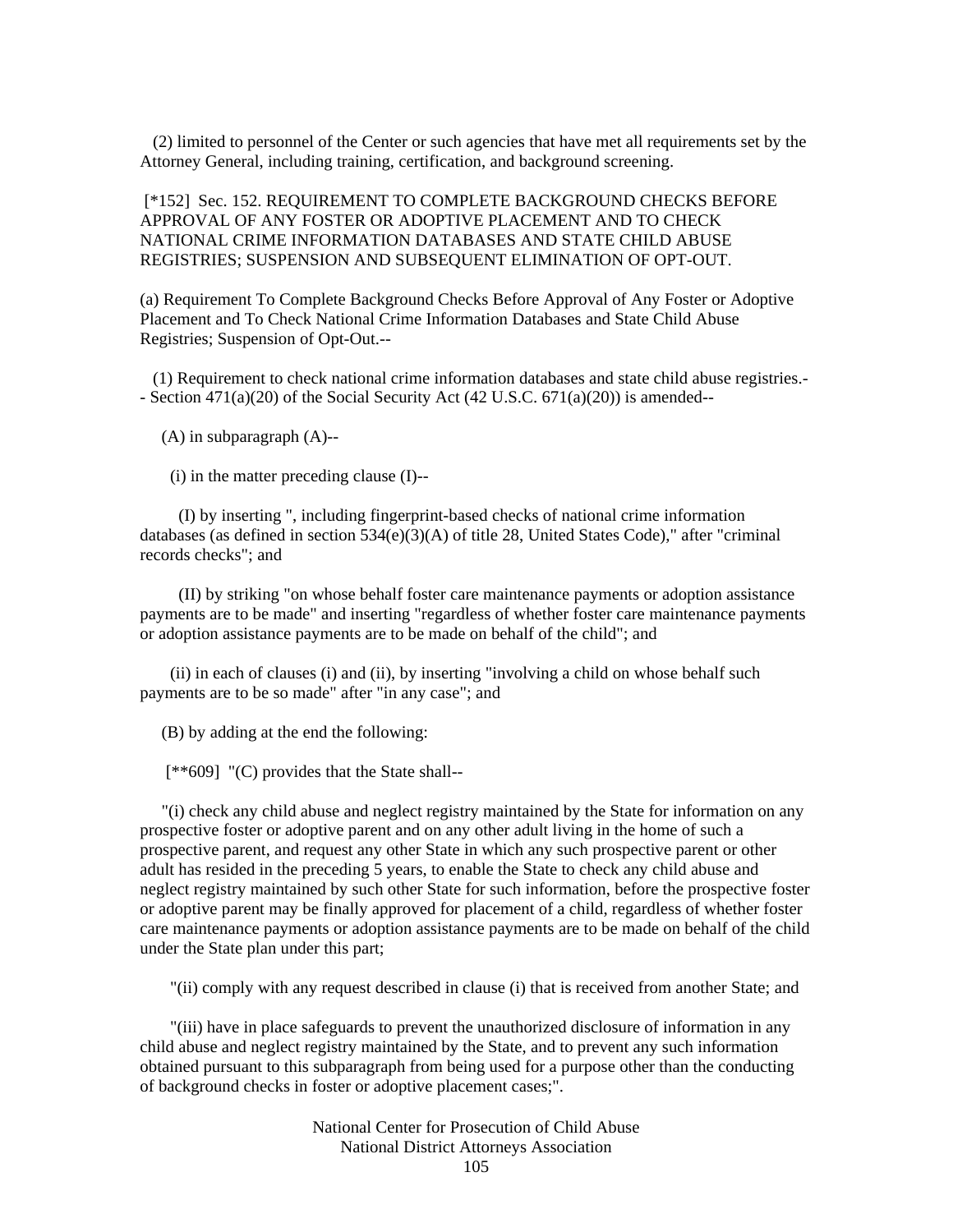(2) Suspension of opt-out.-- Section  $471(a)(20)(B)$  of such Act  $(42 \text{ U.S.C. } 671(a)(20)(B))$  is amended--

(A) by inserting ", on or before September 30, 2005," after "plan if"; and

(B) by inserting ", on or before such date," after "or if".

(b) Elimination of Opt-Out.--Section  $471(a)(20)$  of such Act  $(42 \text{ U.S.C. } 671(a)(20))$ , as amended by subsection (a) of this section, is amended--

 (1) in subparagraph (A), in the matter preceding clause (i), by striking "unless an election provided for in subparagraph (B) is made with respect to the State,"; and

(2) by striking subparagraph (B) and redesignating subparagraph (C) as subparagraph (B).

(c) <42 USC 671 note> Effective Date.--

 (1) General.-- The amendments made by subsection (a) shall take effect on October 1, 2006, and shall apply with respect to payments under part E of title IV of the Social Security Act for calendar quarters beginning on or after such date, without regard to whether regulations to implement the amendments are promulgated by such date.

 (2) Elimination of opt-out.-- The amendments made by subsection (b) shall take effect on October 1, 2008, and shall apply with respect to payments under part E of title IV of the Social Security Act for calendar quarters beginning on or after such date, without regard to whether regulations to implement the amendments are promulgated by such date.

 (3) Delay permitted if state legislation required.-- If the Secretary of Health and Human Services determines that State legislation (other than legislation appropriating funds) is required in order for a State plan under section 471 of the Social Security Act to meet the additional requirements imposed by the amendments made by a subsection of this section, the plan shall not be regarded as failing to meet [\*\*610] any of the additional requirements before the first day of the first calendar quarter beginning after the first regular session of the State legislature that begins after the otherwise applicable effective date of the amendments. If the State has a 2-year legislative session, each year of the session is deemed to be a separate regular session of the State legislature.

[\*153] Sec. 153. <42 USC 16962> SCHOOLS SAFE ACT.

(a) Short Title.--This section may be cited as the "Schools Safely Acquiring Faculty Excellence Act of 2006".

(b) In General.--The Attorney General of the United States shall, upon request of the chief executive officer of a State, conduct fingerprint-based checks of the national crime information databases (as defined in section 534(f)(3)(A) of title 28, United States Code as redesignated under subsection (e)) pursuant to a request submitted by--

(1) a child welfare agency for the purpose of--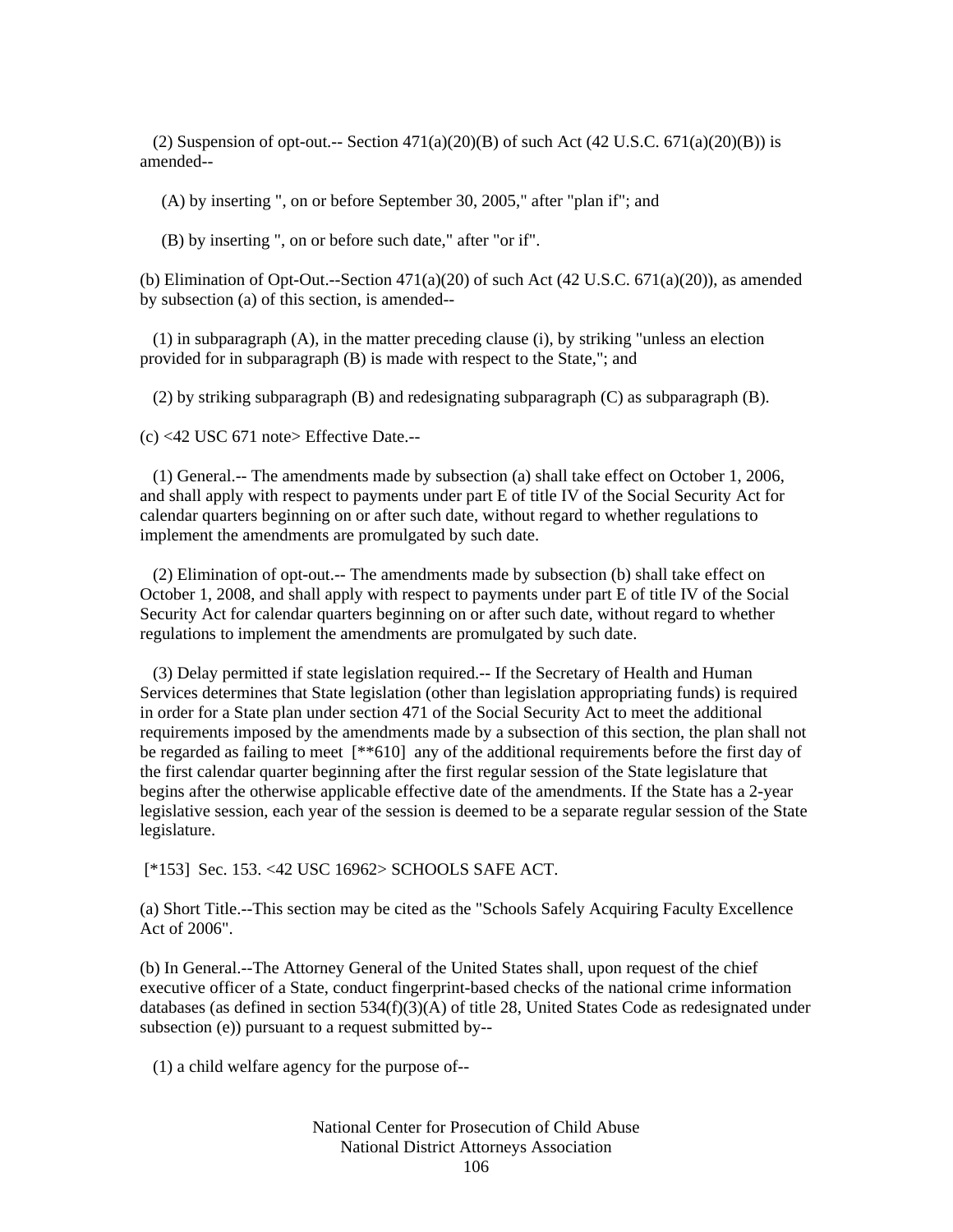$(A)$  conducting a background check required under section  $471(a)(20)$  of the Social Security Act on individuals under consideration as prospective foster or adoptive parents; or

(B) an investigation relating to an incident of abuse or neglect of a minor; or

 (2) a private or public elementary school, a private or public secondary school, a local educational agency, or State educational agency in that State, on individuals employed by, under consideration for employment by, or otherwise in a position in which the individual would work with or around children in the school or agency.

(c) Fingerprint-Based Check.--Where possible, the check shall include a fingerprint-based check of State criminal history databases.

(d) Fees.--The Attorney General and the States may charge any applicable fees for the checks.

(e) Protection of Information.--An individual having information derived as a result of a check under subsection (b) may release that information only to appropriate officers of child welfare agencies, public or private elementary or secondary schools, or educational agencies or other persons authorized by law to receive that information.

(f) Criminal Penalties.--An individual who knowingly exceeds the authority in subsection (b), or knowingly releases information in violation of subsection (e), shall be imprisoned not more than 10 years or fined under title 18, United States Code, or both.

(g) Child Welfare Agency Defined.--In this section, the term "child welfare agency" means--

 (1) the State or local agency responsible for administering the plan under part B or part E of title IV of the Social Security Act; and

 (2) any other public agency, or any other private agency under contract with the State or local agency responsible for administering the plan under part B or part E of title IV of the Social Security Act, that is responsible for the licensing or approval of foster or adoptive parents.

(h) Definition of Education Terms.--In this section, the terms "elementary school", "local educational agency", "secondary school", and "State educational agency" have the meanings given [\*\*611] to those terms in section 9101 of the Elementary and Secondary Education Act of 1965 (20 U.S.C. 7801).

(i) Technical Correction.--Section 534 of title 28, United States Code, is amended by redesignating the second subsection (e) as subsection (f).

[\*154] Sec. 154. MISSING CHILD REPORTING REQUIREMENTS.

(a) In General.--Section 3702 of the Crime Control Act of 1990 (42 U.S.C. 5780) is amended--

(1) by redesignating paragraphs (2) and (3) as paragraphs (3) and (4), respectively;

(2) by inserting after paragraph (1) the following: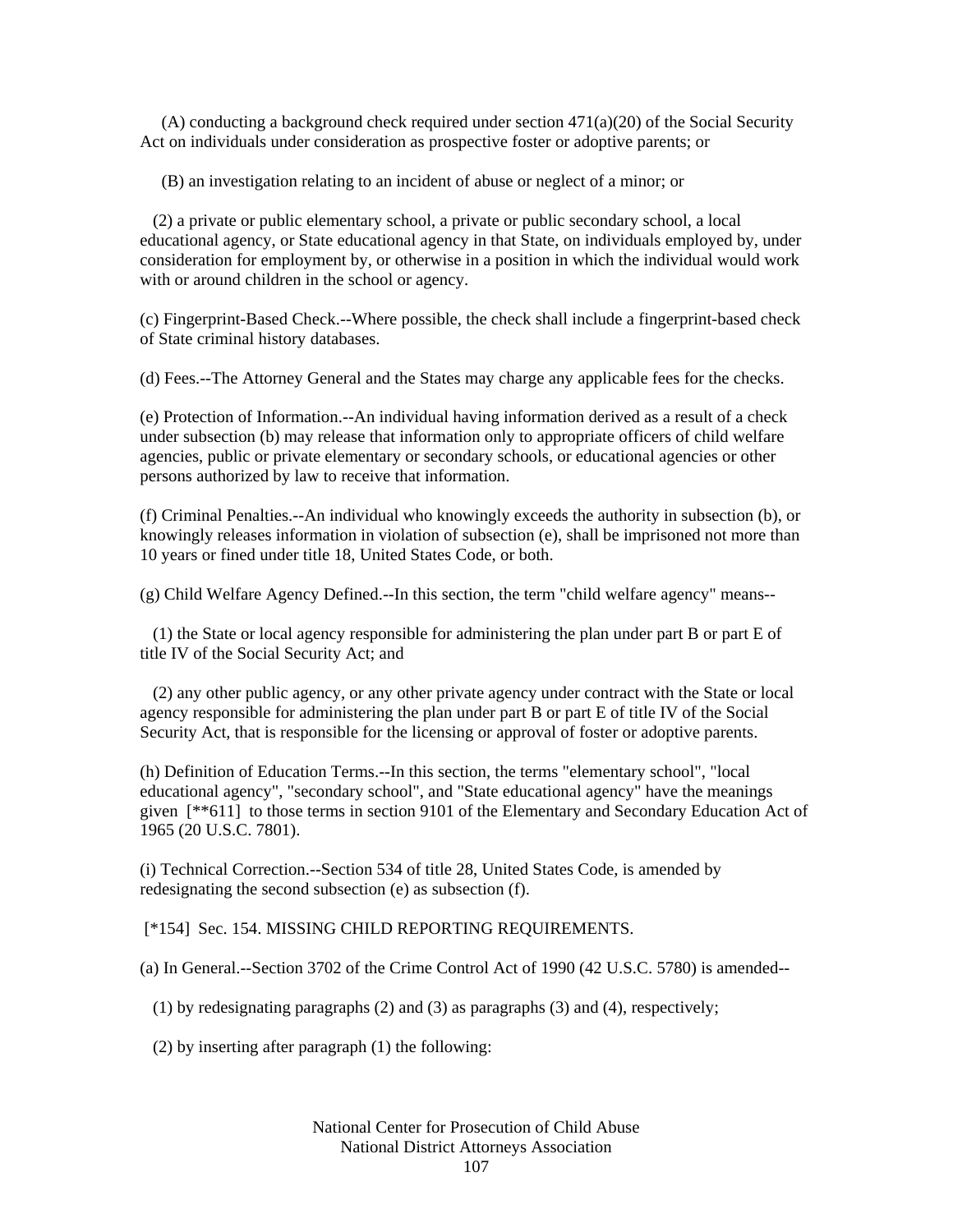"(2) ensure that no law enforcement agency within the State establishes or maintains any policy that requires the removal of a missing person entry from its State law enforcement system or the National Crime Information Center computer database based solely on the age of the person; and"; and

 (3) in paragraph (3), as redesignated, by striking "immediately" and inserting "within 2 hours of receipt".

(b) Definitions.--Section 403(1) of the Comprehensive Crime Control Act of 1984 (42 U.S.C. 5772) is amended by striking "if" through subparagraph (B) and inserting a semicolon.

[\*155] Sec. 155. DNA FINGERPRINTING.

The first sentence of section  $3(a)(1)(A)$  of the DNA Analysis Backlog Elimination Act of 2000  $(42 \text{ U.S.C. } 14135a(a)(1)(A))$  is amended by striking "arrested" and inserting "arrested, facing charges, or convicted".

#### TITLE II--FEDERAL CRIMINAL LAW ENHANCEMENTS NEEDED TO PROTECT CHILDREN FROM SEXUAL ATTACKS AND OTHER VIOLENT CRIMES

[\*201] Sec. 201. PROHIBITION ON INTERNET SALES OF DATE RAPE DRUGS.

Section 401 of the Controlled Substances Act (21 U.S.C. 841) is amended by adding at the end the following:

"(g) Internet Sales of Date Rape Drugs.--

 "(1) Whoever knowingly uses the Internet to distribute a date rape drug to any person, knowing or with reasonable cause to believe that--

"(A) the drug would be used in the commission of criminal sexual conduct; or

"(B) the person is not an authorized purchaser;

shall be fined under this title or imprisoned not more than 20 years, or both.

"(2) As used in this subsection:

"(A) The term 'date rape drug' means--

 "(i) gamma hydroxybutyric acid (GHB) or any controlled substance analogue of GHB, including gamma butyrolactone (GBL) or 1,4-butanediol;

"(ii) ketamine;

"(iii) flunitrazepam; or

 [\*\*612] "(iv) any substance which the Attorney General designates, pursuant to the rulemaking procedures prescribed by section 553 of title 5, United States Code, to be used in committing rape or sexual assault.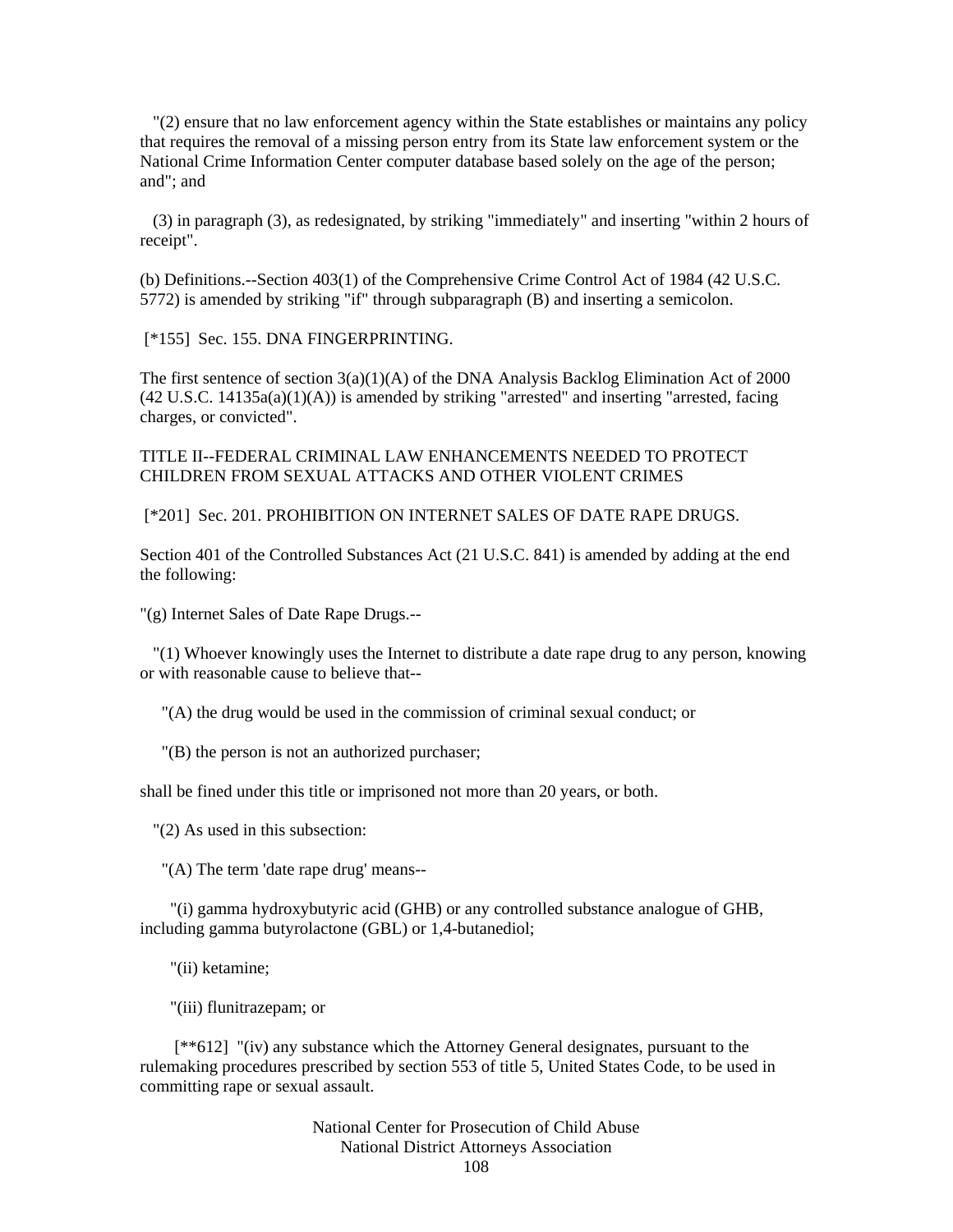The Attorney General is authorized to remove any substance from the list of date rape drugs pursuant to the same rulemaking authority.

 "(B) The term 'authorized purchaser' means any of the following persons, provided such person has acquired the controlled substance in accordance with this Act:

 "(i) A person with a valid prescription that is issued for a legitimate medical purpose in the usual course of professional practice that is based upon a qualifying medical relationship by a practitioner registered by the Attorney General. A 'qualifying medical relationship' means a medical relationship that exists when the practitioner has conducted at least 1 medical evaluation with the authorized purchaser in the physical presence of the practitioner, without regard to whether portions of the evaluation are conducted by other heath professionals. The preceding sentence shall not be construed to imply that 1 medical evaluation demonstrates that a prescription has been issued for a legitimate medical purpose within the usual course of professional practice.

 "(ii) Any practitioner or other registrant who is otherwise authorized by their registration to dispense, procure, purchase, manufacture, transfer, distribute, import, or export the substance under this Act.

 "(iii) A person or entity providing documentation that establishes the name, address, and business of the person or entity and which provides a legitimate purpose for using any 'date rape drug' for which a prescription is not required.

 "(3) The Attorney General is authorized to promulgate regulations for record-keeping and reporting by persons handling 1,4-butanediol in order to implement and enforce the provisions of this section. Any record or report required by such regulations shall be considered a record or report required under this Act.".

 [\*202] Sec. 202. JETSETA GAGE ASSURED PUNISHMENT FOR VIOLENT CRIMES AGAINST CHILDREN.

Section 3559 of title 18, United States Code, is amended--

(1) by redesignating subsection (f) as subsection (g); and

(2) by inserting after subsection (e) the following:

"(f) Mandatory Minimum Terms of Imprisonment for Violent Crimes Against Children.--A person who is convicted of a Federal offense that is a crime of violence against the person of an individual who has not attained the age of 18 years shall, unless a greater mandatory minimum sentence of imprisonment is otherwise provided by law and regardless of any maximum term of imprisonment otherwise provided for the offense--

 "(1) if the crime of violence is murder, be imprisoned for life or for any term of years not less than 30, except that such person shall be punished by death or life imprisonment [\*\*613] if the circumstances satisfy any of subparagraphs  $(A)$  through  $(D)$  of section 3591(a)(2) of this title;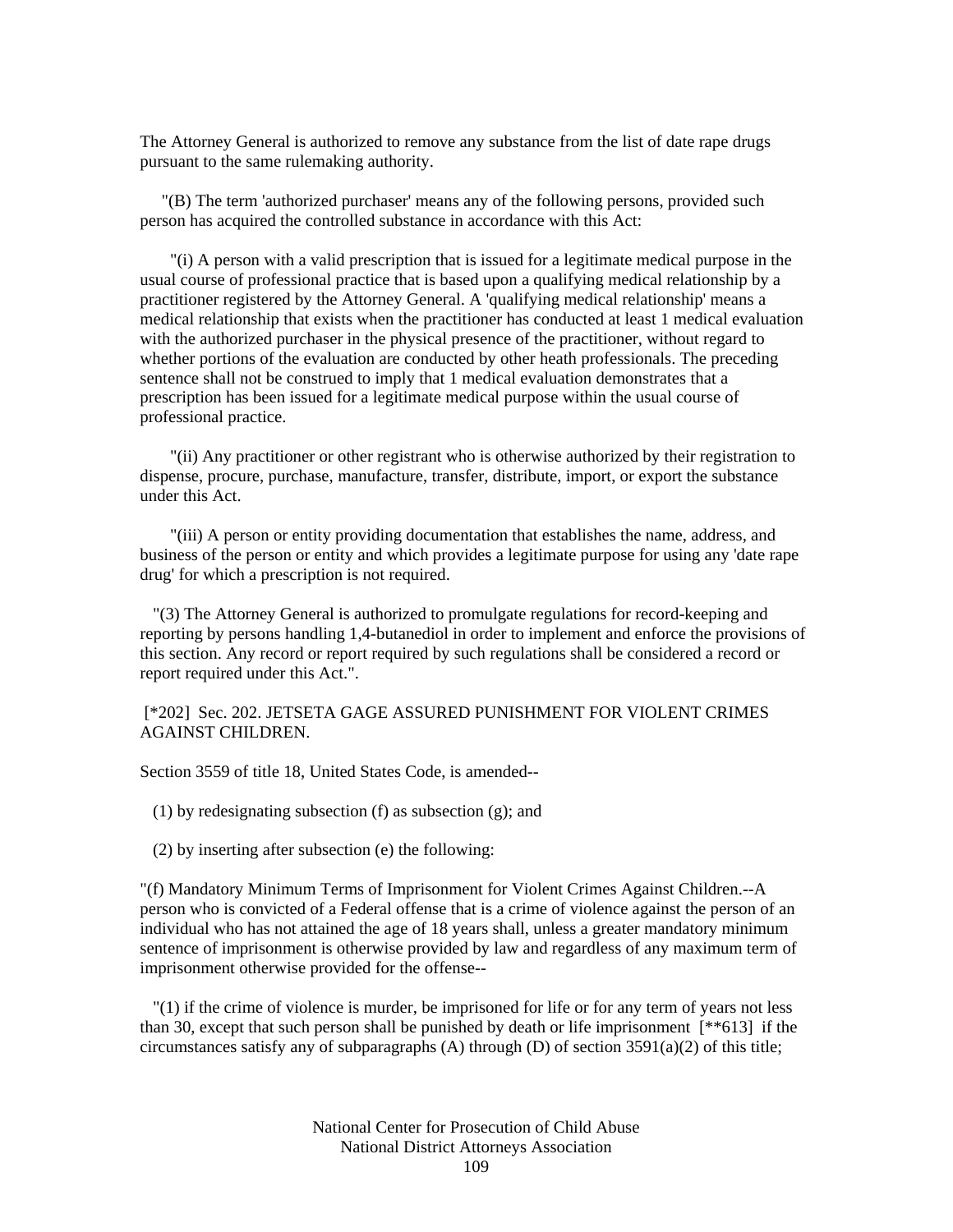"(2) if the crime of violence is kidnapping (as defined in section 1201) or maiming (as defined in section 114), be imprisoned for life or any term of years not less than 25; and

 "(3) if the crime of violence results in serious bodily injury (as defined in section 1365), or if a dangerous weapon was used during and in relation to the crime of violence, be imprisoned for life or for any term of years not less than 10.".

 [\*203] Sec. 203. PENALTIES FOR COERCION AND ENTICEMENT BY SEX OFFENDERS.

Section 2422(b) of title 18, United States Code, is amended by striking "not less than 5 years and not more than 30 years" and inserting "not less than 10 years or for life".

[\*204] Sec. 204. PENALTIES FOR CONDUCT RELATING TO CHILD PROSTITUTION.

Section 2423(a) of title 18, United States Code, is amended by striking "5 years and not more than 30 years" and inserting "10 years or for life".

[\*205] Sec. 205. PENALTIES FOR SEXUAL ABUSE.

Section 2242 of title 18, United States Code, is amended by striking ", imprisoned not more than 20 years, or both" and inserting "and imprisoned for any term of years or for life".

 [\*206] Sec. 206. INCREASED PENALTIES FOR SEXUAL OFFENSES AGAINST CHILDREN.

(a) Sexual Abuse and Contact.--

 (1) Aggravated sexual abuse of children.-- Section 2241(c) of title 18, United States Code, is amended by striking ", imprisoned for any term of years or life, or both" and inserting "and imprisoned for not less than 30 years or for life".

 (2) Abusive sexual contact with children.-- Section 2244 of chapter 109A of title 18, United States Code, is amended--

(A) in subsection (a)--

(i) in paragraph (1), by inserting "subsection (a) or (b) of" before "section 2241";

(ii) by striking "or" at the end of paragraph (3);

(iii) by striking the period at the end of paragraph (4) and inserting "; or"; and

(iv) by inserting after paragraph (4) the following:

 "(5) subsection (c) of section 2241 of this title had the sexual contact been a sexual act, shall be fined under this title and imprisoned for any term of years or for life."; and

 $(B)$  in subsection (c), by inserting "(other than subsection  $(a)(5)$ )" after "violates this section".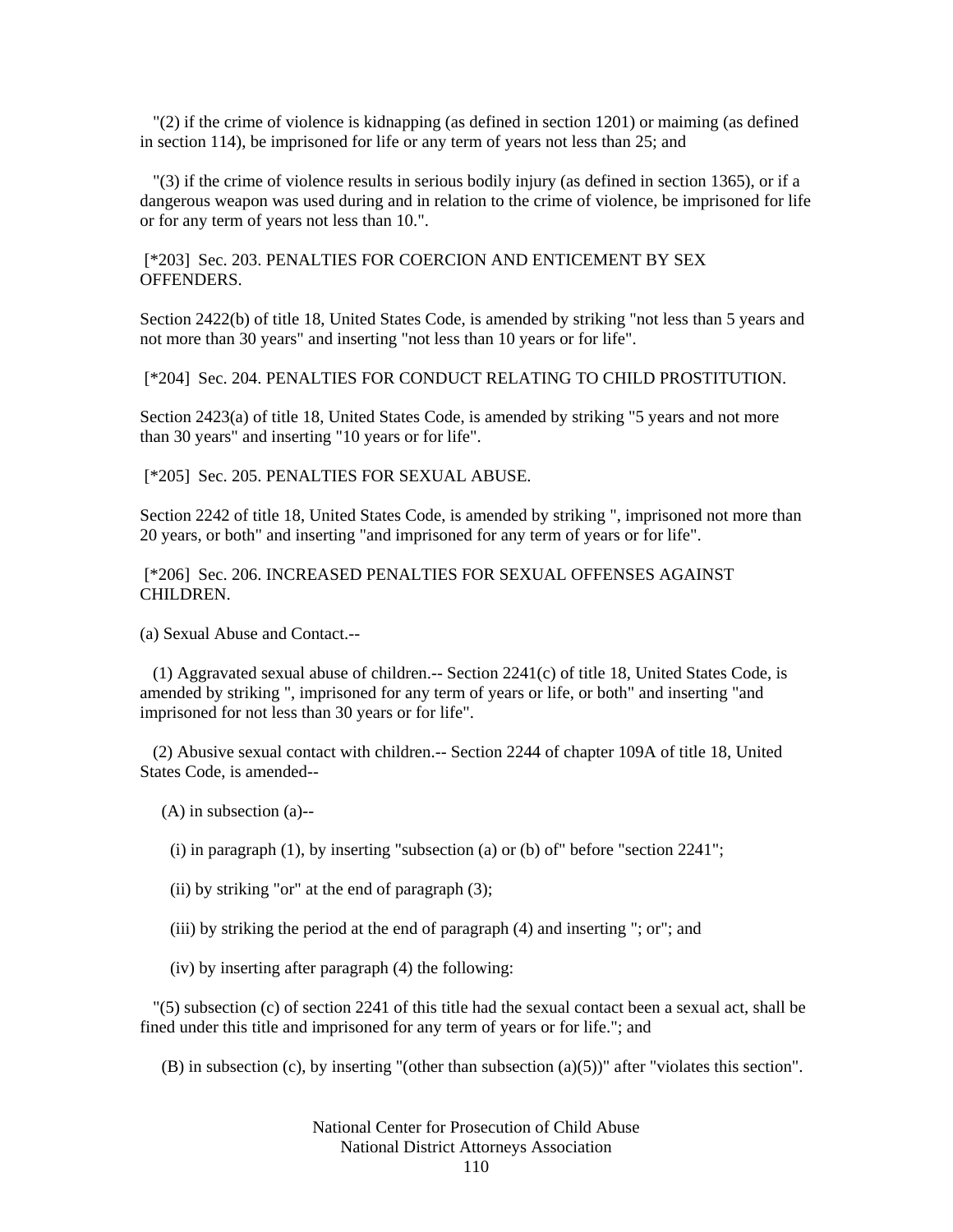(3) Sexual abuse of children resulting in death.-- Section 2245 of title 18, United States Code, is amended to read as follows:

"Sec. 2245. Offenses resulting in death

"(a) In General.--A person who, in the course of an offense under this chapter, or section 1591, 2251, 2251A, 2260, 2421, 2422, 2423, or 2425, murders an individual, shall be punished by death or imprisoned for any term of years or for life.".

[\*\*614] (4) Death penalty aggravating factor.-- Section  $3592(c)(1)$  of title 18, United States Code, is amended by inserting "section 2245 (offenses resulting in death)," after "(wrecking trains),".

(b) Sexual Exploitation and Other Abuse of Children.--

 (1) Sexual exploitation of children.-- Section 2251(e) of title 18, United States Code, is amended--

(A) by inserting "section 1591," after "this chapter," the first place it appears;

 (B) by striking "the sexual exploitation of children" the first place it appears and inserting "aggravated sexual abuse, sexual abuse, abusive sexual contact involving a minor or ward, or sex trafficking of children, or the production, possession, receipt, mailing, sale, distribution, shipment, or transportation of child pornography"; and

(C) by striking "any term of years or for life" and inserting "not less than 30 years or for life".

 (2) Activities relating to material involving the sexual exploitation of children.-- Section 2252(b) of title 18, United States Code, is amended in paragraph (1)--

(A) by striking "paragraphs (1)" and inserting "paragraph (1)";

(B) by inserting "section 1591," after "this chapter,"; and

(C) by inserting ", or sex trafficking of children" after "pornography".

 (3) Activities relating to material constituting or containing child pornography.-- Section 2252A(b) of title 18, United States Code, is amended in paragraph (1)--

(A) by inserting "section 1591," after "this chapter,"; and

(B) by inserting ", or sex trafficking of children" after "pornography".

 (4) Using misleading domain names to direct children to harmful material on the internet.-- Section 2252B(b) of title 18, United States Code, is amended by striking "4" and inserting "10".

 (5) Extraterritorial child pornography offenses.-- Section 2260(c) of title 18, United States Code, is amended to read as follows:

"(c) Penalties.--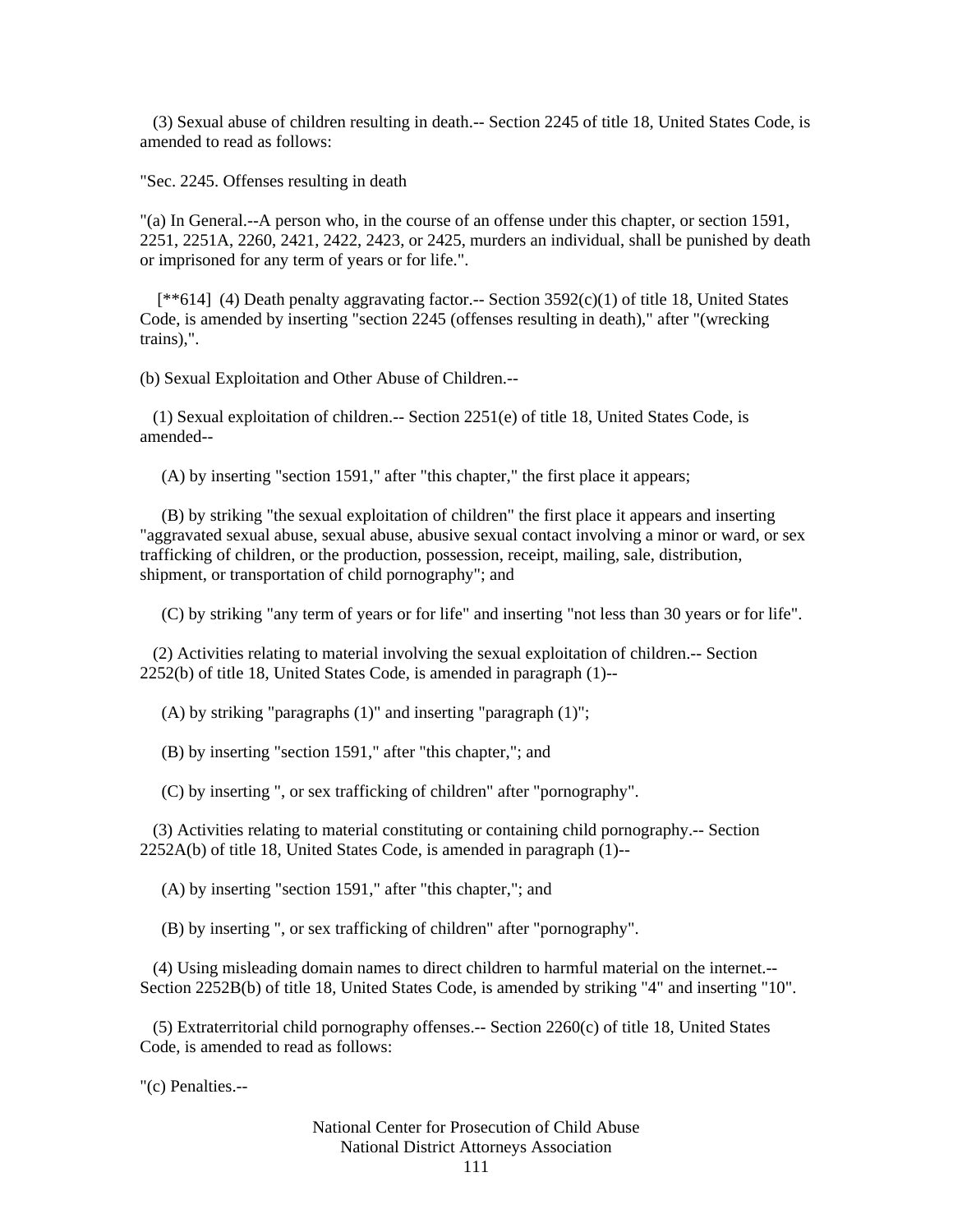"(1) A person who violates subsection (a), or attempts or conspires to do so, shall be subject to the penalties provided in subsection (e) of section 2251 for a violation of that section, including the penalties provided for such a violation by a person with a prior conviction or convictions as described in that subsection.

 "(2) A person who violates subsection (b), or attempts or conspires to do so, shall be subject to the penalties provided in subsection  $(b)(1)$  of section 2252 for a violation of paragraph  $(1)$ ,  $(2)$ , or (3) of subsection (a) of that section, including the penalties provided for such a violation by a person with a prior conviction or convictions as described in subsection (b)(1) of section 2252.".

(c) Mandatory Life Imprisonment for Certain Repeated Sex Offenses Against Children.--Section 3559(e)(2)(A) of title [\*\*615] 18, United States Code, is amended by inserting "1591 (relating to sex trafficking of children)," after "under section".

[\*207] Sec. 207. SEXUAL ABUSE OF WARDS.

Chapter 109A of title 18, United States Code, is amended--

(1) in section 2243(b), by striking "five years" and inserting "15 years"; and

(2) <18 USC 2241-2244> by inserting a comma after "Attorney General" each place it appears.

[\*208] Sec. 208. MANDATORY PENALTIES FOR SEX-TRAFFICKING OF CHILDREN.

Section 1591(b) of title 18, United States Code, is amended--

 $(1)$  in paragraph  $(1)$ --

(A) by striking "or imprisonment" and inserting "and imprisonment";

(B) by inserting "not less than 15" after "any term of years"; and

(C) by striking ", or both"; and

 $(2)$  in paragraph  $(2)$ --

 (A) by striking "or imprisonment for not more than 40 years, or both" and inserting "and imprisonment for not less than 10 years or for life"; and

(B) by striking ", or both".

[\*209] Sec. 209. CHILD ABUSE REPORTING.

Section 2258 of title 18, United States Code, is amended by striking "guilty of a Class B misdemeanor" and inserting "fined under this title or imprisoned not more than 1 year or both".

 [\*210] Sec. 210. SEX OFFENDER SUBMISSION TO SEARCH AS CONDITION OF RELEASE.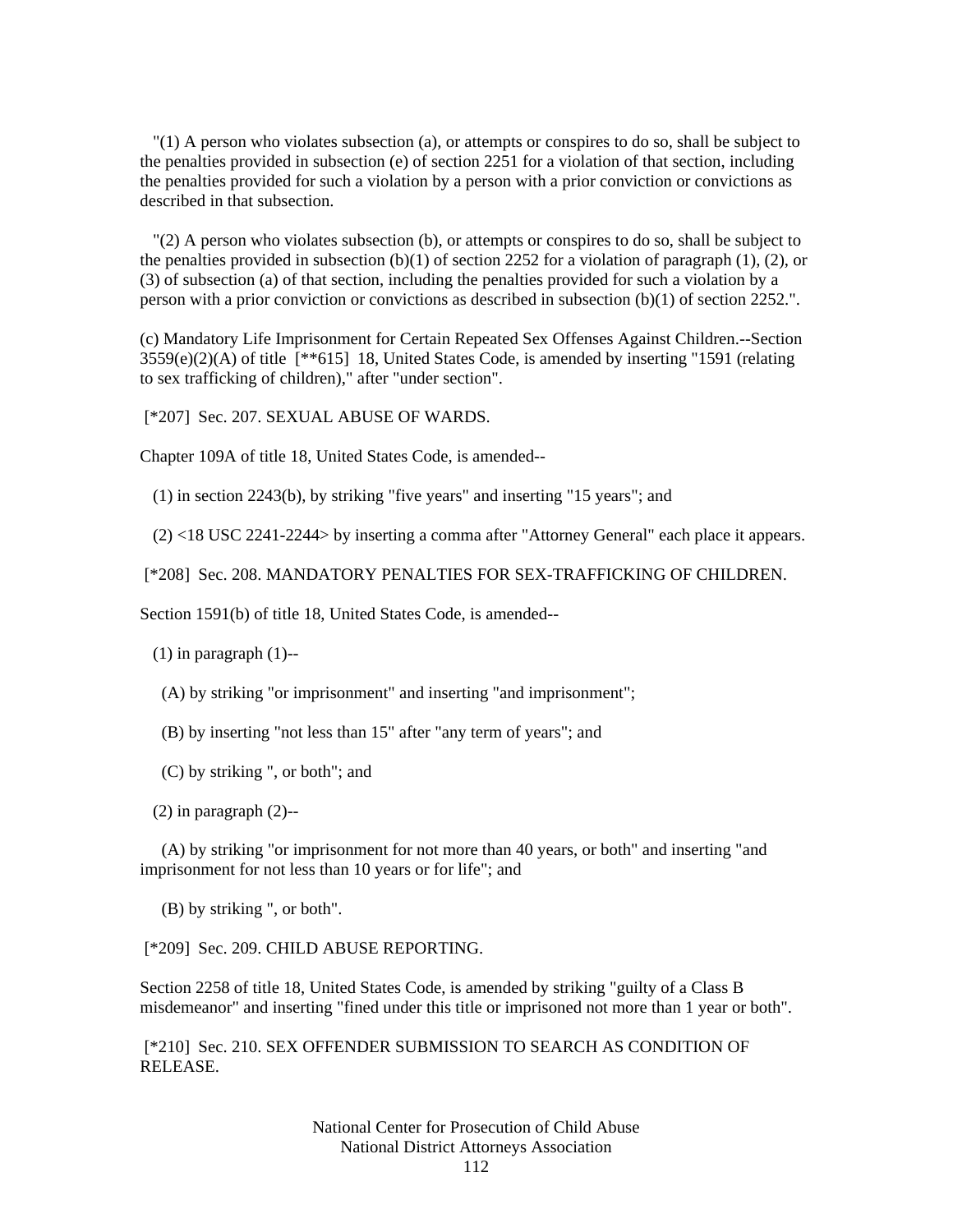(a) Conditions of Probation.--Section 3563(b) of title 18, United States Code, is amended--

(1) in paragraph (21), by striking "or" ;

(2) in paragraph (22) by striking the period at the end and inserting "or;" and

(3) by inserting after paragraph (22) the following:

 "(23) if required to register under the Sex Offender Registration and Notification Act, submit his person, and any property, house, residence, vehicle, papers, computer, other electronic communication or data storage devices or media, and effects to search at any time, with or without a warrant, by any law enforcement or probation officer with reasonable suspicion concerning a violation of a condition of probation or unlawful conduct by the person, and by any probation officer in the lawful discharge of the officer's supervision functions.".

(b) Supervised Release.--Section 3583(d) of title 18, United States Code, is amended by adding at the end the following: "The court may order, as an explicit condition of supervised release for a person who is a felon and required to register under the Sex Offender Registration and Notification Act, that the person submit his person, and any property, house, residence, vehicle, papers, computer, other electronic communications or data storage devices or media, and effects to search at any time, with or without a warrant, by any law enforcement or probation officer with reasonable suspicion concerning a violation of a condition of supervised [\*\*616] release or unlawful conduct by the person, and by any probation officer in the lawful discharge of the officer's supervision functions.".

[\*211] Sec. 211. NO LIMITATION FOR PROSECUTION OF FELONY SEX OFFENSES.

Chapter 213 of title 18, United States Code, is amended--

(1) by adding at the end the following:

"Sec. 3299. Child abduction and sex offenses

"Notwithstanding any other law, an indictment may be found or an information instituted at any time without limitation for any offense under section 1201 involving a minor victim, and for any felony under chapter 109A, 110 (except for section 2257 and 2257A), or 117, or section 1591."; and

 (2) by adding at the end of the table of sections at the beginning of the chapter the following new item:

"3299. Child abduction and sex offenses".

# [\*212] Sec. 212. VICTIMS' RIGHTS ASSOCIATED WITH HABEAS CORPUS PROCEEDINGS.

Section 3771(b) of title 18, United States Code, is amended--

(1) by striking "In any court proceeding" and inserting the following:

"(1) In general.-- In any court proceeding"; and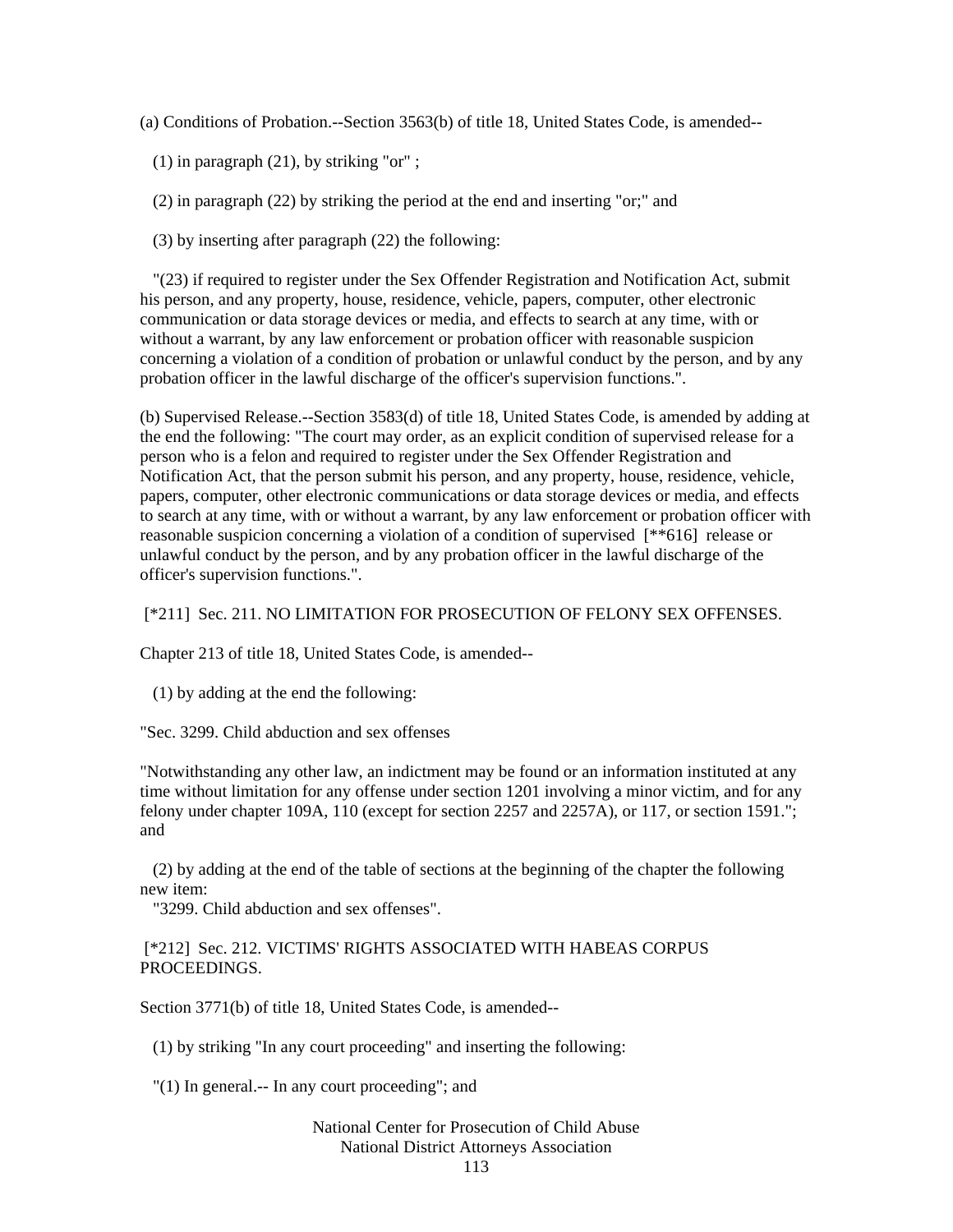(2) by adding at the end the following:

"(2) Habeas corpus proceedings.----

 "(A) In general.--In a Federal habeas corpus proceeding arising out of a State conviction, the court shall ensure that a crime victim is afforded the rights described in paragraphs  $(3)$ ,  $(4)$ ,  $(7)$ , and (8) of subsection (a).

"(B) Enforcement.--

 "(i) In general.--These rights may be enforced by the crime victim or the crime victim's lawful representative in the manner described in paragraphs (1) and (3) of subsection (d).

 "(ii) Multiple victims.--In a case involving multiple victims, subsection (d)(2) shall also apply.

 "(C) Limitation.--This paragraph relates to the duties of a court in relation to the rights of a crime victim in Federal habeas corpus proceedings arising out of a State conviction, and does not give rise to any obligation or requirement applicable to personnel of any agency of the Executive Branch of the Federal Government.

 "(D) Definition.--For purposes of this paragraph, the term 'crime victim' means the person against whom the State offense is committed or, if that person is killed or incapacitated, that person's family member or other lawful representative.".

[\*213] Sec. 213. KIDNAPPING JURISDICTION.

Section 1201 of title 18, United States Code, is amended--

 $(1)$  in subsection  $(a)(1)$ , by striking "if the person was alive when the transportation began" and inserting ", or the offender travels in interstate or foreign commerce or uses the mail or any means, facility, or instrumentality of interstate or foreign commerce in committing or in furtherance of the commission of the offense"; and

[\*\*617] (2) in subsection (b), by striking "to interstate" and inserting "in interstate".

#### [\*214] Sec. 214. MARITAL COMMUNICATION AND ADVERSE SPOUSAL PRIVILEGE.

The Committee on Rules, Practice, Procedure, and Evidence of the Judicial Conference of the United States shall study the necessity and desirability of amending the Federal Rules of Evidence to provide that the confidential marital communications privilege and the adverse spousal privilege shall be inapplicable in any Federal proceeding in which a spouse is charged with a crime against--

(1) a child of either spouse; or

(2) a child under the custody or control of either spouse.

[\*215] Sec. 215. ABUSE AND NEGLECT OF INDIAN CHILDREN.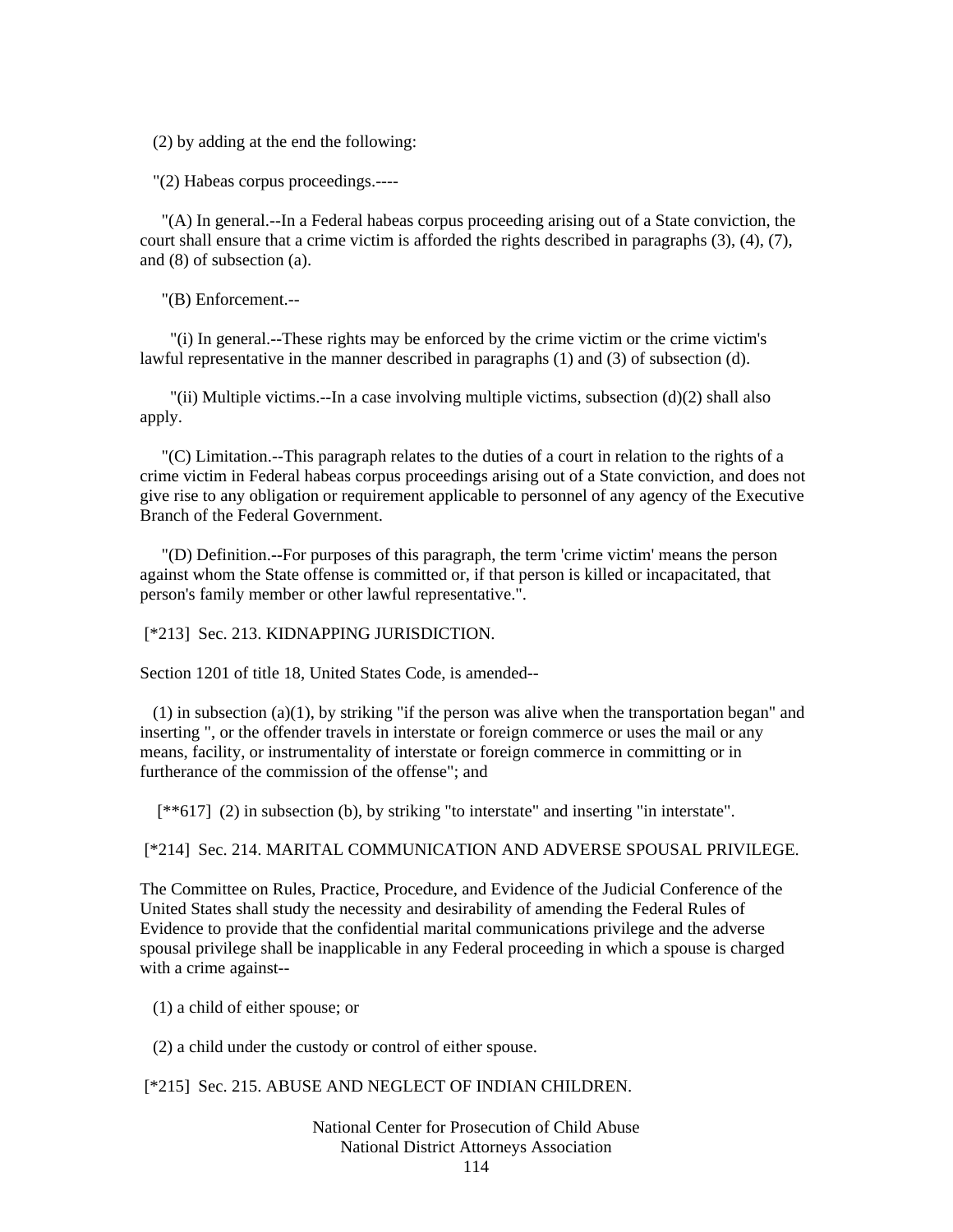Section 1153(a) of title 18, United States Code, is amended by inserting "felony child abuse or neglect," after "years,".

### [\*216] Sec. 216. IMPROVEMENTS TO THE BAIL REFORM ACT TO ADDRESS SEX CRIMES AND OTHER MATTERS.

Section 3142 of title 18, United States Code, is amended--

 $(1)$  in subsection  $(c)(1)(B)$ , by inserting at the end the following: "In any case that involves a minor victim under section 1201, 1591, 2241, 2242, 2244(a)(1), 2245, 2251, 2251A, 2252(a)(1), 2252(a)(2), 2252(a)(3), 2252A(a)(1), 2252A(a)(2), 2252A(a)(3), 2252A(a)(4), 2260, 2421, 2422, 2423, or 2425 of this title, or a failure to register offense under section 2250 of this title, any release order shall contain, at a minimum, a condition of electronic monitoring and each of the conditions specified at subparagraphs  $(iv)$ ,  $(v)$ ,  $(vi)$ ,  $(vii)$ , and  $(viii)$ .".

(2) in subsection  $(f)(1)$ --

(A) in subparagraph (C), by striking "or" at the end; and

(B) by adding at the end the following:

 "(E) any felony that is not otherwise a crime of violence that involves a minor victim or that involves the possession or use of a firearm or destructive device (as those terms are defined in section 921), or any other dangerous weapon, or involves a failure to register under section 2250 of title 18, United States Code; or"; and

(3) in subsection (g), by striking paragraph (1) and inserting the following:

 "(1) the nature and circumstances of the offense charged, including whether the offense is a crime of violence, a Federal crime of terrorism, or involves a minor victim or a controlled substance, firearm, explosive, or destructive device;".

# TITLE III--CIVIL COMMITMENT OF DANGEROUS SEX OFFENDERS

# [\*301] Sec. 301. <42 USC 16971> JIMMY RYCE STATE CIVIL COMMITMENT PROGRAMS FOR SEXUALLY DANGEROUS PERSONS.

(a) Grants Authorized.--Except as provided in subsection (b), the Attorney General shall make grants to jurisdictions for [\*\*618] the purpose of establishing, enhancing, or operating effective civil commitment programs for sexually dangerous persons.

(b) Limitation.--The Attorney General shall not make any grant under this section for the purpose of establishing, enhancing, or operating any transitional housing for a sexually dangerous person in or near a location where minors or other vulnerable persons are likely to come into contact with that person.

(c) Eligibility.--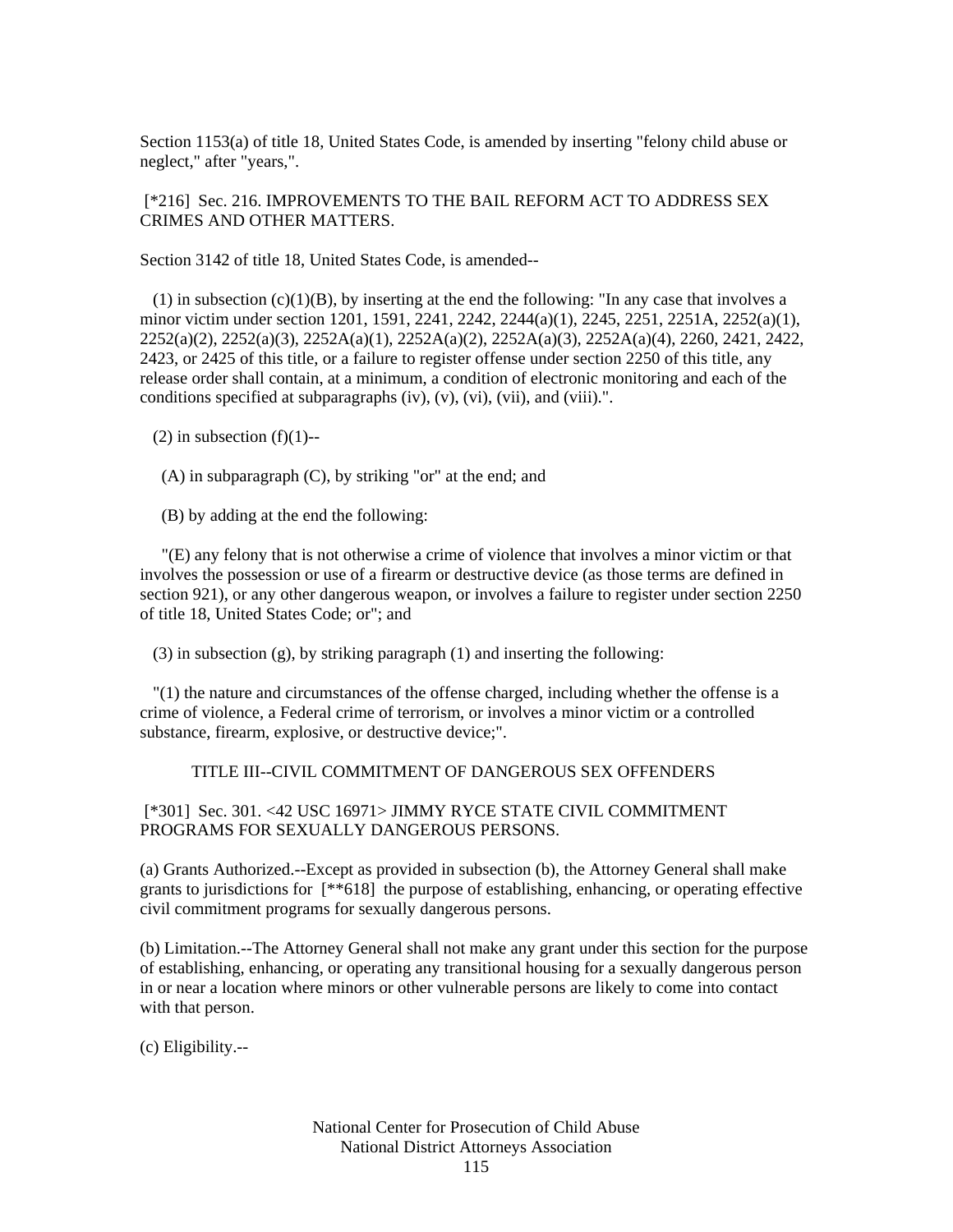(1) In general.-- To be eligible to receive a grant under this section, a jurisdiction shall, before the expiration of the compliance period--

 (A) have established a civil commitment program for sexually dangerous persons that is consistent with guidelines issued by the Attorney General; or

(B) submit a plan for the establishment of such a program.

 (2) Compliance period.-- The compliance period referred to in paragraph (1) expires on the date that is 2 years after the date of the enactment of this Act. However, the Attorney General may, on a case-by-case basis, extend the compliance period that applies to a jurisdiction if the Attorney General considers such an extension to be appropriate.

(3) Release notice.----

 (A) Each civil commitment program for which funding is required under this section shall require the issuance of timely notice to a State official responsible for considering whether to pursue civil commitment proceedings upon the impending release of any person incarcerated by the State who--

(i) has been convicted of a sexually violent offense; or

 (ii) has been deemed by the State to be at high risk for recommitting any sexual offense against a minor.

 (B) The program shall further require that upon receiving notice under subparagraph (A), the State official shall consider whether or not to pursue a civil commitment proceeding, or any equivalent proceeding required under State law.

(d) Attorney General Reports.--Not later than January 31 of each year, beginning with 2008, the Attorney General shall submit to the Committee on the Judiciary of the Senate and the Committee on the Judiciary of the House of Representatives a report on the progress of jurisdictions in implementing this section and the rate of sexually violent offenses for each jurisdiction.

(e) Definitions.--As used in this section:

(1) The term "civil commitment program" means a program that involves--

 (A) secure civil confinement, including appropriate control, care, and treatment during such confinement; and

 (B) appropriate supervision, care, and treatment for individuals released following such confinement.

 (2) The term "sexually dangerous person" means a person suffering from a serious mental illness, abnormality, or disorder, as a result of which the individual would have serious difficulty in refraining from sexually violent conduct or child molestation.

[\*\*619] (3) The term "jurisdiction" has the meaning given such term in section 111.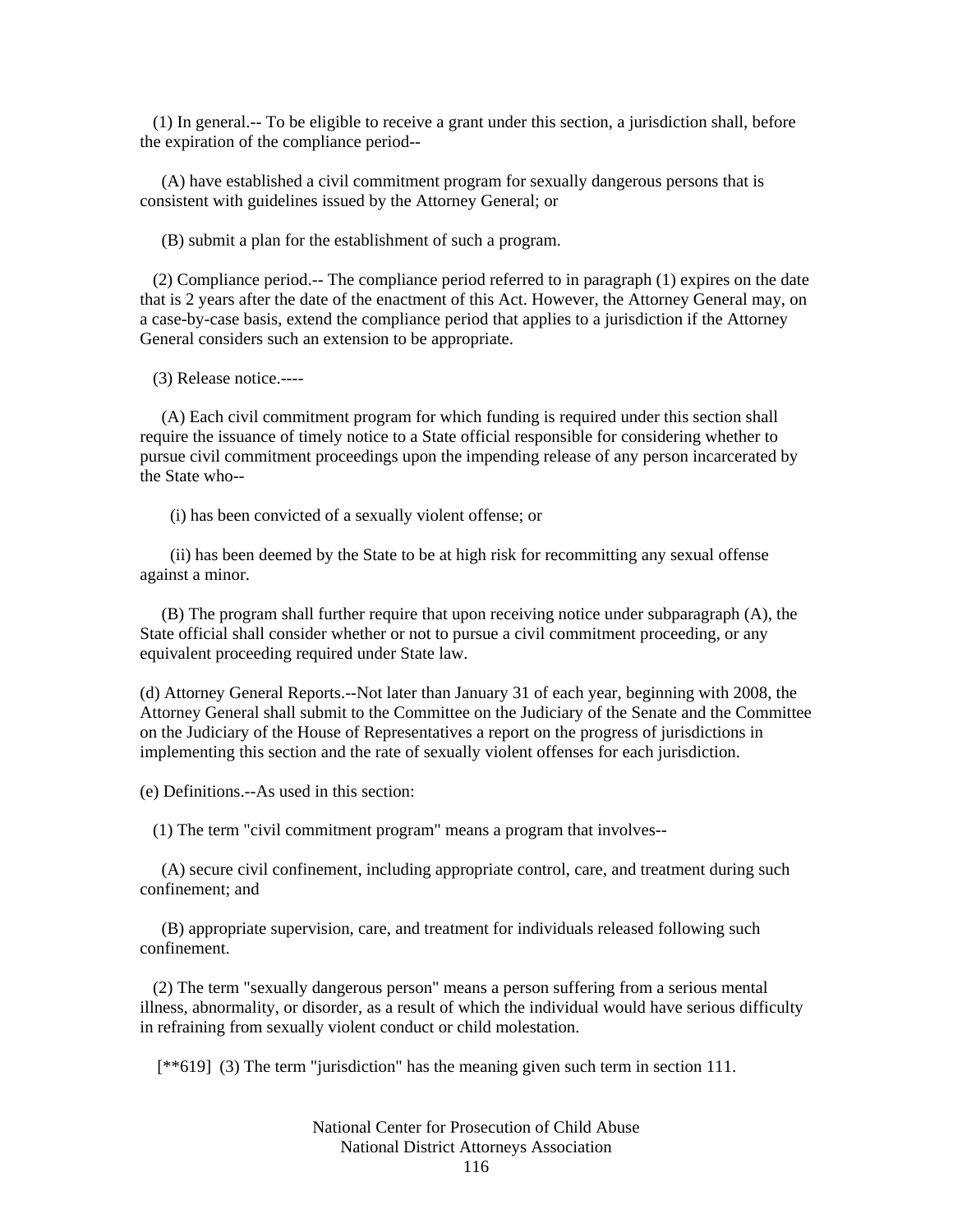(f) Authorization of Appropriations.--There are authorized to be appropriated to carry out this section \$ 10,000,000 for each of fiscal years 2007 through 2010.

[\*302] Sec. 302. JIMMY RYCE CIVIL COMMITMENT PROGRAM.

Chapter 313 of title 18, United States Code, is amended--

(1) in the chapter analysis--

 (A) in the item relating to section 4241, by inserting "or to undergo postrelease proceedings" after "trial"; and

 (B) by inserting at the end the following: "4248. Civil commitment of a sexually dangerous person";

(2) in section 4241--

(A) in the heading, by inserting or " to undergo postrelease proceedings" after " trial";

 (B) in the first sentence of subsection (a), by inserting "or at any time after the commencement of probation or supervised release and prior to the completion of the sentence," after "defendant,";

(C) in subsection (d)--

 (i) by striking "trial to proceed" each place it appears and inserting "proceedings to go forward"; and

(ii) by striking "section 4246" and inserting "sections 4246 and 4248"; and

(D) in subsection (e)--

(i) by inserting "or other proceedings" after "trial"; and

(ii) by striking "chapter 207" and inserting "chapters 207 and 227";

(3) in section 4247--

(A) by striking ", or 4246" each place it appears and inserting ", 4246, or 4248";

 (B) in subsections (g) and (i), by striking "4243 or 4246" each place it appears and inserting "4243, 4246, or 4248";

(C) in subsection (a)--

(i) by amending subparagraph  $(1)(C)$  to read as follows:

 "(C) drug, alcohol, and sex offender treatment programs, and other treatment programs that will assist the individual in overcoming a psychological or physical dependence or any condition that makes the individual dangerous to others; and";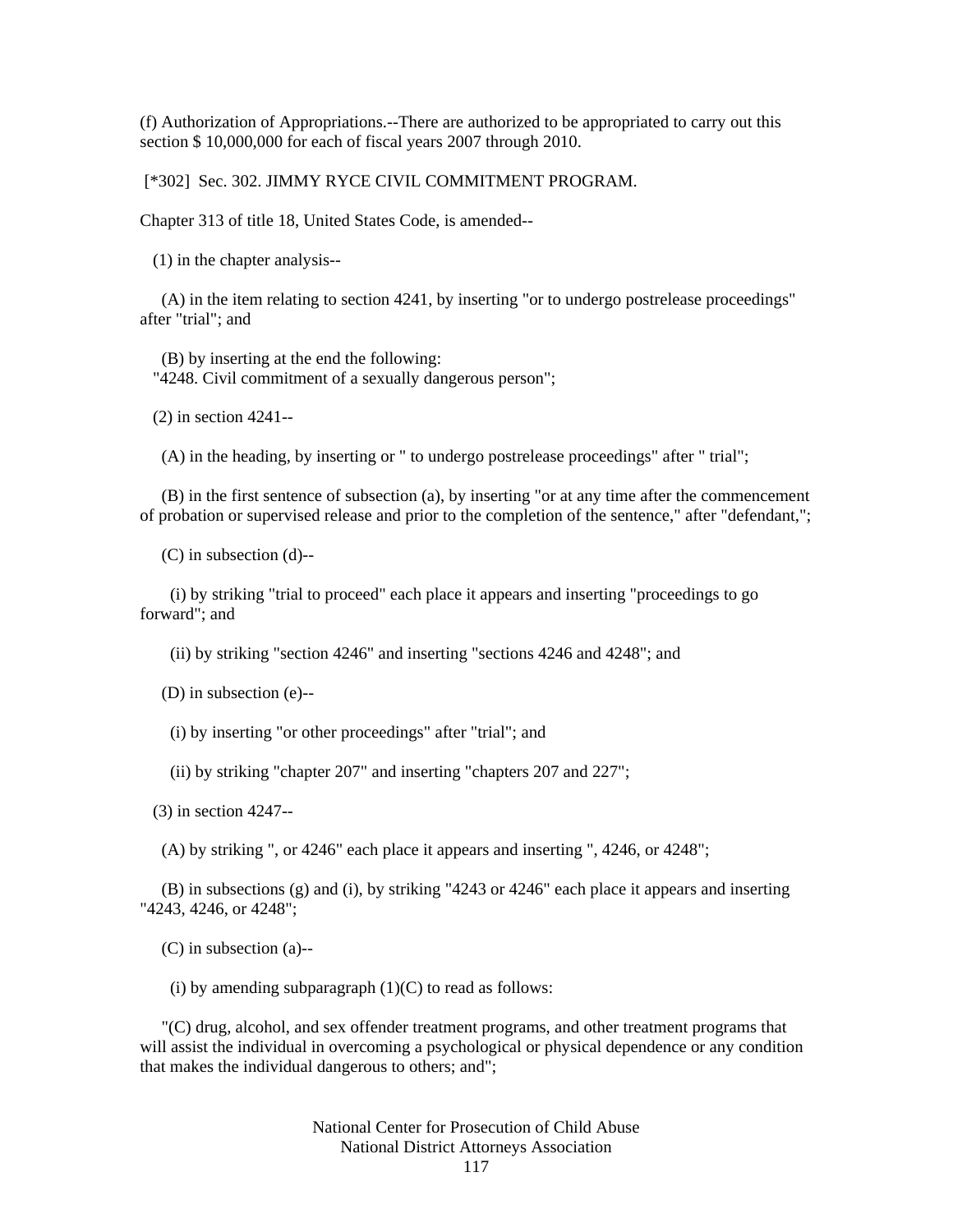(ii) in paragraph (2), by striking "and" at the end;

(iii) in paragraph (3), by striking the period at the end and inserting a semicolon; and

(iv) by inserting at the end the following:

"(4) 'bodily injury' includes sexual abuse;

 "(5) 'sexually dangerous person' means a person who has engaged or attempted to engage in sexually violent conduct or child molestation and who is sexually dangerous to others; and

 "(6) 'sexually dangerous to others' with respect a person, means that the person suffers from a serious mental illness, abnormality, or disorder as a result of which he would have  $[***620]$ serious difficulty in refraining from sexually violent conduct or child molestation if released.";

(D) in subsection (b), by striking "4245 or 4246" and inserting "4245, 4246, or 4248";

 $(E)$  in subsection  $(c)(4)$ --

(i) by redesignating subparagraphs  $(D)$  and  $(E)$  as subparagraphs  $(E)$  and  $(F)$  respectively; and

(ii) by inserting after subparagraph (C) the following:

 "(D) if the examination is ordered under section 4248, whether the person is a sexually dangerous person;"; and

(F) in subsections (e) and (h)--

(i) by striking "hospitalized" each place it appears and inserting "committed"; and

(ii) by striking "hospitalization" each place it appears and inserting "commitment" ; and

(4) by inserting at the end the following:

"Sec. 4248. Civil commitment of a sexually dangerous person

"(a) Institution of Proceedings.--In relation to a person who is in the custody of the Bureau of Prisons, or who has been committed to the custody of the Attorney General pursuant to section 4241(d), or against whom all criminal charges have been dismissed solely for reasons relating to the mental condition of the person, the Attorney General or any individual authorized by the Attorney General or the Director of the Bureau of Prisons may certify that the person is a sexually dangerous person, and transmit the certificate to the clerk of the court for the district in which the person is confined. The clerk shall send a copy of the certificate to the person, and to the attorney for the Government, and, if the person was committed pursuant to section 4241(d), to the clerk of the court that ordered the commitment. The court shall order a hearing to determine whether the person is a sexually dangerous person. A certificate filed under this subsection shall stay the release of the person pending completion of procedures contained in this section.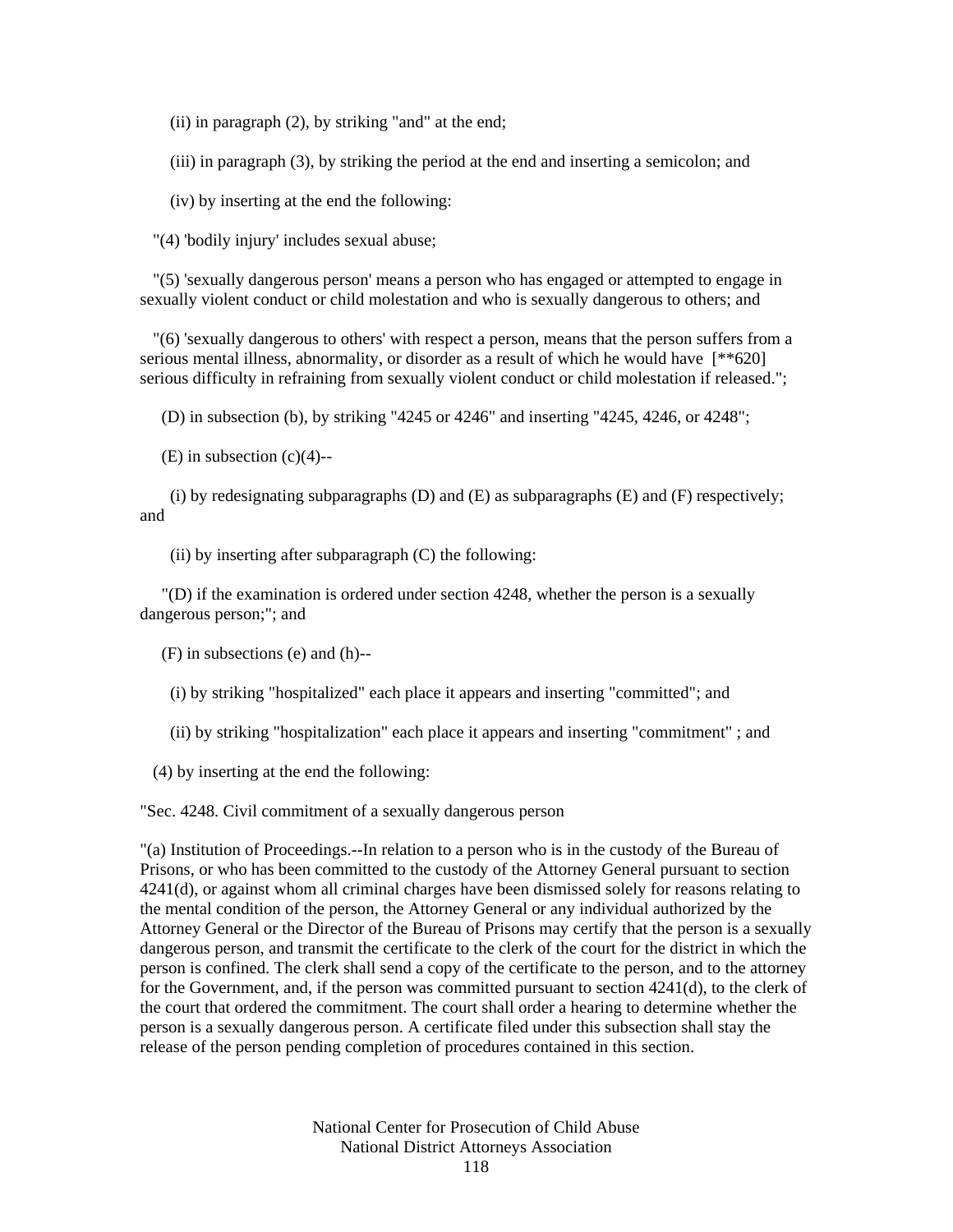"(b) Psychiatric or Psychological Examination and Report.--Prior to the date of the hearing, the court may order that a psychiatric or psychological examination of the defendant be conducted, and that a psychiatric or psychological report be filed with the court, pursuant to the provisions of section  $4247(b)$  and (c).

"(c) Hearing.--The hearing shall be conducted pursuant to the provisions of section 4247(d).

"(d) Determination and Disposition.--If, after the hearing, the court finds by clear and convincing evidence that the person is a sexually dangerous person, the court shall commit the person to the custody of the Attorney General. The Attorney General shall release the person to the appropriate official of the State in which the person is domiciled or was tried if such State will assume responsibility for his custody, care, and treatment. The Attorney General shall make all reasonable efforts to cause such a State to assume such responsibility. If, notwithstanding such efforts, neither such State will assume such responsibility, the Attorney General shall place the person for treatment in a suitable facility, until--

"(1) such a State will assume such responsibility; or

 [\*\*621] "(2) the person's condition is such that he is no longer sexually dangerous to others, or will not be sexually dangerous to others if released under a prescribed regimen of medical, psychiatric, or psychological care or treatment;whichever is earlier.

"(e) Discharge.--When the Director of the facility in which a person is placed pursuant to subsection (d) determines that the person's condition is such that he is no longer sexually dangerous to others, or will not be sexually dangerous to others if released under a prescribed regimen of medical, psychiatric, or psychological care or treatment, he shall promptly file a certificate to that effect with the clerk of the court that ordered the commitment. The clerk shall send a copy of the certificate to the person's counsel and to the attorney for the Government. The court shall order the discharge of the person or, on motion of the attorney for the Government or on its own motion, shall hold a hearing, conducted pursuant to the provisions of section 4247(d), to determine whether he should be released. If, after the hearing, the court finds by a preponderance of the evidence that the person's condition is such that--

 "(1) he will not be sexually dangerous to others if released unconditionally, the court shall order that he be immediately discharged; or

 "(2) he will not be sexually dangerous to others if released under a prescribed regimen of medical, psychiatric, or psychological care or treatment, the court shall--

 "(A) order that he be conditionally discharged under a prescribed regimen of medical, psychiatric, or psychological care or treatment that has been prepared for him, that has been certified to the court as appropriate by the Director of the facility in which he is committed, and that has been found by the court to be appropriate; and

 "(B) order, as an explicit condition of release, that he comply with the prescribed regimen of medical, psychiatric, or psychological care or treatment.

The court at any time may, after a hearing employing the same criteria, modify or eliminate the regimen of medical, psychiatric, or psychological care or treatment.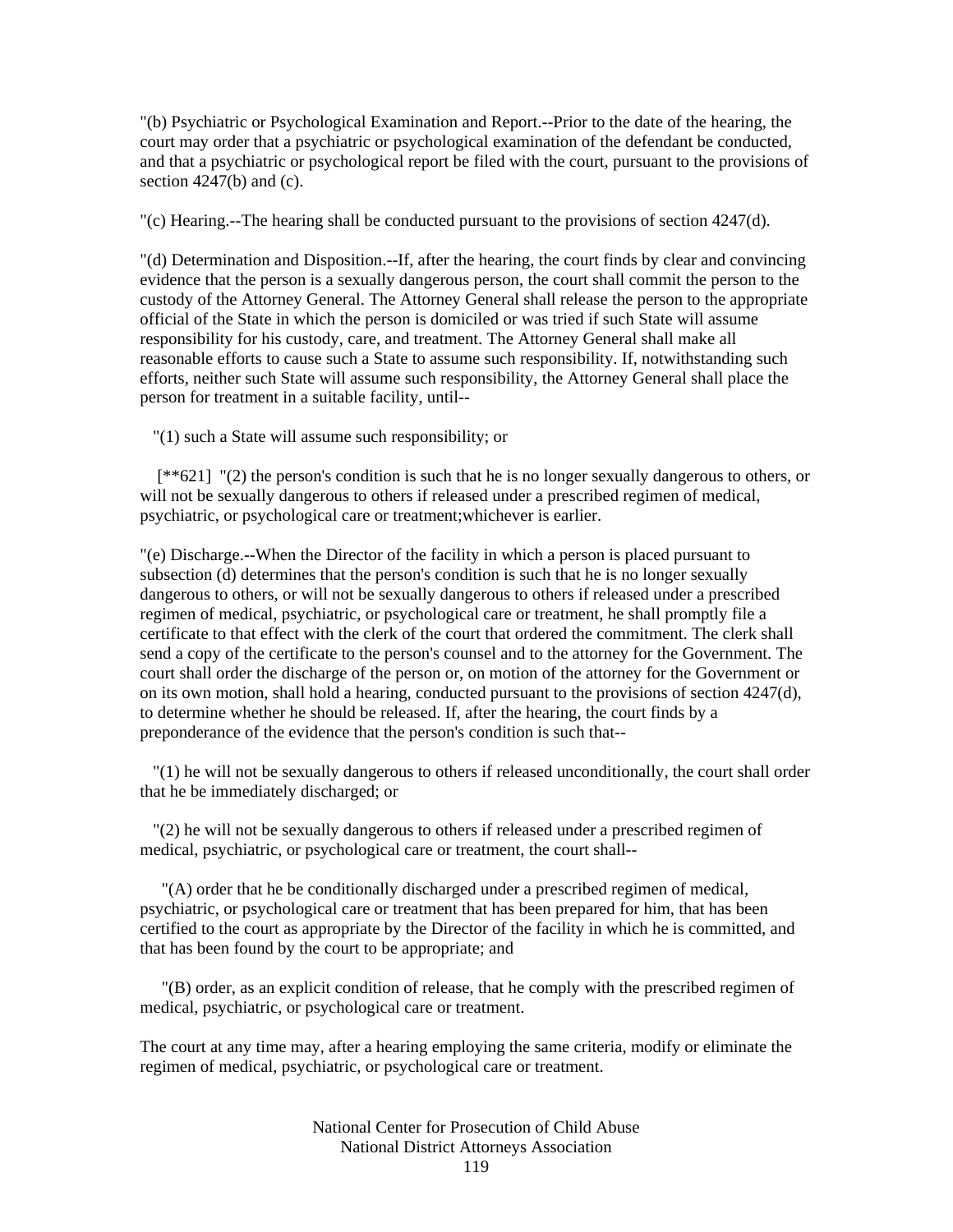"(f) Revocation of Conditional Discharge.--The director of a facility responsible for administering a regimen imposed on a person conditionally discharged under subsection (e) shall notify the Attorney General and the court having jurisdiction over the person of any failure of the person to comply with the regimen. Upon such notice, or upon other probable cause to believe that the person has failed to comply with the prescribed regimen of medical, psychiatric, or psychological care or treatment, the person may be arrested, and, upon arrest, shall be taken without unnecessary delay before the court having jurisdiction over him. The court shall, after a hearing, determine whether the person should be remanded to a suitable facility on the ground that he is sexually dangerous to others in light of his failure to comply with the prescribed regimen of medical, psychiatric, or psychological care or treatment.

"(g) Release to State of Certain Other Persons.--If the director of the facility in which a person is hospitalized or placed pursuant to this chapter certifies to the Attorney General that a person, against whom all charges have been dismissed for reasons  $[***622]$  not related to the mental condition of the person, is a sexually dangerous person, the Attorney General shall release the person to the appropriate official of the State in which the person is domiciled or was tried for the purpose of institution of State proceedings for civil commitment. If neither such State will assume such responsibility, the Attorney General shall release the person upon receipt of notice from the State that it will not assume such responsibility, but not later than 10 days after certification by the director of the facility.".

# TITLE IV--IMMIGRATION LAW REFORMS TO PREVENT SEX OFFENDERS FROM ABUSING CHILDREN

[\*401] Sec. 401. FAILURE TO REGISTER A DEPORTABLE OFFENSE.

Section  $237(a)(2)(A)$  of the Immigration and Nationality Act (8 U.S.C. 1227(a)(2)(A)) is amended--

(1) by redesignating clause (v) as clause (vi); and

(2) by inserting after clause (iv) the following new clause:

 "(v) Failure to register as a sex offender.--Any alien who is convicted under section 2250 of title 18, United States Code, is deportable.".

 [\*402] Sec. 402. BARRING CONVICTED SEX OFFENDERS FROM HAVING FAMILY-BASED PETITIONS APPROVED.

(a) Immigrant Family Members.--Section 204(a)(1) of the Immigration and Nationality Act (8 U.S.C. 1154(a)(1)), is amended--

 (1) in subparagraph (A)(i), by striking "Any" and inserting "Except as provided in clause (viii), any";

(2) in subparagraph (A), by inserting after clause (vii) the following:

 "(viii)(viii) Clause (i) shall not apply to a citizen of the United States who has been convicted of a specified offense against a minor, unless the Secretary of Homeland Security, in the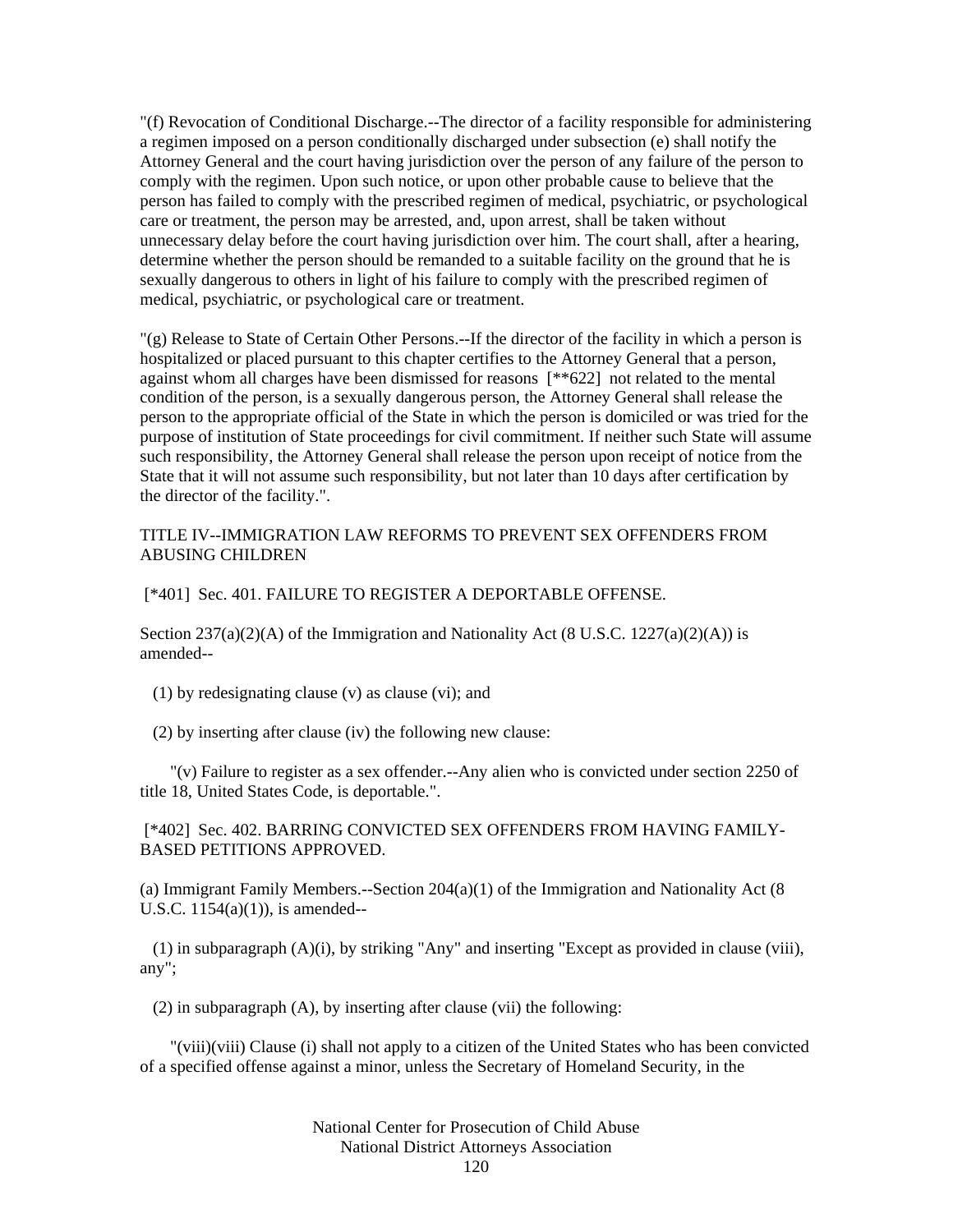Secretary's sole and unreviewable discretion, determines that the citizen poses no risk to the alien with respect to whom a petition described in clause (i) is filed.

 "(II) For purposes of subclause (I), the term 'specified offense against a minor' is defined as in section 111 of the Adam Walsh Child Protection and Safety Act of 2006."; and

 $(3)$  in subparagraph  $(B)(i)$ --

 (A) by striking "(B)(i) Any alien" and inserting the following: "(B)(i)(I) Except as provided in subclause (II), any alien"; and

(B) by adding at the end the following:

 "(I) Subclause (I) shall not apply in the case of an alien lawfully admitted for permanent residence who has been convicted of a specified offense against a minor (as defined in subparagraph (A)(viii)(II)), unless the Secretary of Homeland Security, in the Secretary's sole and unreviewable discretion, determines that such person poses no [\*\*623] risk to the alien with respect to whom a petition described in subclause (I) is filed.".

(b) Nonimmigrants.--Section  $101(a)(15)(K)$  (8 U.S.C.  $1101(a)(15)(K)$ ), is amended by inserting "(other than a citizen described in section  $204(a)(1)(A)(viii)(I)$ " after "citizen of the United" States" each place that phrase appears.

# TITLE V--CHILD PORNOGRAPHY PREVENTION

[\*501] Sec. 501. <18 USC 2251 note> FINDINGS.

Congress makes the following findings:

 (1) The effect of the intrastate production, transportation, distribution, receipt, advertising, and possession of child pornography on the interstate market in child pornography:

 (A) The illegal production, transportation, distribution, receipt, advertising and possession of child pornography, as defined in section 2256(8) of title 18, United States Code, as well as the transfer of custody of children for the production of child pornography, is harmful to the physiological, emotional, and mental health of the children depicted in child pornography and has a substantial and detrimental effect on society as a whole.

 (B) A substantial interstate market in child pornography exists, including not only a multimillion dollar industry, but also a nationwide network of individuals openly advertising their desire to exploit children and to traffic in child pornography. Many of these individuals distribute child pornography with the expectation of receiving other child pornography in return.

 (C) The interstate market in child pornography is carried on to a substantial extent through the mails and other instrumentalities of interstate and foreign commerce, such as the Internet. The advent of the Internet has greatly increased the ease of transporting, distributing, receiving, and advertising child pornography in interstate commerce. The advent of digital cameras and digital video cameras, as well as videotape cameras, has greatly increased the ease of producing child pornography. The advent of inexpensive computer equipment with the capacity to store large numbers of digital images of child pornography has greatly increased the ease of possessing child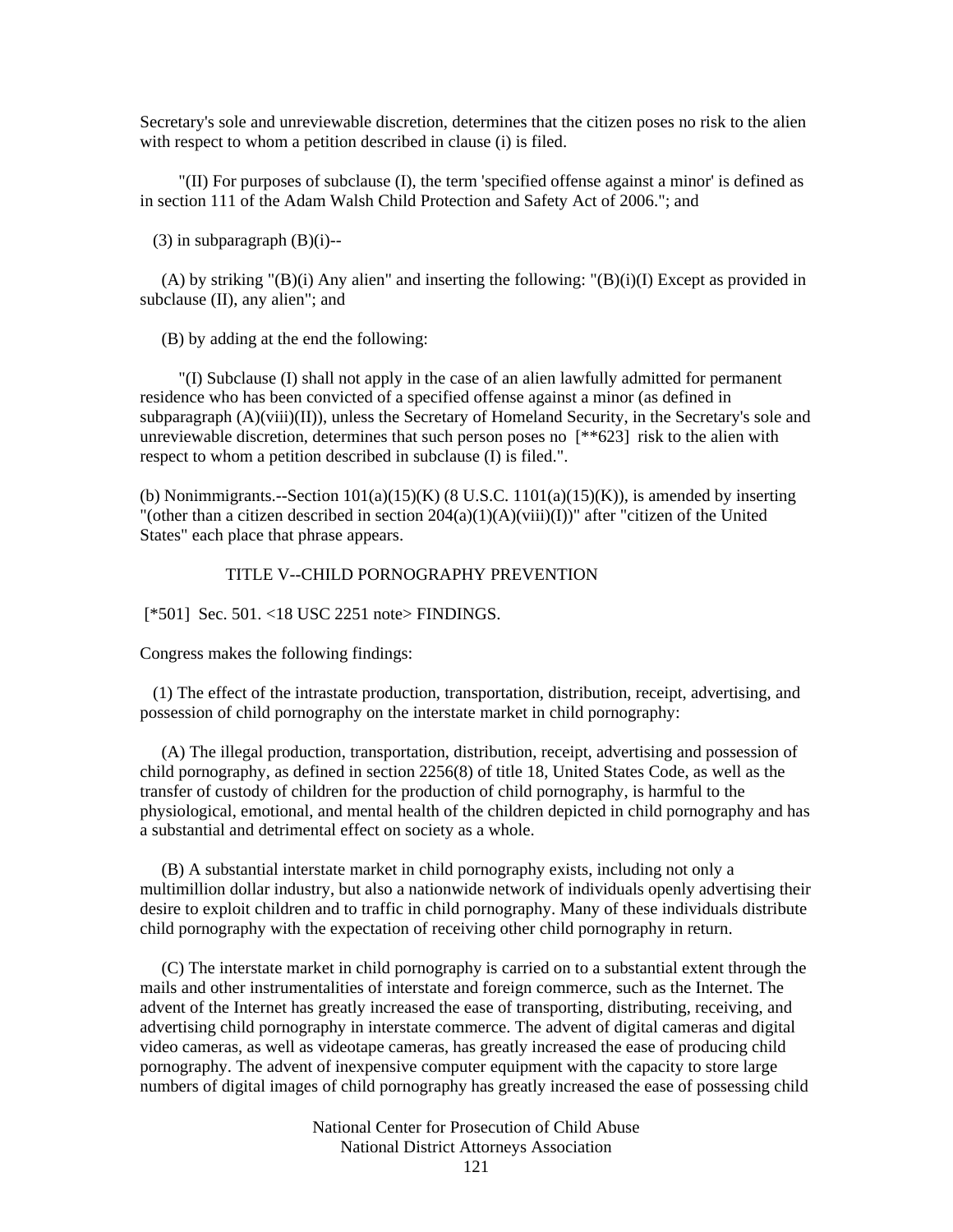pornography. Taken together, these technological advances have had the unfortunate result of greatly increasing the interstate market in child pornography.

 (D) Intrastate incidents of production, transportation, distribution, receipt, advertising, and possession of child pornography, as well as the transfer of custody of children for the production of child pornography, have a substantial and direct effect upon interstate commerce because:

 (i) Some persons engaged in the production, transportation, distribution, receipt, advertising, and possession of child pornography conduct such activities entirely within the boundaries of one state. These persons are unlikely to be content with the amount of child pornography they produce, transport, distribute, [\*\*624] receive, advertise, or possess. These persons are therefore likely to enter the interstate market in child pornography in search of additional child pornography, thereby stimulating demand in the interstate market in child pornography.

(ii) When the persons described in subparagraph  $(D)(i)$  enter the interstate market in search of additional child pornography, they are likely to distribute the child pornography they already produce, transport, distribute, receive, advertise, or possess to persons who will distribute additional child pornography to them, thereby stimulating supply in the interstate market in child pornography.

 (iii) Much of the child pornography that supplies the interstate market in child pornography is produced entirely within the boundaries of one state, is not traceable, and enters the interstate market surreptitiously. This child pornography supports demand in the interstate market in child pornography and is essential to its existence.

 (E) Prohibiting the intrastate production, transportation, distribution, receipt, advertising, and possession of child pornography, as well as the intrastate transfer of custody of children for the production of child pornography, will cause some persons engaged in such intrastate activities to cease all such activities, thereby reducing both supply and demand in the interstate market for child pornography.

 (F) Federal control of the intrastate incidents of the production, transportation, distribution, receipt, advertising, and possession of child pornography, as well as the intrastate transfer of children for the production of child pornography, is essential to the effective control of the interstate market in child pornography.

(2) The importance of protecting children from repeat exploitation in child pornography:

 (A) The vast majority of child pornography prosecutions today involve images contained on computer hard drives, computer disks, and related media.

 (B) Child pornography is not entitled to protection under the First Amendment and thus may be prohibited.

 (C) The government has a compelling State interest in protecting children from those who sexually exploit them, and this interest extends to stamping out the vice of child pornography at all levels in the distribution chain.

 (D) Every instance of viewing images of child pornography represents a renewed violation of the privacy of the victims and a repetition of their abuse.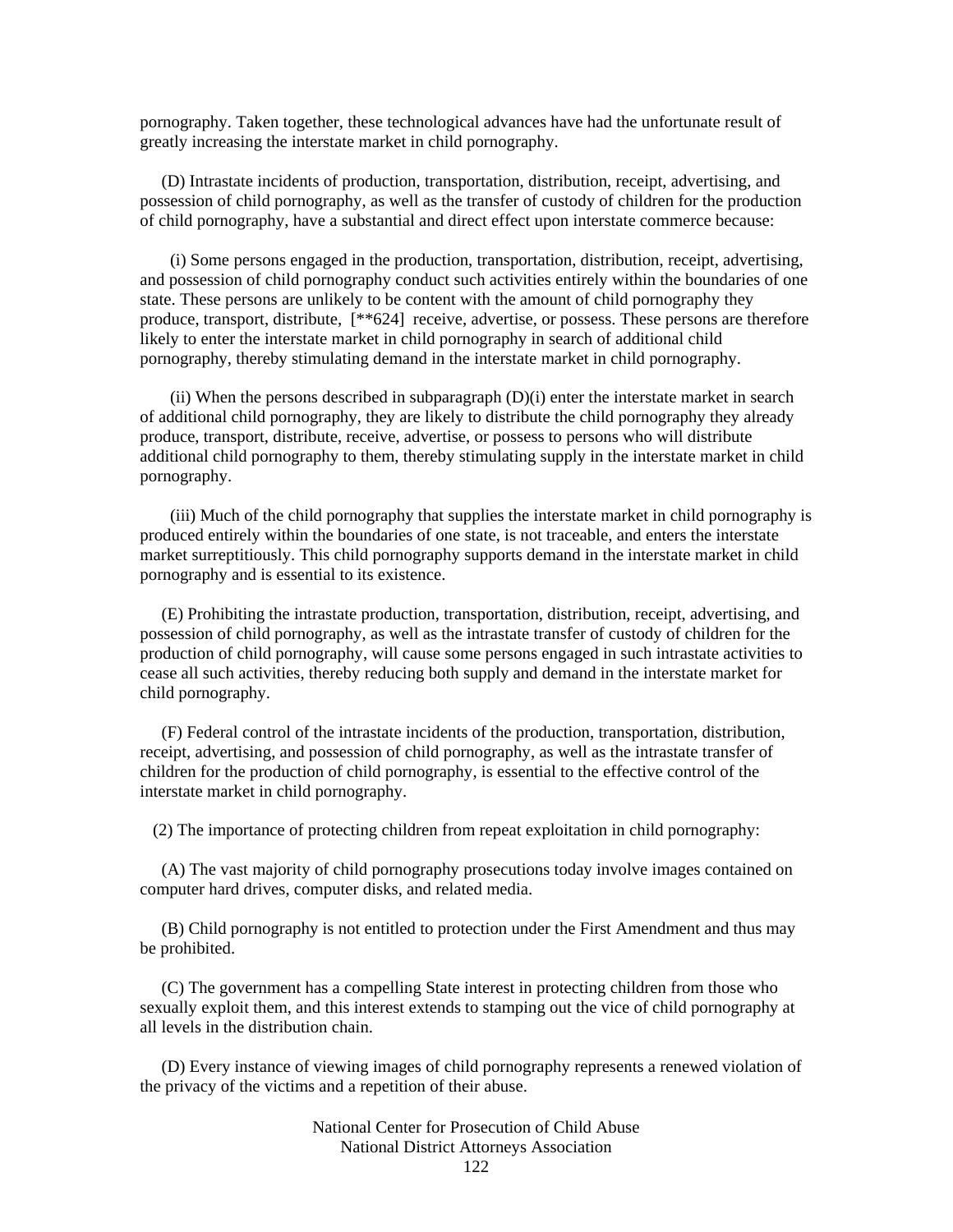(E) Child pornography constitutes prima facie contraband, and as such should not be distributed to, or copied by, child pornography defendants or their attorneys.

 (F) It is imperative to prohibit the reproduction of child pornography in criminal cases so as to avoid repeated violation and abuse of victims, so long as the government makes reasonable accommodations for the inspection, viewing, and examination of such material for the purposes of mounting a criminal defense.

[\*\*625] [\*502] Sec. 502. OTHER RECORD KEEPING REQUIREMENTS.

(a) In General.--Section 2257 of title 18, United States Code, is amended--

 (1) in subsection (a), by inserting after "videotape," the following: "digital image, digitally- or computer-manipulated image of an actual human being, picture,";

 (2) in subsection (e)(1), by adding at the end the following: "In this paragraph, the term 'copy' includes every page of a website on which matter described in subsection (a) appears.";

 $(3)$  in subsection  $(f)$ , by--

(A) in paragraph (3), by striking "and" after the semicolon;

(B) in paragraph (4), by striking the period and inserting "; and"; and

(C) by adding at the end the following:

 "(5) for any person to whom subsection (a) applies to refuse to permit the Attorney General or his or her designee to conduct an inspection under subsection (c)."; and

(4) by striking subsection (h) and inserting the following:

"(h) In this section--

 "(1) the term 'actual sexually explicit conduct' means actual but not simulated conduct as defined in clauses (i) through (v) of section  $2256(2)(A)$  of this title;

"(2) the term 'produces'--

"(A) means--

 "(i) actually filming, videotaping, photographing, creating a picture, digital image, or digitally- or computer-manipulated image of an actual human being;

 "(ii) digitizing an image, of a visual depiction of sexually explicit conduct; or, assembling, manufacturing, publishing, duplicating, reproducing, or reissuing a book, magazine, periodical, film, videotape, digital image, or picture, or other matter intended for commercial distribution, that contains a visual depiction of sexually explicit conduct; or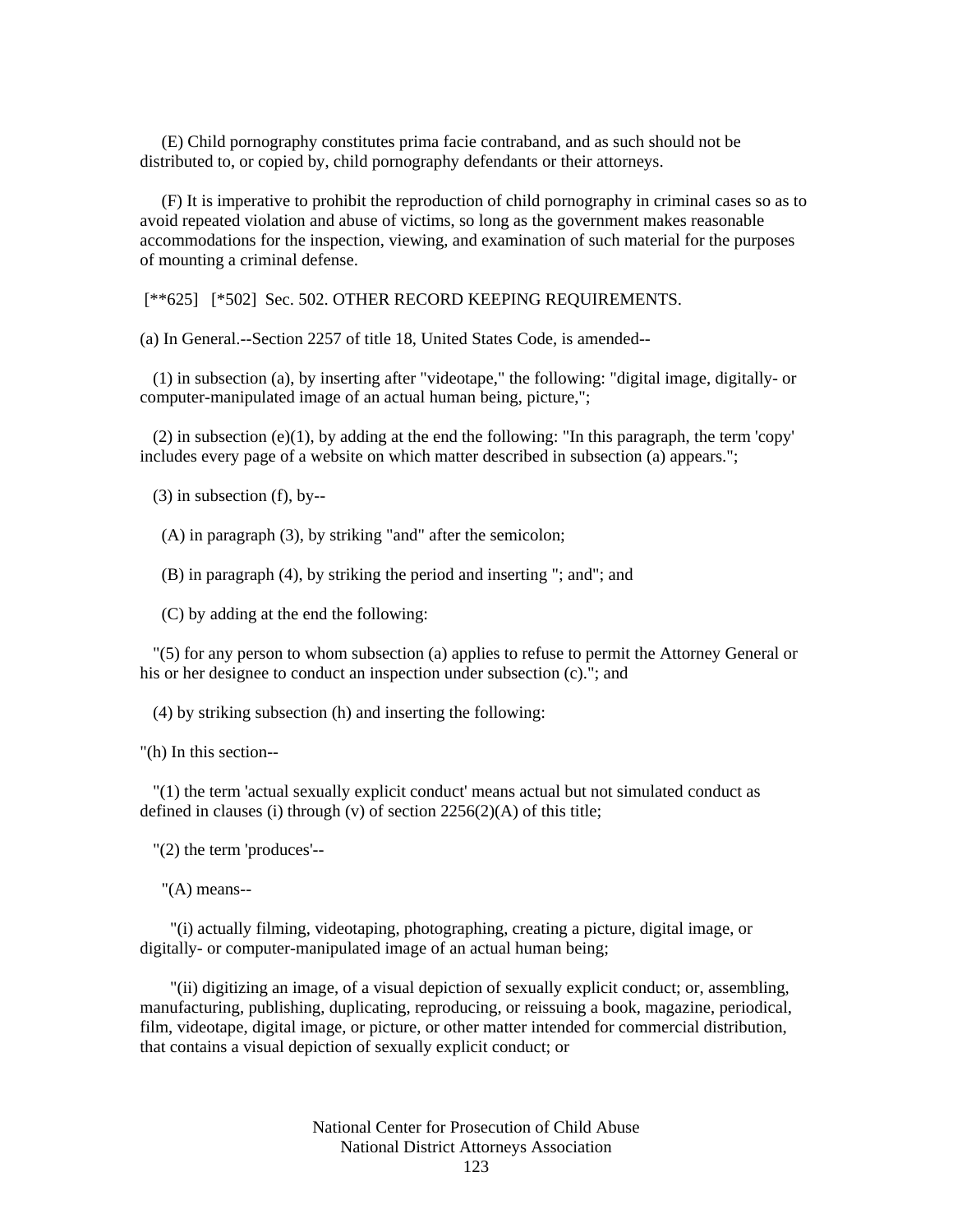"(iii) inserting on a computer site or service a digital image of, or otherwise managing the sexually explicit content, of a computer site or service that contains a visual depiction of, sexually explicit conduct; and

"(B) does not include activities that are limited to--

 "(i) photo or film processing, including digitization of previously existing visual depictions, as part of a commercial enterprise, with no other commercial interest in the sexually explicit material, printing, and video duplication;

"(ii) distribution;

 "(iii) any activity, other than those activities identified in subparagraph (A), that does not involve the hiring, contracting for, managing, or otherwise arranging for the participation of the depicted performers;

 "(iv) the provision of a telecommunications service, or of an Internet access service or Internet information location tool (as those terms are defined in section 231 of the Communications Act of 1934 (47 U.S.C. 231)); or

 [\*\*626] "(v) the transmission, storage, retrieval, hosting, formatting, or translation (or any combination thereof) of a communication, without selection or alteration of the content of the communication, except that deletion of a particular communication or material made by another person in a manner consistent with section 230(c) of the Communications Act of 1934 (47 U.S.C. 230(c)) shall not constitute such selection or alteration of the content of the communication; and

 "(3) the term 'performer' includes any person portrayed in a visual depiction engaging in, or assisting another person to engage in, sexually explicit conduct.".

 $(b)$  <18 USC 2257 note> Construction.--The provisions of section 2257 shall not apply to any depiction of actual sexually explicit conduct as described in clause (v) of section  $2256(2)(A)$  of title 18, United States Code, produced in whole or in part, prior to the effective date of this section unless that depiction also includes actual sexually explicit conduct as described in clauses (i) through (iv) of section  $2256(2)(A)$  of title 18, United States Code.

 [\*503] Sec. 503. RECORD KEEPING REQUIREMENTS FOR SIMULATED SEXUAL CONDUCT.

(a) In General.--Chapter 110 of title 18, United States Code, is amended by inserting after section 2257 the following:

"Sec. 2257A. RECORD KEEPING REQUIREMENTS FOR SIMULATED SEXUAL CONDUCT.

"(a) Whoever produces any book, magazine, periodical, film, videotape, digital image, digitallyor computer-manipulated image of an actual human being, picture, or other matter that--

"(1) contains 1 or more visual depictions of simulated sexually explicit conduct; and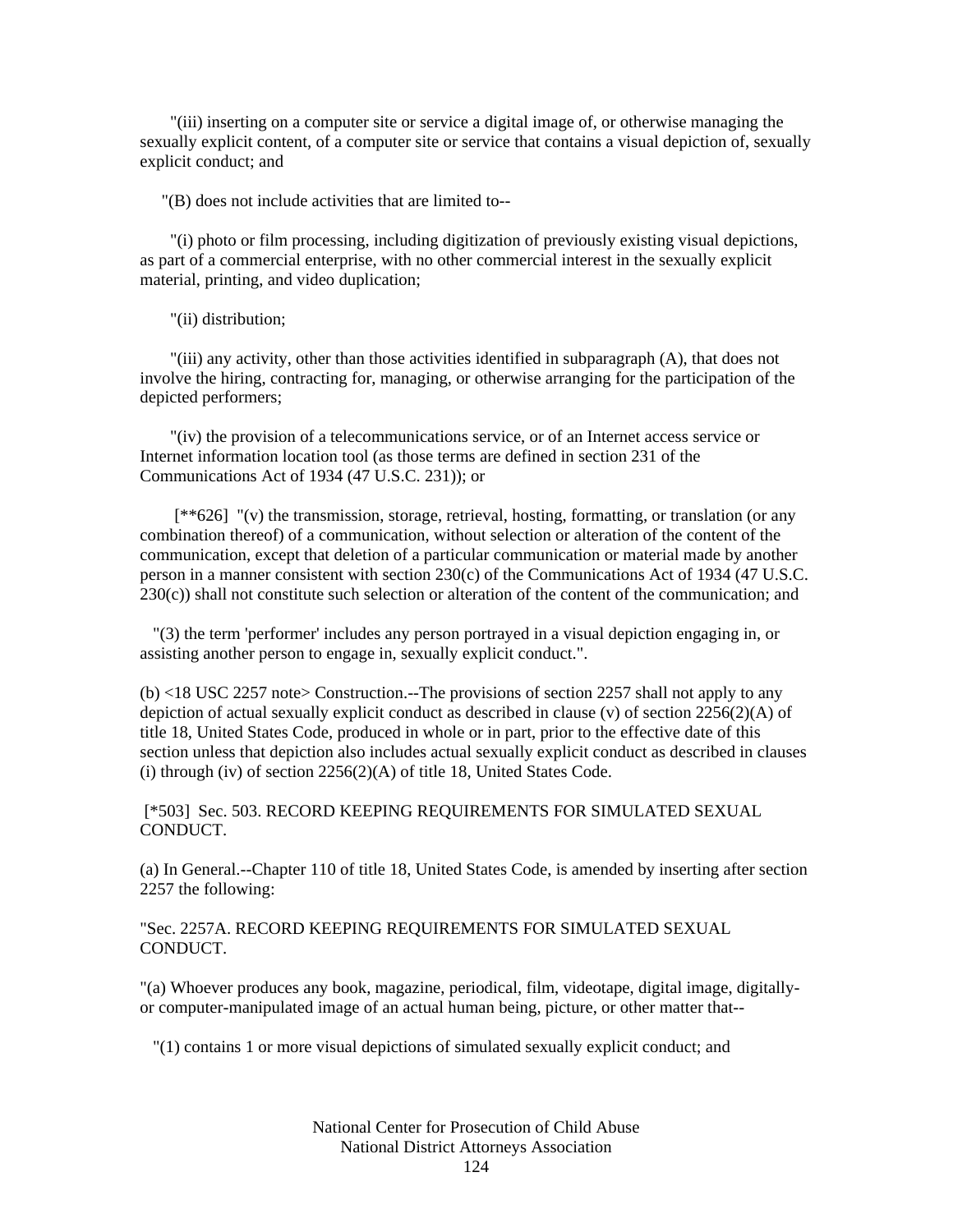"(2) is produced in whole or in part with materials which have been mailed or shipped in interstate or foreign commerce, or is shipped or transported or is intended for shipment or transportation in interstate or foreign commerce;shall create and maintain individually identifiable records pertaining to every performer portrayed in such a visual depiction.

"(b) Any person to whom subsection (a) applies shall, with respect to every performer portrayed in a visual depiction of simulated sexually explicit conduct--

 "(1) ascertain, by examination of an identification document containing such information, the performer's name and date of birth, and require the performer to provide such other indicia of his or her identity as may be prescribed by regulations;

 "(2) ascertain any name, other than the performer's present and correct name, ever used by the performer including maiden name, alias, nickname, stage, or professional name; and

 "(3) record in the records required by subsection (a) the information required by paragraphs (1) and (2) and such other identifying information as may be prescribed by regulation.

"(c) Any person to whom subsection (a) applies shall maintain the records required by this section at their business premises, or at such other place as the Attorney General may by regulation prescribe and shall make such records available to the Attorney General for inspection at all reasonable times.

"(d)(1) No information or evidence obtained from records required to be created or maintained by this section shall, except [\*\*627] as provided in this section, directly or indirectly, be used as evidence against any person with respect to any violation of law.

 "(2) Paragraph (1) shall not preclude the use of such information or evidence in a prosecution or other action for a violation of this chapter or chapter 71, or for a violation of any applicable provision of law with respect to the furnishing of false information.

 $\Gamma$ (e)(1) Any person to whom subsection (a) applies shall cause to be affixed to every copy of any matter described in subsection (a)(1) in such manner and in such form as the Attorney General shall by regulations prescribe, a statement describing where the records required by this section with respect to all performers depicted in that copy of the matter may be located. In this paragraph, the term 'copy' includes every page of a website on which matter described in subsection (a) appears.

 "(2) If the person to whom subsection (a) applies is an organization the statement required by this subsection shall include the name, title, and business address of the individual employed by such organization responsible for maintaining the records required by this section.

"(f) It shall be unlawful--

 "(1) for any person to whom subsection (a) applies to fail to create or maintain the records as required by subsections (a) and (c) or by any regulation promulgated under this section;

 "(2) for any person to whom subsection (a) applies knowingly to make any false entry in or knowingly to fail to make an appropriate entry in, any record required by subsection (b) or any regulation promulgated under this section;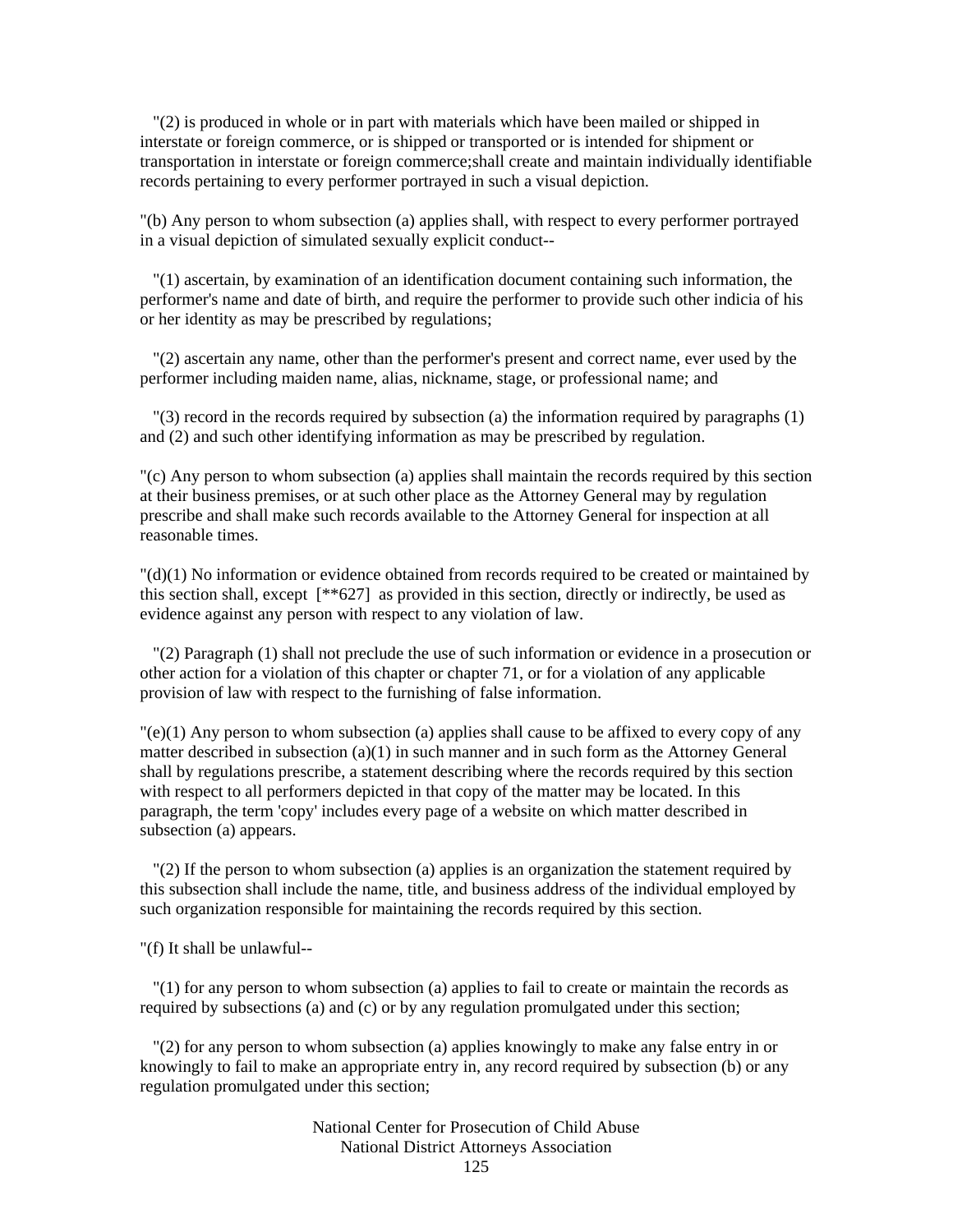"(3) for any person to whom subsection (a) applies knowingly to fail to comply with the provisions of subsection (e) or any regulation promulgated pursuant to that subsection; or

 "(4) for any person knowingly to sell or otherwise transfer, or offer for sale or transfer, any book, magazine, periodical, film, video, or other matter, produced in whole or in part with materials which have been mailed or shipped in interstate or foreign commerce or which is intended for shipment in interstate or foreign commerce, that--

 "(A) contains 1 or more visual depictions made after the date of enactment of this subsection of simulated sexually explicit conduct; and

 "(B) is produced in whole or in part with materials which have been mailed or shipped in interstate or foreign commerce, or is shipped or transported or is intended for shipment or transportation in interstate or foreign commerce;

which does not have affixed thereto, in a manner prescribed as set forth in subsection (e)(1), a statement describing where the records required by this section may be located, but such person shall have no duty to determine the accuracy of the contents of the statement or the records required to be kept.

 "(5) for any person to whom subsection (a) applies to refuse to permit the Attorney General or his or her designee to conduct an inspection under subsection (c).

"(g) As used in this section, the terms 'produces' and 'performer' have the same meaning as in section 2257(h) of this title.

 $\Gamma(h)(1)$  The provisions of this section and section 2257 shall not apply to matter, or any image therein, containing one or more [\*\*628] visual depictions of simulated sexually explicit conduct, or actual sexually explicit conduct as described in clause (v) of section 2256(2)(A), if such matter--" $(A)$ 

(i) is intended for commercial distribution;

 "(ii) is created as a part of a commercial enterprise by a person who certifies to the Attorney General that such person regularly and in the normal course of business collects and maintains individually identifiable information regarding all performers, including minor performers, employed by that person, pursuant to Federal and State tax, labor, and other laws, labor agreements, or otherwise pursuant to industry standards, where such information includes the name, address, and date of birth of the performer; and

 "(iii) is not produced, marketed or made available by the person described in clause (ii) to another in circumstances such than an ordinary person would conclude that the matter contains a visual depiction that is child pornography as defined in section 2256(8); or"(B)

 (i) is subject to the authority and regulation of the Federal Communications Commission acting in its capacity to enforce section 1464 of this title, regarding the broadcast of obscene, indecent or profane programming; and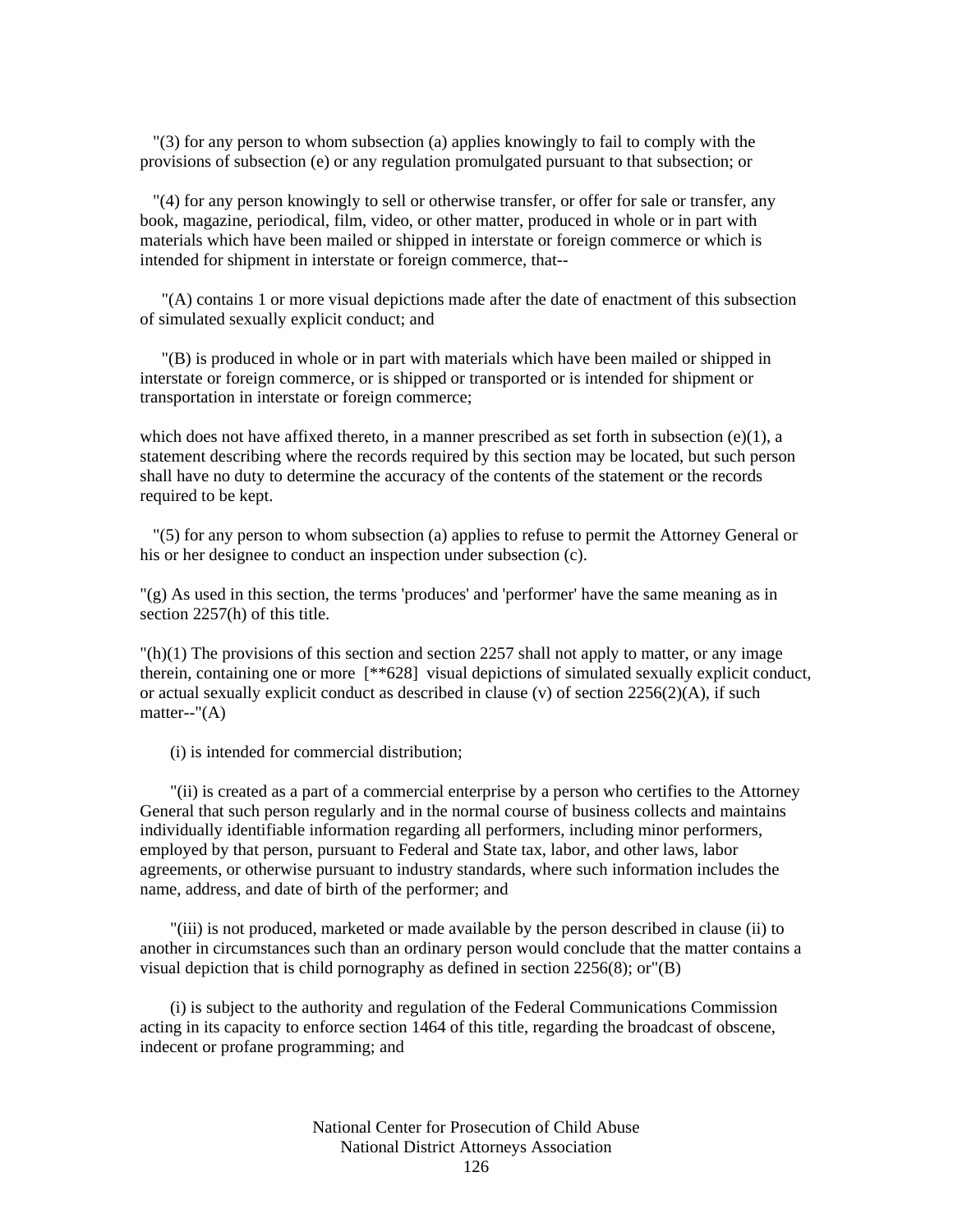"(ii) is created as a part of a commercial enterprise by a person who certifies to the Attorney General that such person regularly and in the normal course of business collects and maintains individually identifiable information regarding all performers, including minor performers, employed by that person, pursuant to Federal and State tax, labor, and other laws, labor agreements, or otherwise pursuant to industry standards, where such information includes the name, address, and date of birth of the performer.

 $\Gamma(2)$  Nothing in subparagraphs (A) and (B) of paragraph (1) shall be construed to exempt any matter that contains any visual depiction that is child pornography, as defined in section 2256(8), or is actual sexually explicit conduct within the definitions in clauses (i) through (iv) of section  $2256(2)(A)$ .

"(i)(1) Whoever violates this section shall be imprisoned for not more than 1 year, and fined in accordance with the provisions of this title, or both.

 "(2) Whoever violates this section in an effort to conceal a substantive offense involving the causing, transporting, permitting or offering or seeking by notice or advertisement, a minor to engage in sexually explicit conduct for the purpose of producing a visual depiction of such conduct in violation of this title, or to conceal a substantive offense that involved trafficking in material involving the sexual exploitation of a minor, including receiving, transporting, advertising, or possessing material involving the sexual exploitation of a minor with intent to traffic, in violation of this title, shall be imprisoned for not more than 5 years and fined in accordance with the provisions of this title, or both.

 "(3) Whoever violates paragraph (2) after having been previously convicted of a violation punishable under that paragraph shall be imprisoned for any period of years not more than 10 years but not less than 2 years, and fined in accordance with the provisions of this title, or both.

"The provisions of this section shall not become effective until 90 days after the final regulations implementing this section are [\*\*629] published in the Federal Register. The provisions of this section shall not apply to any matter, or image therein, produced, in whole or in part, prior to the effective date of this section.

"(k) On an annual basis, the Attorney General shall submit a report to Congress--

 "(1) concerning the enforcement of this section and section 2257 by the Department of Justice during the previous 12-month period; and

"(2) including--

"(A) the number of inspections undertaken pursuant to this section and section 2257;

"(B) the number of open investigations pursuant to this section and section 2257;

 "(C) the number of cases in which a person has been charged with a violation of this section and section 2257; and

 "(D) for each case listed in response to subparagraph (C), the name of the lead defendant, the federal district in which the case was brought, the court tracking number, and a synopsis of the violation and its disposition, if any, including settlements, sentences, recoveries and penalties.".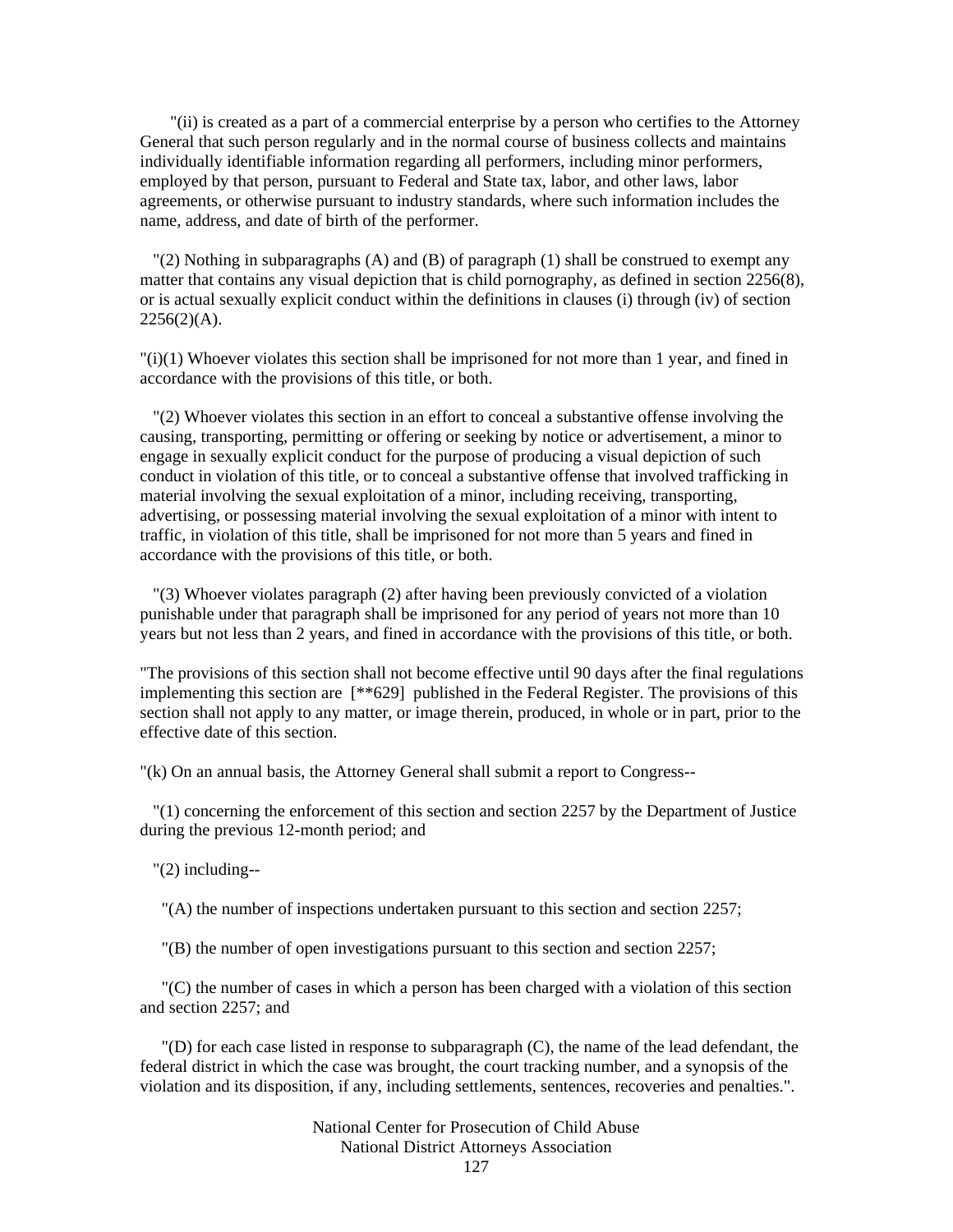(b) Chapter Analysis.--The chapter analysis for chapter 110 of title 18, United States Code, is amended by inserting after the item for section 2257 the following:

"2257A. Recordkeeping requirements for simulated sexual conduct.".

 [\*504] Sec. 504. PREVENTION OF DISTRIBUTION OF CHILD PORNOGRAPHY USED AS EVIDENCE IN PROSECUTIONS.

Section 3509 of title 18, United States Code, is amended by adding at the end the following:

"(m) Prohibition on Reproduction of Child Pornography.--

 "(1) In any criminal proceeding, any property or material that constitutes child pornography (as defined by section 2256 of this title) shall remain in the care, custody, and control of either the Government or the court.

 "(2)(A) Notwithstanding Rule 16 of the Federal Rules of Criminal Procedure, a court shall deny, in any criminal proceeding, any request by the defendant to copy, photograph, duplicate, or otherwise reproduce any property or material that constitutes child pornography (as defined by section 2256 of this title), so long as the Government makes the property or material reasonably available to the defendant.

 "(B) For the purposes of subparagraph (A), property or material shall be deemed to be reasonably available to the defendant if the Government provides ample opportunity for inspection, viewing, and examination at a Government facility of the property or material by the defendant, his or her attorney, and any individual the defendant may seek to qualify to furnish expert testimony at trial.".

 [\*505] Sec. 505. AUTHORIZING CIVIL AND CRIMINAL ASSET FORFEITURE IN CHILD EXPLOITATION AND OBSCENITY CASES.

(a) Conforming Forfeiture Procedures for Obscenity Offenses.--Section 1467 of title 18, United States Code, is amended--

 $(1)$  in subsection  $(a)(3)$ , by inserting a period after "of such offense" and striking all that follows; and

[\*\*630] (2) by striking subsections (b) through (n) and inserting the following:

"(b) The provisions of section 413 of the Controlled Substances Act (21 U.S.C. 853), with the exception of subsections (a) and (d), shall apply to the criminal forfeiture of property pursuant to subsection (a).

"(c) Any property subject to forfeiture pursuant to subsection (a) may be forfeited to the United States in a civil case in accordance with the procedures set forth in chapter 46 of this title.".

(b) Property Subject to Criminal Forfeiture.--Section 2253(a) of title 18, United States Code, is amended--

(1) in the matter preceding paragraph (1)--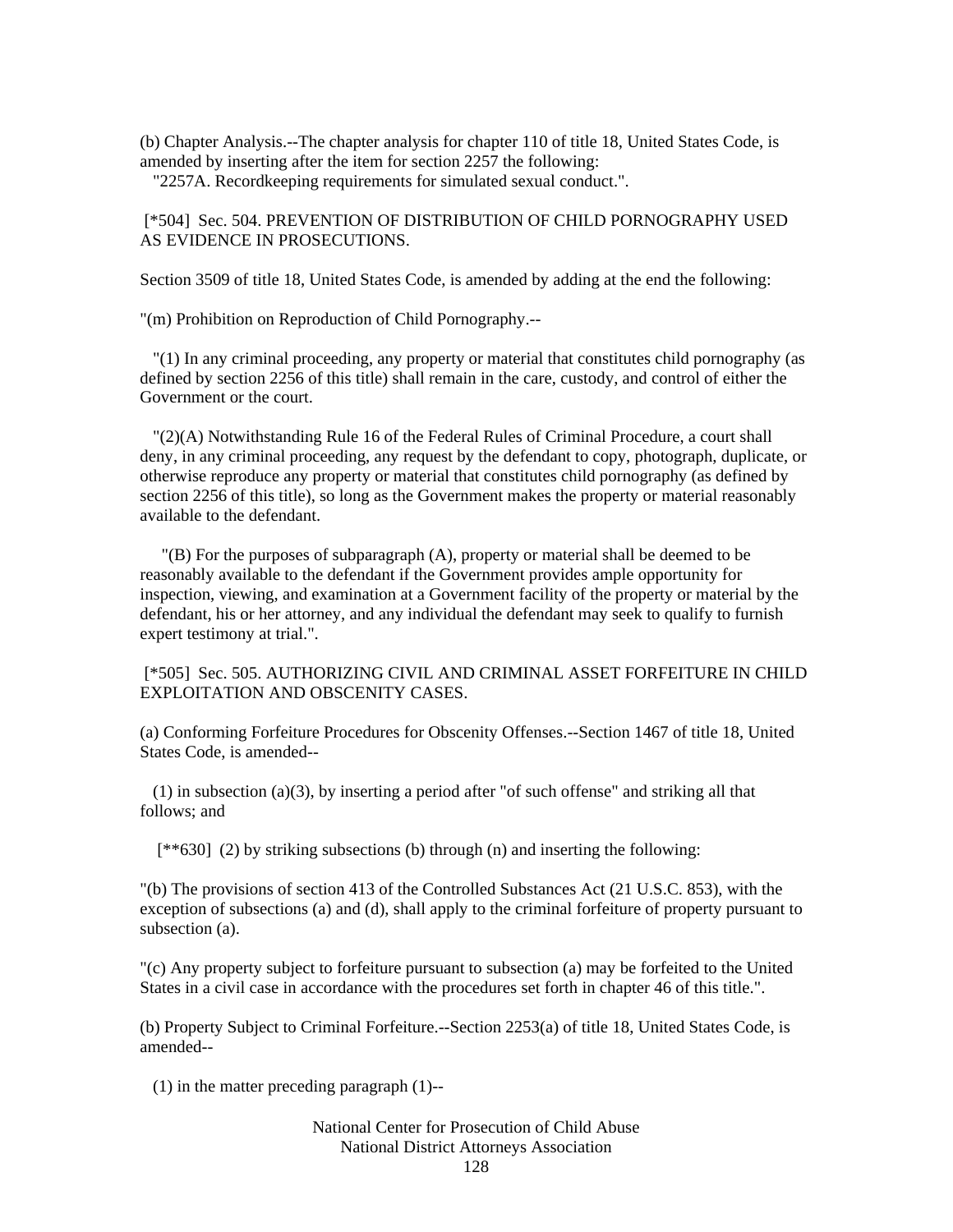(A) by inserting "or who is convicted of an offense under section 2252B of this chapter," after "2260 of this chapter"; and

 (B) by striking "an offense under section 2421, 2422, or 2423 of chapter 117" and inserting "an offense under chapter 109A";

(2) in paragraph (1), by inserting "2252A, 2252B, or 2260" after "2252"; and

(3) in paragraph (3), by inserting "or any property traceable to such property" before the period.

(c) Criminal Forfeiture Procedure.--Section 2253 of title 18, United States Code, is amended by striking subsections (b) through (o) and inserting the following:

"(b) Section 413 of the Controlled Substances Act (21 U.S.C. 853) with the exception of subsections (a) and (d), applies to the criminal forfeiture of property pursuant to subsection (a).".

(d) Civil Forfeiture.--Section 2254 of title 18, United States Code, is amended to read as follows:

"Sec. 2254. Civil forfeiture

"Any property subject to forfeiture pursuant to section 2253 may be forfeited to the United States in a civil case in accordance with the procedures set forth in chapter 46.".

 [\*506] Sec. 506. PROHIBITING THE PRODUCTION OF OBSCENITY AS WELL AS TRANSPORTATION, DISTRIBUTION, AND SALE.

(a) Section 1465.--Section 1465 of title 18 of the United States Code is amended--

(1) by inserting " production and" before " transportation" in the heading of the section;

 (2) by inserting "produces with the intent to transport, distribute, or transmit in interstate or foreign commerce, or whoever knowingly" after "whoever knowingly" and before "transports or travels in"; and

(3) by inserting a comma after "in or affecting such commerce".

(b) Section 1466.--Section 1466 of title 18 of the United States Code is amended--

 (1) in subsection (a), by inserting "producing with intent to distribute or sell, or" before "selling or transferring obscene matter,";

 (2) in subsection (b), by inserting, "produces" before "sells or transfers or offers to sell or transfer obscene matter"; and

 [\*\*631] (3) in subsection (b) by inserting "production," before "selling or transferring or offering to sell or transfer such material.".

[\*507] Sec. 507. GUARDIANS AD LITEM.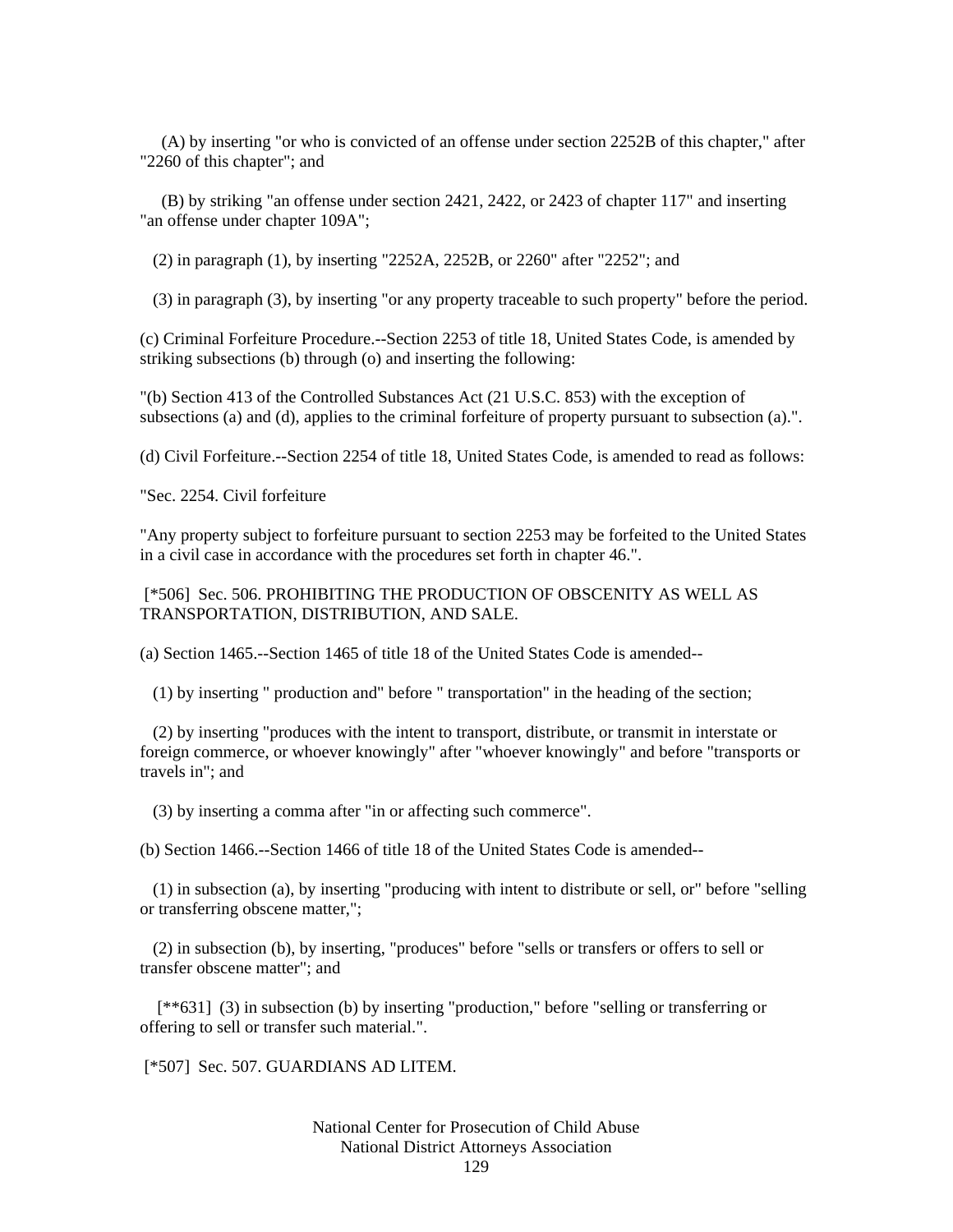Section 3509(h)(1) of title 18, United States Code, is amended by inserting ", and provide reasonable compensation and payment of expenses for," before "a guardian".

 TITLE VI--GRANTS, STUDIES, AND PROGRAMS FOR CHILDREN AND COMMUNITY **SAFETY** 

Subtitle A--Mentoring Matches for Youth Act

[\*601] Sec. 601. <42 USC 5611 note> SHORT TITLE.

This subtitle may be cited as the "Mentoring Matches for Youth Act of 2006".

[\*602] Sec. 602. <42 USC 5611 note> FINDINGS.

Congress finds the following:

 (1) Big Brothers Big Sisters of America, which was founded in 1904 and chartered by Congress in 1958, is the oldest and largest mentoring organization in the United States.

 (2) There are over 450 Big Brothers Big Sisters of America local agencies providing mentoring programs for at-risk children in over 5,000 communities throughout every State, Guam, and Puerto Rico.

 (3) Over the last decade, Big Brothers Big Sisters of America has raised a minimum of 75 percent of its annual operating budget from private sources and is continually working to grow private sources of funding to maintain this ratio of private to Federal funds.

(4) In 2005, Big Brothers Big Sisters of America provided mentors for over 235,000 children.

 (5) Big Brothers Big Sisters of America has a goal to provide mentors for 1,000,000 children per year.

 [\*603] Sec. 603. <42 USC 5611 note> GRANT PROGRAM FOR EXPANDING BIG BROTHERS BIG SISTERS MENTORING PROGRAM.

In each of fiscal years 2007 through 2012, the Administrator of the Office of Juvenile Justice and Delinquency Prevention (hereafter in this Act referred to as the "Administrator") may make grants to Big Brothers Big Sisters of America to use for expanding the capacity of and carrying out the Big Brothers Big Sisters mentoring programs for at-risk youth.

[\*604] Sec. 604. <42 USC 5611 note> BIANNUAL REPORT.

(a) In General.--Big Brothers Big Sisters of America shall submit 2 reports to the Administrator in each of fiscal years 2007 through 2013. Big Brothers Big Sisters of America shall submit the first report in a fiscal year not later than April 1 of that fiscal year and the second report in a fiscal year not later than September 30 of that fiscal year.

[\*\*632] (b) Required Content.--Each such report shall include the following: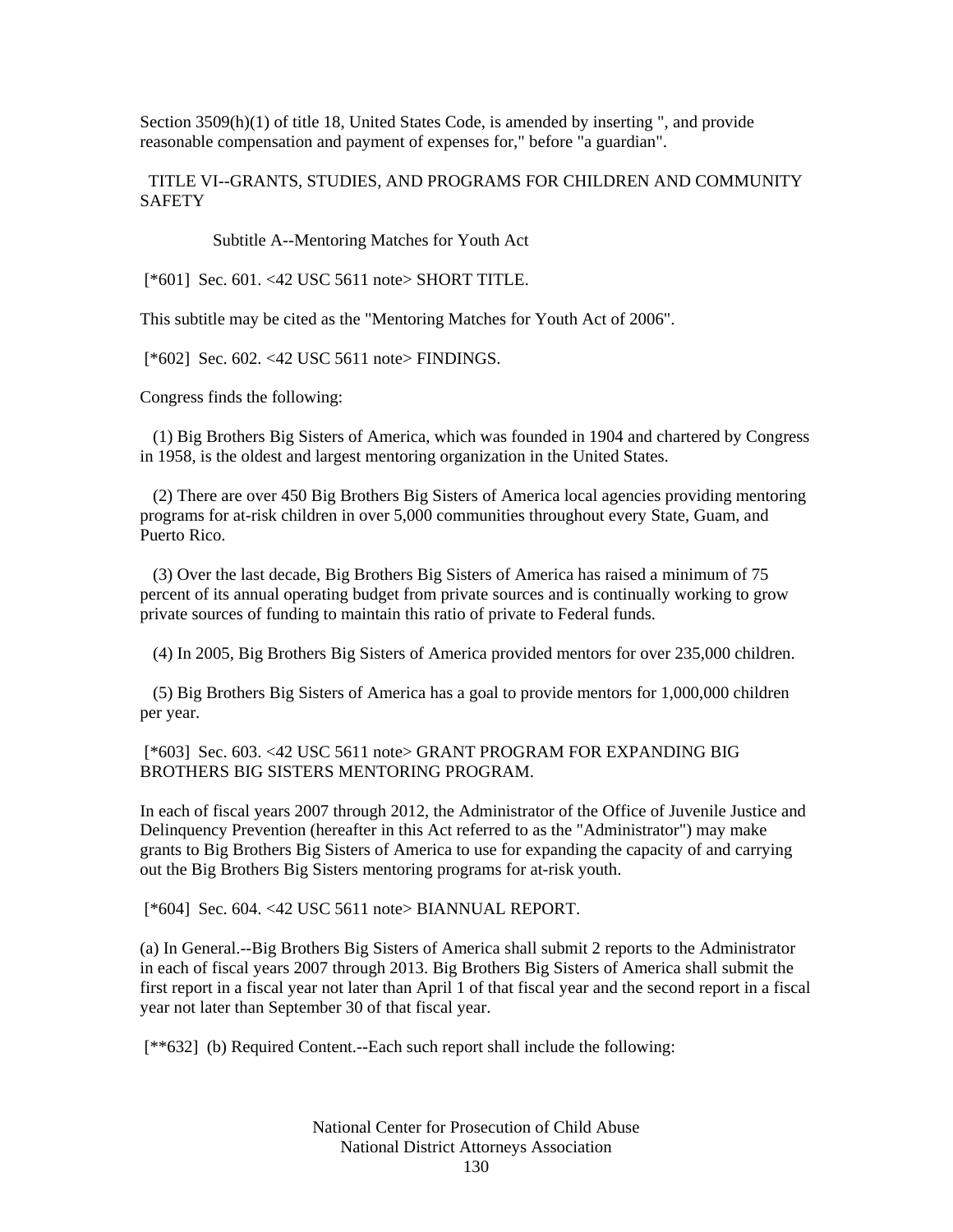(1) A detailed statement of the progress made by Big Brothers Big Sisters of America in expanding the capacity of and carrying out mentoring programs for at-risk youth.

(2) A detailed statement of how the amounts received under this Act have been used.

(3) A detailed assessment of the effectiveness of the mentoring programs.

(4) Recommendations for continued grants and the appropriate amounts for such grants.

[\*605] Sec. 605. <42 USC 5611 note> AUTHORIZATION OF APPROPRIATIONS.

There are authorized to be appropriated to carry out this Act--

(1) \$ 9,000,000 for fiscal year 2007;

(2) \$ 10,000,000 for fiscal year 2008;

(3) \$ 11,500,000 for fiscal year 2009;

(4) \$ 13,000,000 for fiscal year 2010; and

(5) \$ 15,000,000 for fiscal year 2011.

Subtitle B--National Police Athletic League Youth Enrichment Act

[\*611] Sec. 611. <42 USC 13701 note> SHORT TITLE.

This subtitle may be cited as the "National Police Athletic League Youth Enrichment Reauthorization Act of 2006".

[\*612] Sec. 612. FINDINGS.

Section 2 of the National Police Athletic League Youth Enrichment Act of 2000 (42 U.S.C. 13751 note) is amended--

 $(1)$  in paragraph  $(1)$ --

 (A) by redesignating subparagraphs (C) through (G) as subparagraphs (D) through (H), respectively; and

(B) by inserting after subparagraph (B) the following:

"(C) develop life enhancing character and leadership skills in young people;";

(2) in paragraph (2) by striking "55-year" and inserting "90-year";

 $(3)$  in paragraph  $(3)$ --

(A) by striking "320 PAL chapters" and inserting "350 PAL chapters"; and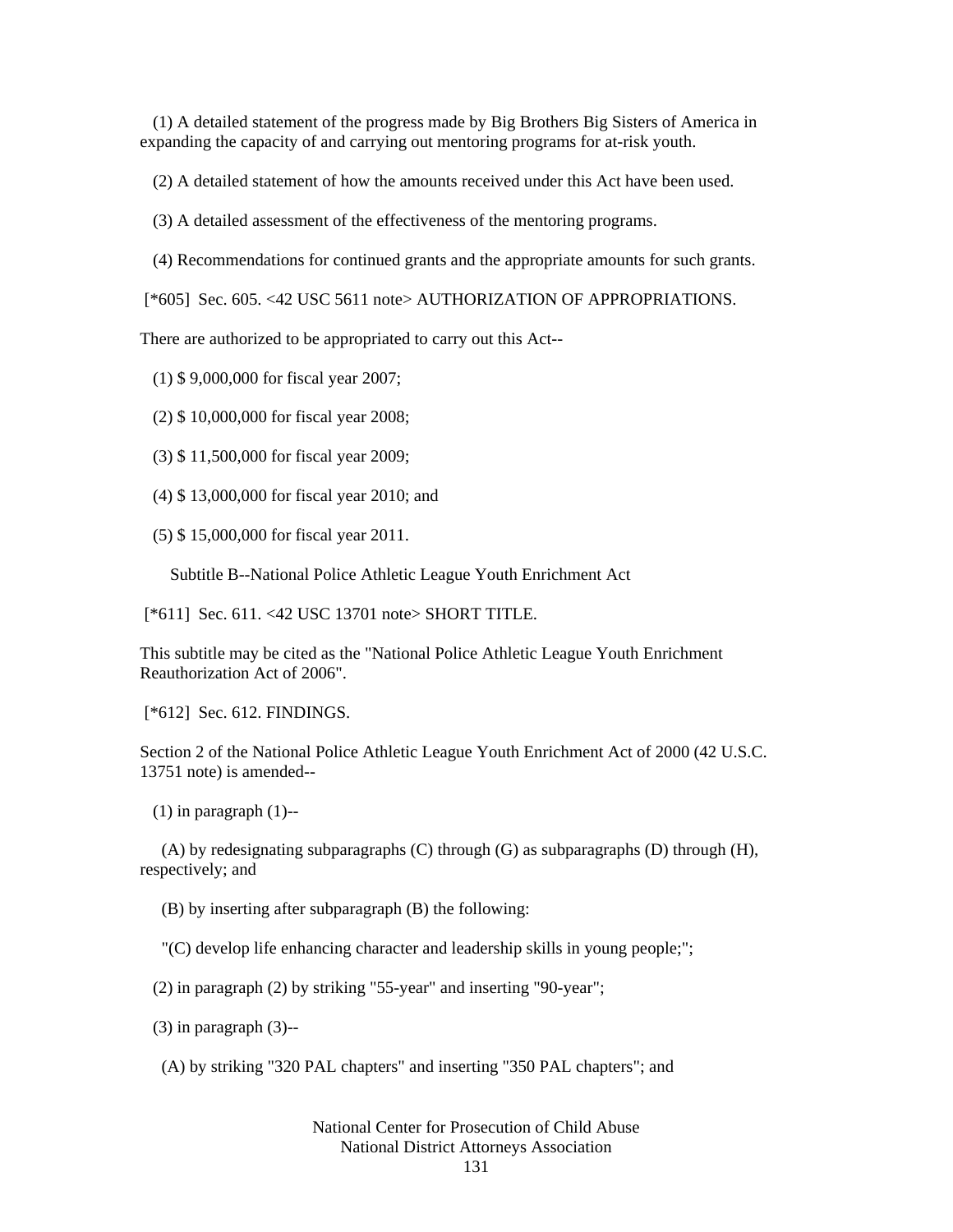(B) by striking "1,500,000 youth" and inserting "2,000,000 youth";

(4) in paragraph (4), by striking "82 percent" and inserting "85 percent";

 (5) in paragraph (5), in the second sentence, by striking "receive no" and inserting "rarely receive";

(6) in paragraph (6), by striking "17 are at risk" and inserting "18 are at risk"; and

(7) in paragraph (7), by striking "1999" and inserting "2005".

[\*613] Sec. 613. PURPOSE.

Section 3 of the National Police Athletic League Youth Enrichment Act of 2000 (42 U.S.C. 13751 note) is amended--

 $(1)$  in paragraph  $(1)$ --

 [\*\*633] (A) by striking "320 established PAL chapters" and inserting "342 established PAL chapters"; and

(B) by striking "and" at the end;

(2) in paragraph (2), by striking "2006." and inserting "2010; and"; and

(3) by adding at the end the following:

 "(3) support of an annual gathering of PAL chapters and designated youth leaders from such chapters to participate in a 3-day conference that addresses national and local issues impacting the youth of America and includes educational sessions to advance character and leadership skills.".

[\*614] Sec. 614. GRANTS AUTHORIZED.

Section 5 of the National Police Athletic League Youth Enrichment Act of 2000 (42 U.S.C. 13751 note) is amended--

(1) in subsection (a), by striking "2001 through 2005" and inserting "2006 through 2010"; and

 $(2)$  in subsection  $(b)(1)(B)$ , by striking "not less than 570 PAL chapters in operation before January 1, 2004" and inserting "not fewer than 500 PAL chapters in operation before January 1, 2010".

[\*615] Sec. 615. USE OF FUNDS.

Section 6(a)(2) of the National Police Athletic League Youth Enrichment Act of 2000 (42 U.S.C. 13751 note) is amended--

(1) in the matter preceding subparagraph (A), by striking "four" and inserting "two"; and

(2) in subparagraph (A)--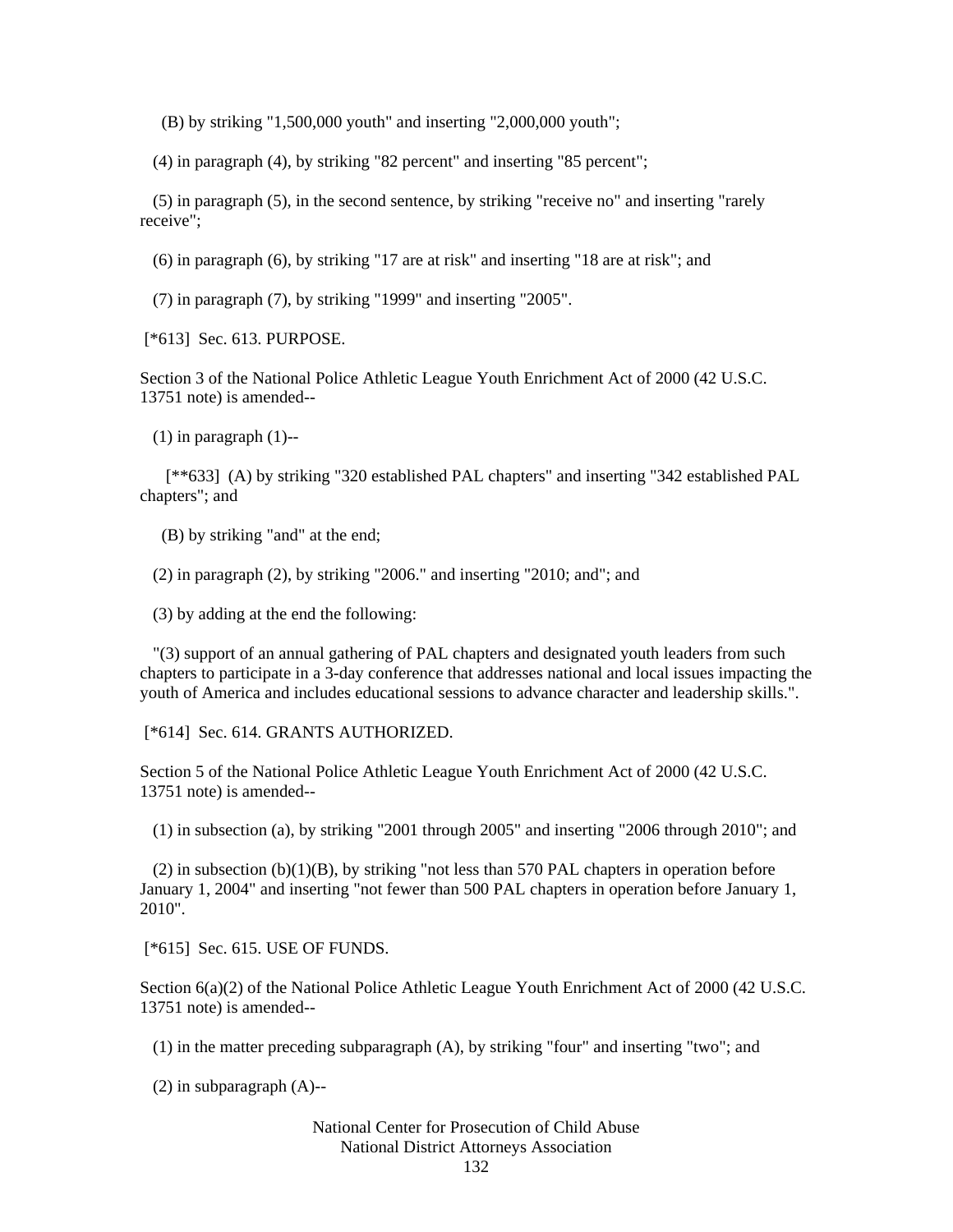(A) in the matter preceding clause (i), by striking "two programs" and inserting "one program";

- (B) in clause (iii), by striking "or";
- (C) in clause (iv), by striking "and" and inserting "or"; and
- (D) by inserting after clause (iv) the following:
- "(v) character development and leadership training; and".

[\*616] Sec. 616. AUTHORIZATION OF APPROPRIATIONS.

Section 8(a) of the National Police Athletic League Youth Enrichment Act of 2000 (42 U.S.C. 13751 note) is amended by striking "2001 through 2005" and inserting "2006 through 2010".

[\*617] Sec. 617. NAME OF LEAGUE.

(a) Definitions.--Section 4(4) of the National Police Athletic League Youth Enrichment Act of 2000 (42 U.S.C. 13751 note) is amended in the paragraph heading, by striking "Athletic" and inserting "Athletic/activities".

(b) Text.--The National Police Athletic League Youth Enrichment Act of 2000 (42 U.S.C. 13751 note) is amended by striking "Police Athletic League" each place such term appears and inserting "Police Athletic/Activities League".

Subtitle C--Grants, Studies, and Other Provisions

 [\*621] Sec. 621. <42 USC 16981> PILOT PROGRAM FOR MONITORING SEXUAL **OFFENDERS** 

(a) Sex Offender Monitoring Program.--

[\*\*634] (1) Grants authorized.----

 (A) In general.--The Attorney General is authorized to award grants (referred to as "Jessica Lunsford and Sarah Lunde Grants") to States, local governments, and Indian tribal governments to assist in--

(i) carrying out programs to outfit sex offenders with electronic monitoring units; and

(ii) the employment of law enforcement officials necessary to carry out such programs.

 (B) Duration.--The Attorney General shall award grants under this section for a period not to exceed 3 years.

 (C) Minimum standards.--The electronic monitoring units used in the pilot program shall at a minimum--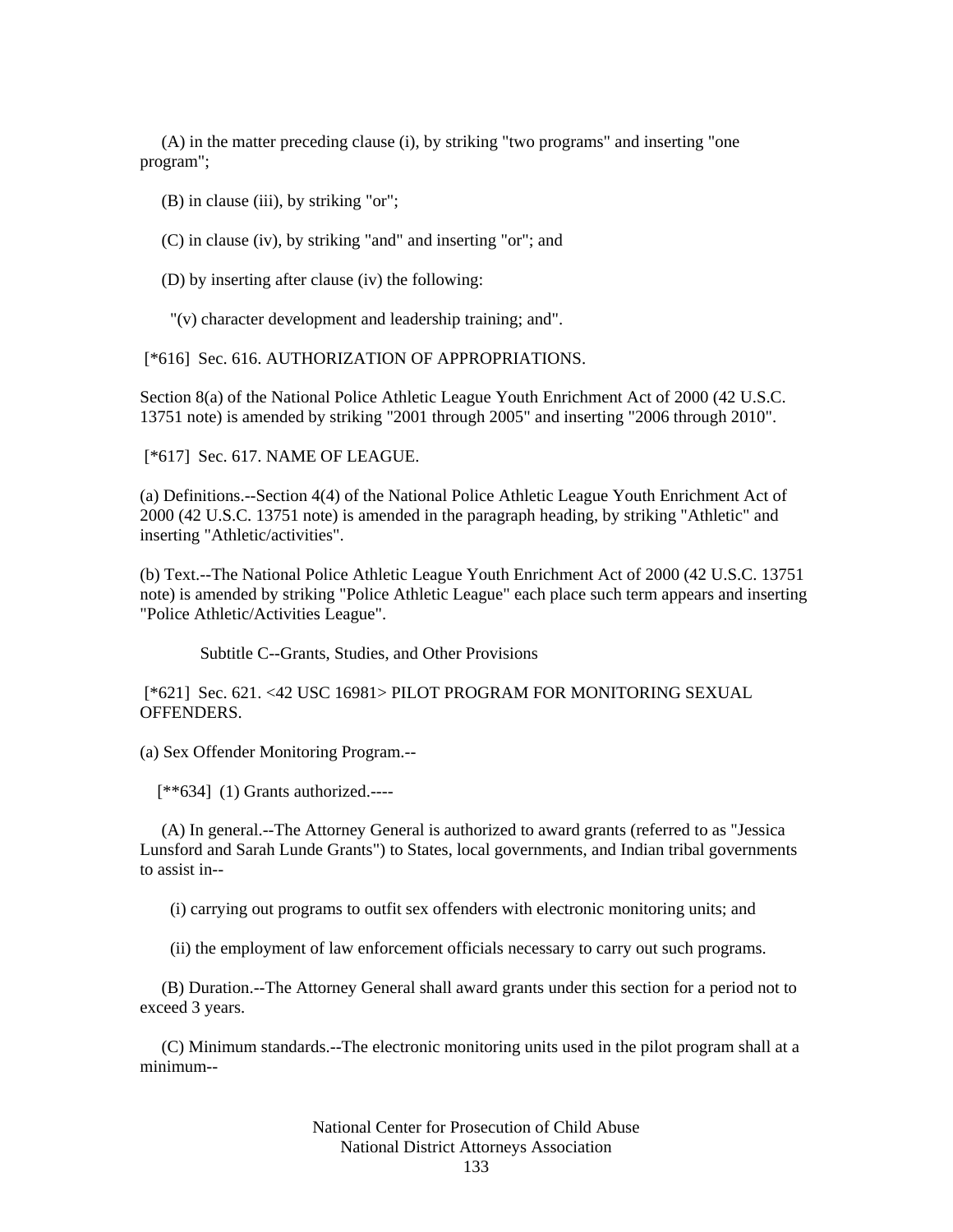(i) provide a single-unit tracking device for each offender that--

 (I) contains a central processing unit with global positioning system and cellular technology in a single unit; and

(II) provides two- and three-way voice communication; and

(ii) permit active, real-time, and continuous monitoring of offenders 24 hours a day.

(2) Application.----

 (A) In general.--Each State, local government, or Indian tribal government desiring a grant under this section shall submit an application to the Attorney General at such time, in such manner, and accompanied by such information as the Attorney General may reasonably require.

(B) Contents.--Each application submitted pursuant to subparagraph (A) shall--

(i) describe the activities for which assistance under this section is sought; and

 (ii) provide such additional assurances as the Attorney General determines to be essential to ensure compliance with the requirements of this section.

(b) Innovation.--In making grants under this section, the Attorney General shall ensure that different approaches to monitoring are funded to allow an assessment of effectiveness.

(c) Authorization of Appropriations.--

 (1) In general.-- There are authorized to be appropriated \$ 5,000,000 for each of the fiscal years 2007 through 2009 to carry out this section.

(2) Report.-- Not later than September 1, 2010, the Attorney General shall report to Congress--

(A) assessing the effectiveness and value of this section;

 (B) comparing the cost effectiveness of the electronic monitoring to reduce sex offenses compared to other alternatives; and

 (C) making recommendations for continuing funding and the appropriate levels for such funding.

 [\*622] Sec. 622. TREATMENT AND MANAGEMENT OF SEX OFFENDERS IN THE BUREAU OF PRISONS.

Section 3621 of title 18, United States Code, is amended by adding at the end the following new subsection:

[\*\*635] "(f) Sex Offender Management.--

 "(1) In general.-- The Bureau of Prisons shall make available appropriate treatment to sex offenders who are in need of and suitable for treatment, as follows: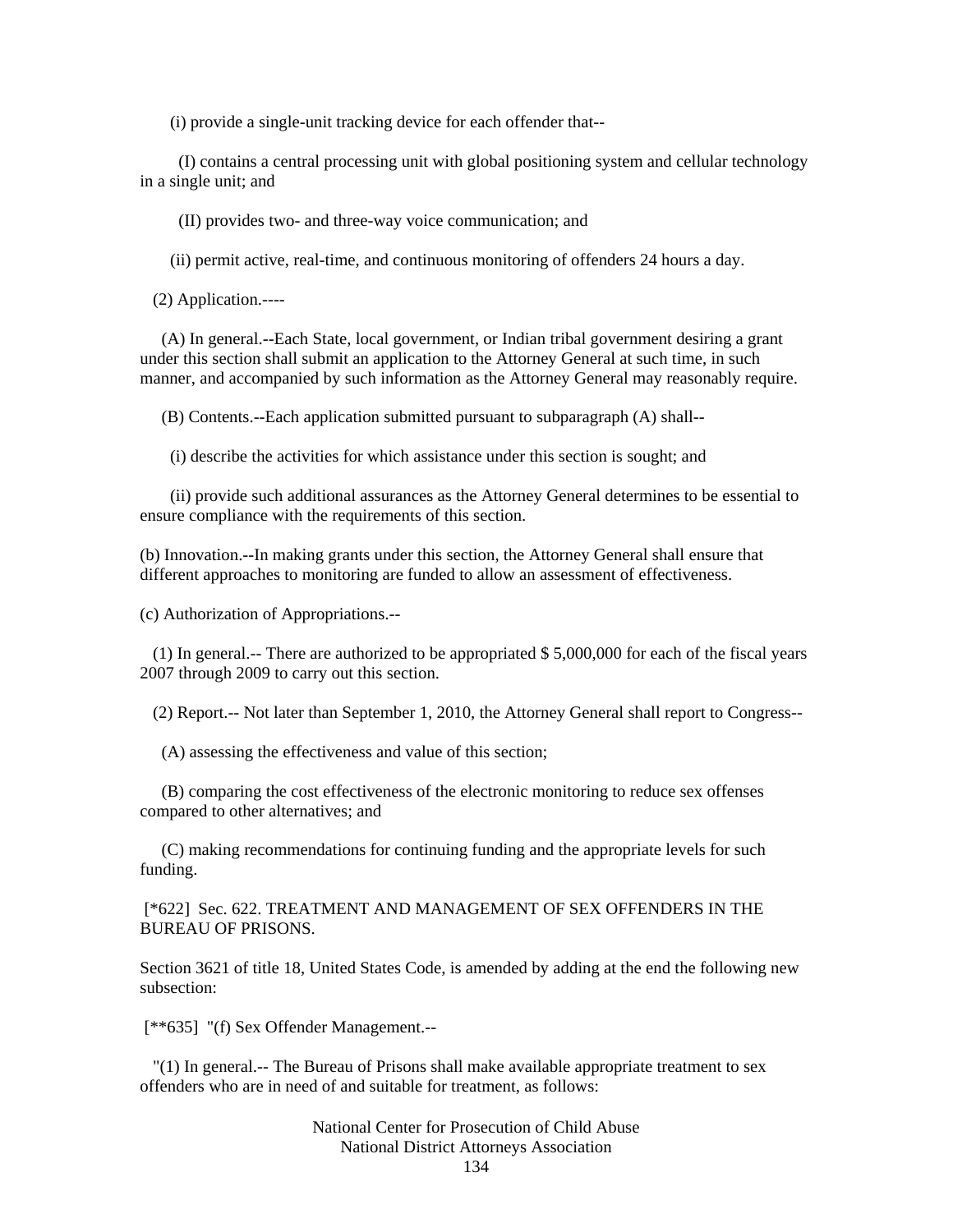"(A) Sex offender management programs.--The Bureau of Prisons shall establish nonresidential sex offender management programs to provide appropriate treatment, monitoring, and supervision of sex offenders and to provide aftercare during pre-release custody.

 "(B) Residential sex offender treatment programs.--The Bureau of Prisons shall establish residential sex offender treatment programs to provide treatment to sex offenders who volunteer for such programs and are deemed by the Bureau of Prisons to be in need of and suitable for residential treatment.

 $\Gamma(2)$  Regions.-- At least 1 sex offender management program under paragraph (1)(A), and at least one residential sex offender treatment program under paragraph (1)(B), shall be established in each region within the Bureau of Prisons.

 "(3) Authorization of appropriations.-- There are authorized to be appropriated to the Bureau of Prisons for each fiscal year such sums as may be necessary to carry out this subsection.".

# [\*623] Sec. 623. SEX OFFENDER APPREHENSION GRANTS; JUVENILE SEX OFFENDER TREATMENT GRANTS.

Title I of the Omnibus Crime Control and Safe Streets Act of 1968 is amended by adding at the end the following new part:

# X "PART X--SEX OFFENDER APPREHENSION GRANTS; JUVENILE SEX OFFENDER TREATMENT GRANTS

"Sec. 3011. <42 USC 3797ee> SEX OFFENDER APPREHENSION GRANTS.

"(a) Authority To Make Sex Offender Apprehension Grants.--

 "(1) In general.-- From amounts made available to carry out this part, the Attorney General may make grants to States, units of local government, Indian tribal governments, other public and private entities, and multi-jurisdictional or regional consortia thereof for activities specified in paragraph (2).

 "(2) Covered activities.-- An activity referred to in paragraph (1) is any program, project, or other activity to assist a State in enforcing sex offender registration requirements.

"(b) Authorization of Appropriations.--There are authorized to be appropriated such sums as may be necessary for fiscal years 2007 through 2009 to carry out this part.

"Sec. 3012. <42 USC 3797ee-1> JUVENILE SEX OFFENDER TREATMENT GRANTS.

"(a) Authority To Make Juvenile Sex Offender Treatment Grants.--

 "(1) In general.-- From amounts made available to carry out this part, the Attorney General may make grants to units of local government, Indian tribal governments, correctional facilities, other public and private entities, and multijurisdictional or regional consortia thereof for activities specified in paragraph (2).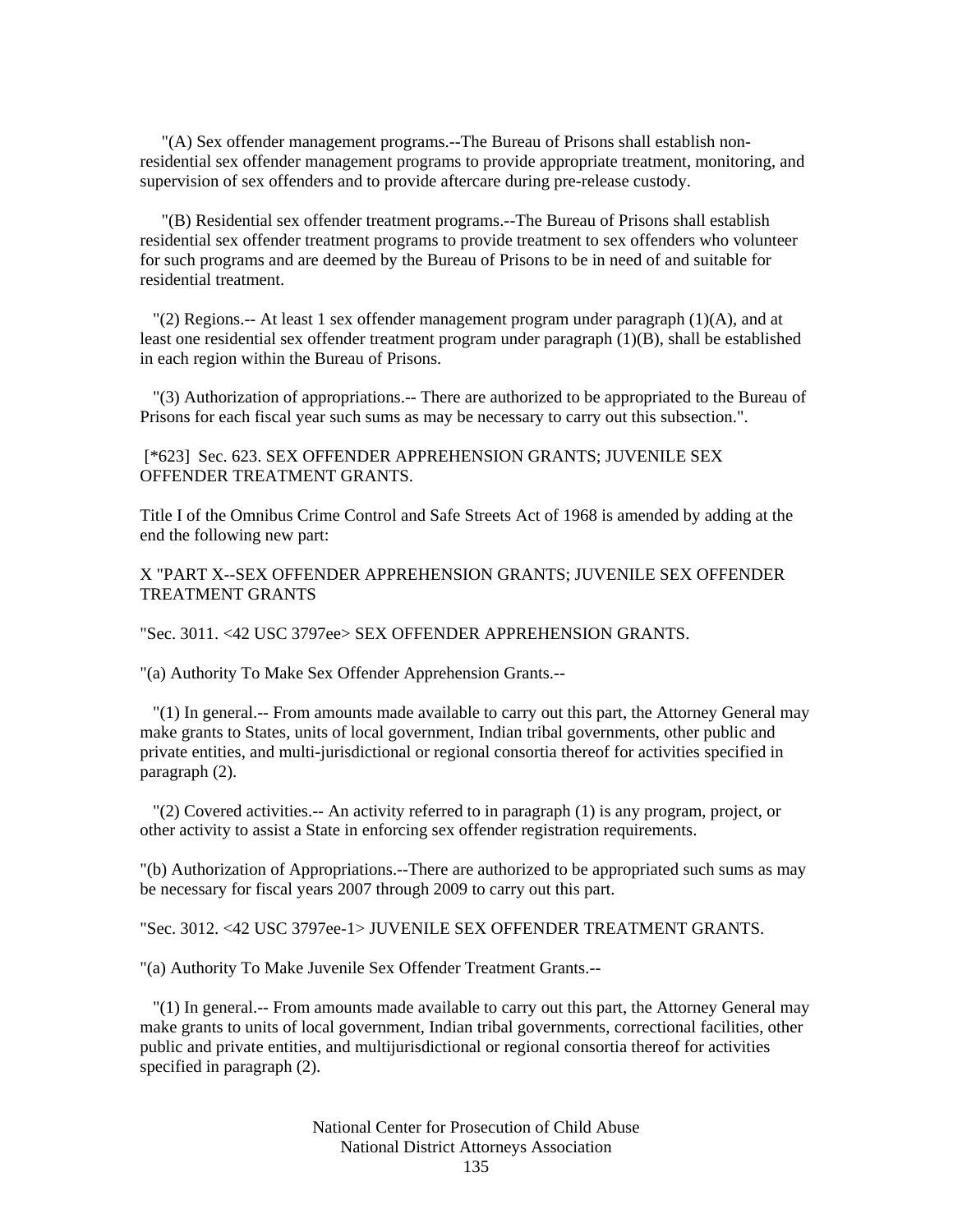[\*\*636] "(2) Covered activities.-- An activity referred to in paragraph (1) is any program, project, or other activity to assist in the treatment of juvenile sex offenders.

"(b) Juvenile Sex Offender Defined.--For purposes of this section, the term 'juvenile sex offender' is a sex offender who had not attained the age of 18 years at the time of his or her offense.

"(c) Authorization of Appropriations.--There are authorized to be appropriated \$ 10,000,000 for each of fiscal years 2007 through 2009 to carry out this part.".

 [\*624] Sec. 624. <42 USC 16982> ASSISTANCE FOR PROSECUTION OF CASES CLEARED THROUGH USE OF DNA BACKLOG CLEARANCE FUNDS.

(a) In General.--The Attorney General may make grants to train and employ personnel to help prosecute cases cleared through use of funds provided for DNA backlog elimination.

(b) Authorization.--There are authorized to be appropriated such sums as may be necessary for each of fiscal years 2007 through 2011 to carry out this section.

 [\*625] Sec. 625. <42 USC 16983> GRANTS TO COMBAT SEXUAL ABUSE OF CHILDREN.

(a) In General.--The Bureau of Justice Assistance is authorized to make grants under this section- -

(1) to any law enforcement agency that serves a jurisdiction with 50,000 or more residents; and

 (2) to any law enforcement agency that serves a jurisdiction with fewer than 50,000 residents, upon a showing of need.

(b) Use of Grant Amounts.--Grants under this section may be used by the law enforcement agency to--

 (1) hire additional law enforcement personnel or train existing staff to combat the sexual abuse of children through community education and outreach, investigation of complaints, enforcement of laws relating to sex offender registries, and management of released sex offenders;

(2) investigate the use of the Internet to facilitate the sexual abuse of children; and

 (3) purchase computer hardware and software necessary to investigate sexual abuse of children over the Internet, access local, State, and Federal databases needed to apprehend sex offenders, and facilitate the creation and enforcement of sex offender registries.

(c) Criteria.--The Attorney General shall give priority to law enforcement agencies making a showing of need.

(d) Authorization of Appropriations.--There are authorized to be appropriated such sums as may be necessary for fiscal years 2007 through 2009 to carry out this section.

[\*626] Sec. 626. CRIME PREVENTION CAMPAIGN GRANT.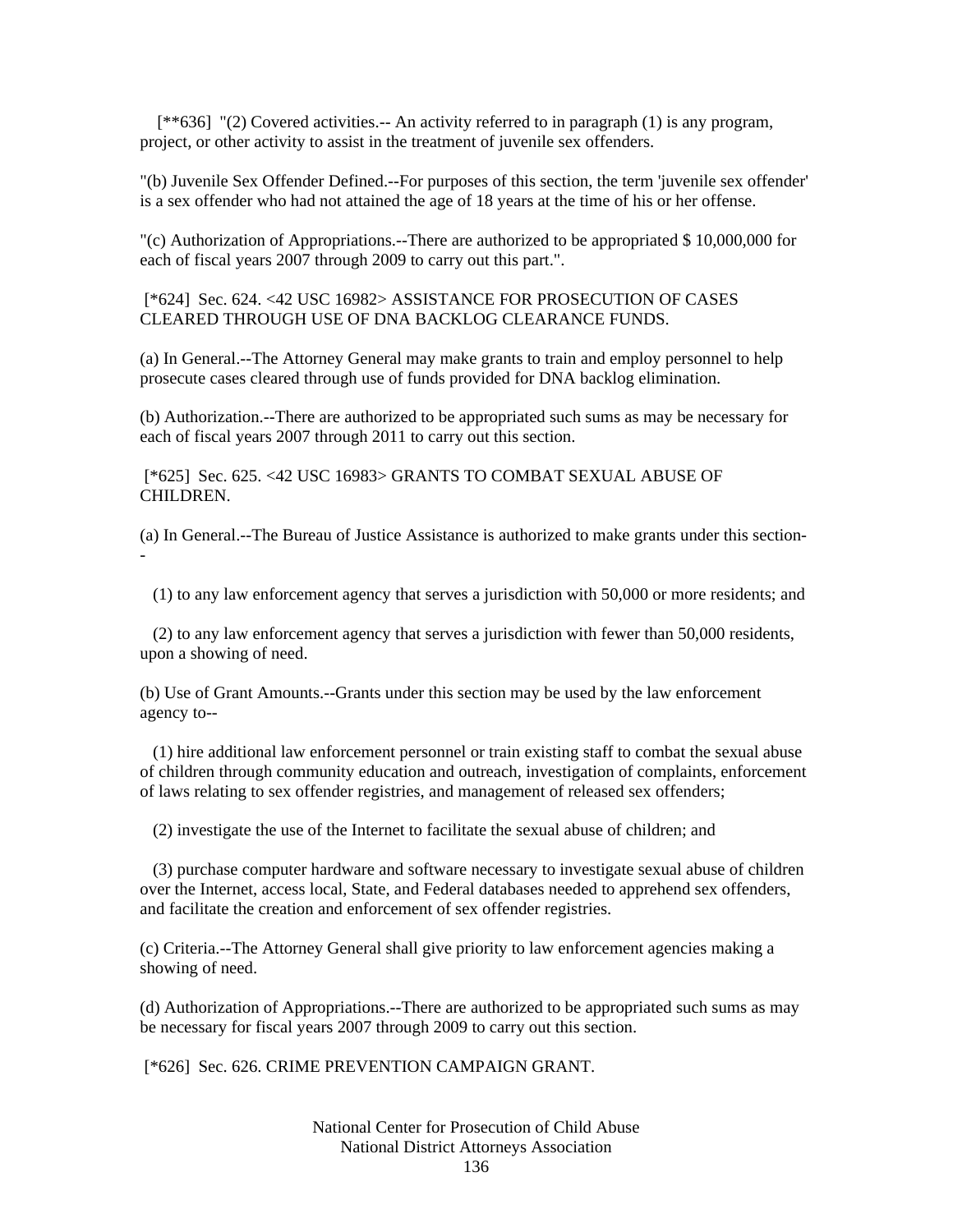Subpart 2 of part E of title I of the Omnibus Crime Control and Safe Street Act of 1968 is amended by adding at the end the following new chapter:

### "CHAPTER 4--GRANTS TO PRIVATE ENTITIES

#### "Sec. 519. <42 USC 3765> CRIME PREVENTION CAMPAIGN GRANT.

"(a) Grant Authorization.--The Attorney General may provide a grant to a national private, nonprofit organization that has expertise in promoting crime prevention through public outreach and media campaigns in coordination with law enforcement [\*\*637] agencies and other local government officials, and representatives of community public interest organizations, including schools and youth-serving organizations, faith-based, and victims' organizations and employers.

"(b) Application.--To request a grant under this section, an organization described in subsection (a) shall submit an application to the Attorney General in such form and containing such information as the Attorney General may require.

"(c) Use of Funds.--An organization that receives a grant under this section shall--

"(1) create and promote national public communications campaigns;

 "(2) develop and distribute publications and other educational materials that promote crime prevention;

"(3) design and maintain web sites and related web-based materials and tools;

 "(4) design and deliver training for law enforcement personnel, community leaders, and other partners in public safety and hometown security initiatives;

 "(5) design and deliver technical assistance to States, local jurisdictions, and crime prevention practitioners and associations;

 "(6) coordinate a coalition of Federal, national, and statewide organizations and communities supporting crime prevention;

"(7) design, deliver, and assess demonstration programs;

"(8) operate McGruff-related programs, including McGruff Club;

"(9) operate the Teens, Crime, and Community Program; and

"(10) evaluate crime prevention programs and trends.

"(d) Authorization of Appropriations.--There are authorized to be appropriated to carry out this section--

- "(1) for fiscal year 2007, \$ 7,000,000;
- "(2) for fiscal year 2008, \$ 8,000,000;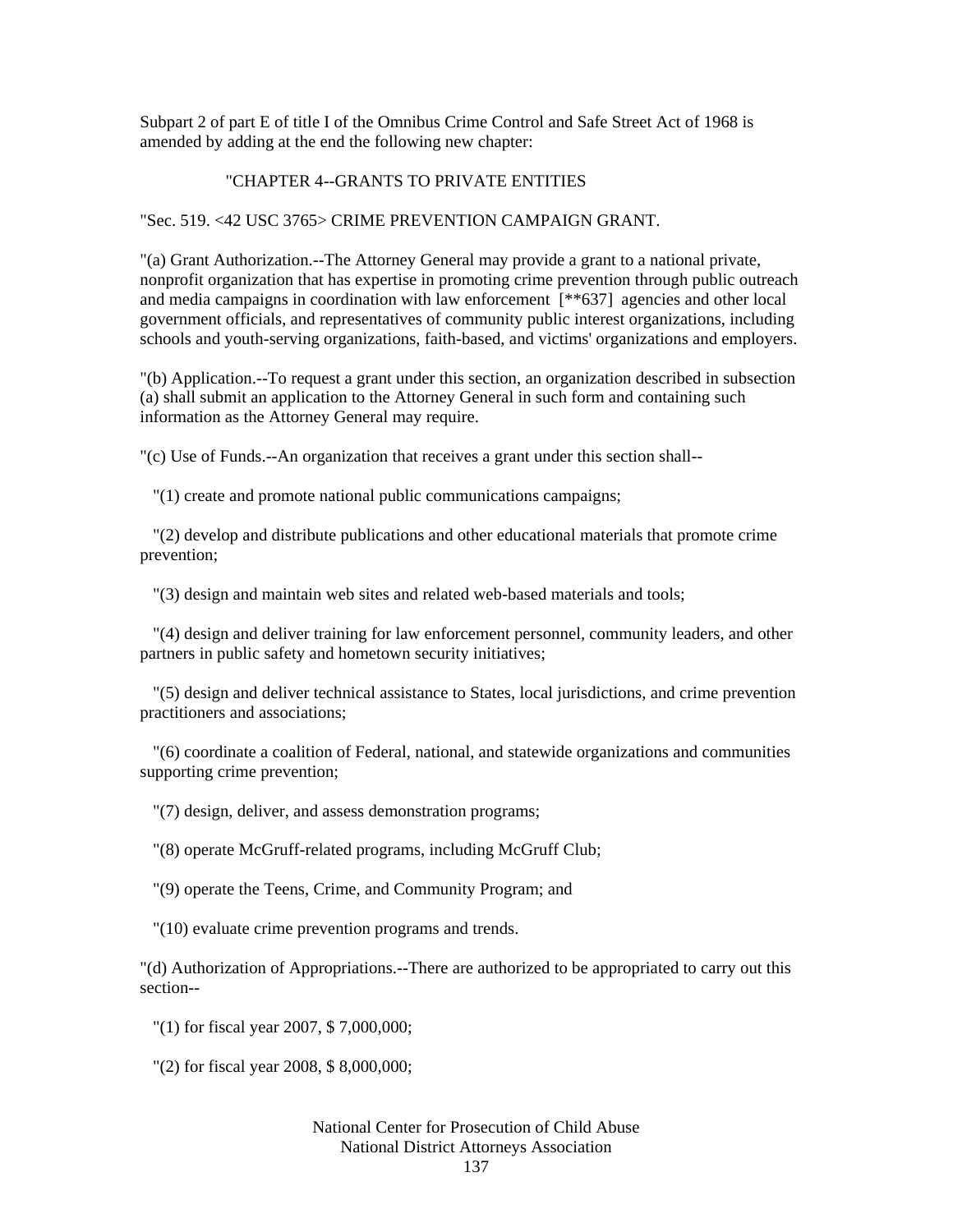"(3) for fiscal year 2009, \$ 9,000,000; and

"(4) for fiscal year 2010, \$ 10,000,000.".

 [\*627] Sec. 627. <42 USC 16984> GRANTS FOR FINGERPRINTING PROGRAMS FOR CHILDREN.

(a) In General.--The Attorney General shall establish and implement a program under which the Attorney General may make grants to States, units of local government, and Indian tribal governments in accordance with this section.

(b) Use of Grant Amounts.--A grant made to a State, unit of local government, or Indian tribal government under subsection (a) shall be distributed to law enforcement agencies within the jurisdiction of such State, unit, or tribal government to be used for any of the following activities:

 (1) To establish a voluntary fingerprinting program for children, which may include the taking of palm prints of children.

 (2) To hire additional law enforcement personnel, or train existing law enforcement personnel, to take fingerprints of children.

 (3) To provide information within the community involved about the existence of such a fingerprinting program.

 [\*\*638] (4) To provide for computer hardware, computer software, or other materials necessary to carry out such a fingerprinting program.

(c) Limitation.--Fingerprints of a child derived from a program funded under this section--

(1) may be released only to a parent or guardian of the child; and

 (2) may not be copied or retained by any Federal, State, local, or tribal law enforcement officer unless written permission is given by the parent or guardian.

(d) Criminal Penalty.--Any person who uses the fingerprints of a child derived from a program funded under this section for any purpose other than the purpose described in subsection (c)(1) shall be subject to imprisonment for not more than 1 year, a fine under title 18, United States Code, or both.

(e) Authorization of Appropriations.--There is authorized to be appropriated \$ 20,000,000 to carry out this section for the 5-year period beginning on the first day of fiscal year 2007.

 [\*628] Sec. 628. <42 USC 16985> GRANTS FOR RAPE, ABUSE & INCEST NATIONAL NETWORK.

(a) Findings.--Congress finds as follows:

 (1) More than 200,000 Americans each year are victims of sexual assault, according to the Department of Justice.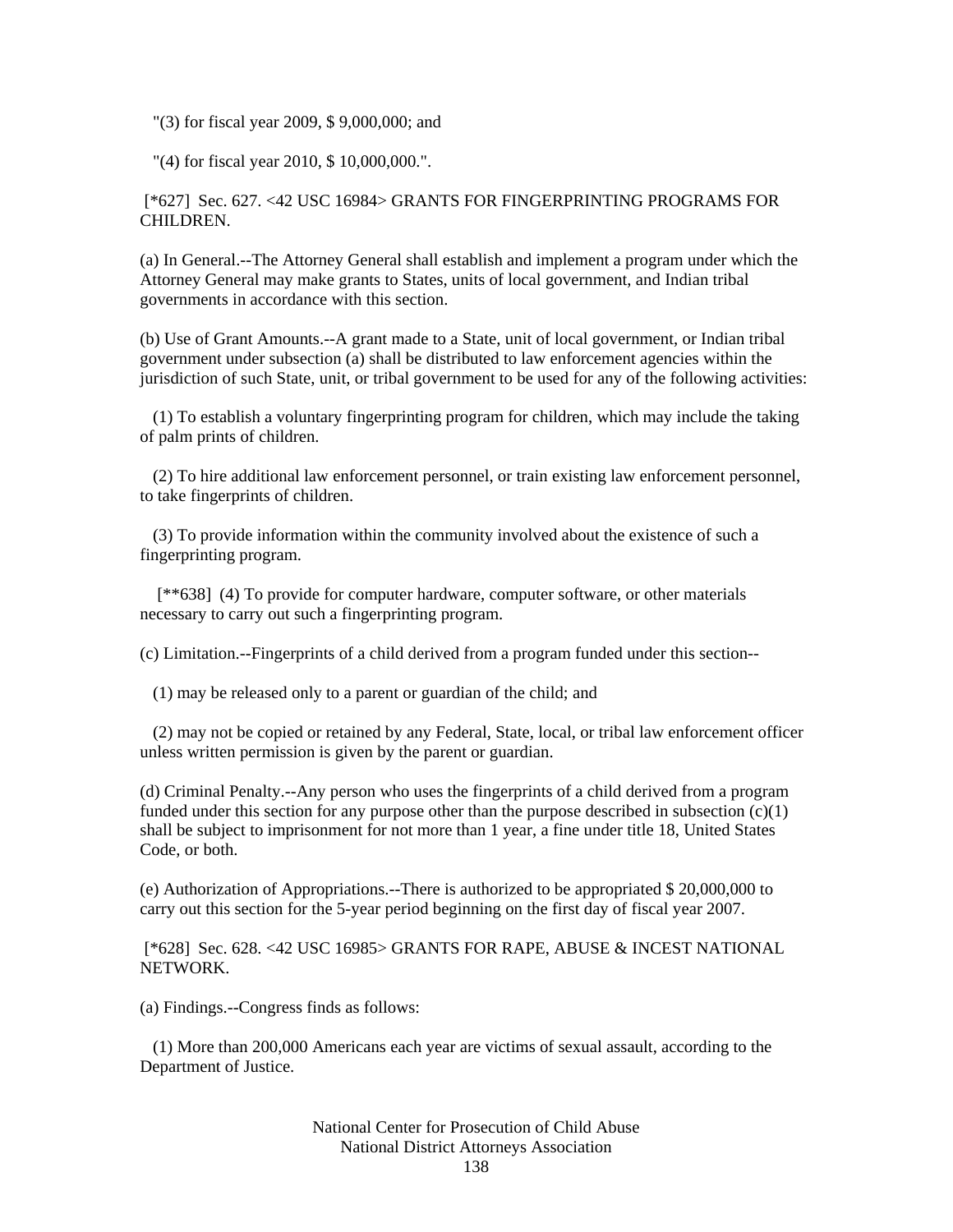(2) In 2004, 1 American was sexually assaulted every 2.5 minutes.

 (3) One of every 6 women, and 1 of every 133 men, in America has been the victim of a completed or attempted rape, according to the Department of Justice.

 (4) The Federal Bureau of Investigation ranks rape second in the hierarchy of violent crimes for its Uniform Crime Reports, trailing only murder.

 (5) The Federal Government, through the Victims of Crime Act, Violence Against Women Act, and other laws, has long played a role in providing services to sexual assault victims and in seeking policies to increase the number of rapists brought to justice.

 (6) Research suggests that sexual assault victims who receive counseling support are more likely to report their attack to the police and to participate in the prosecution of the offender.

 (7) Due in part to the combined efforts of law enforcement officials at the local, State, and Federal level, as well as the efforts of the Rape, Abuse & Incest National Network (RAINN) and its affiliated rape crisis centers across the United States, sexual violence in America has fallen by more than half since 1994.

 $(8)$  RAINN, a  $501(c)(3)$  nonprofit corporation headquartered in the District of Columbia, has since 1994 provided help to victims of sexual assault and educated the public about sexual assault prevention, prosecution, and recovery.

 (9) RAINN established and continues to operate the National Sexual Assault Hotline, a free, confidential telephone hotline that provides help, 24 hours a day, to victims nationally.

 (10) More than 1,100 local rape crisis centers in the 50 States and the District of Columbia partner with RAINN and are members of the National Sexual Assault Hotline network [\*\*639] (which has helped more than 970,000 people since its inception in 1994).

 (11) To better serve victims of sexual assault, 80 percent of whom are under age 30 and 44 percent of whom are under age 18, RAINN will soon launch the National Sexual Assault Online Hotline, the web's first secure hotline service offering live help 24 hours a day.

 (12) Congress and the Department of Justice have given RAINN funding to conduct its crucial work.

 (13) RAINN is a national model of public/private partnership, raising private sector funds to match congressional appropriations and receiving extensive private in-kind support, including advanced technology provided by the communications and technology industries to launch the National Sexual Assault Hotline and the National Sexual Assault Online Hotline.

 (14) Worth magazine selected RAINN as one of "America's 100 Best Charities", in recognition of the organization's "efficiency and effectiveness.".

 (15) In fiscal year 2005, RAINN spent more than 91 cents of every dollar received directly on program services.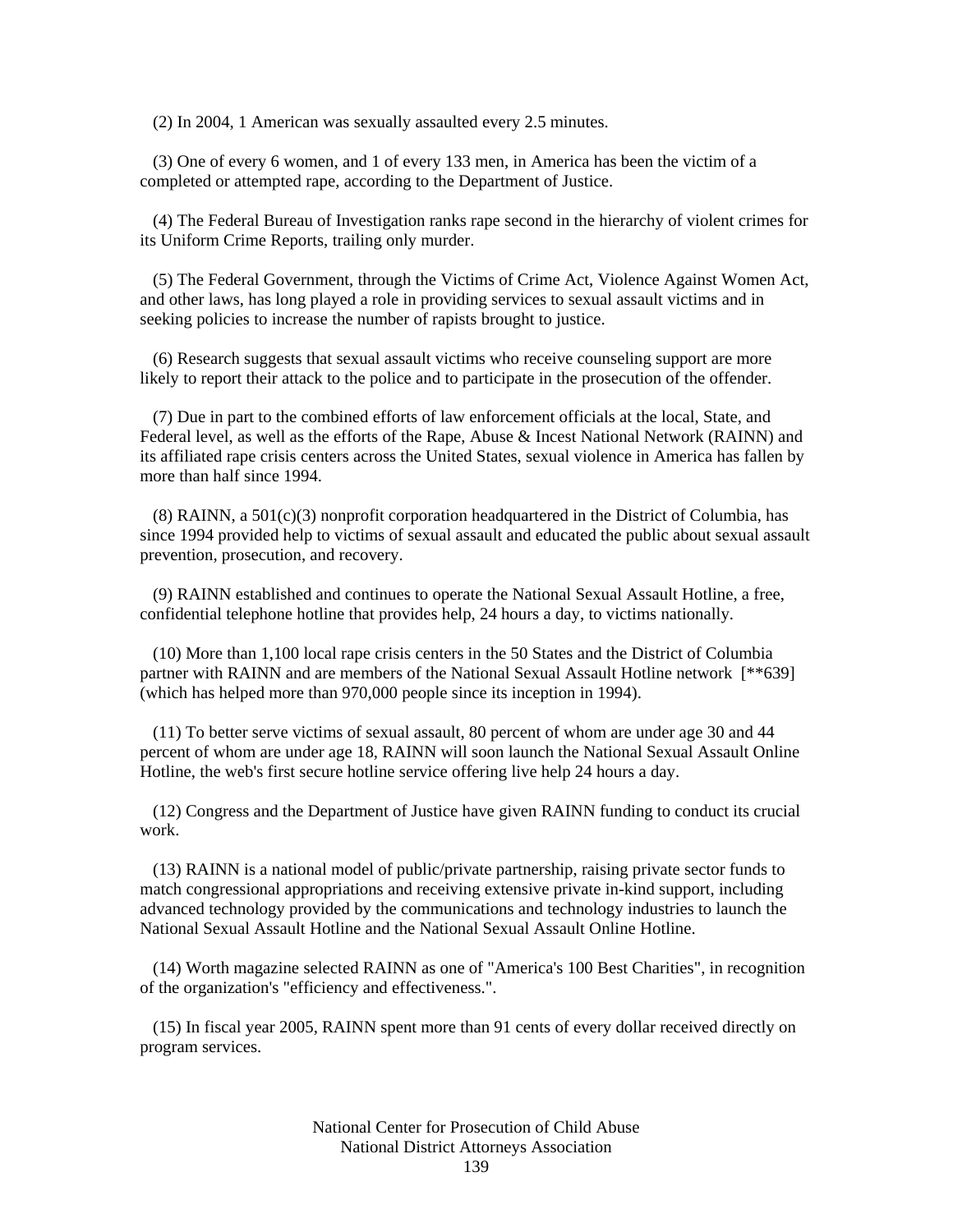(16) The demand for RAINN's services is growing dramatically, as evidenced by the fact that, in 2005, the National Sexual Assault Hotline helped 137,039 people, an all-time record.

 (17) The programs sponsored by RAINN and its local affiliates have contributed to the increase in the percentage of victims who report their rape to law enforcement.

 (18) According to a recent poll, 92 percent of American women said that fighting sexual and domestic violence should be a top public policy priority (a higher percentage than chose health care, child care, or any other issue).

 (19) Authorizing Federal funds for RAINN's national programs would promote continued progress with this interstate problem and would make a significant difference in the prosecution of rapists and the overall incidence of sexual violence.

(b) Duties and Functions of the Administrator.--

(1) Description of activities.-- The Administrator shall--

 (A) issue such rules as the Administrator considers necessary or appropriate to carry out this section;

 (B) make such arrangements as may be necessary and appropriate to facilitate effective coordination among all Federally funded programs relating to victims of sexual assault; and

 (C) provide adequate staff and agency resources which are necessary to properly carry out the responsibilities pursuant to this section.

 (2) Annual grant to rape, abuse & incest national network.— The Administrator shall annually make a grant to RAINN, which shall be used for the performance of the organization's national programs, which may include--

 (A) operation of the National Sexual Assault Hotline, a 24-hour toll-free telephone line by which individuals may receive help and information from trained volunteers;

 (B) operation of the National Sexual Assault Online Hotline, a 24-hour free online service by which individuals may receive help and information from trained volunteers;

 [\*\*640] (C) education of the media, the general public, and populations at risk of sexual assault about the incidence of sexual violence and sexual violence prevention, prosecution, and recovery;

 (D) dissemination, on a national basis, of information relating to innovative and model programs, services, laws, legislation, and policies that benefit victims of sexual assault; and

 (E) provision of technical assistance to law enforcement agencies, State and local governments, the criminal justice system, public and private nonprofit agencies, and individuals in the investigation and prosecution of cases involving victims of sexual assault.

(c) Definitions.--For the purposes of this section: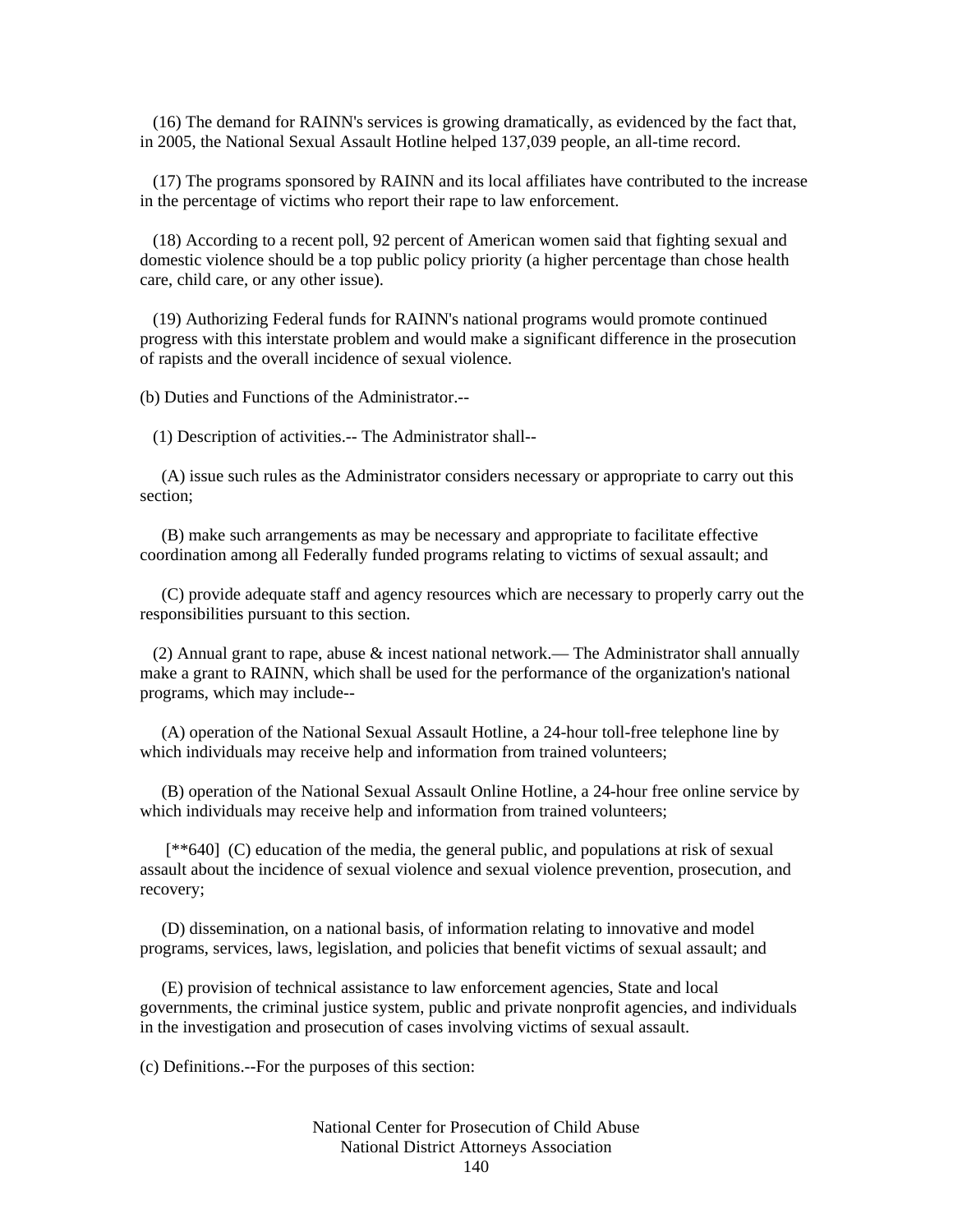(1) Administrator.-- The term "Administrator" means the Administrator of the Office of Juvenile Justice and Delinquency Prevention.

 (2) Rainn.-- The term "RAINN" means the Rape, Abuse & Incest National Network, a 501(c)(3) nonprofit corporation headquartered in the District of Columbia.

(d) Authorization of Appropriations.--There is authorized to be appropriated to the Administrator to carry out this section, \$ 3,000,000 for each of fiscal years 2007 through 2010.

 [\*629] Sec. 629. <42 USC 16986> CHILDREN'S SAFETY ONLINE AWARENESS CAMPAIGNS.

(a) Awareness Campaign for Children's Safety Online.--

 (1) In general.-- The Attorney General, in consultation with the National Center for Missing and Exploited Children, is authorized to develop and carry out a public awareness campaign to demonstrate, explain, and encourage children, parents, and community leaders to better protect children when such children are on the Internet.

 (2) Required components.-- The public awareness campaign described under paragraph (1) shall include components that compliment and reinforce the campaign message in a variety of media, including the Internet, television, radio, and billboards.

(b) Awareness Campaign Regarding the Accessibility and Utilization of Sex Offender Registries.- -The Attorney General, in consultation with the National Center for Missing and Exploited Children, is authorized to develop and carry out a public awareness campaign to demonstrate, explain, and encourage parents and community leaders to better access and utilize the Federal and State sex offender registries.

(c) Authorization of Appropriations.--There are authorized to be appropriated to carry out this section such sums as are necessary for fiscal years 2007 through 2011.

[\*630] Sec. 630. <42 USC 16987> GRANTS FOR ONLINE CHILD SAFETY PROGRAMS.

(a) In General.--The Attorney General shall, subject to the availability of appropriations, make grants to States, units of local government, and nonprofit organizations for the purposes of establishing and maintaining programs with respect to improving and educating children and parents in the best ways for children to be safe when on the Internet.

(b) Definition of State.--For purposes of this section, the term "State" means any State of the United States, the District [\*\*641] of Columbia, the Commonwealth of Puerto Rico, the Virgin Islands, American Samoa, Guam, and the Northern Mariana Islands.

(c) Authorization of Appropriations.--There are authorized to be appropriated to carry out this section such sums as are necessary for fiscal years 2007 through 2011.

 [\*631] Sec. 631. <42 USC 16988> JESSICA LUNSFORD ADDRESS VERIFICATION GRANT PROGRAM.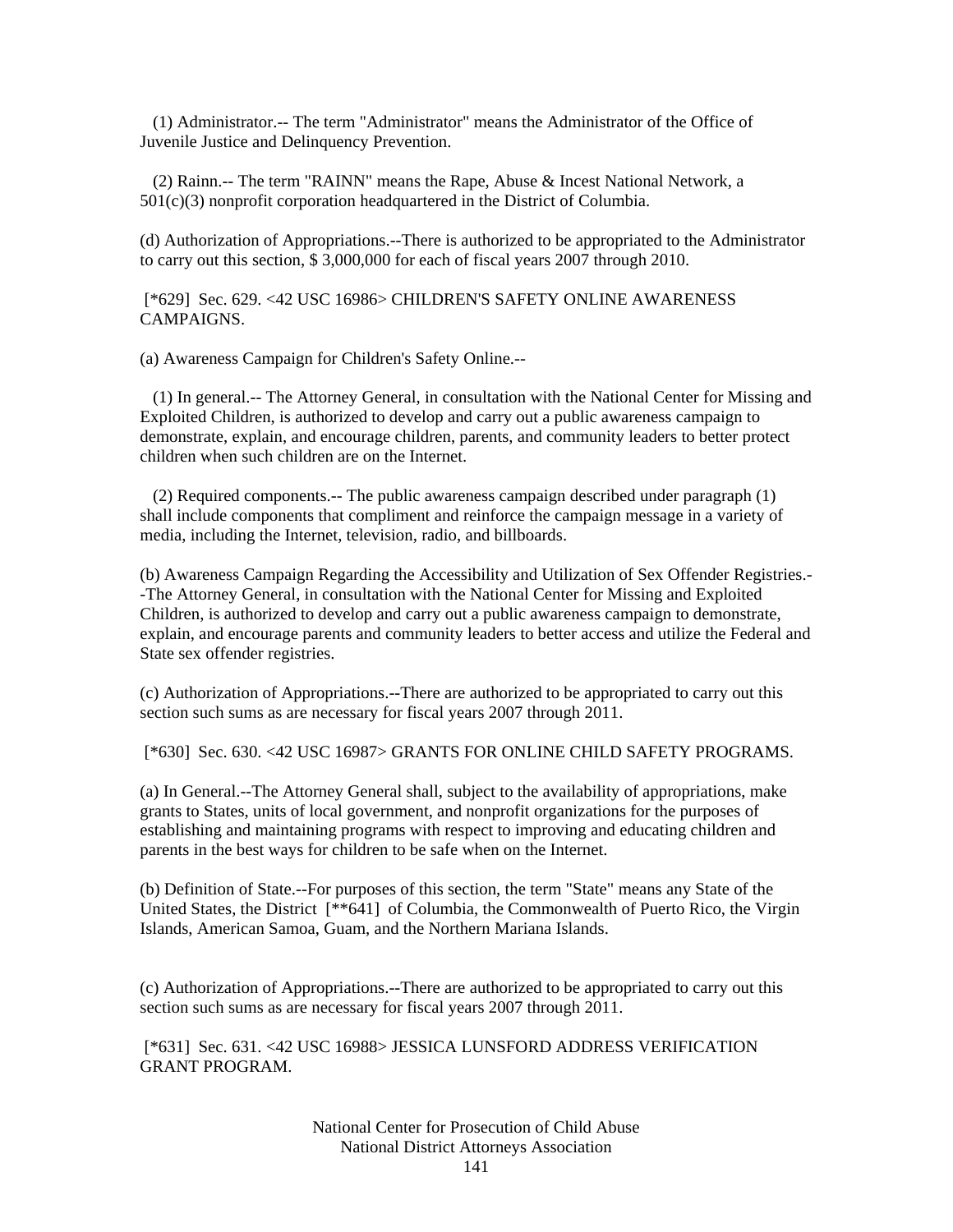(a) Establishment.--There is established the Jessica Lunsford Address Verification Grant Program (hereinafter in this section referred to as the "Program").

(b) Grants Authorized.--Under the Program, the Attorney General is authorized to award grants to State, local governments, and Indian tribal governments to assist in carrying out programs requiring an appropriate official to verify, at appropriate intervals, the residence of all or some registered sex offenders.

(c) Application.--

 (1) In general.-- Each State or local government seeking a grant under this section shall submit an application to the Attorney General at such time, in such manner, and accompanied by such information as the Attorney General may reasonably require.

(2) Contents.-- Each application submitted pursuant to paragraph (1) shall--

(A) describe the activities for which assistance under this section is sought; and

 (B) provide such additional assurances as the Attorney General determines to be essential to ensure compliance with the requirements of this section.

(d) Innovation.--In making grants under this section, the Attorney General shall ensure that different approaches to address verification are funded to allow an assessment of effectiveness.

(e) Authorization of Appropriations.--

 (1) In general.-- There are authorized to be appropriated for each of the fiscal years 2007 through 2009 such sums as may be necessary to carry out this section.

(2) Report.-- Not later than April 1, 2009, the Attorney General shall report to Congress--

(A) assessing the effectiveness and value of this section;

 (B) comparing the cost effectiveness of address verification to reduce sex offenses compared to other alternatives; and

 (C) making recommendations for continuing funding and the appropriate levels for such funding.

[\*632] Sec. 632. <42 USC 16989> FUGITIVE SAFE SURRENDER.

(a) Findings.--Congress finds the following:

 (1) Fugitive Safe Surrender is a program of the United States Marshals Service, in partnership with public, private, and faith-based organizations, which temporarily transforms a church into a courthouse, so fugitives can turn themselves in, in an atmosphere where they feel more comfortable to do so, and have nonviolent cases adjudicated immediately.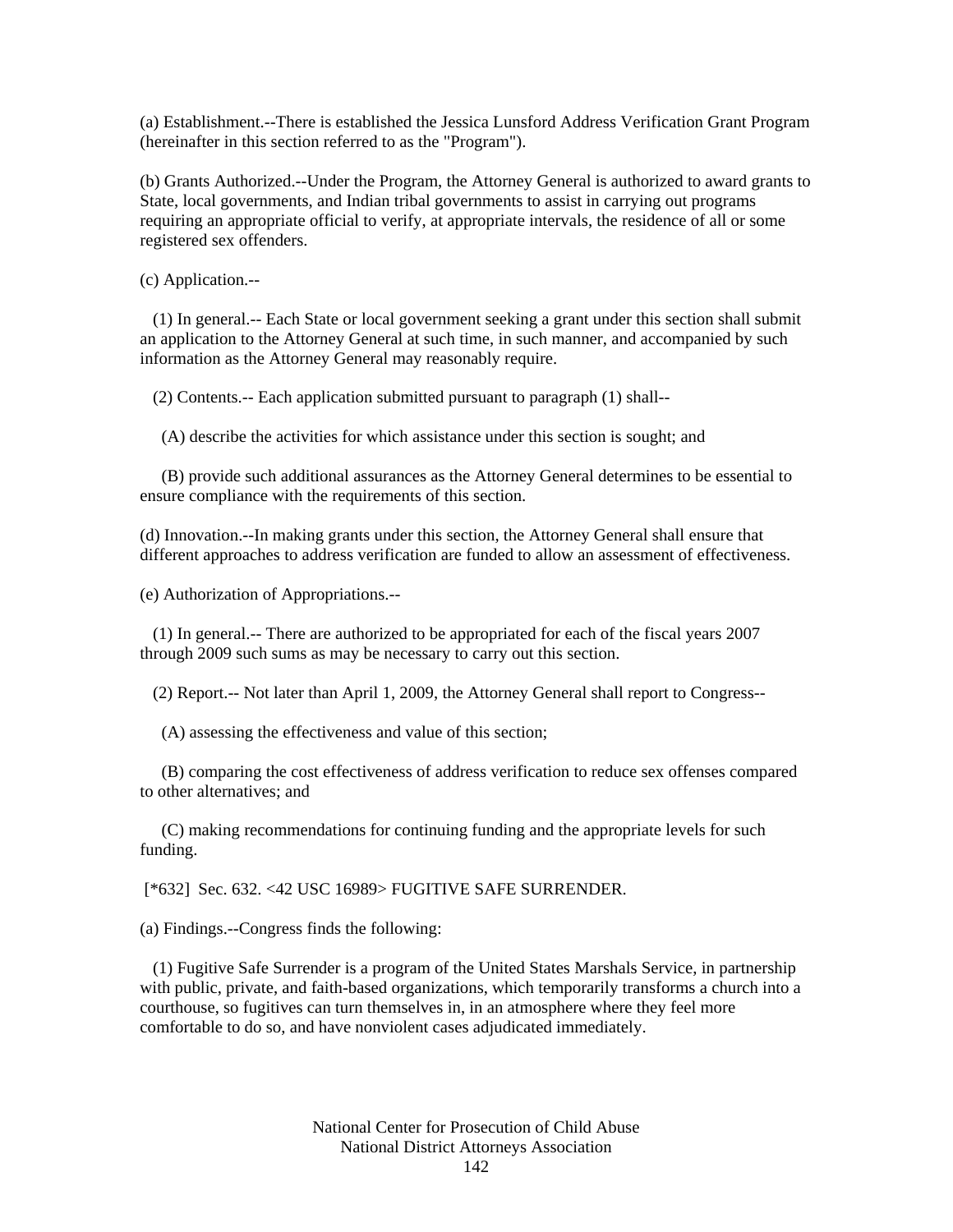(2) In the 4-day pilot program in Cleveland, Ohio, over 800 fugitives turned themselves in. By contrast, a successful Fugitive Task Force sweep, conducted for 3 days after Fugitive Safe Surrender, resulted in the arrest of 65 individuals.

 [\*\*642] (3) Fugitive Safe Surrender is safer for defendants, law enforcement, and innocent bystanders than needing to conduct a sweep.

 (4) Based upon the success of the pilot program, Fugitive Safe Surrender should be expanded to other cities throughout the United States.

(b) Establishment.--The United States Marshals Service shall establish, direct, and coordinate a program (to be known as the "Fugitive Safe Surrender Program"), under which the United States Marshals Service shall apprehend Federal, State, and local fugitives in a safe, secure, and peaceful manner to be coordinated with law enforcement and community leaders in designated cities throughout the United States.

(c) Authorization of Appropriations.--There are authorized to be appropriated to the United States Marshals Service to carry out this section--

(1) \$ 3,000,000 for fiscal year 2007;

(2) \$ 5,000,000 for fiscal year 2008; and

(3) \$ 8,000,000 for fiscal year 2009.

(d) Other Existing Applicable Law.--Nothing in this section shall be construed to limit any existing authority under any other provision of Federal or State law for law enforcement agencies to locate or apprehend fugitives through task forces or any other means.

 [\*633] Sec. 633. <42 USC 16990> NATIONAL REGISTRY OF SUBSTANTIATED CASES OF CHILD ABUSE.

(a) In General.--The Secretary of Health and Human Services, in consultation with the Attorney General, shall create a national registry of substantiated cases of child abuse or neglect.

(b) Information.--

 (1) Collection.-- The information in the registry described in subsection (a) shall be supplied by States and Indian tribes, or, at the option of a State, by political subdivisions of such State, to the Secretary of Health and Human Services.

 (2) Type of information.-- The registry described in subsection (a) shall collect in a central electronic registry information on persons reported to a State, Indian tribe, or political subdivision of a State as perpetrators of a substantiated case of child abuse or neglect.

(c) Scope of Information.--

(1) In general.----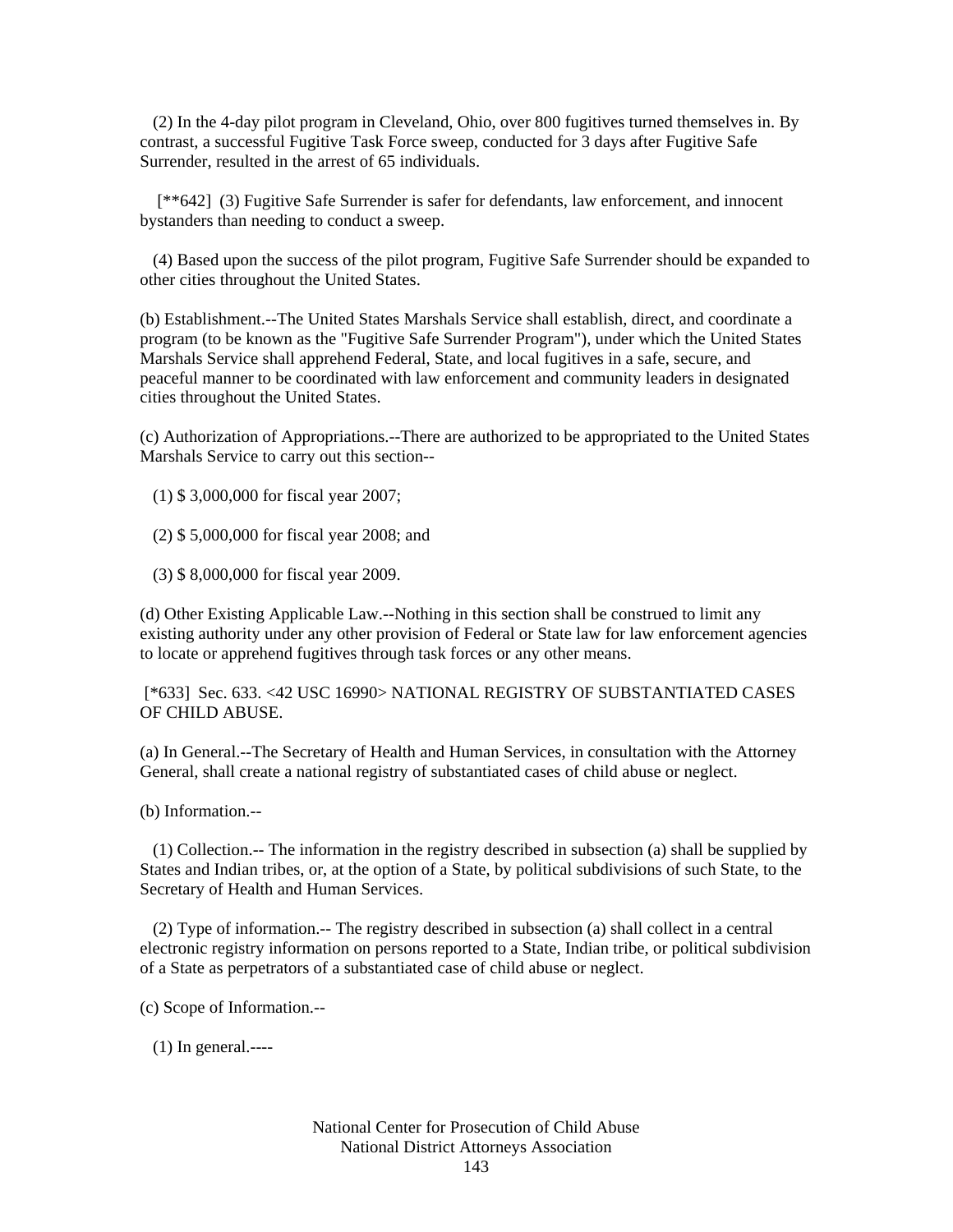(A) Treatment of reports.--The information to be provided to the Secretary of Health and Human Services under this section shall relate to substantiated reports of child abuse or neglect.

 (B) Exception.--If a State, Indian tribe, or political subdivision of a State has an electronic register of cases of child abuse or neglect equivalent to the registry established under this section that it maintains pursuant to a requirement or authorization under any other provision of law, the information provided to the Secretary of Health and Human Services under this section shall be coextensive with that in such register.

 (2) Form.-- Information provided to the Secretary of Health and Human Services under this section--

[\*\*643] (A) shall be in a standardized electronic form determined by the Secretary of Health and Human Services; and

 (B) shall contain case-specific identifying information that is limited to the name of the perpetrator and the nature of the substantiated case of child abuse or neglect, and that complies with clauses (viii) and (ix) of section  $106(b)(2)(A)$  of the Child Abuse Prevention and Treatment Act  $(42 \text{ U.S.C. } 5106(b)(2)(A)$  (viii) and (ix)).

(d) Construction.--This section shall not be construed to require a State, Indian tribe, or political subdivision of a State to modify--

 (1) an equivalent register of cases of child abuse or neglect that it maintains pursuant to a requirement or authorization under any other provision of law; or

 (2) any other record relating to child abuse or neglect, regardless of whether the report of abuse or neglect was substantiated, unsubstantiated, or determined to be unfounded.

(e) Accessibility.--Information contained in the national registry shall only be accessible to any Federal, State, Indian tribe, or local government entity, or any agent of such entities, that has a need for such information in order to carry out its responsibilities under law to protect children from child abuse and neglect.

(f) Dissemination.--The Secretary of Health and Human Services shall establish standards for the dissemination of information in the national registry of substantiated cases of child abuse or neglect. Such standards shall comply with clauses (viii) and (ix) of section 106(b)(2)(A) of the Child Abuse Prevention and Treatment Act (42 U.S.C. 5106(b)(2)(A) (viii) and (ix)).

(g) Study.--

 (1) In general.-- The Secretary of Health and Human Services shall conduct a study on the feasibility of establishing data collection standards for a national child abuse and neglect registry with recommendations and findings concerning--

(A) costs and benefits of such data collection standards;

 (B) data collection standards currently employed by each State, Indian tribe, or political subdivision of a State;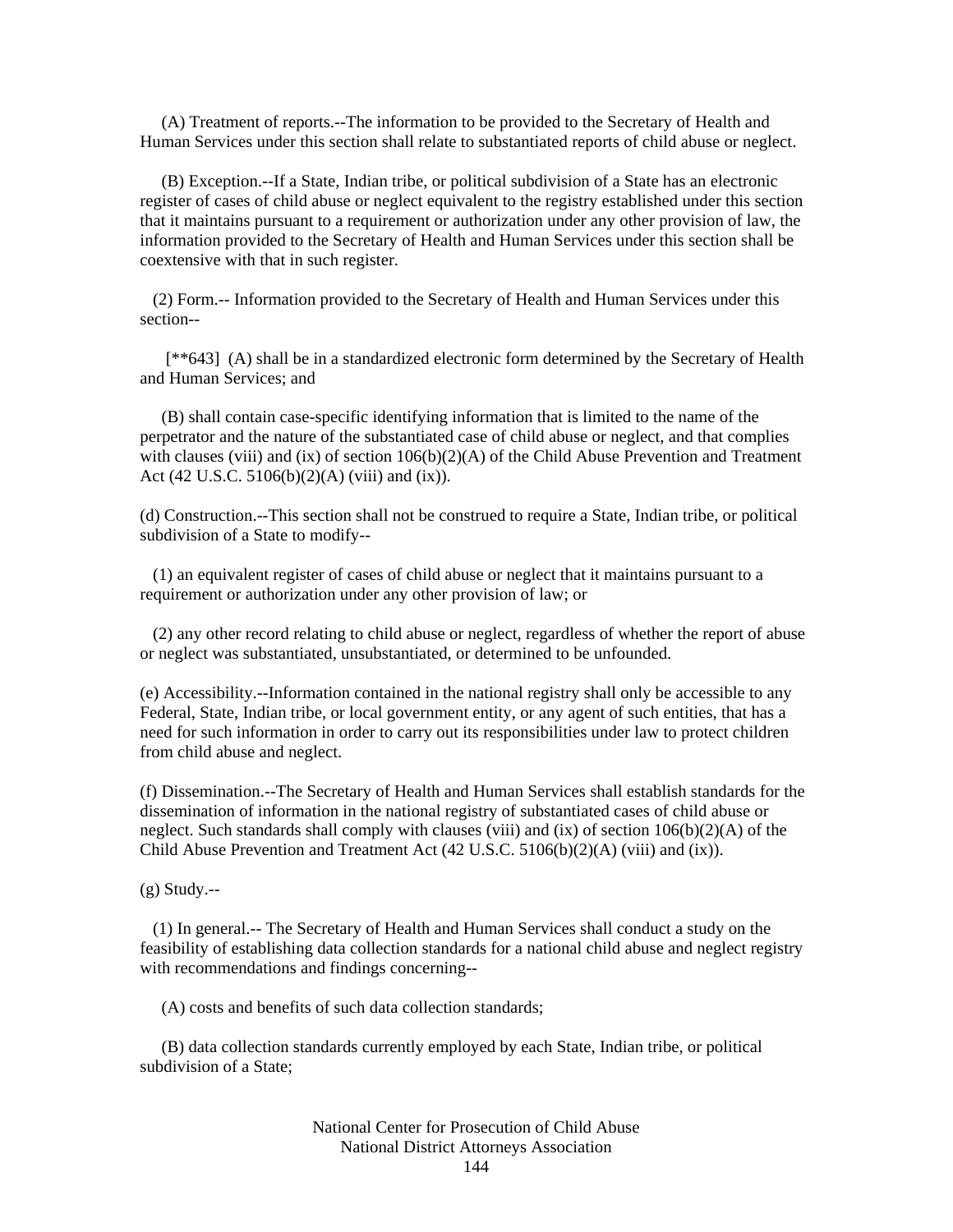(C) data collection standards that should be considered to establish a model of promising practices; and

(D) a due process procedure for a national registry.

 (2) Report.-- Not later than 1 year after the date of enactment of this Act, the Secretary of Homeland Security shall submit to the Committees on the Judiciary in the House of Representatives and the United States Senate and the Senate Committee on Health, Education, Labor and Pensions and the House Committee on Education and the Workforce a report containing the recommendations and findings of the study on data collection standards for a national child abuse registry authorized under this subsection.

 (3) Authorization of appropriations.-- There is authorized to be appropriated \$ 500,000 for the period of fiscal years 2006 and 2007 to carry out the study required by this subsection.

[\*634] Sec. 634. COMPREHENSIVE EXAMINATION OF SEX OFFENDER ISSUES.

(a) In General.--The National Institute of Justice shall conduct a comprehensive study to examine the control, prosecution, [\*\*644] treatment, and monitoring of sex offenders, with a particular focus on--

 (1) the effectiveness of the Sex Offender Registration and Notification Act in increasing compliance with sex offender registration and notification requirements, and the costs and burdens associated with such compliance;

 (2) the effectiveness of sex offender registration and notification requirements in increasing public safety, and the costs and burdens associated with such requirements;

 (3) the effectiveness of public dissemination of sex offender information on the Internet in increasing public safety, and the costs and burdens associated with such dissemination; and

 (4) the effectiveness of treatment programs in reducing recidivism among sex offenders, and the costs and burdens associated with such programs.

(b) Recommendations.--The study described in subsection (a) shall include recommendations for reducing the number of sex crimes against children and adults and increasing the effectiveness of registration requirements.

(c) Reports.--

 (1) In general.-- Not later than 5 years after the date of enactment of this Act, the National Institute of Justice shall report the results of the study conducted under subsection (a) together with findings to Congress, through the Internet to the public, to each of the 50 governors, to the Mayor of the District of Columbia, to territory heads, and to the top official of the various Indian tribes.

(2) Interim reports.-- The National Institute of Justice shall submit yearly interim reports.

(d) Appropriations.--There are authorized to be appropriated \$ 3,000,000 to carry out this section.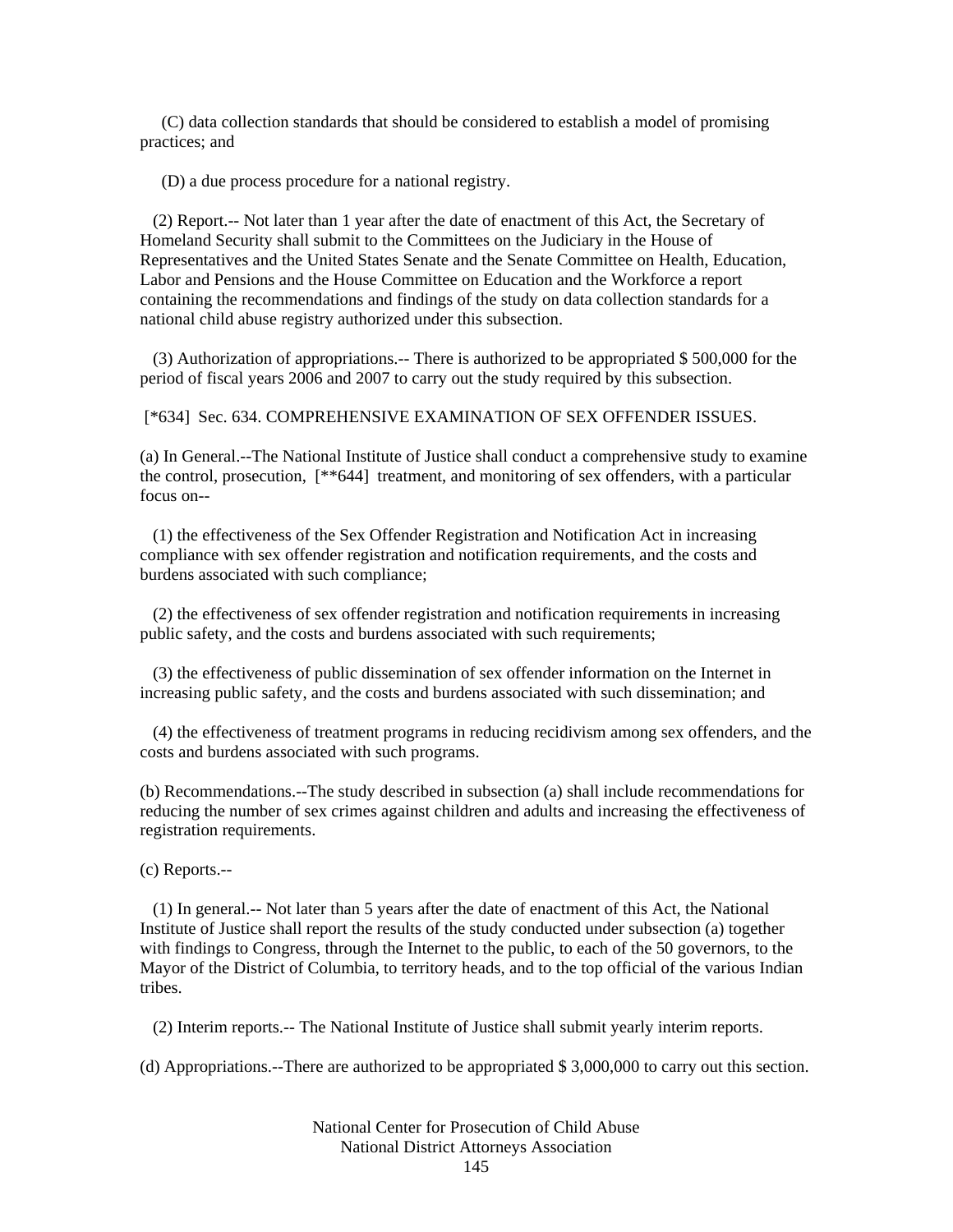#### [\*635] Sec. 635. <42 USC 16991> ANNUAL REPORT ON ENFORCEMENT OF REGISTRATION REQUIREMENTS.

Not later than July 1 of each year, the Attorney General shall submit a report to Congress describing--

 (1) the use by the Department of Justice of the United States Marshals Service to assist jurisdictions in locating and apprehending sex offenders who fail to comply with sex offender registration requirements, as authorized by this Act;

 (2) the use of section 2250 of title 18, United States Code (as added by section 151 of this Act), to punish offenders for failure to register;

 (3) a detailed explanation of each jurisdiction's compliance with the Sex Offender Registration and Notification Act;

 (4) a detailed description of Justice Department efforts to ensure compliance and any funding reductions, the basis for any decision to reduce funding or not to reduce funding under section 125; and

 (5) the denial or grant of any extensions to comply with the Sex Offender Registration and Notification Act, and the reasons for such denial or grant.

 [\*\*645] [\*636] Sec. 636. GOVERNMENT ACCOUNTABILITY OFFICE STUDIES ON FEASIBILITY OF USING DRIVER'S LICENSE REGISTRATION PROCESSES AS ADDITIONAL REGISTRATION REQUIREMENTS FOR SEX OFFENDERS.

For the purposes of determining the feasibility of using driver's license registration processes as additional registration requirements for sex offenders to improve the level of compliance with sex offender registration requirements for change of address upon relocation and other related updates of personal information, the Congress requires the following studies:

 (1) Not later than 180 days after the date of the enactment of this Act, the Government Accountability Office shall complete a study for the Committee on the Judiciary of the Senate and the Committee on the Judiciary of the House of Representatives to survey a majority of the States to assess the relative systems capabilities to comply with a Federal law that required all State driver's license systems to automatically access State and national databases of registered sex offenders in a form similar to the requirement of the Nevada law described in paragraph (2). The Government Accountability Office shall use the information drawn from this survey, along with other expert sources, to determine what the potential costs to the States would be if such a Federal law came into effect, and what level of Federal grants would be required to prevent an unfunded mandate. In addition, the Government Accountability Office shall seek the views of Federal and State law enforcement agencies, including in particular the Federal Bureau of Investigation, with regard to the anticipated effects of such a national requirement, including potential for undesired side effects in terms of actual compliance with this Act and related laws.

 (2) Not later than February 1, 2007, the Government Accountability Office shall complete a study to evaluate the provisions of Chapter 507 of Statutes of Nevada 2005 to determine--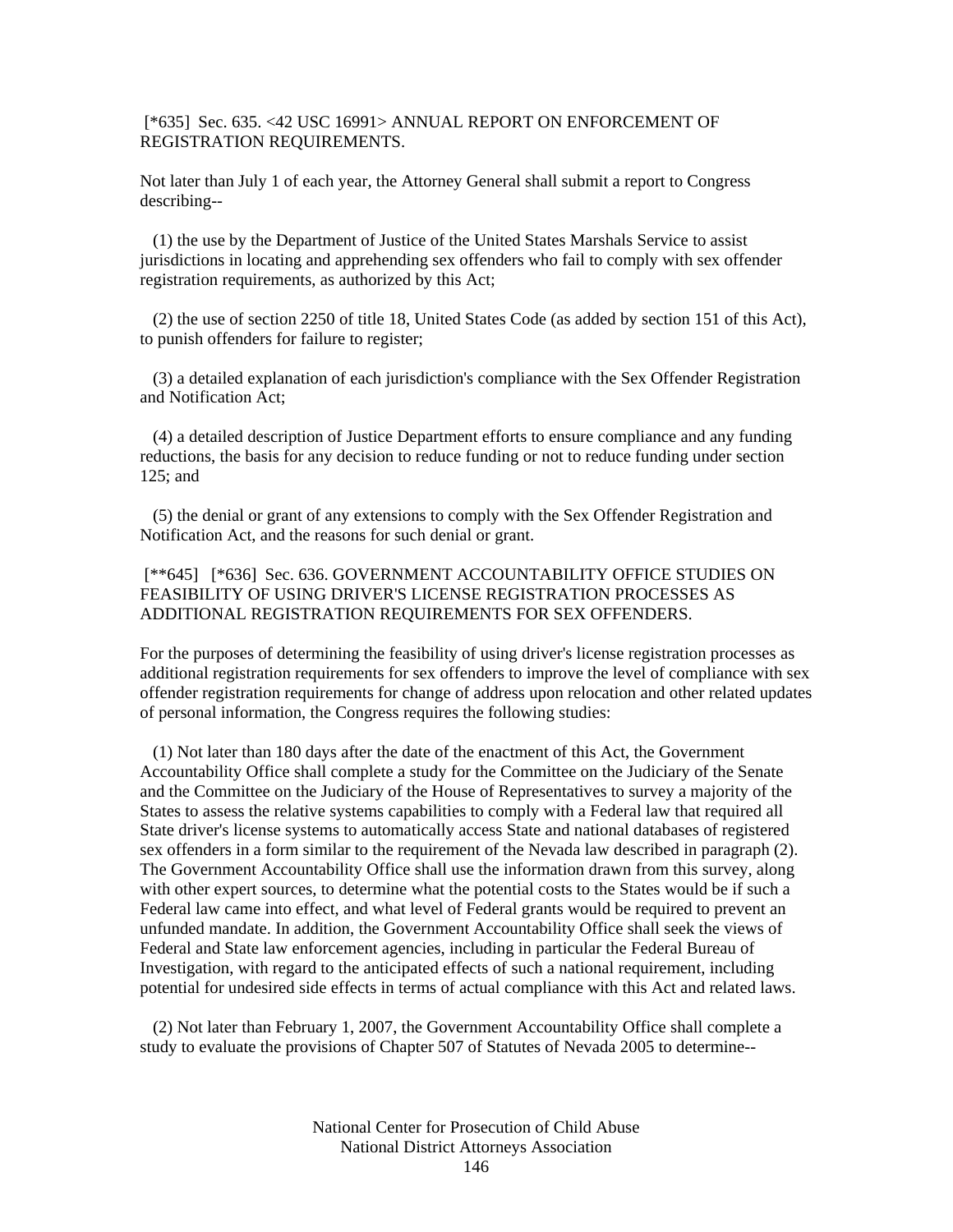(A) if those provisions are effective in increasing the registration compliance rates of sex offenders;

 (B) the aggregate direct and indirect costs for the State of Nevada to bring those provisions into effect; and

 (C) how those provisions might be modified to improve compliance by registered sex offenders.

[\*637] Sec. 637. SEX OFFENDER RISK CLASSIFICATION STUDY.

(a) Study.--The Attorney General shall conduct a study of risk-based sex offender classification systems, which shall include an analysis of--

(1) various risk-based sex offender classification systems;

(2) the methods and assessment tools available to assess the risks posed by sex offenders;

 (3) the efficiency and effectiveness of risk-based sex offender classification systems, in comparison to offense-based sex offender classification systems, in--

(A) reducing threats to public safety posed by sex offenders; and

 (B) assisting law enforcement agencies and the public in identifying the most dangerous sex offenders;

[\*\*646] (4) the resources necessary to implement, and the legal implications of implementing, risk-based sex offender classification systems for sex offender registries; and

 (5) any other information the Attorney General determines necessary to evaluate risk-based sex offender classification systems.

(b) Report.--Not later than 18 months after the date of enactment of this Act, the Attorney General shall report to the Congress the results of the study under this section.

(c) Study Conducted by Task Force.--The Attorney General may establish a task force to conduct the study and prepare the report required under this section. Any task force established under this section shall be composed of members, appointed by the Attorney General, who--

(1) represent national, State, and local interests; and

 (2) are especially qualified to serve on the task force by virtue of their education, training, or experience, particularly in the fields of sex offender management, community education, risk assessment of sex offenders, and sex offender victim issues.

#### [\*638] Sec. 638. STUDY OF THE EFFECTIVENESS OF RESTRICTING THE ACTIVITIES OF SEX OFFENDERS TO REDUCE THE OCCURRENCE OF REPEAT OFFENSES.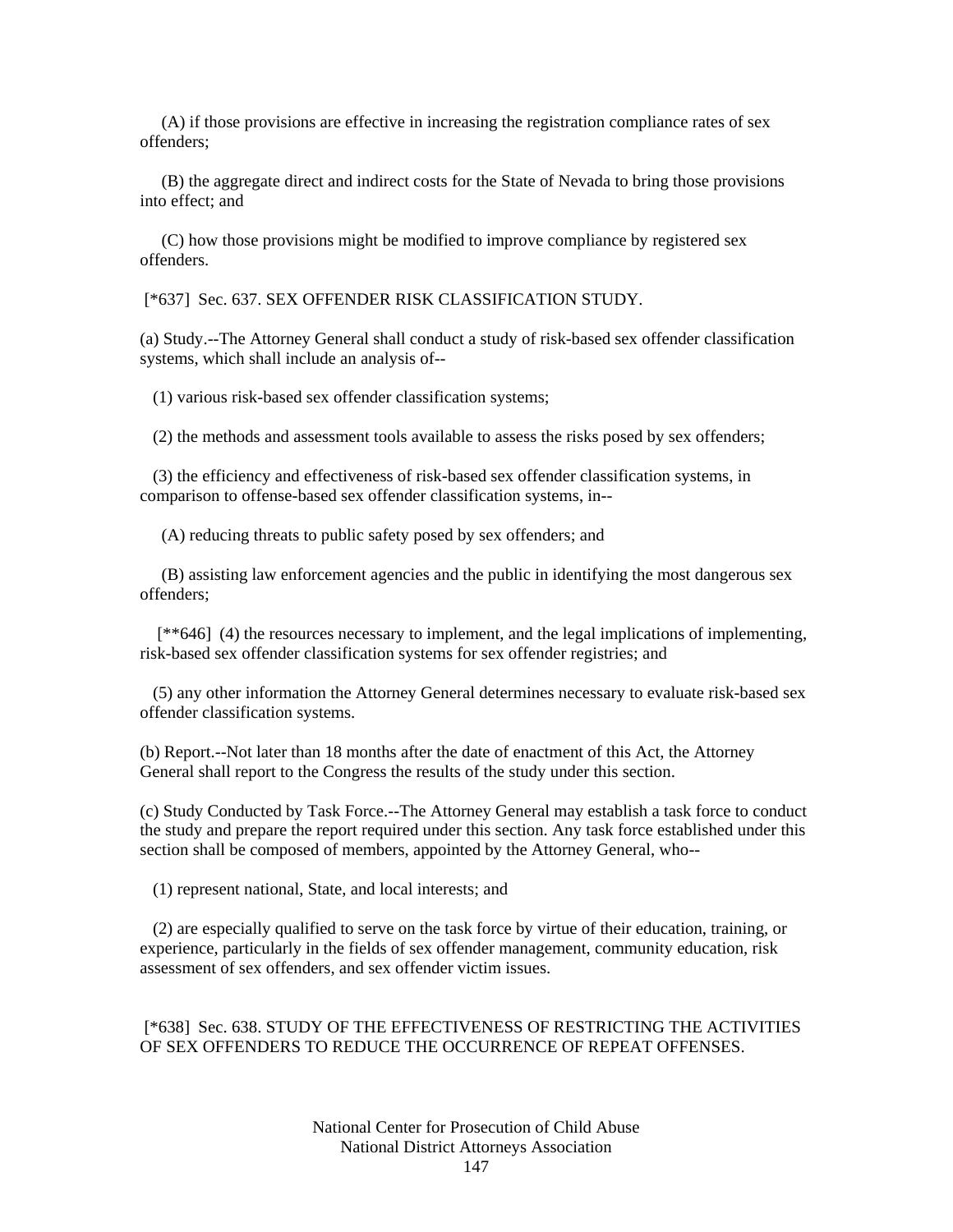(a) Study.--The Attorney General shall conduct a study to evaluate the effectiveness of monitoring and restricting the activities of sex offenders to reduce the occurrence of repeat offenses by such sex offenders, through conditions imposed as part of supervised release or probation conditions. The study shall evaluate--

 (1) the effectiveness of methods of monitoring and restricting the activities of sex offenders, including restrictions--

(A) on the areas in which sex offenders can reside, work, and attend school;

(B) limiting access by sex offenders to the Internet or to specific Internet sites; and

(C) preventing access by sex offenders to pornography and other obscene materials;

(2) the ability of law enforcement agencies and courts to enforce such restrictions; and

 (3) the efficacy of any other restrictions that may reduce the occurrence of repeat offenses by sex offenders.

(b) Report.--Not later than 6 months after the date of enactment of this Act, the Attorney General shall report to the Committee on the Judiciary of the House of Representatives and the Committee on the Judiciary of the Senate the results of the study under this section.

[\*639] Sec. 639. THE JUSTICE FOR CRIME VICTIMS FAMILY ACT.

(a) Short Title.--This section may be cited as the "Justice for Crime Victims Family Act".

(b) Study of Measures Needed To Improve Performance of Homicide Investigators.--Not later than 6 months after the date of the enactment of this Act, the Attorney General shall submit to the Committee on the Judiciary of the House of Representatives and the Committee on the Judiciary of the Senate a report--

 (1) outlining what measures are needed to improve the performance of Federal, State, and local criminal investigators of homicide; and

[\*\*647] (2) including an examination of--

 (A) the benefits of increasing training and resources for such investigators, with respect to investigative techniques, best practices, and forensic services;

 (B) the existence of any uniformity among State and local jurisdictions in the measurement of homicide rates and clearance of homicide cases;

 (C) the coordination in the sharing of information among Federal, State, and local law enforcement and coroners and medical examiners; and

 (D) the sources of funding that are in existence on the date of the enactment of this Act for State and local criminal investigators of homicide.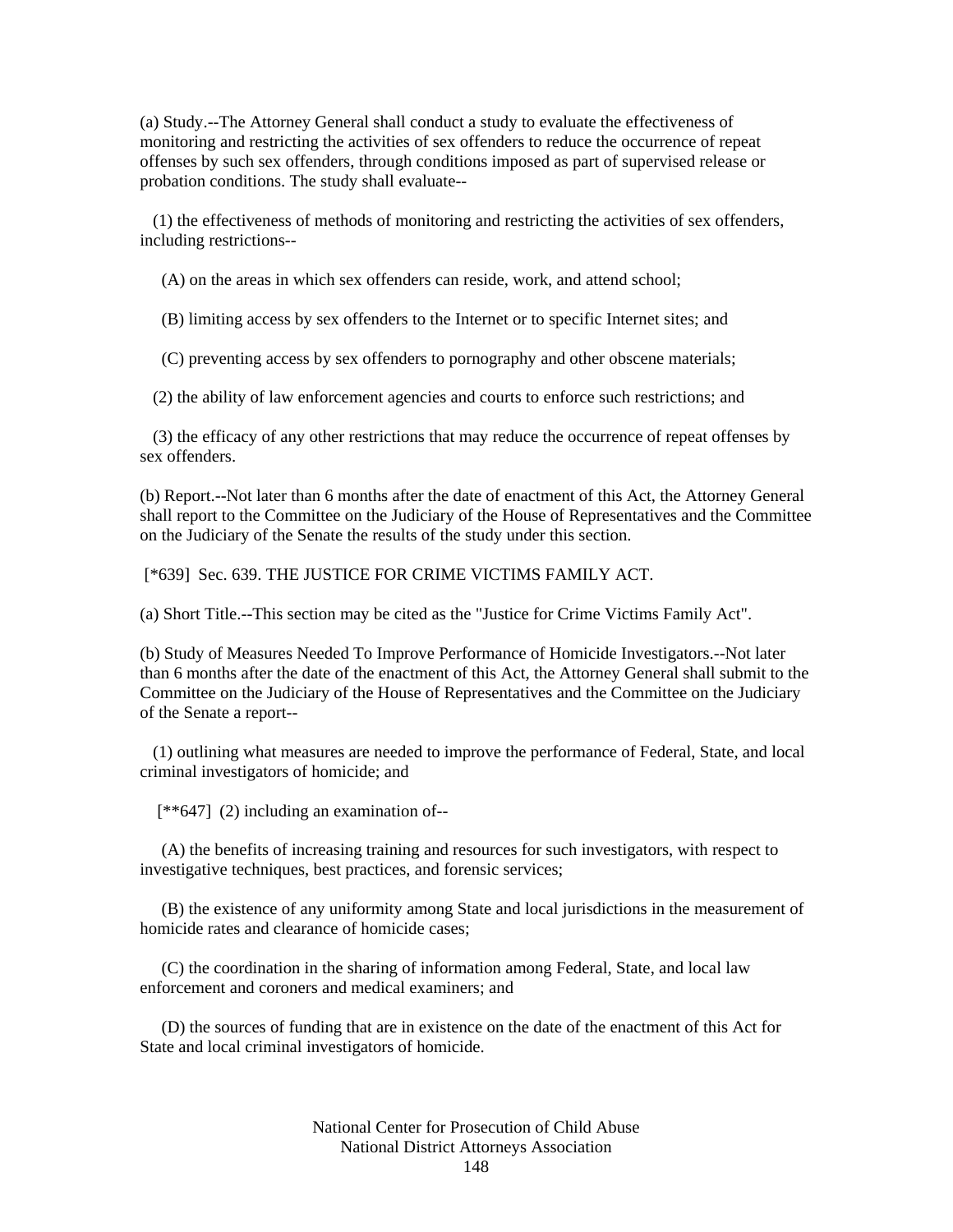(c) Improvements Needed for Solving Homicides Involving Missing Persons and Unidentified Human Remains.--Not later than 6 months after the date of the enactment of this Act, the Attorney General shall submit to the Committee on the Judiciary of the House of Representatives and the Committee on the Judiciary of the Senate a report--

 (1) evaluating measures to improve the ability of Federal, State, and local criminal investigators of homicide to solve homicides involving missing persons and unidentified human remains; and

(2) including an examination of--

 (A) measures to expand national criminal records databases with accurate information relating to missing persons and unidentified human remains;

(B) the collection of DNA samples from potential "high-risk" missing persons;

 (C) the benefits of increasing access to national criminal records databases for medical examiners and coroners;

 (D) any improvement in the performance of postmortem examinations, autopsies, and reporting procedures of unidentified persons or remains;

 (E) any coordination between the National Center for Missing Children and the National Center for Missing Adults;

 (F) website postings (or other uses of the Internet) of information of identifiable information such as physical features and characteristics, clothing, and photographs of missing persons and unidentified human remains; and

(G) any improvement with respect to--

 (i) the collection of DNA information for missing persons and unidentified human remains; and

 (ii) entering such information into the Combined DNA Index System of the Federal Bureau of Investigation and national criminal records databases.

#### TITLE VII--INTERNET SAFETY ACT

[\*701] Sec. 701. CHILD EXPLOITATION ENTERPRISES.

Section 2252A of title 18, United States Code, is amended by adding at the end the following:

"(g) Child Exploitation Enterprises.--

 [\*\*648] "(1) Whoever engages in a child exploitation enterprise shall be fined under this title and imprisoned for any term of years not less than 20 or for life.

 "(2) A person engages in a child exploitation enterprise for the purposes of this section if the person violates section 1591, section 1201 if the victim is a minor, or chapter 109A (involving a minor victim), 110 (except for sections 2257 and 2257A), or 117 (involving a minor victim), as a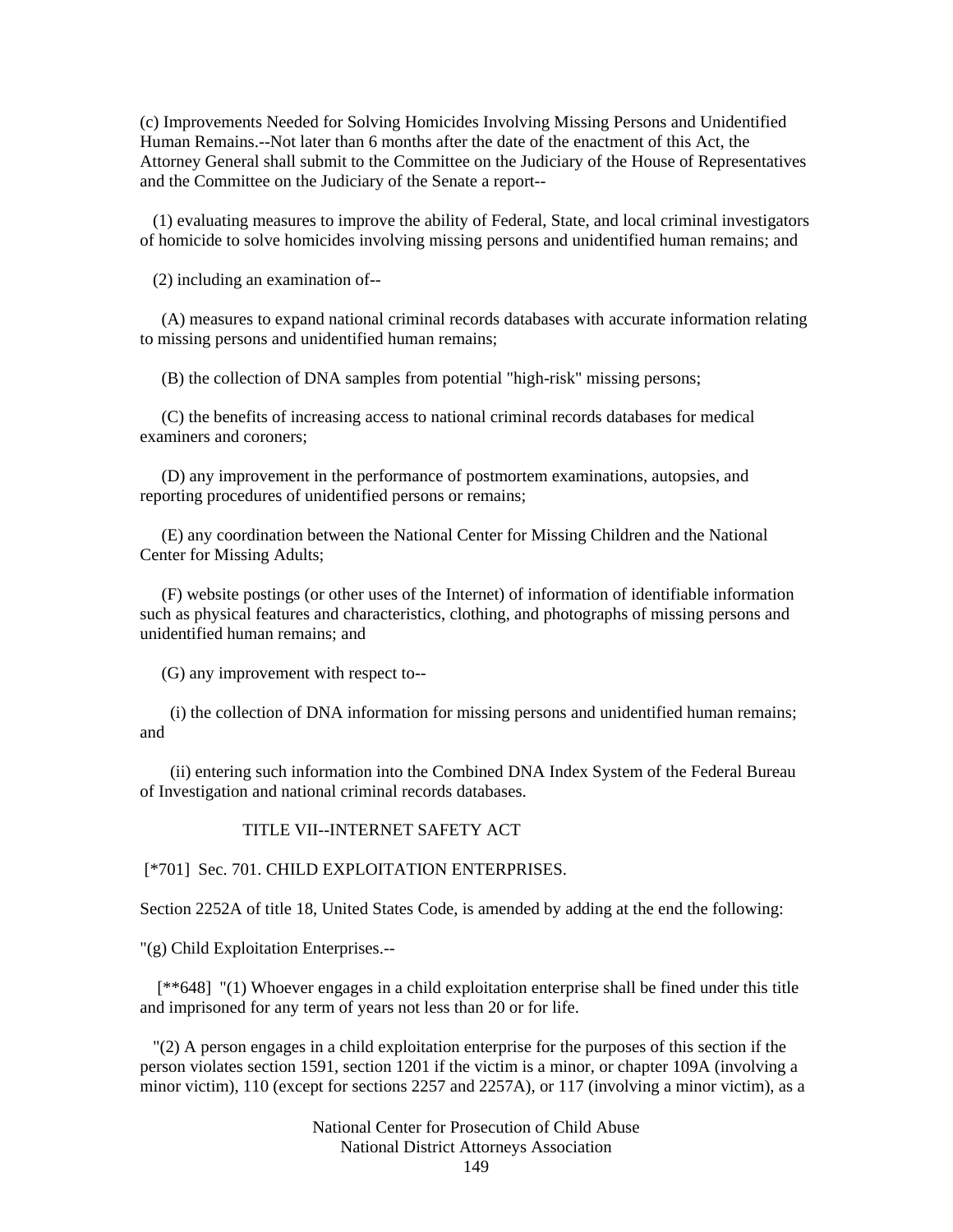part of a series of felony violations constituting three or more separate incidents and involving more than one victim, and commits those offenses in concert with three or more other persons.".

[\*702] Sec. 702. INCREASED PENALTIES FOR REGISTERED SEX OFFENDERS.

(a) Offense.--Chapter 110 of title 18, United States Code, is amended by adding at the end the following:

"Sec. 2260A. Penalties for registered sex offenders

"Whoever, being required by Federal or other law to register as a sex offender, commits a felony offense involving a minor under section 1201, 1466A, 1470, 1591, 2241, 2242, 2243, 2244, 2245, 2251, 2251A, 2260, 2421, 2422, 2423, or 2425, shall be sentenced to a term of imprisonment of 10 years in addition to the imprisonment imposed for the offense under that provision. The sentence imposed under this section shall be consecutive to any sentence imposed for the offense under that provision.".

(b) Clerical Amendment.--The table of sections at the beginning of chapter 110 of title 18, United States Code, is amended by adding at the end the following new item: "2260A. Increased penalties for registered sex offenders.".

[\*703] Sec. 703. DECEPTION BY EMBEDDED WORDS OR IMAGES.

(a) In General.--Chapter 110 of title 18, United States Code, is amended by inserting after section 2252B the following:

"Sec. 2252C. Misleading words or digital images on the Internet

"(a) In General.--Whoever knowingly embeds words or digital images into the source code of a website with the intent to deceive a person into viewing material constituting obscenity shall be fined under this title and imprisoned for not more than 10 years.

"(b) Minors.--Whoever knowingly embeds words or digital images into the source code of a website with the intent to deceive a minor into viewing material harmful to minors on the Internet shall be fined under this title and imprisoned for not more than 20 years.

"(c) Construction.--For the purposes of this section, a word or digital image that clearly indicates the sexual content of the site, such as 'sex' or 'porn', is not misleading.

"(d) Definitions.--As used in this section--

 "(1) the terms 'material that is harmful to minors' and 'sex' have the meaning given such terms in section 2252B; and

 "(2) the term 'source code' means the combination of text and other characters comprising the content, both viewable and nonviewable, of a web page, including any website publishing language, programming language, protocol or functional content, as well as any successor languages or protocols.".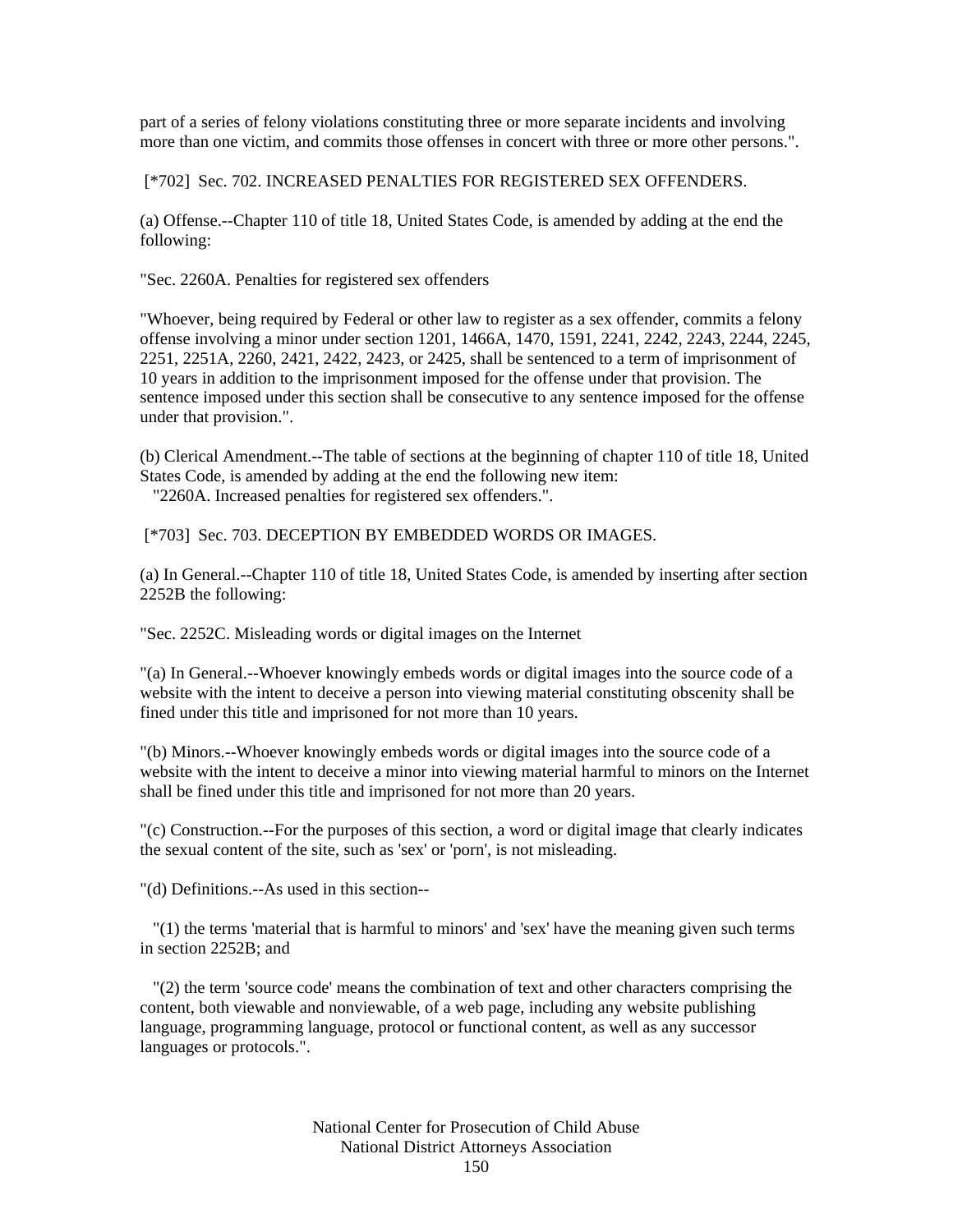[\*\*649] (b) Table of Sections.--The table of sections for chapter 110 of title 18, United States Code, is amended by inserting after the item relating to section 2252B the following: "2252C. Misleading words or digital images on the Internet.".

 [\*704] Sec. 704. ADDITIONAL PROSECUTORS FOR OFFENSES RELATING TO THE SEXUAL EXPLOITATION OF CHILDREN.

(a) Definition.--In this section, the term "offenses relating to the sexual exploitation of children" shall include any offense committed in violation of--

 (1) chapter 71 of title 18, United States Code, involving an obscene visual depiction of a minor, or transfer of obscene materials to a minor;

(2) chapter 109A of title 18, United States Code, involving a victim who is a minor;

(3) chapter 109B of title 18, United States Code;

(4) chapter 110 of title 18, United States Code;

(5) chapter 117 of title 18, United States Code involving a victim who is a minor; and

(6) section 1591 of title 18, United States Code.

(b) Additional Prosecutors.--In fiscal year 2007, the Attorney General shall, subject to the availability of appropriations for such purposes, increase by not less than 200 the number of attorneys in United States Attorneys' Offices. The additional attorneys shall be assigned to prosecute offenses relating to the sexual exploitation of children.

(c) Authorization of Appropriations.--There are authorized to be appropriated to the Department of Justice for fiscal year 2007 such sums as may be necessary to carry out this section.

[\*705] Sec. 705. ADDITIONAL COMPUTER-RELATED RESOURCES.

(a) Department of Justice Resources.--In fiscal year 2007, the Attorney General shall, subject to the availability of appropriations for such purposes, increase by not less than 30 the number of computer forensic examiners within the Regional Computer Forensic Laboratories (RCFL). The additional computer forensic examiners shall be dedicated to investigating crimes involving the sexual exploitation of children and related offenses.

(b) Department of Homeland Security Resources.--In fiscal year 2007, the Secretary of Homeland Security shall, subject to the availability of appropriations for such purposes, increase by not less than 15 the number of computer forensic examiners within the Cyber Crimes Center (C3). The additional computer forensic examiners shall be dedicated to investigating crimes involving the sexual exploitation of children and related offenses.

(c) Authorization of Appropriations.--There are authorized to be appropriated to the Department of Justice and the Department of Homeland Security for fiscal year 2007 such sums as may be necessary to carry out this section.

[\*706] Sec. 706. ADDITIONAL ICAC TASK FORCES.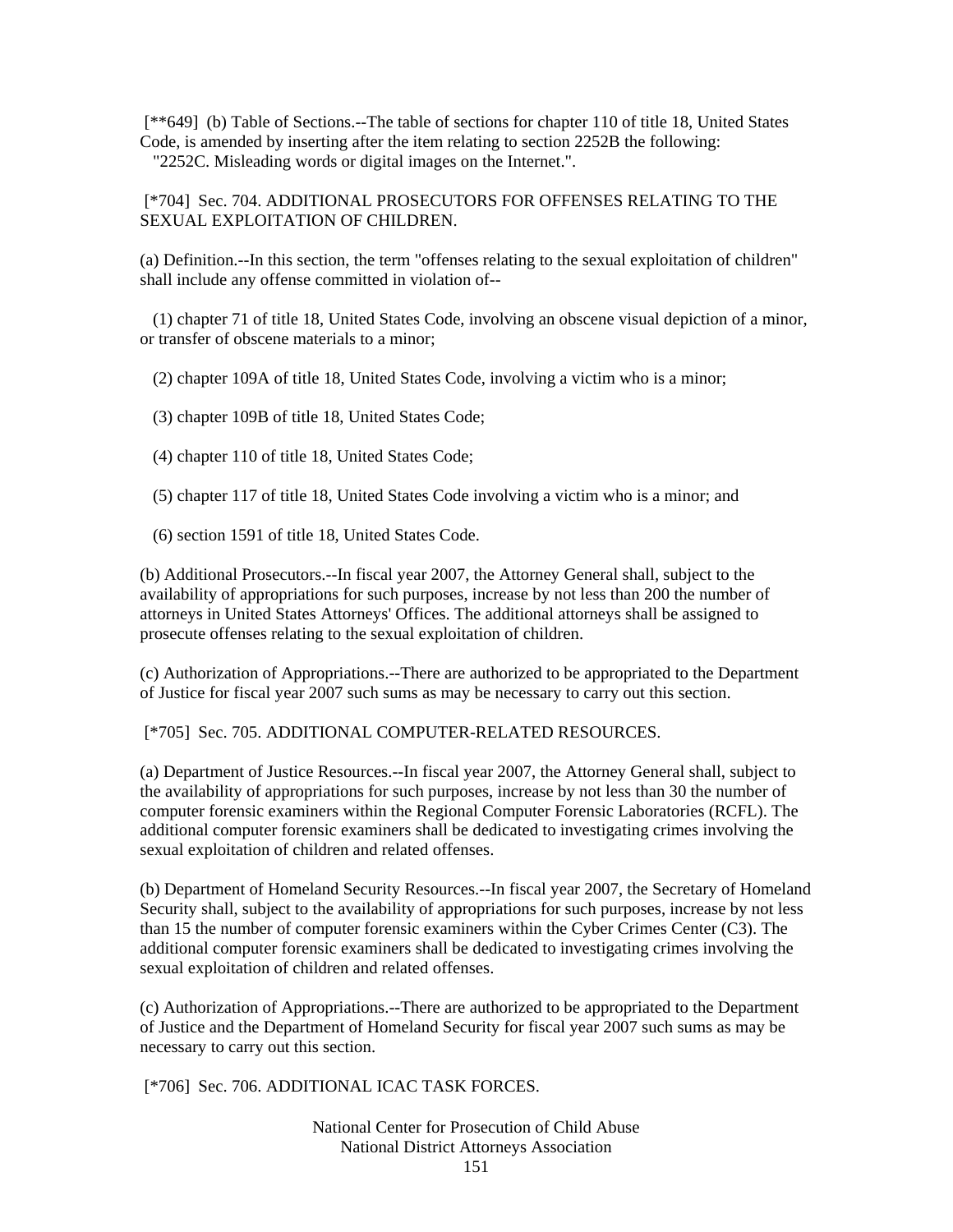(a) Additional Task Forces.--In fiscal year 2007, the Administrator of the Office of Juvenile Justice and Delinquency Prevention shall, subject to the availability of appropriations for such purpose, increase by not less than 10 the number of Internet Crimes Against Children Task Forces that are part of the Internet Crimes Against Children Task Force Program authorized and [\*\*650] funded under title IV of the Juvenile Justice and Delinquency Prevention Act of 1974 (42 U.S.C. 5771 et seq.). These Task Forces shall be in addition to the ones authorized in section 143 of this Act.

(b) Authorization of Appropriations.--There are authorized to be appropriated to the Administrator of the Office of Juvenile Justice and Delinquency Prevention for fiscal year 2007 such sums as may be necessary to carry out this section.

[\*707] Sec. 707. MASHA'S LAW.

(a) <18 USC 2251 note> Short Title.--This section may be cited as "Masha's Law".

(b) In General.--Section 2255(a) of title 18, United States Code, is amended--

(1) in the first sentence--

(A) by striking "(a) Any minor who is" and inserting the following:

"(a) In General.--Any person who, while a minor, was";

 (B) by inserting after "such violation" the following: ", regardless of whether the injury occurred while such person was a minor,"; and

(C) by striking "such minor" and inserting "such person"; and

(2) in the second sentence--

- (A) by striking "Any minor" and inserting "Any person"; and
- (B) by striking "\$ 50,000" and inserting "\$ 150,000".

(c) Conforming Amendment.--Section 2255(b) of title 18, United States Code, is amended by striking "(b) Any action" and inserting the following:

"(b) Statute of Limitations.--Any action".

# **AMERICAN SAMOA**

## **AM. SAMOA CODE ANN. § 46.4502 (2007). Disturbing private peace.**

(a) A person commits the crime of private peace disturbance if he is on private property and unreasonably and purposely causes alarm to another person or persons on those premises by: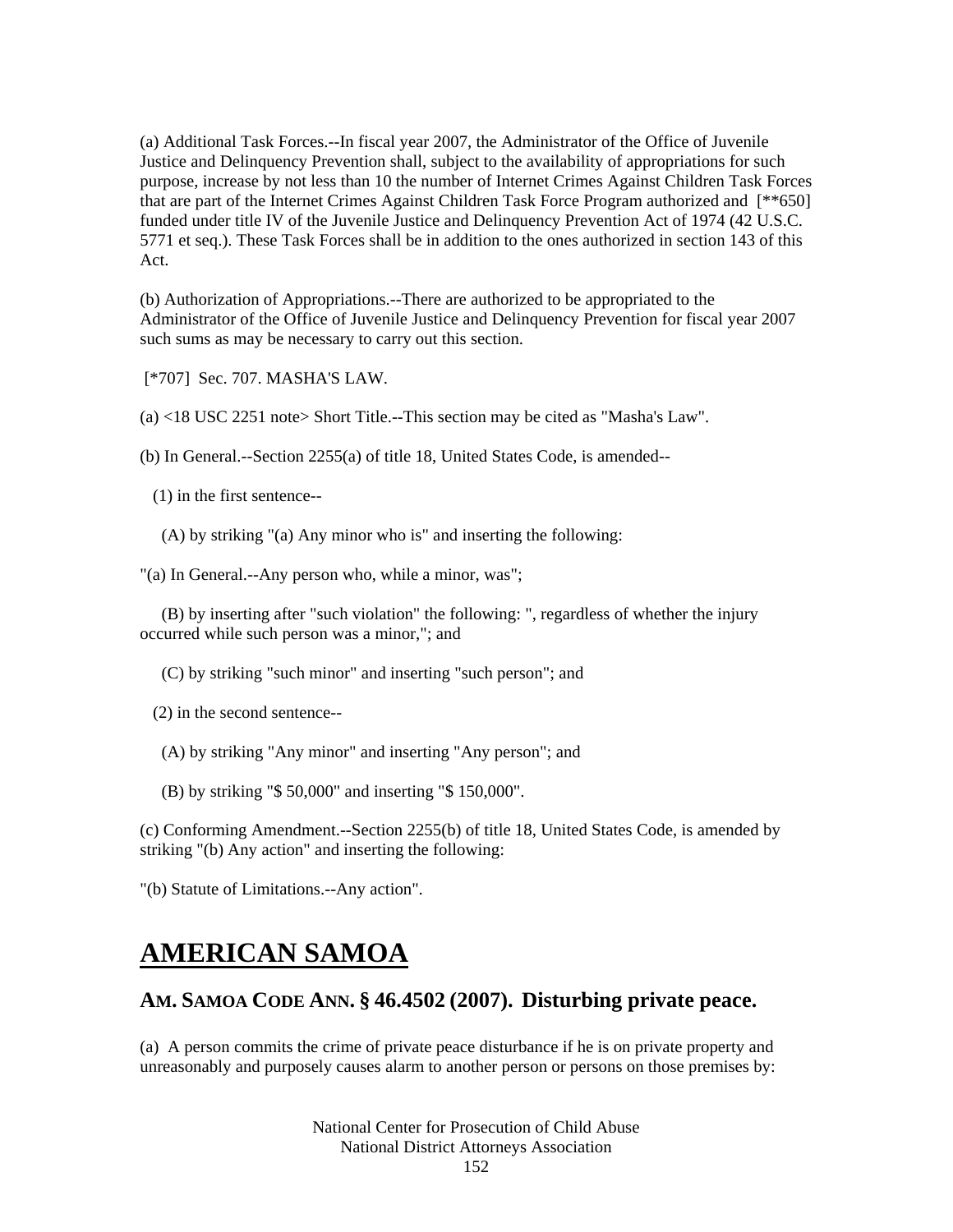(1) threatening to commit a crime against any person or

(2) fighting.

(b) It is a defense to prosecution under this section that the actor had significant provo-cation for his conduct.

(c) Private peace disturbance is a class C misdemeanor.

# **GUAM**

### **GUAM CODE ANN. TIT. 9, § 70.35 (2009). Invasion of Privacy: Penalty; Definitions.**

(a) A person commits a misdemeanor if, except as authorized by law, he:

(1) trespasses on property with intent to subject anyone to eavesdropping or other surveillance in a private place;

(2) installs in any private place, without the consent of the person or persons entitled to privacy there, any device for observing, photographing, recording, amplifying or broadcasting sounds or events in such place, or uses any such unauthorized installation;

(3) installs or uses outside a private place any device for hearing, recording, amplifying or broadcasting sounds originating in such place which would not ordinarily be audible or comprehensible outside, without the consent of the person or persons entitled to privacy there;

(4) intercepts without the consent of the sender or receiver a message by telephone, telegraph, letter or other means of communicating privately; but this Paragraph does not extend to:

(A) overhearing of messages through a regularly installed instrument on a telephone party line or on an extension; or

(B) interception by the telephone company or subscriber incident to enforcement of regulations limiting use of the facilities or to other normal operation and use; or

(5) divulges without the consent of the sender or receiver the existence or contents of any message described in Paragraph (4) if the defendant knows that the message was illegally intercepted, or if he learned of the message in the course of employment with an agency engaged in transmitting it.

## **GUAM CODE ANN. TIT. 9, § 61.15 (2009). Disorderly Conduct; Defined & Punished.**

 (a) A person is guilty of disorderly conduct, if, with intent to cause public inconvenience, annoyance or alarm, or recklessly creating a risk thereof, he: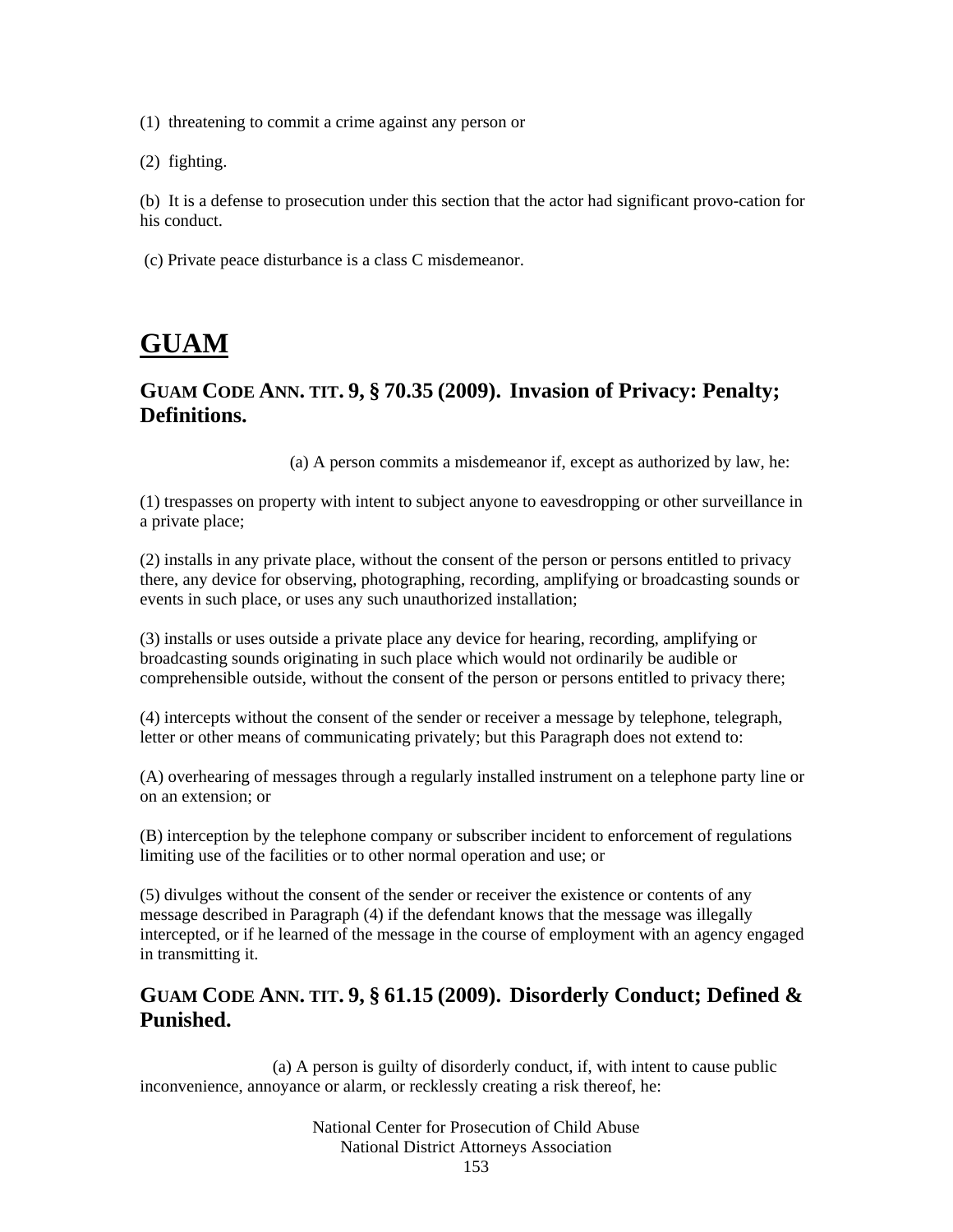(1) engages in fighting or threatening, or in violent or tumultuous behavior;

(2) makes unreasonable noise or offensively coarse utterance, gesture or display, or addresses abusive language to any person present; or

(3) creates a hazardous or physically offensive condition by any act which serves no legitimate purpose of the defendant.

(b) As used in this Section, public means affecting or likely to affect persons in a place to which the public or a substantial group has access. Among the places included are highways, transport facilities, schools, prisons, apartment houses, places of business or amusement, or any neighborhood.

(c) An offense under this Section is a petty misdemeanor if the defendant's intent is to cause substantial harm or serious inconvenience, or if he persists in disorderly conduct after reasonable warning or request to desist. Otherwise disorderly conduct is a violation.

## **PUERTO RICO**

#### **P.R. LAWS ANN. TIT. 33, § 4521 (2009). Breach of the peace.**

 Any person who willfully performs any of the following acts, shall be punished by imprisonment for a term that shall not exceed six (6) months, a fine that shall not exceed five hundred dollars (\$500), or both penalties, at the discretion of the court:

 (a) Disturbs the peace or quiet of any individual or neighborhood, by loud and unusual noises, tumultuous or offensive conduct or threats, insults, fights, challenges or provocations.

 (b) On any public street or thoroughfare fires any gun or pistol, or without it being a case of self-defense, draws or exhibits any deadly weapon in the presence of two (2) or more persons, in a violent, rude or threatening attitude or unlawfully makes use of said weapon in a fight or quarrel.

 (c) Uses vulgar, profane or indecent language in the presence or within the hearing of women or children in a loud or noisy manner.

 In any of the above modalities, the court, at its discretion, may impose the penalty of rendering of community service in lieu of the penalty of imprisonment.

## **VIRGIN ISLANDS**

#### **V.I. CODE ANN. TIT. 14, § 622 (2010). Disturbing the peace; fighting.**

Whoever maliciously and willfully--

 (1) disturbs the peace or quiet of any village, town, neighborhood or person, by loud or unusual noise, or by tumultuous offensive conduct, or threatening, traducing, quarreling, challenging to fight or fighting; or